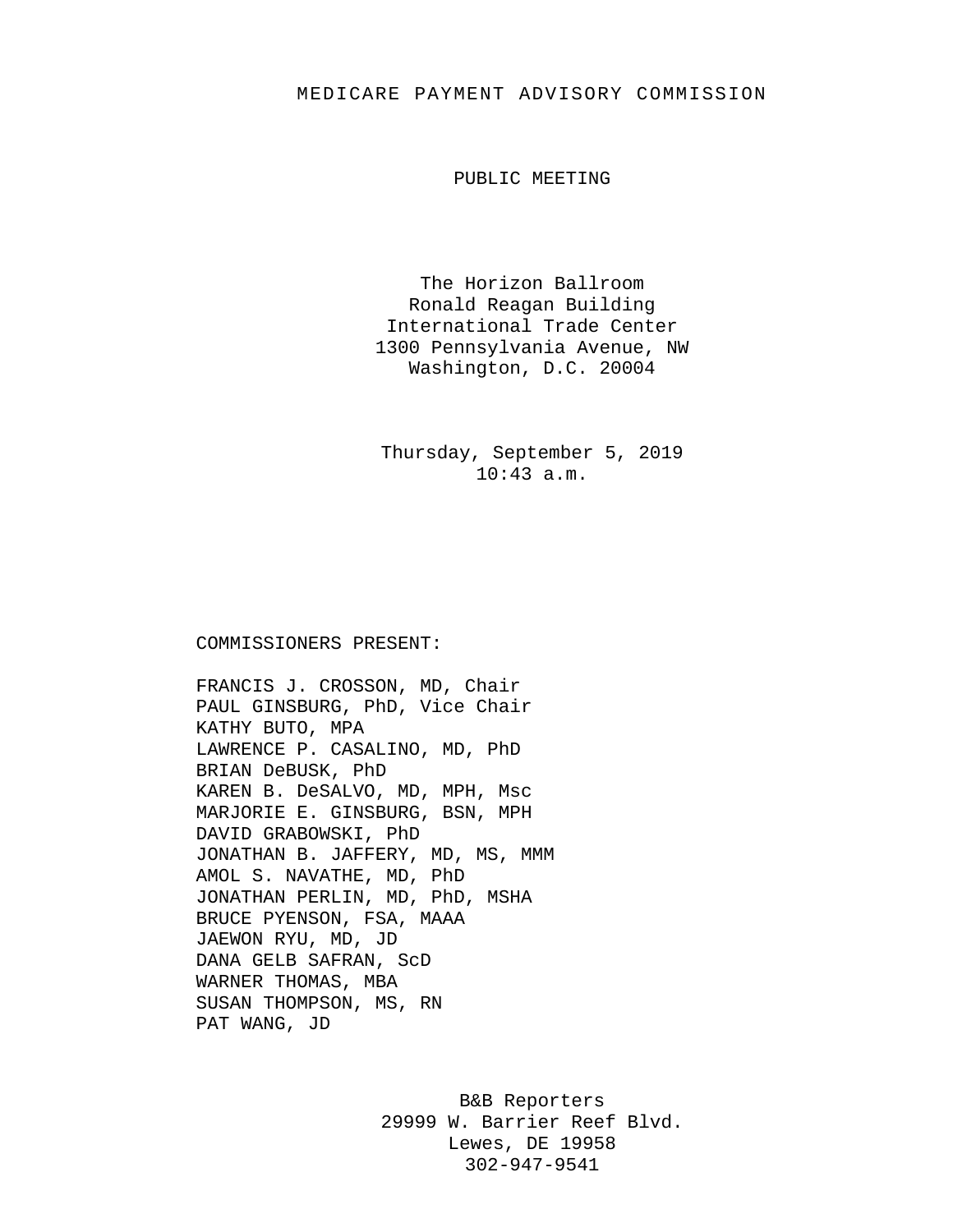| Context for Medicare payment policy                                                                                                                                                                      |
|----------------------------------------------------------------------------------------------------------------------------------------------------------------------------------------------------------|
| The effects of Medicare Advantage "spillover" on<br>Medicare fee-for-service spending and coding                                                                                                         |
|                                                                                                                                                                                                          |
| Examining the effects of competitive bidding for<br>diabetes testing supplies; improving payment policies<br>for DMEPOS products excluded from competitive bidding<br>- Brian O'Connell, Eric Rollins117 |
| MedPAC evaluation of Medicare's Hospital Readmission<br>Reduction Program: Update                                                                                                                        |
|                                                                                                                                                                                                          |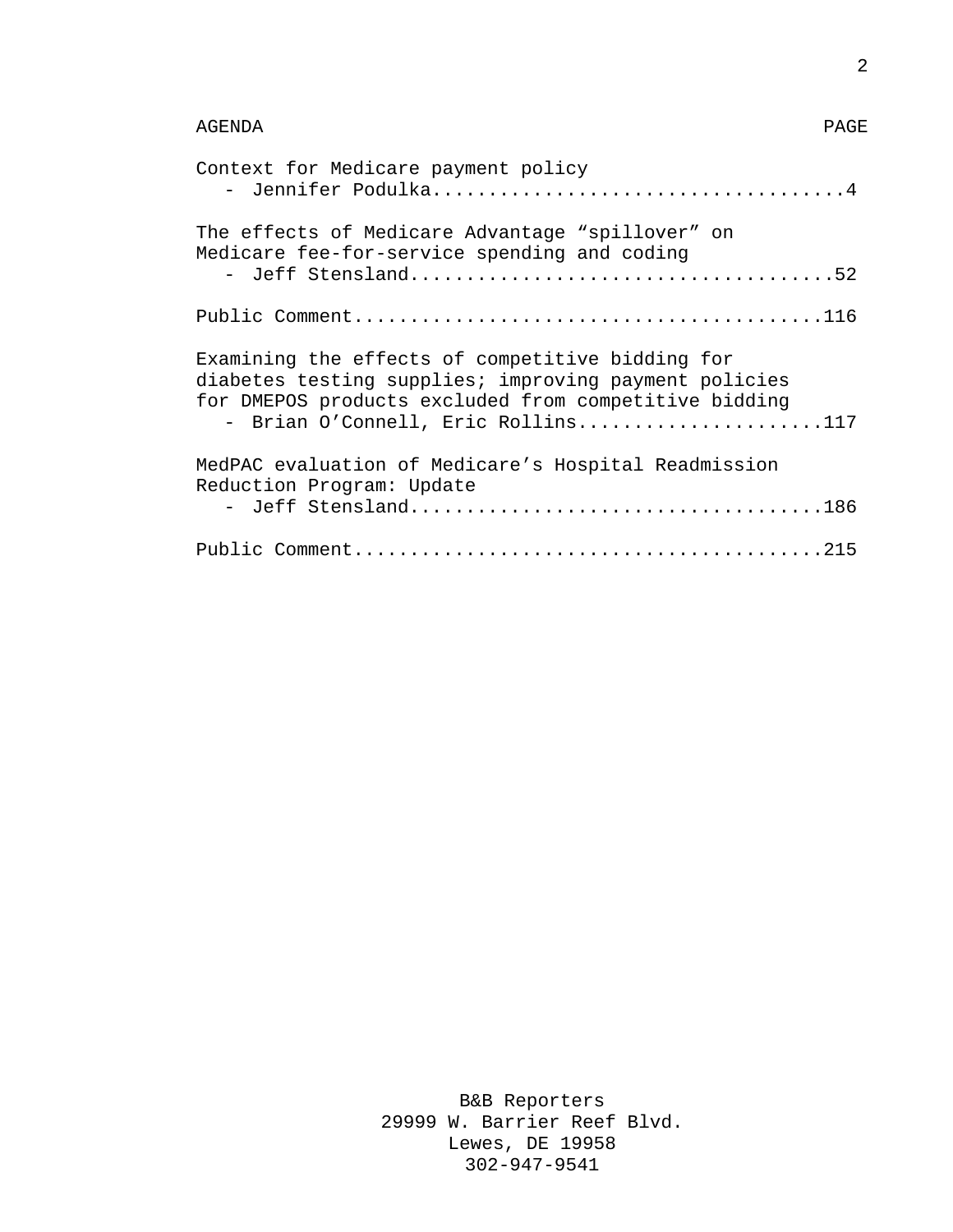P R O C E E D I N G S  $[10:43 \text{ a.m.}]$  DR. CROSSON: Okay. I think we can reconvene. [Pause.] DR. CROSSON: Okay. I'd like to welcome our guests to this opening session of the 2019-2020 MedPAC season. Some of you may have been here before; some of you may be new. Each September when we begin our discussions, we ask ourselves the fundamental question: Why? What is the status of the Medicare program? What's the nature of the problem we're trying to address? Because later in the year we will get to some very specific proposals and ideas and discussions, but it's always useful to come back and remember the nature of the issue that we're trying to address, both for solvency, long-term solvency of the program, but also for the benefit of beneficiaries, and for the promotion of high-quality care and a stable situation for the providers of services to our beneficiaries. So we're going to start off, as we generally do, with a context chapter. Jennifer is going to present that, and then we'll have discussion.

> B&B Reporters 29999 W. Barrier Reef Blvd. Lewes, DE 19958 302-947-9541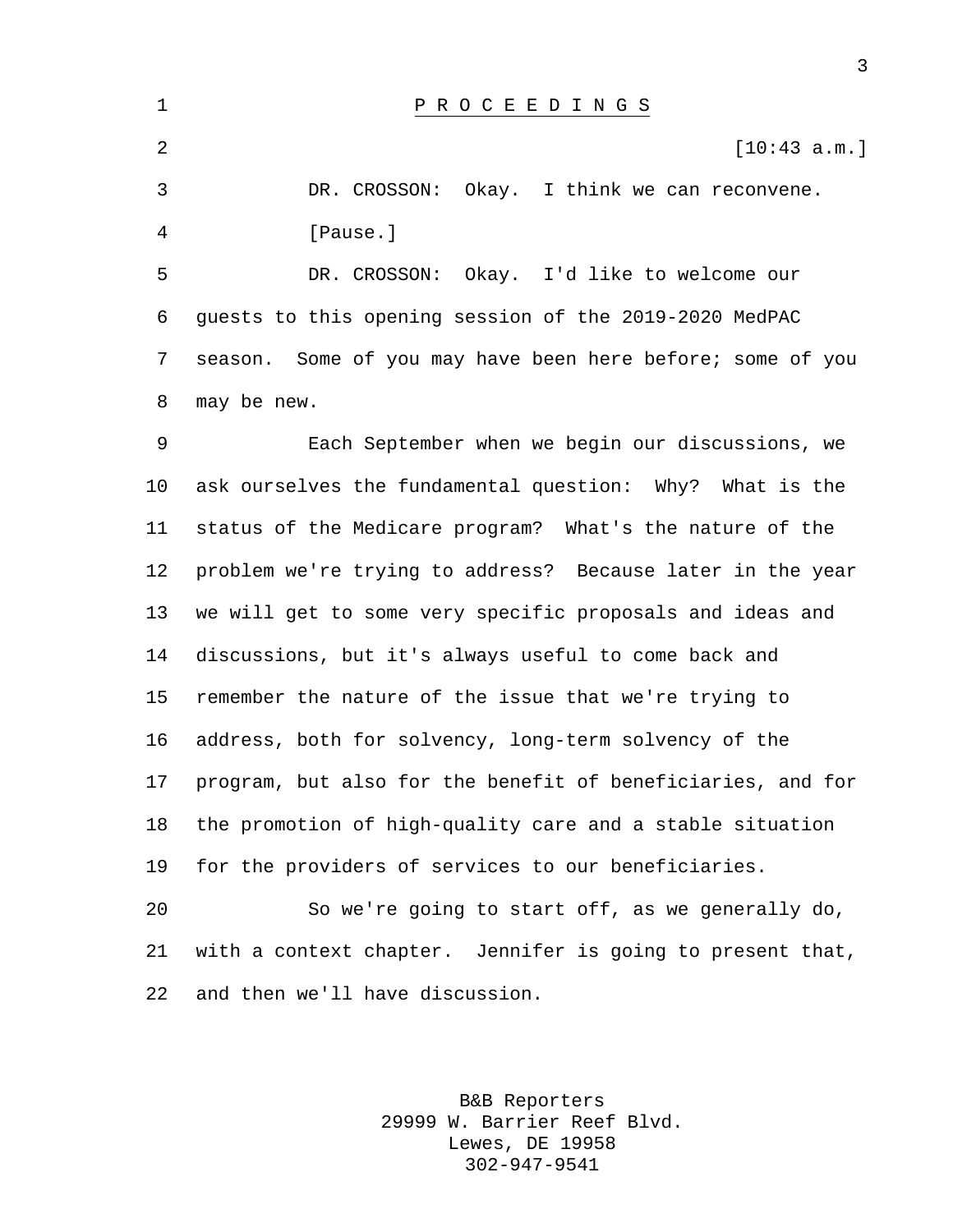MS. PODULKA: Thank you, Jay, and good morning, everyone.

 As Jay noted, part of the Commission's mandate in law is to consider the budgetary impacts of its recommendations and to understand Medicare in the context of the broader health care system. One of the ways we meet these elements of the mandate is to include in the March report to the Congress an introductory chapter that places the Commission's recommendations for Medicare payment policy within the context of the current and projected federal budget picture and within the broader health care delivery landscape.

 These recommendations appear in other chapters of past reports. The context chapter is intended to summarize these recommendations at a high level and frame the Commission's upcoming discussions regarding payment updates and policy recommendations that will appear in the rest of the March report. And while there are no new recommendations in this chapter, we seek your comments today on its scope, substance, and tone.

 Please note that, as usual, some of the numbers we'll present today are preliminary and will be updated as

> B&B Reporters 29999 W. Barrier Reef Blvd. Lewes, DE 19958 302-947-9541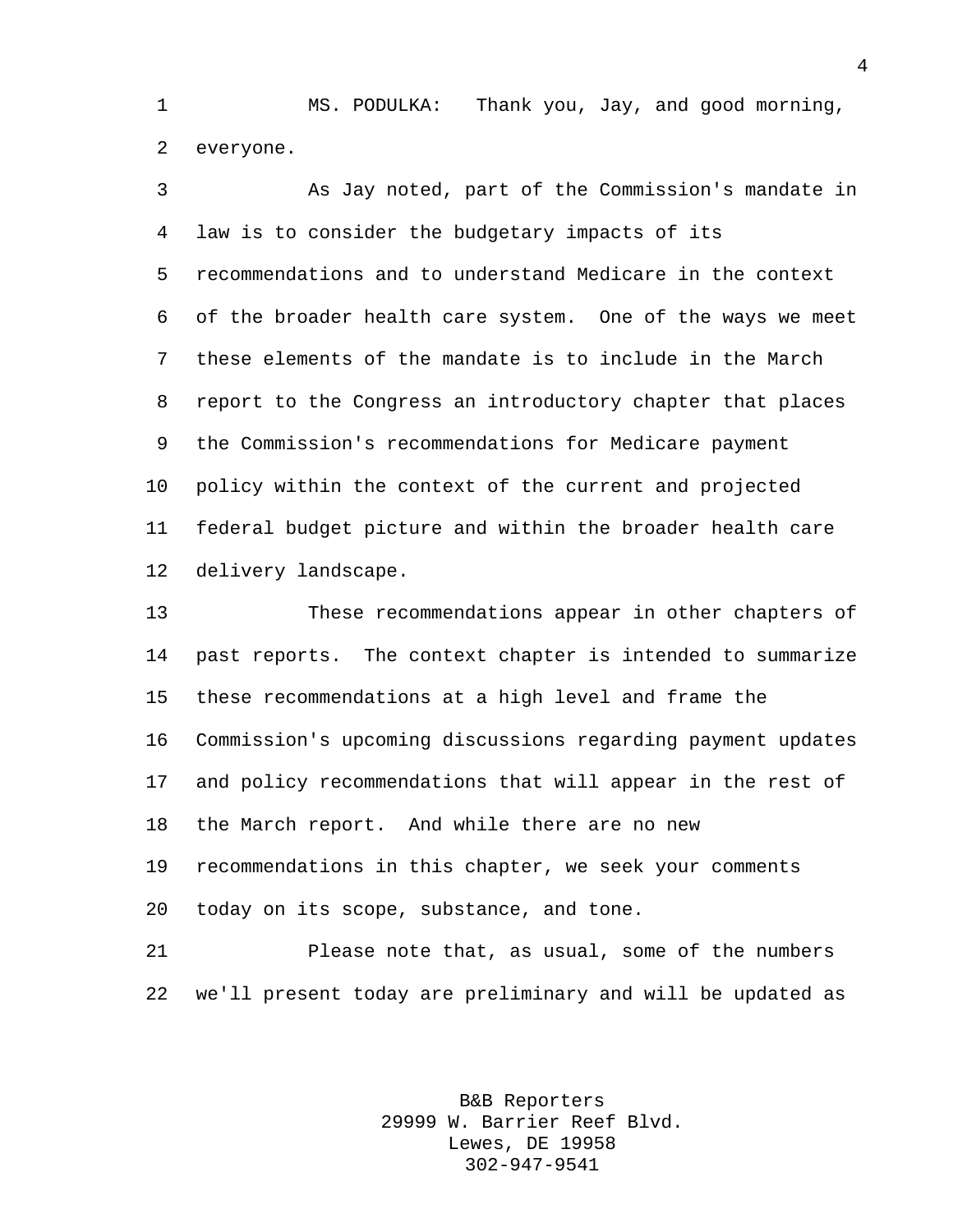data are published over the next few months.

 In today's presentation, I will discuss the main topics of the chapter, which include: health care spending growth, Medicare spending trends in detail, Medicare spending projections, Medicare's effect on the federal budget, the burden of Medicare and health care spending on households, and evidence of inefficient spending in the health care delivery system and challenges faced by Medicare to increasing its efficiency.

 For decades, health care spending has risen as a share of GDP. From 1975 through 2017, total health care spending -- shown here on the top line -- more than doubled while private health insurance, Medicare, and Medicaid spending all more than tripled. As a result, in 2017 total health care spending accounted for about 18 percent of our GDP. Government actuaries project that over the next decade health care spending will continue to increase for all payers.

 Taking a closer look at Medicare, growth in per beneficiary spending tends to differ across the three program components -- traditional fee-for-service, Medicare Advantage, and Part D. These lines look a bit noisy, but

> B&B Reporters 29999 W. Barrier Reef Blvd. Lewes, DE 19958 302-947-9541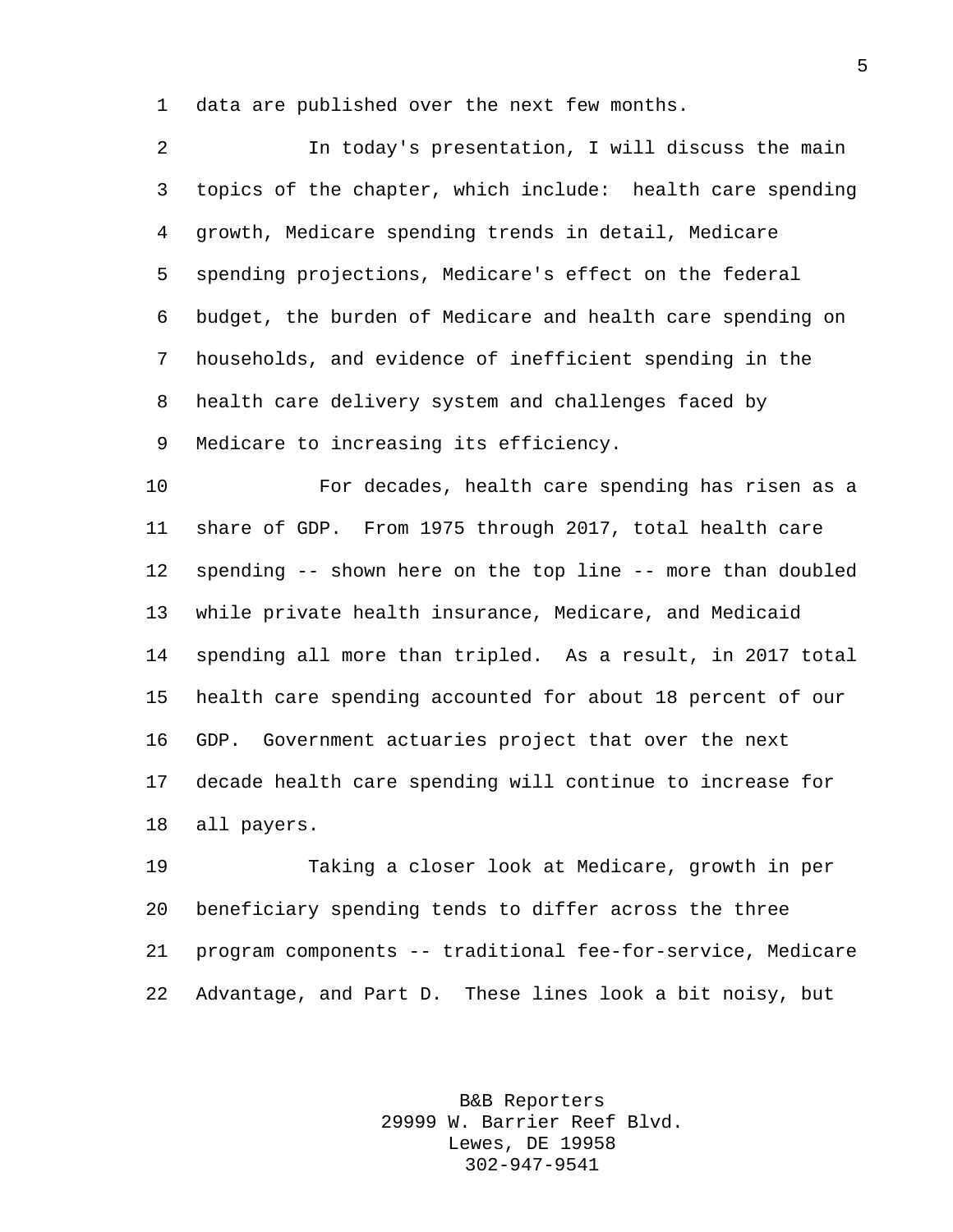keep in mind that we're showing year-to-year changes. From 2011 through '13, growth was fairly slow across all three, generally because of decreased use of health care services and restrained payment rate increases. The Affordable Care Act in 2011 began lowering payments to MA plans to bring them more in line with fee-for-service spending and then in 2012 reduced annual payment rate updates for many types of fee-for-service providers.

 More mixed trends emerged between 2014 and 2018. Part D was quite high in both '14 and '15, and then fell beginning in 2016, in part due to hitting a temporary peak in spending for hepatitis C drugs. Note that the recent decrease in growth rates doesn't mean that the Part D spending growth problem has been solved. The growth is already beginning to pick back up.

 Government actuaries note that a health care spending slowdown affected the year 2009 through 2013, shown here in the first blue bars. The slowdown affected settings differently. For example, outpatient hospital remained high. Most setting grew more quickly following the slowdown in the year 2013 through 2018, shown here by the yellow bars. However, physician and skilled nursing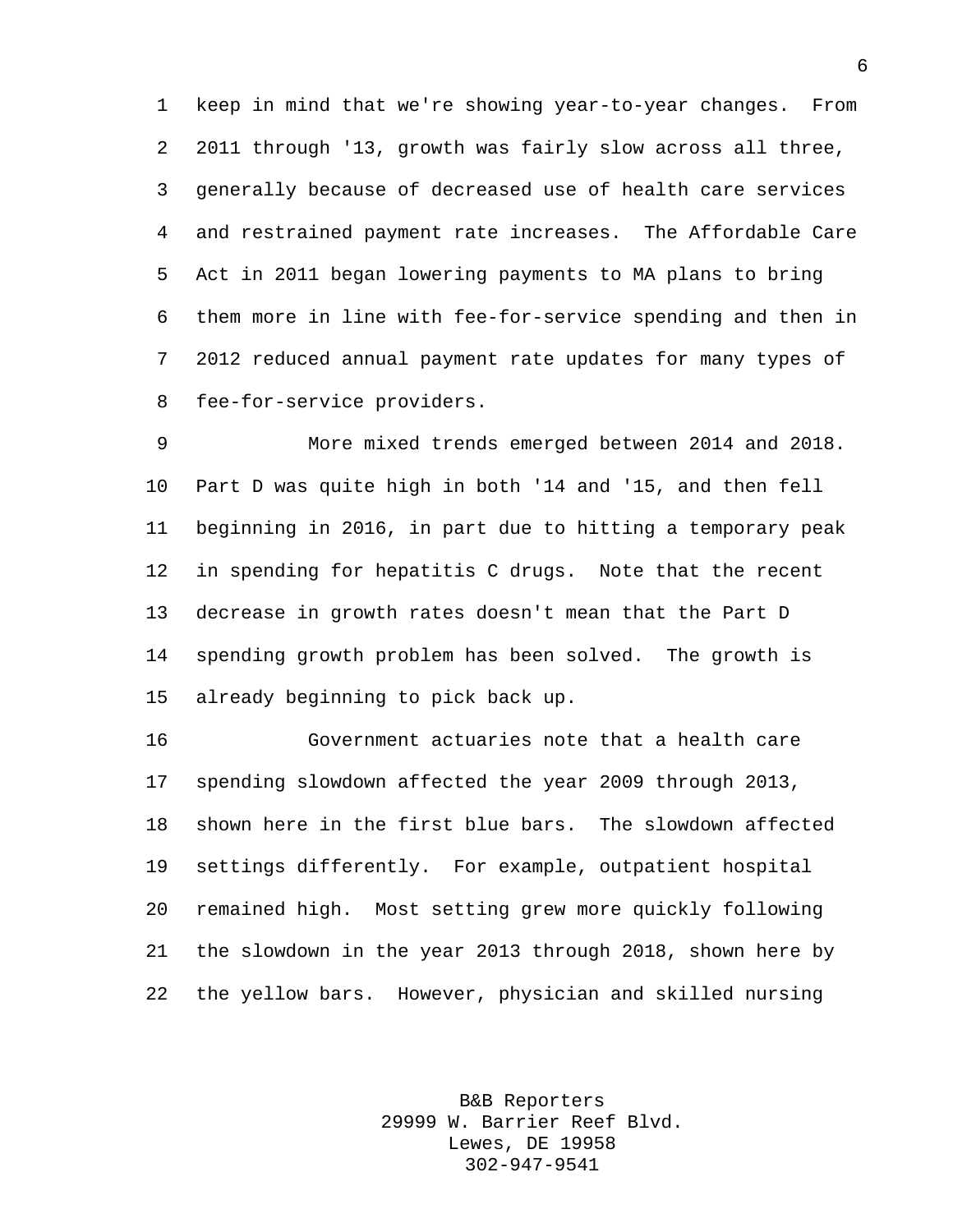facilities experienced lower growth or even a decline in the later period.

 Here we compare across the decades. On the left side of the graph, the upper blue portion of the bars indicate that per beneficiary spending growth has fallen from average annual rates of 5.5 and 7 percent to just 1.5 percent so far this decade. Looking ahead to the next decade on the right side, the trustees and CBO both project that per beneficiary spending growth will pick back up to an average annual growth rate in excess of 5 percent. In addition, the continued aging of the Baby Boom generation is causing an increase in enrollment growth. It's almost 3 percent so far this decade. It's shown here in the yellow bottom portion of the bars. Higher-than- usual enrollment growth is projected to continue throughout the next decade; hence, the trustees and CBO project growth in total spending -- shown in those numbers above the bars -- to average almost 8 percent annually over the next decade, which will exceed projected average annual GDP growth by more than 3 percentage points. This means that the size of the Medicare program will nearly double over

the next decade, rising from more than \$700 billion in

B&B Reporters 29999 W. Barrier Reef Blvd. Lewes, DE 19958 302-947-9541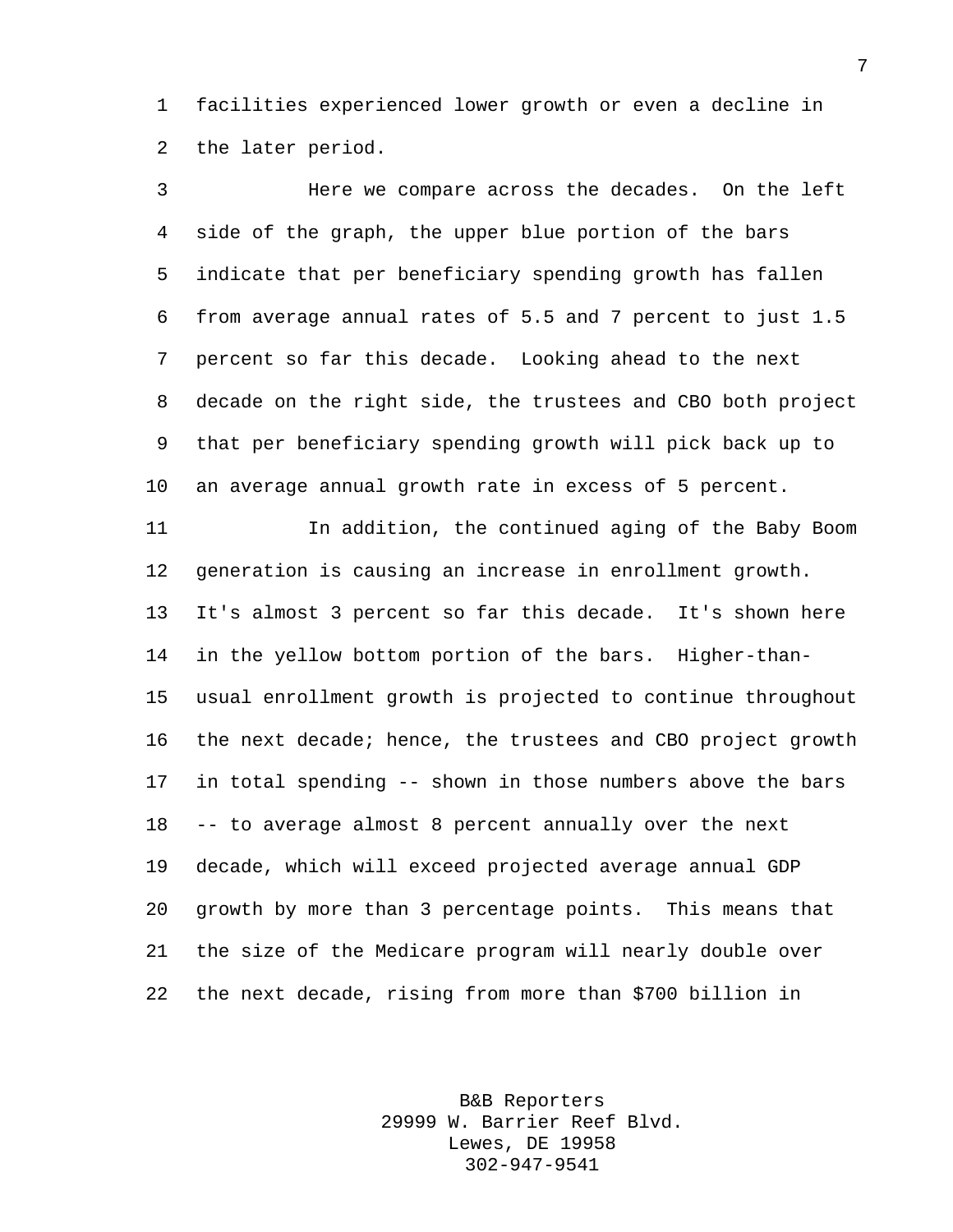total spending in 2018 to more than \$1.5 trillion by 2028. And while spending is growing, Medicare's financing is growing more strained. Workers pay for Medicare spending through payroll taxes and taxes that are deposited into the general fund of the Treasury. As Medicare enrollment rises, the number of workers per beneficiary continues to decline.

 I want you to note that those steep curves of both lines are happening in real time. The number of workers per Medicare beneficiary has already declined from nearly four and a half around the program's inception to just three today. And by 2027, when most Boomers will have aged into the program, trustees project there will be just two and a half workers for every beneficiary. These demographics create a financing challenge for the Medicare program.

 So, looking more closely at that program, the Hospital Insurance, or HI, trust fund covers just 41 percent of Medicare spending. It includes Part A services and is financed by that dedicated payroll tax. It is projected to become insolvent in just seven years, by 2026, because payroll tax revenues are not growing as fast as the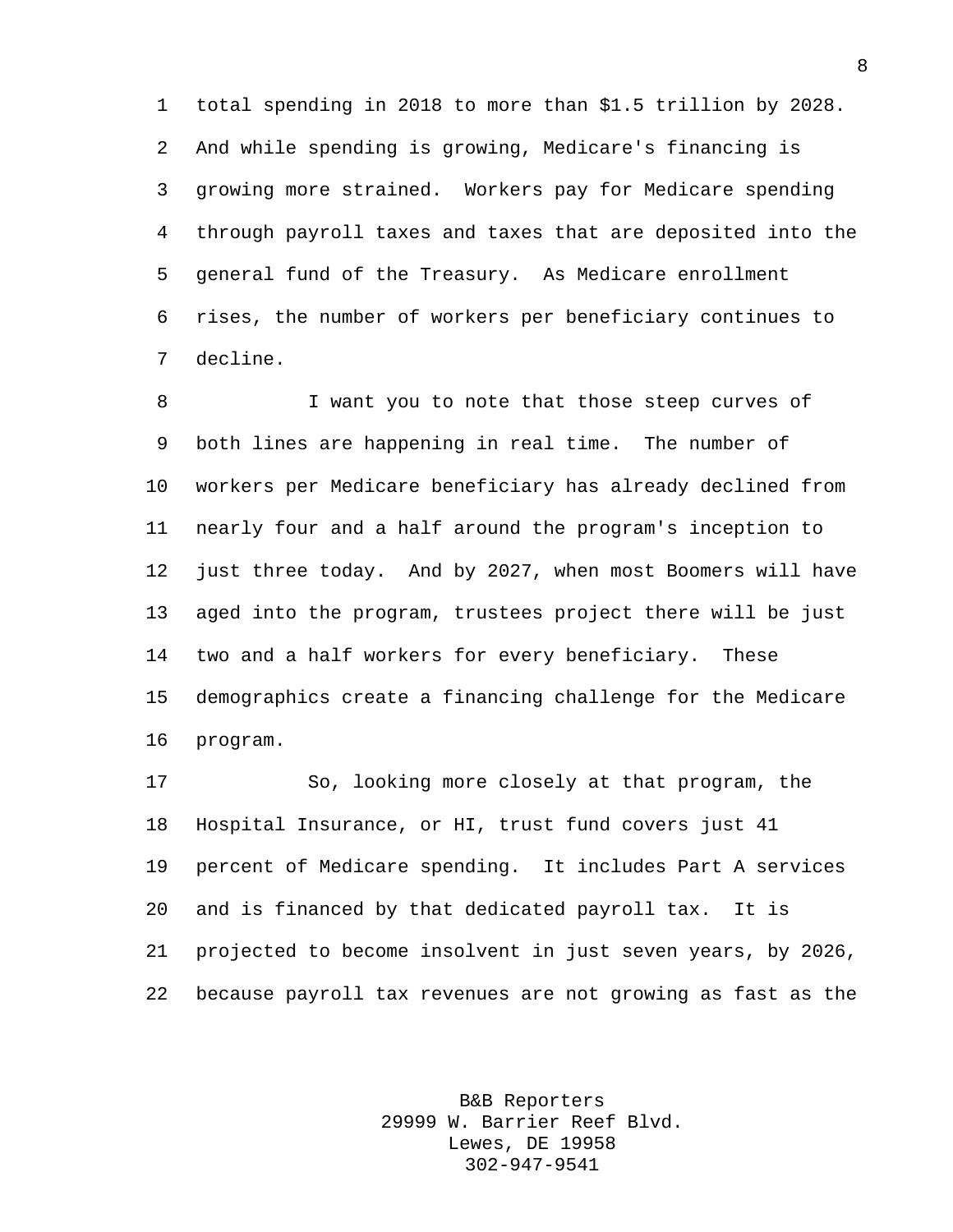Part A spending.

| $\overline{2}$ | The Supplementary Medical Insurance trust fund              |
|----------------|-------------------------------------------------------------|
| 3              | accounts for the remaining 59 percent of total Medicare     |
| 4              | spending. It includes services under Parts B and D. It is   |
| 5              | financed by general tax revenue transfers, which, of        |
| 6              | course, includes deficit spending. These cover about        |
| 7              | three-quarters of spending, plus beneficiaries' premiums    |
| 8              | cover the remaining quarter of the SMI trust fund.          |
| 9              | Premiums are reset each year to match expected Parts B and  |
| 10             | D spending.                                                 |
| 11             | Since by design SMI income grows at the same rate           |
| 12             | as spending, its trust fund is never expected to go         |
| 13             | insolvent. This doesn't mean that it doesn't also face      |
| 14             | major financing challenges. It does, which the next slide   |
| 15             | shows.                                                      |
| 16             | The line at the very top of this graph depicts              |
| 17             | total Medicare spending as a share of GDP. The layers       |
| 18             | below the line represent sources of Medicare funding.       |
| 19             | Working up from the bottom, all the layers up to the very   |
| 20             | skinny purple layer in the middle represent dedicated funds |
| 21             | collected specifically to finance Medicare spending, such   |
| 22             | as payroll taxes and beneficiary premiums.                  |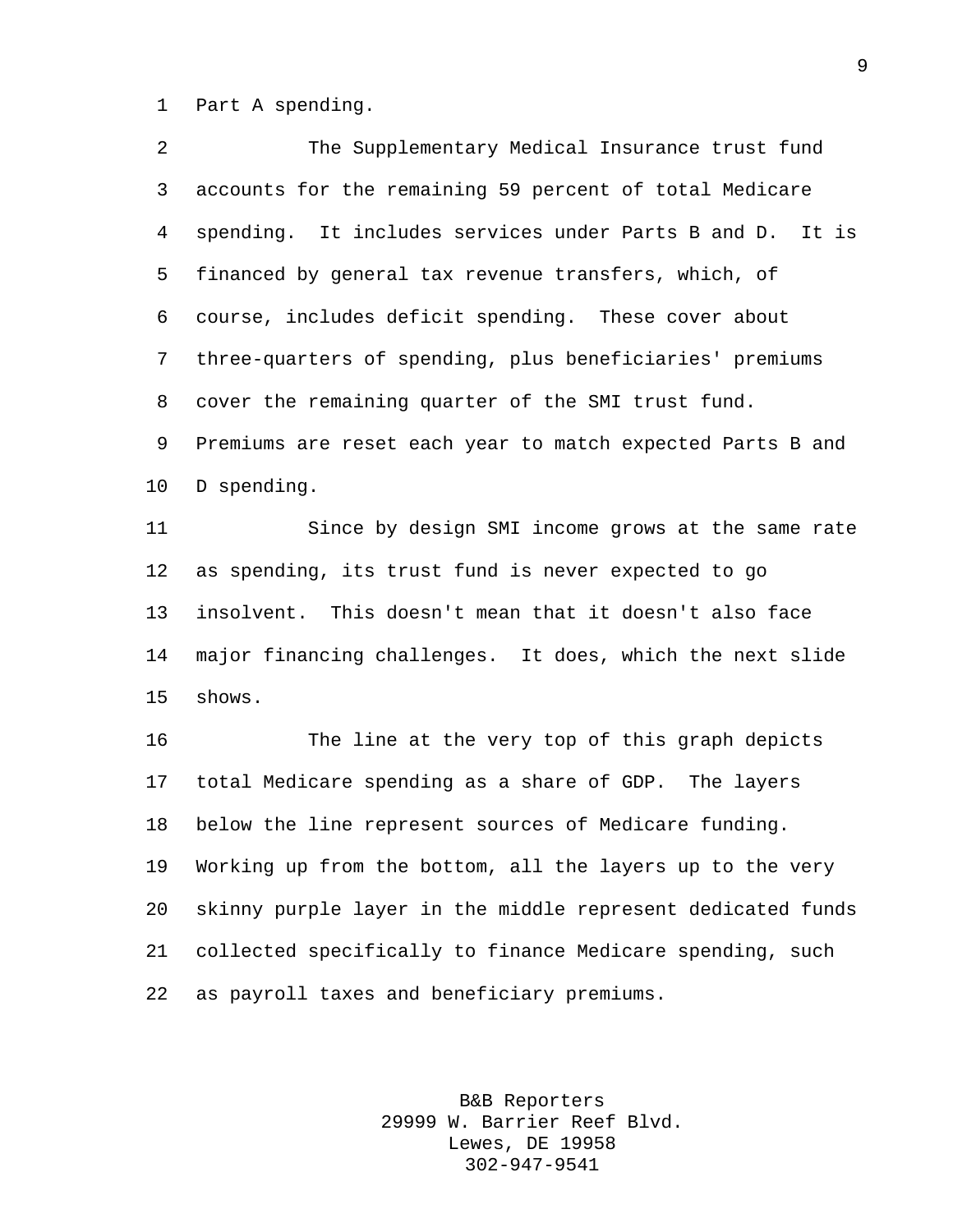At the top, that pink area represents the Part A deficit created when payroll taxes fall short of Part A spending. And the big orange layer represents the large and growing share of Medicare spending funded through general revenue transfers. That share is over 40 percent today, and keep in mind again that general revenue includes both general tax revenue as well as federal borrowing.

 Of course, these same dollars in deficit spending could be used to fund other federal programs. And there is great competition for these tax and borrowed dollars. The black line at the top of this graph represents total federal spending as a percentage of GDP, and the layers below the top line depict federal spending by program. The dashed line represents total federal revenues.

 Working up from the bottom, Medicare spending is projected to rise from about 3 percent of our economy today to about 6 percent by 2049.

 In fact, by 2041 -- shown by that white vertical line -- spending on Medicare, Medicaid, other major health programs, Social Security, and net interest will reach about 19 percent of our economy and by themselves exceed total federal revenues.

> B&B Reporters 29999 W. Barrier Reef Blvd. Lewes, DE 19958 302-947-9541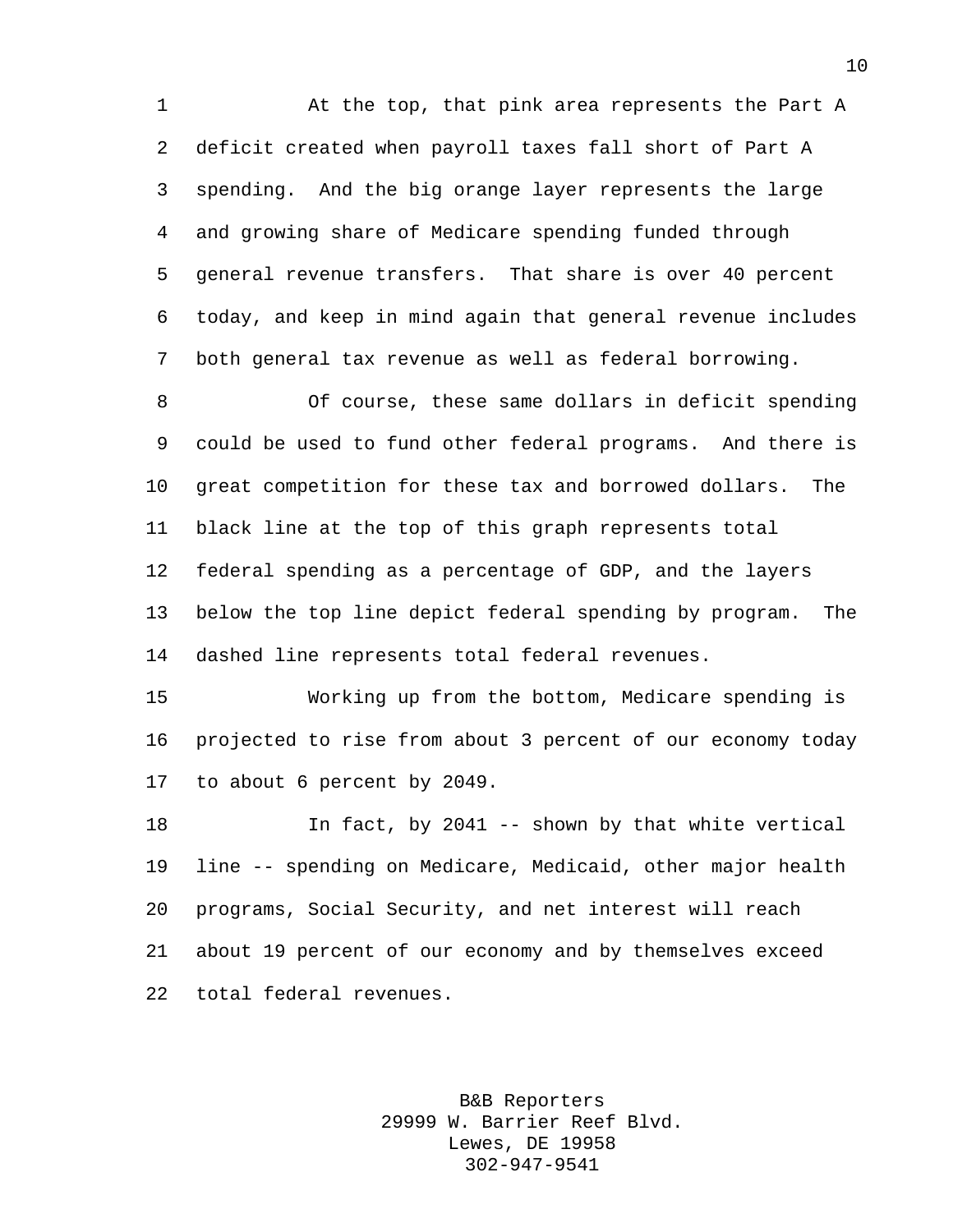Shifting to the burden of these costs, many Medicare beneficiaries are not exempt from the financial challenges of the program's ever-growing cost-sharing liabilities. In 2019, SMI -- which is Parts B and D -- premiums and cost sharing will consume about a quarter of the average Social Security benefit, which is up from 7 percent in 1980, which, of course, didn't include the yet-to-be-created drug benefit.

 The Medicare trustees estimate that these premium and cost-sharing costs will consume 30 percent of the average Social Security benefit in just 20 years. And note that, on average, Social Security benefits account for more than 60 percent of income for seniors. For more than one- fifth of seniors, Social Security benefits account for all of their income.

 The burden of out-of-pocket costs falls on those with private insurance, too. In the last decade, per capita health care spending and premiums for employer- sponsored health insurance have grown much more rapidly than median household incomes.

 Starting at the top of the figure, from 2007 to 2017, premiums for individual and family plans grew by 49

> B&B Reporters 29999 W. Barrier Reef Blvd. Lewes, DE 19958 302-947-9541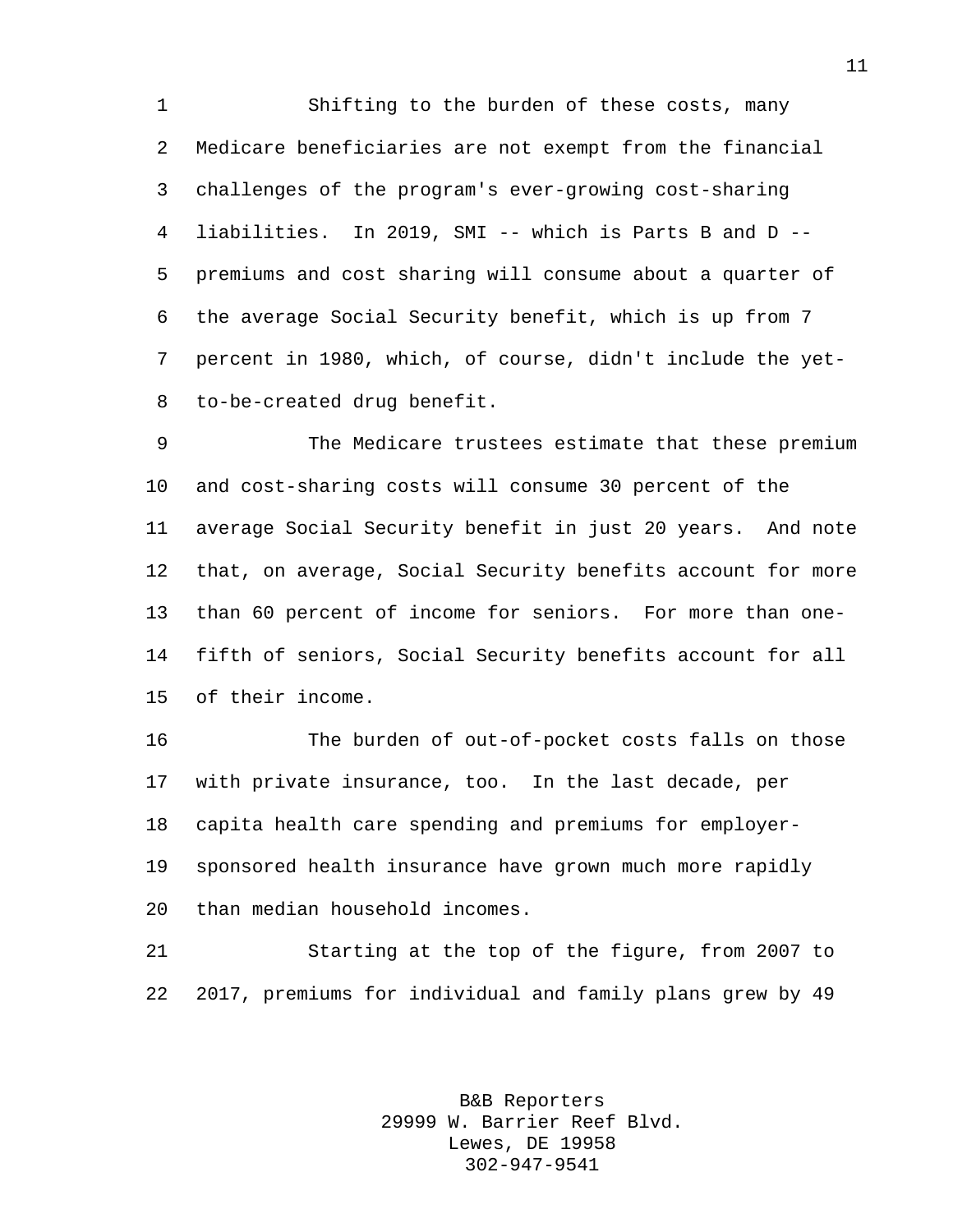and 55 percent, respectively. Then per capita personal health care spending grew 43 percent. But the median household income grew just 22 percent.

 Thus, in 2017, families' spending on health care, including premiums for employer-sponsored health insurance, consumed a greater share of their household income. And note that the dollars shown here are current-year unadjusted dollars.

 On average, since 2009 premiums for employer- sponsored insurance -- shown on the graph by the pink line for HMO premiums and the dotted blue line for PPO premiums -- have grown more than twice as fast as Medicare costs, which is shown at the bottom yellow line.

 One key driver of the private sector's higher prices was provider market power. Hospitals and physician groups have increasingly consolidated, in part to gain leverage over insurers in negotiating higher payment rates. Medicare's slower cost growth is partially attributable to restrained increases in Medicare's payment rates. And while commercial insurers usually negotiate prices with providers, Medicare sets prices for many of its services.

> B&B Reporters 29999 W. Barrier Reef Blvd. Lewes, DE 19958 302-947-9541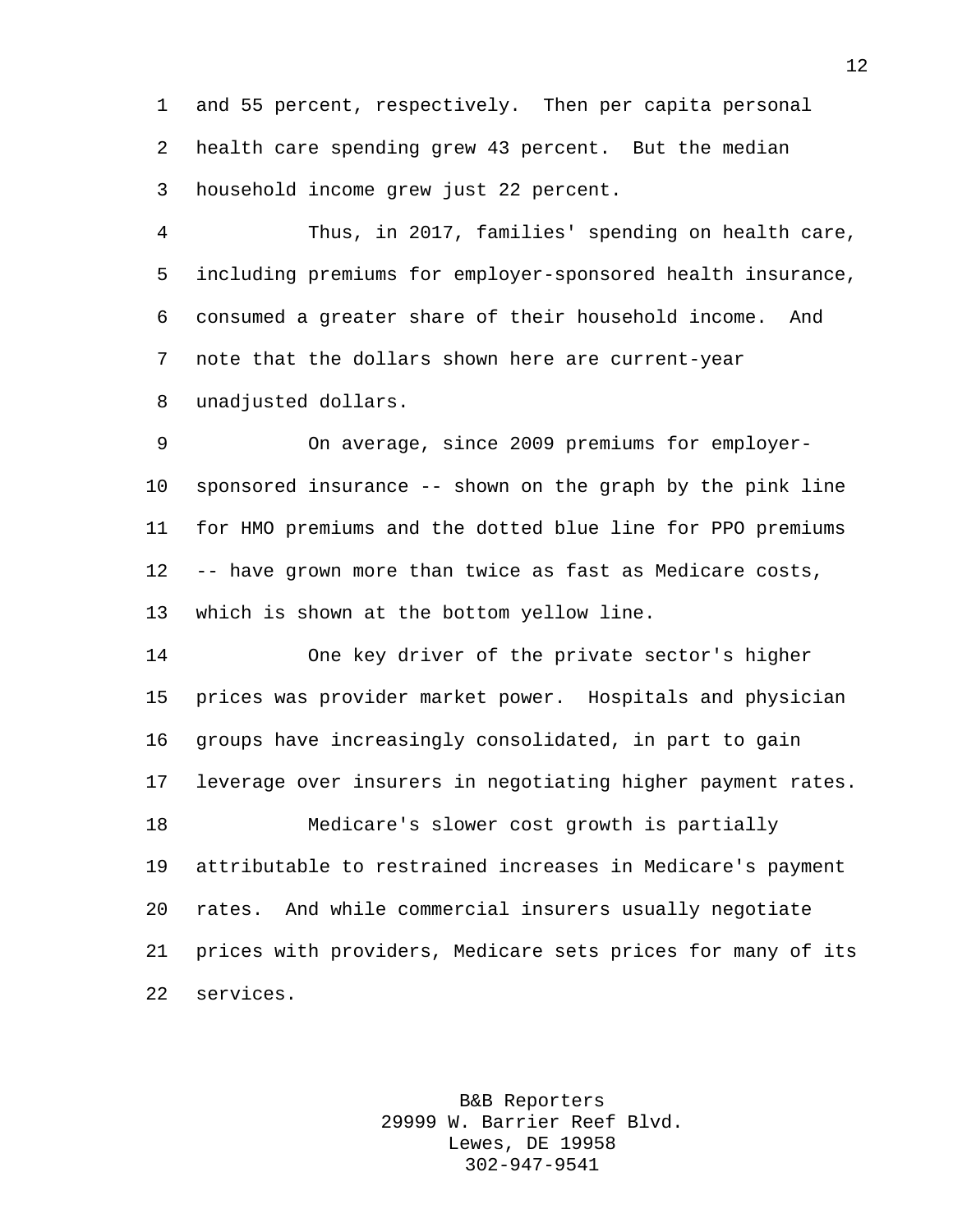Over the same time period, combined Medicare per capita costs, represented by that bottom line, grew by just 15 percent. If fee-for-service Medicare had followed growth in commercial pricing, Medicare costs would have grown substantially more.

 Despite Medicare's lower price trend, there are opportunities for further savings in the Medicare program.

 There is strong evidence that a sizable share of current health care spending in Medicare is inefficient, providing an opportunity for policymakers to reduce spending, extend the life of the program, and reduce pressure on the federal budget.

 For example, services that have been widely recognized as low value and even harmful continue to be provided.

 Also, the U.S. spends significantly more on health care, both per capita and as a share of GDP, than any other country in the world. However, despite this higher spending, studies consistently show that the U.S. ranks below average on indicators of efficiency and outcomes. Notably, Medicare beneficiaries' gains in longevity are outpaced by their peers in other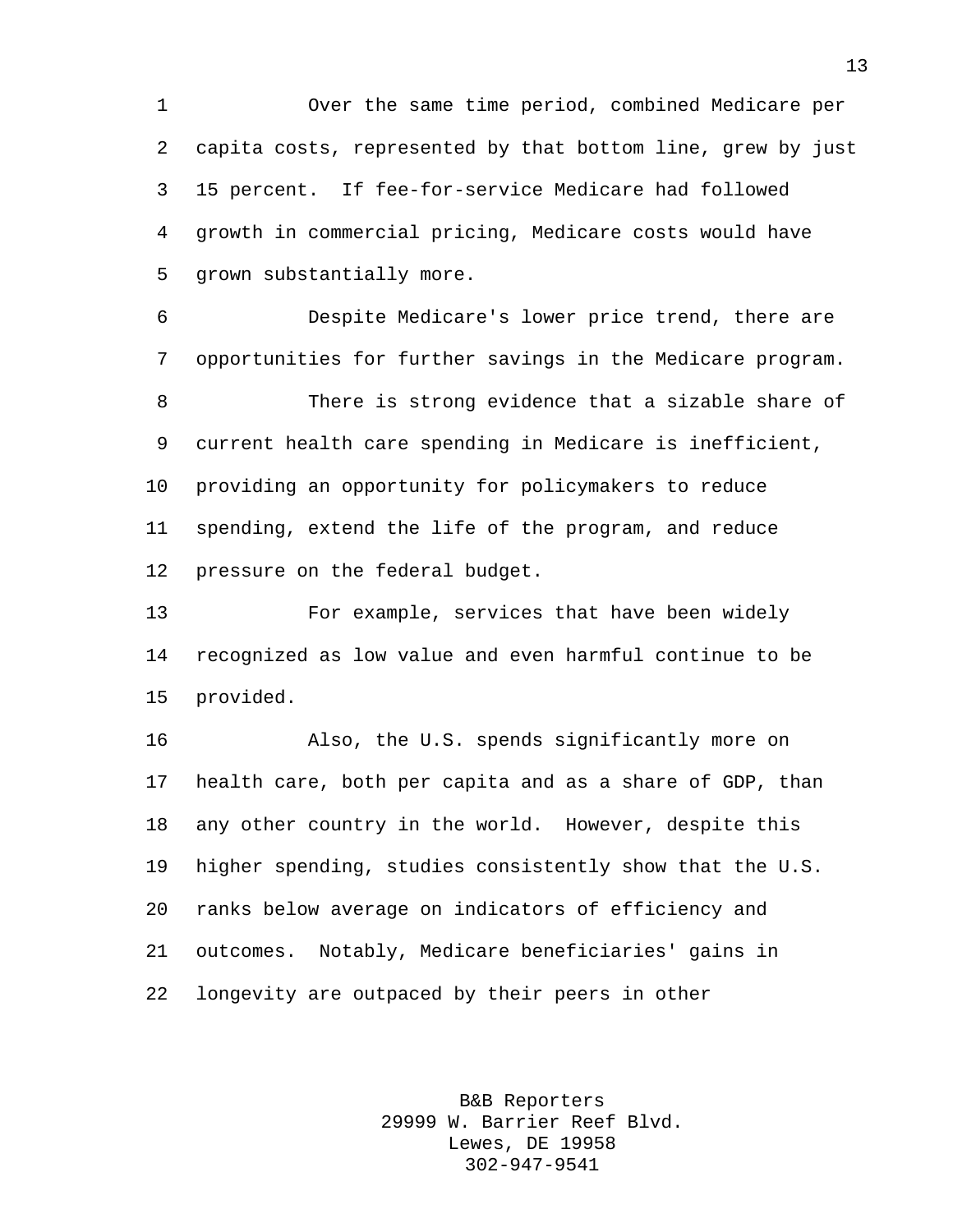industrialized countries. And note that not all Medicare beneficiaries are experiencing gains in life expectancy.

 So to sum up, the Medicare program as well as the health care system more generally face a number of challenges in achieving savings.

 For example, Medicare has a fragmented payment system across multiple health care settings, reducing incentives to provide patient-centered, coordinated care. And Medicare's benefit design consists of multiple parts, each covering different services and requiring different levels of cost sharing.

 The Commission works to address these challenges with the tools available to the program. The paper includes an inventory of recent Commission recommendations that are designed to address some of these challenges.

 So, with that, I'll conclude. The presentation only covered a portion of the information included in the mailing materials. I welcome your questions and comments on any of the issues discussed in the presentation or the mailing materials and look forward to your discussion. DR. CROSSON: Thank you very much, Jennifer. So we'll start with a round of clarifying

> B&B Reporters 29999 W. Barrier Reef Blvd. Lewes, DE 19958 302-947-9541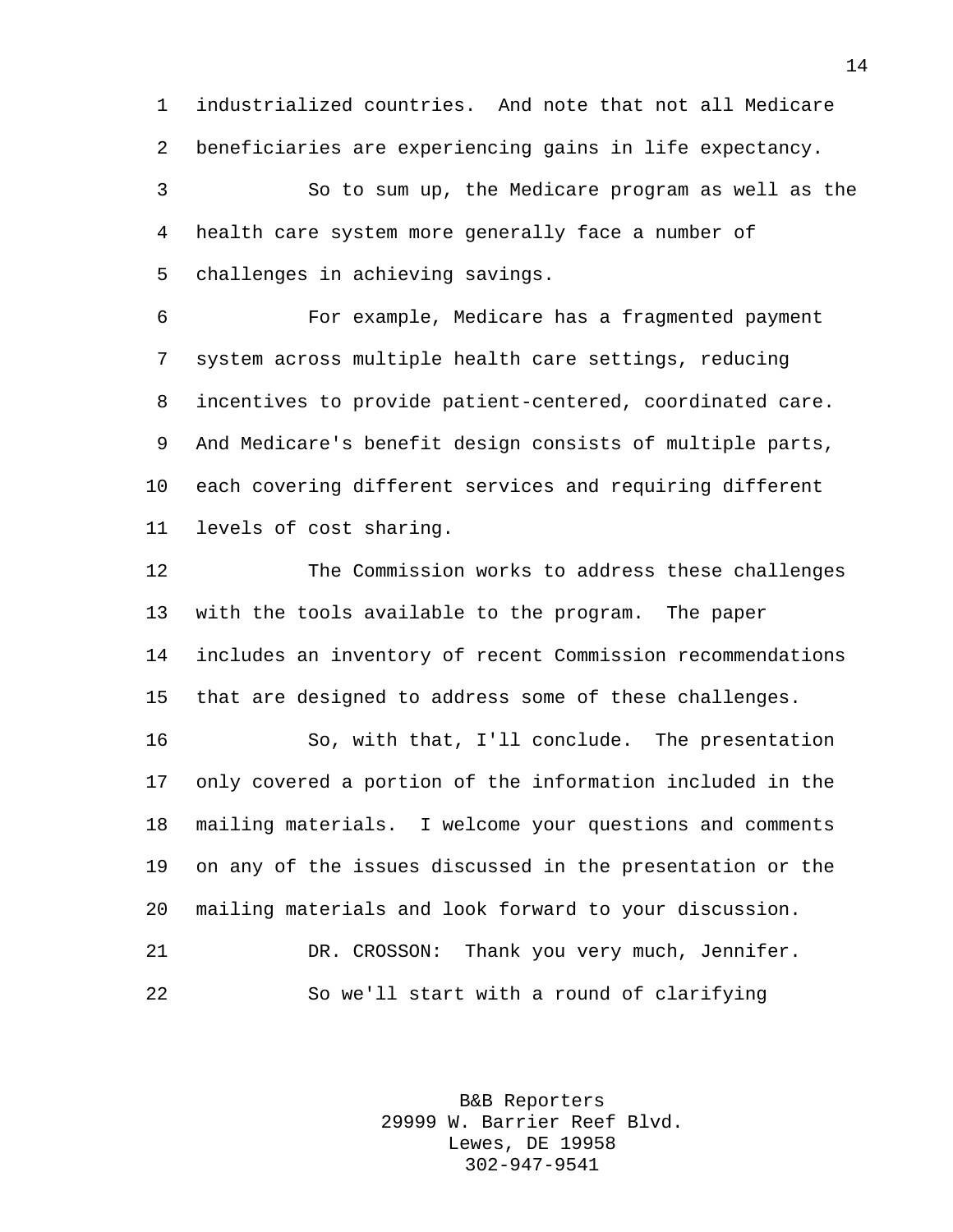questions, if there are any. Jon.

 DR. PERLIN: First, Jennifer, thank you very much for a very thoughtful presentation and to the entire team for putting together an incredibly important and, frankly, sobering chapter. You know, I think there's no rational adult who can look at a picture that shows the growth of expenses relative to the national revenue and not really want to dive into this.

 I have a specific question on page 14 or Slide 14, where you showed the relative growth of Medicare versus employer-sponsored insurance. I understood the way you presented it here differently than it appears to be written in the chapter on pages, I think it is, 21 through 23. There in the chapter -- and this may get at your request on tone -- it seems to state that the employers -- the increases in the reimbursement from employer-sponsored insurance is creating an incentive -- or are forced to pull up the Medicare reimbursement, and that if it continues on that trajectory, that it would bifurcate care to Medicare providers and non-Medicare providers. I'm just wondering what data support that, because that seems to be in direct contradiction to the way you present it today, which is

> B&B Reporters 29999 W. Barrier Reef Blvd. Lewes, DE 19958 302-947-9541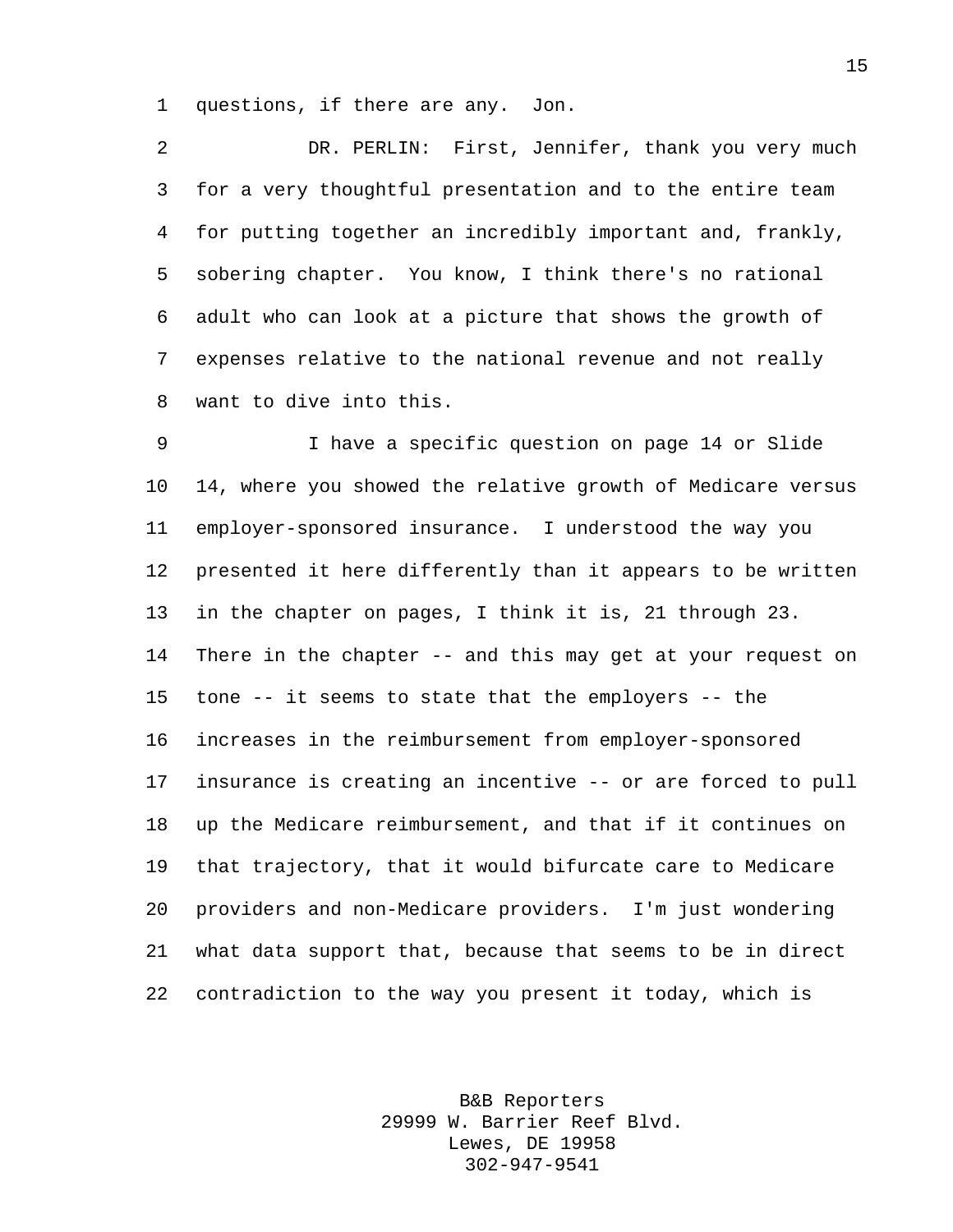that, frankly, the economists, the employers, and others would see the employer-sponsored insurance cross-

subsidizing the care of the Medicare beneficiaries.

 MS. PODULKA: Jonathan, I'm sorry. I'd have to go back and look at the text when I'm referring to this figure in the chapter. I know we have discussion about crossover effects. I don't recall -- it would have been a misstatement if we said it was directly drawing this up based on this figure. That's not our goal of including this information in either the presentation or the paper, so I'll have to go back and check on that.

 DR. PERLIN: Thanks. I think there's something that seems to be at odds with the general interpretation of the cross-subsidization.

MS. PODULKA: Okay.

DR. PERLIN: Thanks.

 DR. MATHEWS: And, Jon, just on this point, I think one implication of the paper, if I recall correctly, is that given the increased, you know, leverage that providers have in certain markets, particularly markets where there has been substantial consolidation and the providers have gotten the upper hand on negotiating with

> B&B Reporters 29999 W. Barrier Reef Blvd. Lewes, DE 19958 302-947-9541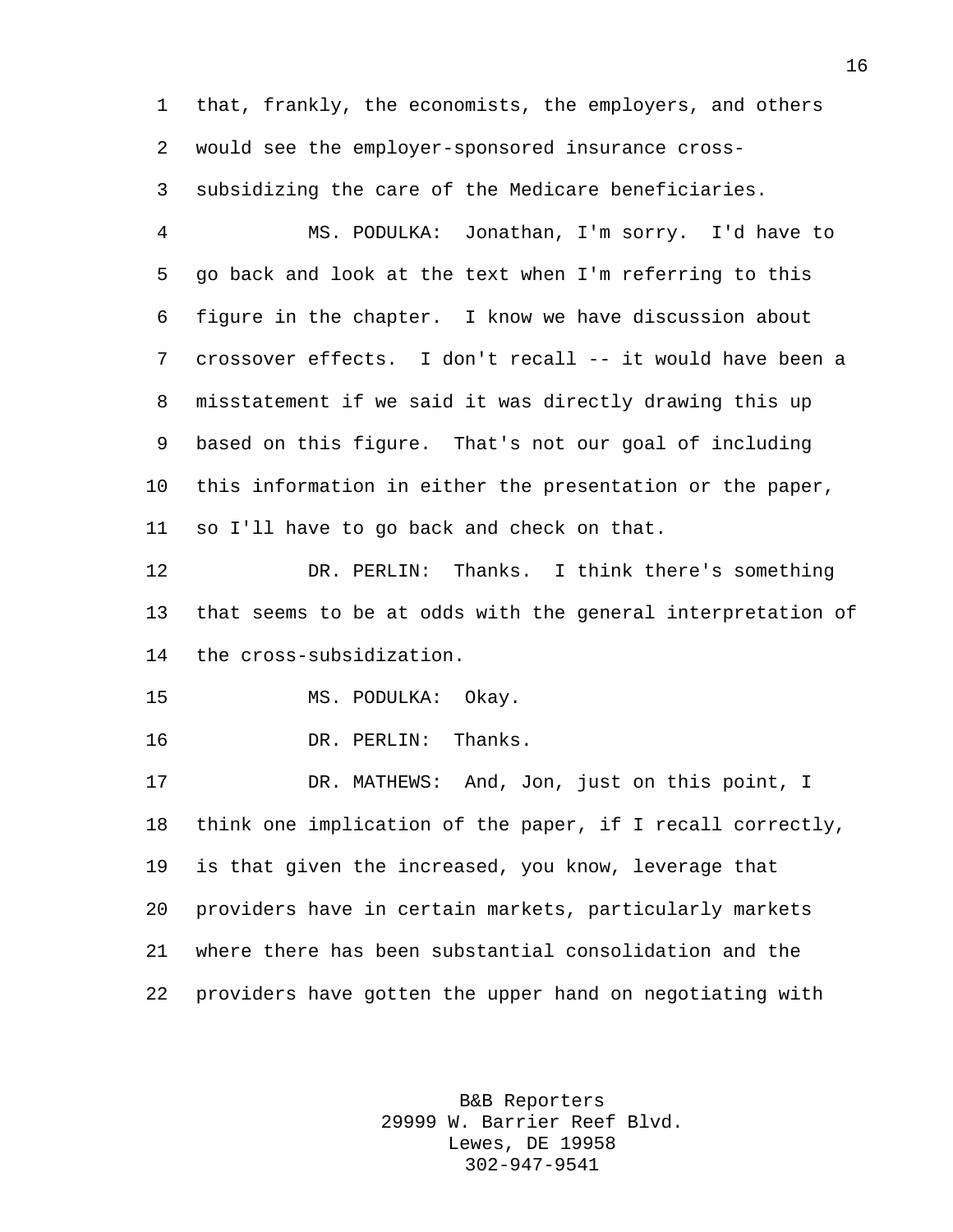insurers, that has the effect of increasing the commercial payer margins and the effect of making Medicare margins look that much worse and is implicitly putting pressure on the Medicare program to increase its payments to keep up. I think that's the point that's made in the paper, if I recall correctly.

 DR. CROSSON: Yeah, and beyond that, I think there's the question of whether market consolidation, market power in any setting, virtually in any industry, has the effect over time of increasing the cost structure. DR. PERLIN: Well, I just ask us to go to the data in the sense that, you know, let's look at all reports. There's a brand-new report from Charles River Associates that shows that, in fact, consolidation held down the costs and the reimbursement that the payers pay. And, you know, it also -- I mean, Medicare is the big kid on the block, and the shadow policy and shadow pricing tends to flow from Medicare to the commercials rather than the other way around. So I just have some trouble with that paragraph in terms of wanting it to be --

 DR. CROSSON: So I think there's room for debate there.

> B&B Reporters 29999 W. Barrier Reef Blvd. Lewes, DE 19958 302-947-9541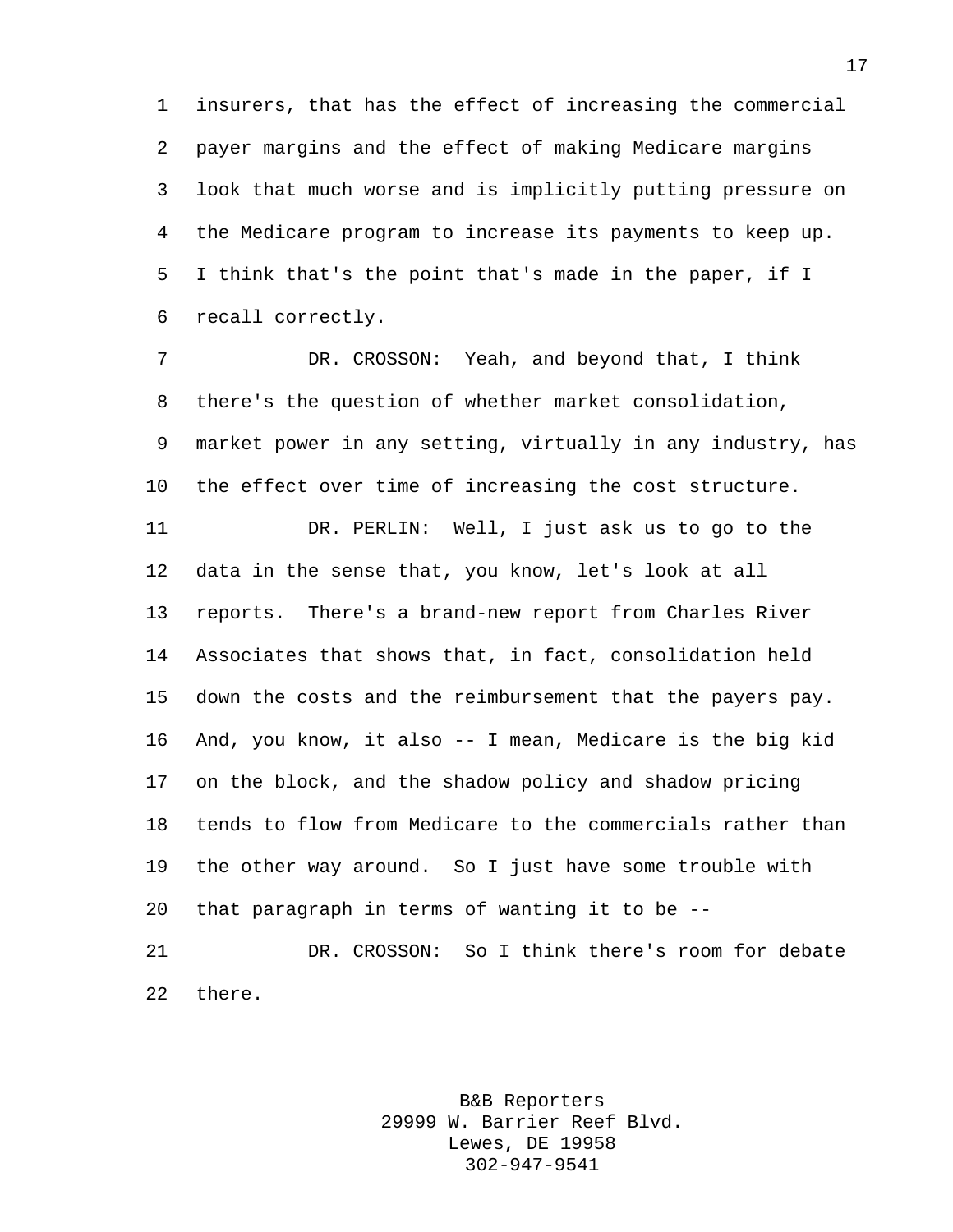DR. PERLIN: Well, let's go to the evidence. DR. CROSSON: Okay. Dana. DR. SAFRAN: Thanks. I'll echo Jonathan's praise

 for this chapter. It's really very well written and powerful.

 I have three questions. One is related to the slide you have on the screen. I'm wondering about the choice of using premium on the commercial side versus cost. Since premium here is not going to capture buy-down, you know, in some ways, this underestimates the gap because premiums don't include the buy-down that employers are doing in order to be able to afford their share of the coverage. So can you just help explain why premium and not commercial costs, the same way you've got Medicare costs, grow?

 MS. PODULKA: The really short answer is we agree with you. We understand the limitation here, and lack of a better data source encouraged us to go with premium. But you're right. It's absolutely understating some of the cost growth that's occurring through deductibles and cost sharing and other total cost burden.

We'll continue to investigate a better

B&B Reporters 29999 W. Barrier Reef Blvd. Lewes, DE 19958 302-947-9541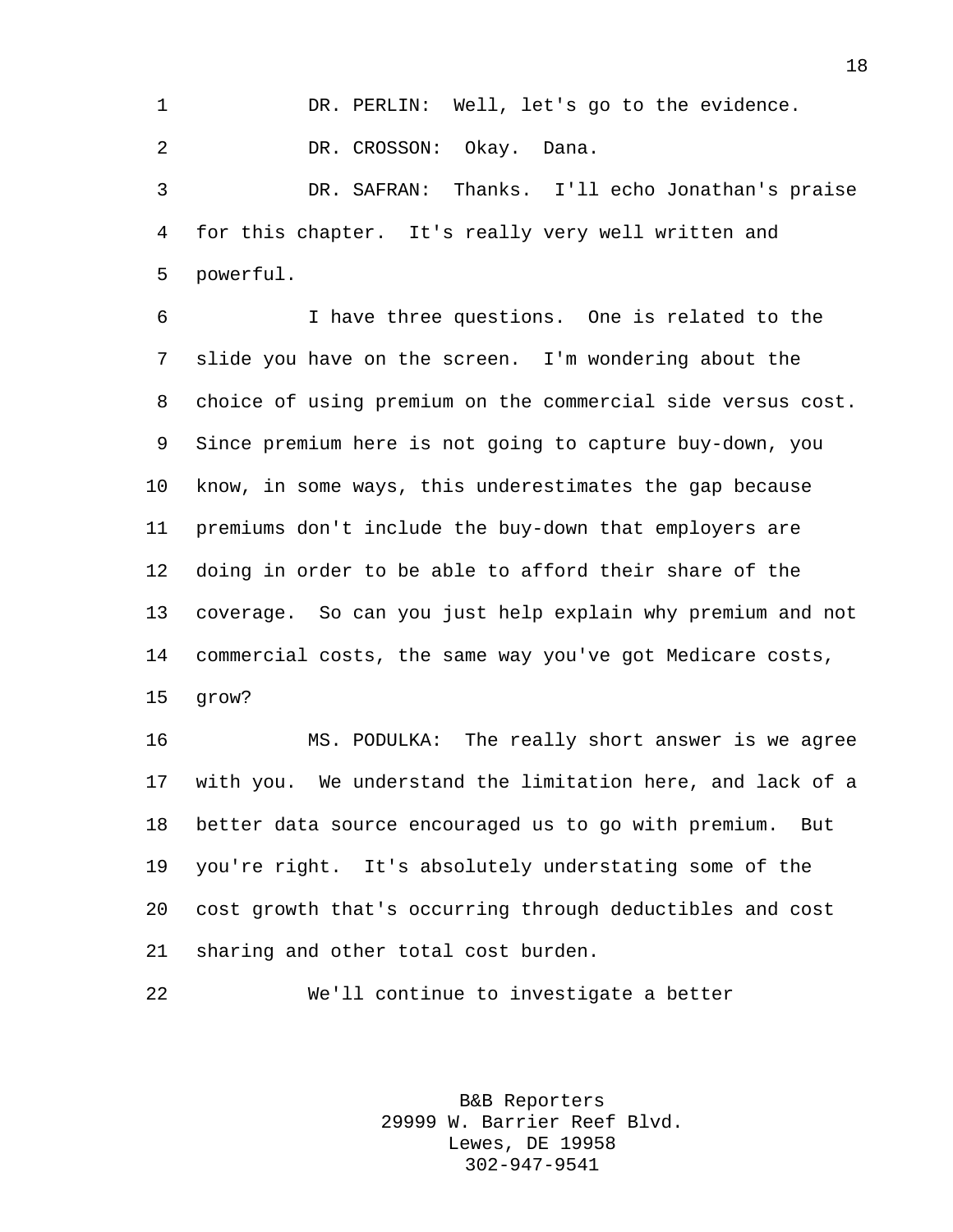alternative to capture total cost, if that's available.

DR. SAFRAN: Thanks.

MS. PODULKA: Sure.

 DR. SAFRAN: My other two questions are about figures that were in the chapter that you didn't put here. One was on page 12 of the reading materials, and that was a set of pie charts of the kind of then-and-now view of the pieces that make up our total health care spending.

 Both of these next two questions about figures are going to ask for whether there's additional information you have found that you maybe could build into the chapter that I think would set us up to better drive towards solutions. You don't do a fantastic job establishing the fact base.

 But I feel that, like, for example, what I'm wondering in this figure is, Do we have data that would enable us to parse out growth in price versus growth in use on a population basis for these different segments so that we could understand kind of what's really changing, what are our levers of opportunity for addressing the picture today?

MS. PODULKA: I will definitely go back and check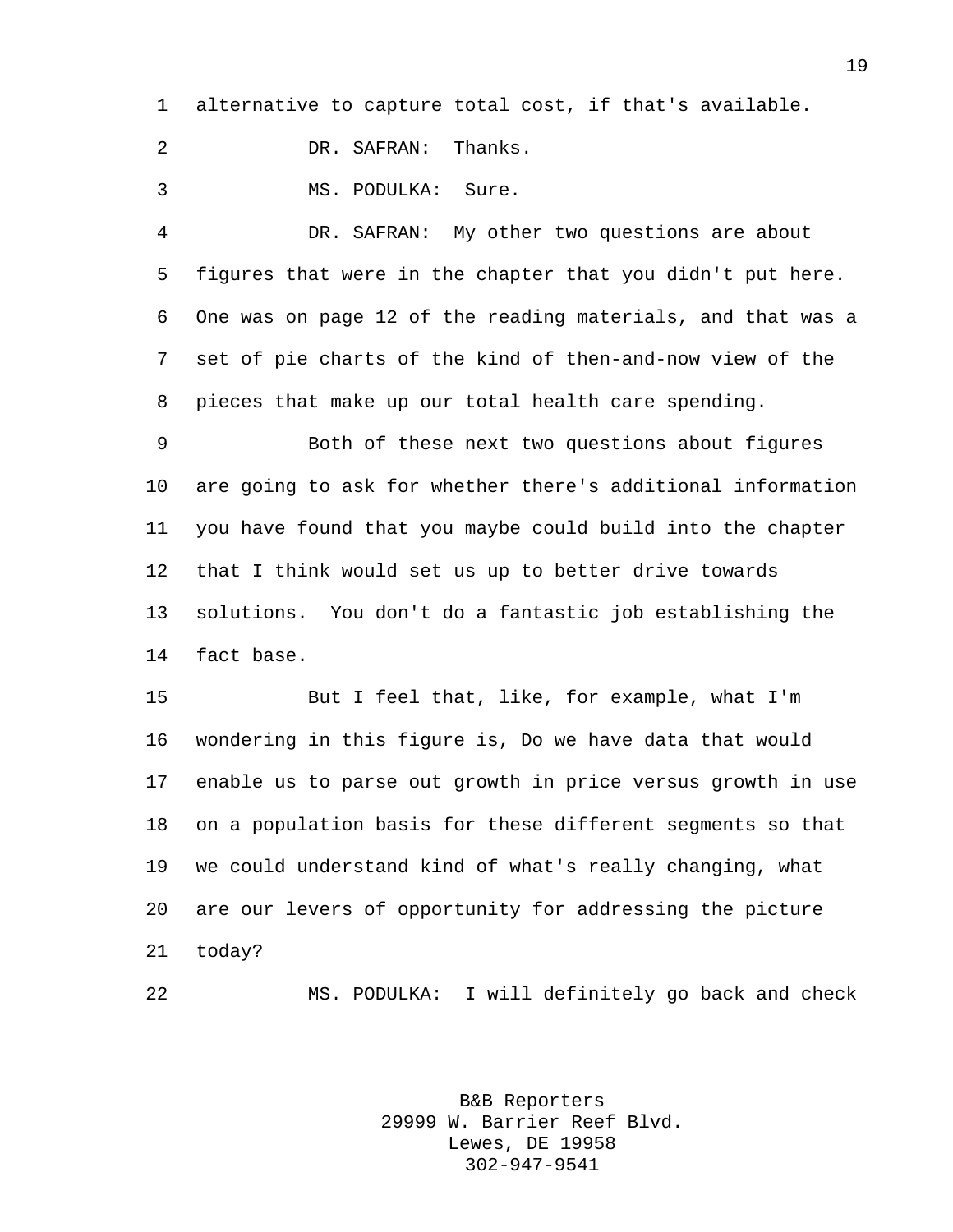and see if that source breaks it down. I'm not sure that it does, which will lead to a search for some additional sources to build out the picture.

 DR. SAFRAN: Okay. Then, similarly, on page 51, where you're doing the really compelling international comparisons, those are always so compelling. I was wondering in that table there whether we could similarly present what do the prevalence and cost for these conditions look like in some of the OECD nations that you on the previous page compares to on more macro issues. MS. PODULKA: So that would be tying in those leading causes of death to the international? DR. SAFRAN: You're looking at the prevalent chronic conditions? MS. PODULKA: Yes. Okay. DR. SAFRAN: Okay. And so I'm just curious. In other OECD nations, do you see a similar prevalence of these conditions, and do you see a similar cost for treating these conditions? And then you'll know where I'll want to go after we see that there's a different cost for treating these conditions, trying to understand what's different in the way these conditions are being treated in

> B&B Reporters 29999 W. Barrier Reef Blvd. Lewes, DE 19958 302-947-9541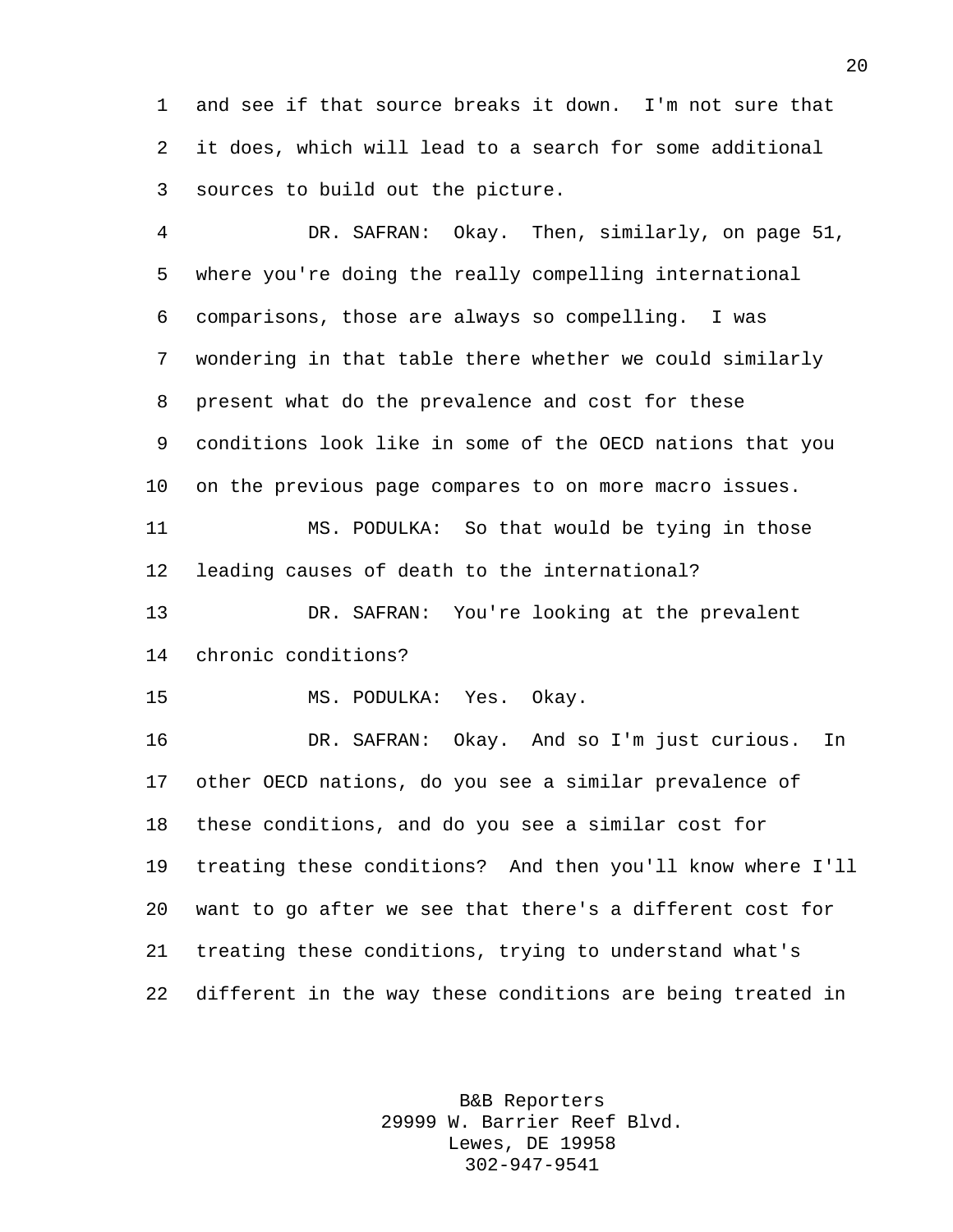these other countries.

 I think getting a little bit under the covers with this kind of information could help us really think about where are our levers to intervene in our population. MS. PODULKA: I love where you're going with this. Let me see how much we can delve under the covers there that you're mentioning and still not break the binding of that March report, because I think this is fascinating. It's just trying to summarize and address it at a high-enough level. DR. SAFRAN: Yeah. Thanks. 12 DR. CROSSON: Okay. Marge. MS. MARJORIE GINSBURG: I just have a couple small questions. On page 59, halfway down, where we're talking about features that make the program vulnerable to inappropriate care, it says "which include fraud and abuse but not overuse," and I didn't understand the distinction there on why overuse is not considered part of that. And then I have a second question as well. MS. PODULKA: This is more semantics. The "overuse" is grouped with patient selection, steering, and

> B&B Reporters 29999 W. Barrier Reef Blvd. Lewes, DE 19958 302-947-9541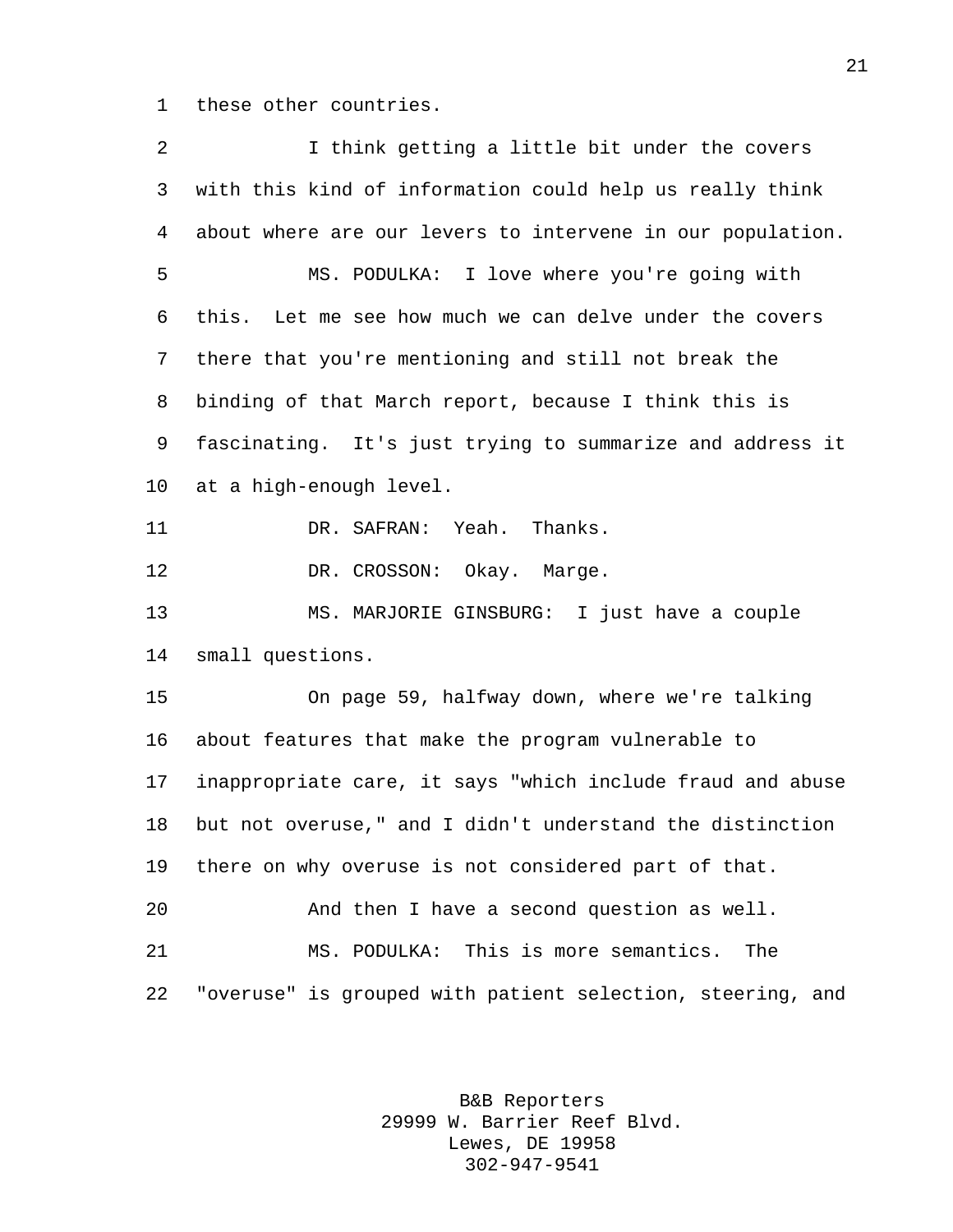overuse. There is genuinely benign, not necessarily poorly intentioned overuse. Providers can be practicing medicine in the best way they know how, and maybe they're missing a lab finding or something. And it makes the most sense at that moment to do the test again so that it's there to treat the patient. That is more overuse.

 That is really separate, I think, from the intention behind fraud and abuse, like setting up a billing number fraudulently and billing for services that never occurred.

 So we didn't want a group, particularly the actors and the beneficiaries who are part of fraud and abuse with those who are part of overuse. I think the approaches for dealing with them would be really different. MS. MARJORIE GINSBURG: It may or may not be worth a footnote just to explain that.

 MS. PODULKA: Yeah. It's coming up. MS. MARJORIE GINSBURG: The second question, on the list of recommendations on page 62, 63, which are really fabulous -- and I love this summation of all the areas that MedPAC has been working on. My question is there's no reference on this list of things that have

> B&B Reporters 29999 W. Barrier Reef Blvd. Lewes, DE 19958 302-947-9541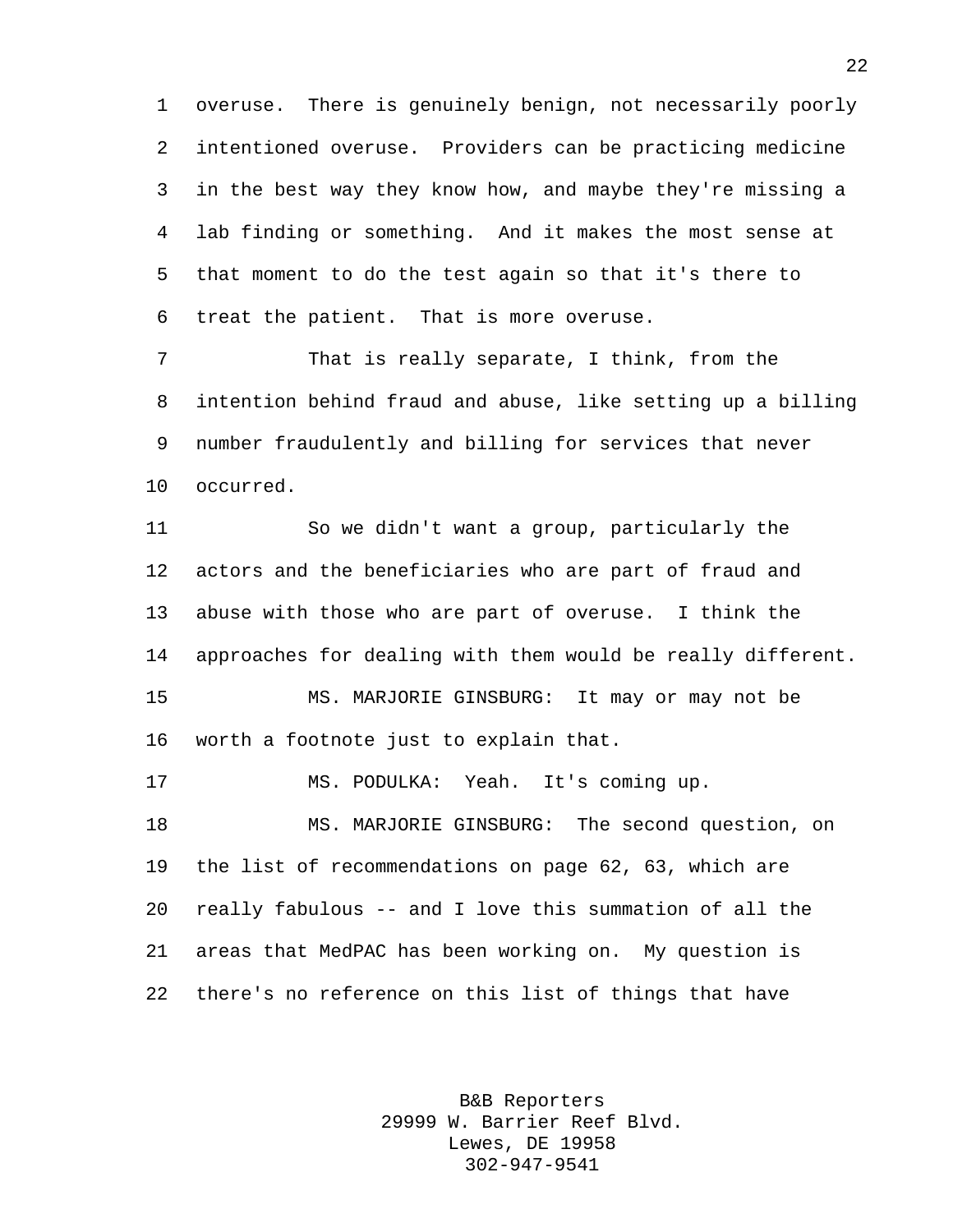actually been implemented in terms of what -- this isn't focus on the fabulous success of MedPAC, of course, but it might be worthwhile to at least footnote the changes that have actually come about based on the recommendations. MS. PODULKA: Thank you. DR. CROSSON: Warner. MR. THOMAS: Two quick questions. One, on page 16, it's Figure 5, where you kind of show the MA and fee-for-service trends, and we tend to indicate that MA is more expensive on a per-beneficiary than fee-for-service. Do we look at or have we looked at the markets where there's more MA penetration than just the cost of Medicare in those markets generally? I mean, it seems like Medicare -- or Medicare Advantage is more prevalent in markets that are generally more expensive for Medicare beneficiaries. I mean, I don't know if that relates to any of the costs. MS. PODULKA: As I'm glancing over here at our MA experts, it's not something that we've undertaken recently. Jeff will address market base as long as he's not -- yes, he's nodding. It is coming up.

MR. THOMAS: Okay.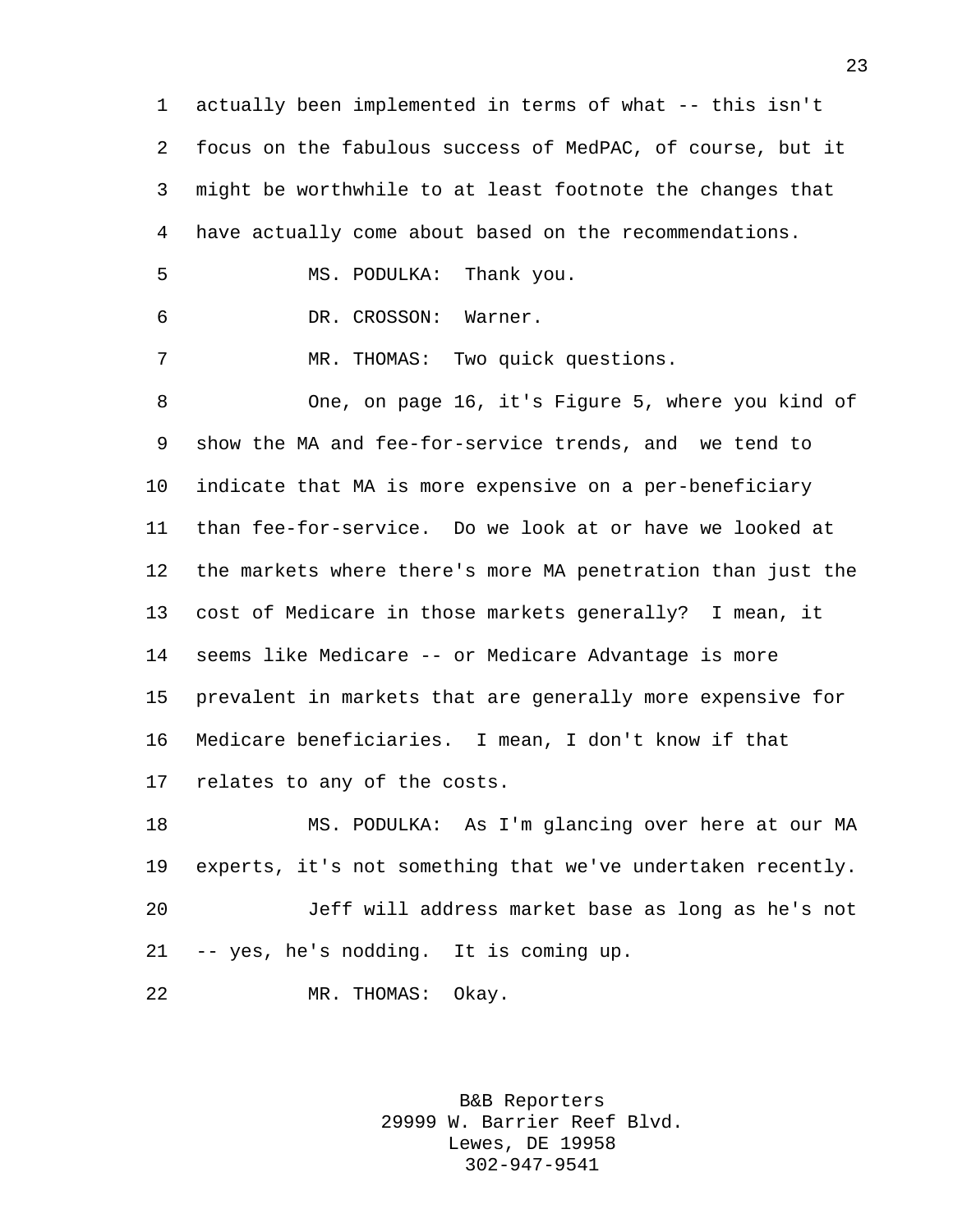MS. PODULKA: You will be hearing about market effects.

 MR. THOMAS: Okay. Because I think if, in fact, that's the case that there's more MA penetration in higher- cost markets, I think that would be something to indicate in this area when we're kind of referencing MA.

7 The second question -- and it's really just a general one -- is on Slide 9 of the presentation. We just kind of mention -- you mention the Trust Fund will go insolvent in 2026. What implications does that have just generally for the program or for beneficiaries just in general? What does that practically mean?

 MS. PODULKA: It's unclear. Basically, it means there will be insufficient income into the Trust Fund in that year to meet its expenses. That's unprecedented. So it's unclear what would happen.

 Hopefully, what happens is that the impending date causes sufficient change from the Congress or potentially CMS to push out that date.

 Literally, it could be paying bills up until the fund runs out of cash. It could include paying pennies on the dollar. Since we haven't been there yet, it's unclear

> B&B Reporters 29999 W. Barrier Reef Blvd. Lewes, DE 19958 302-947-9541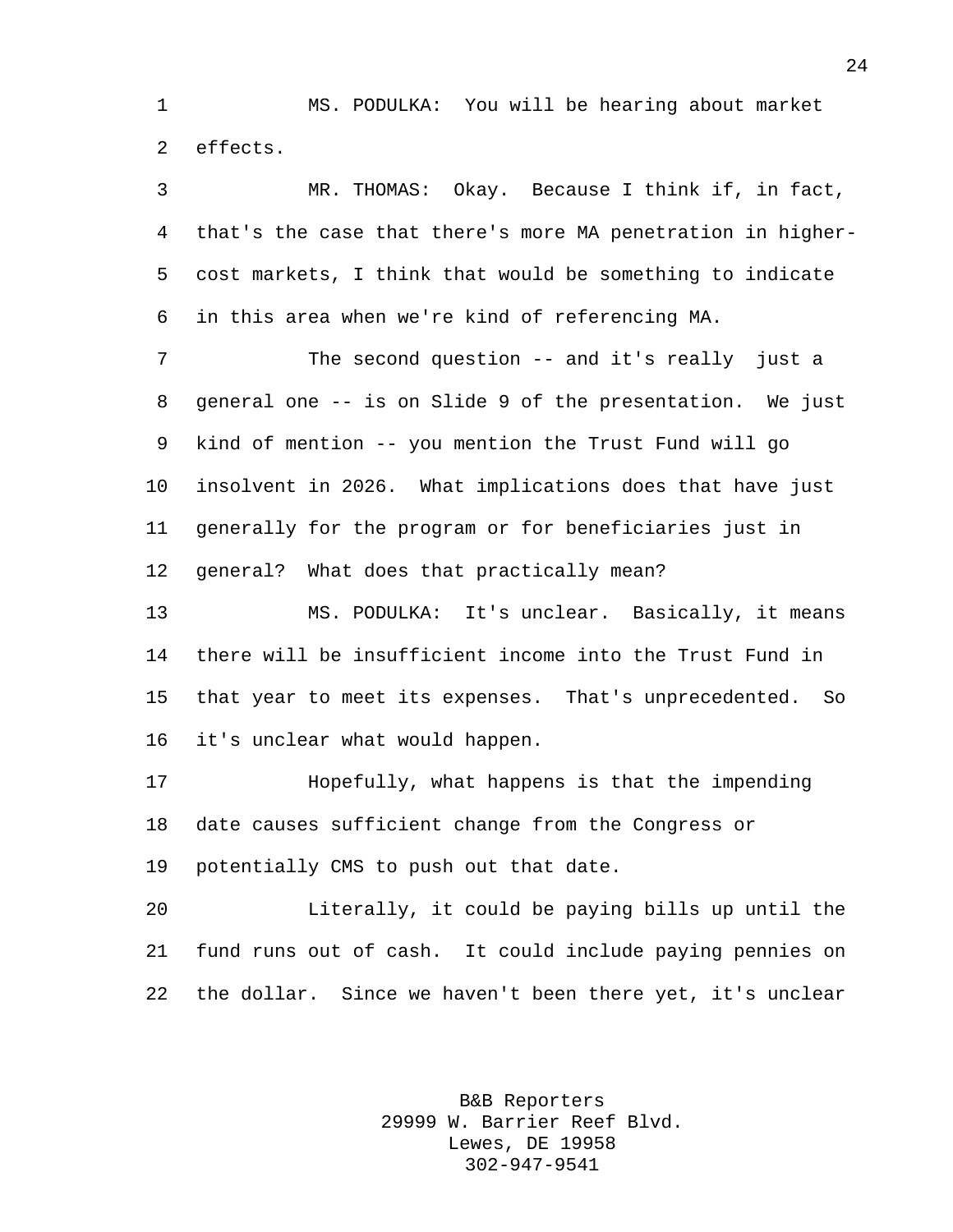what would happen.

 DR. PAUL GINSBURG: If I could add something. Historically, there have been a number of cases over many years where the Trust Fund was getting close to insolvency, and that just served to force congressional action on Medicare spending and payroll taxes. I think many people expect that's going to be the case going forward. So the Trust Fund exhaustion is a forcing device for Congress to basically force itself to grapple with this. 11 DR. CROSSON: Okay. Bruce. MR. PYENSON: Well, Jennifer, I really like the focus on mortality. As an actuary of a certain age, it was very meaningful to me. [Laughter.] MR. PYENSON: But that's because when I was training as an actuary, we had to do mortality table construction. I'm wondering if it would make sense to look at dual versus non-duals and the mortality impact of that, which strikes me as one of the socioeconomic factors that we can observe in the data. Perhaps there's others as well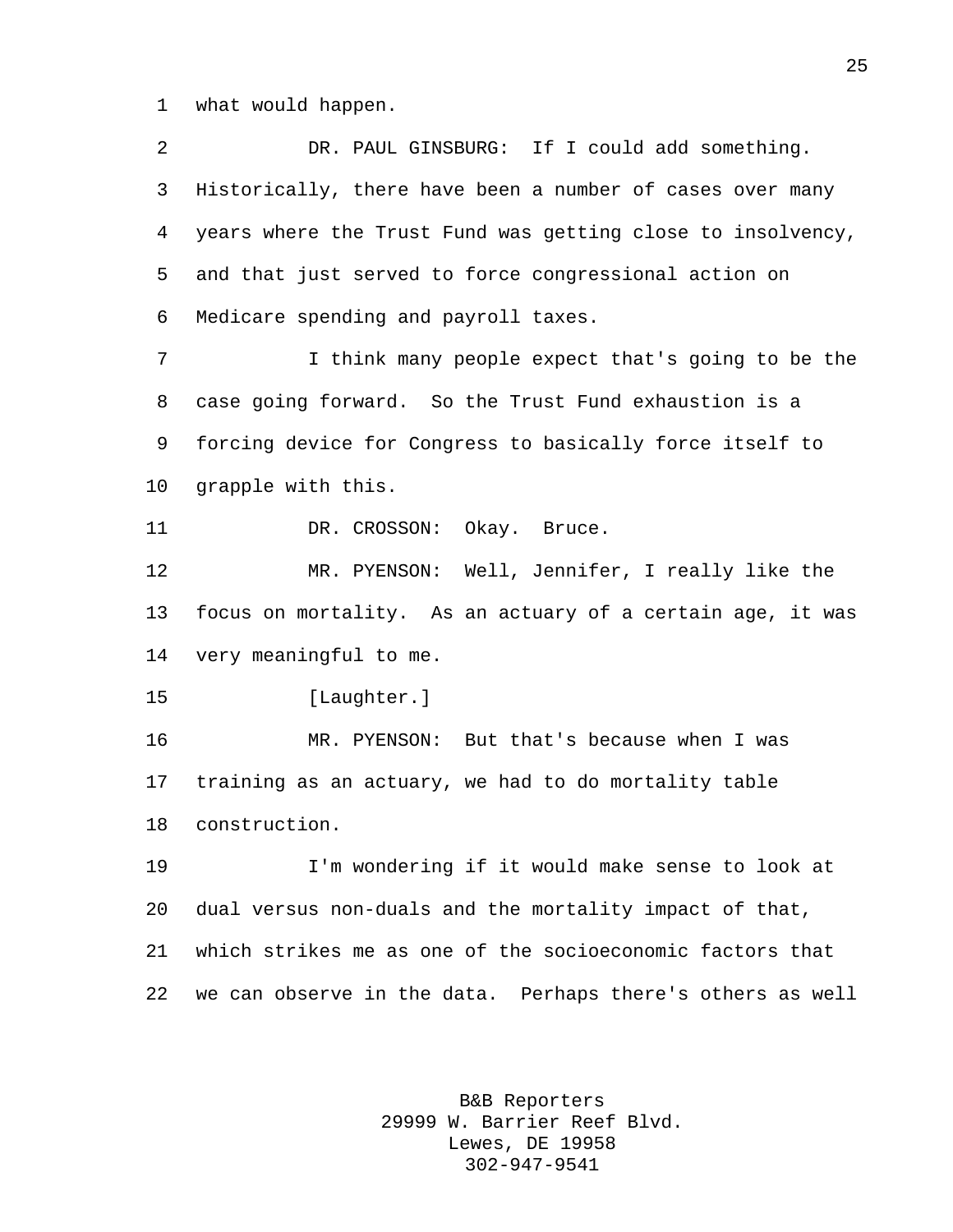because we're -- mortality, I think, is an important outcome of health, and often if it's socioeconomic, it's not directly related to health care but other issues. And that would help us understand better, I think, the medical versus nonmedical issues.

 MS. PODULKA: I love this idea. I always seek opportunities to include the under-65 whenever I've got the 65-and-older because it's incredibly frustrating to leave out this really significant portion of the population.

 And I'm hoping as an actuary, you can point me to the data source to use, because I have trouble isolating the under-65 and what their morality would be if they're Medicare beneficiaries. So if you have something to follow up, that would be really helpful. Thanks.

 DR. CROSSON: Bruce, just for your benefit, your colleague commissioners will be keeping an eye on what you eat for lunch.

18 [Laughter.]

DR. CROSSON: Further questions?

[No response.]

 DR. CROSSON: Seeing none, we'll proceed with the discussion, and then our opening comments are going to come

> B&B Reporters 29999 W. Barrier Reef Blvd. Lewes, DE 19958 302-947-9541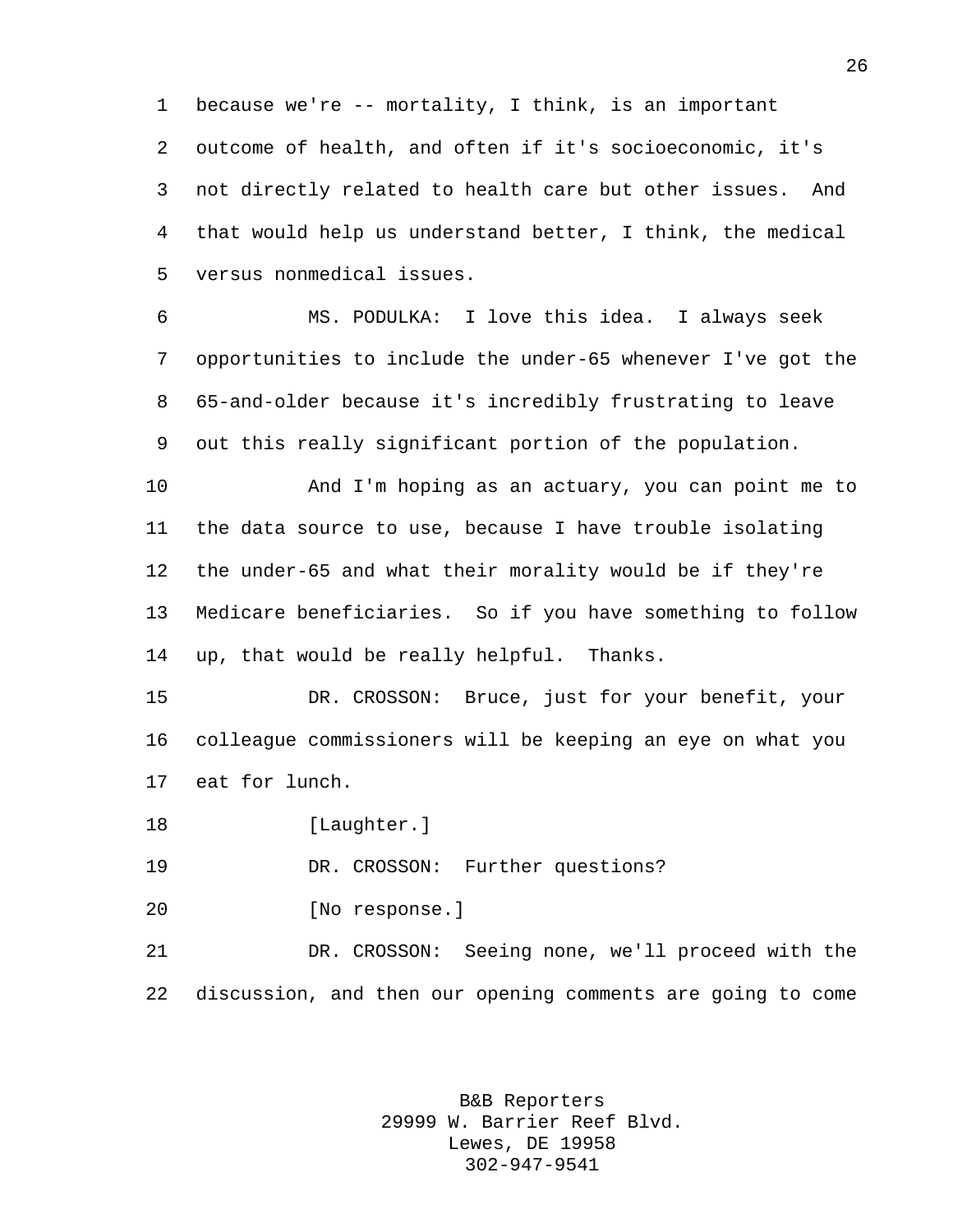from Brian.

 DR. DeBUSK: First of all, thank you, yet again, for a very well-written chapter.

 This is my fourth year as a commissioner of seeing this. It doesn't get any easier to read. Each year, it is very sobering. I think that's the word I used even last year.

 The one thing that really jumps out at me when I read this chapter is the word "unsustainable." We are continuing to erode federal budgets. Health spending is going to continue to erode federal budgets, state budgets, and even household incomes, as you call out in the chapter.

 On this topic, it's sort of difficult to say something that hasn't already been said, but it's also difficult to convey a sense of urgency without sounding like a demagogue here because I think there's a balance that has to be struck.

 What I get out of the chapter -- I'm going to make an attempt to do that today, and I think what I get out of the chapter is it makes a really, really good case for change. Basically, what I read is we need to do something differently.

> B&B Reporters 29999 W. Barrier Reef Blvd. Lewes, DE 19958 302-947-9541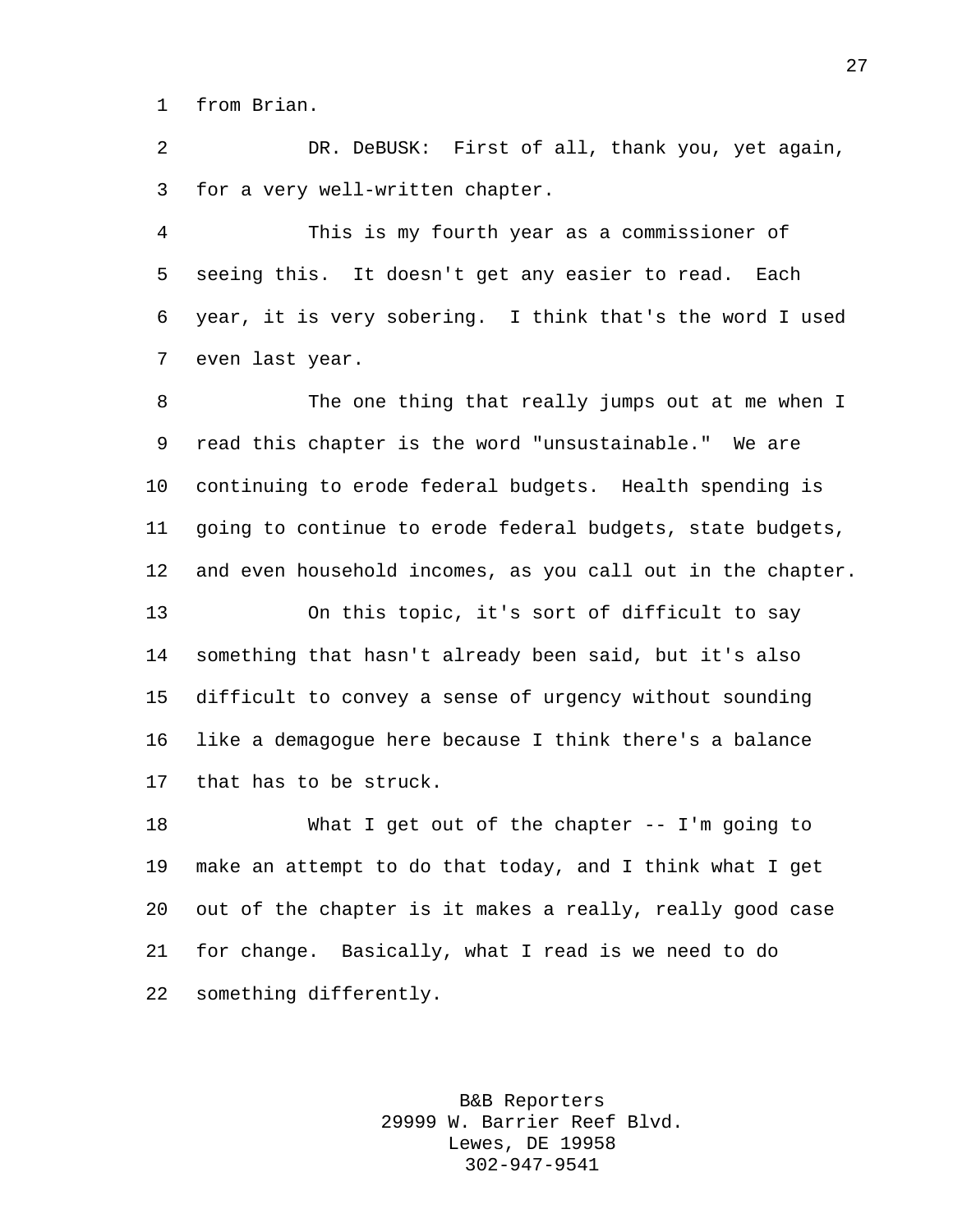So I'd like us to focus a little bit more -- and this is feedback on the chapter itself -- on how do we fix this, even if it's toward the very end of the chapter. I think, for example, on pages 60 through 63, you do a really nice job of talking about some of the ongoing maintenance and improvement that we've made to fee-for- service -- readmission reductions program, site-neutral payments. I think that's appropriate that we should say look at the good work that's being done to maintain this program. I do hope that we can speak a little bit to alternative payment models. I think that probably deserves its own area of recognition. Also, I hope that we can speak a little bit to -- and maybe it's this chapter or maybe it's flowing into another chapter -- of opportunities to innovate in MA too. But, as you talk about the case for change -- and I want to take a moment and sort of talk a little bit about on the innovation side -- for some reason, health care attracts all these car analogies, right? It's changing the tires on a moving car. It's rebuilding a car that's going 60 miles an hour on the interstate.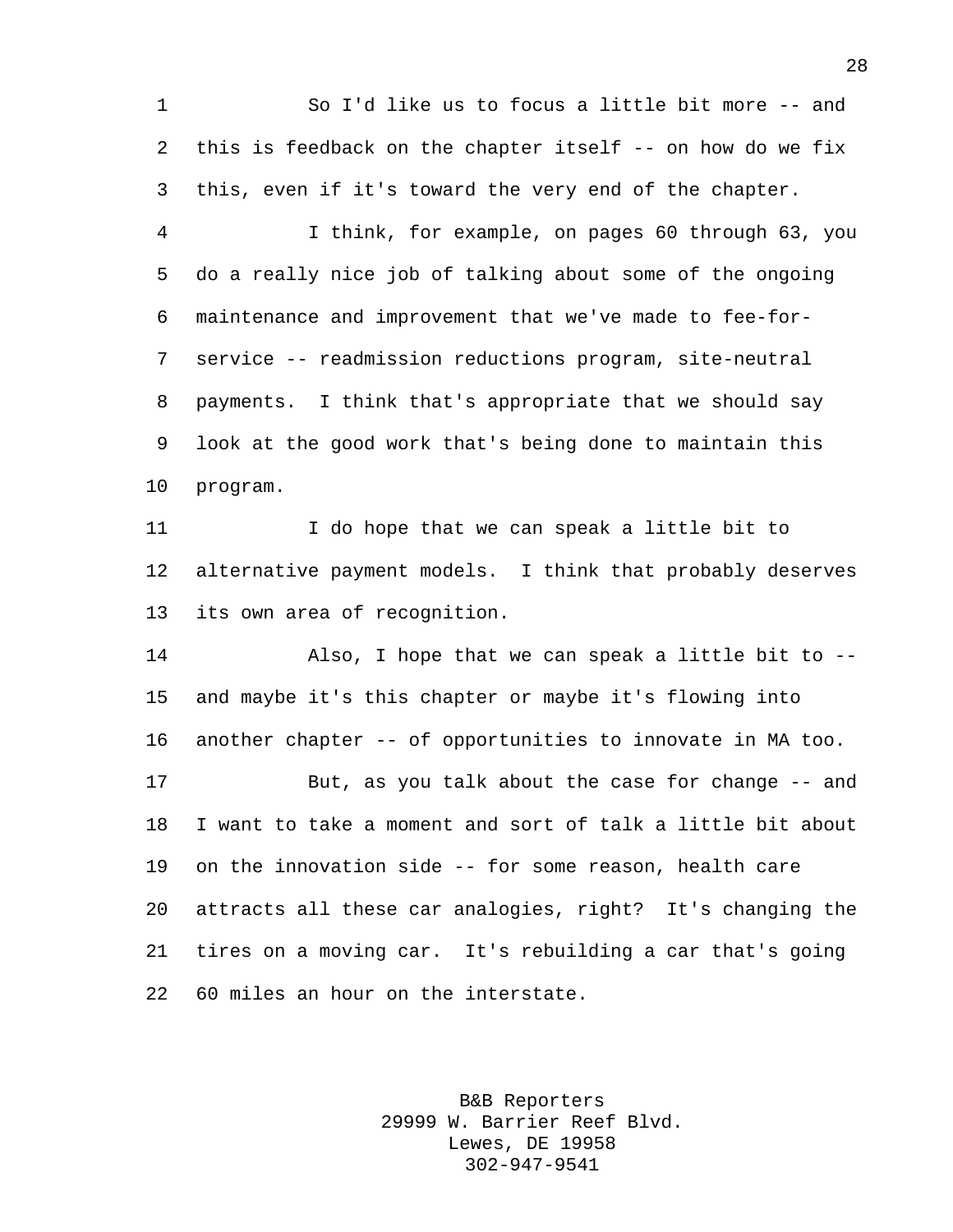Everyone here has seen this before, and I've seen it four times. I am going to attempt to re-create part of it here, and I know I'm going to butcher it. But my favorite car analogy is the one that our chairman uses for new commission orientation.

 So you guys are going to remember it, and yes, we have props.

8 [Laughter.]

 DR. DeBUSK: What does he do? He pulls out a 1965 -- he pulls out a '64; I pull out a '65 -- Ford Mustang. It's an instant classic, and that date isn't chosen by accident. That's the date -- '65 is the year that Medicare started. It's a timeless classic. It's a vehicle that has gotten us a very long way, over half a century. It's also a vehicle that requires us -- and on the commission, one of our duties -- and I think this is the sobering message that Jay sends us -- is we have to make sure this vehicle stays in top working condition.

 I mean, this is the vehicle that got us here, and so the ongoing maintenance of this vehicle is important.

 Now, part of what I get out of the context chapter, though, is or ability to maintain this vehicle and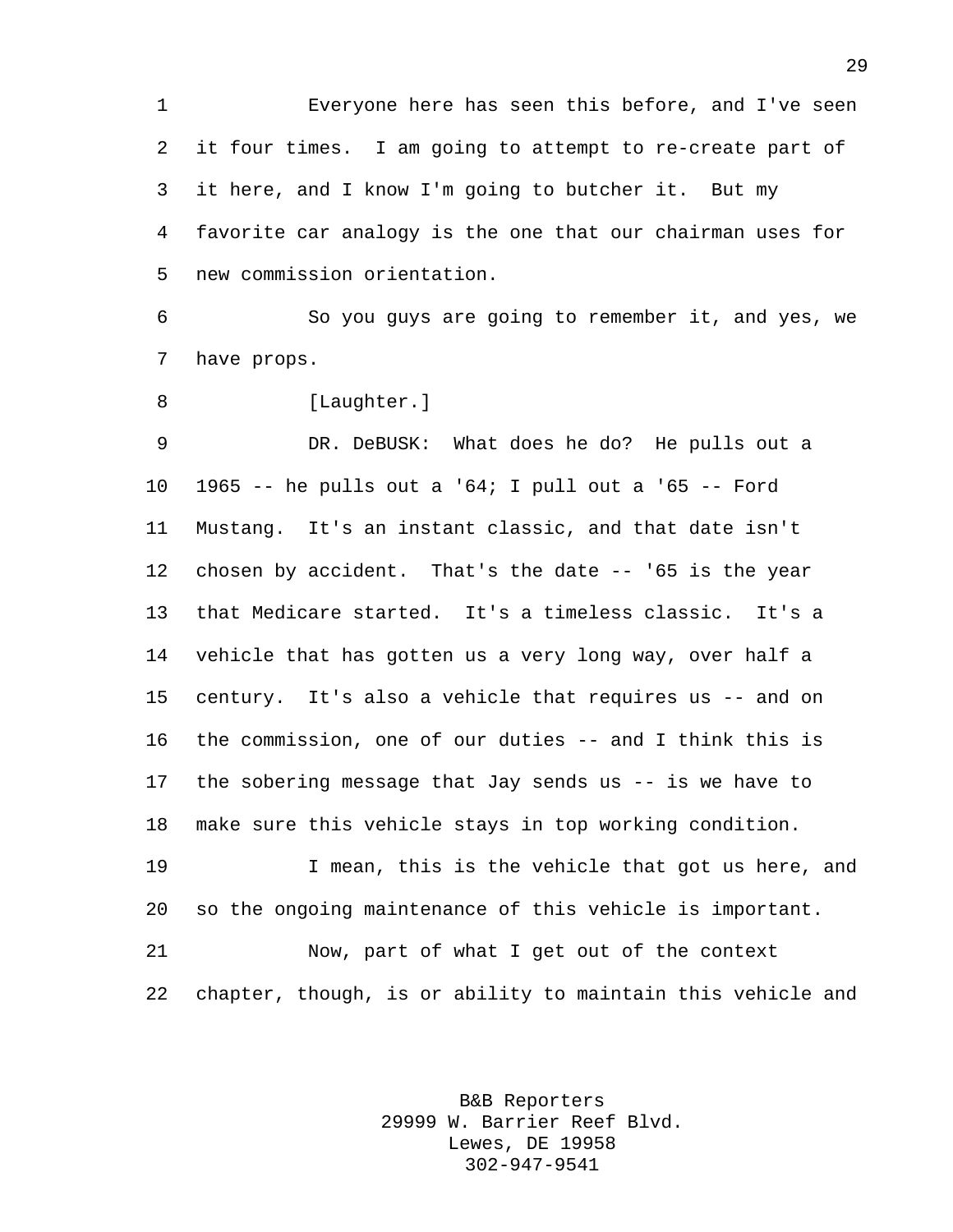the cost of maintaining this vehicle is slowly exceeding our ability to pay for it. That's what I'm getting out of the context chapter. This is the proverbial boiled frog.

 So what Jay does is he pulls out some exotic super car and sets it next to it -- and I've had a lot of commissioner feedback on this, Jay, by the way, and I'm going to share it with you, which is this is an environmentally irresponsible car, and it's also very, very overpriced. And I think it was maybe Karen that gave me the first idea: Shouldn't we really be talking about a Tesla?

12 [Laughter.]

 DR. DeBUSK: I mean, don't we want to be environmentally responsible, financially responsible? So what we're going to do from this point on is we're going to talk about the Tesla.

 And my thought here is -- and I think the context chapter is our first change to really convey this -- I think we need to send a message we're going to keep doing incremental improvements. The maintenance is an absolute must, but ultimately, it's going to take a new car. And I think that's a sobering thought.

> B&B Reporters 29999 W. Barrier Reef Blvd. Lewes, DE 19958 302-947-9541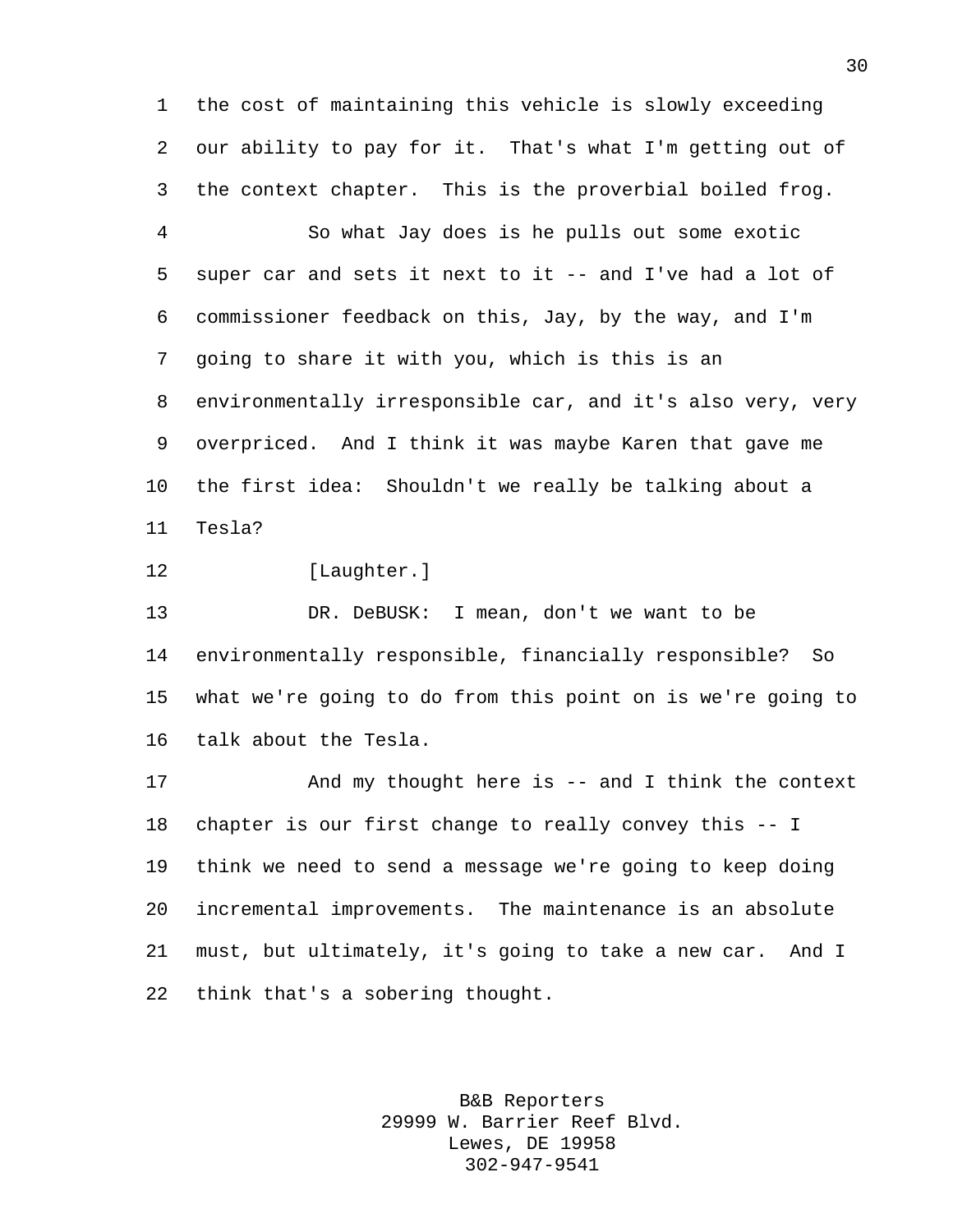Maybe it is something coming out of the MSSP program. Maybe it's innovation on the Medicare Advantage side. I wasn't super encouraged with that after seeing the next chapter. But maybe it's a Next Gen ACO. Maybe it's one of the new contracting models. But I think this context chapter is our opportunity to say it's going to take a new car. So that's one of the first points that I want to make for feedback on this chapter.

 The second point is a little bit more controversial, and it's something that I've talked to a number of commissioners about, and it's a question. This isn't an assertion, and I'm not saying this is the way things are or have to be. But I'm asking a legitimate question. So far, every time we set out to build this car, whether it's BPCI, MSSP, Next Gen, every time we set out to build this car so far, we start with the frame from this car, and the frame being the fee-for-service chassis. Every alternative payment model that we've done so far has been derived from the fee-for-service chassis. It's a highly inductive engine.

 I mean, a number of you have made comments in the past. You're starting with an engine that inherently

> B&B Reporters 29999 W. Barrier Reef Blvd. Lewes, DE 19958 302-947-9541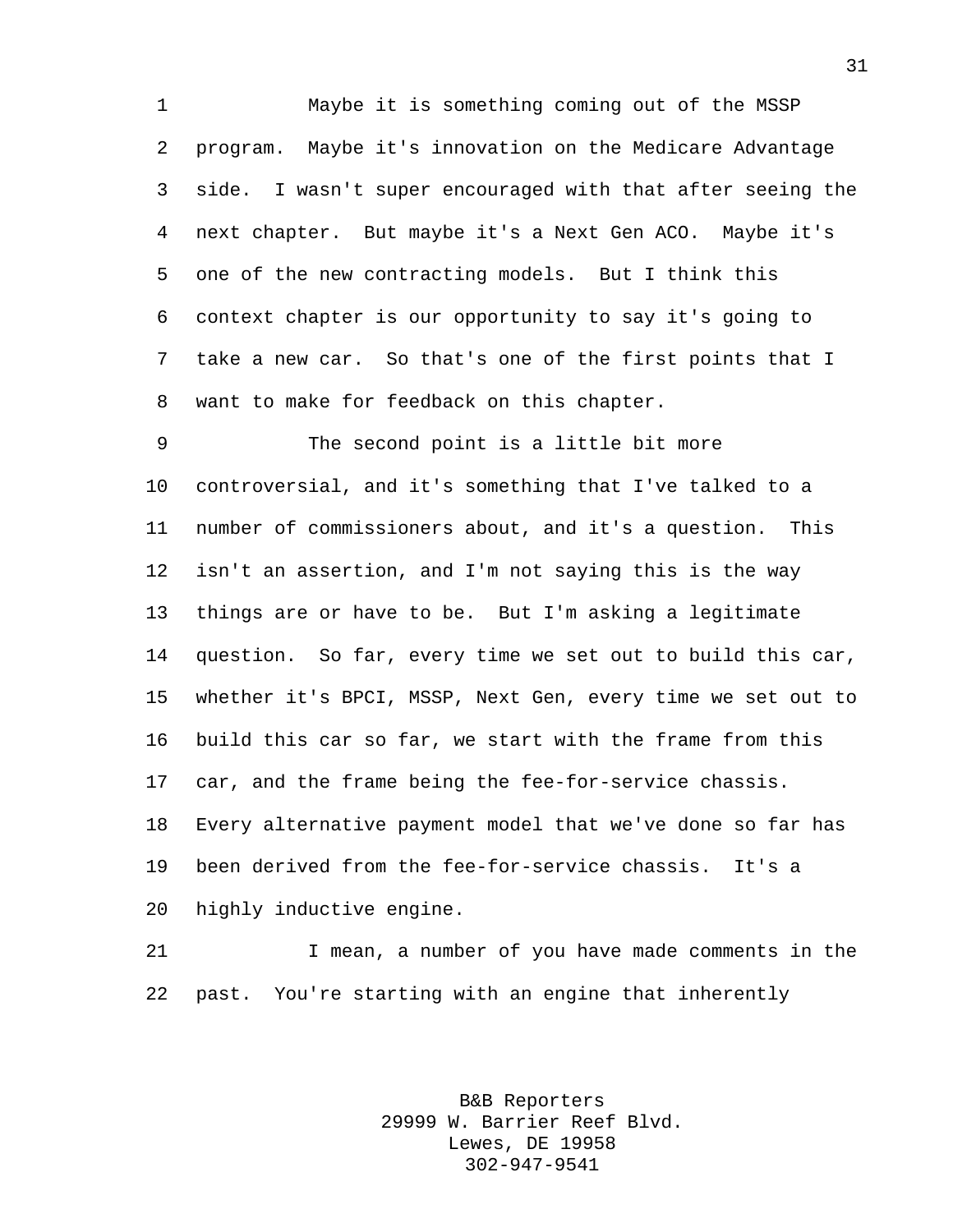induces volume, and all of the alternation payment models going forward are designed to try to tamp that inductive effect down. That's what we spend our energy on, whether it's through a benchmark or a capitated payment or a BPCI settle-up. It's all about tamping down the induction from this frame.

7 And I think one fair question -- and I don't know if this is context chapter or if it's in the next chapter - - is, Should we be exploring models that don't necessarily rely on this frame? Are we limiting our design? My question would be, Is the fee-for-service engine -- is that chassis a fatal flaw that propagates into downstream models?

 Later, we're going to look at something. We're going to look at MA, and I personally don't see a lot of innovation in MA, but what have they had? You give for decades. We've given hundreds of companies prospective capitated payments with favorable benchmarks and a great enrollment mechanism. We've given them all the things that should create an atmosphere for innovation, and as far as I know, I haven't seen it happen.

My question would be, Has that fee-for-service

B&B Reporters 29999 W. Barrier Reef Blvd. Lewes, DE 19958 302-947-9541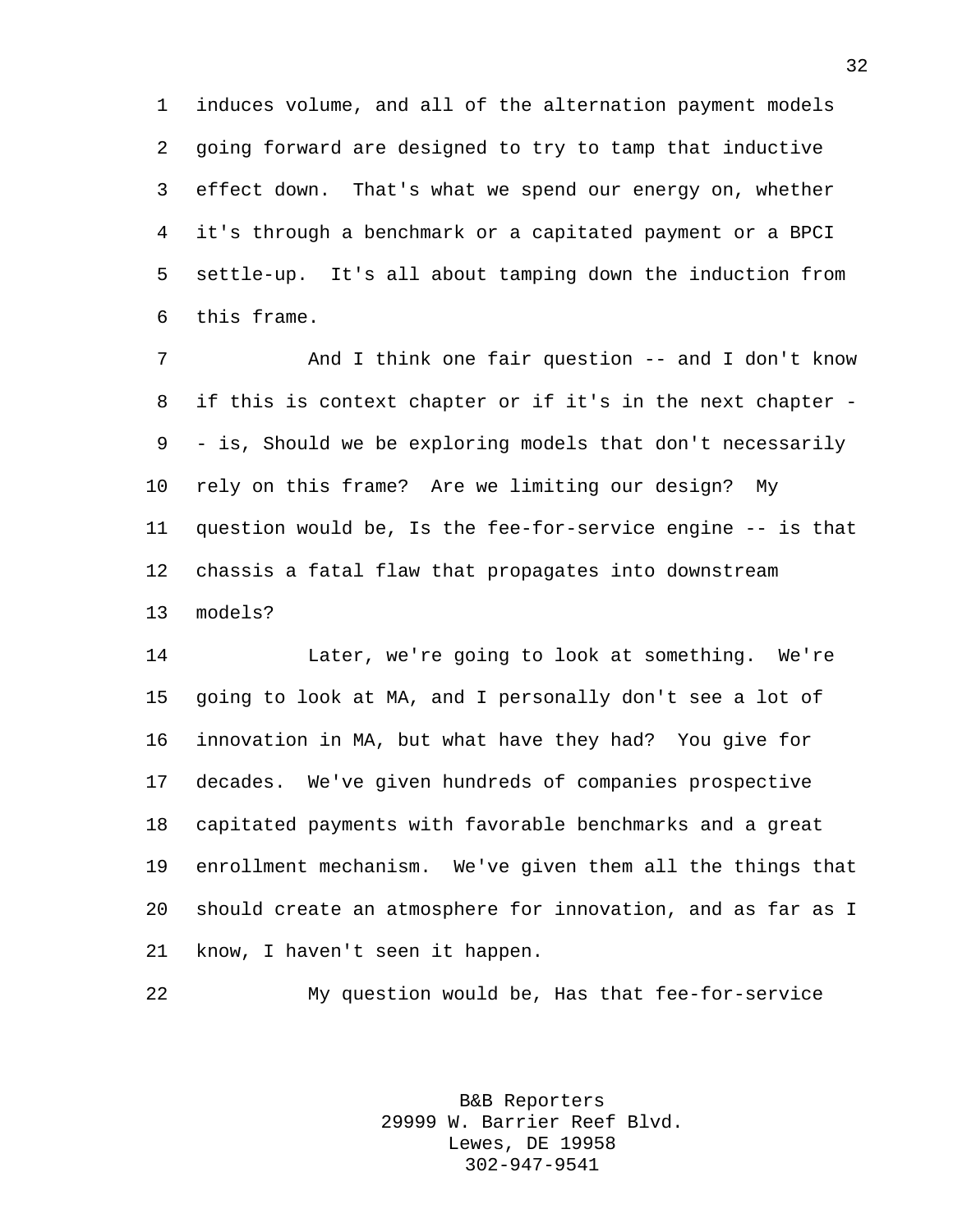fatal flaw propagated into that program? Can you just simply not get there from there? I'm not saying you can. I'm just asking the question. But that's my take on the context chapter, and thanks again for a very well-written chapter.

 DR. CROSSON: Okay. Thank you, Brian. I've got Karen and then Kathy.

 DR. DeSALVO: Okay. And I don't have any props or --

10 [Laughter.]

DR. DeSALVO: So this person --

[Laughter.]

 DR. DeSALVO: I'm going to be much more pedantic than that, but I appreciate your comments. I'll start with tone, maybe, which is the house is on fire. Thank you for yet again alerting us to that. We need to scream it a little more loudly, because we've got some significant challenges, not just for the program but for the country. And so we have important work to do and we need to do it, with a sense of urgency. And the more you can elevate that, I think keep pushing the tone, it's not unimportant. It's really quite important for the whole country.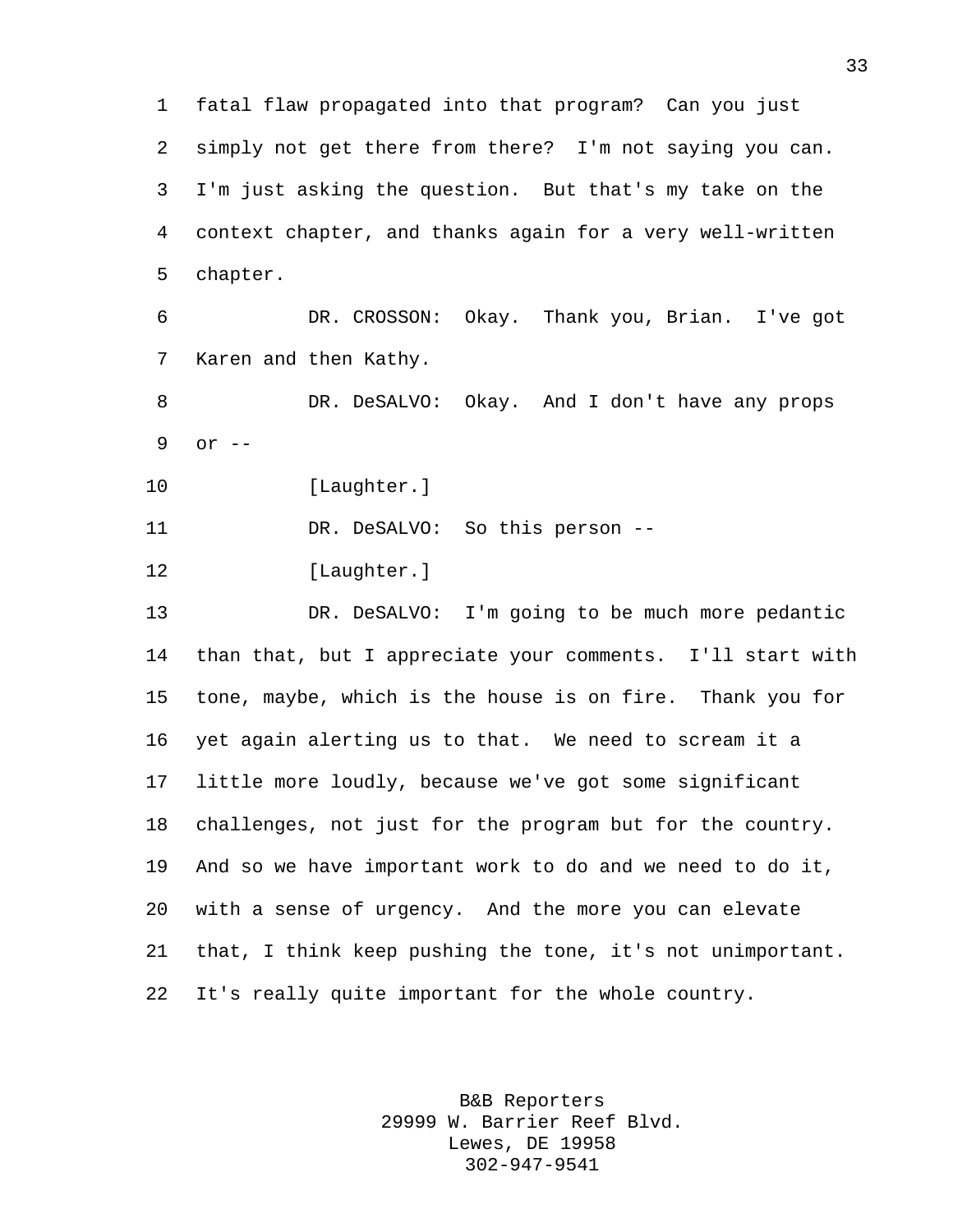1 I just have a couple of scope comments that I wanted to make, and I'm not trying to break the binding on the March report. But it seems that it would be helpful to have a bit more understanding of the delivery system and where we are in terms of quality of care and safety of care, and just generally some comments about access to services, if relevant, maybe geographic differences for rural and urban but also I think some of the issues that the Commission has been looking at, like access to primary care as one example. So some thinking about how we could build in the supply side of the equation.

 And I just had a couple of comments about the emerging pressures, challenges, headwinds that you talk about in the mortality section, I think a little more. So there are probably some headwinds to start to consider around the social determinants of health, not only how they're affecting morbidity and mortality but given the latitude that Medicare Advantage plans have now to pay for supplemental benefits in the context of social determinants, given the work that CMMI is doing to look at addressing social determinants, the accountable health community's models and other mechanisms, and there's some

> B&B Reporters 29999 W. Barrier Reef Blvd. Lewes, DE 19958 302-947-9541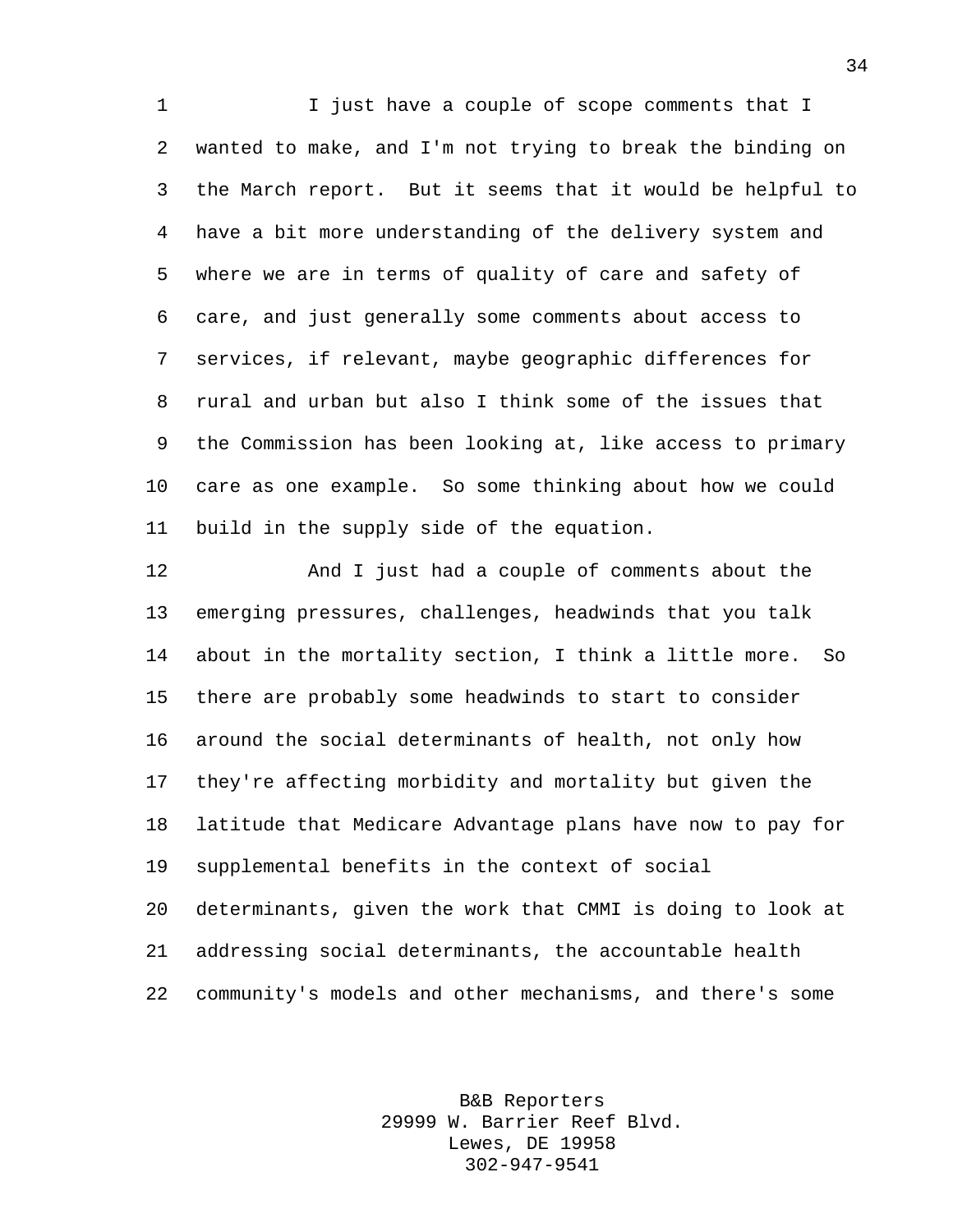discussion about whether they could be a part of a fee-for-service schedule.

 So since you talk about it in the challenges to the beneficiaries, and there may be some solutions, but those solutions may come with costs. That and then the technology piece, and I would include in that bundle technology not only which you talk about a bit, about drug cost and development but precision medicine, and then just the whole range of other technological options that are on the horizon, that may or may not land in the fee schedule and/or in some of the expectations of payment.

 But it was a great chapter. Thank you very much, Jennifer.

DR. CROSSON: Thank you, Karen. Kathy.

 MS. BUTO: So I want to highlight, in the mailing materials, Jennifer, something that I've been reading this chapter for six years now. So I went back and looked, and this graph has been in the chapter for all those years, I believe. I went back a couple of years. And it's Figure 14 on page 33, which is innocuously titled "Health care spending growth impacts future debt levels."

I think this one is the bending-the-cost-curve

B&B Reporters 29999 W. Barrier Reef Blvd. Lewes, DE 19958 302-947-9541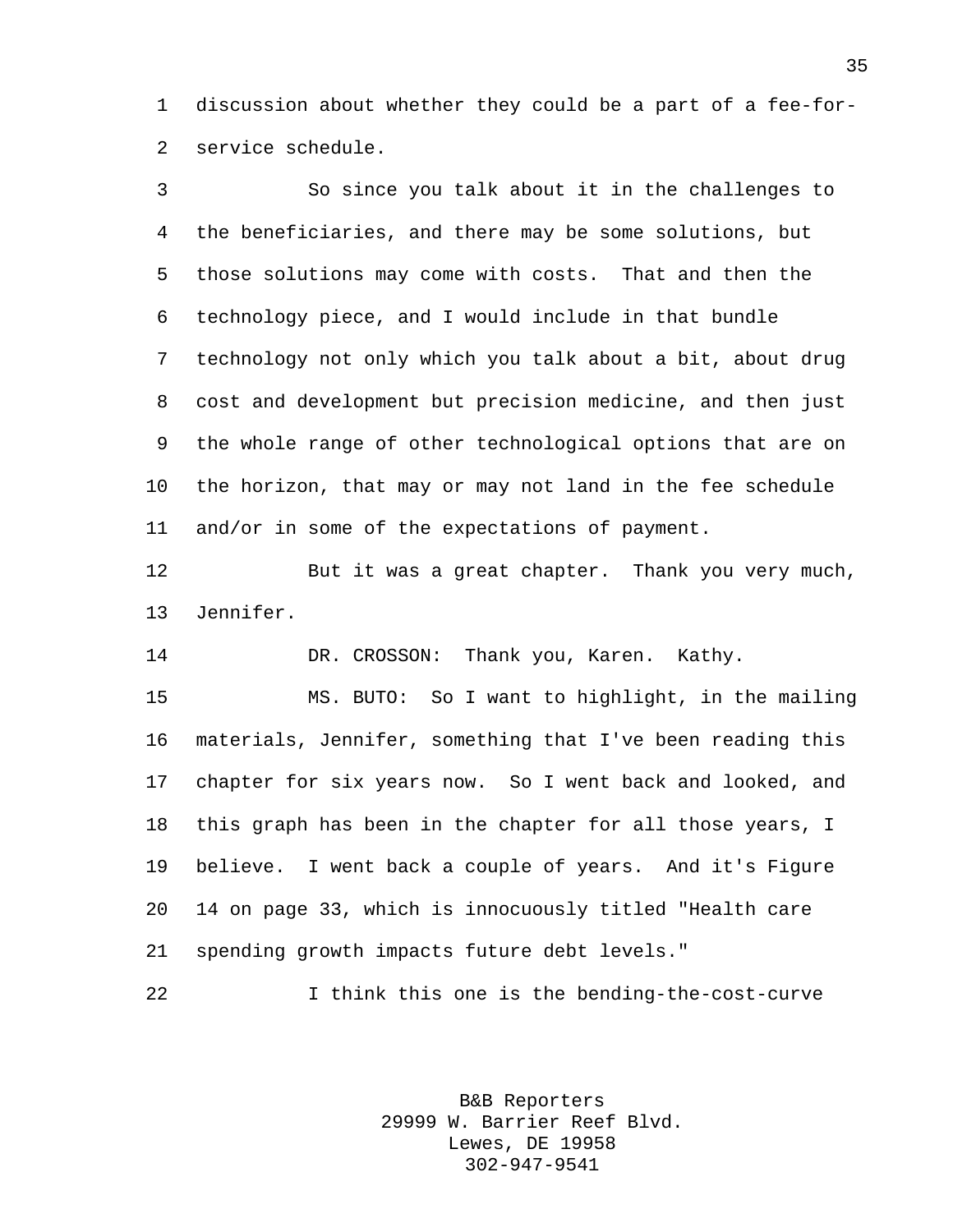graph. So if you look at, as you've shown on the graph, a 1 percentage point lower growth rate will really bend the cost curve. And so if there's a way that we can amp this section up a little bit and then tie it to, I think, something that -- possibly to Figure 6, which is sort of, for major segments in Medicare what are the growth rates, what are they looking like.

 And then really what Dana was talking about, on page 51, if we're going to do an OECD comparison and say look at the difference, these are some areas where we might have opportunities to actually reduce the growth rate by 1 percent. One percent is a lot of Medicare, but it's not a lot in a way, if we can think about how a big a significant difference it could make as we look through the other chapters in the course of the year.

 So I really like this graph and I realize that it's been overlooked. I don't think it even made the slide show. But it's a big deal.

 DR. CROSSON: You know, it's an interesting comment, Kathy, because, you know, if you juxtapose that, what you just said, with some of our, you know, previous discussions about the success of various programs, and 1

> B&B Reporters 29999 W. Barrier Reef Blvd. Lewes, DE 19958 302-947-9541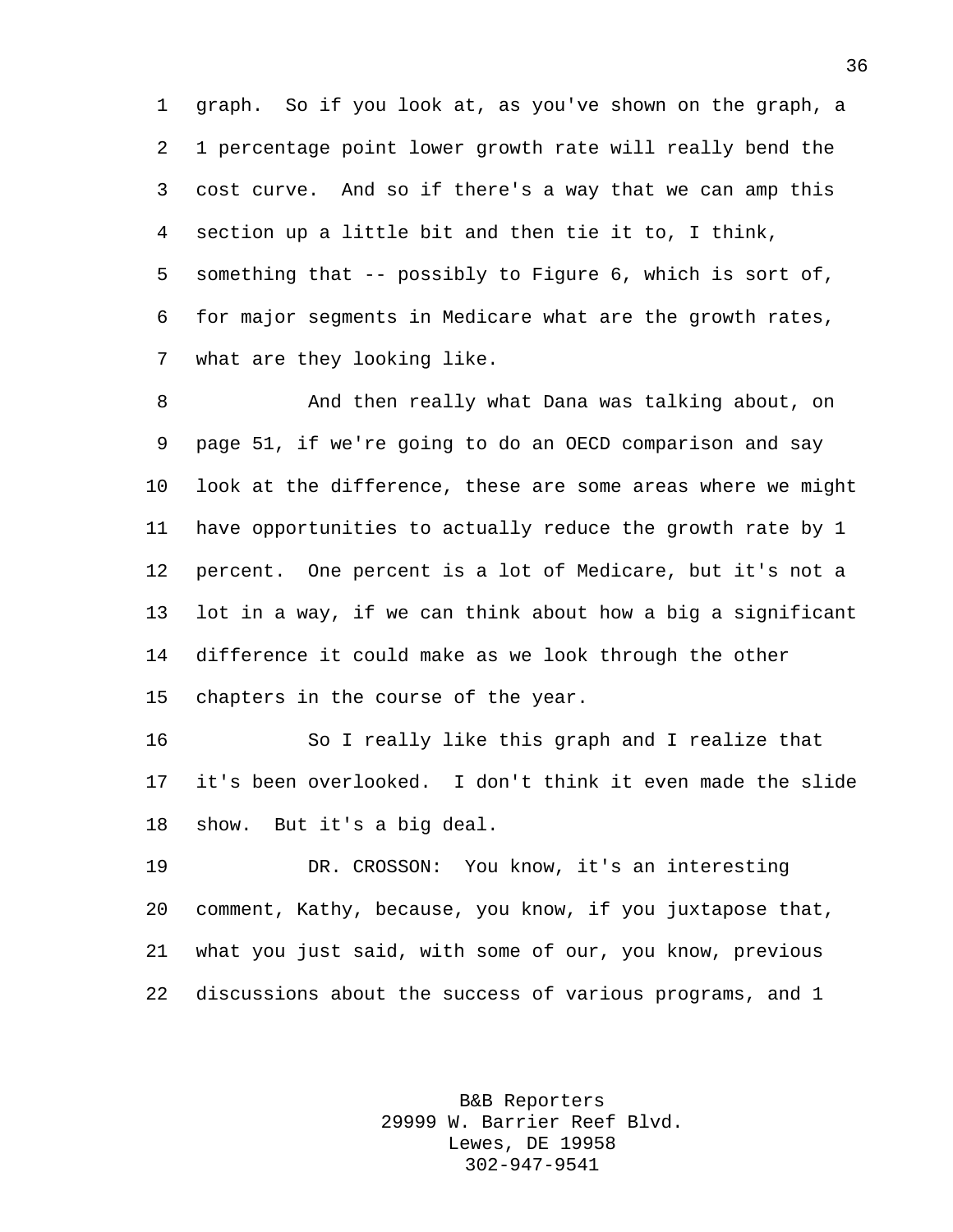and 2 percent savings and all of this -- and I realize one is cumulative and other is not necessarily -- but, you know, were we, overall, successful, year over year, in reducing Medicare expenditures by 1 percent, as you point out, it could make a tremendous difference. So thank you for that.

 Okay. So that's -- Dana. Dana. Sorry. DR. SAFRAN: Yeah. Thanks. And just building on the previous two comments I think that my comment is really that I'd like to see this chapter tee us up to talk about solutions, and so that point has already been made. But to put a finer point on it, I think that what Kathy started to point to is, you know, what can we say about what it would take to avoid the catastrophe that you've shown us in the visuals, you know, including, on page 31, that we're facing economically. What would it take?

 And then in the kinds of initiatives that you show, and that we were talking about earlier in the late part of the chapter that we've already done, can we do something to say what have those accomplished? And maybe is the framework of what have they accomplished on the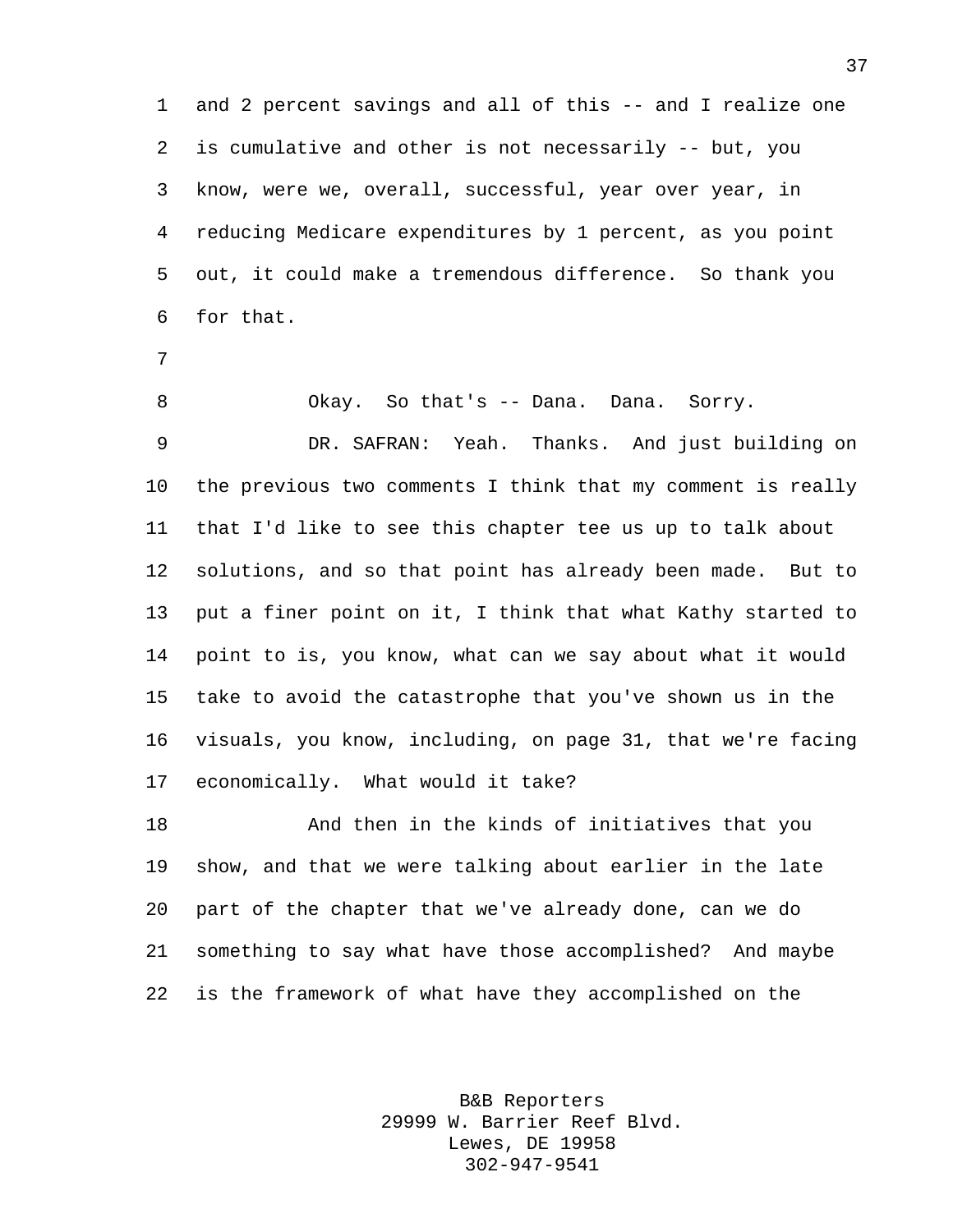financial side. Since this is a criterion that CMMI is held up to, what have they done to either reduce cost growth without harming quality, improve quality without increasing costs, like what -- how do we calibrate what those are yielding, or expected to yield?

 And then beyond that, just teeing up some discussion about like what are our levers to make the kind of change of like 1 percent per year or something, to give some sense of hope and empowerment to act, as opposed to just these incredibly sobering facts of what we face.

Thanks.

DR. CROSSON: Thank you. Jon.

 DR. PERLIN: Yeah. It's interesting. A couple 14 of things that I think we should add to the context, which I think would be very defining and relate to the high utilization of Medicare beneficiaries in certain periods during their tenure as Medicare beneficiaries.

 We always think of end of life, that we hear the statistics about the last two years, the last six months, and the last two weeks. That's true. But there's another period where utilization is very high, and that's at the advent of becoming a new Medicare beneficiary. And if I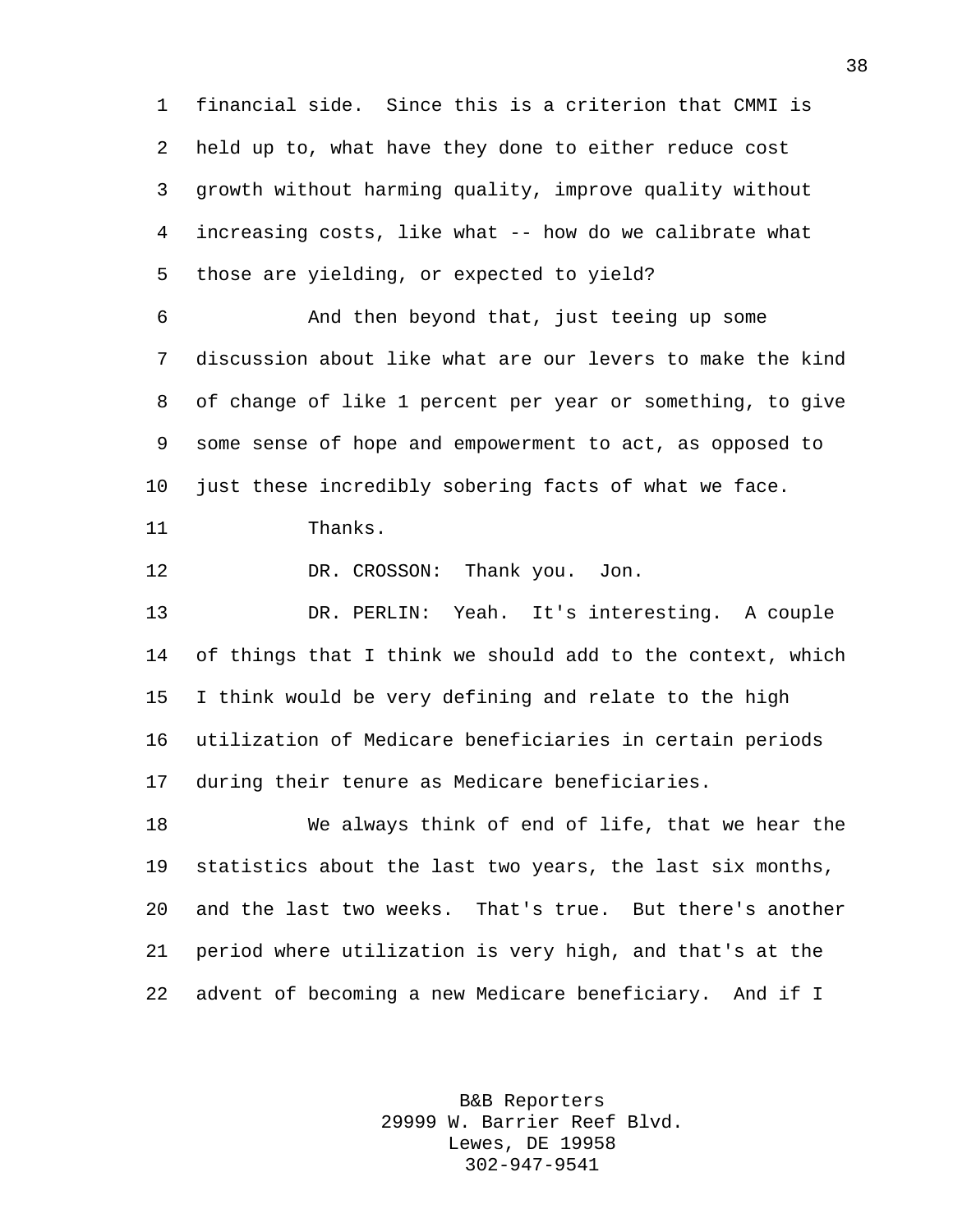recall the health services research, it's really during the first seven years. That, of course, is directly related to variable access to health care services prior to eligibility of becoming a Medicare beneficiary.

 So Medicare inherits not only, you know, variable access to health insurance, access to care of new beneficiaries, but also the chronic disease burden that is part and parcel of the current context.

 So my two suggestions for enriching the context and thinking globally about the solutions, there are two areas. First, the need to call out the accelerated burden of chronic disease. The numbers are very obvious. It relates to care and the terrific comments about social determinants. And the second is variable access to care that precedes eligibility for Medicare.

Thanks.

17 DR. CROSSON: Thank you, Jon. David.

 DR. GRABOWSKI: Great. Thanks, Jennifer, for a great chapter. When I first joined the Commission I was sort of puzzled as to why we did this. Don't we already know this? Now I find it, like everyone else, really sobering and very necessary and flat-out scary. So I do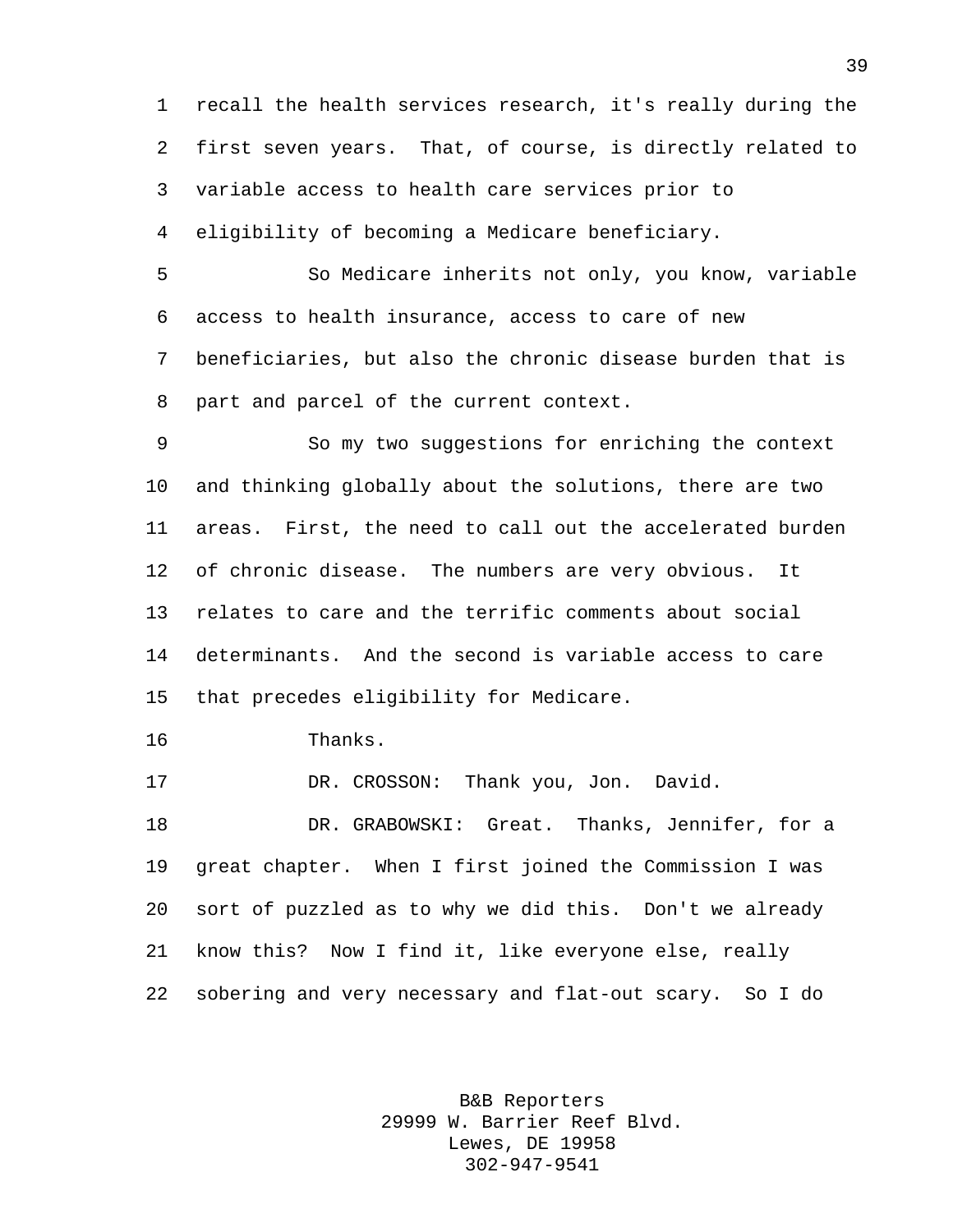think it's a necessary exercise.

 To Brian and Dana's point about wanting to tee things up for our kind of agenda going forward, I really think connecting those challenges you had on Slide 16, and also in the chapter, with kind of what are the different levers that we have. Brian focused, in his remarks, on do we want to think about the fee-for-service chassis and do we need to break that. How do we incentivize more innovation in MA? I think you could look at every one of those challenges that you have there and think about the policy agenda, whether it's, you know, Medicare is just one payer in the overall system. How do we think about Medicare vis-à-vis these other payers?

 One area I've been particularly interested in is the duals. How do we think about models that can sort of address some of the disconnect between Medicare and Medicaid and their treatment? I don't want to break the binding here, but how do we think about kind of teeing up research to sort of address all these different challenges? I think just better kind of pairing in that latter part of the chapter would be really helpful, rather than just listing out here's all the things that MedPAC has

> B&B Reporters 29999 W. Barrier Reef Blvd. Lewes, DE 19958 302-947-9541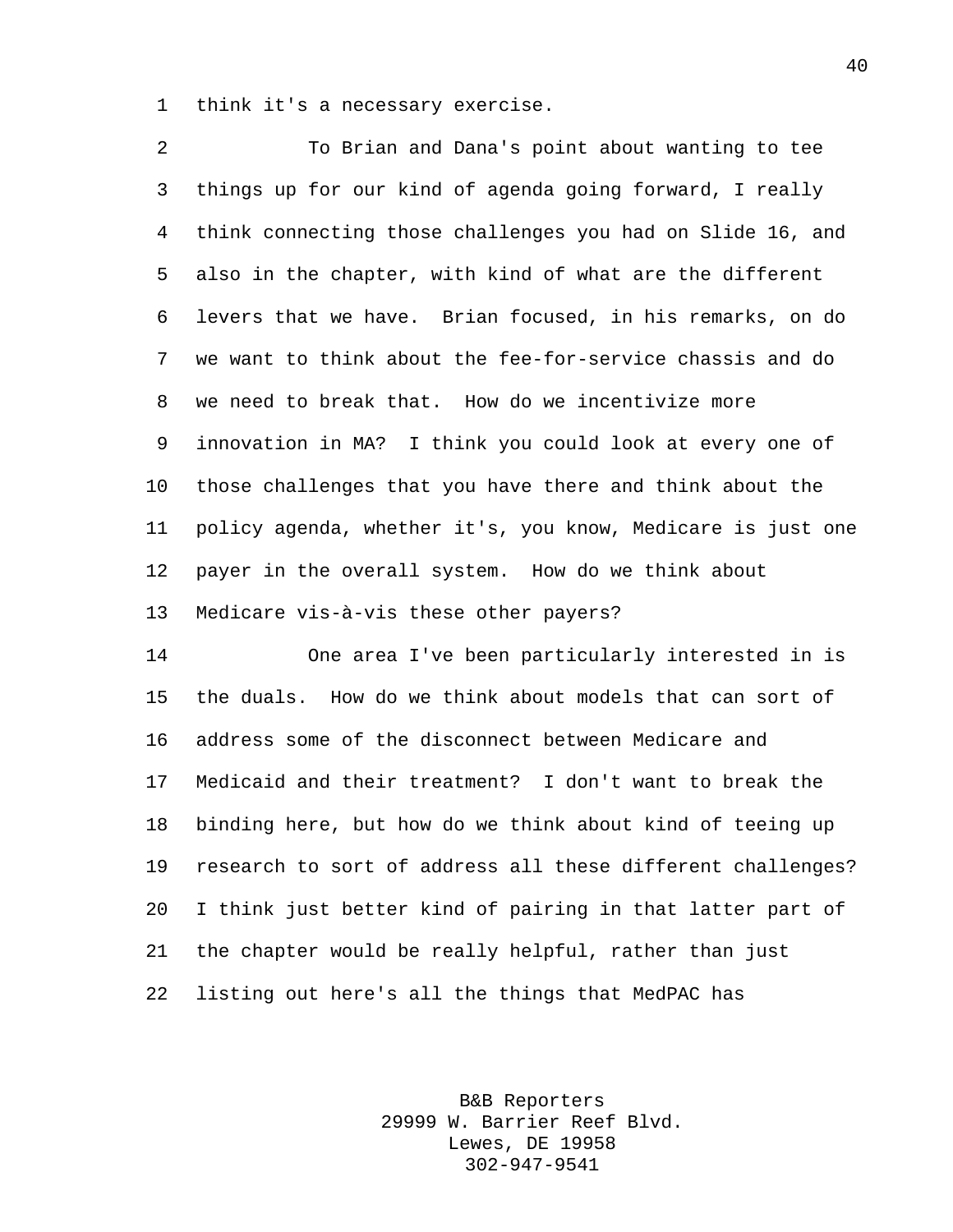recommended, but actually trying to do some connections with these different challenges.

Thanks.

 DR. CROSSON: Thank you, David. Jonathan. DR. JAFFERY: Yeah. Thanks. So thanks. I want to echo that it's a great chapter and I appreciate your enthusiasm for taking on a whole other laundry list of analyses and looking for data sources and whatnot.

 I think, you know, I agree with Kathy to eliminate that particular figure that shows what the impact of that could be, but also maybe thinking about is there a way to model how that impact may differ on beneficiaries and beneficiary costs. The affordability for beneficiaries is woven through here but it's not quite as prominent as the system overall.

 And then the other, maybe, idea builds on the idea that the analysis that Dana had brought up on Table 6 on page 51, talking about comparing how chronic conditions and whatnot and spending in other countries. And I think, you know, you hear a lot -- we all hear a lot about people saying, you know, are there comparisons in other countries? And over the years, and still continuing to this day, you

> B&B Reporters 29999 W. Barrier Reef Blvd. Lewes, DE 19958 302-947-9541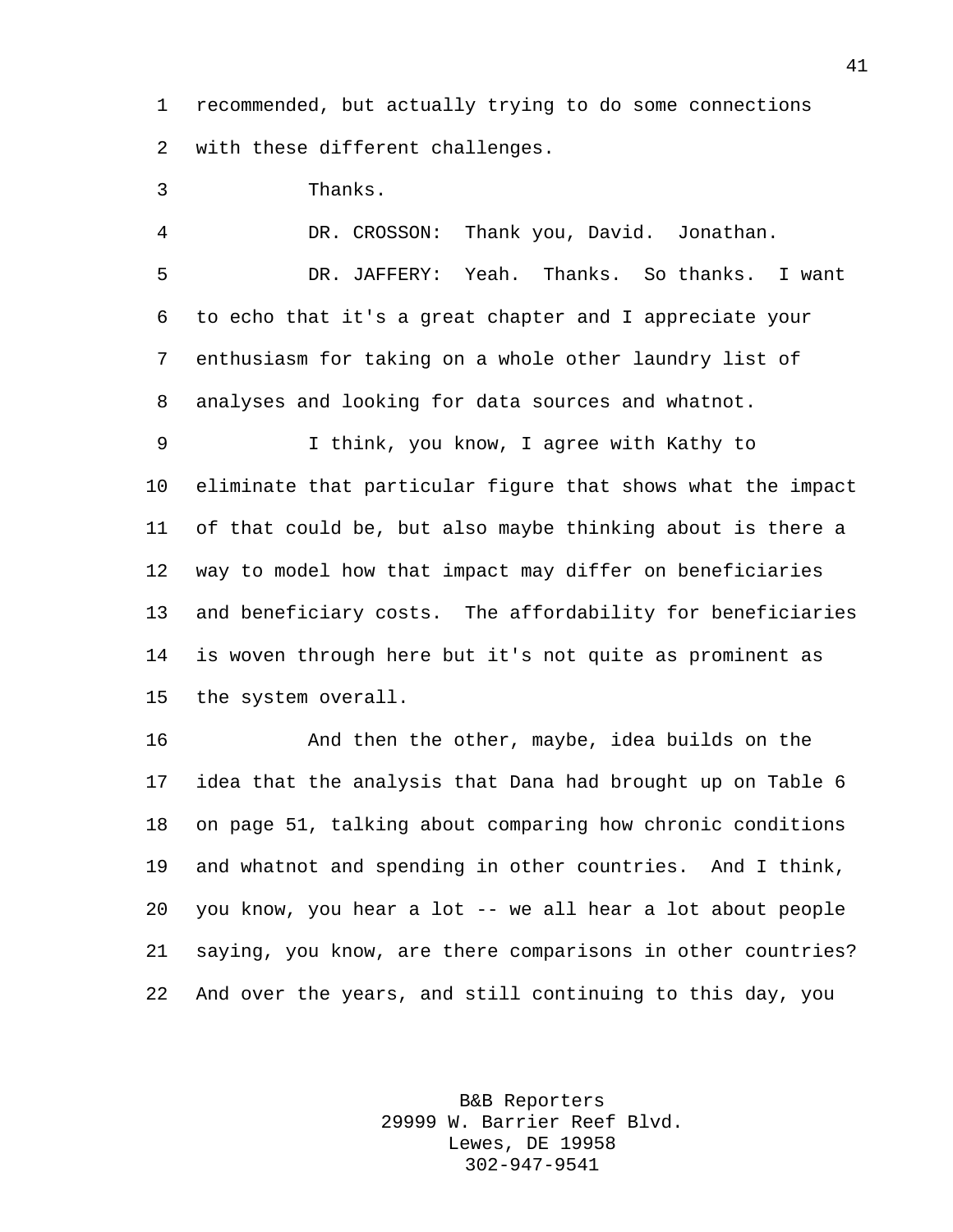see a lot of people, once they get their hands on claims data or whatnot they start to dig into it and they immediately try to go to what are the top conditions. And then they always come up with the same answers.

 So I wonder if, in addition to thinking about just the prevalence of these other conditions in other countries and the total spending, thinking about that spending as a percentage of total spending. So in other words, if, in some other similar -- other countries you've got similar prevalence, you know, we can anticipate that the spending will be lower because of a variety of things, but if they're spending less as a percentage that might help, I think, systems or people think about what other ways -- are there ways to try and tackle or look to other countries to look for some ideas about different ways we might model care around a particular condition? Otherwise, it feels very broad.

 MS. PODULKA: So focusing more on this very specific allocation of resources by those conditions. So like the dollar figure by itself is not going to have a lot of meaning unless you put it in that context.

DR. JAFFERY: Right, and understand that it's a

B&B Reporters 29999 W. Barrier Reef Blvd. Lewes, DE 19958 302-947-9541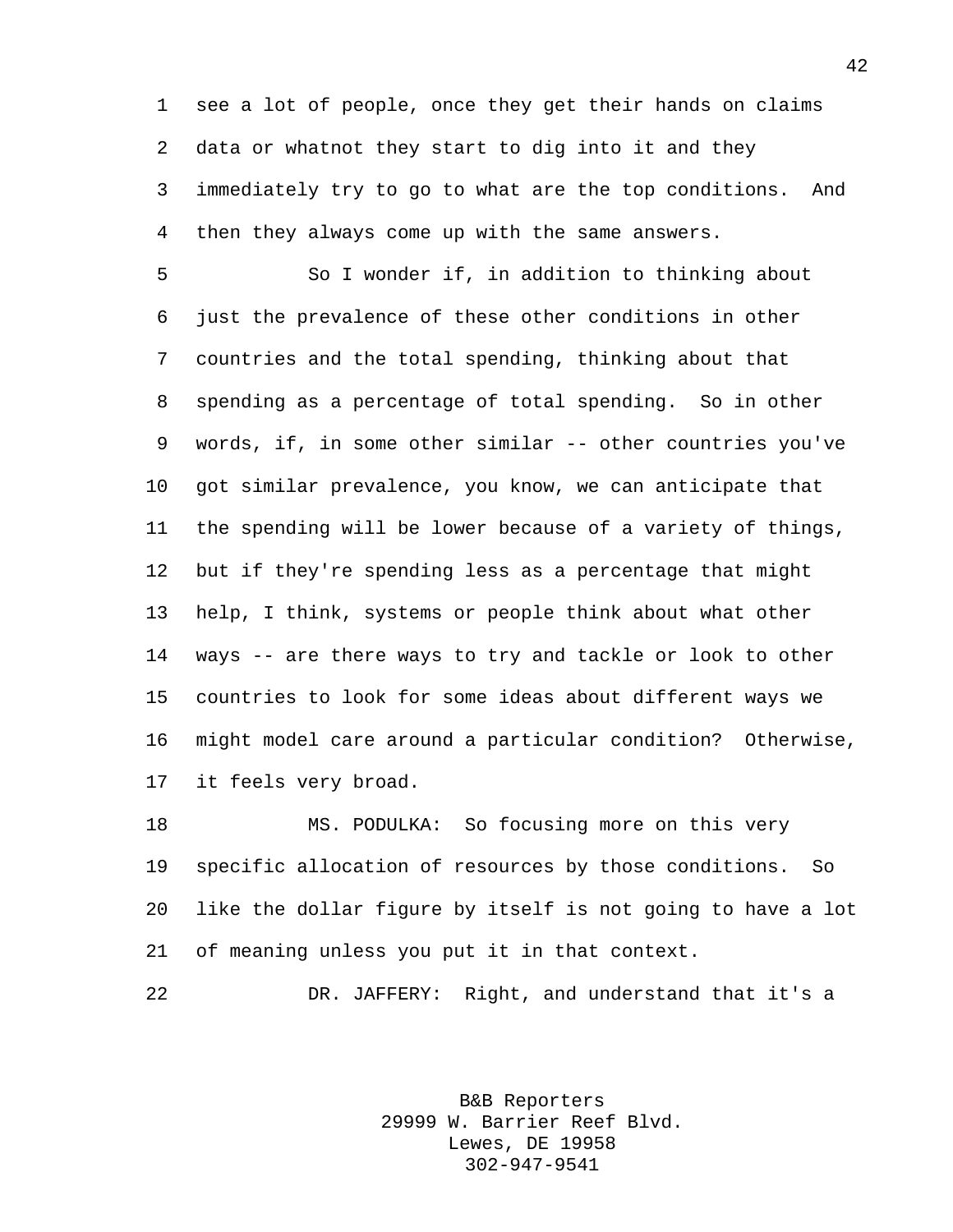percent of total per patient, per beneficiary spending.

MS. PODULKA: Okay.

DR. JAFFERY: Exactly.

DR. CROSSON: Thank you, Jonathan. Pat.

 MS. WANG: Okay. I think that I appreciate all of the information that's always in here about demographic shifts, changes in the profile of beneficiaries in the program. This report points out, you know, many things, and others have mentioned the importance of highlighting increased incidence of chronic disease, multiple chronic disease, social determinants of health. I would add things like BMI.

 And the reason that I say this is that one of the scary things, I think, in the chapter is the highlighting of the demographic shift in the proportion of workers per beneficiary because of what's happening with the aging of the population, and the burden on a much smaller number of working people to fund the Part A trust fund.

 I feel like the chapter could spend, or maybe in the future could spend more time on beneficiary characteristics as they go into the Medicare program, because Medicare doesn't just sort of start at age 65.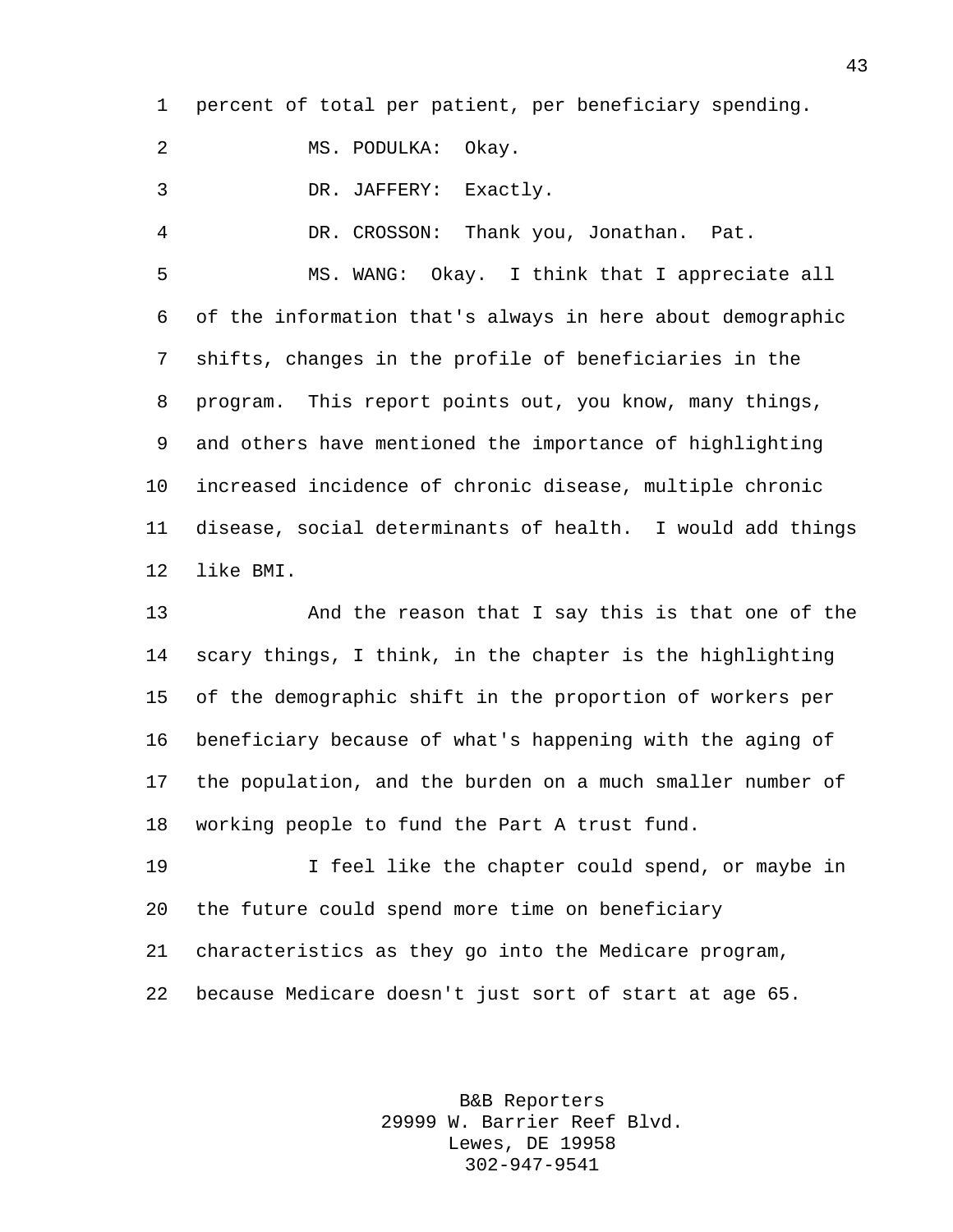It's the culmination and the spending, et cetera, of everything that has happened to somebody up until that point and what people bring into the program with them. And I just think that there are going to be implications in the future, given the changing demographics, for the structure of the benefit, beneficiary responsibility. I don't know.

 You know, you point out, in a very sort of neutral way characteristics of the Medicare program -- any willing provider, et cetera, et cetera, et cetera. I suspect that, you know, one of the interesting things, if one were to delve into that comparison of the OECD countries, is just how do benefits differ in terms of what people have ready access to. You know, I want this, I want that, I want that. Can you get that here? Can you get that over there? Is that a factor in the lower spending per beneficiary with equivalent outcomes?

 I just think that one of the things that's kind of missing from the report -- I mean, this is MedPAC. I understand it's payment commission. But I think we have to include the beneficiary somehow a little bit more actively in the discussion about how the country is going to take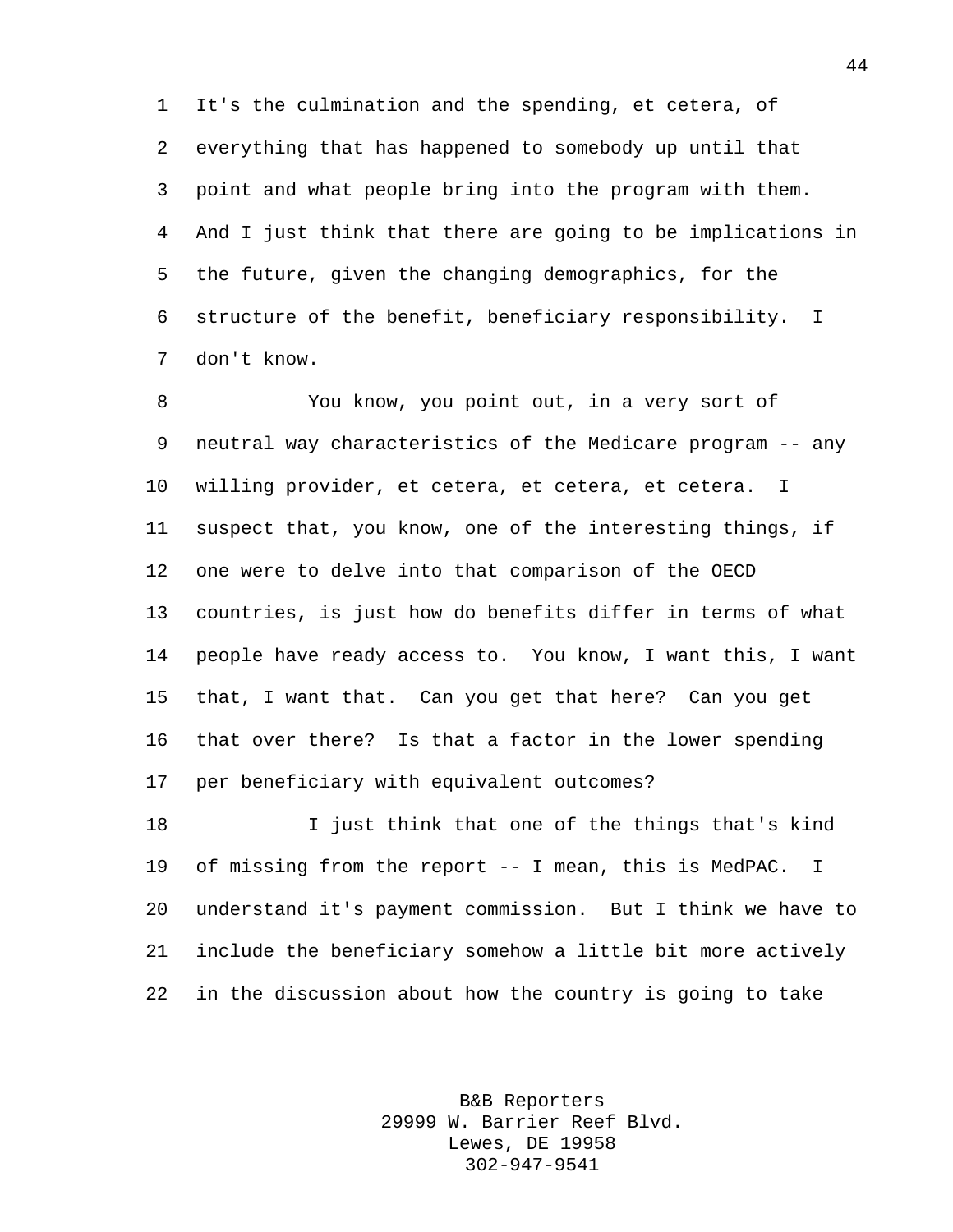care of a very large number of people who are going to be younger, who are booming in now, and who are going to be older, at the other end. It's a long-term responsibility.

 So I think sort of having more of a presence or what are the implications as people are coming into the program -- I don't know, but I think my impression is with characteristics that may make them more prone to chronic disease, such as overweight, things of that nature, that it somehow has to get built in here, whether this time or in the future.

 DR. CROSSON: Thank you, Pat. Now I've got Warner, Marge, and Amol, and I think given the time that will be the discussion. So Warner.

 MR. THOMAS: So I'm like Kathy. I'm going into my last year here so it's the sixth time I've seen this report. And I would just say that personally I don't think we are operating with a great level of urgency, given what's happening here. In some ways, on reflection, I feel like I've failed as a commissioner because I don't think we've taken bold enough steps to kind of move this curve. 21 I would agree with Kathy that I think the idea of

building up, in the report, specific actions that could or

B&B Reporters 29999 W. Barrier Reef Blvd. Lewes, DE 19958 302-947-9541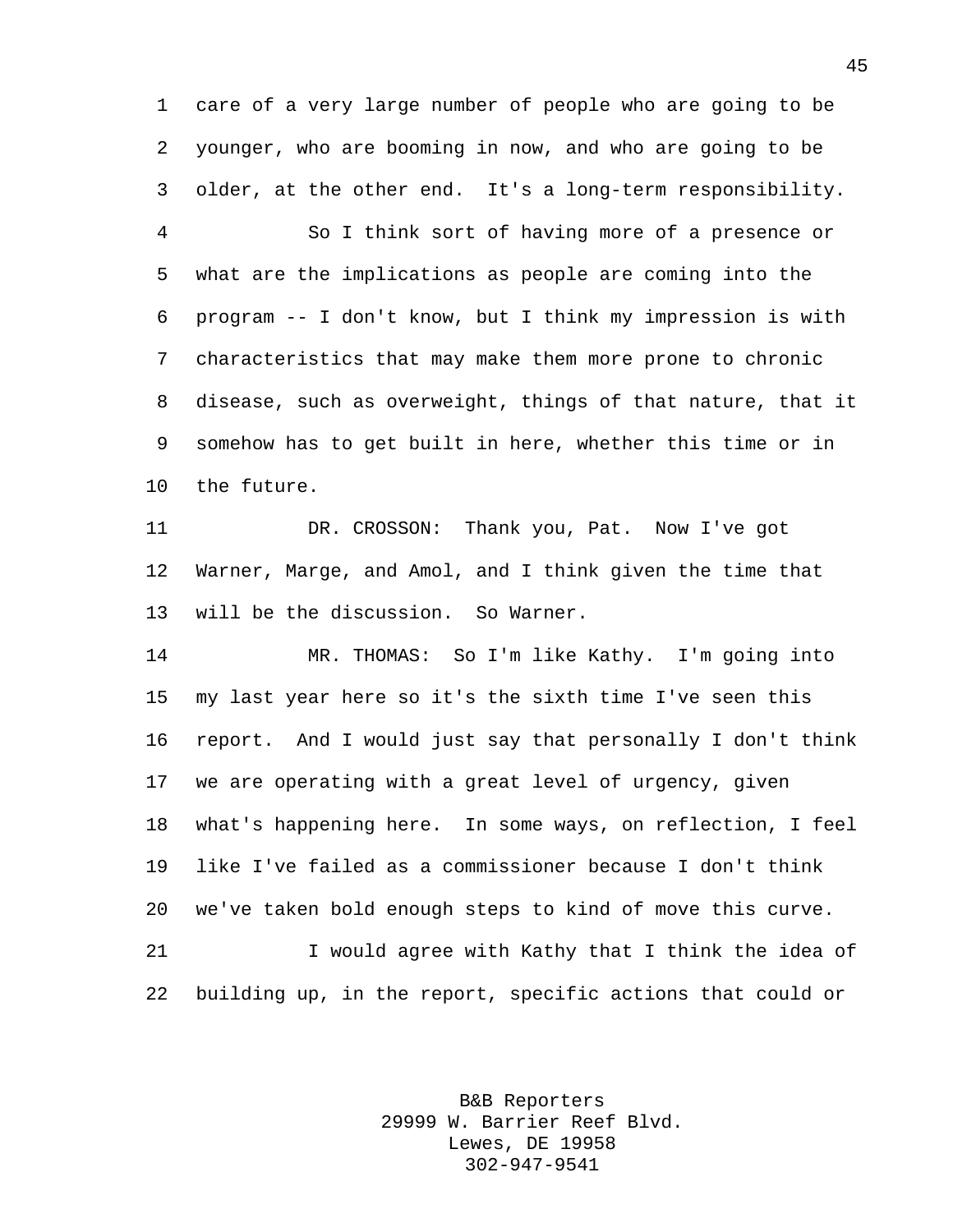should be taken to blunt the increase, and whether it's 1 percent or we put it in 1 percent increments so that we can start to normalize that curve, I think is important.

 And I think we need to maybe even change the title of the report, because it's kind of talking about a context. Actually, it's more than context. It's about urgency and moving quicker. I think this concept of, you know, what happens when -- you know, if 2026, the trust fund does go bankrupt or is exhausted, I think, you know, Paul's point is, well, we'll just raise taxes. I guess that's one thing. But we don't know what's going to happen. So I think that's the reality right now. We don't know.

 For the new Commissioners that are coming on, when you are in your sixth year you'll be one year from this happening. So best of luck to you there.

17 [Laughter.]

 MR. THOMAS: And we kind of laugh about it a little bit but it's really not -- this is serious. We're talking about millions of people that are counting on us to make the right change, and I think we've got to take it in that context and push harder, and push with the right level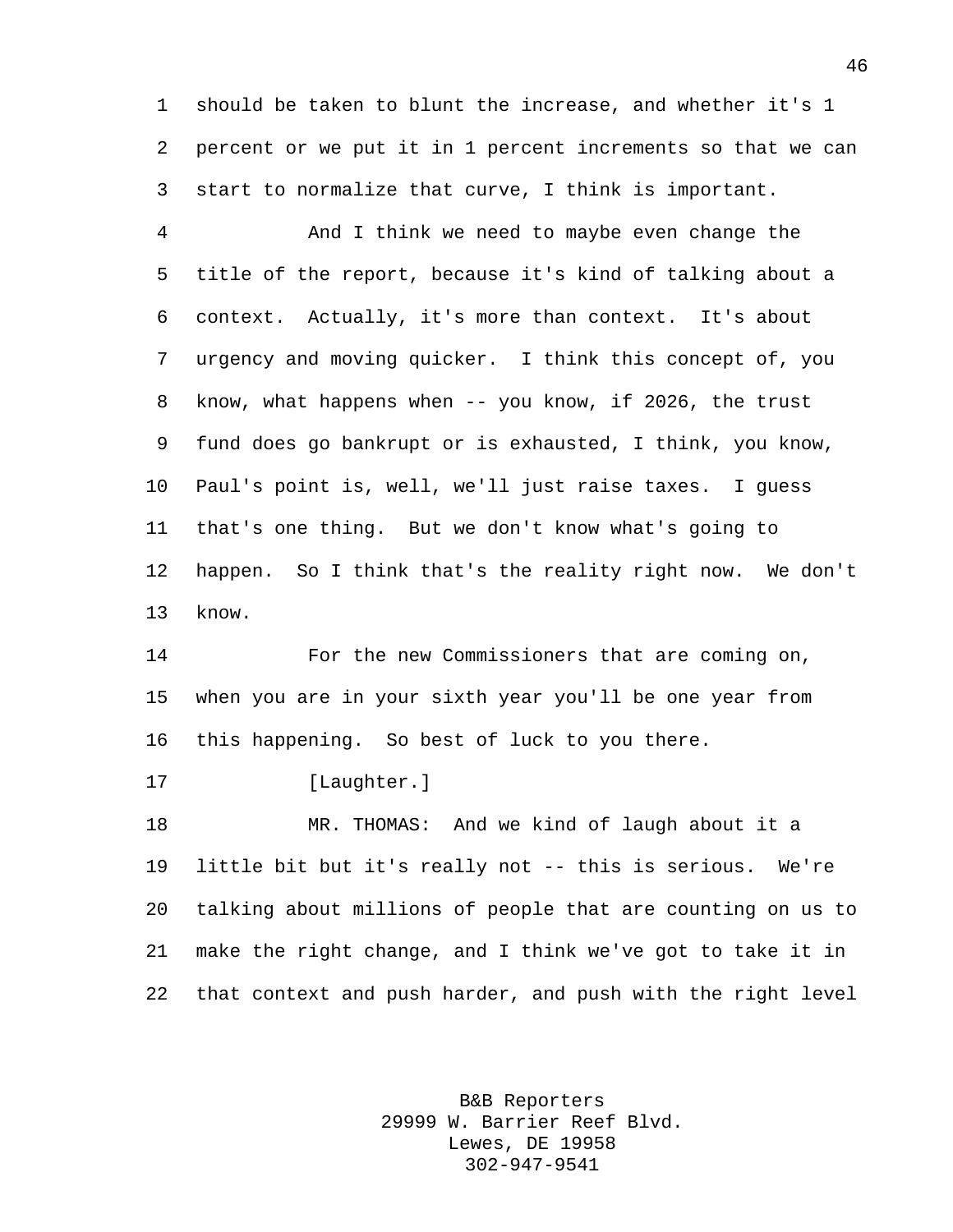of urgency.

 So I think the report is well written. It always is. I think the tone should be amped up significantly, and I think the title should be considered, you know, changing, given the magnitude of the issue.

DR. CROSSON: Thank you, Warner. Marge.

 MS. MARJORIE GINSBURG: I'm a little concerned with all the fabulous suggestions about what we need to add to the report, that regardless of what it does to the binding that no one will read it. That if we have too much stuff in here, too many things that have to be done, too many urgent things, then people just flip to the last page and move on.

 So my only suggestion, actually, was there is a section here on the opioid epidemic, and I didn't think it belonged here. If it didn't make the list of leading causes of death then let's save it for something else. But the bigger message is we really need to hone in on what is it we want to convey in this chapter and what's the best way to do that without overwhelming people with too much information and too much date and too many

to-do lists.

B&B Reporters 29999 W. Barrier Reef Blvd. Lewes, DE 19958 302-947-9541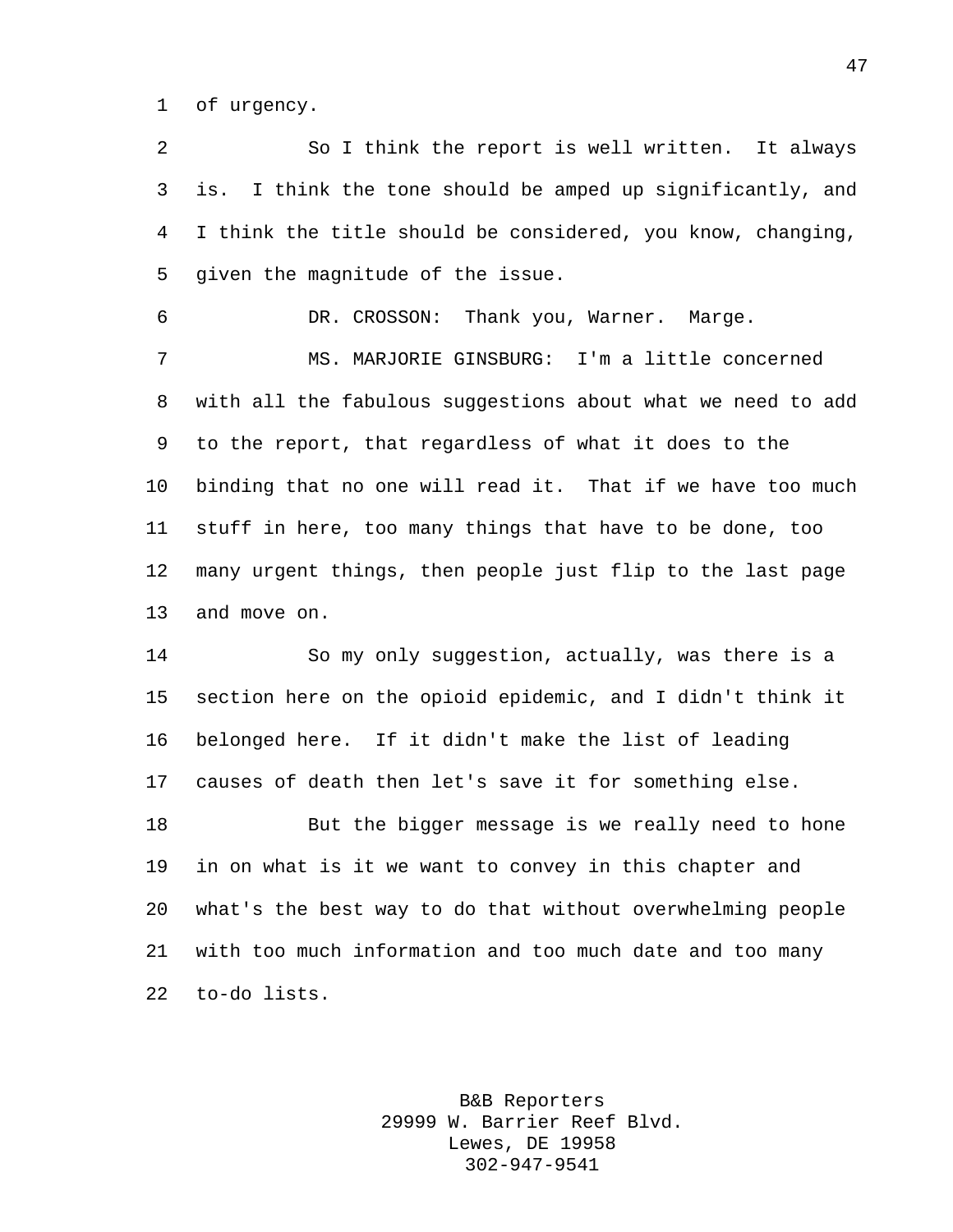1 That's all. Thank you.

 DR. CROSSON: Thank you, Marge. Amol, last comment.

 DR. NAVATHE: So, first off, thanks for pulling together this pretty impressive compendium of facts. I want to agree with many of my Commissioners and also disagree on a couple of points.

 I think it's clear that there's a sense of urgency that obviously there's sort of a call to arms here. I think as we think about adding different things to the chapter, the chapter could indeed become the book, and I don't know that we necessarily need to do that. I think, in some sense, we can make a crisper articulation of the urgency if, in fact, we don't try to solve everything with this chapter also.

 And what I might suggest instead -- because I think often times we think forward and we say, okay, we have to curb spending growth, we have to improve quality, we have to improve life expectancy, we have to address social determinants of health. And I think those components are right, but I don't know that we know what that goalpost looks like.

> B&B Reporters 29999 W. Barrier Reef Blvd. Lewes, DE 19958 302-947-9541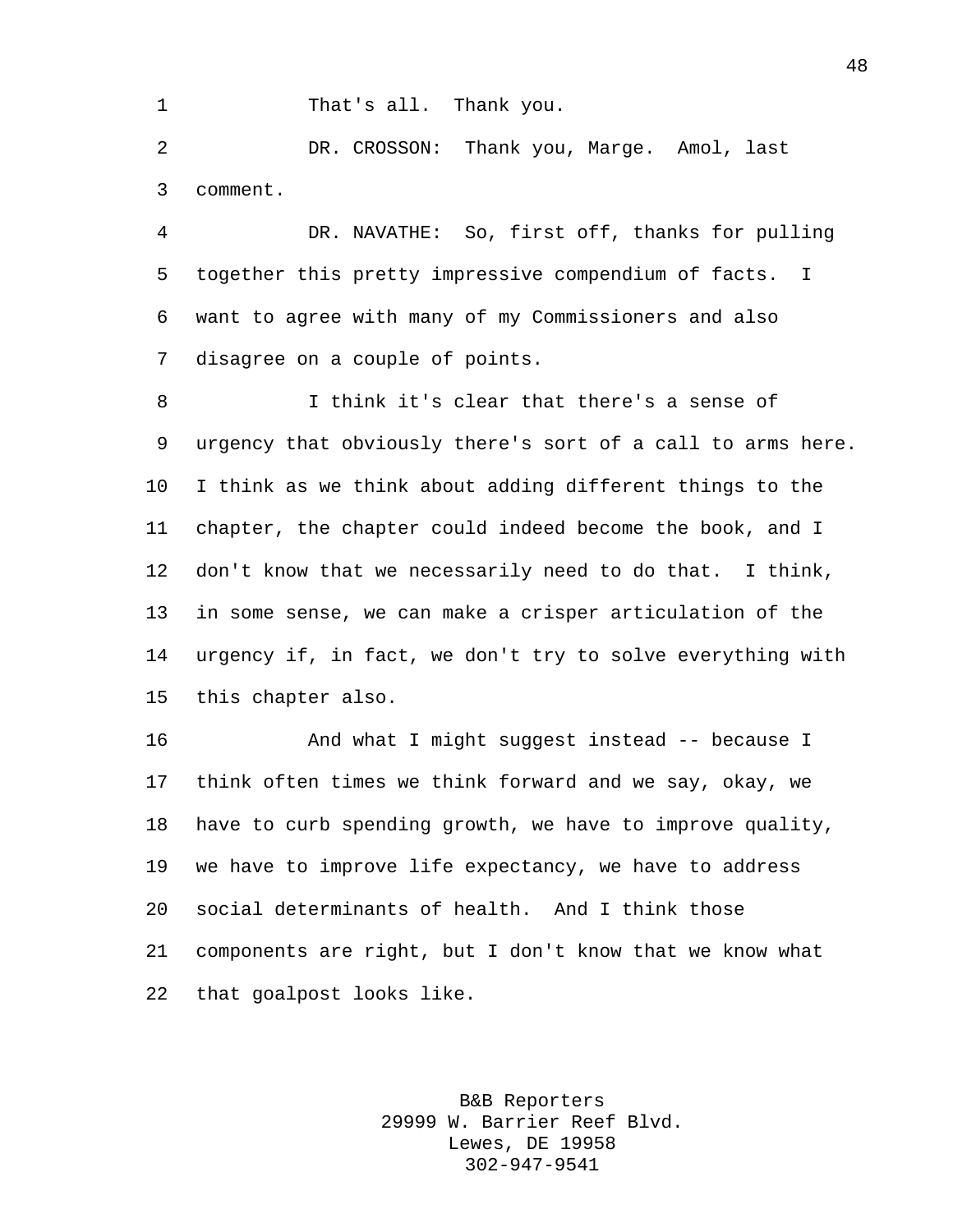And I think what might be helpful instead of trying to tie to specific solutions is, in fact, maybe to look and say, well, what are the scenarios under which this works? How much, if we need to cut down on acute hospital spending, how much would acute hospital spending have to go down if we were to curb this growth from that particular category? Across the entire sector, across different components of spending in Medicare, what does this have to look like? What are the different scenarios under which we actually do solve this problem, and what does spending look like in that scenario? What does sustainable look like? I think if we can get to some sense of scenarios then we kind of understand a little bit more about what that goalpost is, then we can move toward, you know, what are the solutions to get us to that goalpost. I think right now we all viscerally understand that, yes, there's a

 challenge here and we're about to run to insolvency. But I don't think we have a good -- at least I don't have a concrete picture of what spending distributions look like or what options we have, what we're trying to solve for.

 So I thought that might be helpful, is at the end of this chapter, instead of trying to get to these are the

> B&B Reporters 29999 W. Barrier Reef Blvd. Lewes, DE 19958 302-947-9541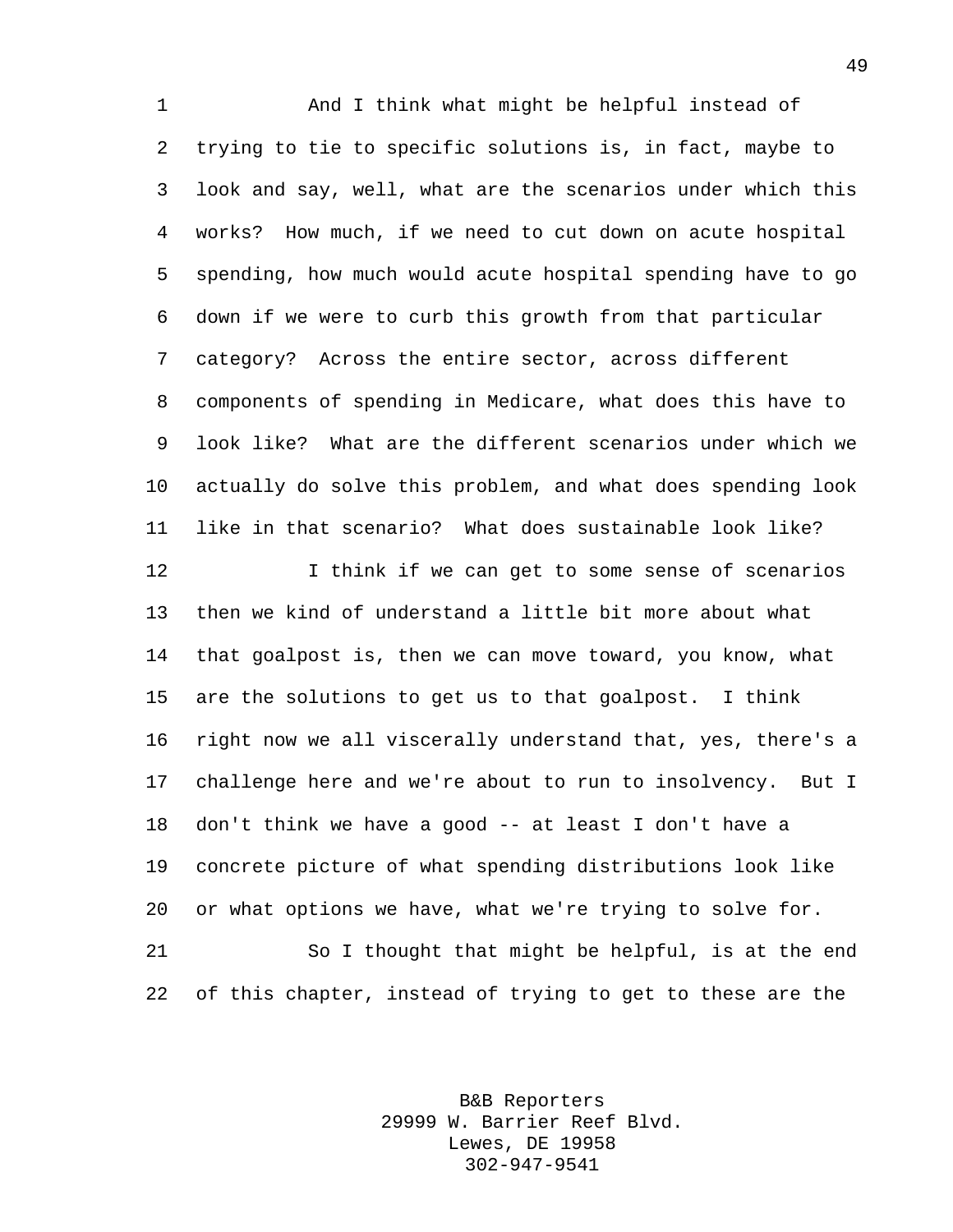specific actions that we're recommending, here's the specific scenarios that we might potentially shoot for as sustainable.

 And then I think to the extent that we want the chapter to become the book, if we end up going down that route, then I think it would be helpful to think, and potentially structure the second half of this chapter into cost drivers. So what is driving the cost?

 You know, Dana had made the suggestion about disaggregating across price changes and utilization or use changes. I think that might be helpful, and that might actually lead us to more a vessel of a solutioning piece, because I think right now, to me, at least, when I read the chapter the recommendations of site of service and such, while they certainly resonate and make sense -- we've read them in prior reports -- they're a little bit disconnected from the fact base that we're showing. And I think it might be helpful to actually draw a potential link there.

 The last piece I'll leave with is I think we do a nice job, and you've done a nice job in the chapter of laying out here are some of the challenges, and I think we don't, however, articulate the potential opportunities, the

> B&B Reporters 29999 W. Barrier Reef Blvd. Lewes, DE 19958 302-947-9541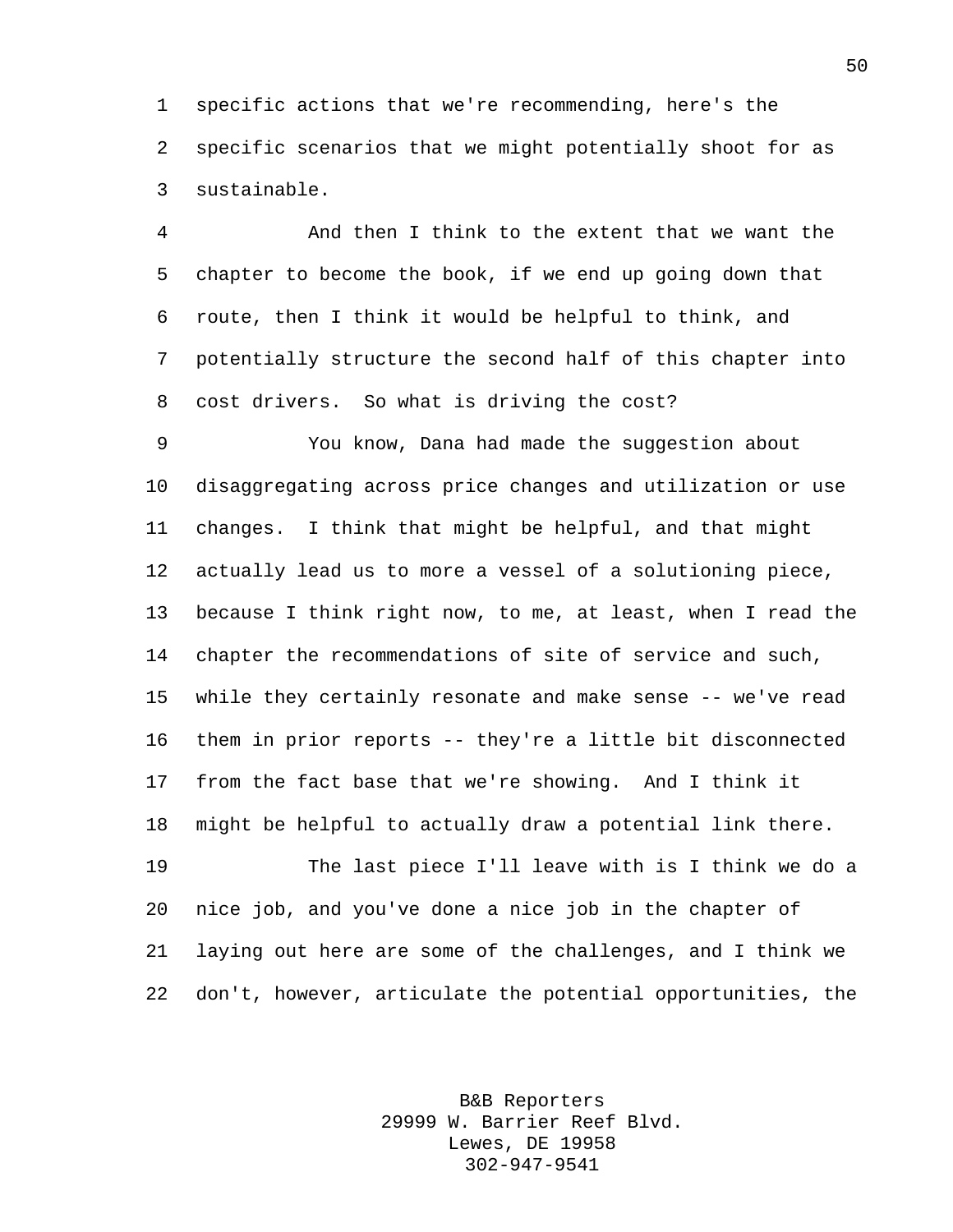potential ways in which Medicare does have tools and opportunities that perhaps other payers may not, that perhaps if it weren't Medicare it may not. And I think if we can also articulate those that would be a more balanced way to look at not only our challenges and the limitations that we have but also perhaps opportunities that we have, and that might help us get a more concrete vision of how we get to Brian's picture of the future Tesla.

 DR. CROSSON: Thank you, Amol. Very insightful. Sue, last mini-talk.

 MS. THOMPSON: Thank you, Jay. This is my fifth time with this chapter, and again, well written, and I would want to echo many of the comments of the Commissioners. But I feel like we haven't spent any time on the beneficiary.

 I just want to call out that we do a lot of things to Medicare beneficiaries that are not helpful, and there's a lot of waste in this program. And in this fee- for-service chassis upon which this entire program was built there's an opportunity to identify what we're doing to Medicare beneficiaries that is not only not good for them, it's harmful to them. And in that waste I think we

> B&B Reporters 29999 W. Barrier Reef Blvd. Lewes, DE 19958 302-947-9541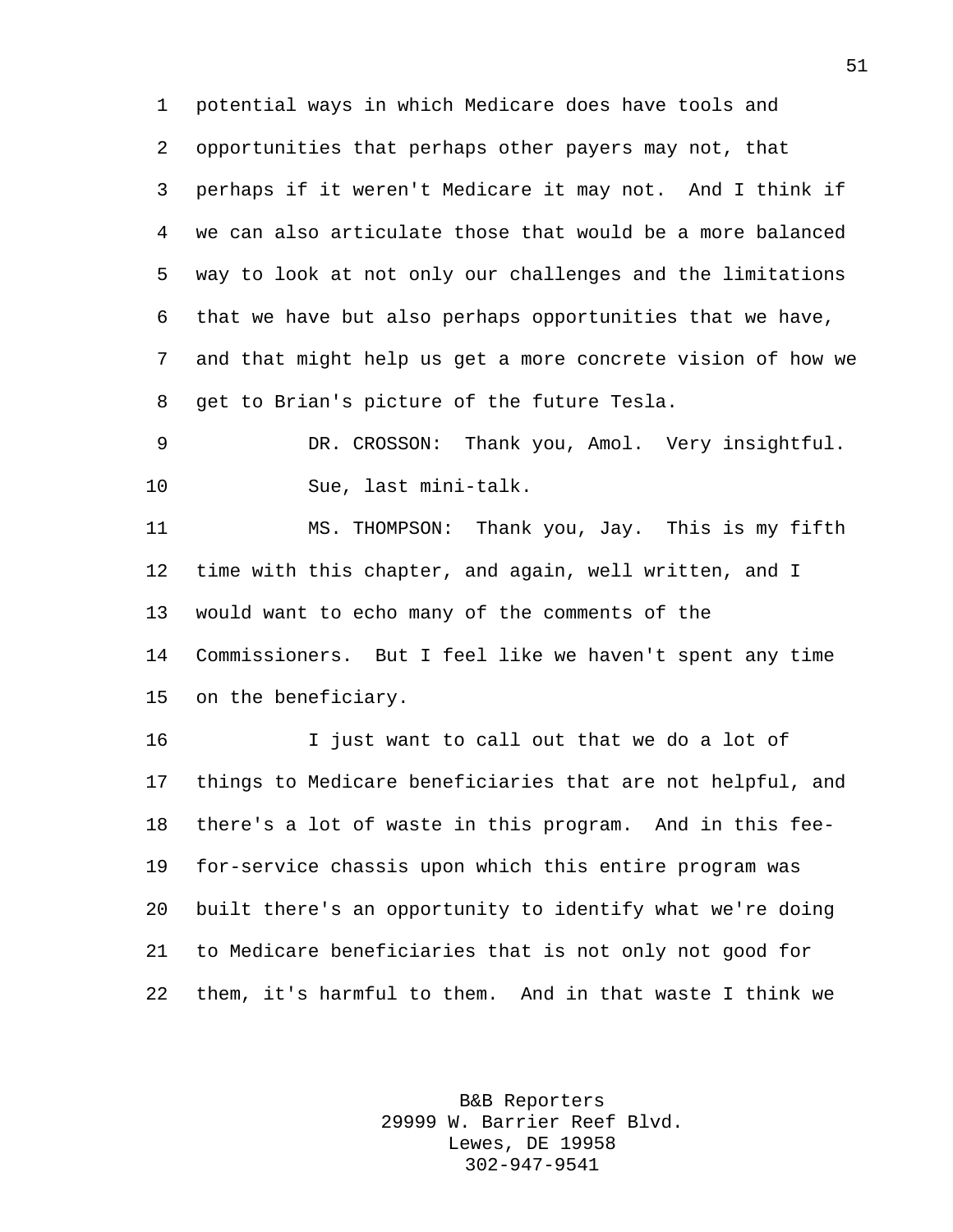have some opportunities as well.

| 2  | DR. CROSSON: Okay. Very excellent comments.                 |
|----|-------------------------------------------------------------|
| 3  | Thank you all. Jennifer, you've now got a very full plate   |
| 4  | -- a smorgasbord, as a matter of fact. So we'll see.        |
| 5  | So let's move on to the next presentation.                  |
| 6  | [Pause.]                                                    |
| 7  | DR. CROSSON: Okay. I'd like to introduce                    |
| 8  | Professor Jeff Stensland who, by my reckoning, has just won |
| 9  | the award for the most erudite chapter that I've seen in my |
| 10 | time here.                                                  |
| 11 | Jeff, my only request is be gentle on the                   |
| 12 | Commissioners as you make this presentation.                |
| 13 | [Laughter.]                                                 |
| 14 | DR. CROSSON: Go ahead.                                      |
| 15 | DR. STENSLAND: I'm not sure that's a good thing             |
| 16 | or bad thing.                                               |
| 17 | I'll start off just by saying that for Medicare             |
| 18 | Advantage plans to profit, they're dependent on changing    |
| 19 | the practice styles of physicians or the coding behavior of |
| 20 | physicians. And the physicians serving MA patients usually  |
| 21 | also provide care to traditional fee-for-service patients,  |
| 22 | and this raises the question of whether the changes in      |
|    |                                                             |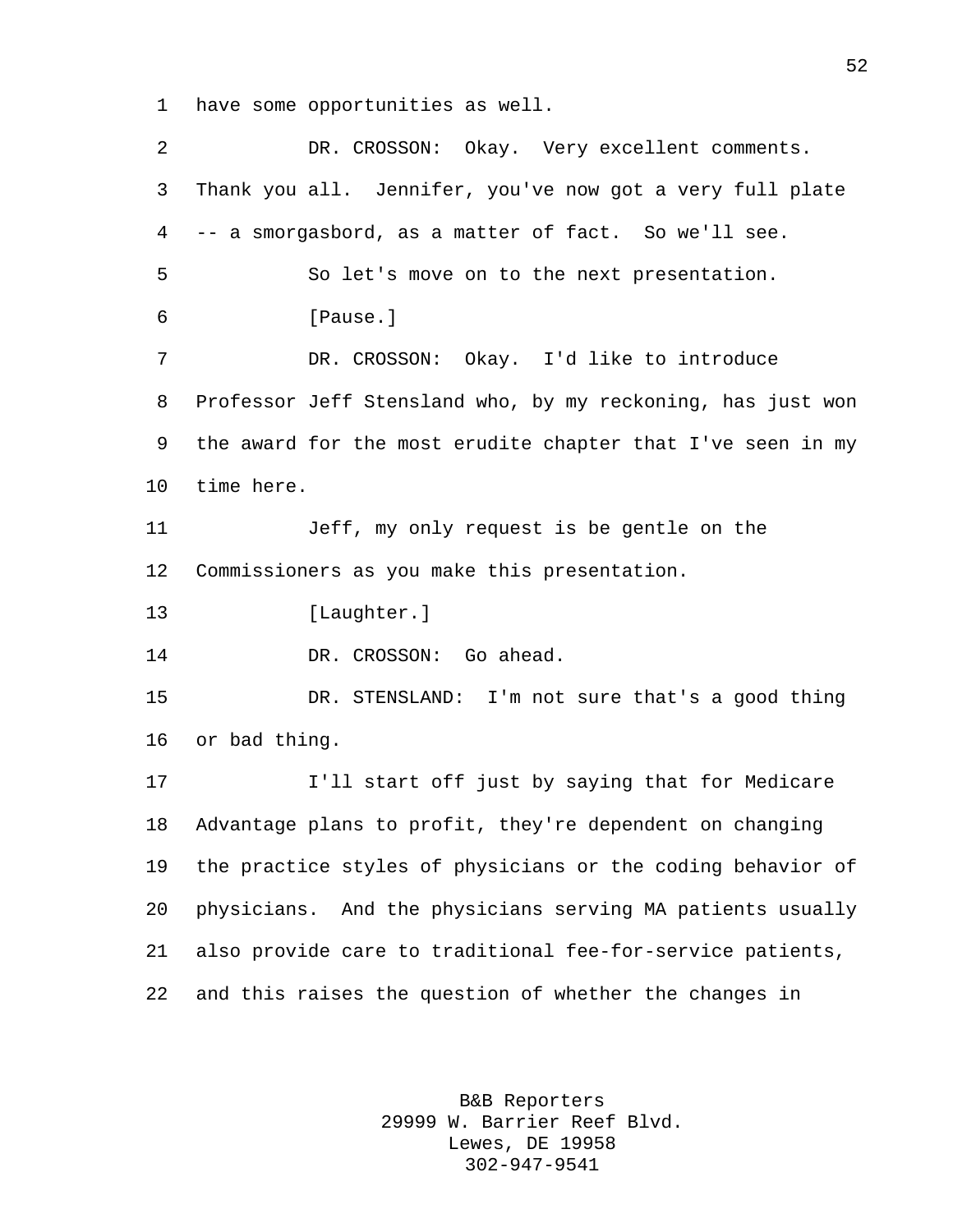practice style and coding that are induced by MA plans then "spill over" into the way those same physicians care for traditional fee-for-service patients. This could result in lower costs and/or higher coding of the traditional fee- for-service patients in areas where there's lots of MA penetration. And the purpose of this presentation is to test a couple hypotheses regarding the magnitude of these two different types of spillover. And, of course, this has some policy implications.

 Some research has suggested that the magnitude of the spillover is so large it could justify paying MA materially more than fee-for-service. But this would only be the case if the spillover truly changes practice patterns and not just coding. Therefore, it's important to judge the magnitude of both the practice pattern spillover and the coding spillover.

 First, let's be clear about what the two spillover hypotheses are.

 First, in the case of a practice pattern spillovers, the hypothesis is that when MA plans grow in a market, they give incentives to physicians to practice more conservative medicine -- ordering less tests, maybe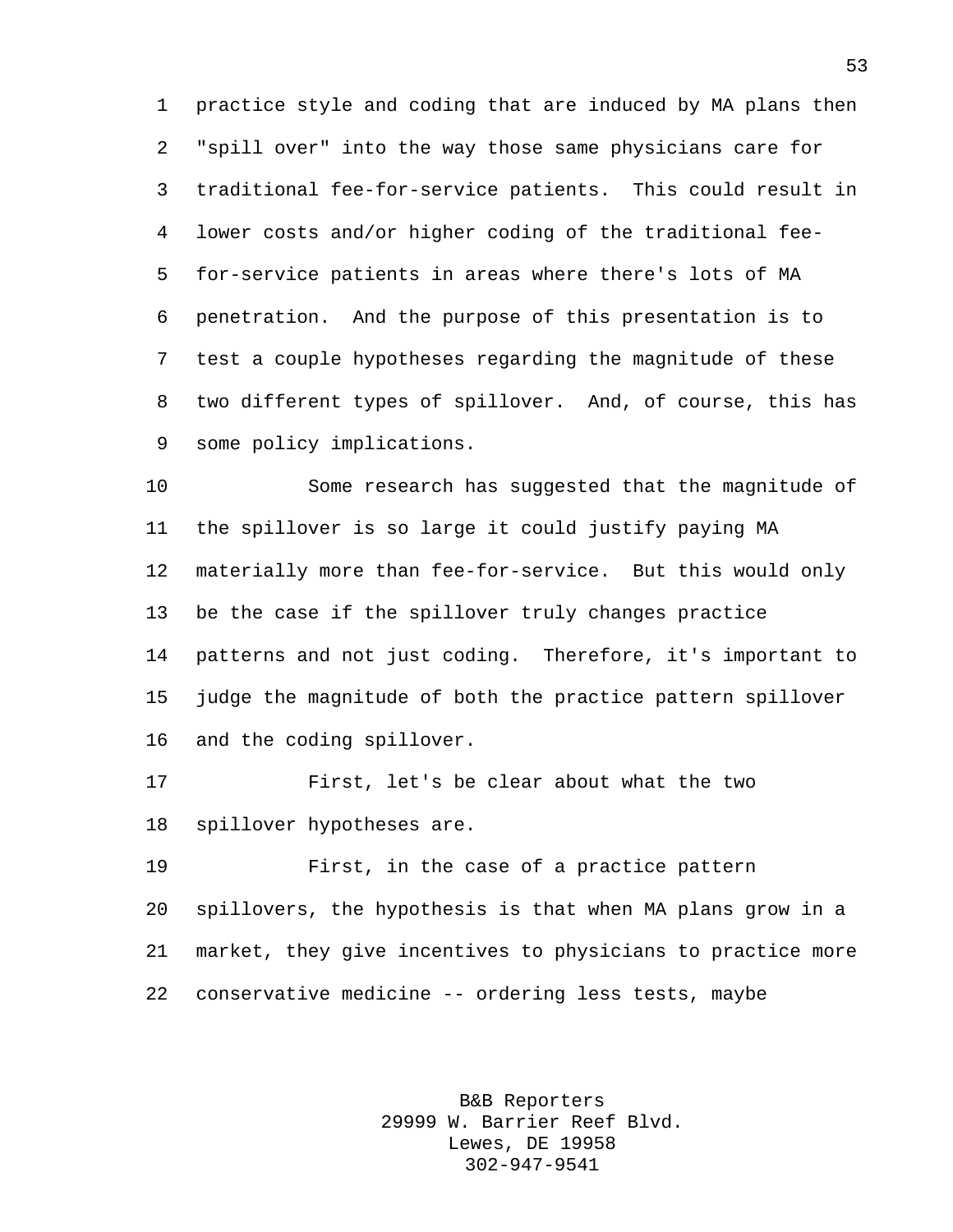shifting services to an outpatient basis. The hypothesis is that the physicians practice just one style of medicine and so their practice style will change for both their MA patients and their fee-for-service patients.

 The MA practice style change partially spills over into the way fee-for-service patients are cared for. And note I say "partially" because there are some volume- reducing tools that MA plans have, such as prior authorization or limited networks, that wouldn't spill over into fee-for-service, or even some of the fraud and abuse limitations they can implement.

 The HCC coding hypothesis is similar. MA plans may give physicians incentives to code more completely and train them on how to fully code the HCCs. Physicians then may adjust their coding patterns for all of their patients, including fee-for-service patients. The MA plan coding patterns may then partially spill over to fee-for-service. Let's see. So we have this slide, and before I start talking about spillover, I want to talk about how most studies measure changes in risk-adjusted spending when they're measuring spillover.

Most studies use fee-for-service risk-adjusted

B&B Reporters 29999 W. Barrier Reef Blvd. Lewes, DE 19958 302-947-9541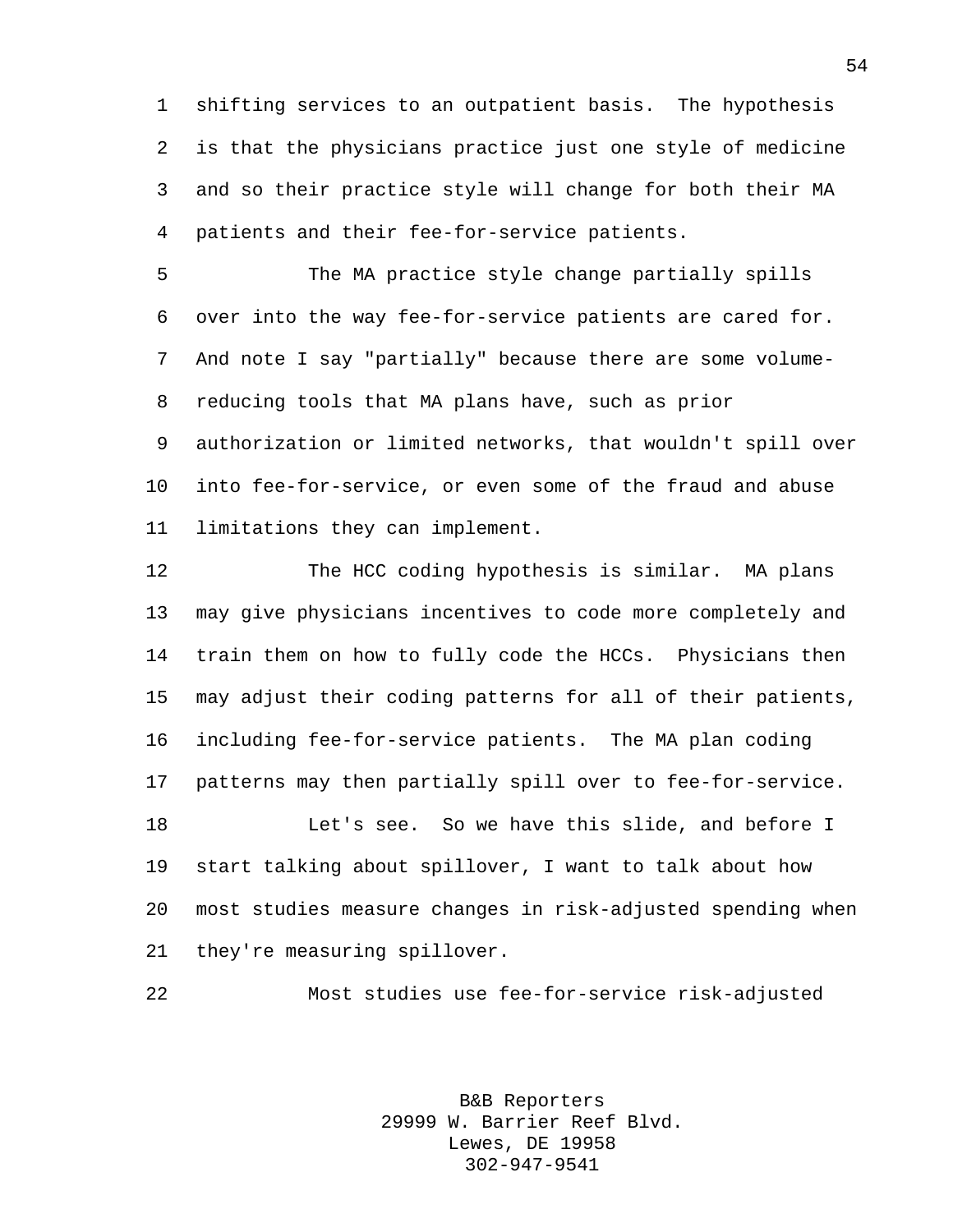spending which is the spending divided by the HCC score, and that's just the equation that you see there up on the slide.

 MA plan penetration could affect fee-for-service spending through practice patterns -- that's the numerator -- and that would generate some real savings.

 MA plans could also affect HCC coding, and this would create an illusion of savings just by increasing the denominator and then causing a decrease in the ratio.

 So we're going to try to quantify how much of each type of spillover there is. But before I do that, I just want to go over some general descriptive statistics, and this first one kind of addresses the question Warner brought up earlier.

 The general idea there is, well, if MA plans do really change the coding and practice patterns of physicians and then those practice patterns are more conservative and they spill over quite a bit into fee-for- service, then in areas where we see lots of MA penetration, we should see some lower overall cost growth. And that's just kind of intuitively is this what we see here. So we took a long look at the data from 1991 to

> B&B Reporters 29999 W. Barrier Reef Blvd. Lewes, DE 19958 302-947-9541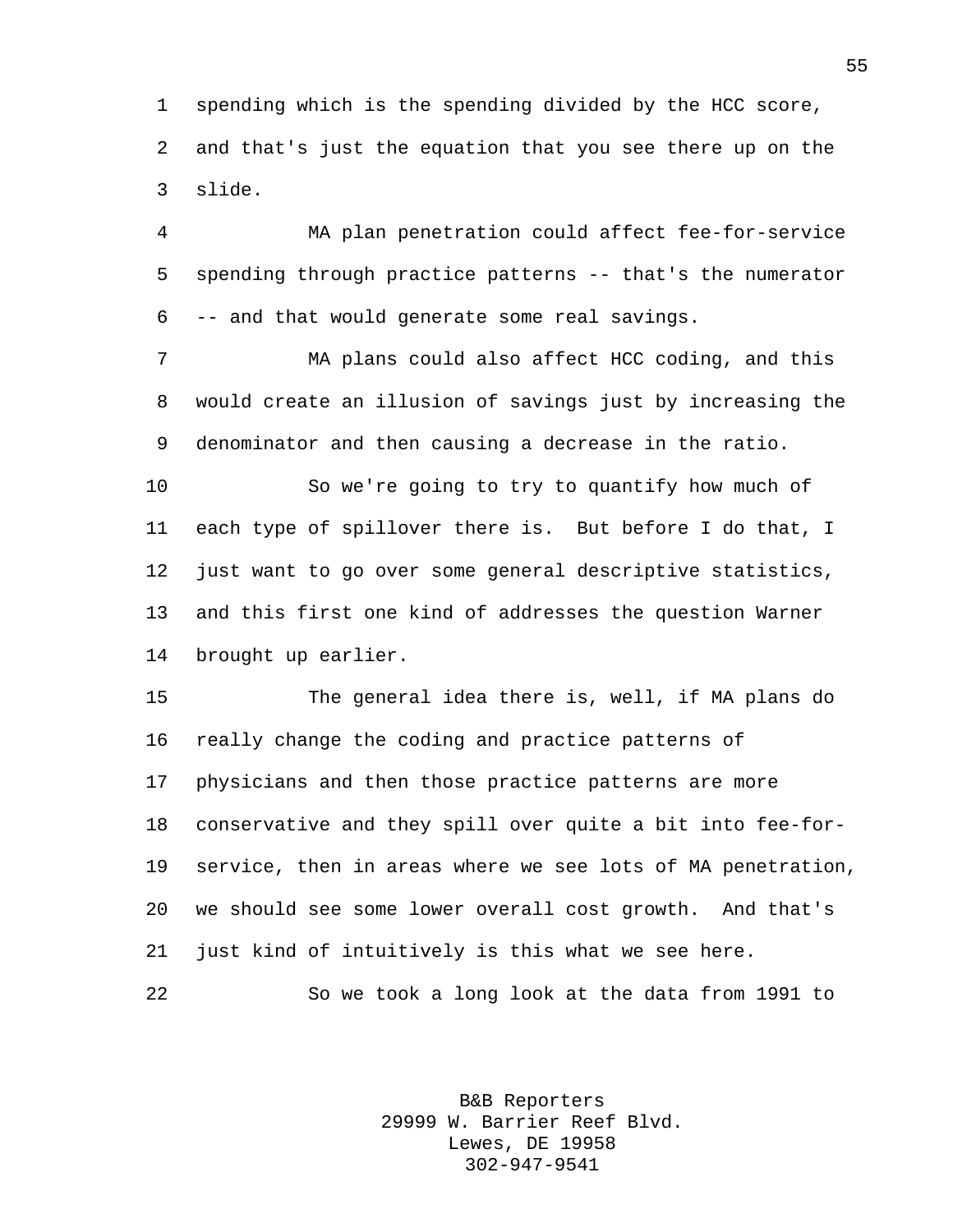2014 looking at how much Medicare spending grew on an annual percentage basis -- and this data comes from the CMS actuaries -- and compared that to statewide MA penetration in 2014. So this is over a 23-year period we're looking at growth.

 Over this period, there was a large growth in MA penetration from 4 percent in 1991 to 28 percent in 2014, with some areas growing to quite high levels of MA penetration. So the question is whether the growth in MA penetration to a high level -- say 30 percent, 40 percent, or 50 percent -- was associated with slower overall Medicare spending in the state, and the answer is no.

 There was not a statistically significant correlation between Medicare spending growth and the ending level of MA penetration. This suggests that the effects of MA spillover on fee-for-service were not large.

 However, this is just raw spending. There could be other factors such as changes in beneficiary health status or changes in prices that may also affect changes in Medicare spending. For example, if you look down in that lower right-hand corner, you see Nebraska, North Dakota, South Carolina. Many of these states with the largest

> B&B Reporters 29999 W. Barrier Reef Blvd. Lewes, DE 19958 302-947-9541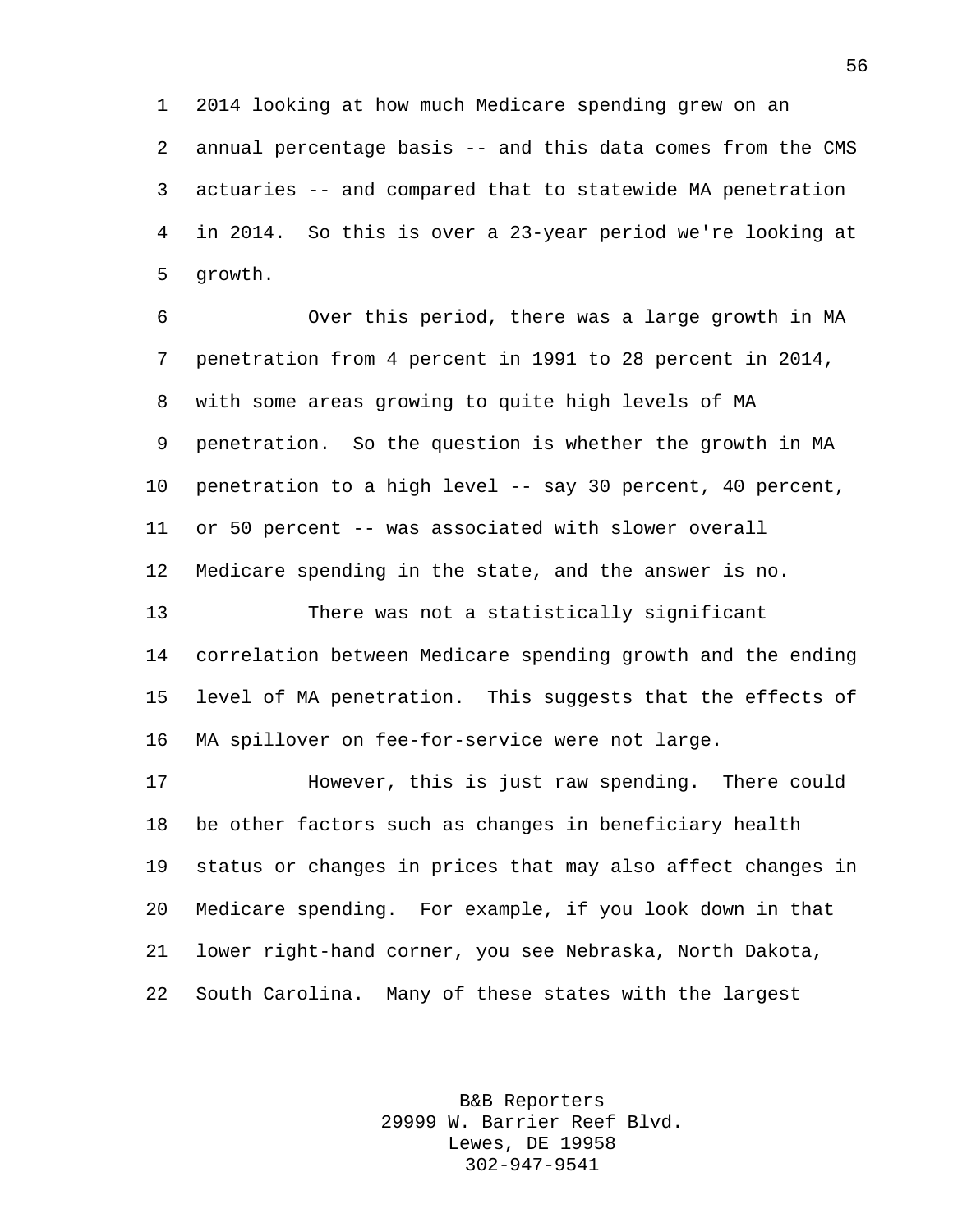spending growth were states with large rural populations that may have received above-average price increases.

 So now we're going to try to control for some of those things. Let's control for health status and prices and see where we end up.

 In this graphic we look at relative service use in 2016 in 335 metropolitan areas. This is spending adjusted for local prices and for HCC risk scores, and here we're just looking at a snapshot in time. The question is whether fee-for-service beneficiaries' service use in 2016 was correlated with the level of MA penetration.

 It's hard to see from the scatterplot, which looks almost random, but there is a slight, statistically significant negative correlation between HCC-adjusted service use and MA penetration. It implies that MA penetration may have a slight effect on either physicians' HCC coding and/or physician practice styles when they start caring for fee-for-service patients. And we'll try to disentangle whether the spillover affects HCC codes, practice styles, or both.

 But before we leave this scatterplot, we should pause and discuss a second takeaway point from the slide,

> B&B Reporters 29999 W. Barrier Reef Blvd. Lewes, DE 19958 302-947-9541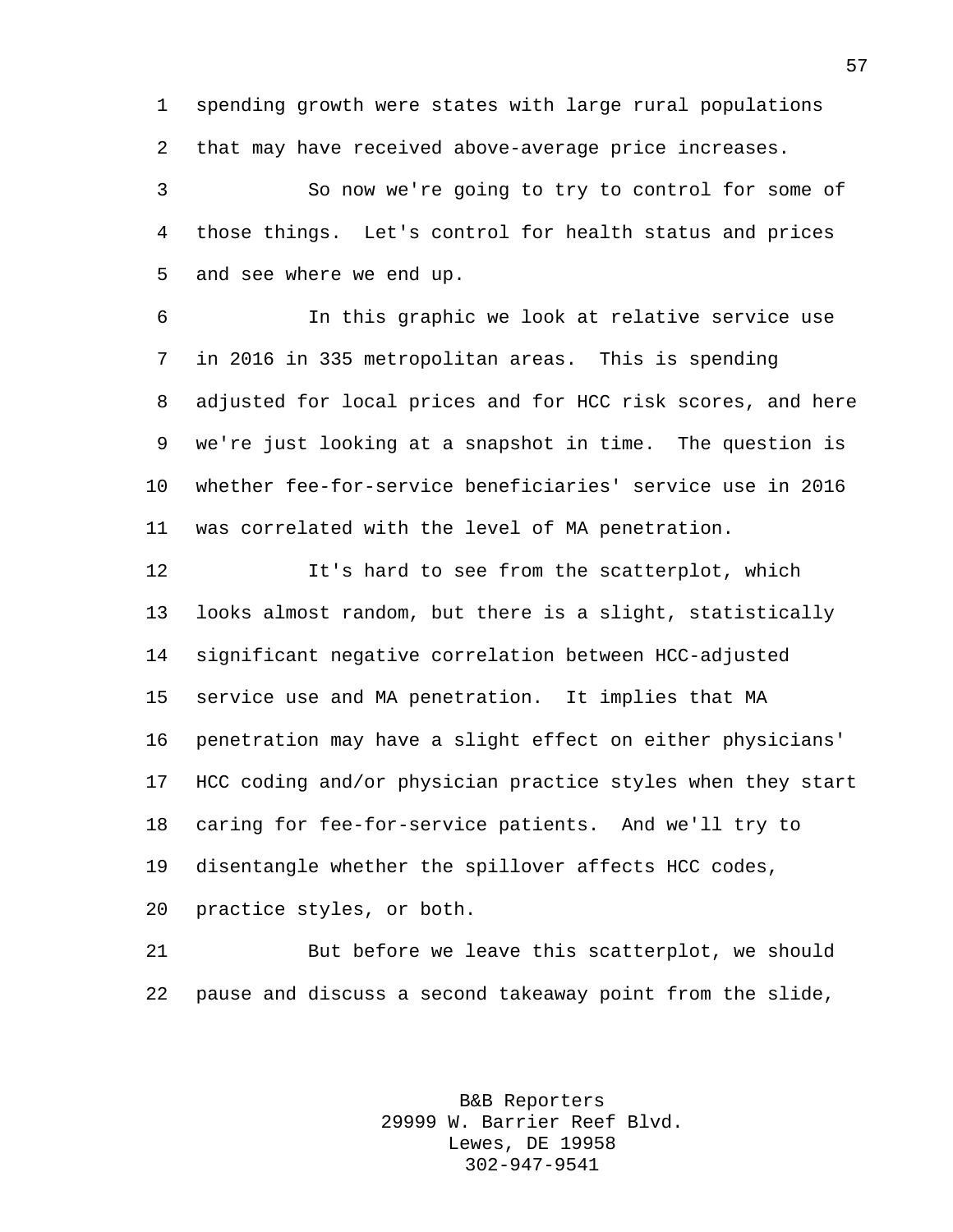and that's that MA penetration is not a dominant factor in the variation of fee-for-service spending across markets. For example, we see some high-MA-penetration markets such as Rochester, New York, with low service use. But we also see some low MA penetration areas such as Farmington, New Mexico, that also have low service use.

 Similarly, we see similar levels of fee-for- service use in both Pittsburgh and Allentown, and while the fee-for-service use is similar, they have very different levels of MA penetration.

 Also, for many years, we've seen high levels of MA penetration in both Miami and Honolulu, but they tend to have very different levels of spending.

 So, in sum, MA spillover may be playing a small role influencing the care received by fee-for-service beneficiaries, but it's not a dominant factor in explaining the regional variation in service use that we see here. So when examining changes in spending, we have some concerns with the existing spillover literature. First, not all the literature controls for different rates

 of growth in Medicare prices in different regions, and his is important because areas with strong MA growth have

> B&B Reporters 29999 W. Barrier Reef Blvd. Lewes, DE 19958 302-947-9541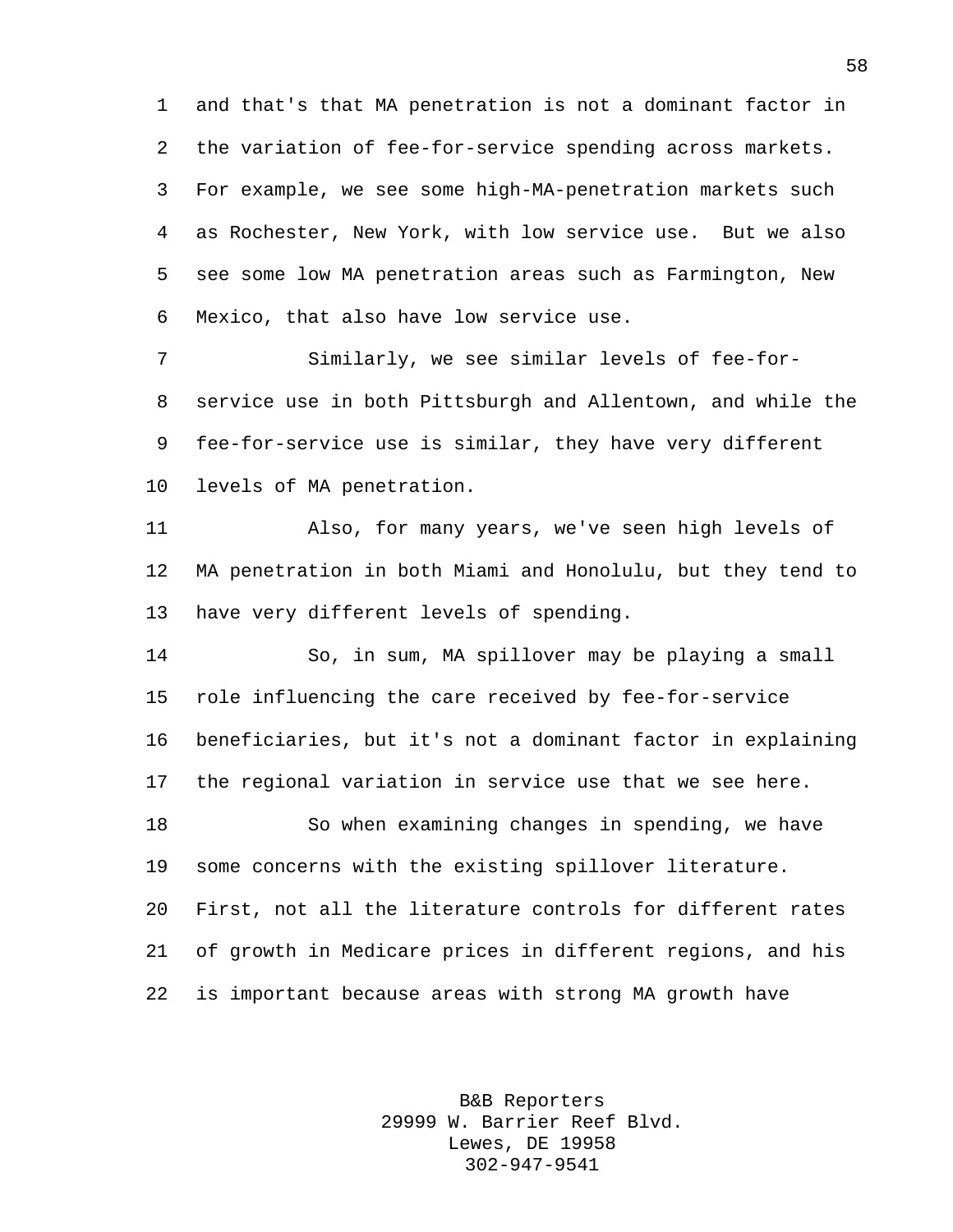tended to be also areas with slower Medicare price growth. If prices are not controlled for when measuring spending, spillover will be overstated. We control for prices but are limited to looking at urban areas because CMS price- adjusted data is not adequate for rural areas. For example, CMS data does not control for the changes in prices paid to critical access hospitals and rural health clinics, and it doesn't account for things like the shift of rural physician practices to rural hospital-based health clinics. And this can understatement of the price growth in rural areas, and rural areas also have less of an incentive to code given they are paid costs rather than some prospective payment rate that's dependent on coding for risk adjustment.

 We also want to examine HCC spillover. Some of the literature assumes that MA penetration will not affect coding practices. In contrast, if MA coding practices do spill over to fee-for-service patients, then not factoring in coding spillover into the equation would result in an overestimate of practice pattern spillover. Rather than assume no coding spillover, we'll try to estimate how much coding is affected by MA penetration.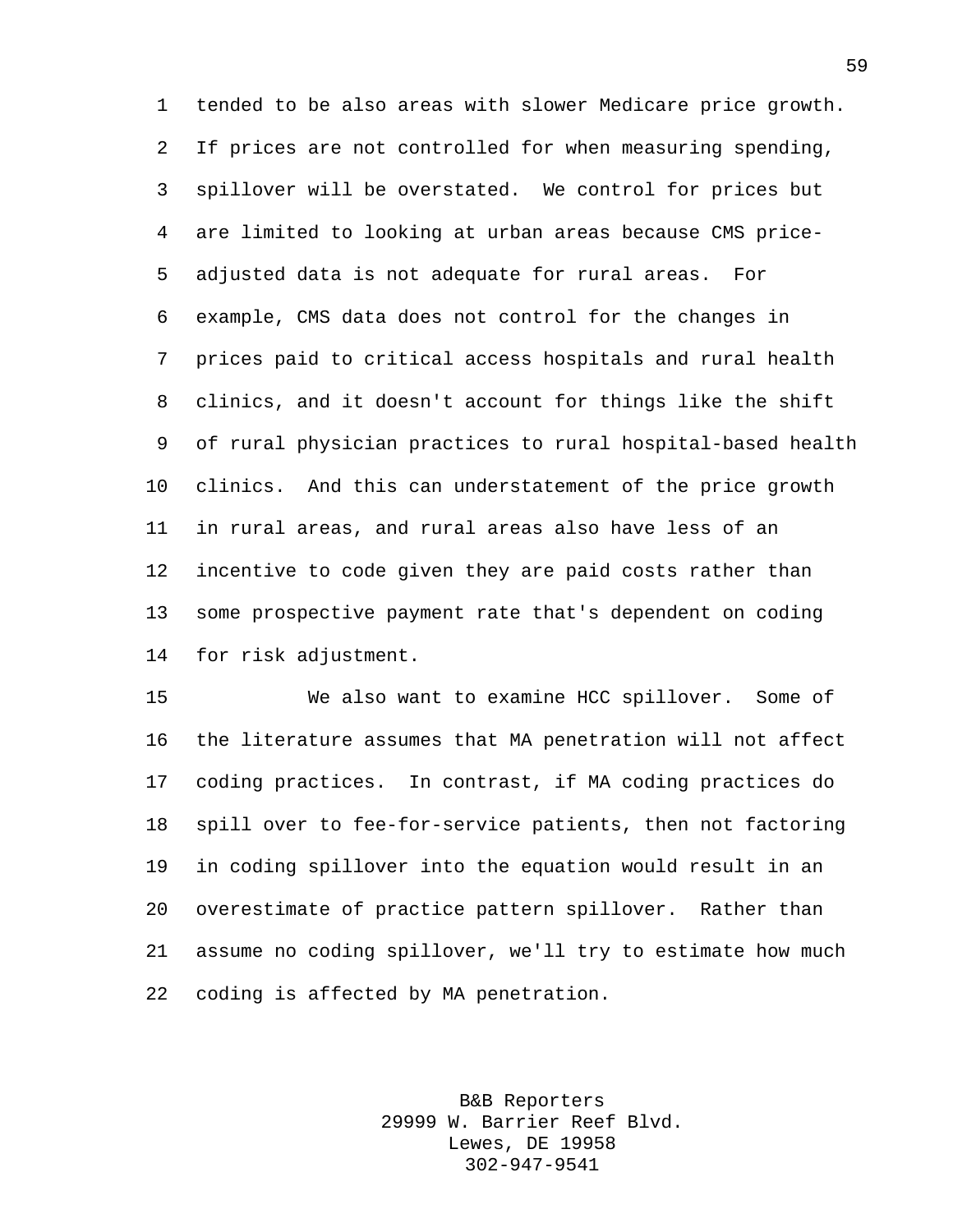Our method for evaluating changes in practice style and coding is as follows.

 To control for prices, we look at price standardized spending in 319 urban markets.

 To avoid the need to adjust spending by HCC scores, which might be changing due to MA, we look at changes in spending for a constant cohort of Medicare fee- for-service beneficiaries. That way we don't have to adjust for HCCs.

 We also control for changes in ACO penetration. The question we then ask is whether price- standardized spending -- for a constant cohort of beneficiaries -- grew slower in markets with higher starting levels of MA penetration or higher growth in MA penetration over those years.

 So let's just look at a descriptive statistic on the levels of spending in high-penetration and low- penetration markets. We assume that MA penetration will affect fee-for-service HCC scores and practice styles with a lag. Therefore, we just examine 2015 MA penetration and 2016 price-adjusted spending.

High-penetration markets had MA penetration that

B&B Reporters 29999 W. Barrier Reef Blvd. Lewes, DE 19958 302-947-9541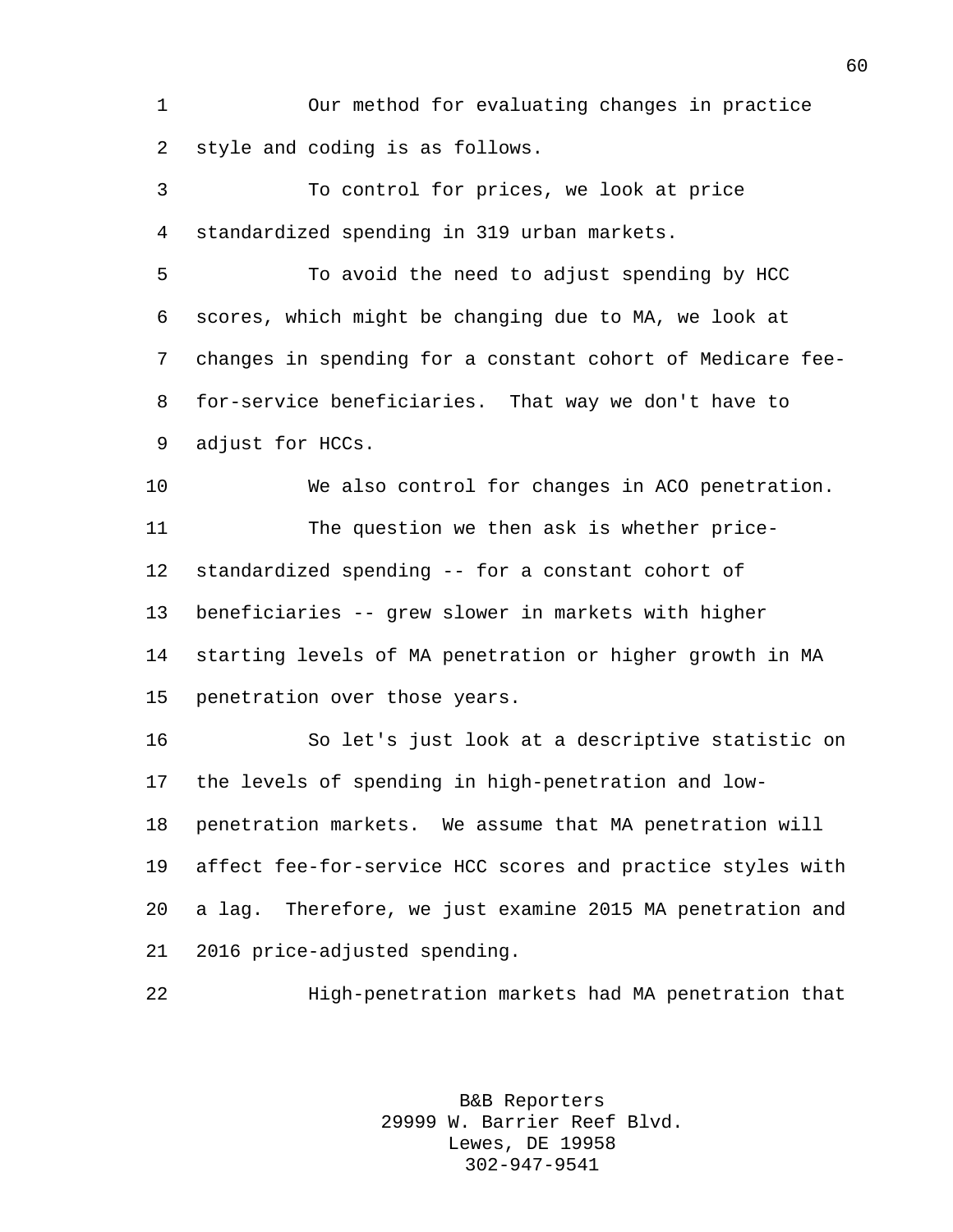was 39 percentage points higher than low-penetration markets, and fee-for-service spending per month was \$14 lower. This would imply that a 39 percentage point difference in MA penetration was associated with a 2 percentage point lower level of spending in 2016.

 Of course, this could be different due to different levels of health status in different markets. And to control for that, we want to shift from just looking at levels to looking at how spending grew over time.

 Here we examine whether changes in MA penetration are associated with slower growth in spending for a constant cohort of beneficiaries. We find no effect of MA penetration on the growth of spending -- the growth of MA penetration on the growth of spending, excuse me. This is a bit odd given the earlier finding, and this could be that either the effect of MA penetration has a long lag or using a one-year lag in this model; or it could be that after the initial effect through 2012, additional MA penetration really had a small marginal effect on spending.

 However, this is only a simple univariate model, and next we want to shift to a multivariate model that controls for other factors such as the concurrent growth in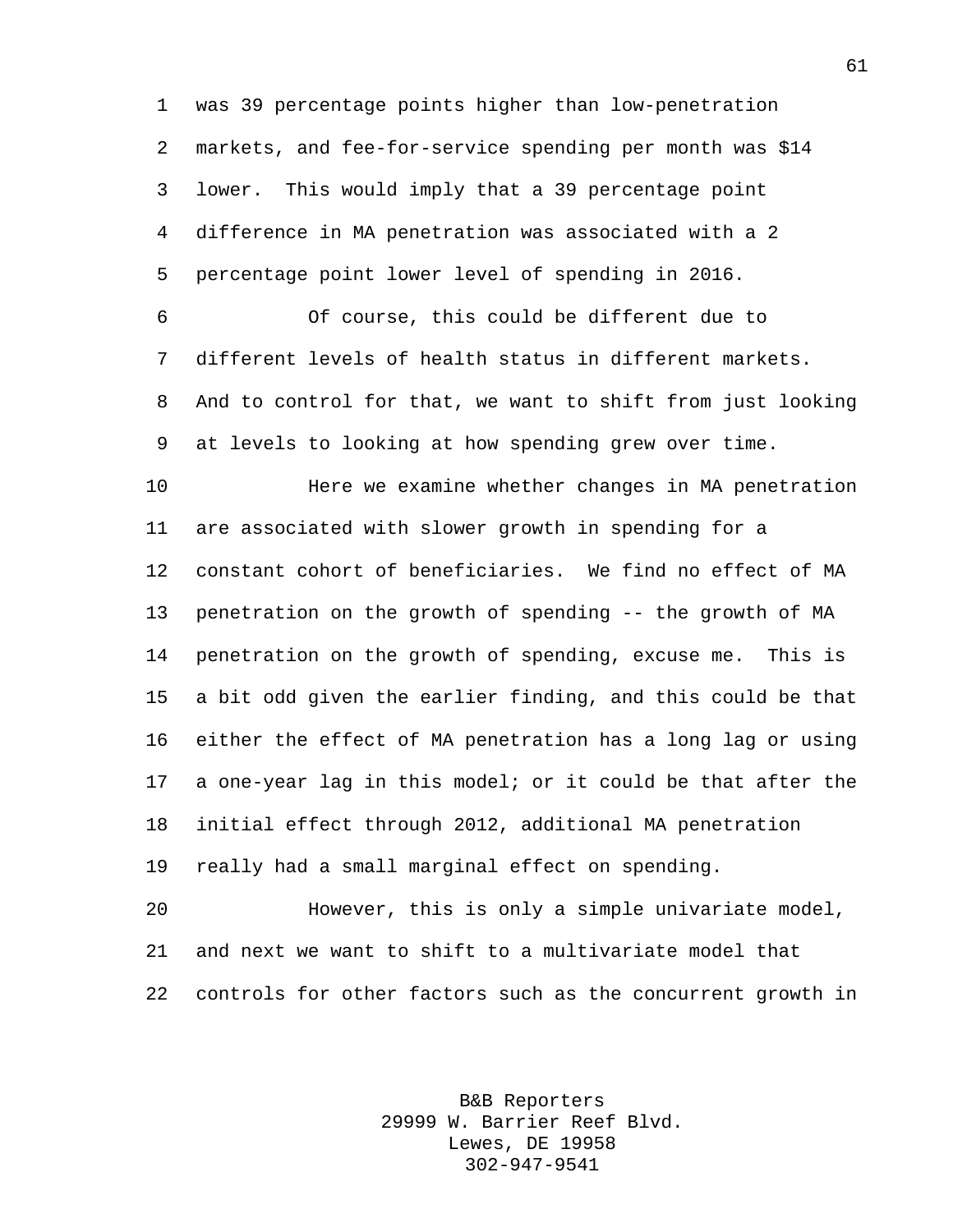ACO penetration.

 Now, this time we examine changes in spending and in HCC scores. In this case, we control for starting level of service use to adjust for regression to the mean effects and anti-fraud efforts. We also add in a variable to reflect ACO growth since we think that can affect fee-for- service spending. We discuss several other covariates in your mailing materials.

 The parameters in our model suggest that a 10 percentage point higher level of MA penetration in a market is associated with about a 0.4 percent greater increase in HCC scores over the three years we're talking about here. This means that as MA penetration grows, it appears that HCC scores grow a little faster.

 The models also suggest that a 10 percentage point higher level of MA penetration is associated with a 0.7 to 0.9 percent slower price-adjusted spending growth. This suggests that higher MA penetration is associated with practice styles that lead to slightly slower cost growth. We did not see any statistically significant effect of the growth of MA on service use. And as we

mentioned earlier, this is a little bit odd given the other

B&B Reporters 29999 W. Barrier Reef Blvd. Lewes, DE 19958 302-947-9541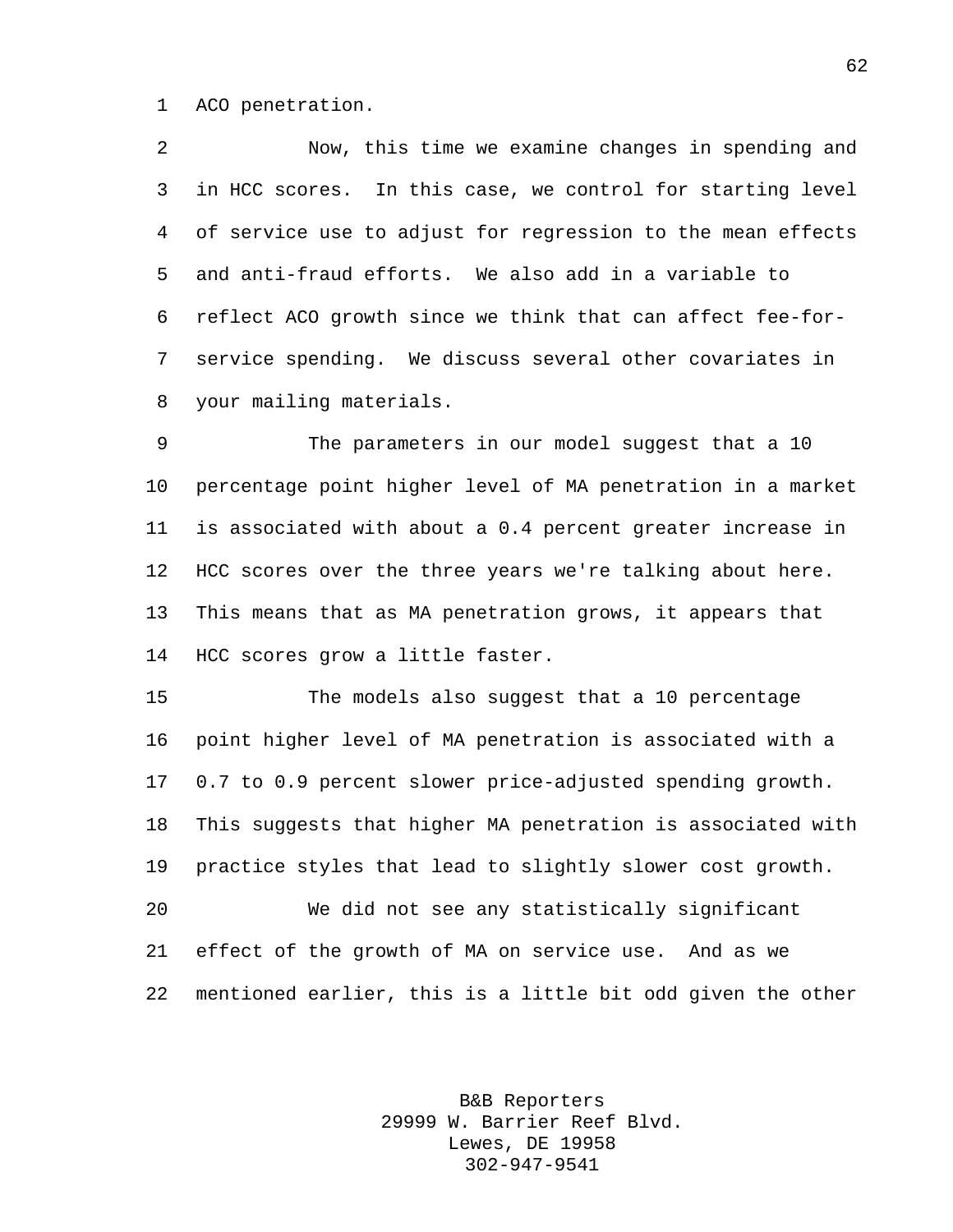finding. But it could mean that the effect of MA occurs with a significant lag, or it could mean that, given initial effect of MA penetration, additional marginal MA penetration doesn't have much effect.

 Finally, I want to caution that these are just rough estimates, and it's going to differ widely from market to market. For example, if fee-for-service spending is already very low, adding more MA penetration in a market is probably not expected to reduce fee-for-service spending much.

 In contrast, if you are in a really high-service- use market, then there may be more room for practice styles to change in a way that reduces spending.

 So, in summary, first we want to reiterate that the regional differences in price growth and HCC growth can affect spillover estimates, so it's important to control for different rates of price growth in different regions and important to control for how MA can affect HCC scores. When we take these two factors into consideration, we find that MA plans appear to have a small effect on coding practices and spending.

The finding that spillover is small should not be

B&B Reporters 29999 W. Barrier Reef Blvd. Lewes, DE 19958 302-947-9541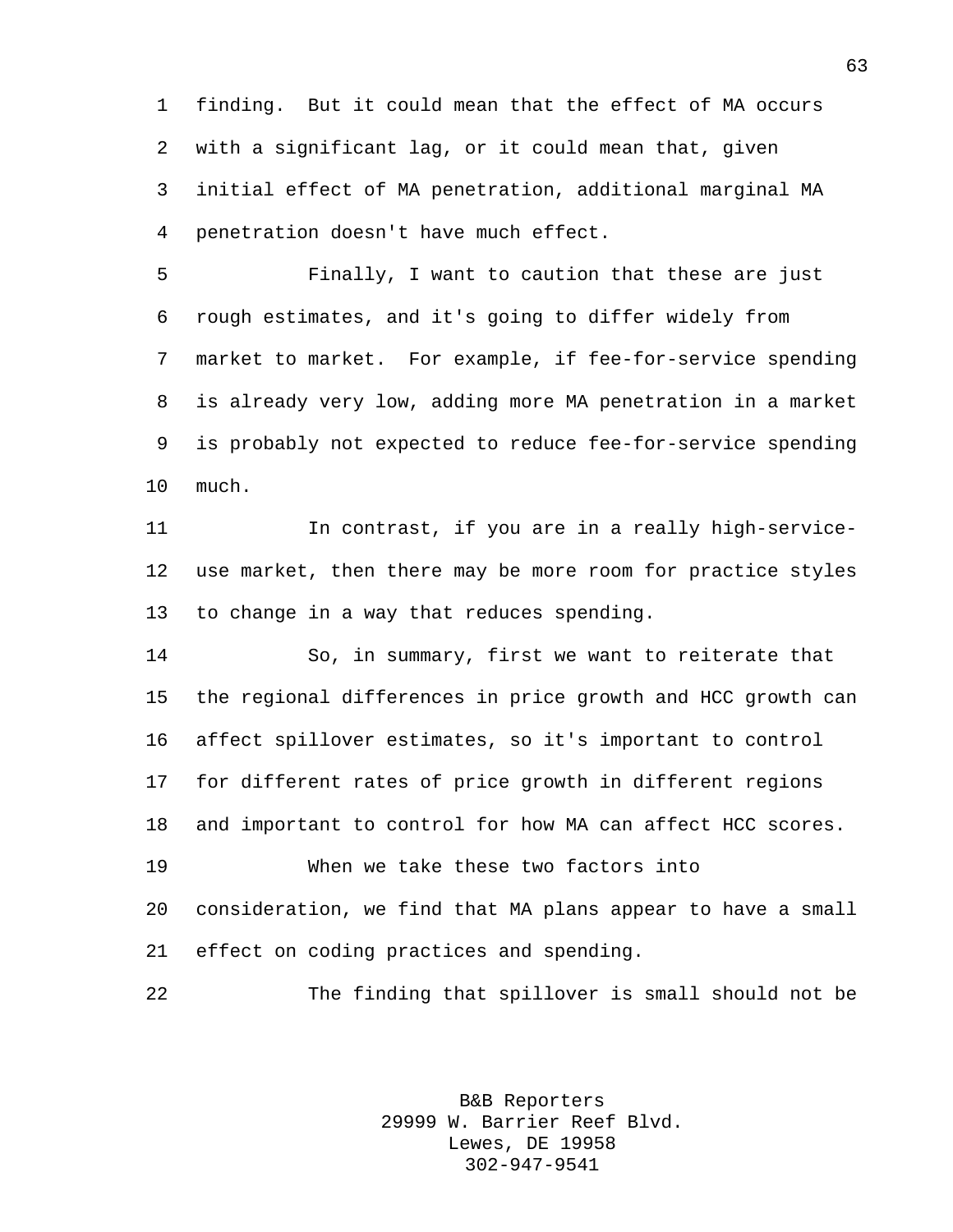surprising because I think we and others have concluded that the direct financial incentives provided to ACOs by providers have only reduced spending on the order of 1 to 2 percent after several years. Therefore, we should not expect the indirect effect of just spilling over the MA practice patterns to really have a large effect on fee-for-service use.

 So this gets us back to where we started with the policy implications. First, we should probably recall that every year when Scott and Carlos talk to you about the relative cost of MA plans, we note that MA plans' costs are more than 5 percent less than fee-for-service in some markets, but more than 5 percent greater than fee-for- service in other markets. And the magnitude of spillover we see in this study is just too small to change the conclusion that MA costs less than fee-for-service in some markets and MA costs more than fee-for-service in other markets.

 Now I'll turn it back to Jay for discussion. DR. CROSSON: Thank you, Jeff. Very elegant. As I said, we're hoping for clarifying questions. Pat. MS. WANG: I'm not embarrassed with my -- you

> B&B Reporters 29999 W. Barrier Reef Blvd. Lewes, DE 19958 302-947-9541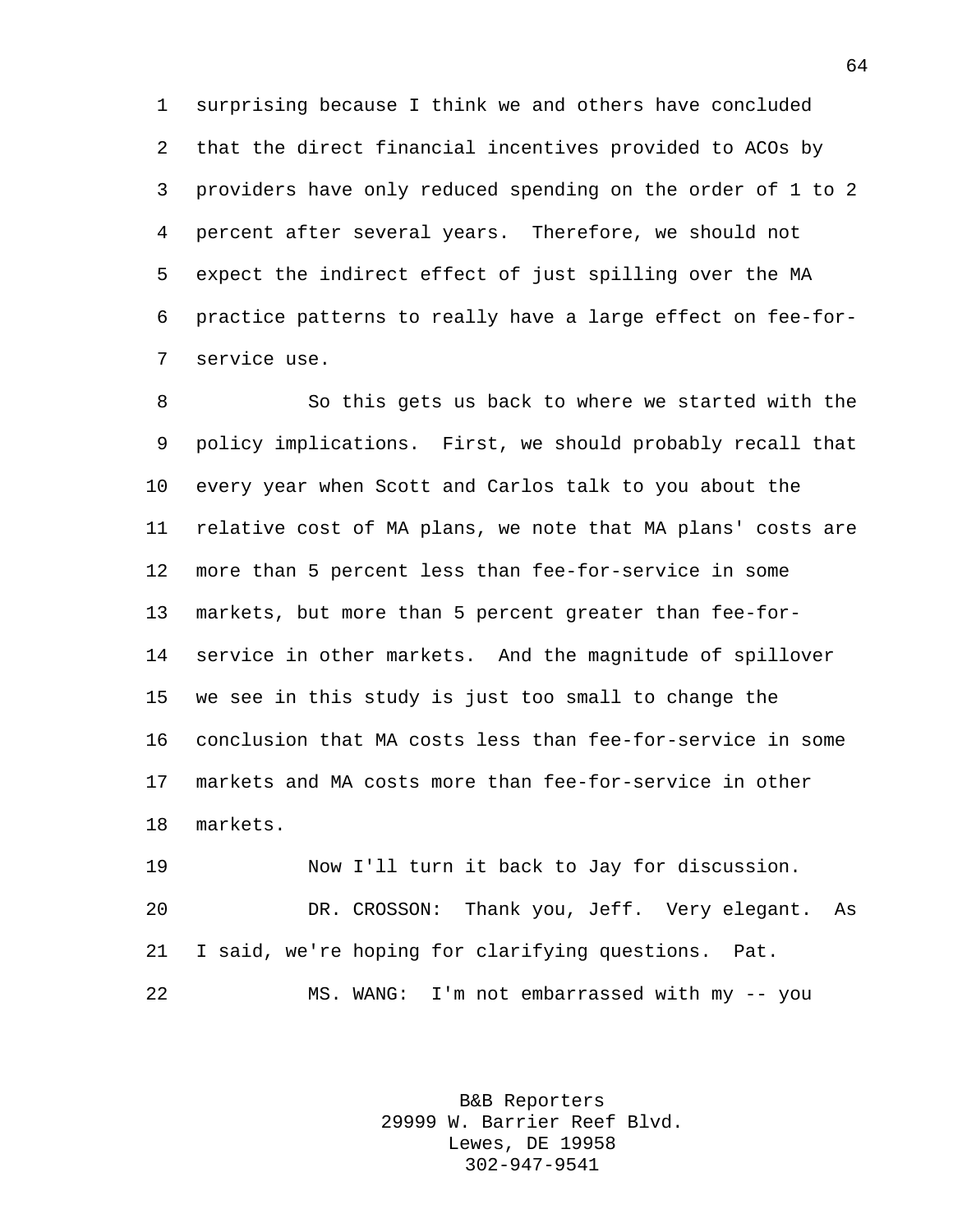know, it was a very interesting paper to the extent that I, you know, understood an obviously sophisticated analysis that you did. So this might be -- so forgive me if this is like a really stupid question. I don't understand whether and how the MA benchmarks affect the findings that you had. So just simplistically, like on page 8, if all of these -- and, you know, again, Jeff, I may be -- my question just may be completely off, so feel free to --

 DR. STENSLAND: Is this Slide 8 or is it -- 10 MS. WANG: Slide 8.

11 DR. STENSLAND: Okay.

 MS. WANG: -- shut me down. But if all of the plans that are -- or I guess the plans in the highest penetration markets were all doing business in benchmark counties where the MA benchmarks were greater than 100 percent, then wouldn't the fee-for-service spending -- wouldn't that automatically mean that the fee-for-service spending was less? And, conversely, if all of your plans were 95 percent benchmark counties, wouldn't that automatically mean that the fee-for-service spending was greater? Like how, if at all --

DR. STENSLAND: In general --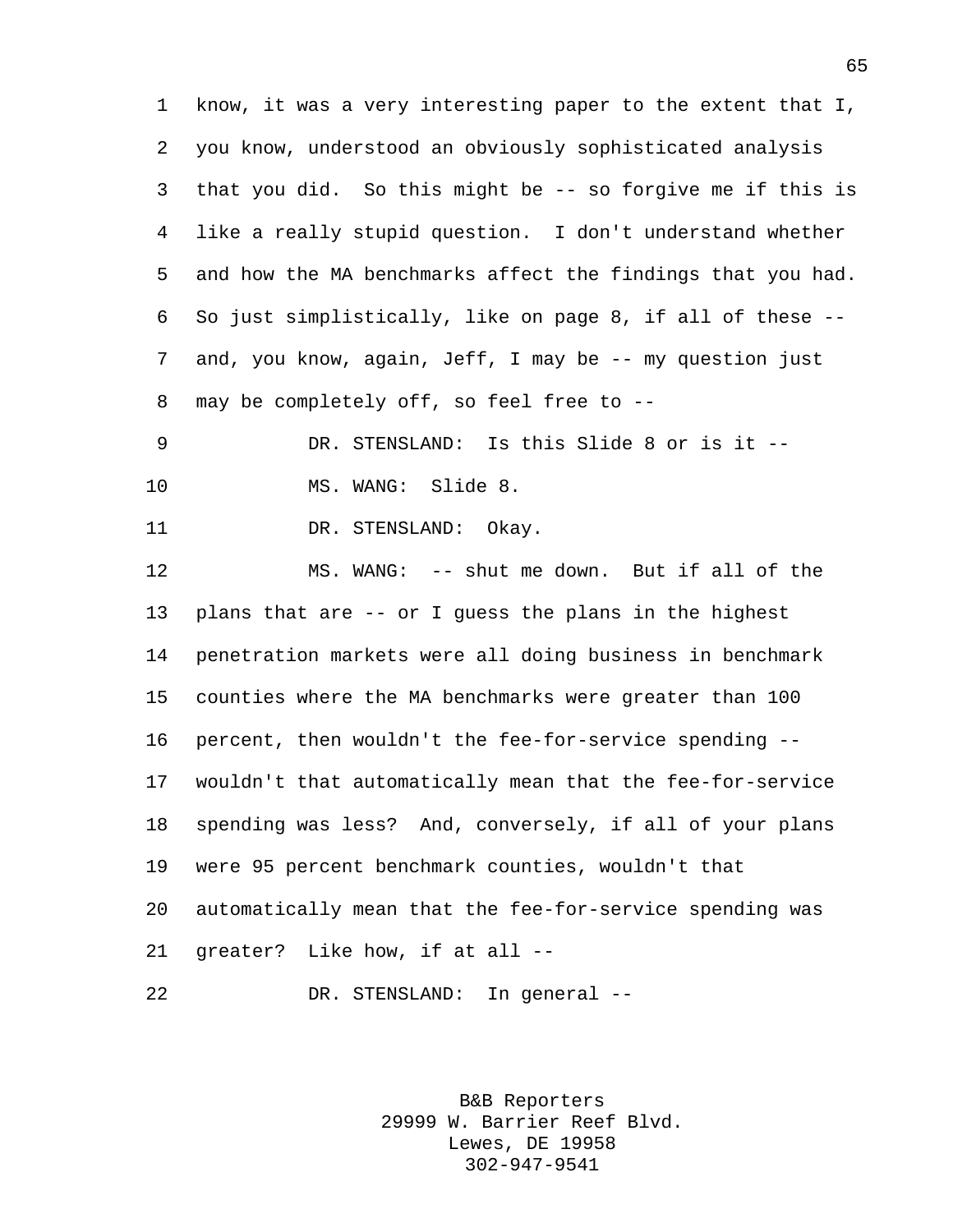1 MS. WANG: I'm confused.

 DR. STENSLAND: There's a couple of things. Here we're mostly looking at what's happening to the changes in fee-for-service spending. So that's different than looking at the comparison of MA costs to fee-for-service costs. But if you're looking at the comparison of MA costs to fee- for-service costs, then the general trend is that if your benchmark is 95 percent of fee-for-service, then generally those are the markets I'm talking about where MA costs more than 5 percent less than fee-for-service.

 On the other hand, if your benchmark is 115 or 120 percent of fee-for-service and you're bidding 105 percent of fee-for-service and then you're also adding on some extra benefits, those are clearly markets where you're going to end up spending more on MA than on fee-for-service.

 MS. WANG: Okay. But on this Slide 8, this is sort of a point in time, isn't it? The next slide, 9, is growth, but isn't Slide 8 just a point in time?

 DR. STENSLAND: Yes. This is looking at the fee- for-service price-adjusted spending per month. So this is only the fee-for-service beneficiaries. So it's fee-for-

> B&B Reporters 29999 W. Barrier Reef Blvd. Lewes, DE 19958 302-947-9541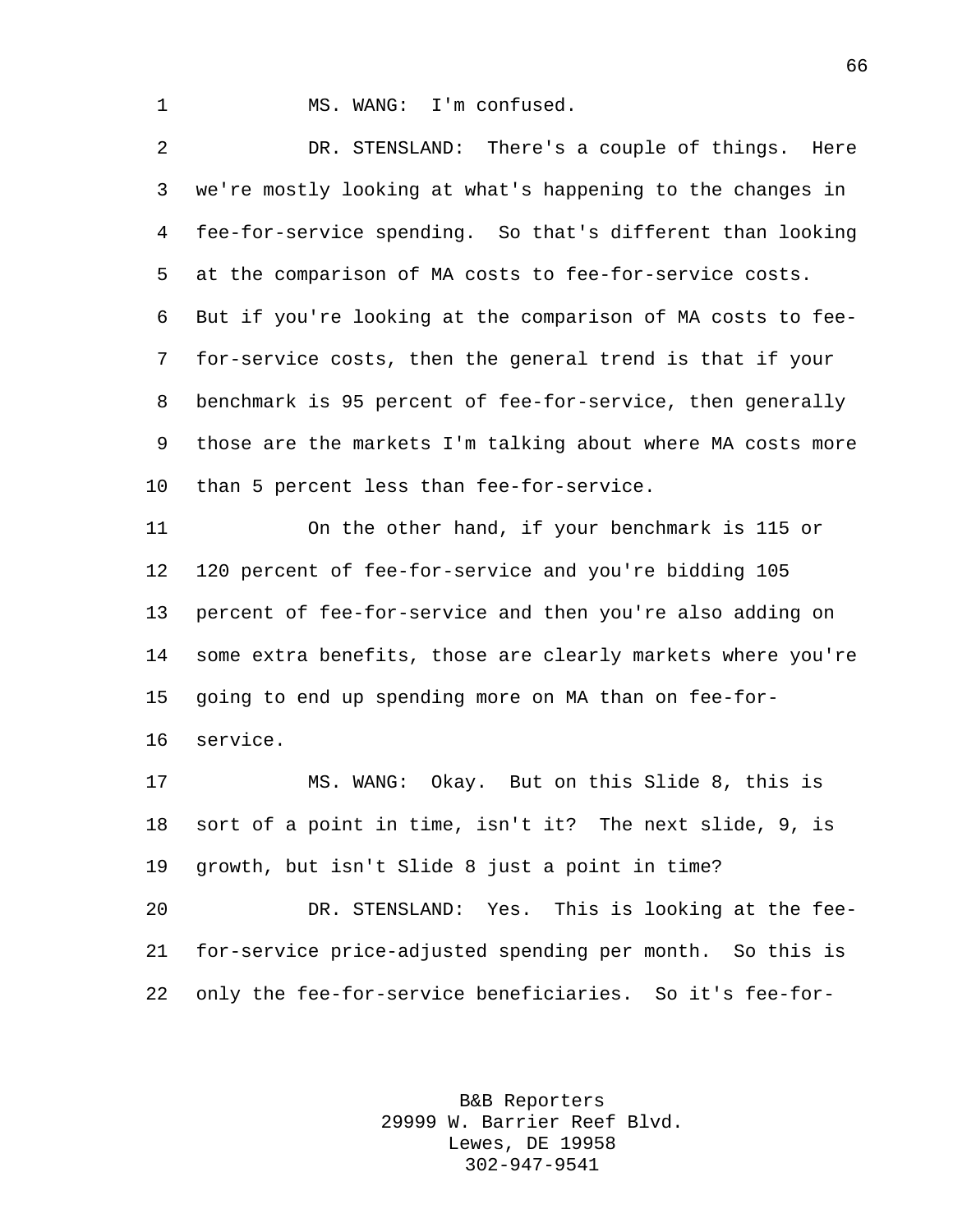service beneficiaries in the lowest MA penetration markets compared to the fee-for-service beneficiaries in the highest MA penetration markets. And we aren't comparing their costs to MA costs. We're just comparing their costs to each other, like how much does fee-for-service cost in one market versus another.

7 DR. CROSSON: On that point?

 DR. DeBUSK: On that specific point, when you're comparing fee-for-service to MA cost, when we say it's 5 percent higher or 5 percent lower in a given market, is that before or after we account for the rebate that we give them that they can spend on extra benefits? So would money spent on extra benefits count against the MA plan on that comparison?

 DR. STENSLAND: When I'm doing it, yes. You probably could find some markets where it's still over 5 percent more without the extra benefits. But when I'm thinking about it, I'm thinking the total costs for the program, what it's sending out the door.

 DR. DeBUSK: Do we know the average price of the extra -- or the average cost, weighted average nationally, of the extra benefits?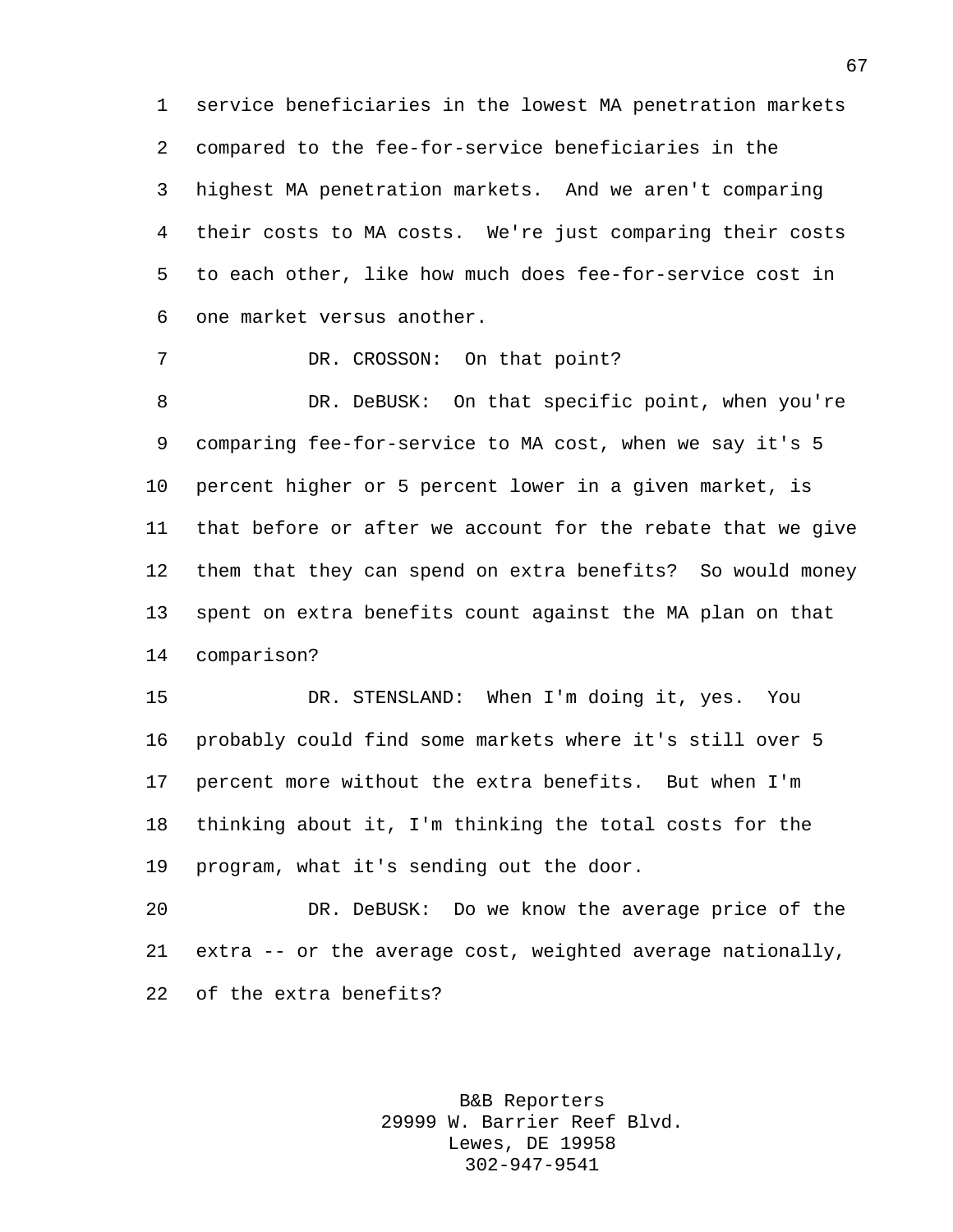1 DR. STENSLAND: I do not, but there might be some smart people on the sideline here who do.

 DR. DeBUSK: I mean, if you're saying it's plus or minus 5 but there's actually 6 points' worth of extra benefits spent, national average, arguably it could actually be -- shift at six, it could actually be one less -- you're sort of saying that could actually shift the whole spending calculation, couldn't it?

 DR. STENSLAND: Yeah. I think if you look like in the chapter, when they talk about this, on average across the whole country, MA costs less for the basic A, B benefit, and then you add on the cost of the extra benefits, and it costs about the same, maybe slightly more than fee-for-service.

 DR. PAUL GINSBURG: If I could just follow on this, what about quality bonuses? How do you account for them?

 DR. STENSLAND: Well, quality bonuses are in, because in the end the comparison is just how much money are we sending out the door per person in MA versus fee-for-service.

DR. DeBUSK: To that point, but you're also

B&B Reporters 29999 W. Barrier Reef Blvd. Lewes, DE 19958 302-947-9541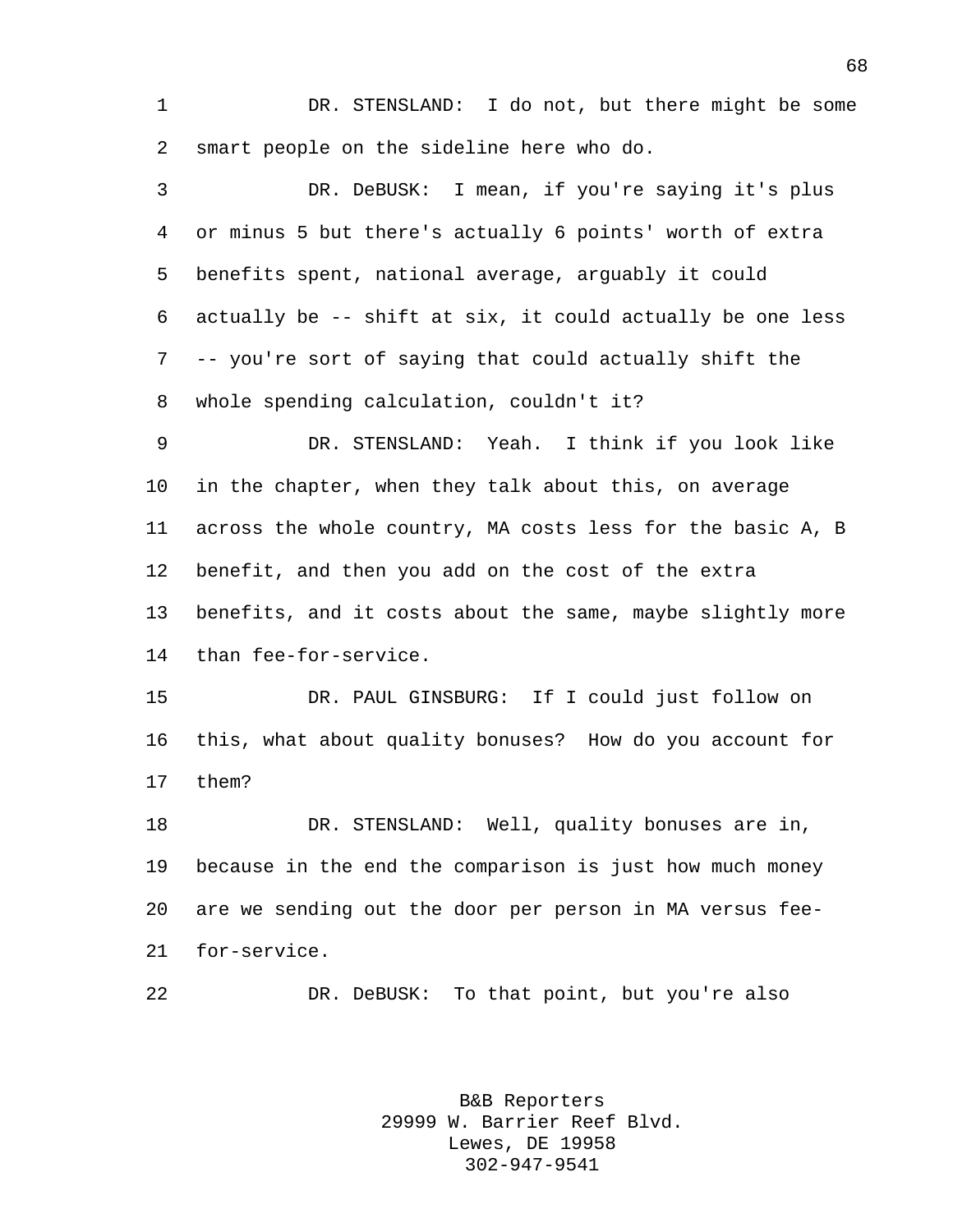comparing apples to oranges, too. I mean, if you look at what we're sending out the door for standard fee-for- service and they're getting A and B, we're sending -- let's say we're sending the same amount of money out the door just coincidentally to an MA plan, but they're getting some transportation services and a gym membership and a wellness visit and everything else, you really aren't comparing the same benefits. They're getting more for the same amount of money. It would be interesting to look at the pre-rebate -- you know, please don't read into this analysis -- [Laughter.] DR. DeBUSK: Please, please. But it would be at

 least intellectually interesting to look at the difference pre-rebate MA cost so that you're truly looking at the statutory Part B -- A and B benefit versus the true A and B spending.

18 DR. CROSSON: Okay. Where are we? David. DR. GRABOWSKI: Great. Thanks, Jeff. I had a couple of questions, and the first one really builds off of, I think, a point Pat was making. I found it also somewhat confusing that you kind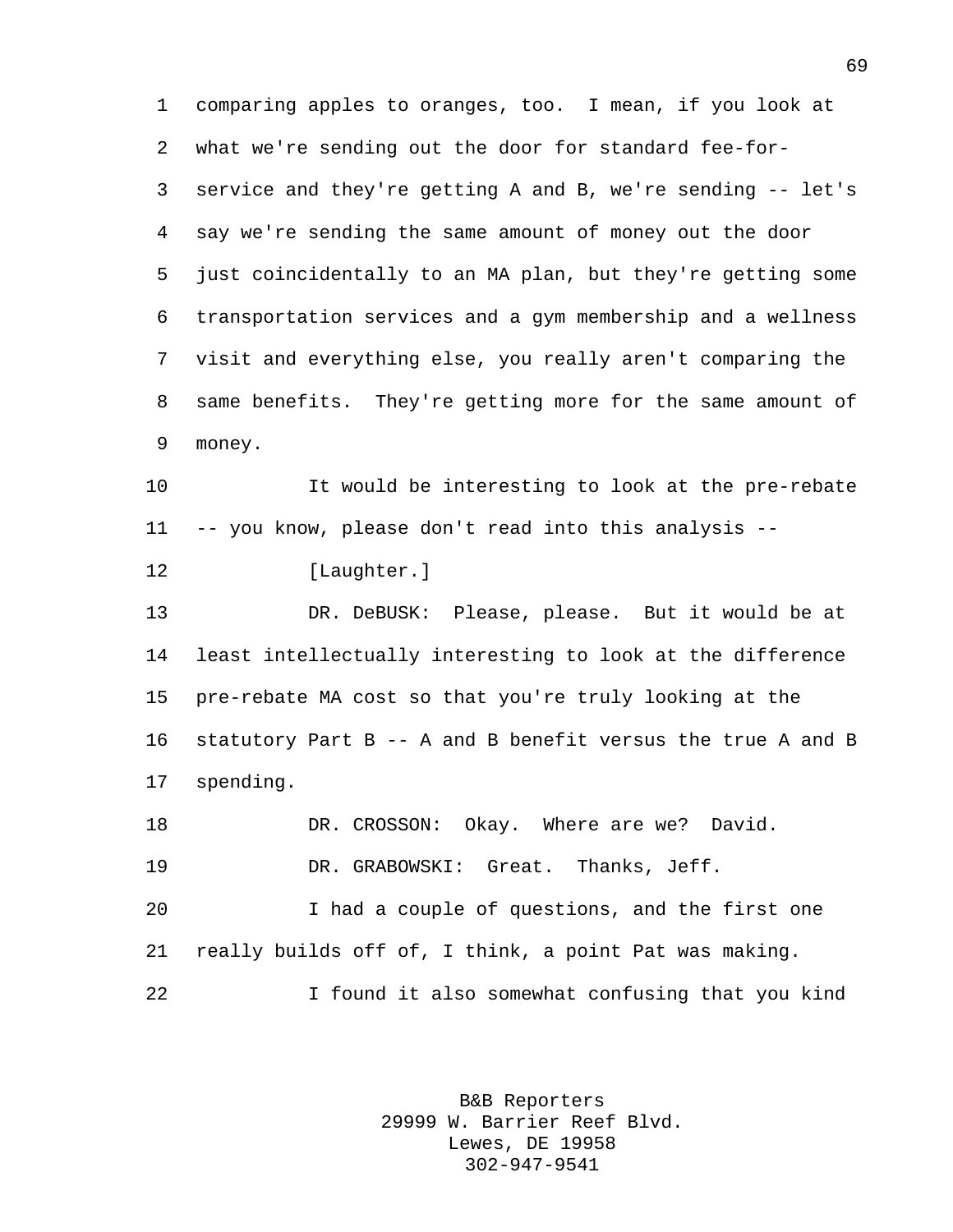of went back and forth in the chapter and the presentation across levels and growth in MA. When I think about spillovers, I often think about growth and what then spillover does that have to fee-for-service.

 So I'm wondering why the kind of back-and-forth, and am I right in thinking about spillovers in terms of growth?

 DR. STENSLAND: I think spillover on this practice pattern is easiest to think about growth, like how much our MA penetration grew. It grew by X amount, and our practice patterns change, so our spending grew slower or something like that.

 But I think levels can often matter, especially in the HCC growth because we're saying if we have a whole lot of MA people and they're all coding a lot, then we're going to see this more rapid growth in HCC scores for the patients over time. This is kind of like the Rick Kronick stuff or the stuff that Scott and Andy have done showing that, over time, we see people getting code. It looks like they're getting sicker, these MA people, faster than the fee-for-service people. And we can see how that could be affected by the level.

> B&B Reporters 29999 W. Barrier Reef Blvd. Lewes, DE 19958 302-947-9541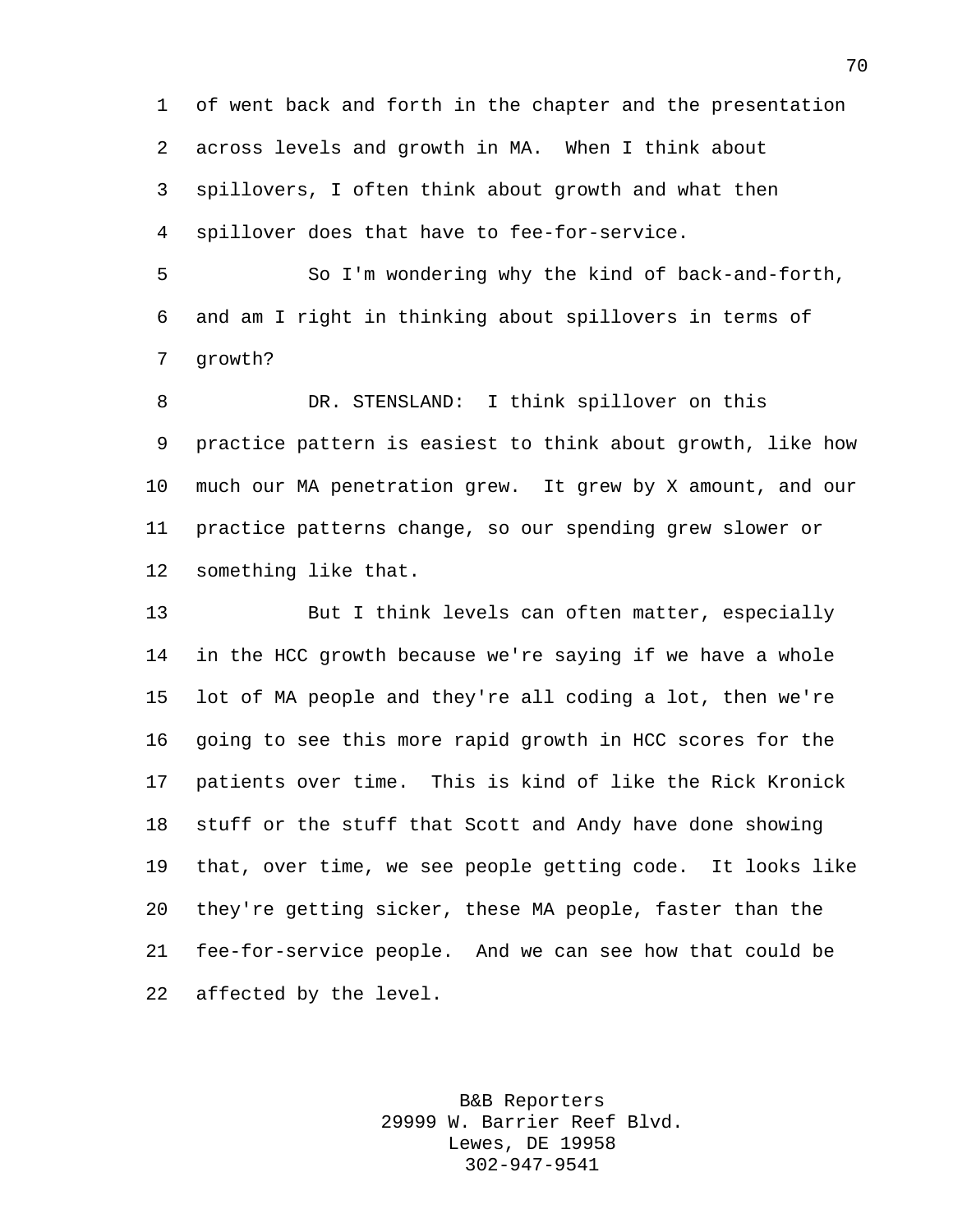DR. GRABOWSKI: My concern with the level is just that it's more susceptible to the issue of reverse causality that you raised, that there's something different about those high kind of penetration markets. I just find it easier to think about spillovers in a growth perspective, but I see where you're going with the HCC.

 The other question I had was on the regression. I don't want to get us too far in the weeds here, but just understanding, you said a little bit more about it in the chapter. But the unit of analysis is the 7.8 million Medicare beneficiaries. Is it one observation per -- or do you have multiple? Explain to me just the sampler.

 DR. STENSLAND: It's just that growth over time. So there's one observation per person, and then we end up clustering them based on the market that they're in, using the MedPAC markets. So we use all those beneficiaries, but after you cluster them, the results aren't that much different than if you just looked at the averages for the market growth over the time period.

 DR. GRABOWSKI: Maybe this is a -- I should save this for the second round, but why not think about this in more of a panel data framework of kind of a difference?

> B&B Reporters 29999 W. Barrier Reef Blvd. Lewes, DE 19958 302-947-9541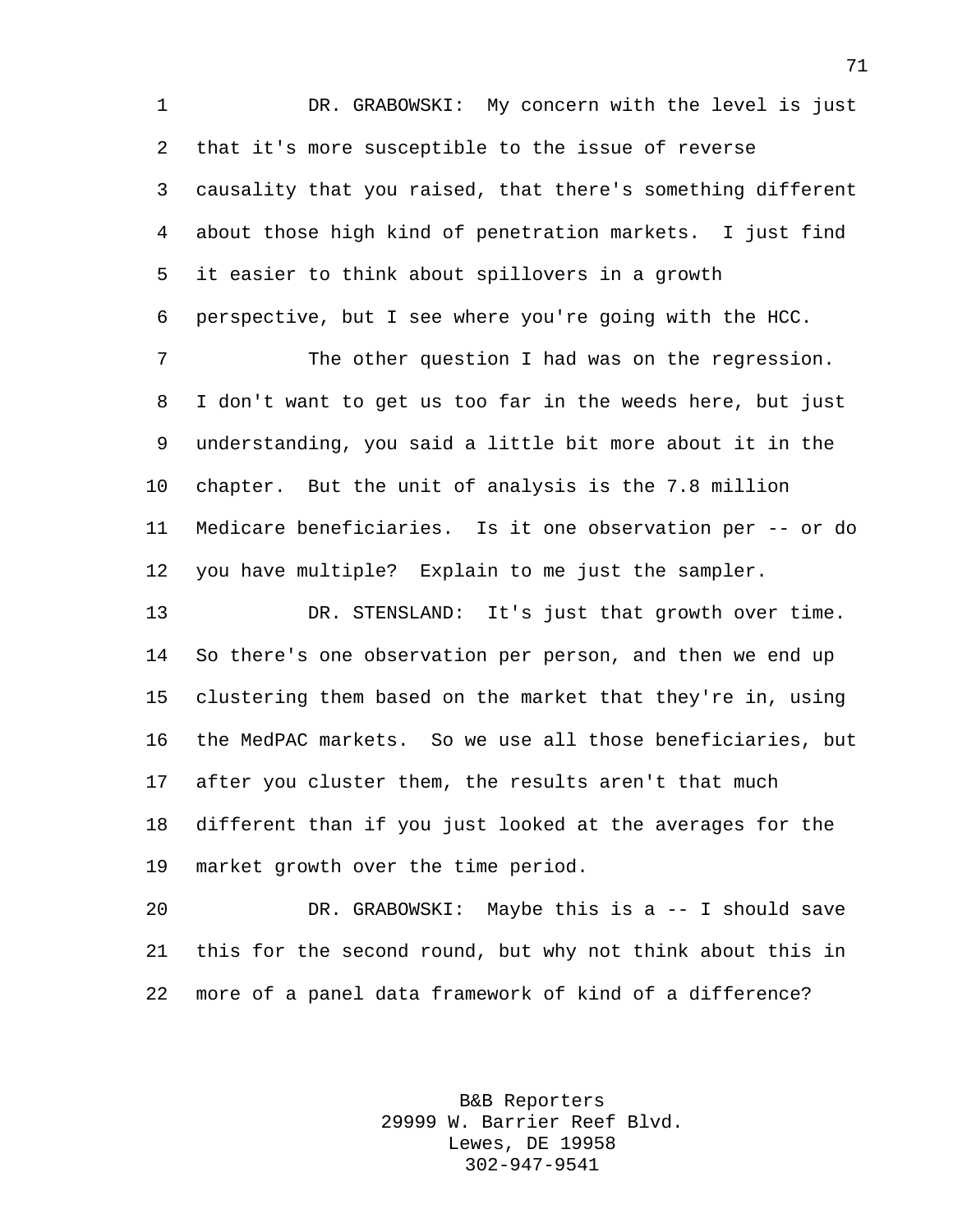You have certain markets that are expanding in terms of their MA penetration, others that aren't, and comparing what's happening. Why is this group -- like basically aggregating up these individual data.

 DR. STENSLAND: I can talk to you about it later, but I think it kind of functions like a difference in difference because you're looking at the different rates, comparing the different rates of growth over these different people, depending on how different the MA penetration is.

 We don't have the pre-period data, where you're not looking at pre-period, and are you going to assume the pre-period trend continues kind of thing? That would be another possibility.

 DR. GRABOWSKI: Jay, I'm going to try to get this really in the weeds. No.

17 [Laughter.]

18 DR. GRABOWSKI: We can pick up offline. Thanks.

19 DR. CROSSON: Bruce.

MR. PYENSON: Jeff, terrific report.

 A question about what practice pattern means. I think when I read that, I thought about this concept of

> B&B Reporters 29999 W. Barrier Reef Blvd. Lewes, DE 19958 302-947-9541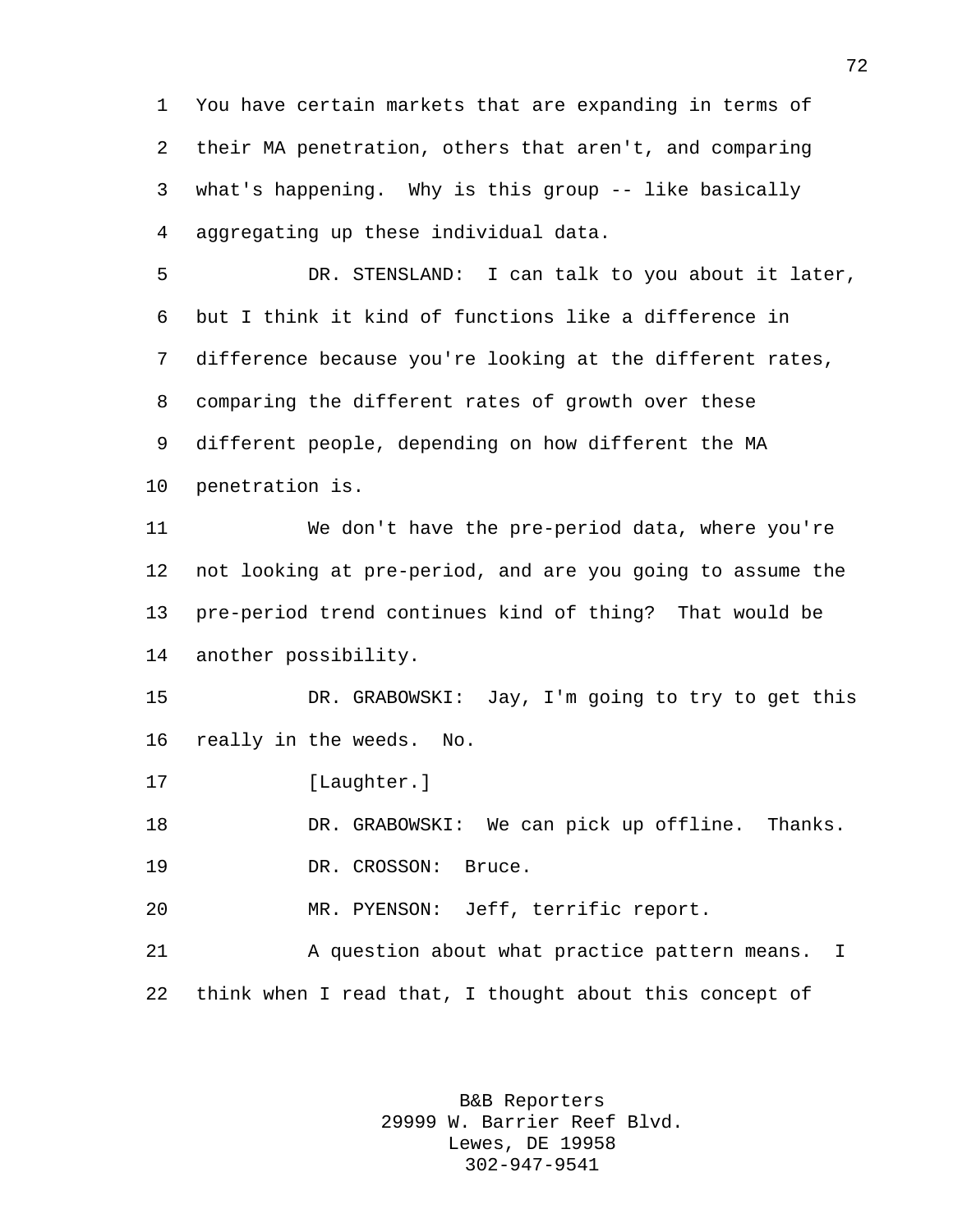physician practice pattern. Often in vendors' claims of savings and the impact of managed care, there's also other impacts that might arguably fall in, like sentinel effects because of payment denials or steerage or things of that sort.

 Is it the case that those other -- I mean, we're not just -- I think you're not just measuring physician practice, but all these other potential effects that could be going on or might be.

 DR. STENSLAND: Anything that changed the numbers, it's in there.

12 DR. CROSSON: Thank you, Bruce.

Jaewon.

 DR. RYU: A couple questions, and I think maybe it touches a little bit on where David was going. Have we looked at whether there's a strata or a critical threshold component to this? Because it seems like the correlation analysis was just an all-in, and if you had a certain level of MA penetration, I just wonder if there's a critical threshold dynamic to actually change practice behavior and have a spillover effect. And so different ranges of MA penetration, that correlation might look different than the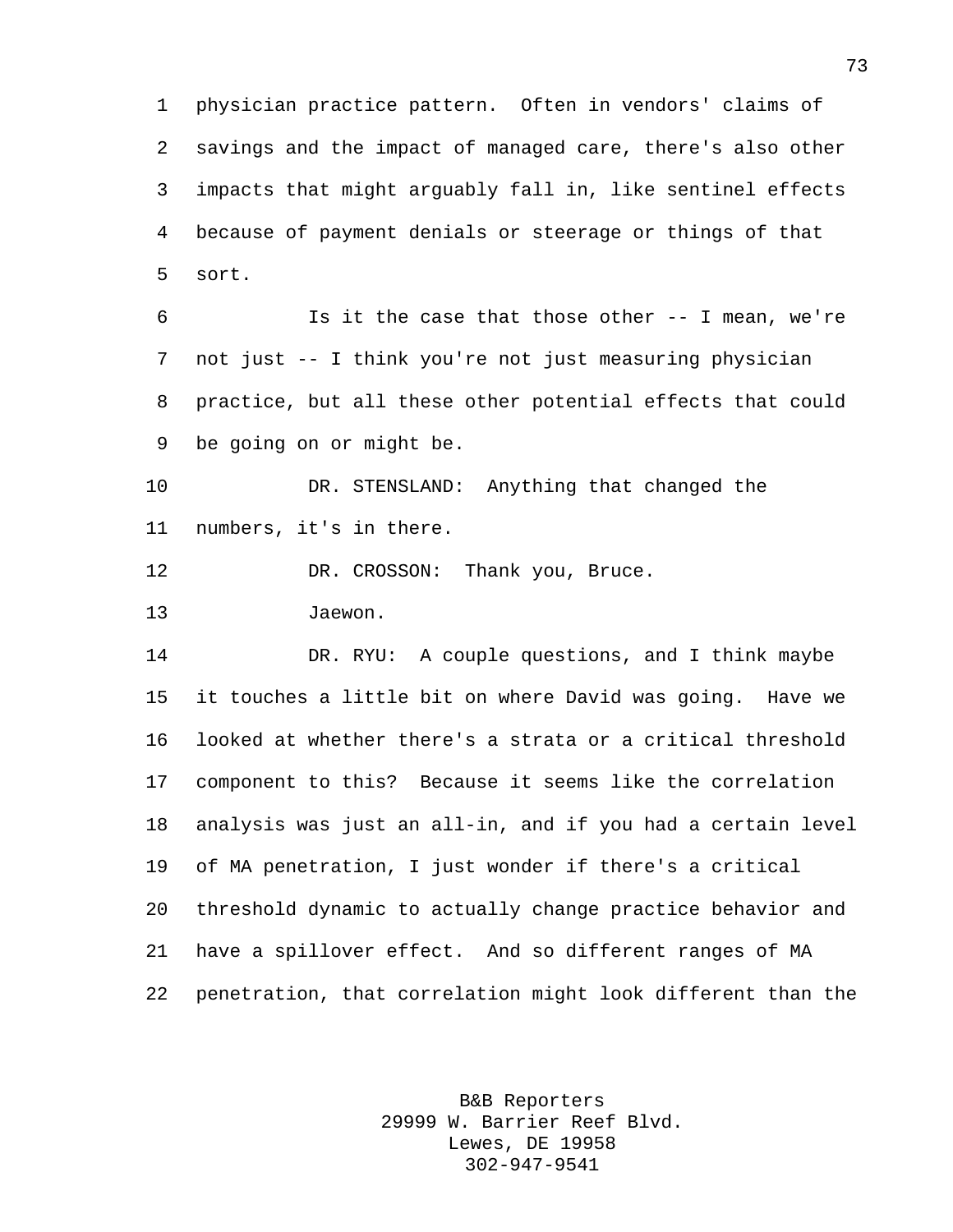all-in correlation. So I think that was one question.

 And then sort of the mirror image of that was -- and you reference it, I think, at Slide 6. At the starting point of what the total cost is, I also wonder if there's a strata. And I think you kind of allude to the fact that places that had a higher fee-for-service total cost, there's probably more likely that you can reduce the cost because there's more waste, presumably. But there seems like there's something to this strata idea where different segments or cuts might behave a little differently as far as the spillover effect.

 DR. STENSLAND: Yeah. I don't remember how my strata stuff turned out, but there was an article by Johnson and colleagues, I think, that I reference in the paper where they looked at the different strata. And I think their conclusion was that they only found an effect in the highest strata. That places that had really high levels of MA penetration, when their MA penetration grew, then there was a slowdown in this risk-adjusted fee-for-service spending.

 My interpretation of their data was a little different than theirs. To me, it looked like it was all

> B&B Reporters 29999 W. Barrier Reef Blvd. Lewes, DE 19958 302-947-9541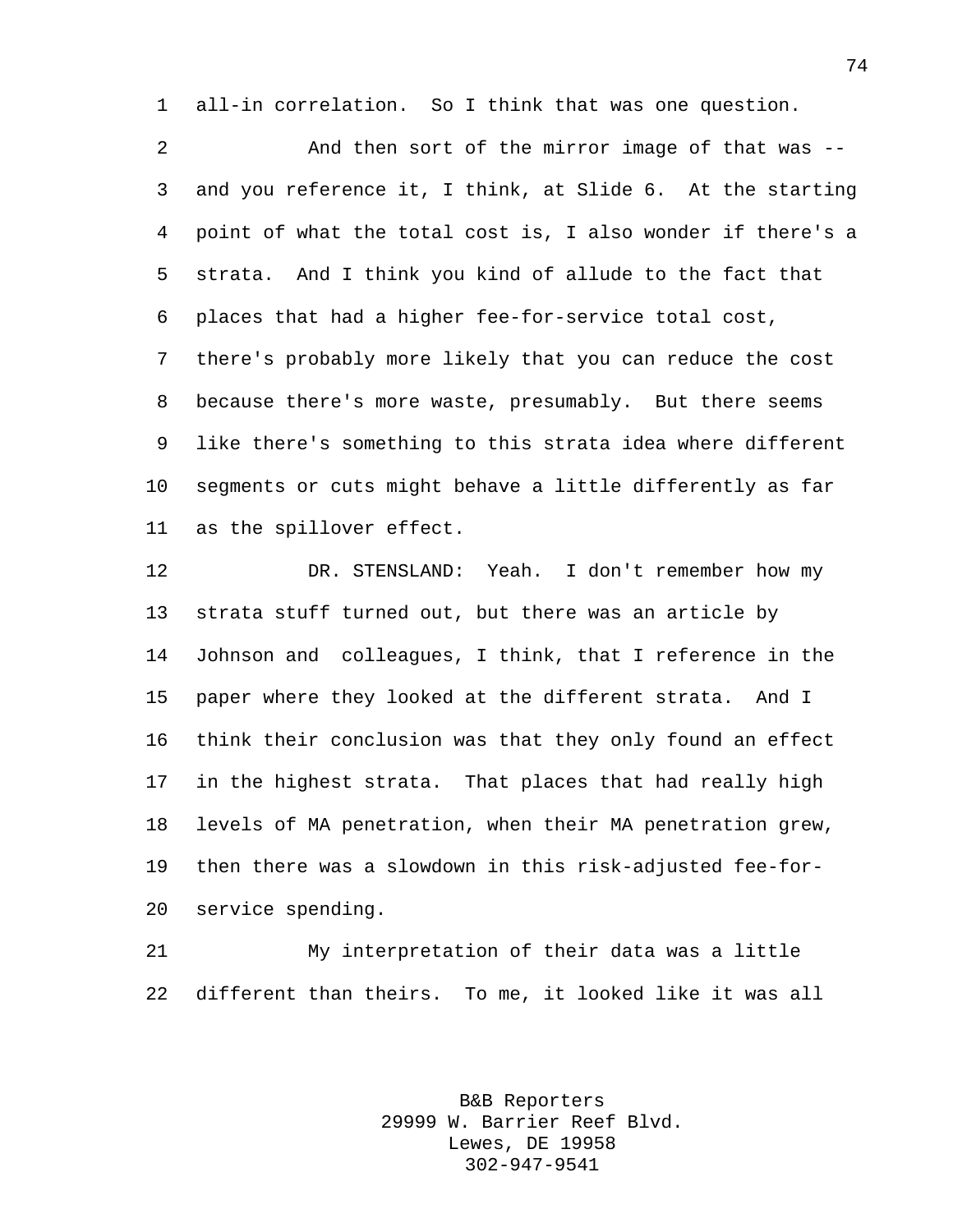coding spillover that was driving their results from that highest strata.

 In terms of the starting point, we tried to look at that to see was there something different about the point you were starting at by looking at the starting level of service use in these different markets. We generally do find that the starting level of service use in all these markets affects where you end up, and that could just be regression to the mean.

 Then there was the question of, well, maybe this combination, this interaction of your starting level and your change in MA penetration, maybe that interaction term would have some effect. Like once you're at this high level of service use and then you grow with some MA, then you're going to see more spillover in the fee-for-service.

 When we ran those models, the interaction terms generally had kind of the direction that you would expect them to be, but the coefficients here are so small that when we added all these extra interaction terms, everything became insignificant after that went through. And I thought that could be due to some collinearity of the different variables once we start adding these other

> B&B Reporters 29999 W. Barrier Reef Blvd. Lewes, DE 19958 302-947-9541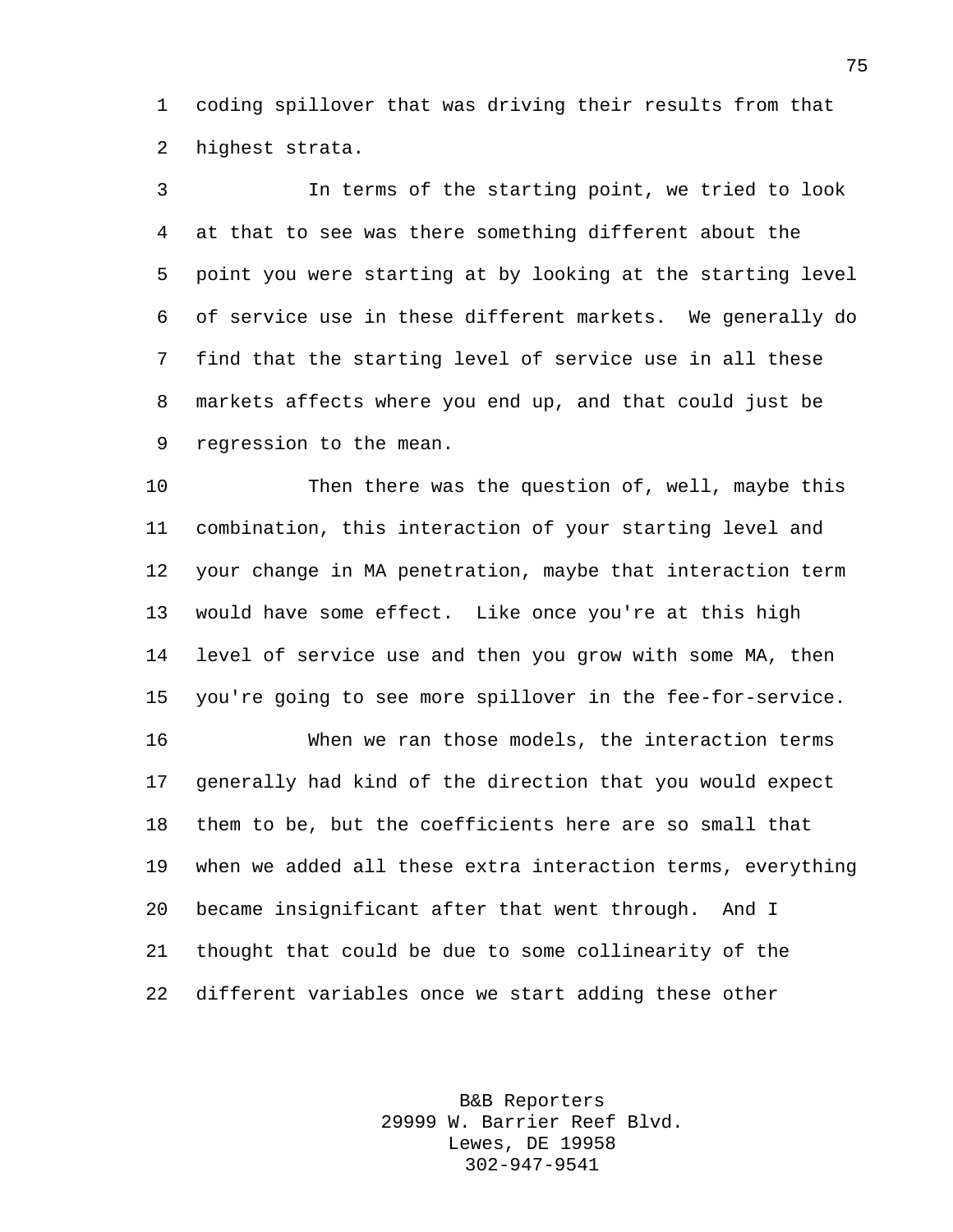variables that are correlated.

 DR. RYU: Then I just have one other question, different topic. Is there any analysis on spillover effects with ACO penetration in a market? ACO versus non- ACO benes fee-for-service in the same market, because, especially with retrospective attribution, I think that would be more blinded, if you will, and so there may be more spillover effects because the delivery system truly doesn't know the difference between one and the other versus MA. I think you can make an argument, and I think you alluded to some folks who have said that once they're in the doctor's office, so to speak, physicians speak all of the patients the same, and yet there are programs, though, within MA, that there is a differential treatment, versus ACO, you know, truly is more blinded. DR. STENSLAND: The thing that we do have in here

 is the ACO control variable, and that looked like -- and these are rough numbers. So I don't want people to like think, oh, this is the great point estimate, but it was for a 10-percentage-point increase in your ACO penetration, it looked like there was a 0.3 percent reduction in the spending of all the fee-for-service people in the market.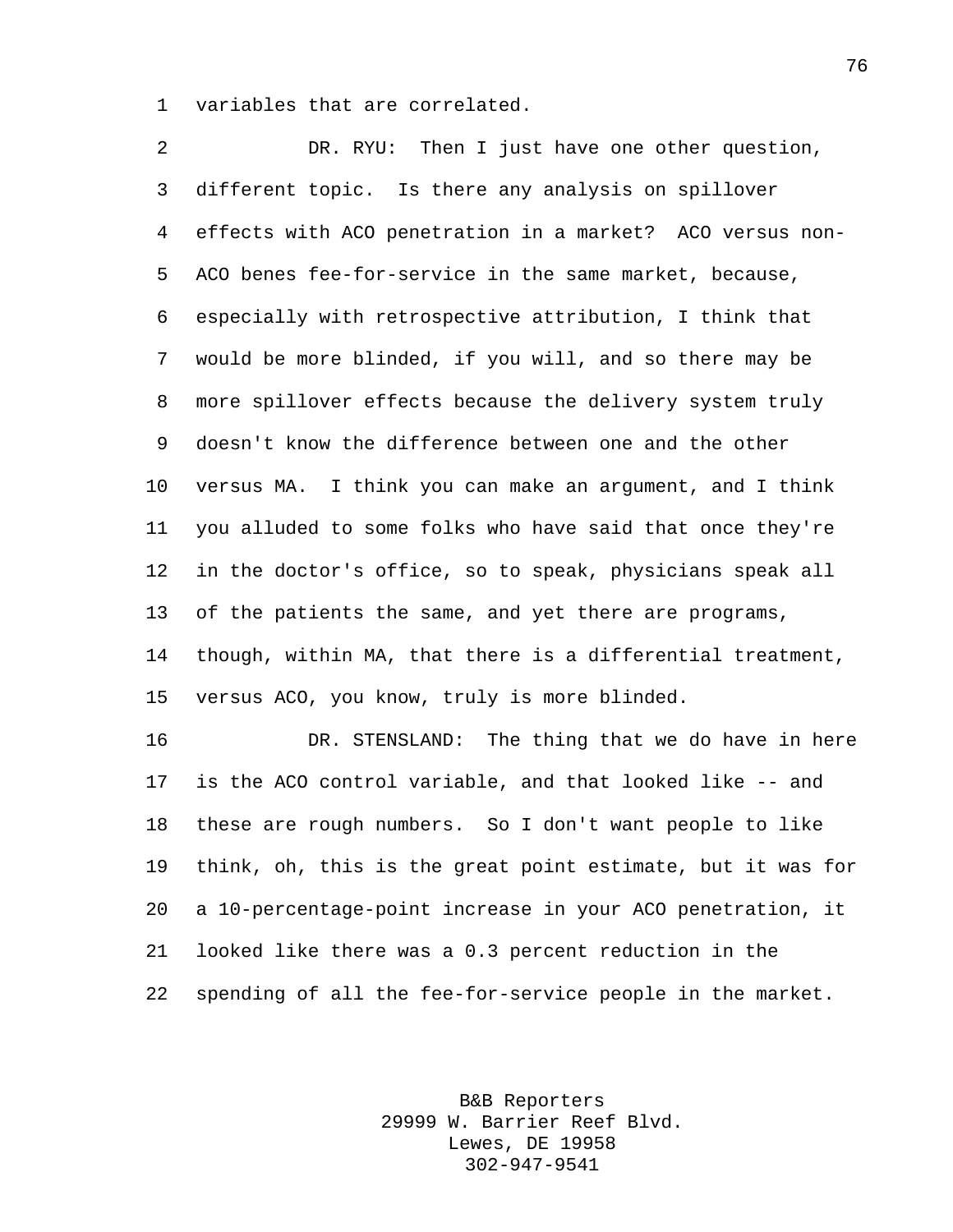So if there was no spillover whatsoever, that would imply a 3 percent reduction in the service use for those ACO people, and we think it's probably less than that from our other research that used similar methods. So it implied to me like there might be a little bit of spillover, but I think that's all -- it feels that way. I would bet money that way, but I wouldn't tell you I'm sure it's that way, if that makes sense. DR. SAFRAN: Jaewon, there was the -- over here, Dana. 11 [Laughter.] DR. SAFRAN: There was a McWilliams and Chernew paper -- I think it was in the New England Journal -- on spillover into Medicare from the Blue Cross Mass commercial ACO program. So that's the closest thing I know of to looking at what you're asking about. DR. GRABOWSKI: And McWilliams has definitely speculated that there's additional spillovers from the Medicare ACOs to other beneficiaries. DR. NAVATHE: Yeah. On that point, I think that's right. To this point, it's been primarily speculation, no robust evidence.

> B&B Reporters 29999 W. Barrier Reef Blvd. Lewes, DE 19958 302-947-9541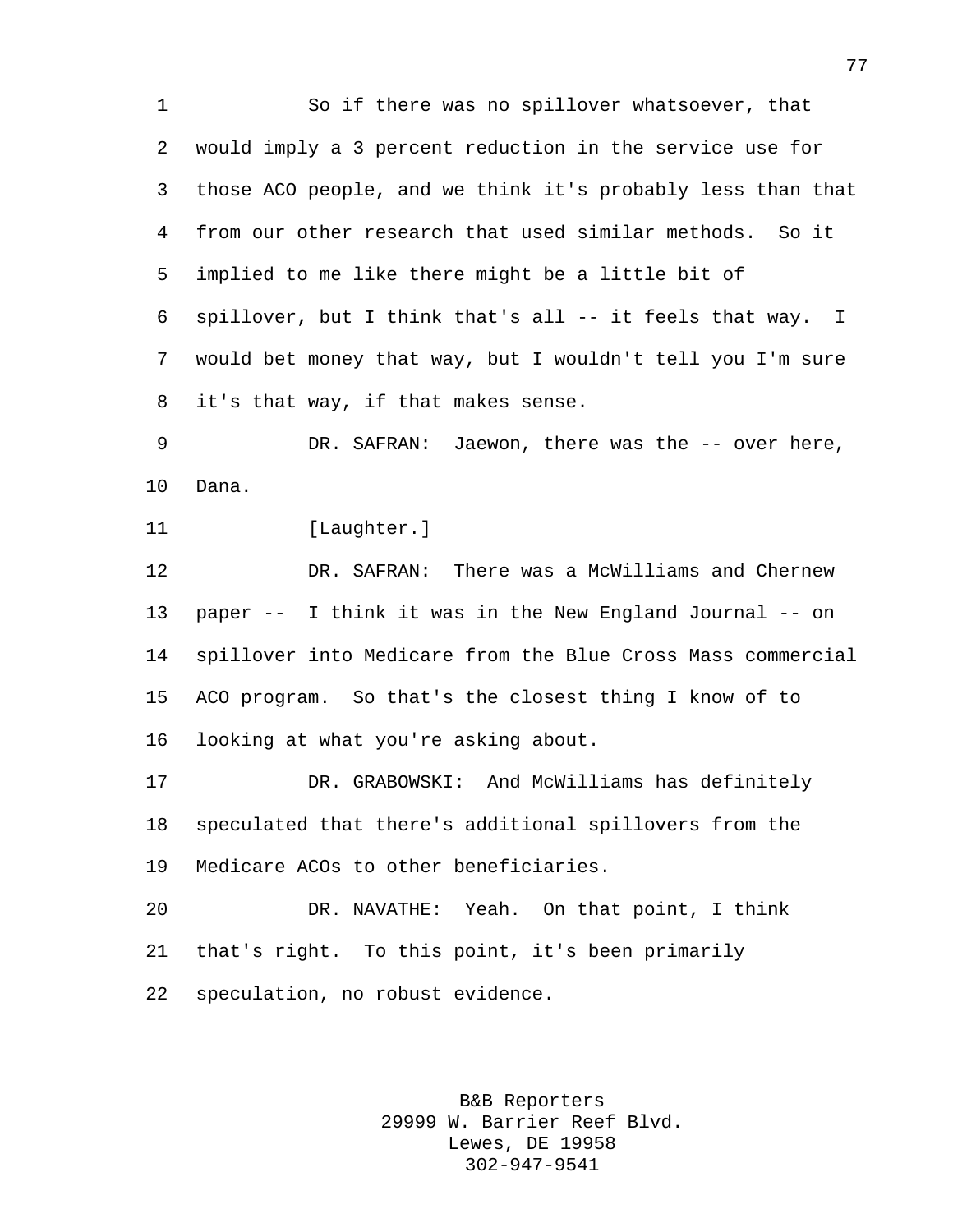Our research group actually has a couple of papers where we looked at impacts of MSSP on -- so ACO programs on post-acute care use and such and found no evidence of spillovers. So I think, thus far, if there is evidence, it's very weak that that might exist. DR. CROSSON: Also on this point? No. All right. So, next, I have Marge and then Amol. MS. MARJORIE GINSBURG: I'll pass. DR. NAVATHE: So, Jeff, thank you so much for putting this up. This is a very complex and challenging topic. I had a question/suggestion that are intertwined, which is I felt like you actually laid out some of the limitations of the analysis quite well, and you were very up front about it, particularly in the context of needing an instrumental variable and then not really finding one. So I thought we may actually place the findings and, therefore, the policy implications in that context of perhaps some of the limitations. The limitation I'm primarily getting at here, broadly speaking, is actually -- I can actually read

exactly what you wrote here on page 37, because I think you

B&B Reporters 29999 W. Barrier Reef Blvd. Lewes, DE 19958 302-947-9541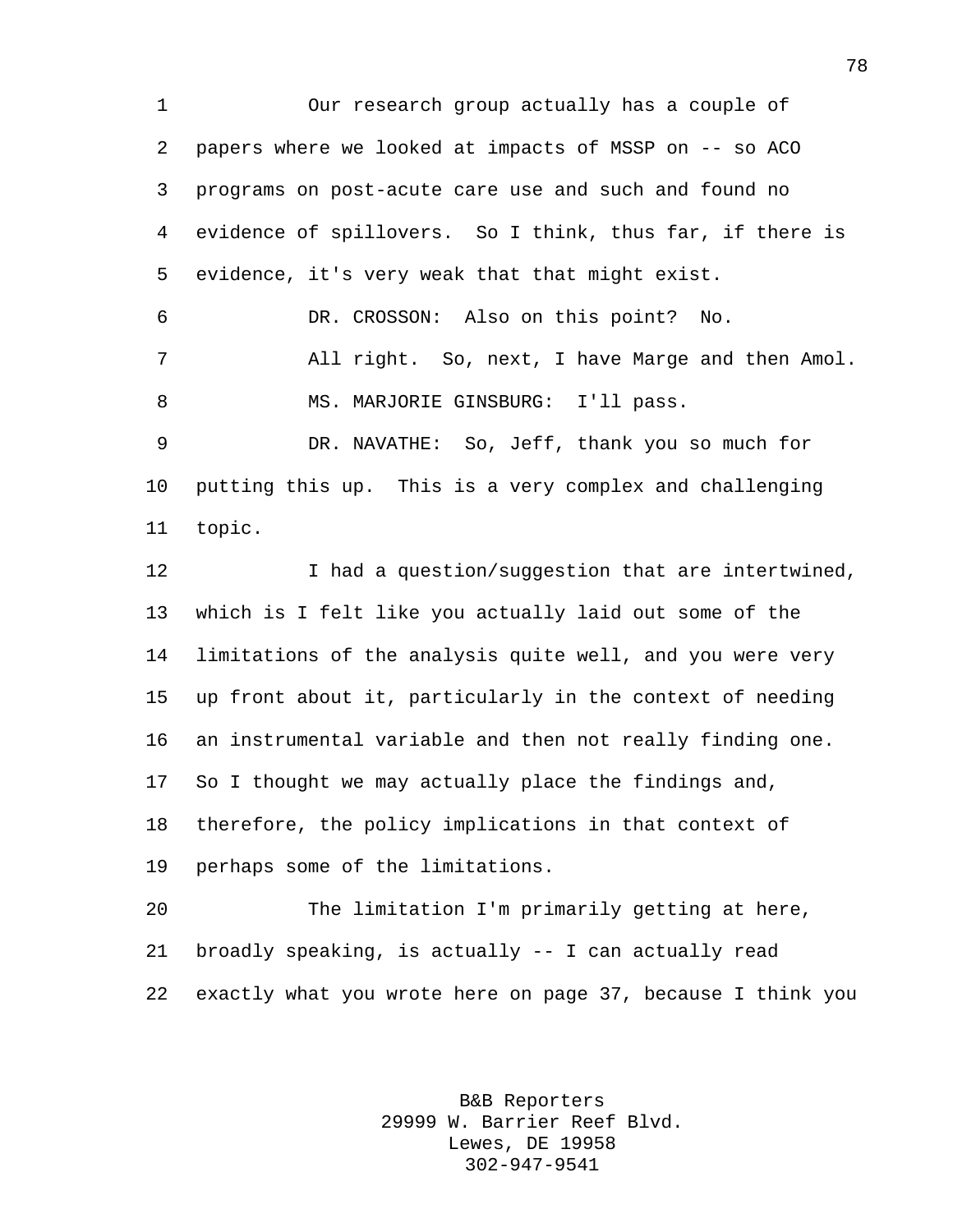would do better than I probably would have done.

 So the instrument, meaning the way to define treatment of a market with Medicare Advantage, must be correlated with Medicare Advantage penetration and not be caused by fee-for-service use or correlated with other variable that would affect fee-for-service use. 7 I totally agree that MA penetration here is, in economics terms, endogenous, and we're not measuring it, capturing it fully. So the reason that MA plans enter a market is not fully captured by the variables that we have. So my question is, to the extent that you've thought about it, in what direction does this bias our analysis in the results? Are we reporting a worst-case scenario of spillovers? Are we reporting a best-case scenario of spillovers, or are we not sure? I'll give you my two cents on it, which is my reading here is that because MA decisions or MA plan decisions to enter a market may in fact be correlated with other factors like, for example, avoidable use or something else, that is correlated with fee-for-service rates, what we may be doing here is actually almost a lower bound for spillovers. So I wonder if, therefore, we should be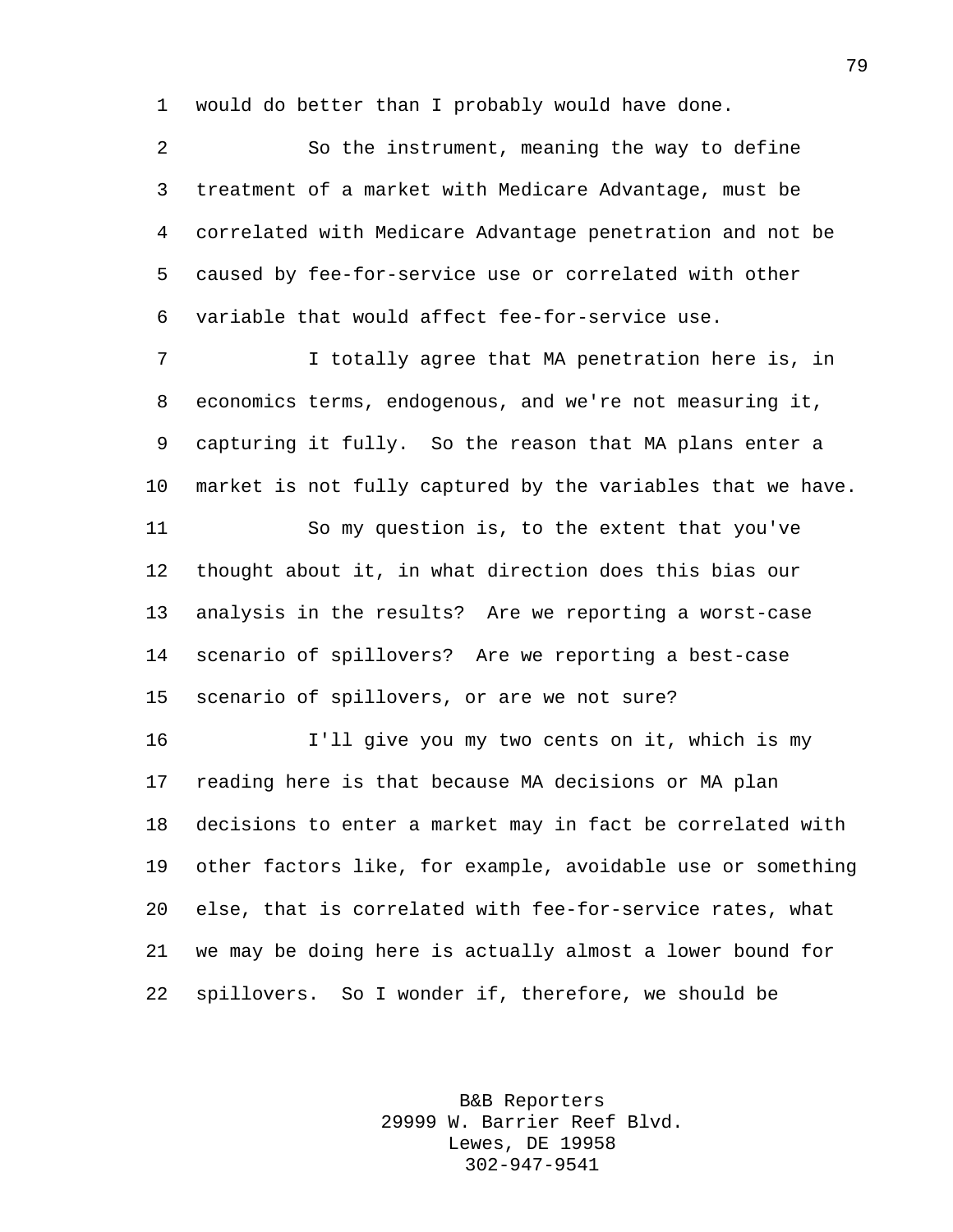interpreting it that way.

 I've been thinking about this less than you have, so that's why I thought it's a question to you, which is, Do you have a sense of how you would sign the bias here, and should we be interpreting this as a best-case or a worst-case scenario of spillovers? DR. STENSLAND: This would probably take more serious thought than I am going to have right here, but when I was going through it, my general -- the most important point that if I was speaking to a health service research audience to me was that I thought that probably the endogeneity problem probably wasn't that big of a deal now. I think it probably was a much bigger deal prior to 2010 when the payment rules were different. In that case, if you had a bump-up in your fee- for-service spending, then you got ratcheted up and you stayed up forever, and it caused a great incentive for you to move into MA. Now I don't see that that -- that clear incentive structure to me isn't there anymore. So I feel pretty confident that the endogeneity problem is less now than it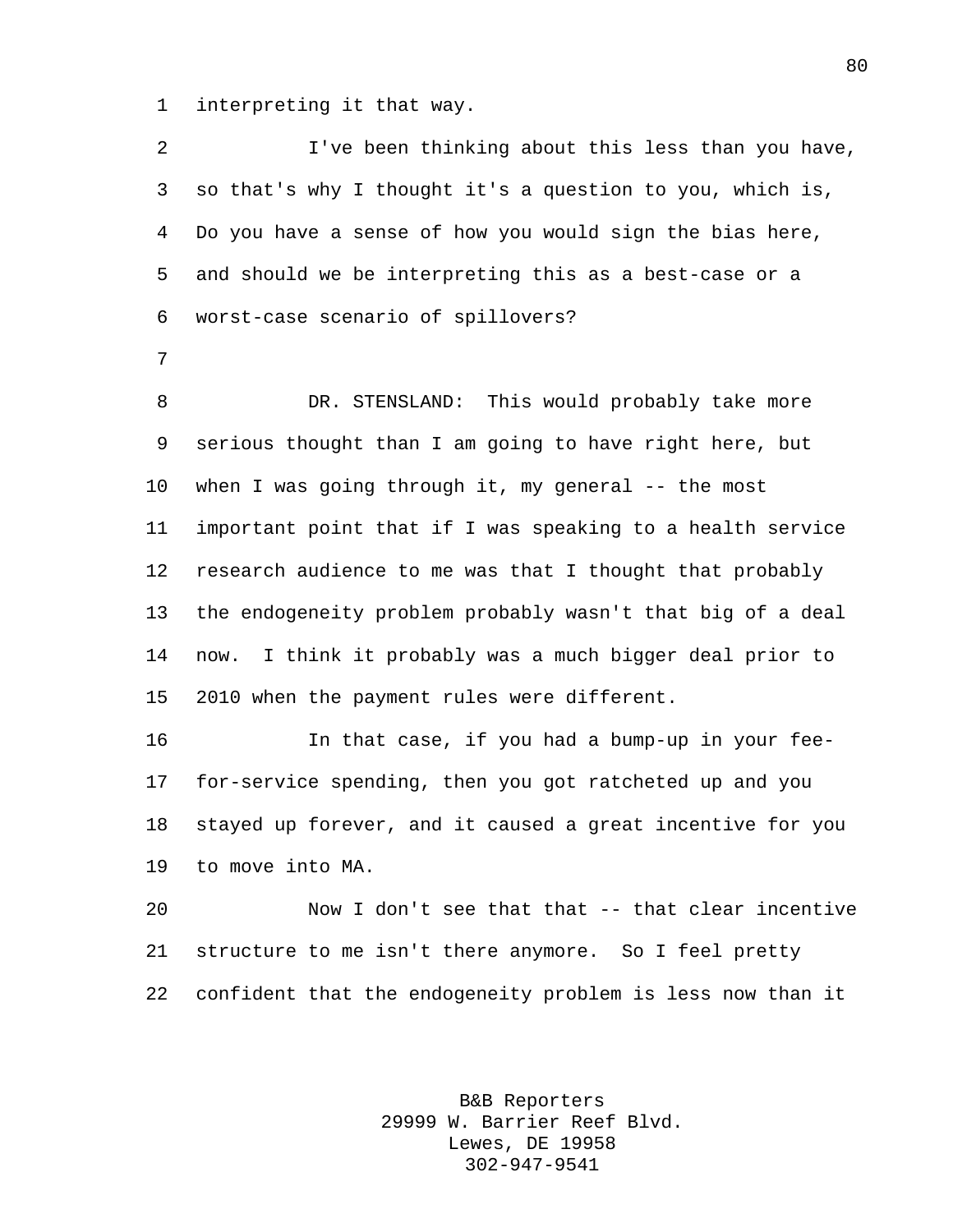used to be. So whatever the difference was between OLD and instrumental variables in the past, don't assume that same difference continues into the future.

 But in terms of whether it's a plus or a minus, I'm not sure.

DR. CROSSON: Okay. Kathy.

 MS. BUTO: Jeff, I was wondering if it's possible to look at spillover effects related to outcomes, things like changes in readmission rates or effect on readmission rates. I think Amol just addressed post-acute care with ACOs, but I wondered even if the use of or the, I guess, sequential use of -- is the way I'm thinking about it -- post-acute care is something that might be affected by MA penetration in a spillover way with fee-for-service practice.

 I just don't know. It seems to me that we ought to be able to figure some of that out, but to my mind, the payment system for MA is so structured in noncompetitive ways, I guess I'd say. It doesn't tell me a lot about the impact of Medicare Advantage of managed care in an area on beneficial care. It tells us a lot about spending, Medicare spending, but if there are other things we should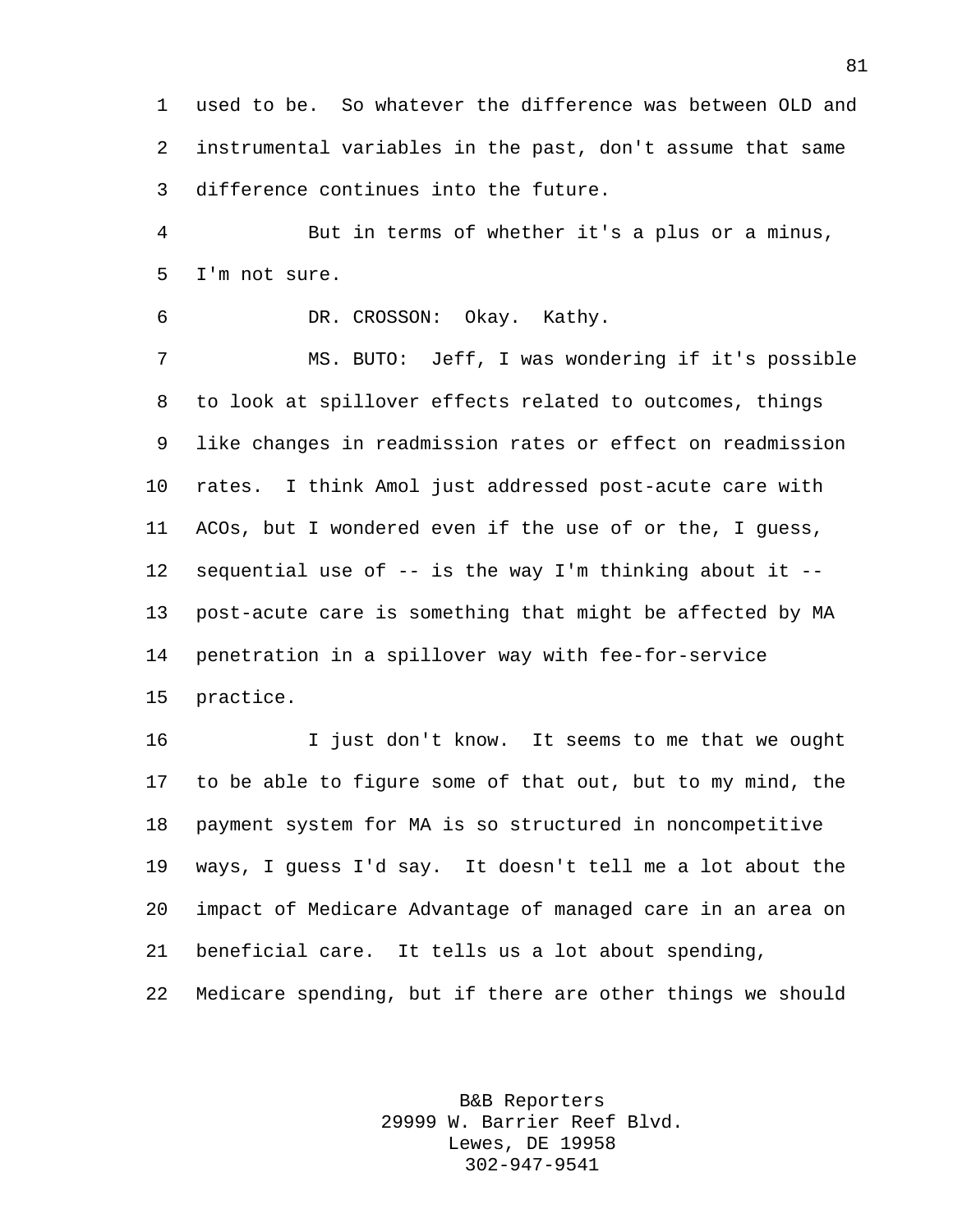be looking at in the next go-round -- not this time -- to see whether there's an impact that might have, in some ways, greater impact on beneficial care and that we care about. So I just pose that question to you.

 DR. STENSLAND: There are definitely things we could do. I think the spillover could very -- be real in outcomes. Certainly, with readmissions, some of the stuff that David has done suggested that you have some spillover from the readmission policy to non-readmission conditions and the other payers and lots of different types of spillover.

12 I can't remember the second part now, but -- MS. BUTO: The other was post-acute care or even the use of sequential post-acute care.

 DR. STENSLAND: Yeah. I think that's something that could be done.

DR. CROSSON: Okay. Last question, Jonathan.

DR. JAFFERY: Yeah, thanks.

 So just thinking for a second about the coding spillover question, there's something in the chapter where you talked about the implementation of coding improvement efforts through the MR and how that might make it easier to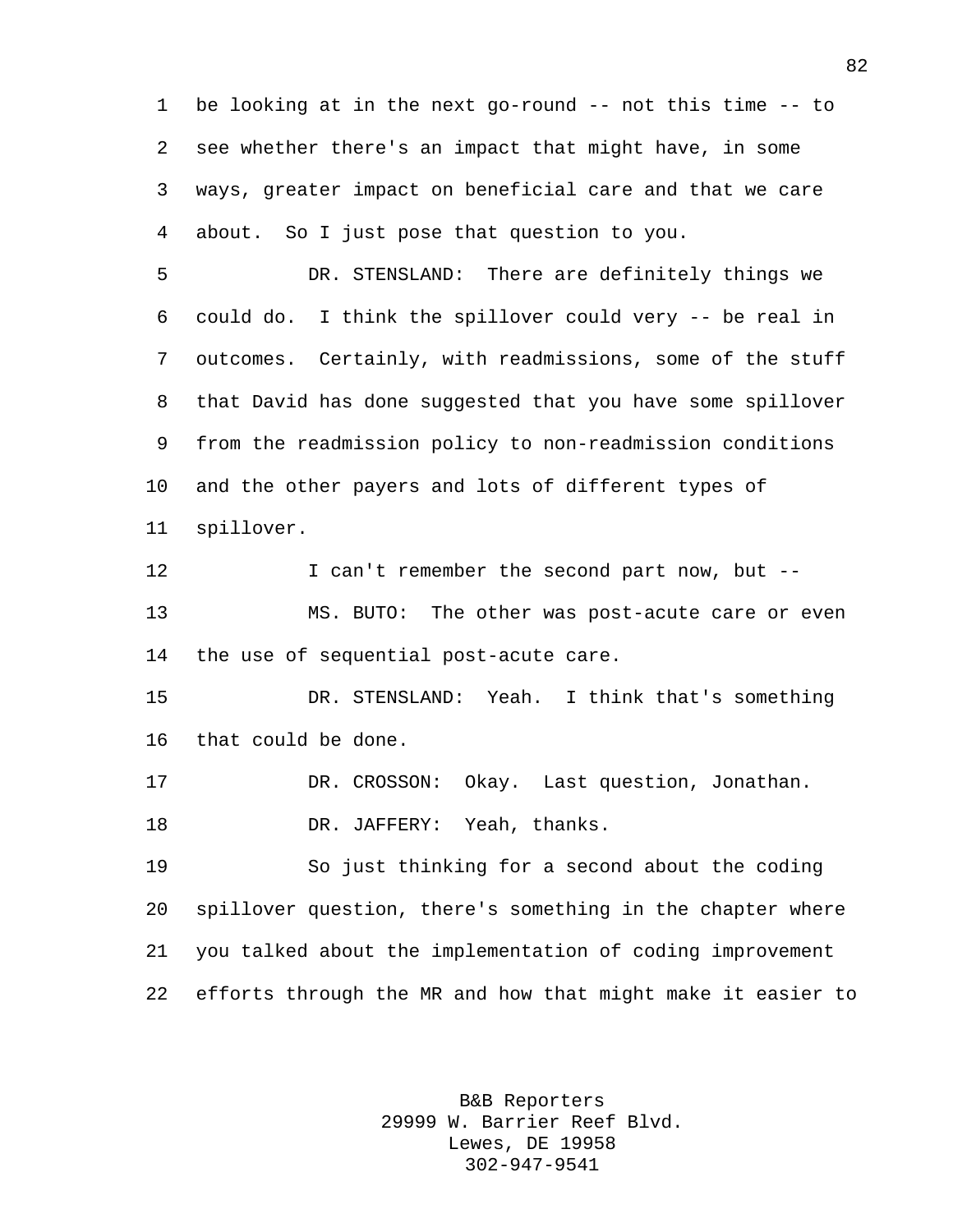do some of that coding enhancement or whatever you want to call it through a broader population. I guess just a practical thought is that -- and this may have changed over time as those have become more sophisticated, but it's actually, I think, relatively easy to focus those interventions on populations, even by payer. So it may be that over time, that was something that makes it -- it may reduce spillover from the coding perspective, in a sense, as people said, "Well, I don't want to overburden my physicians, and I'm just going to do it for these plans," and because there are discrete fields in the MR's office, it's actually not that hard to turn off for the other populations. So it's just something to consider. DR. CROSSON: Okay. We are now going to change to the discussion period, and I think Paul is going to start. DR. PAUL GINSBURG: Thanks, Jay. I really like this paper, Jeff. I think you did a great job of -- besides being sophisticated with your techniques and reflecting the literature well, you reflected so many of the real-world nuances in both policy

and the delivery system. And I think that was great.

B&B Reporters 29999 W. Barrier Reef Blvd. Lewes, DE 19958 302-947-9541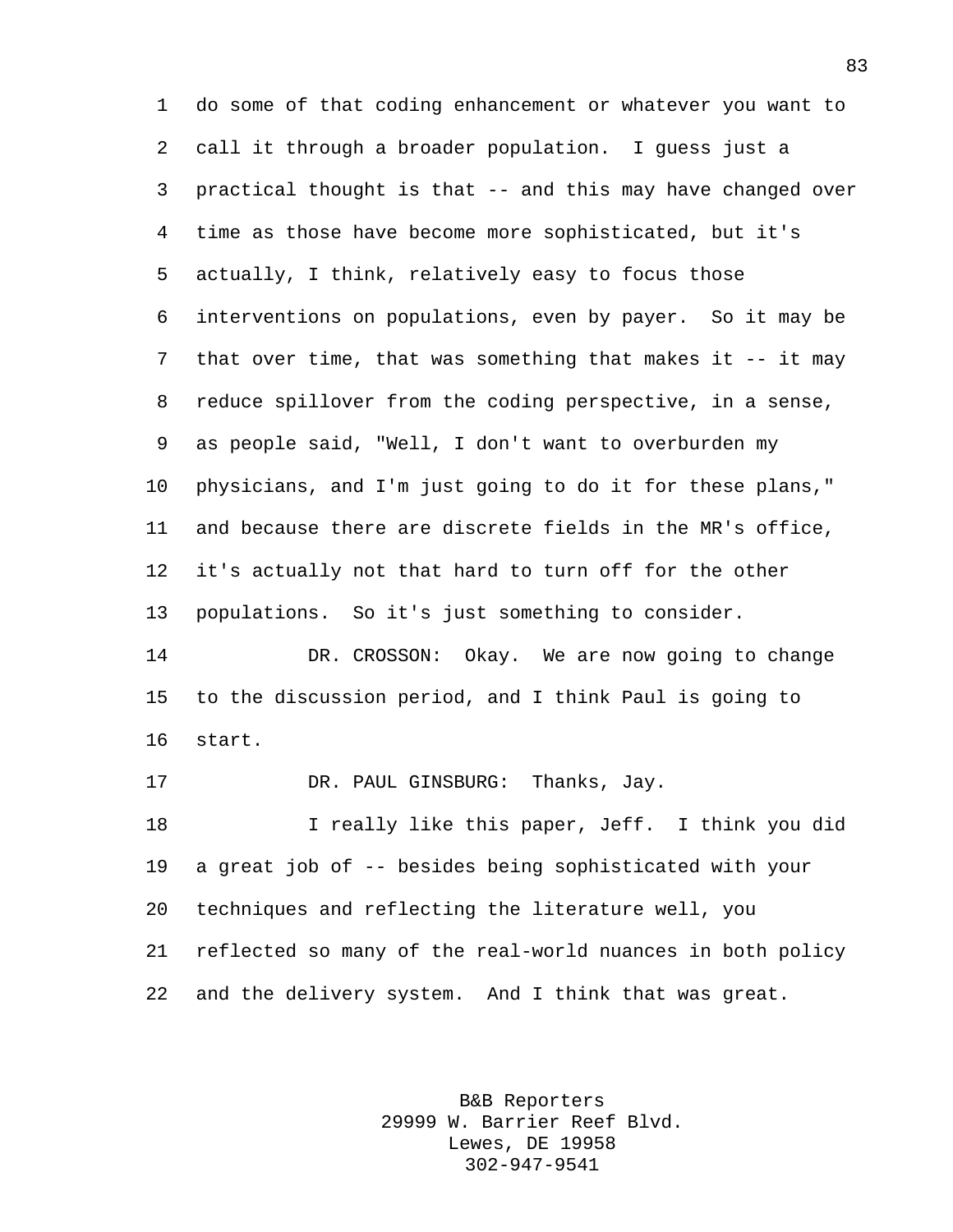I think what this paper needs to go on to the next step is at the beginning, before you get into the numbers, to really set up the policy context of why we care about the pattern of spillovers.

 If we were having this discussion 15 or 20 year ago, spillovers were being discussed then. They were practice pattern spillovers, and it was often of the context of maybe we should pay more for Medicare Advantage if its' going to have spillovers that save us money, fee- for-service. And what your analysis has shown is that it's just much more nuanced today because we have coding spillovers as well as practice patterns, and they go in the other direction, whereas the policy context for the practice patterns might have been just a change in policy about payment.

 Here, just to implement the existing policy of adjusting for coding differences, your results have shown that this isn't so simple. We may be under-adjusting, as you've said, and therefore, this would argue for having lower Medicare Advantage rates.

 There may be other policy contexts for this too, but I think the discussion would be helped by just setting

> B&B Reporters 29999 W. Barrier Reef Blvd. Lewes, DE 19958 302-947-9541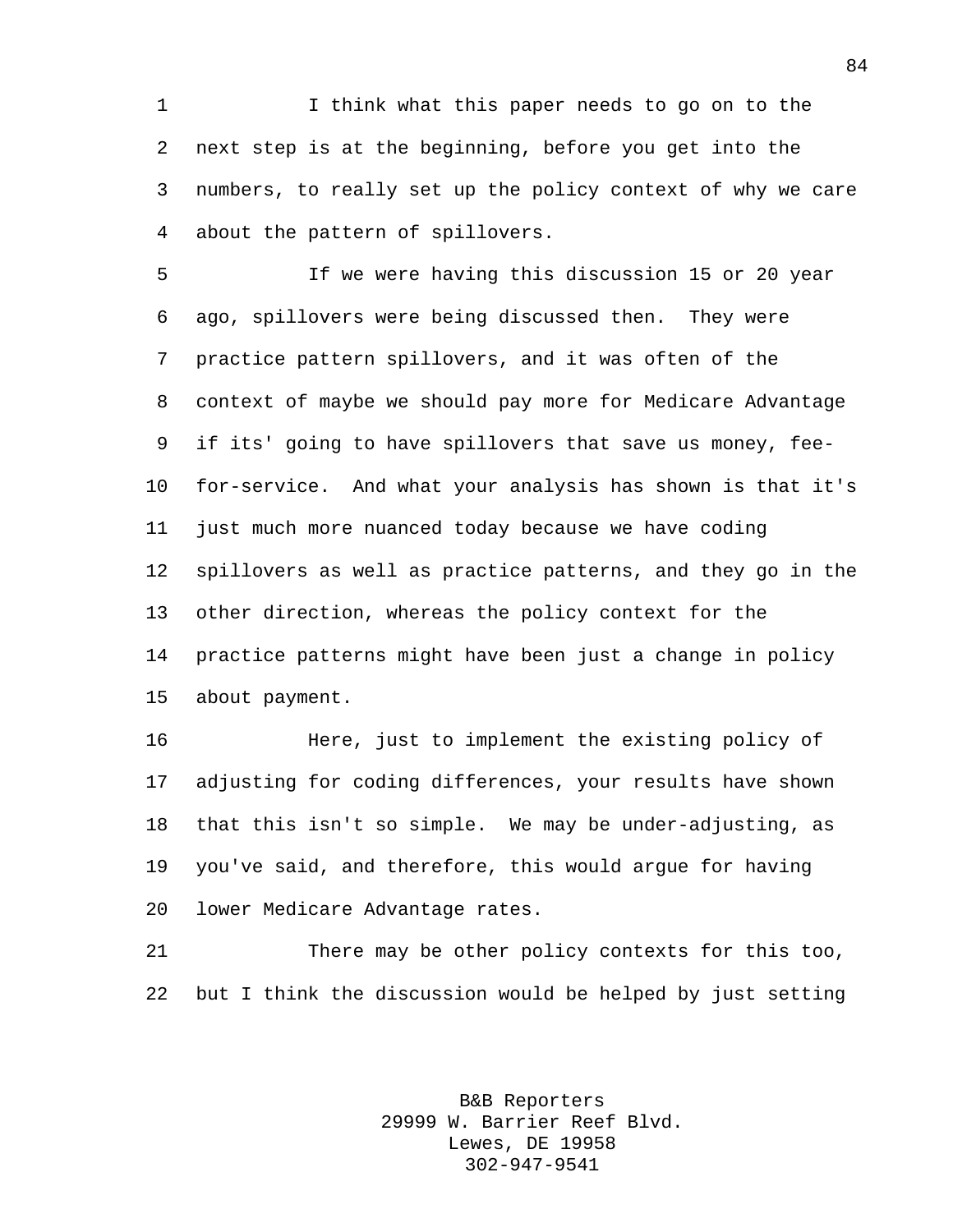them out in the beginning and then going through the work and then perhaps summarizing them.

 DR. CROSSON: Thank you. Paul, Larry, Amol, Bruce, Karen.

 DR. CASALINO: Yeah, Jeff, as you know I've long admired your work and this is another example. I just want to talk about the framing a little bit more, the framing of the paper and also this discussion, for the most part, although there have been a few comments in another direction, and you also have showed some -- that you understand what I'm about to say.

 Framing the effects of Medicare Advantage in terms of changing individual physician behavior and practice patterns, it seems to me to be only to get at part of what Medicare Advantage, or any kind of managed care, or, frankly, any kind of population-based, value-based payments is supposed to do, because some effects on cost and quality may come from individual physician decisions, and there could be spillover or not in those.

 But some, and I think nowadays probably more, would come from systematic processes that a provider organization would put into place to try to improve quality

> B&B Reporters 29999 W. Barrier Reef Blvd. Lewes, DE 19958 302-947-9541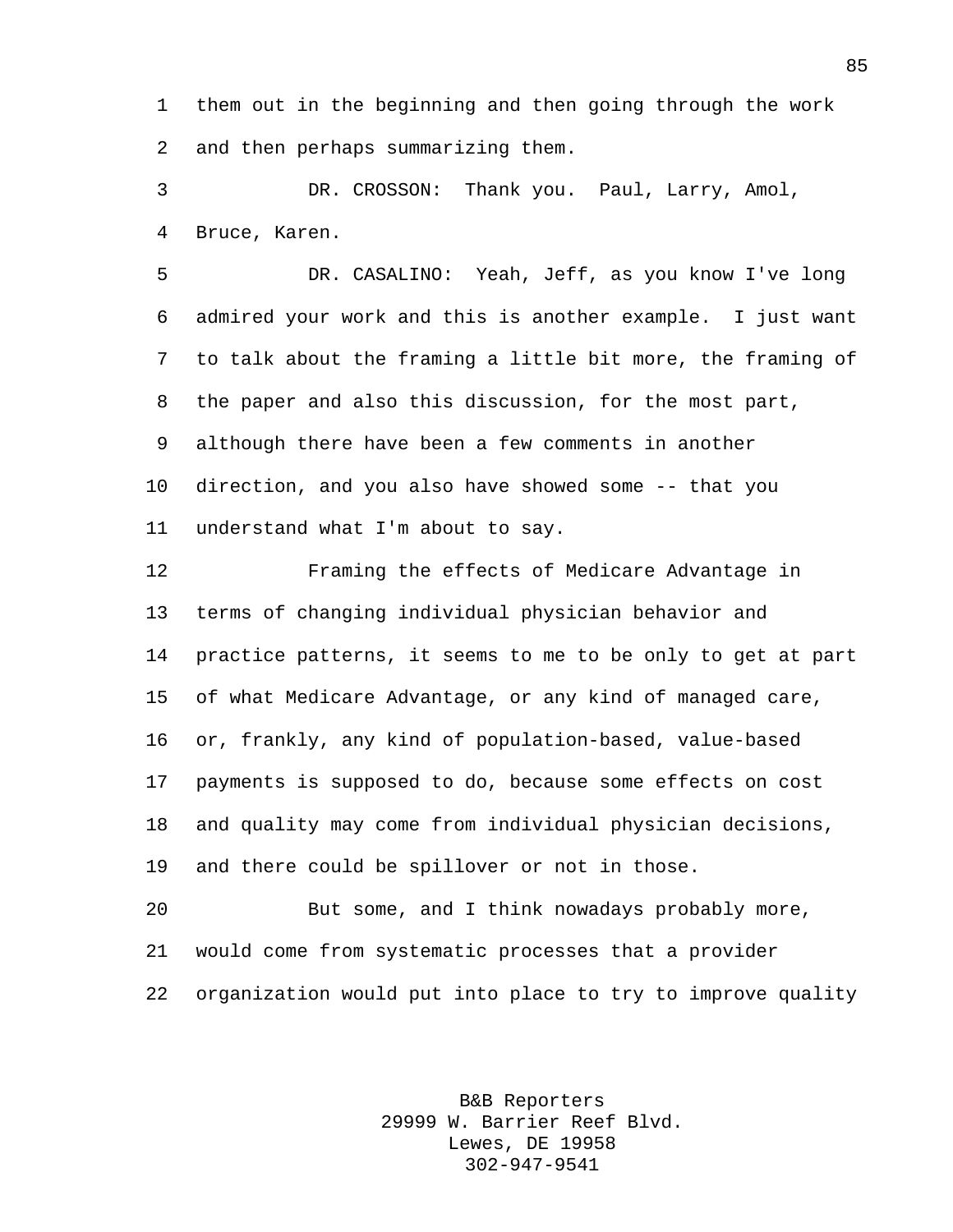and reduce costs. And it's not just like don't order MRIs when you don't need to. It's also more preventive kind of things, or more nurse care manager kind of things, or whatever.

 So insofar, if at all, that Medicare Advantage generates a savings, it probably would come from some combination of those two things -- change in physician practice patterns and systematic processes.

 The systematic processes part you would not expect to spill over to fee-for-service because those processes cost money for an organization to put into place, and in fee-for-service you can't really do that because you don't get a return on your investment. Theoretically you would in Medicare Advantage.

 So I think this is not like a flaw in the analysis but it is a little bit, I think, a flaw of the framing and reinforcing people's assumption that it's all about individual physicians' decisions, which could spill over or not, and not about systematic processes from provider organizations, which kind of, by definition, won't spill over. And so, again, any savings would come from some combination of those two things, leaving coding out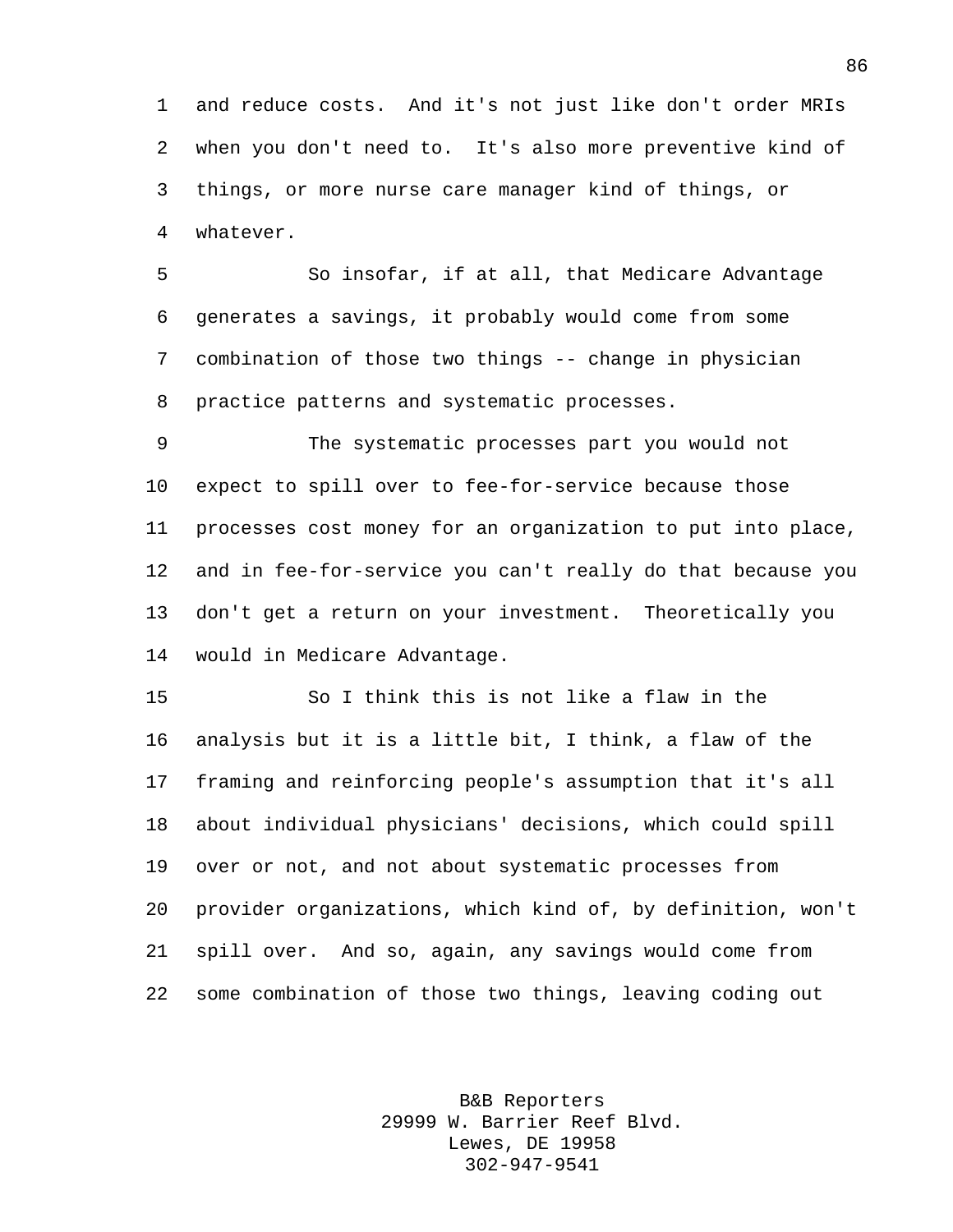for the minute.

 And I'd just say one other thing about physician behavior. It could be that the effects on physician decisions were huge in the early days, and now are minimal. When I first started in practice it was routine to put patients with herniated disks, or even just low back pain, in traction, and keep them in the hospital for a week or whatever. And it was routine for patients to come in the day before surgery, you know, to get kind of some tests done and to get used to the hospital. And it was managed care, as it was called then, and it really was, a lot of it, Medicare managed care, what's now Medicare Advantage, that said, no, you can't do that anymore. And now no physician would think of doing that. I don't think that's because guidelines have come out that you don't need to put patients in the hospital the day before surgery. I think it's because managed care did change those physician decisions and individual physician practice patterns. And so we saw bed days per whatever, 1,000 Medicare patients for a year come down from like 2,300 to 1,200, pretty quickly. And that was -- but to go from

> B&B Reporters 29999 W. Barrier Reef Blvd. Lewes, DE 19958 302-947-9541

1,200 to 1,100 turned out to be pretty hard. So it may be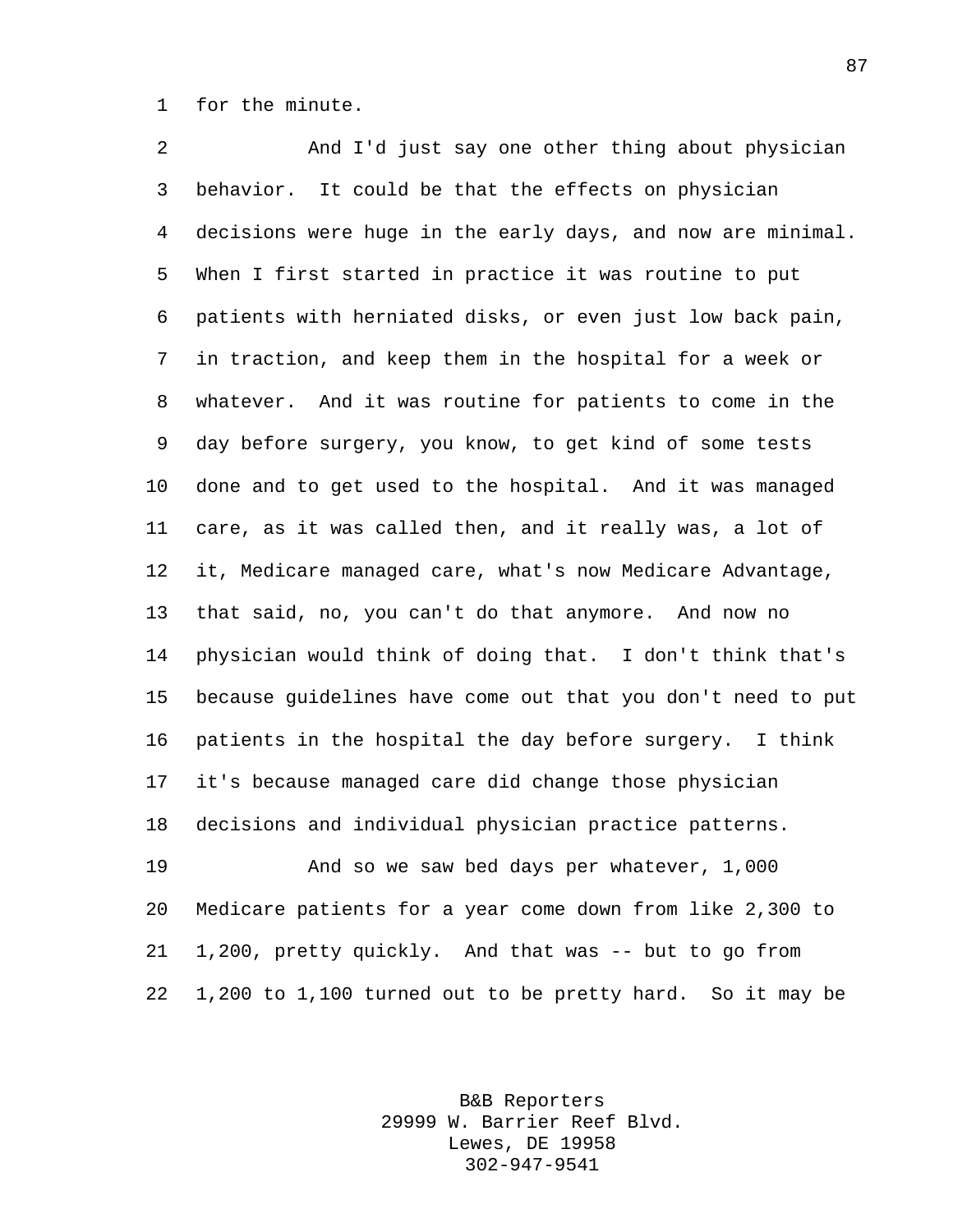that it did influence patterns in the past, and that did clearly spill over to fee-for-service, because you don't see fee-for-service patients being admitted to the hospital the day before their surgery. But it may be now that it's much tougher to do.

 So this doesn't really change your analysis at all, but it might change your framing a little bit and to conclusions, the policy implications that you draw from it. DR. CROSSON: Thank you, Larry. Amol.

 DR. NAVATHE: So I'd like to tie a couple of comments together. So I think Bruce raised a couple of points that Larry has kind of picked up on and echoed, and Paul, I think, did a nice job of articulating the nuance that exists here with the coding pieces. And I do agree, I think you did a really nice job with addressing those and incorporating some of the payment pieces and coding pieces.

 And so I guess every analysis has its limitations, so limitations notwithstanding, however, I think that actually there are a lot of implications here, and I wanted to propose some of the implications that I saw and kind of inferred from reading this chapter and test it out with the group more broadly, and certainly, of course,

> B&B Reporters 29999 W. Barrier Reef Blvd. Lewes, DE 19958 302-947-9541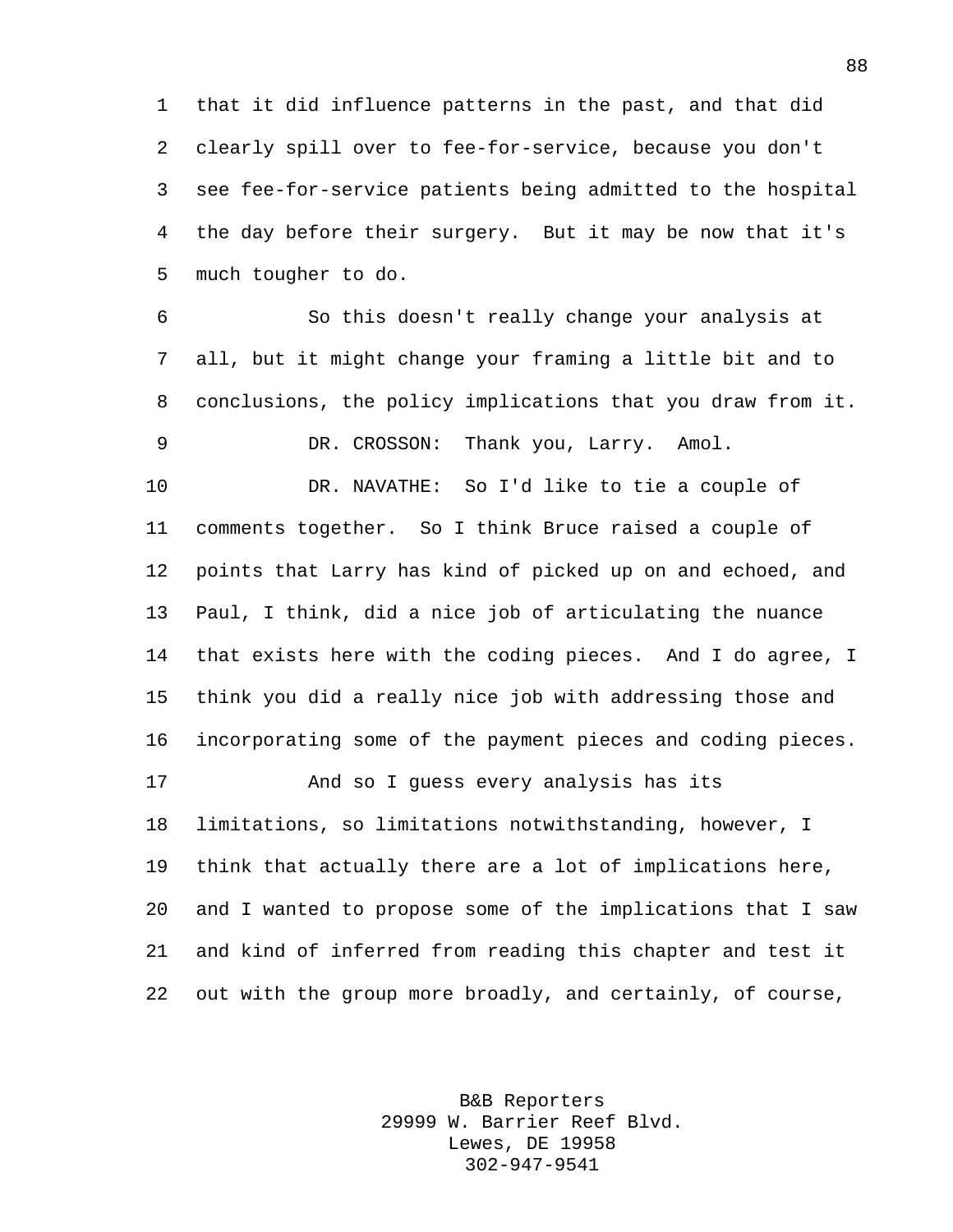with you as well, Jeff.

 One thing is I wanted to actually try to put a finer point on what Larry and Bruce were saying, in terms of where savings may come from in MA. I largely agree but perhaps would say it slightly different and maybe slightly disagree with you, Larry.

 So I would say, broadly speaking, we can think of this as, you know, the effects are either happening at the level of the provider, and those could actually be systematic processes. This may be, you know, how you have care managers in the hospital, how do you set up their networks to refer to. And if these are really changes that are happening at the provider level, and we, for a second, don't believe that they're being very aggressive about differentiating a Medicare fee-for-service from an MA beneficiary, then those provider-level effects that MA may be causing should be spilling over to fee-for-service. That's kind of Box 1.

 Box 2 is what is the plan doing itself? So this could be prior auth, this could be benefit design, this could be other -- what I'm going to call here for a second management structures. So management structures to try to

> B&B Reporters 29999 W. Barrier Reef Blvd. Lewes, DE 19958 302-947-9541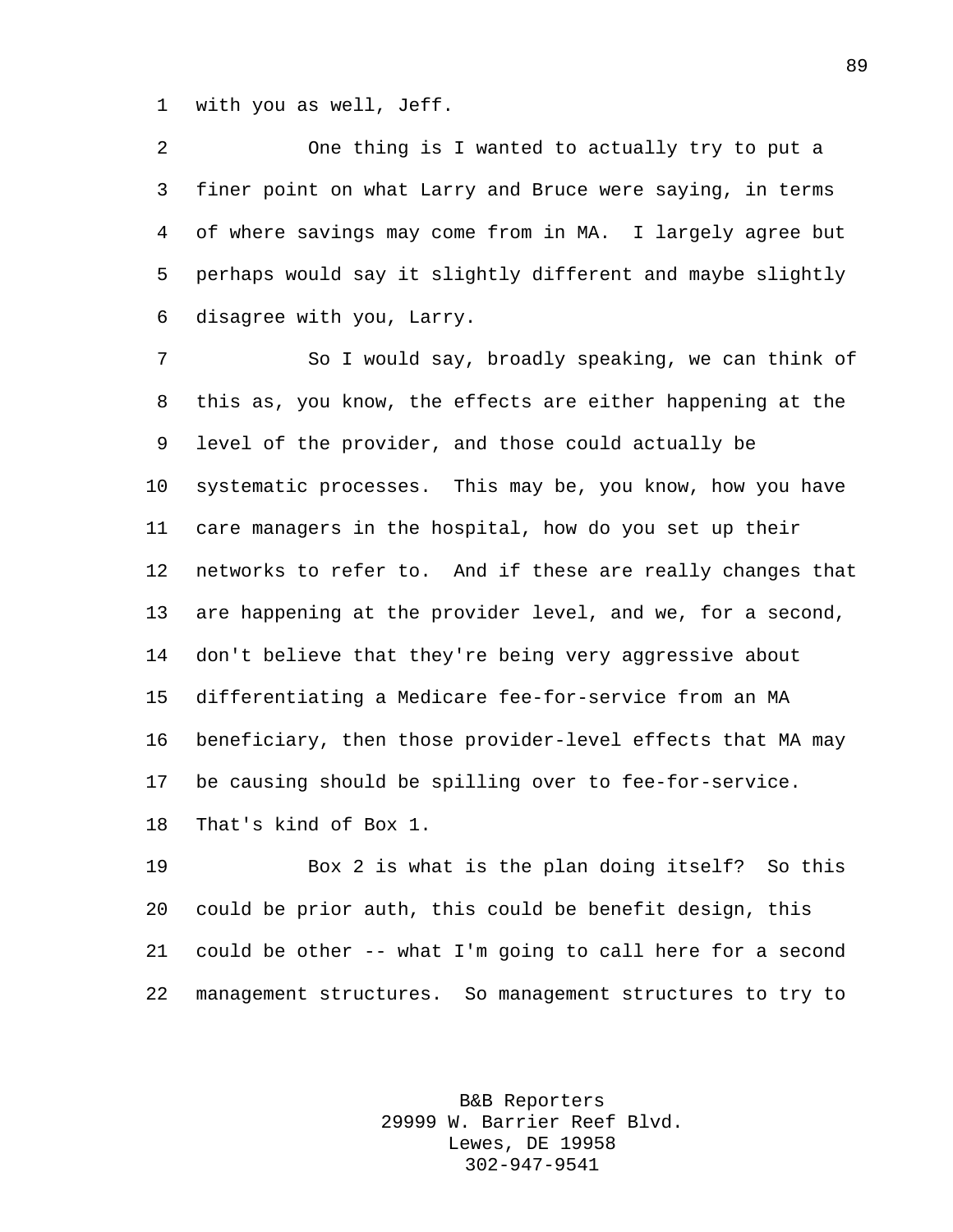influence value, care, spending, quality, et cetera. It can cut across the board. Those management structure types of interventions, they're not going to spill over because they're at the plan level. They're not at the provider level.

 And so with that simplification in mind, I think what this is telling us, it's telling us that the spillovers are quite small on the provider level types of interventions. And if MA is actually as successful as many think it is, then probably it's really those management structure types of interventions that are really effective. It's actually not happening at the provider level, right? It's happening at the plan level or this management structure level.

 That has deep implications for us, right? So, one, if you think about MA plans, you know, they're not dummies. So where they're directing their attention to try to drive savings is probably areas which are most appropriate or most suitable to having changes.

 And I think that perhaps conveys to us, or suggests a certain level of caution about trying to roll out value-based models in the fee-for-service structure and

> B&B Reporters 29999 W. Barrier Reef Blvd. Lewes, DE 19958 302-947-9541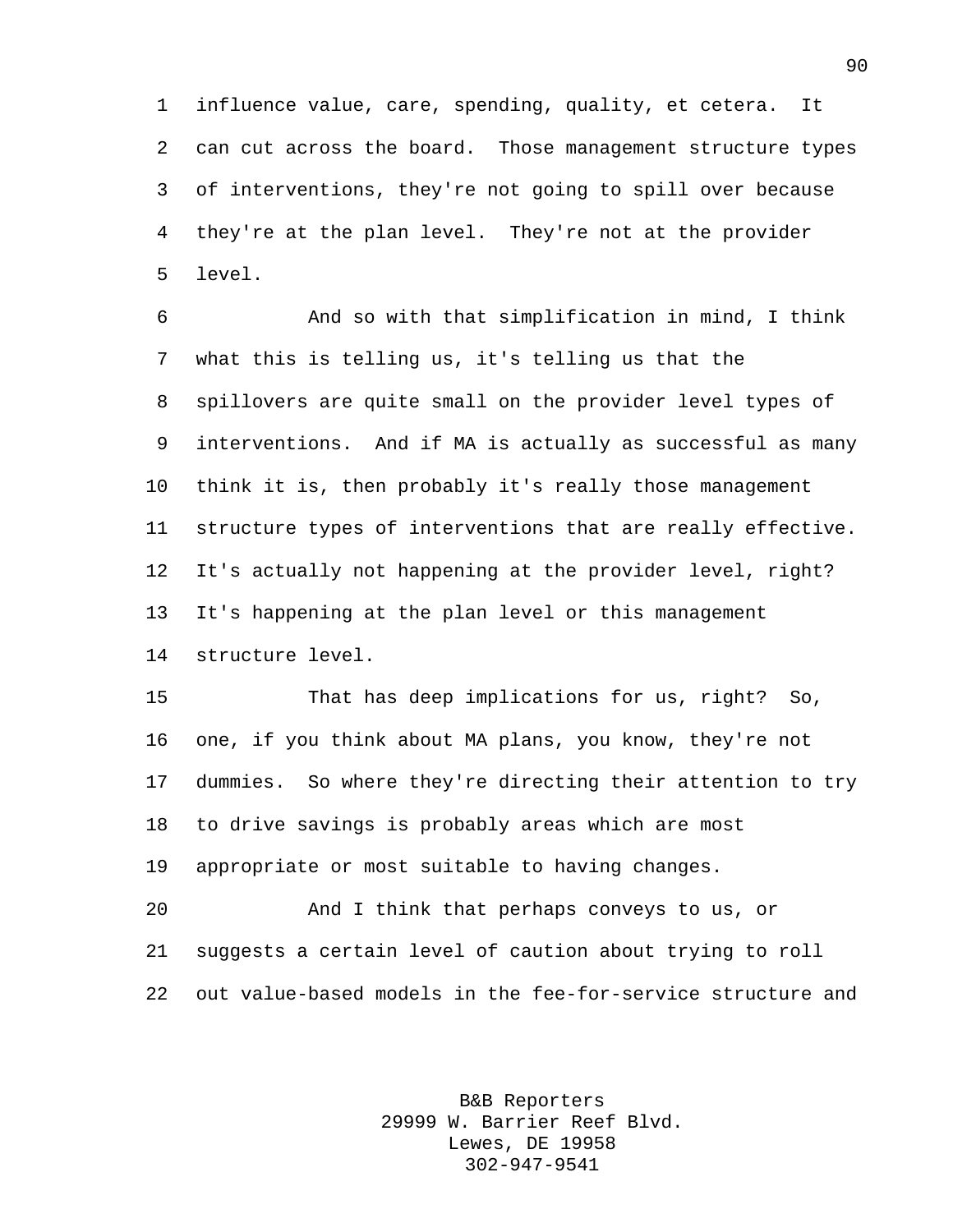change practice patterns, and changing patterns at the individual clinician or provider level actually is probably quite challenging, in particular, because seasoned MA plans have decided to actually focus more of their attention and efforts on these management structures.

 And I found that thought process to actually be quite sobering, particularly in light of our prior conversation. And I think it also has one other really big, important implication, or at least something that we should keep in mind, is that because we have these two types of potential ways that MA plans may be affecting the value of care, that this analysis should not be construed - - and it may be worth saying this explicitly -- should not be constructed as a, quote, "indictment" of MA plan effects. The fact that we don't find a spillover and systemwide provider-level changes in fee-for-service from MA penetration is not saying that that MA plans are not effective or the MA program is not effective.

 I think we should be very clear to say that, because I think otherwise it may be easy to confound those two pieces. I think what it's really say is that these provider-level effects are not driving the changes, and,

> B&B Reporters 29999 W. Barrier Reef Blvd. Lewes, DE 19958 302-947-9541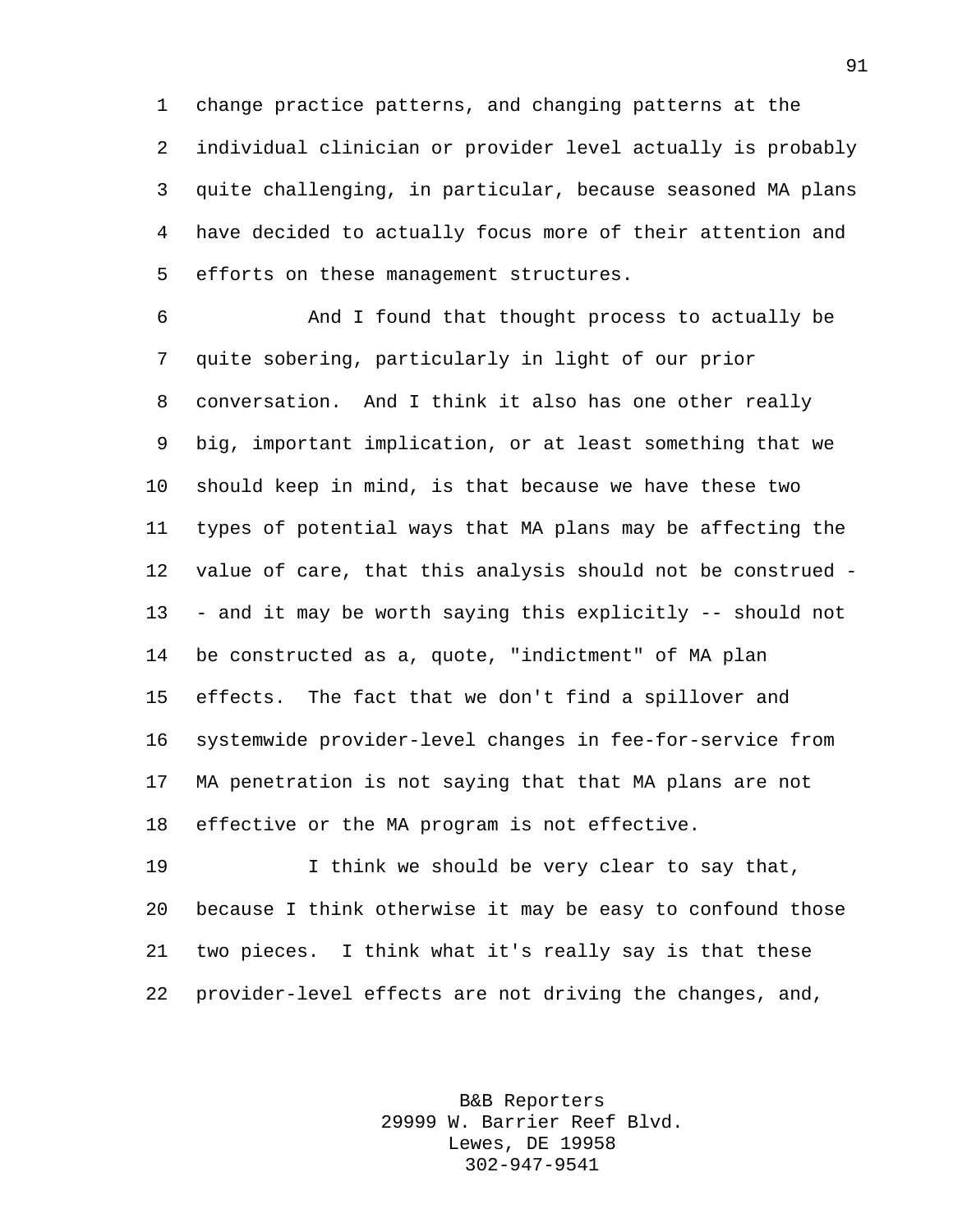therefore, not spilling over.

 So hopefully that clarifies, and I certainly want your reaction, but others as well.

 DR. CROSSON: Yeah, I want to make a comment on this point. So I just would emphasize what you said, and what I heard you say was that the provider-level effects in the face of -- I forgot what you said, but in the face of fee-for-service payment. I think that's what I heard you say.

 DR. NAVATHE: Right. So these provider-level effects are that presumably MA plans may be creating some of those. Those are very small in terms of how they spill over, right? But these other management structure --

 DR. CROSSON: No, no. I got that part. But I thought I heard you say the provider-level effects in the context of fee-for-service payment are small.

 DR. NAVATHE: Correct. Right. In the context of fee-for-service payment, that is correct. I think the assumption that we would be making to elevate that inference a little bit is that unless providers are expending a lot of effort to differentiate between MA and fee-for-service beneficiaries -- maybe they are. But if we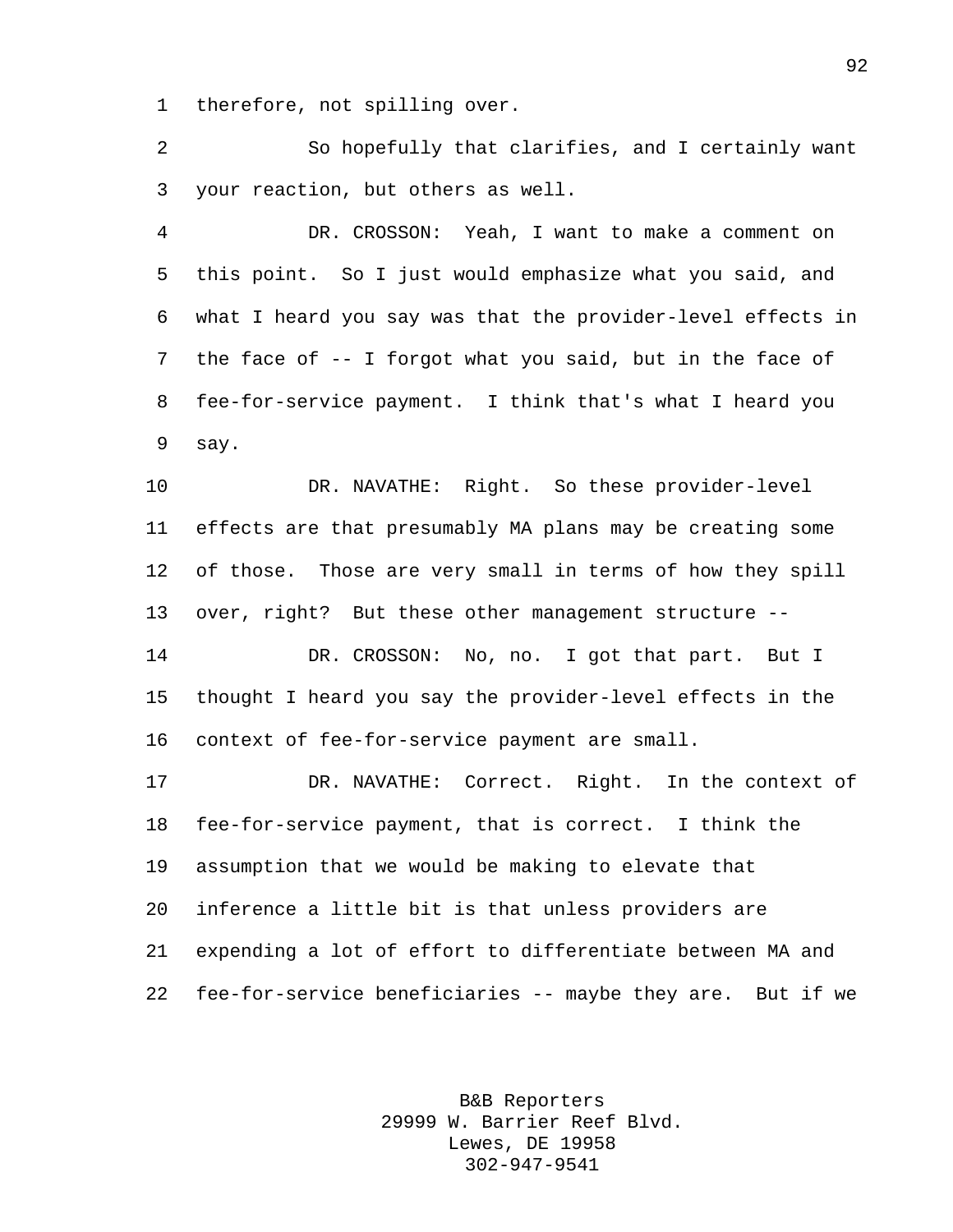assume for a second that they're not then that would suggest that these provider-level effects are also not the major mechanism for MA plan savings. DR. CROSSON: Yeah, I understand that. But I was just -- DR. NAVATHE: I agree with your point. DR. CROSSON: -- I was just hearing a little resonance between you and the car analogy over there, which essentially was -- DR. NAVATHE: Correct. DR. CROSSON: -- we're going to have a hard time, you know, fixing that Mustang if it's built on -- DR. NAVATHE: Right. I think I understand your point better now. Yes, I think that's correct. I think it suggests a certain level of caution or circumspection, or just I find it quite sobering that if MA plans are not getting -- you know, focusing their efforts here, again, to some extent, then it does suggest that in the fee-for- service world, directing our efforts there may also not be as fruitful as we may have otherwise thought. DR. CROSSON: And to me it impacts on this question we've touched on occasionally, which is should we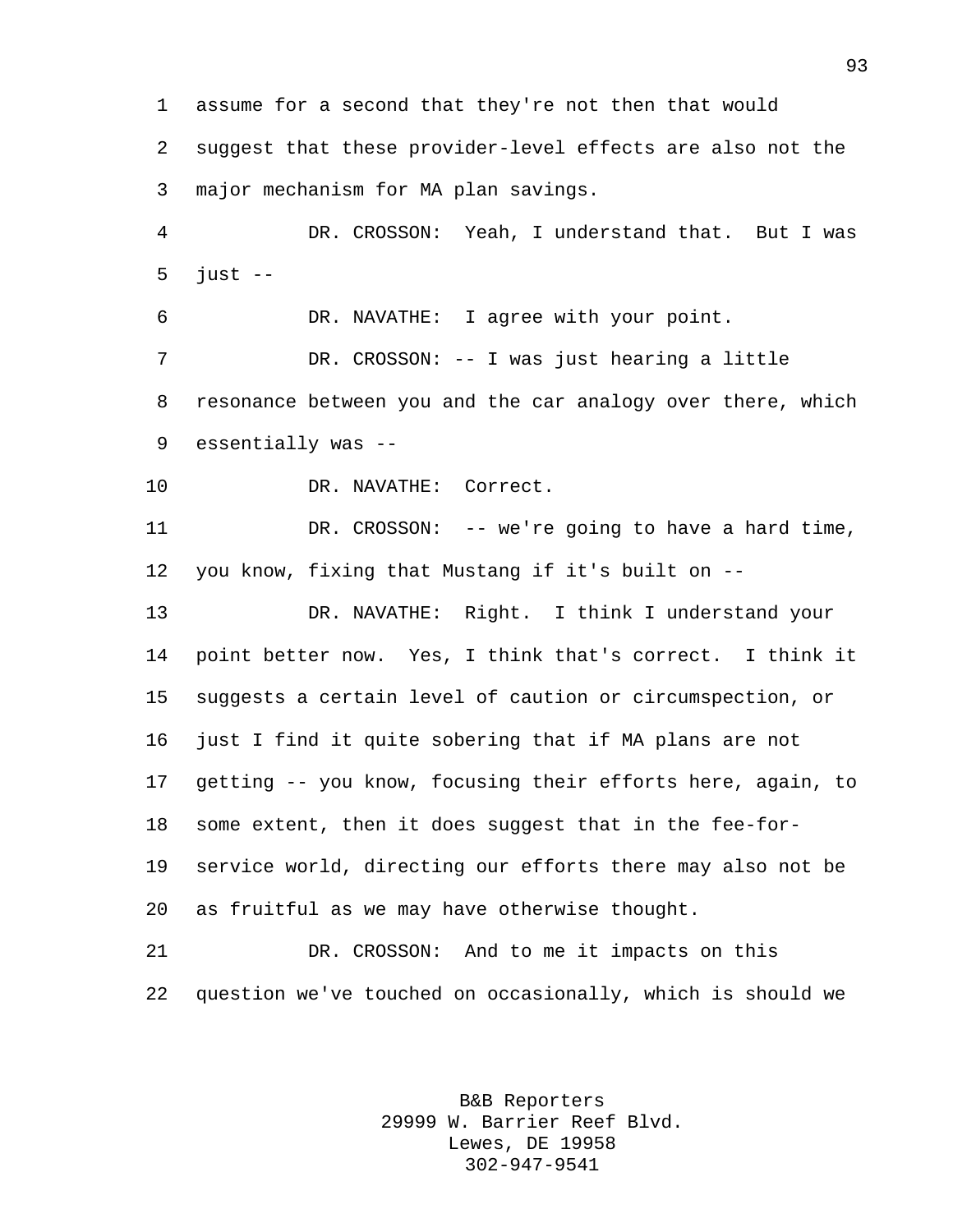care about how MA plans pay their providers? And some have said no -- once we put them at risk they can do what they want -- and other Commissioners have said, "Well, of course we should. Why would we not care, in that modality of payment, when we do care when we're thinking about, you know, direct payment to providers?"

 DR. NAVATHE: Yeah. I think it's a great point. My sense is it's going to take us down another path, so I'll resist the temptation to give my opinion here, but I think it's an important issue.

 DR. CROSSON: That's going to be a path that's going to probably come somewhat later in our work schedule, would be my guess, if ever.

Okay. Sorry, Larry.

 DR. CASALINO: Yeah. No, thanks, Jay. Amol, I think you're going to agree with this, but I still think it needs to be said. You had two boxes essentially. You had the provider boxes, I think as you call it, and the Medicare Advantage plan box. And I would just say, I think there are three, and I think you would agree with this. But it's one of the reasons that the word "provider" can be -- and I think you used it both to refer to individual

> B&B Reporters 29999 W. Barrier Reef Blvd. Lewes, DE 19958 302-947-9541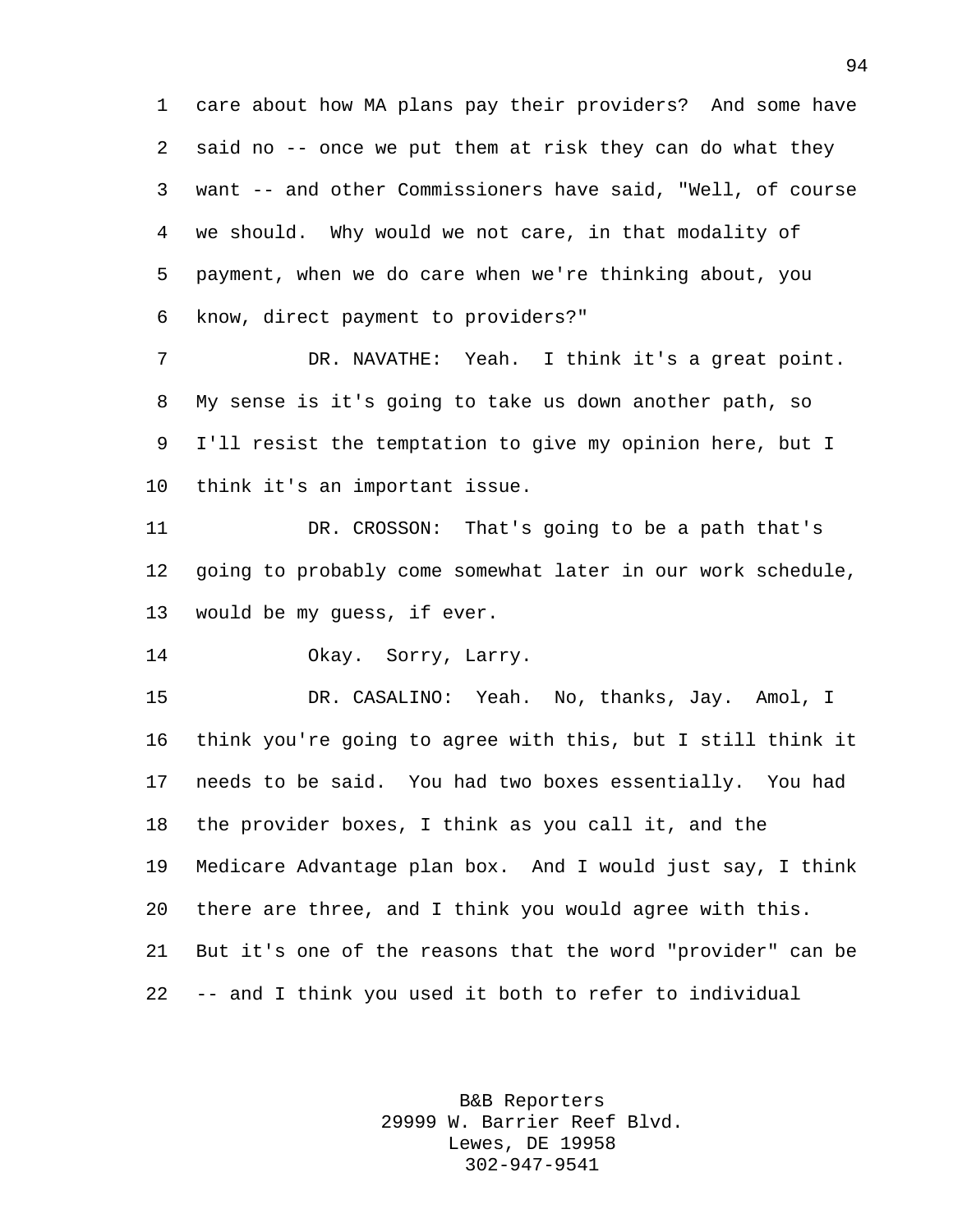physicians and to refer to what I would call provider organizations.

 So I would look at individual physician providers -- I'm sorry. I would look at it as individual physician provider organizations, like a medical group or an ACO or whatever, and Medicare Advantage plan, right? And so cost savings and/or improved quality could come from any or all of those three, and spillover, in theory, could happen to any or all of those three. So I think what we agree about is spillover could happen on the individual physician level but it's very unlikely to happen -- excuse me. Not only the managed care but the Medicare Advantage plan but also the provider organization can put these systematic processes in place, and often they both do.

 So I think we agree that spillover isn't going to happen for the systematic processes whether the provider organization is doing them or the Medicare Advantage plan is doing them, probably. But it could, in theory, happen on the individual physician level.

 DR. NAVATHE: Yeah. So I think I might disagree a little bit there, which is that provider organizations, to the extent that they, you know, put a structure in place

> B&B Reporters 29999 W. Barrier Reef Blvd. Lewes, DE 19958 302-947-9541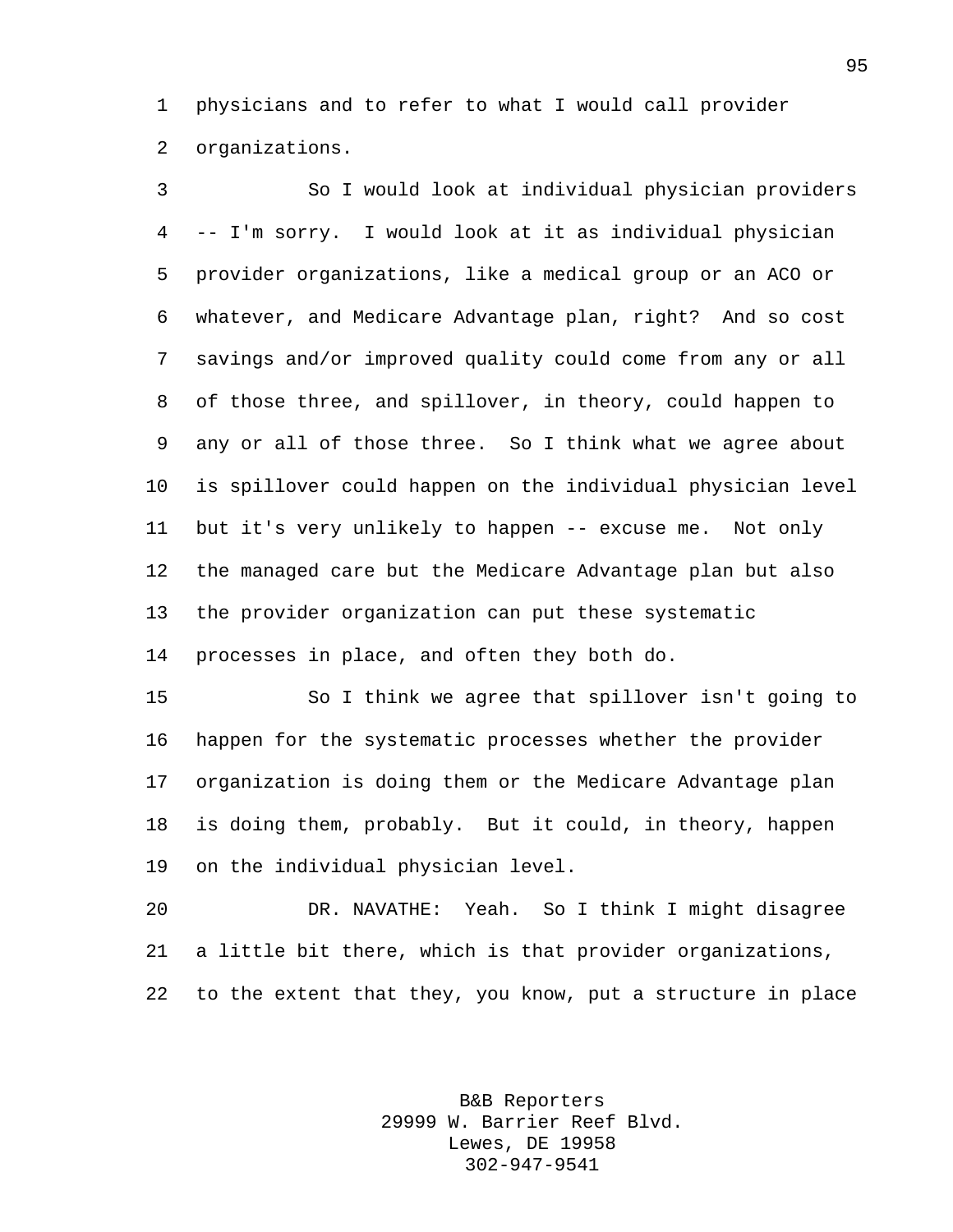to take care of MA beneficiaries, if they're not differentiating between MA and fee-for-service, yeah, is there a reason that they don't spill over?

 I don't disagree with you -- this is what your implication is, which is what I agree with, is that it's probably less likely an individual clinician is differentiating MA versus fee-for-service. Do provider organizations, some of whom are MA plans as well, do they differentiate and those structures that they put in, are they more differentiating? I agree with you that's probably more likely. So yeah, I think I broadly agree with you.

 DR. CROSSON: Okay. I've got Bruce, Karen, Marge, Jonathan, Warner, and Pat, and I think that may be it.

Bruce.

 DR. PYENSON: So I think this is about the first time where I was thinking about saying that Paul, Larry, and Amol have already said what I wanted to say. But really agree, this is really valuable and terrific work. And just to push on the policy implications here I think are profound. We heard Pat and Kathy earlier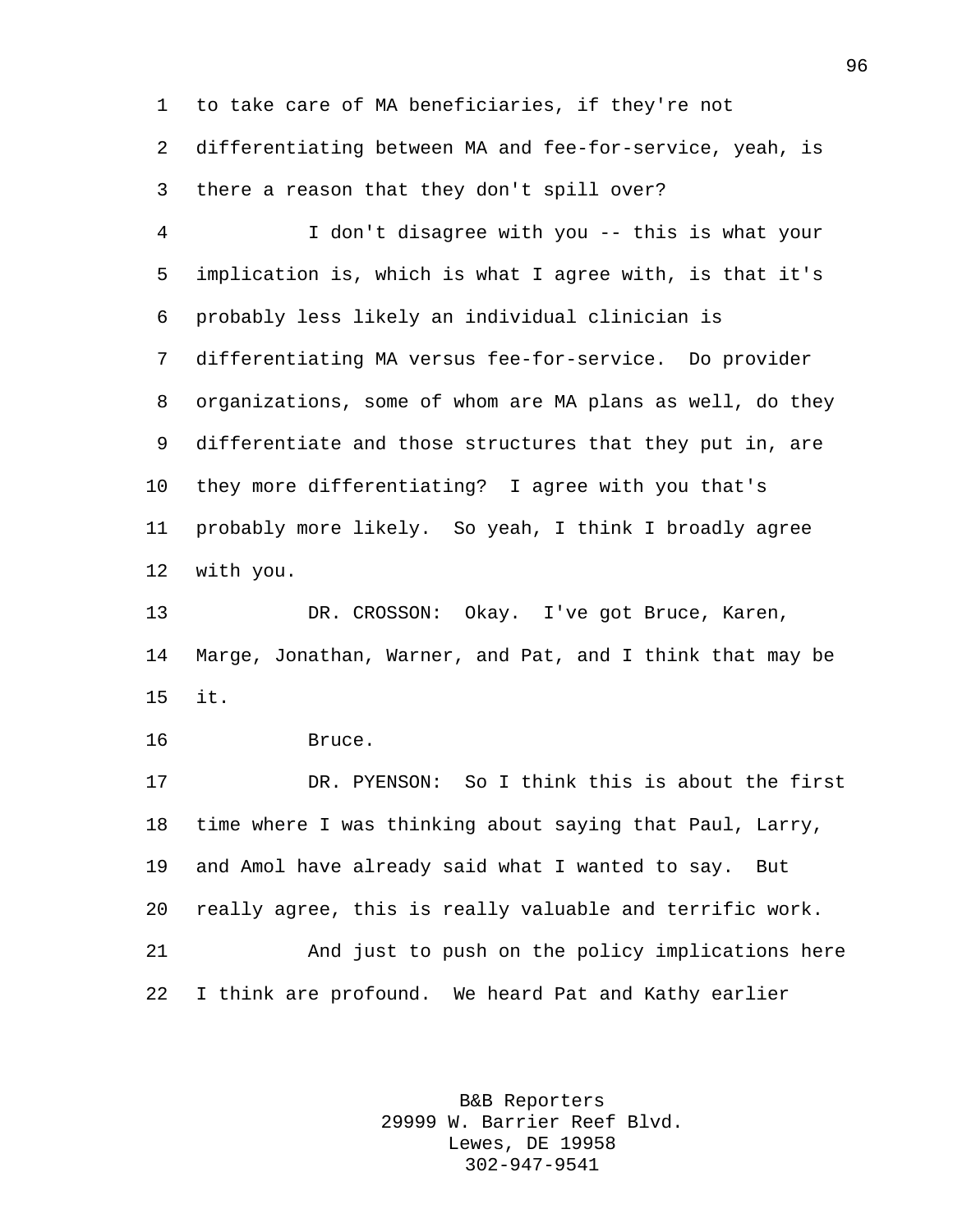suggest that Medicare could adopt -- I think, Pat, you had mentioned a pre-payment review, and Kathy, prior authorization. So I believe that the reason there's no spillover effect, despite the substantially lower spending on care that MA plans have, is because they are affecting things that physicians don't affect. That is, is the actual hands-on process on claims, on prior authorization, and perhaps on patient behavior.

 So following that trail, we have an opportunity, I think, to say, well, here's the particular tools that could work for the Medicare fee-for-service program or for ACOs, and I think Pat and Kathy identified a couple of those.

 Unfortunately, it seems like a lot of the demonstration programs or innovations that we've seen have relied on an invisible hand of physician practice behavior, of physician practice. And I think that perhaps explains the modest results of some of those, whereas the different kind of innovation that more directly put its hands on the payment process would probably yield substantial results. So I see the implications of this and in laying out a hypothesis and a path forward.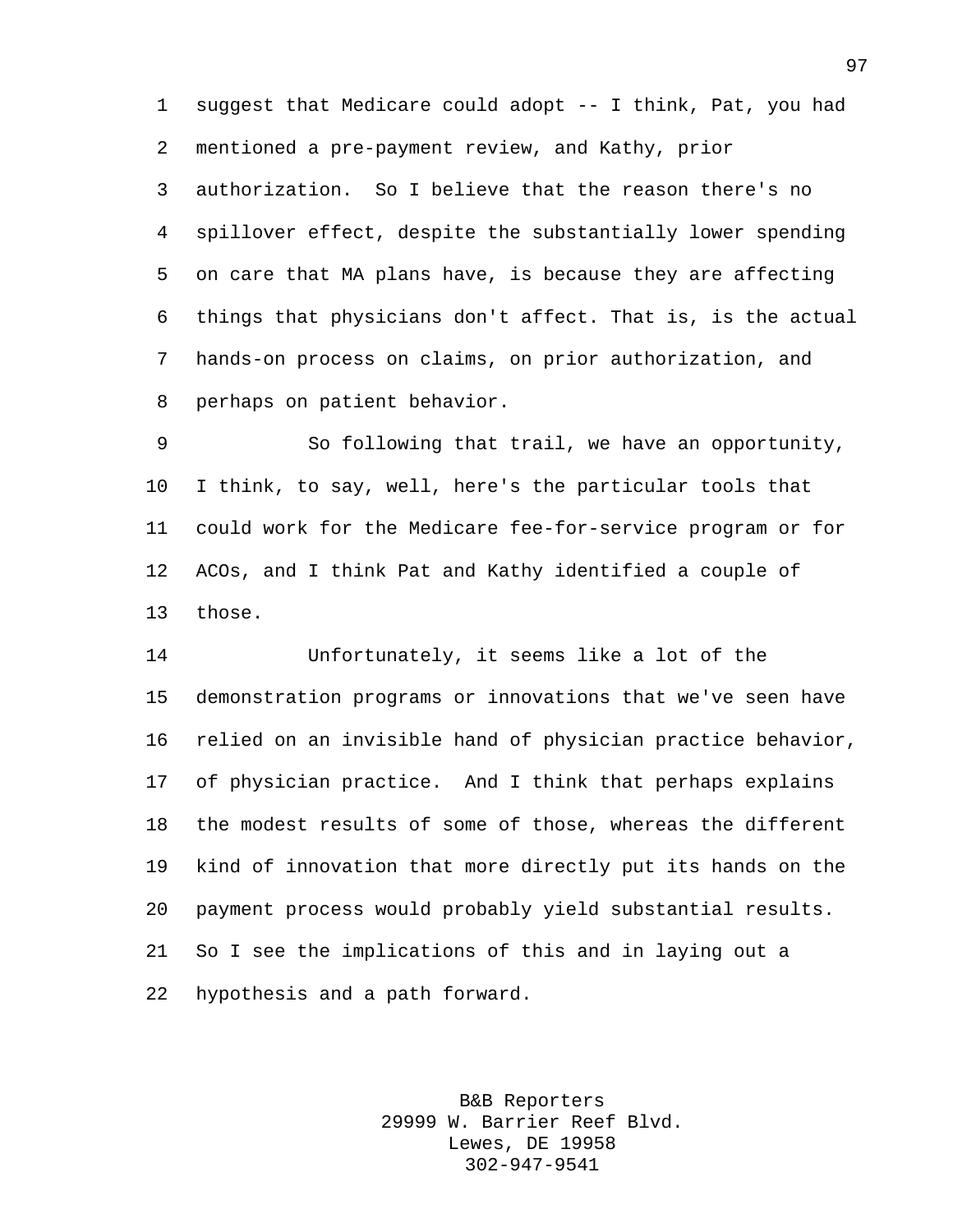My own relationship to physician practice concepts was when I was introduced to the Wennberg studies, you know, back in the, I guess, '80s and '90s, and the observed variation was attributed to physician practice differences. And that might be the case, but today we know that socioeconomics has a big impact as well. Perhaps it wasn't surprising back then that physician practice was seen as the cause for those differences. After all, it was physicians who were doing the studies.

 But perhaps what we're -- so having some historical context for this concept of physician practice as a driver of variability I think would be useful, because it's something that has -- a concept that has pushed its way into everybody's thinking, but now this work is suggesting that that's perhaps not the only, or maybe the most important issue going on.

 But again, thank you very much for this work. I found it incredibly interesting and well done.

 DR. CROSSON: Thank you, Bruce. Karen. DR. DeSALVO: I'll try to be brief. Larry launched what I was thinking as I read this chapter and I just want to underscore a couple of other frames for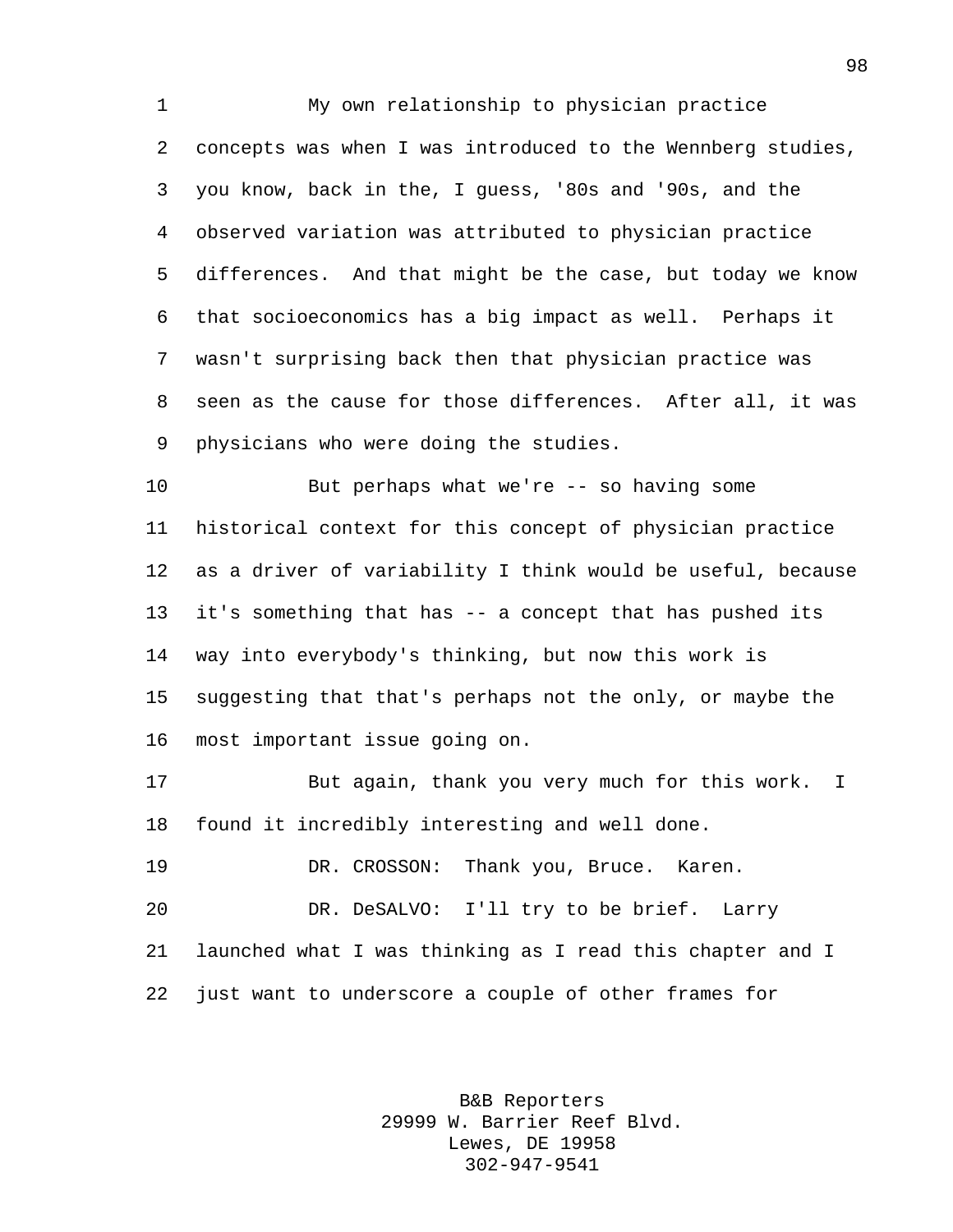thinking about it. One is I do think that there is a terrific opportunity in trying to leverage this analysis to understand more what kind of consumer facings, benefits and services and management structures are in those markets where there's more MA penetration. Maybe you'll find the same thing for ACO penetration.

 So are those population-level efforts that are targeting consumers and not driving through the practice really making a difference in utilization and outcomes for beneficiaries, and it is that, for our future thinking, the way we should start to continue to want to hope that delivery system organizes itself as much more consumer facing?

 Related to that, I think that market penetration doesn't equate to my revenue penetration as a doctor. You know, it wouldn't be equal, practice by practice, and in fact, to the earlier point, I very likely might be paid fee-for-service by Medicare Advantage and not discern a lot, patient by patient, on what's going to happen differently. But in the background that patient might be getting transportation benefits and other care, case management, and other prompts that might help keep them out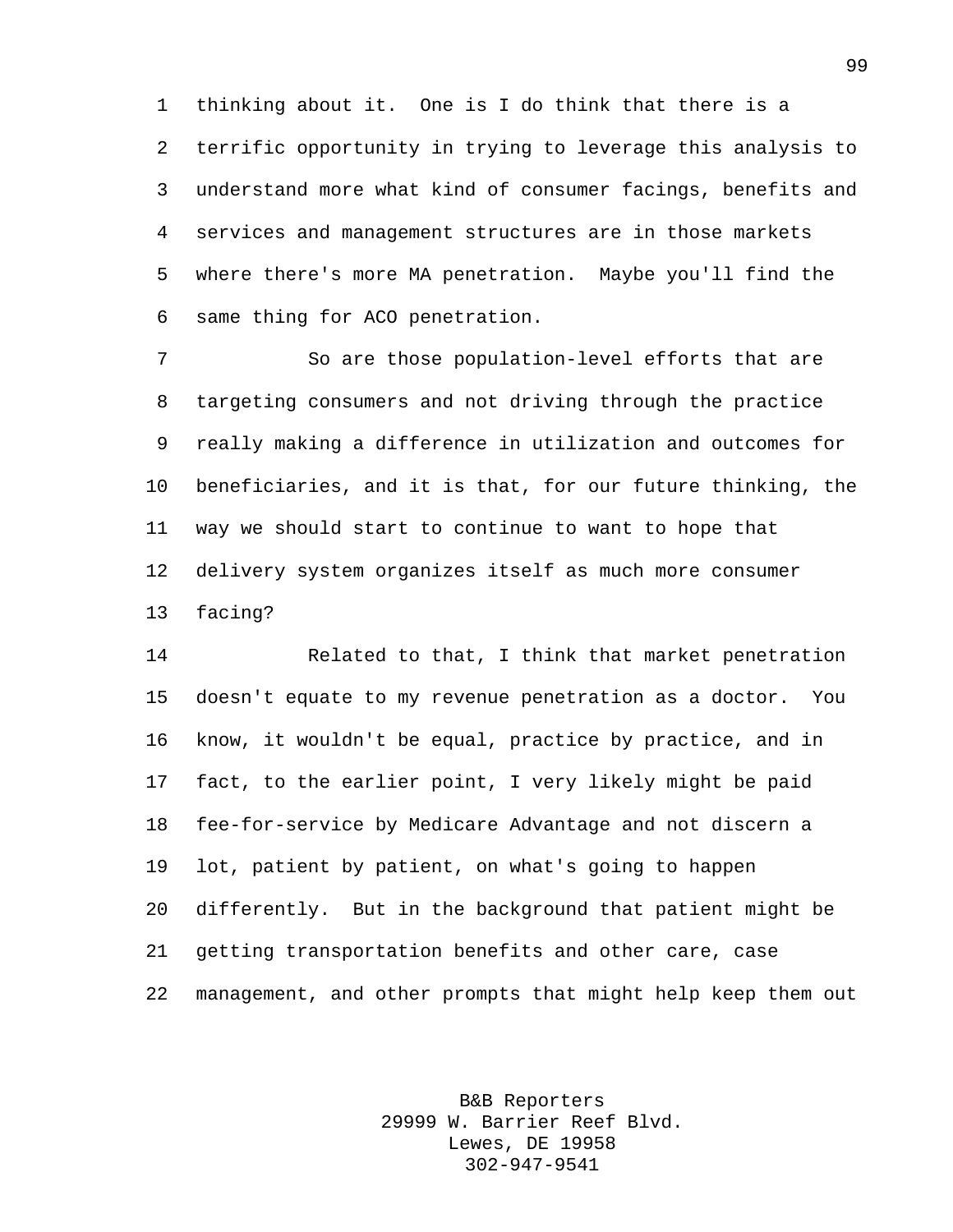of the hospital, get their flu shots so they don't get pneumonia.

 So I think there's some interesting work to understand more about what it is outside of the doc that's doing this, but, Jay, I don't want to lose the thread of -- somewhere in our dialogue we've got to get to the root of this issue that changing the behavior of the delivery system requires a line of incentives, and if the delivery system is still paying fee-for-service, even if there's background work that's managing a population, not everybody's aligned.

 So not so much maybe for this -- I think you couldn't do physician attribution probably to see which -- to look at revenue penetration by doc or doc group, to figure out if there's more spillover effect based upon some threshold. But clinically I would tell you there's probably some number where I'm going to change my whole practice, based upon how much I have a value-based downside risk contract arrangement.

DR. CROSSON: Thank you, Karen. Marge.

 MS. MARJORIE GINSBURG: I'm going to be the only one around the table that read this chapter, and I don't

> B&B Reporters 29999 W. Barrier Reef Blvd. Lewes, DE 19958 302-947-9541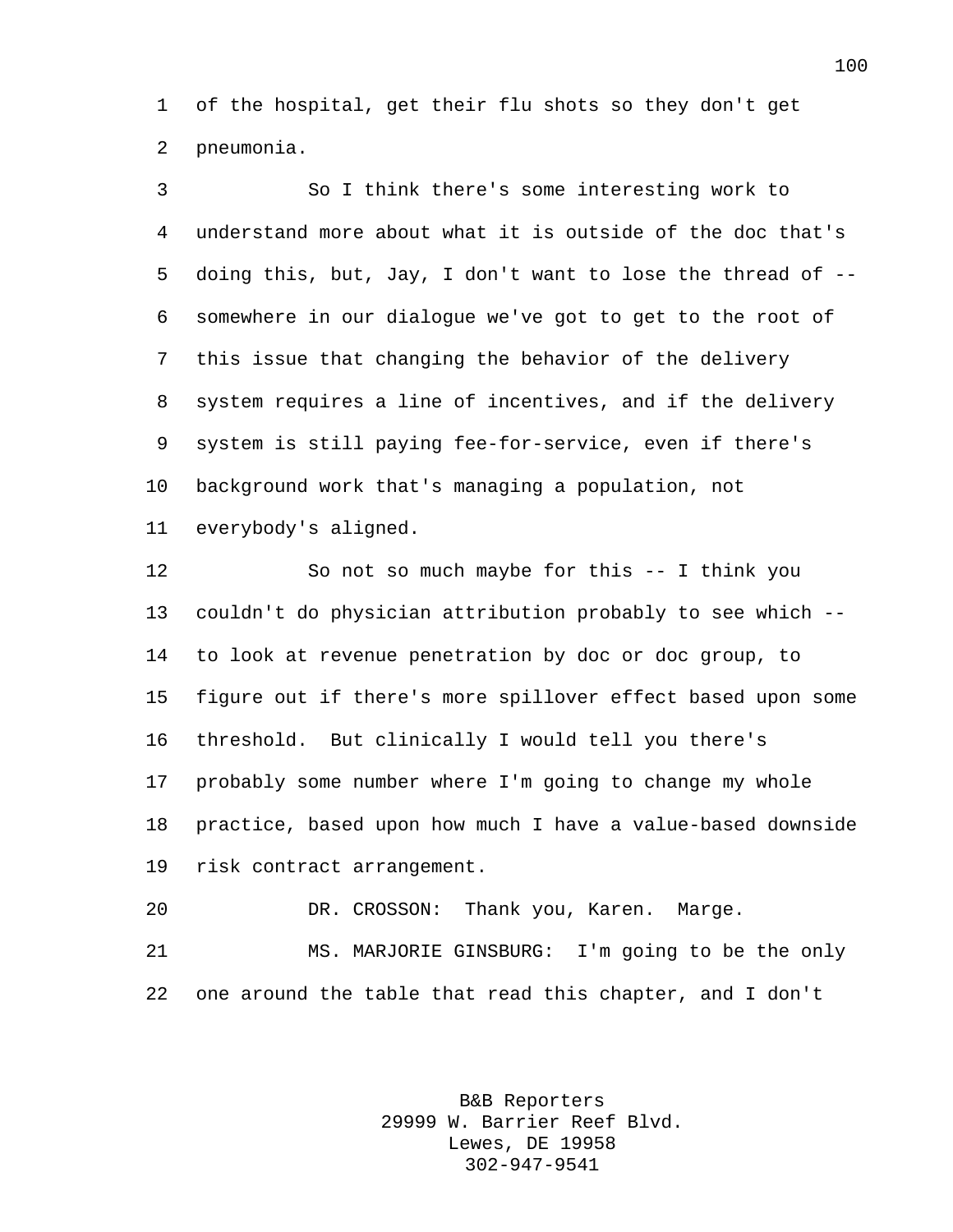understand where the "there" there is on this. I'm really lost as to overall what extent the degree of analysis is actually going to move things over. It looks like, if I may be blunt, we're sort of grasping at straws to try to figure out how we change everything. Maybe if we assess the way one group does it against another group, we'll learn something, and in fact, it doesn't look like the results are there. Having said that, I'm ready to be persuaded otherwise.

 But I do have one comment or question. You raised that earlier, and it's something that's been plaguing me for a while. And that is the extent to which we've looked at MA plans and the differences in how they pay their physicians.

 Of course, I'm very interested. You've got salaried physicians, and I don't know how many MA plans, other than Kaiser, have strictly salaried physicians versus physicians that are paid on a per-service basis, even though they're part of an MA plan; therefore, they have these other administrative oversight issues that compel them to be more conscientious providers.

So that's the question is, Have we ever looked at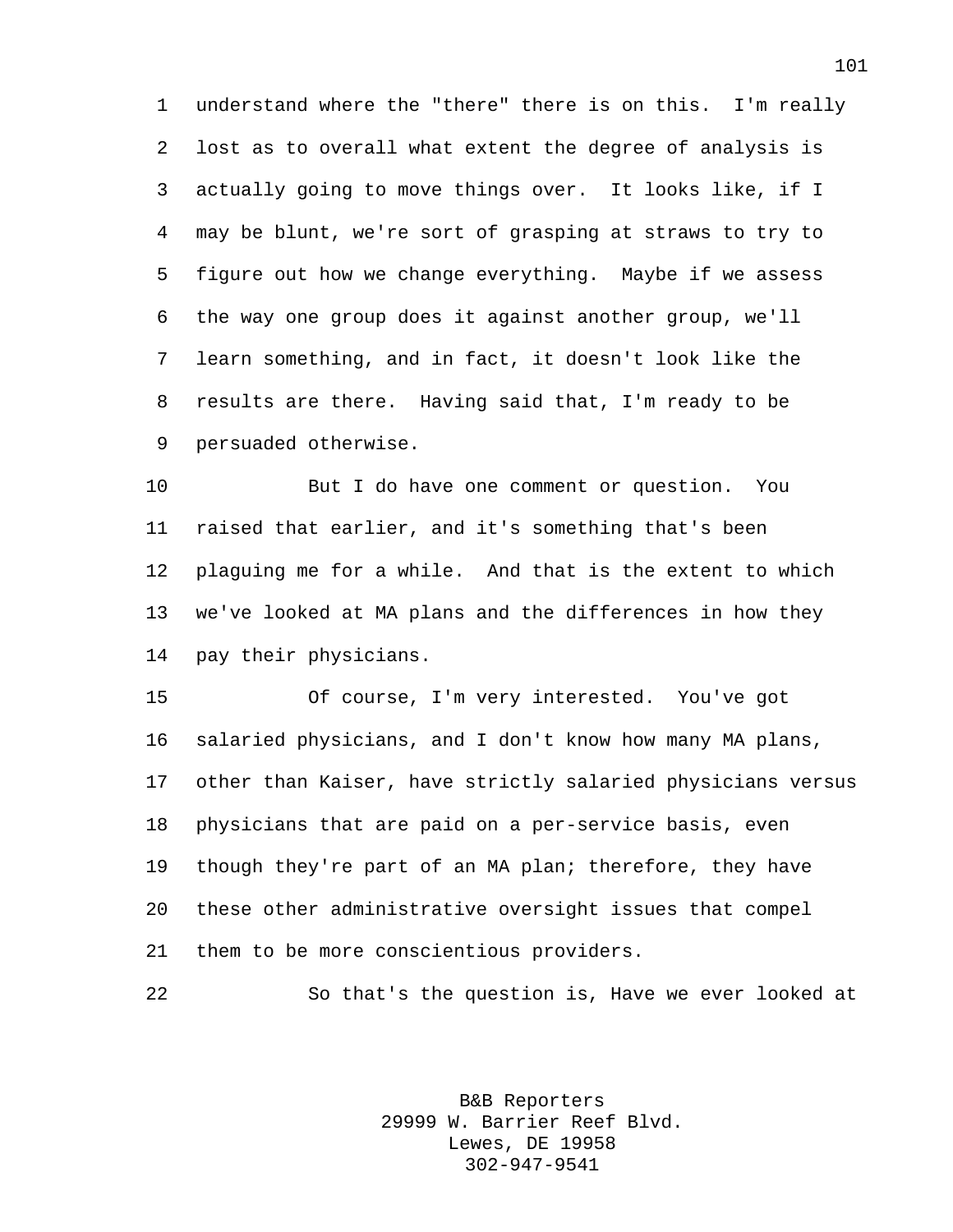the different ways MA plans compensate physicians? And if we haven't, why not? Because it seems to me we're always holding MA up as, in some ways, the target. What we're aiming for is to get more responsible physician practices. Then wouldn't we want to really understand how all these different MA plans actually function and in particular how they compensate their physicians?

 So that's, I guess, kind of the question targeted to Jay and Jim about the question of compensation.

 DR. CROSSON: Yeah. So, Marge, I just want to predicate my comments in one direction. I don't think we have in any way as a commission been holding up MA as the model that we're striving for. We have --

MS. MARJORIE GINSBURG: I stand corrected.

 DR. CROSSON: Okay. SO we've said that MA is good. We've said fee-for-service is good. They both need to be fixed, et cetera, et cetera. I just want to be clear on that for the record.

 I don't think we know -- I know that there are other -- and I think here at the table, there are other organizations involved with Medicare Advantage that pay their physicians a salary or something different from fee-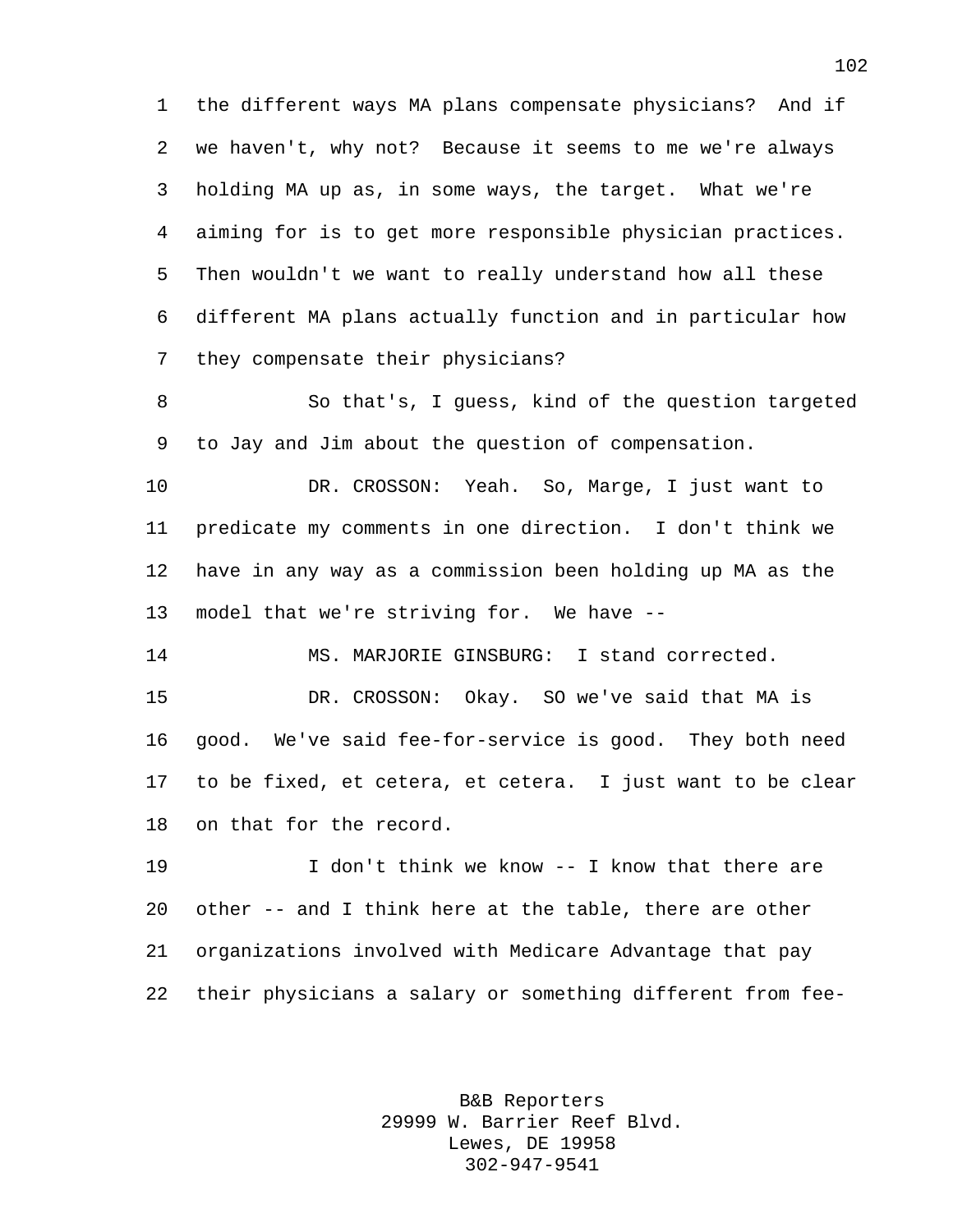for-service, but it's the minority. I don't have the data, but I would bet it's the minority.

 But I do think -- I've said this several times. I do think it matters.

Paul.

 DR. PAUL GINSBURG: Yeah. I just wanted to say that I think a very common form of payments is the MA plan or any other plan pays a physician organization, such as a group practice, fee-for-service, and the practice pays its physicians salaries with various incentives. And that's probably the norm.

 I agree with you that Kaiser is probably unusual because it's integrated, its delivery and its health plan, but for the most part, I think a lot of physician practices do deliberately insulate the individual physicians from the incentives out there to provide probably more functional, valuable incentives within the organization.

 MS. MARJORIE GINSBURG: And is there any reason why we couldn't study this in greater depth?

DR. PAUL GINSBURG: Yeah.

 MS. MARJORIE GINSBURG: Because it seems to me this would be very valuable for us.

> B&B Reporters 29999 W. Barrier Reef Blvd. Lewes, DE 19958 302-947-9541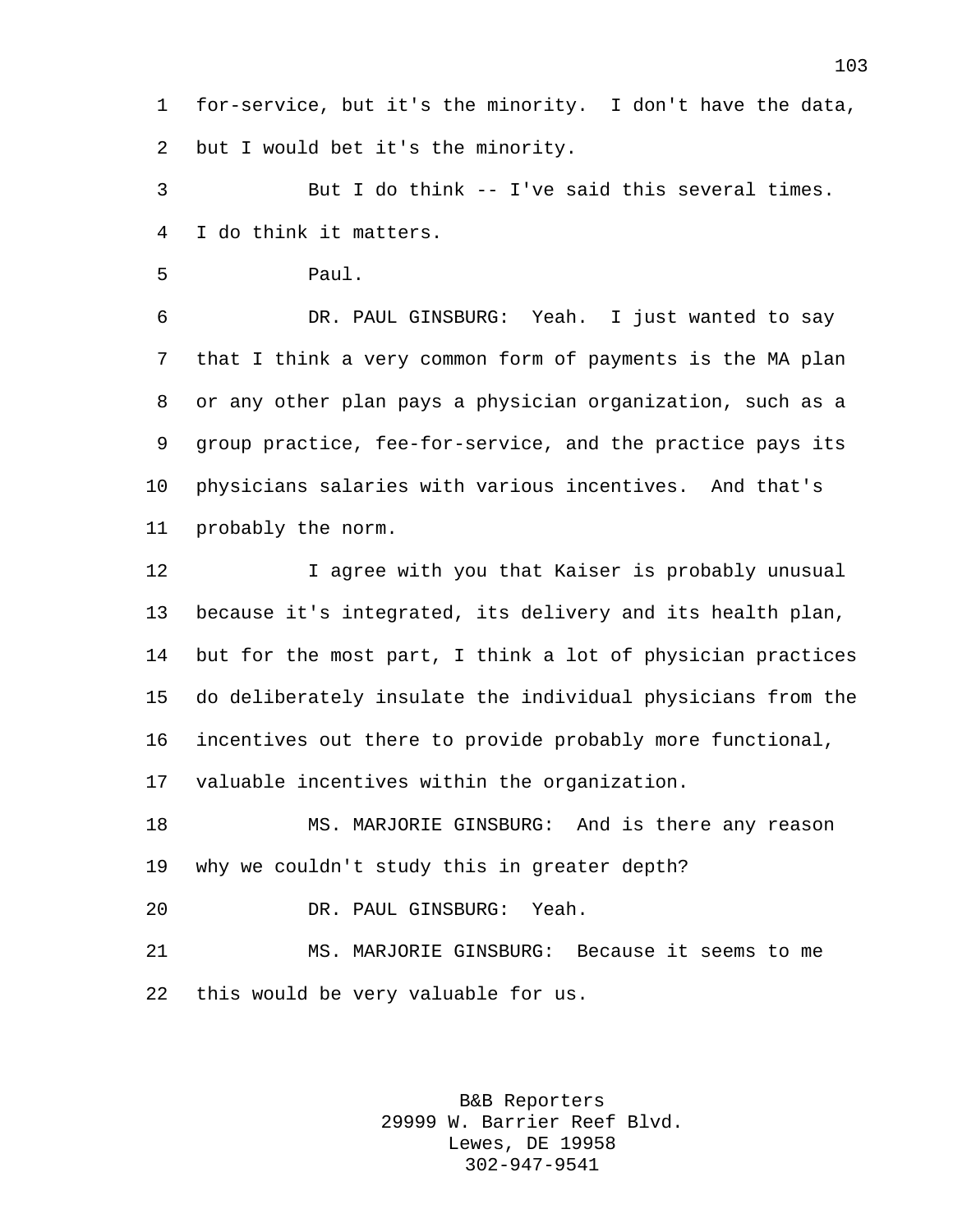DR. PAUL GINSBURG: I don't think we'd ever be able to get a good handle on all the nuances.

 In a sense, I mean, I think that the point that I would make is that how the MA plan is paying physicians is a very different question from how practicing physicians are getting paid, and that we shouldn't worry too much about how the MA plan is paying because more and more physicians work for large organizations. And those organizations are transforming the fee-for-service or fee- for-service with incentives from ACOs into some other payment approach.

 DR. CROSSON: That's helpful to me, Paul, because I would then alter what I said before, which is that I do think it's important how the physicians involved in MA are paid, which I think is closer to what you said.

On this point?

17 DR. DeBUSK: On this specific point.

 To the operators in the room -- and I'm sort of staring at you -- do any of you have employed physicians who aren't on a productivity formula? Zero productivity? No RVU linkage? No nothing?

DR. RYU: Yeah. I mean, we've changed over time,

B&B Reporters 29999 W. Barrier Reef Blvd. Lewes, DE 19958 302-947-9541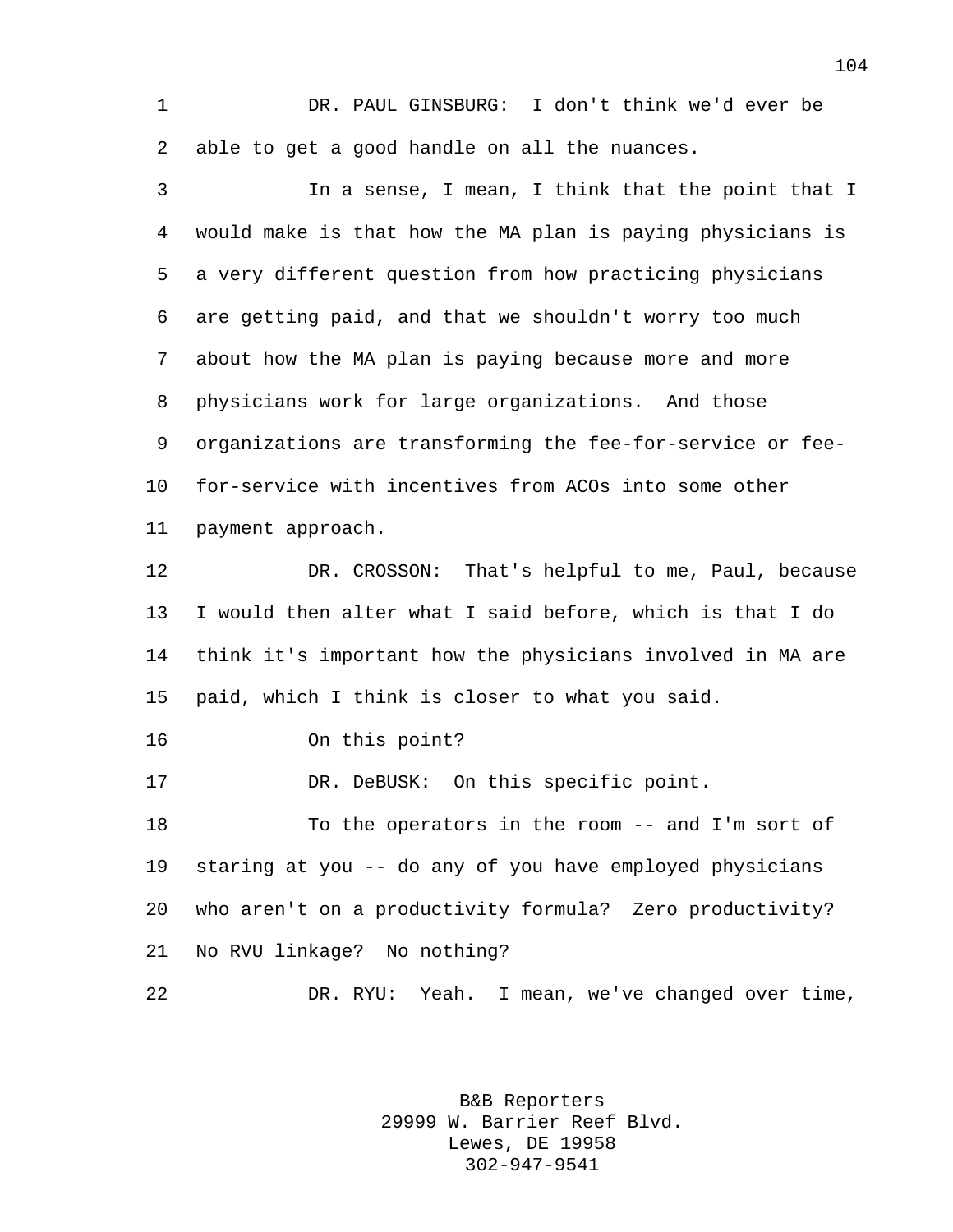but two, three years ago, we removed all productivity from our component. So our primary care docs are panel-based, their compensation. There is an RVU component that comes into that, but it's at like a clinic site level. But beyond primary care, it's all productivity.

 And I think there's a lot of that, where even if somebody is salaried, it's adjusted on an ongoing basis based on productivity.

 DR. DeBUSK: And maybe I just live in the wrong part of the country, but I've never met a doctor that doesn't have a productivity component, even if it's only 10 or 15 percent of their salary.

 But, again, I'm in Tennessee. That's why I'm asking. You're saying yours are all productivity except the primary care guys are less productivity? Eat what you can.

 DR. RYU: Yeah. Primary care is generally not productivity, but --

DR. DeBUSK: And, Sue, do you have --

 MS. THOMPSON: It's a combination of quality metrics, population health metrics, and there's certainly a good element of productivity.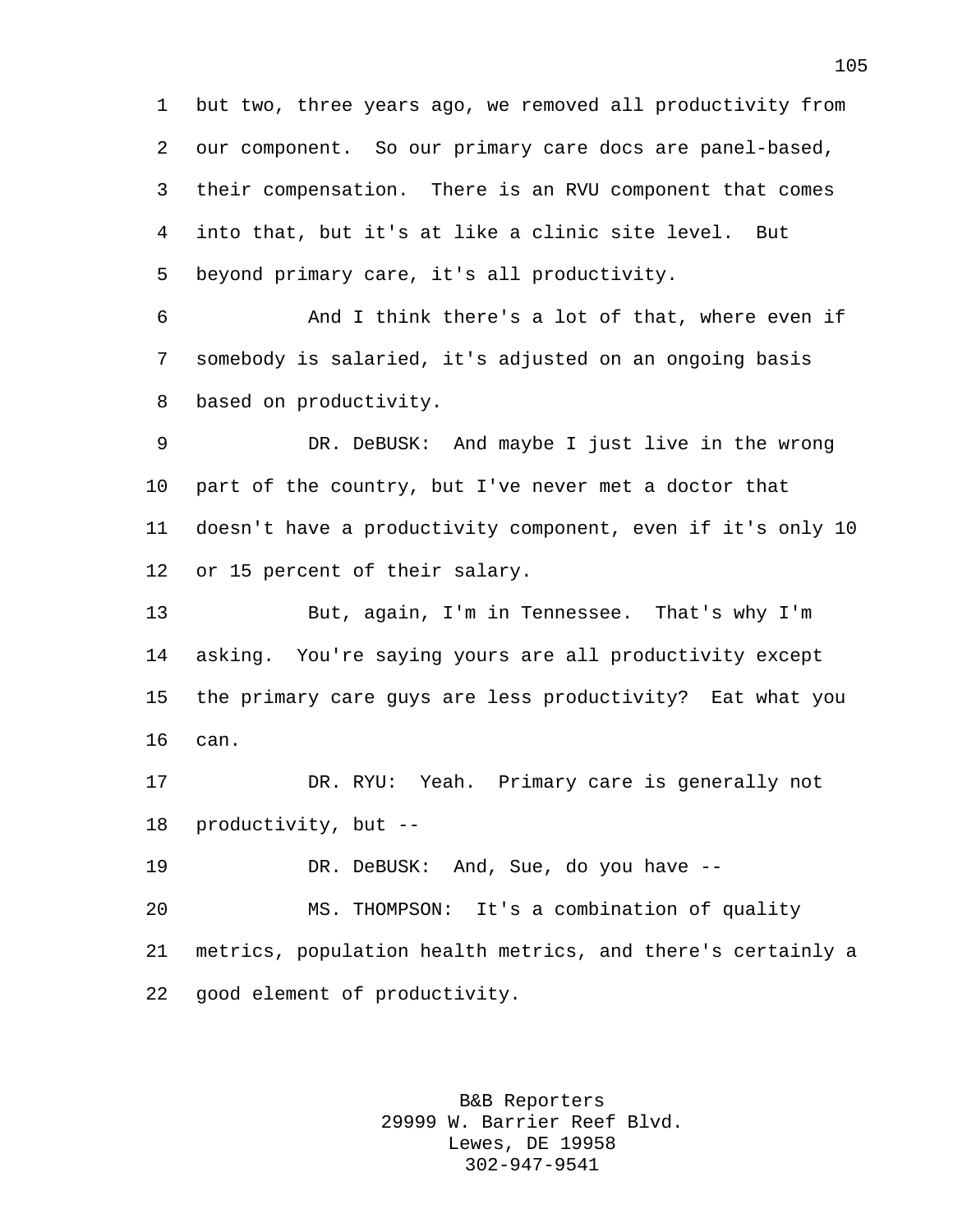| $\mathbf 1$ | DR. DeBUSK: So you do eat what you kill too?             |
|-------------|----------------------------------------------------------|
| 2           | MS. THOMPSON: We definitely do.                          |
| 3           | DR. DeBUSK: Jaewon, you don't?                           |
| 4           | DR. RYU: We don't. We don't.                             |
| 5           | MR. THOMAS: We don't refer to it that way.               |
| 6           | [Laughter.]                                              |
| 7           | MR. THOMAS: So I would say that we -- similar to         |
| 8           | Jonathan, in primary care, we've gone to panel-based and |
| 9           | value-based incentives there. We have several other      |
| 10          | specialties that may be salary as well, and then there's |
| 11          | the mix that are on productivity. But it's definitely a  |
| 12          | mix.                                                     |
| 13          | DR. CROSSON: If you were to journey west of the          |
| 14          | Sierra Nevada Mountains, you'd find something that you   |
| 15          | don't see in Tennessee.                                  |
| 16          | DR. DeBUSK: I think that's what I'm running              |
| 17          | into.                                                    |
| 18          | DR. CROSSON: A lot of things, actually.                  |
| 19          | DR. DeBUSK: Yeah, a lot of things.                       |
| 20          | [Laughter.]                                              |
| 21          | DR. DeBUSK: So what you're saying is the West            |
| 22          | isn't as good.                                           |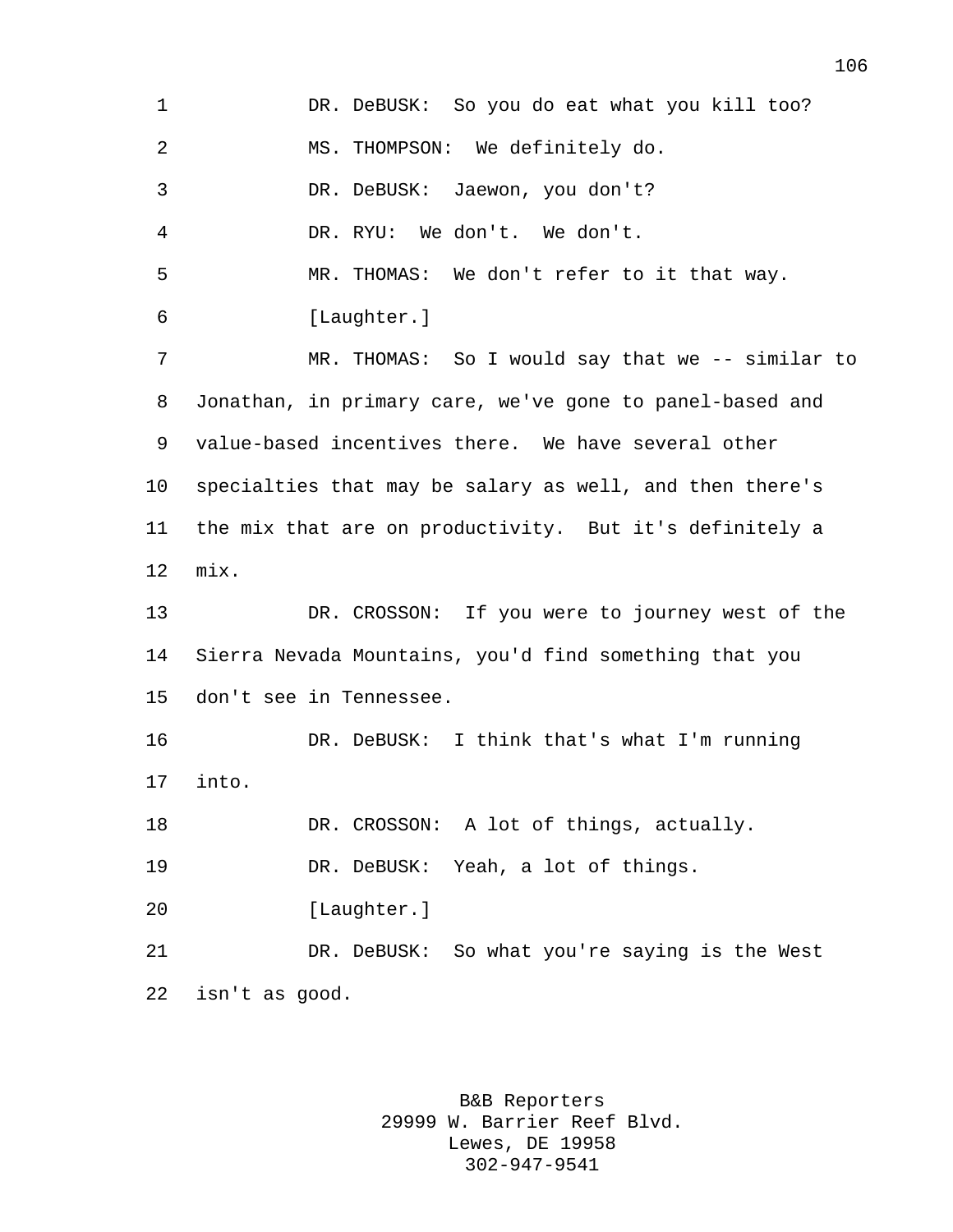No, no. I do think that's -- I think that's where the geographic variation -- you know, most of my experience is Northeast, Southeast, for the most part, and that's still a productivity market.

 DR. DeSALVO: I think most of the -- I mean, we know most of the physicians in the country are on a productivity-based driver, but this relates also back to the utilization. It's not just primary care that can drive admissions. It could be a cardiologist or pulmonologist who is on a pure productivity basis.

 MR. THOMAS: But I think the take-home point is that -- think about a big funnel of all sorts of different payers, and that's filtered through some intermediary organization, with or without different aspects of productivity, and then there's provider behavior.

 It takes me back to Jaewon's earlier point. What's the influence of ACO on that mix? Because there's a whole smorgasbord of things that are being filtered through whatever the intermediary organizations are.

 DR. CROSSON: Okay. Jonathan, Warner, Pat, and then lunch.

DR. JAFFERY: Okay. Well, I'll be quick.

B&B Reporters 29999 W. Barrier Reef Blvd. Lewes, DE 19958 302-947-9541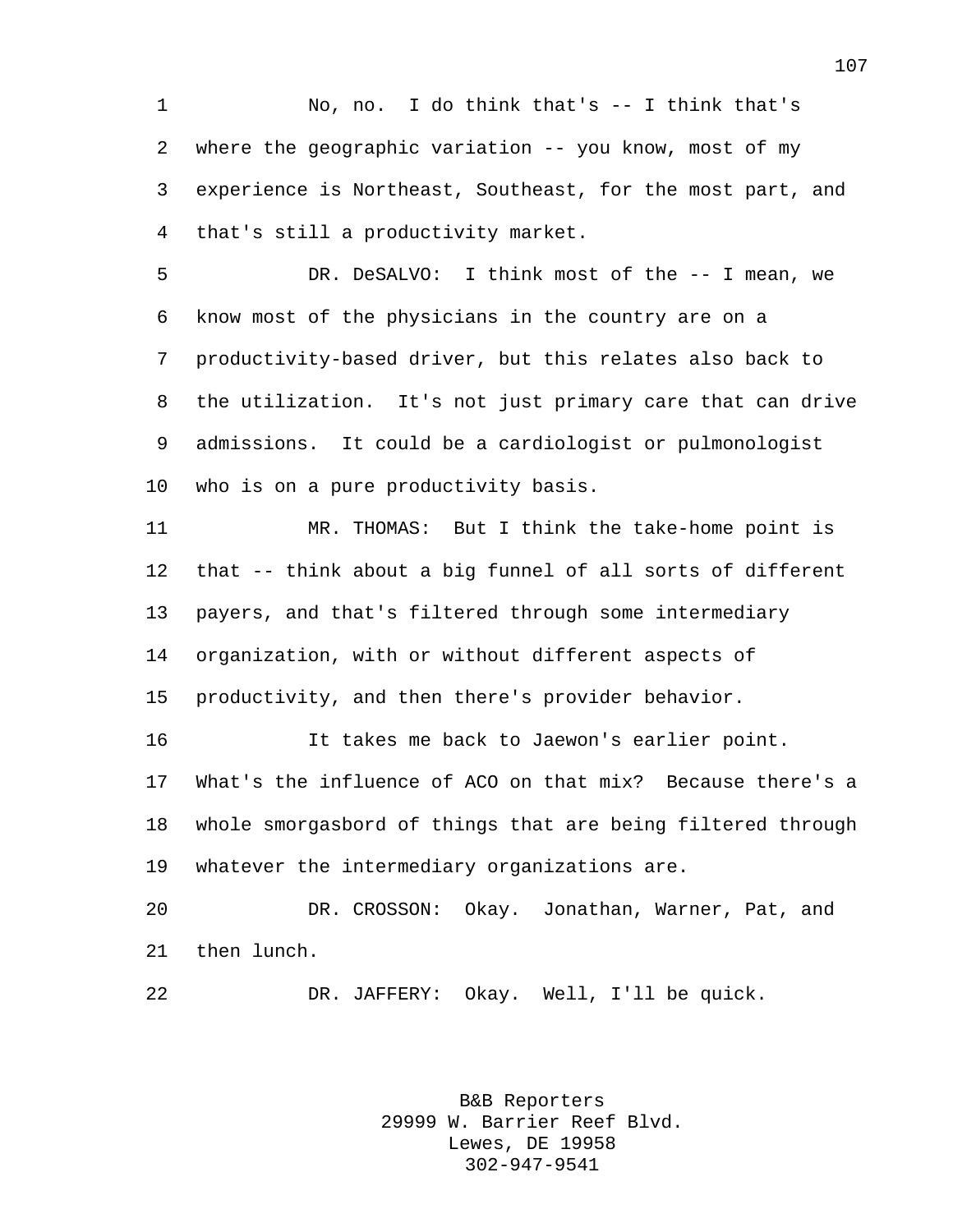I just want to go back to some of the things that Amol was saying about the MA penetration and -- or the MA's ability to make changes with sort of their care management activities versus things that would drive behavior at the provider level, whether that's an individual provider or a provider organization.

 What I heard was then that maybe what we're seeing in this data is they show that the changes at the provider level haven't been that effective, and that's why MA plans haven't -- haven't over time decided not to focus there, and then subsequently, we should think about that as we're thinking about some of these other change models.

 And I guess I would just be cautious about extrapolating. If we do believe that that's true, extrapolating that to some of these other types of models as we think about different ways that systems may organize or ACOs or other delivery system changes, because I do think there's a fundamental difference from a provider organization standpoint if they're engaged and saying we're going to make these changes and we're going to enter into this contract, this ACO model, or whatever the case may be, whether it's commercial, Medicare, or whatnot, versus

> B&B Reporters 29999 W. Barrier Reef Blvd. Lewes, DE 19958 302-947-9541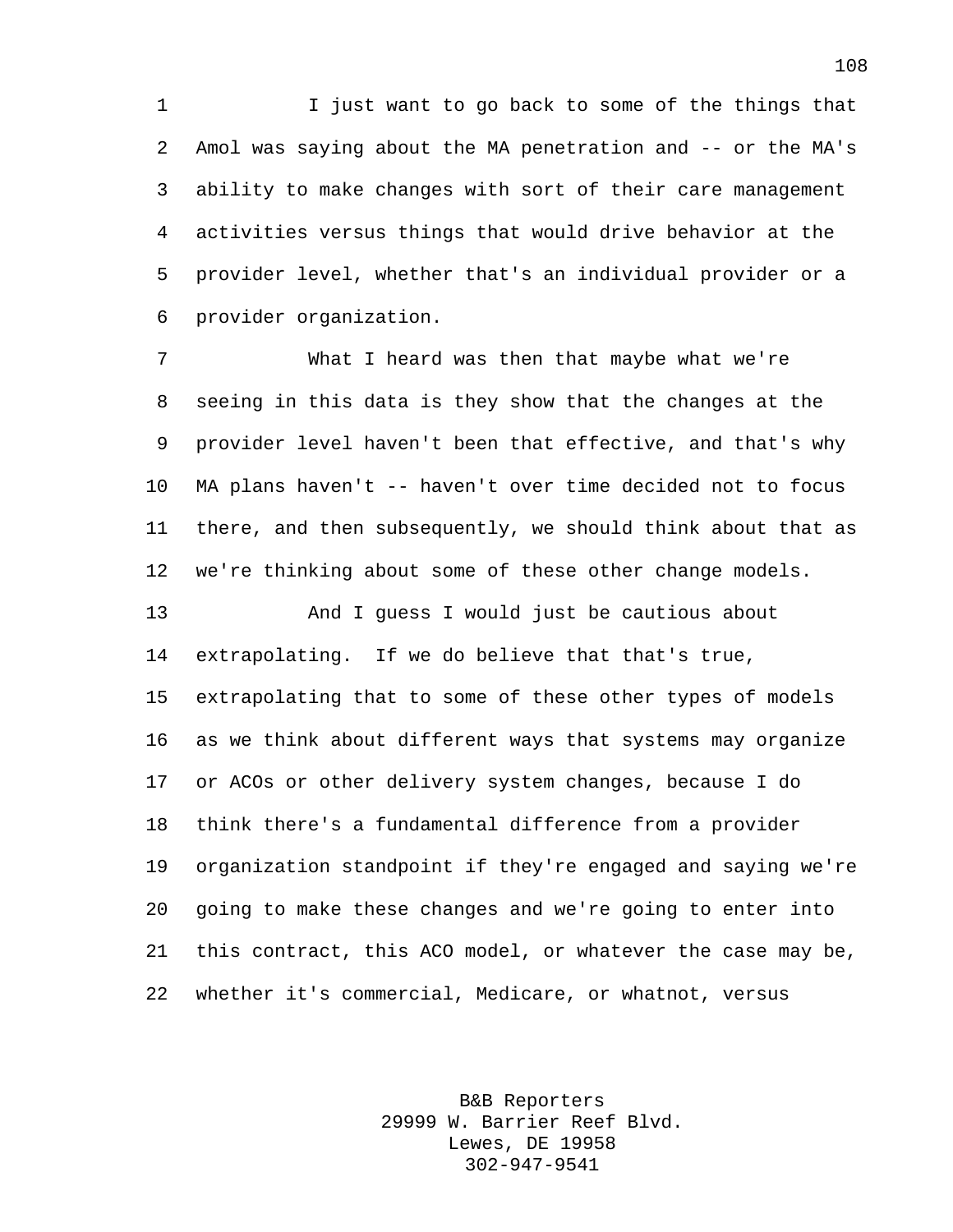managing through an MA plan.

| 2            | And I'm thinking about the fact that we have over          |
|--------------|------------------------------------------------------------|
| $\mathsf{3}$ | a hundred contracts. A high-penetration market may be that |
| 4            | because there's one MA plan. It may because that has 60    |
| 5            | percent of the market. It could be because there's ten     |
| 6            | that have six. And the way that a provider organization    |
| 7            | interacts with one plan is different than if it's          |
| 8            | interacting with six and how those systems work.           |
| $\mathsf 9$  | So I just want to be cautious about making those           |
| $10 \,$      | next connections.                                          |
| 11           | DR. CROSSON: On this point?                                |
| 12           | DR. NAVATHE: Yeah, on this point. I think                  |
| 13           | that's very fair. I think you're right. We should not      |
| 14           | over-infer. I think Larry helped sort of clarify, and      |
| 15           | there might be this third structure there. To the extent   |
| 16           | that we do make -- we just sort of extrapolate and make    |
| 17           | these inferences. Maybe what we should be thinking is that |
| 18           | the new value-based payment models, whatever we're doing,  |
| 19           | should have strong enough incentives to create that        |
| 20           | provider system-level effect, because otherwise from what  |
| 21           | we learned from it, it probably isn't going to spill over. |
| 22           | DR. CROSSON:<br>Warner.                                    |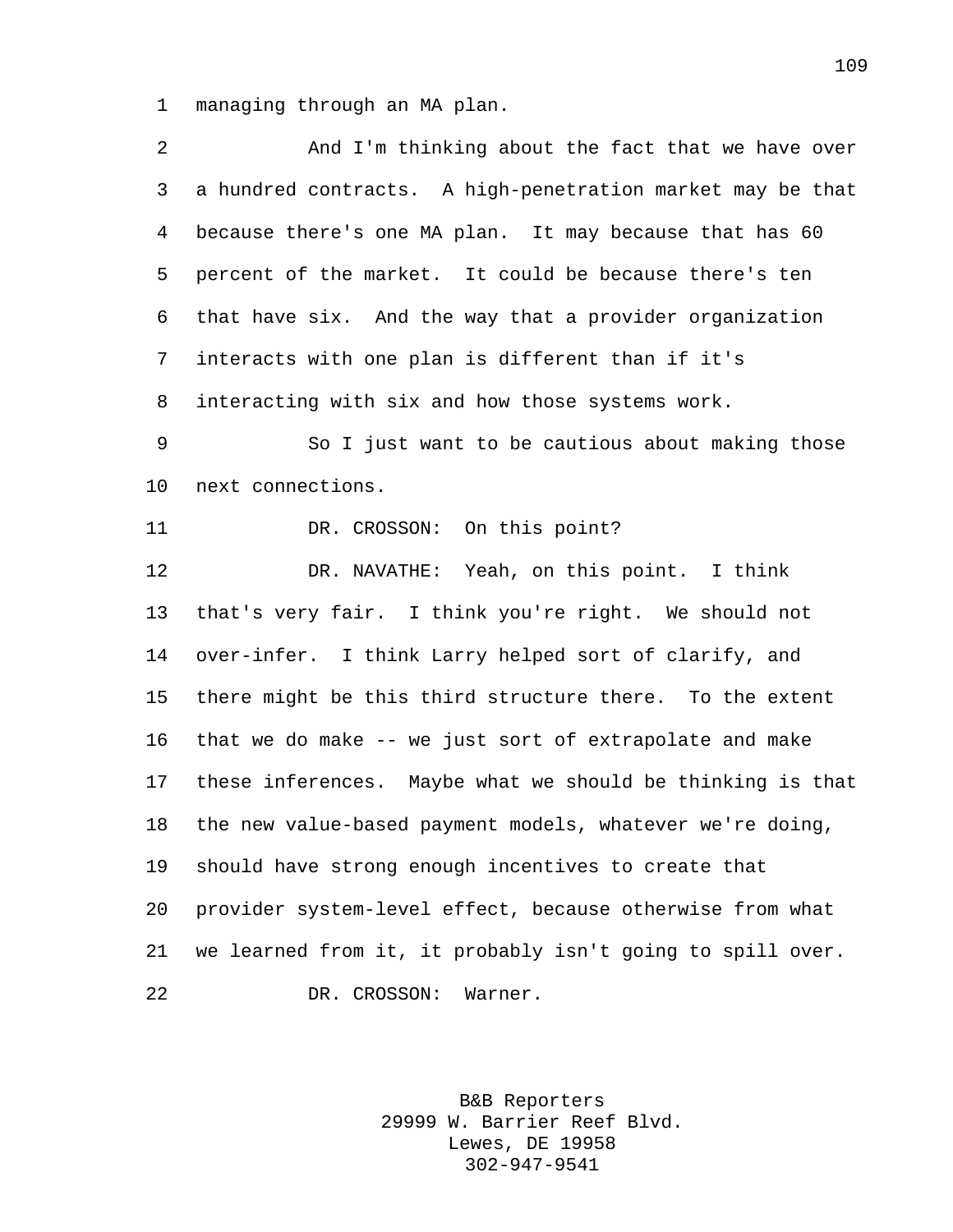MR. THOMAS: I'll be brief. I kind of agree with Marge. I was reading this, and I'm not quite sure what the policy implication is, like where we're going with it.

 I mean, I think it's interesting, and I think it's something we can hypothesize about whether it changes practice patterns, whatnot, but I'm not -- I mean, I'm not sure what's actionable out of here for us changing policy or changing payments.

 Once again, if I'm missing it, I would love to hear. I mean, I get the analytical and the educational analysis with it, but I'm trying to understand what the policy changes are we might be looking at.

 DR. CROSSON: So I don't want to put words in Jeff's mouth, but I think Jeff was working off a supposition in the literature that there was a significant spillover effect based on the degree of penetration in a market by Medicare Advantage. And I think what he did, if I understand it well -- and I hope that I do -- was to say, "Yes, there is, but it's small. And it's also potentially affected by a counter-current spillover that has to do with coding."

Now, whether there's a policy implication from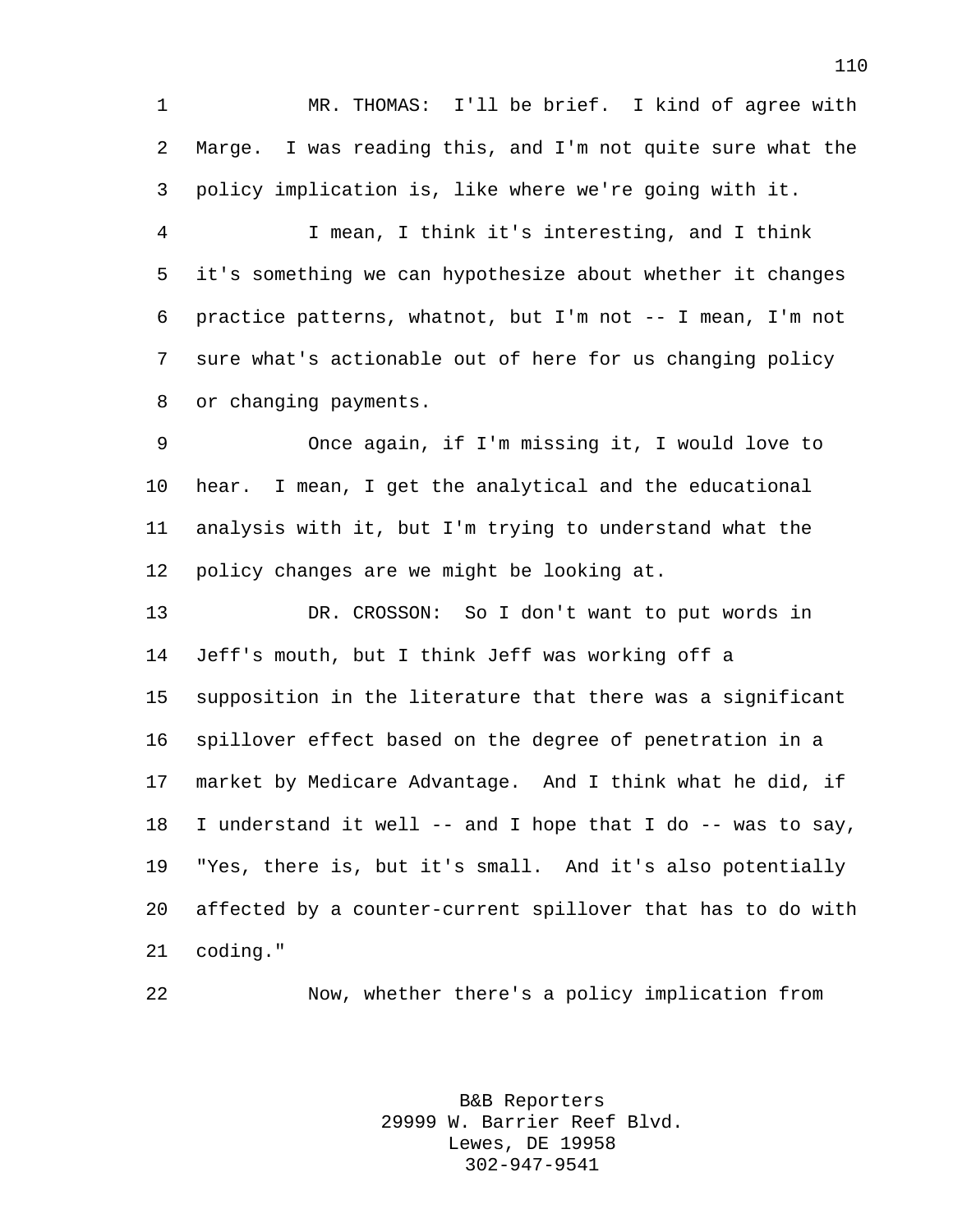that finding that we want to take on as a commission was the basis -- actually, it grew out of in the latter part of this discussion, and we've heard a number of different ideas that I think Jim and the staff and Paul and I are going to have to take back and see whether or not we think that one or more of those ideas should be put forward.

 DR. NAVATHE: Can I try to, on that point, sort of just clarify what I think the main policy point here is? DR. CROSSON: Yeah.

 DR. NAVATHE: I think the main policy point, in my mind, so are there benefits from MA in fee-for-service, spilling over to fee-for-service. If there are and they're fairly robust, then from a policy perspective, that makes MA a lot more attractive. That's really important for us to know..

 And I think what we're learning from this is that, if anything, if any at all, the effects are probably quite small. So we probably shouldn't be promoting MA because we think it's going to benefit fee-for-service, and that's the important point, I think, that we want to take away.

DR. CROSSON: Thank you.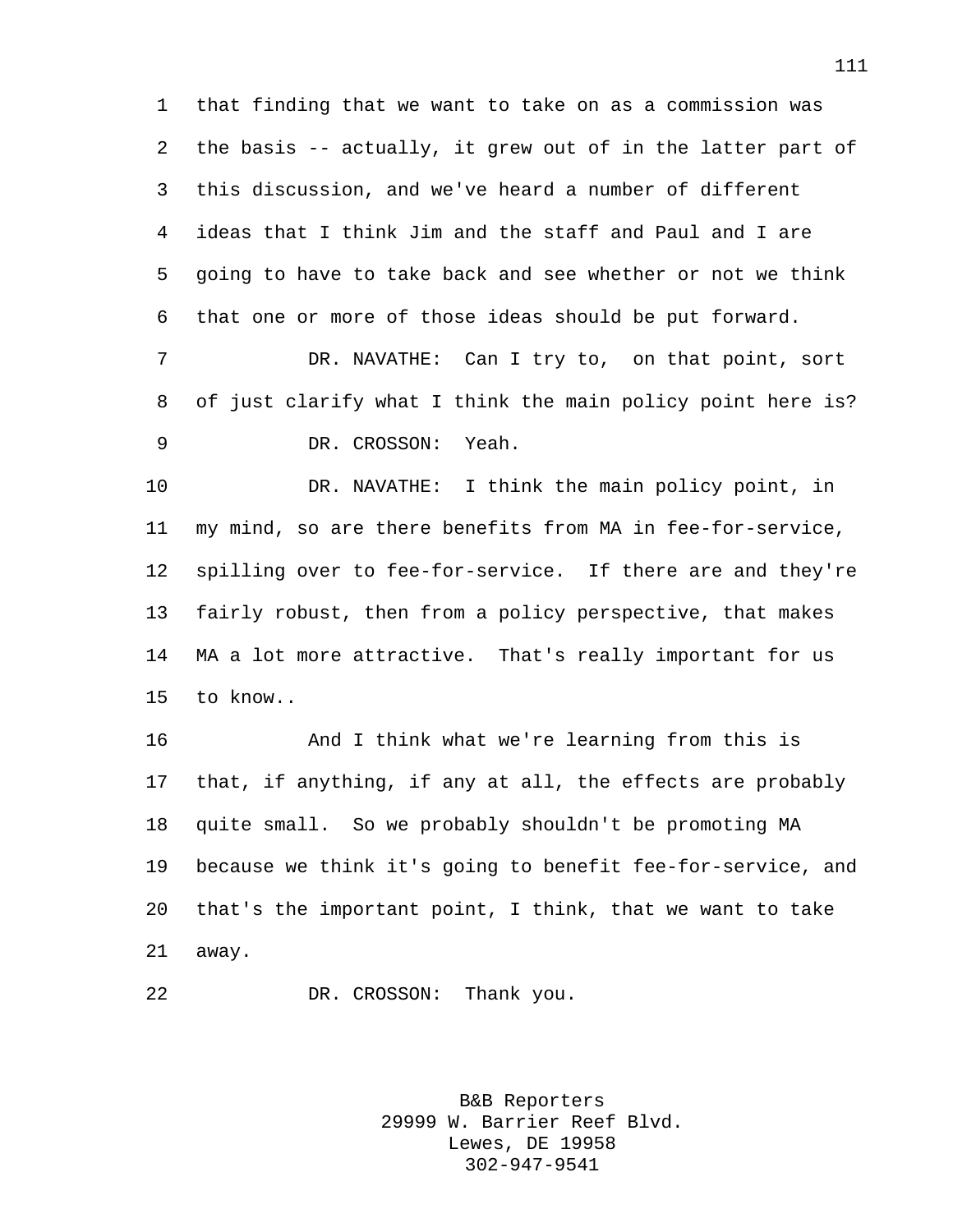## On that point?

 DR. DeBUSK: On the same issue of the coding spillover, this was already in the weeds enough, but I guess since we're talking coding spillover, we'll get into the weeds a little bit more.

 There is a circularity issue here, I think, and, Jeff, please, I'm ready to be set straight. But let's for a moment say that there is coding spillover. The more complete coding in MA spills over into fee-for-service and now fee-for-service is more fully coded, each year when they recalibrate the nine-compartment model to determine the HCC coefficients, that spill over, because it has occurred into fee-for-service, would automatically lower the MA payment because basically the coding intensity adjustment at 5.9 percent wouldn't change. But the coefficients in theory would have a reduced impact. So there is a circular self-correcting mechanism here in that if the spillover does occur, MA plans automatically get a reduced payment. Is that correct?

 DR. STENSLAND: I think that's if there was 100 percent spillover on the coding, but we're not saying there's 100 percent spillover.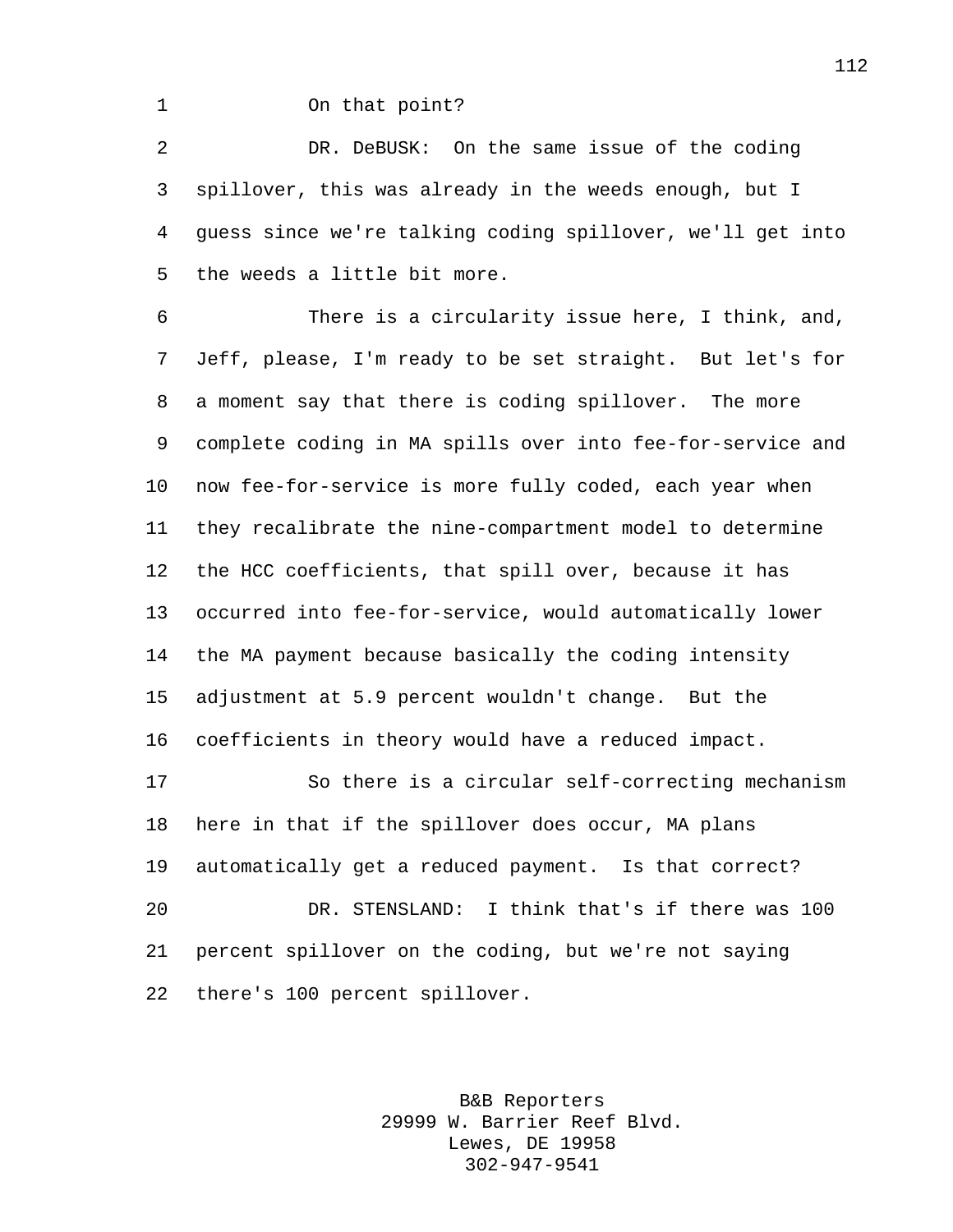Andy came up with what? 7.2 percent coding adjustment?

 DR. DeBUSK: Mm-hmm. DR. STENSLAND: And so what that means is we think the fee-for-service coding is maybe going up because of MA, and MA coding is actually 7.2 percent above that. If it wasn't for spillover, Andy would have a bigger number than the 7.2 he found. So you're right that there is some correction. So like maybe without the MA spillover, you would have seen an 8 percent differential in coding, but now because of MA spillover and then that increases the HCC scores of fee-for-service, you only see a 7.2 percent differential between fee-for-service and MA. DR. DeBUSK: We're on the same page. It's a second-order effect that actually would self-correct for coding spillover, but it would only be a partial correction, not a complete correction. Thanks. DR. CROSSON: Okay. Pat, last comment. No pressure.

 MS. WANG: I simply want to add a little bit more texture from my perspective to the sort of framework that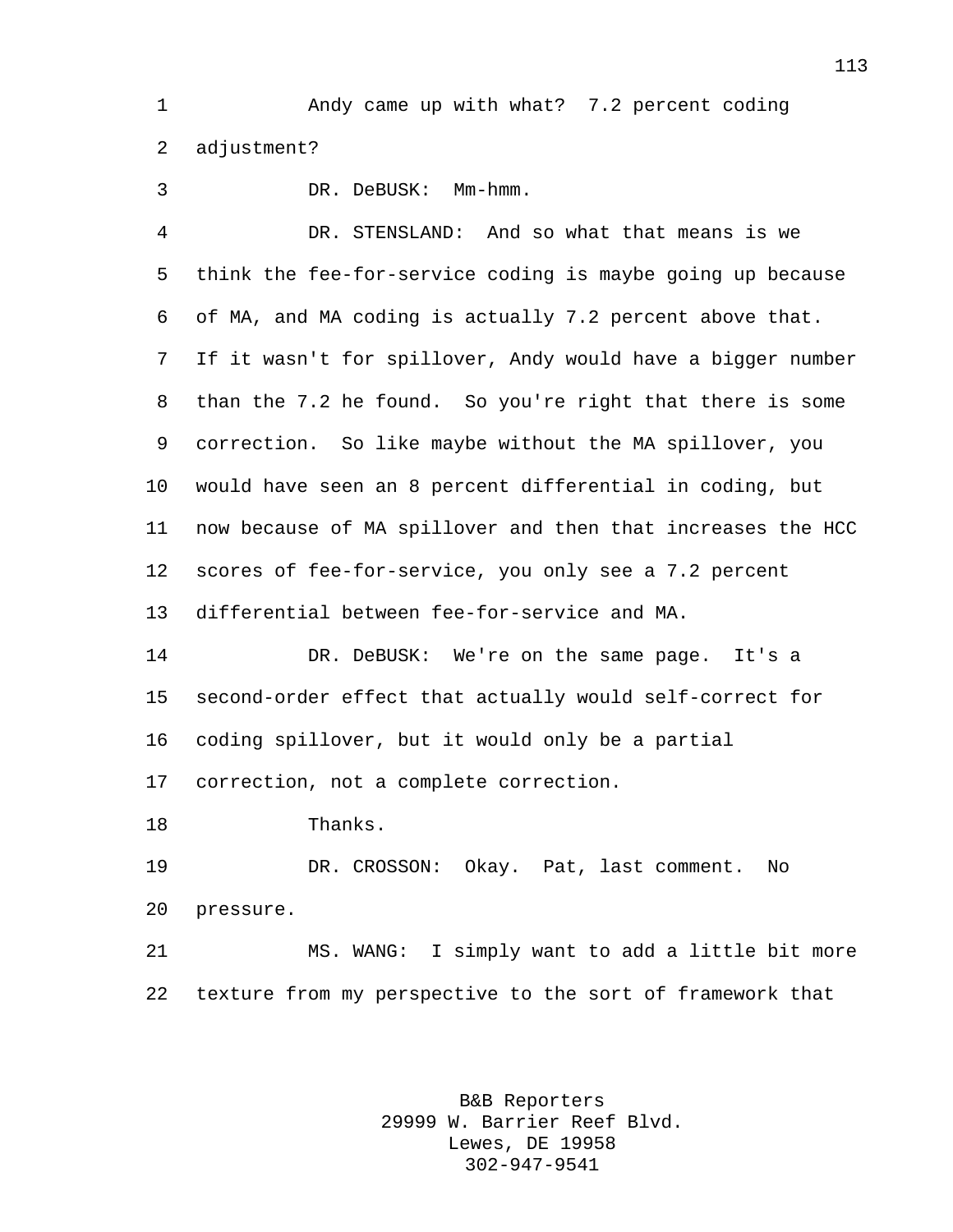Amol and Larry set up with the boxes, and you can put it in whatever box you want. But I would add to the system change box that Larry described. Something that Larry mentioned with provider systems that have developed their own care management in population health structures, but in the system box, for many MA plans, there is a very close relationship between the MA plan's systems and how they work with their doctors who are taking value-based payments, capitation, whether it's on quality.

 The system effects of the additional transportation benefits, benefit design, zero copay for primary care, transportation benefits, some MA plans work very closely with capitated and other at-risk physician groups to make that work even better as opposed to the plan is kind of like over here in a box doing its thing. Providers are in a fee-for-service box over here doing their thing, and then there are providers in a third box that are trying to figure out how to make their way through ACO land.

 I think that there is another scenario where MA plans are looking for partners that are extremely interested in working in value-based environment and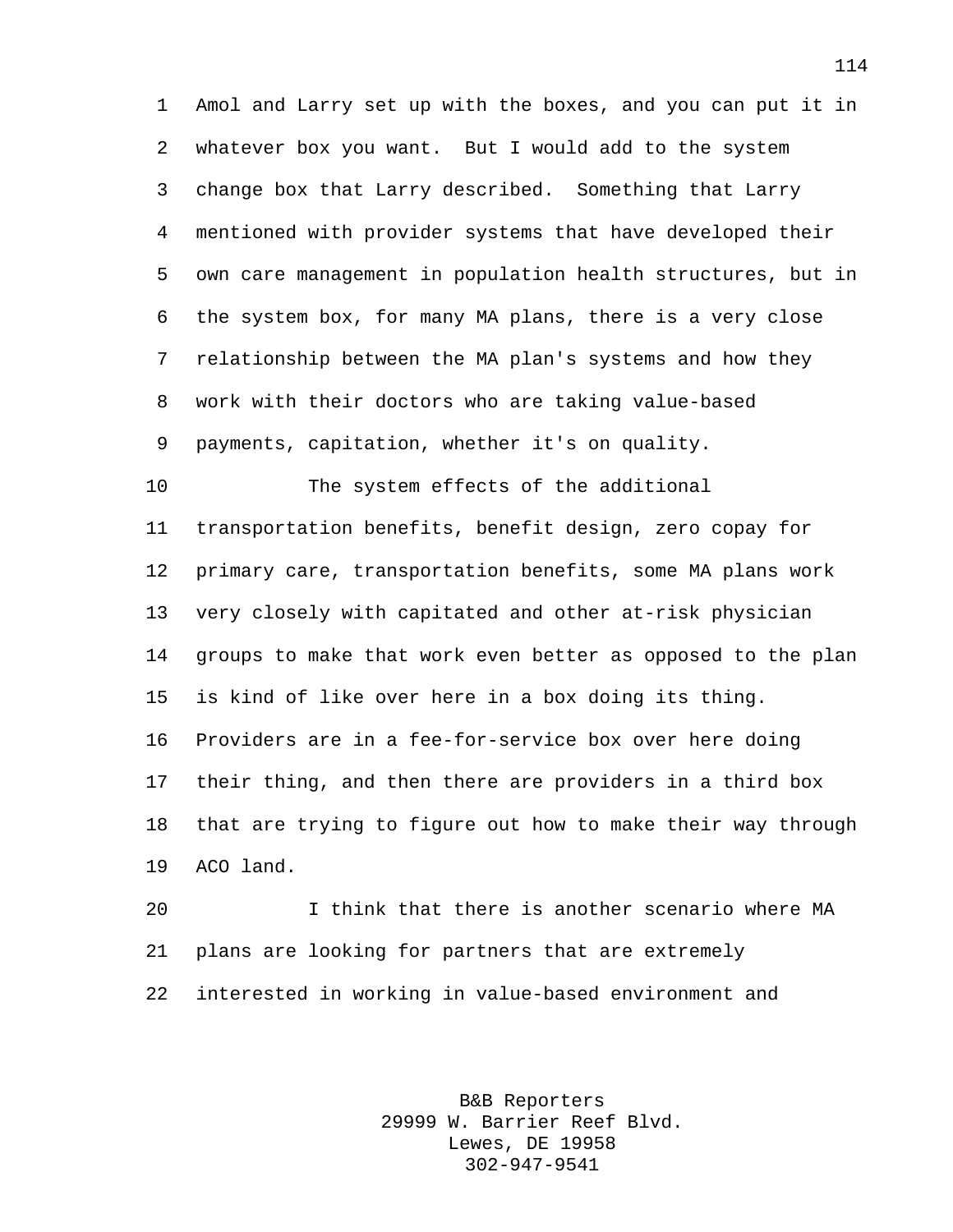particularly with MA plans, and there's a ton that gets done there. I'm sorry that we don't have comparable -- we don't have the ability to measure quality across fee-for- service and MA because the systems are just so different, but I think that one of the spillover effects for the value propositions would emerge if we were able to actually see that for Medicare Advantage beneficiaries.

 I think it has implications for the thinking that we might do about fee-for-service, value models, ACM models, what have you. There is kind of a third way where the sum of two things, which is a willing MA plan and a willing provider group, whether they're a group or an IPA or just community documents or a big hospital system, is very, very powerful. And it's more than the sum of the parts.

 DR. CROSSON: On this point, last comment, something else?

 DR. PAUL GINSBURG: Yeah. Pat's comment gave me a thought. Increasingly, I believe that MA plans informing their networks are trying to basically steer Medicare beneficiaries towards more efficient providers. So the degree they succeed, that, in a sense, is another spillover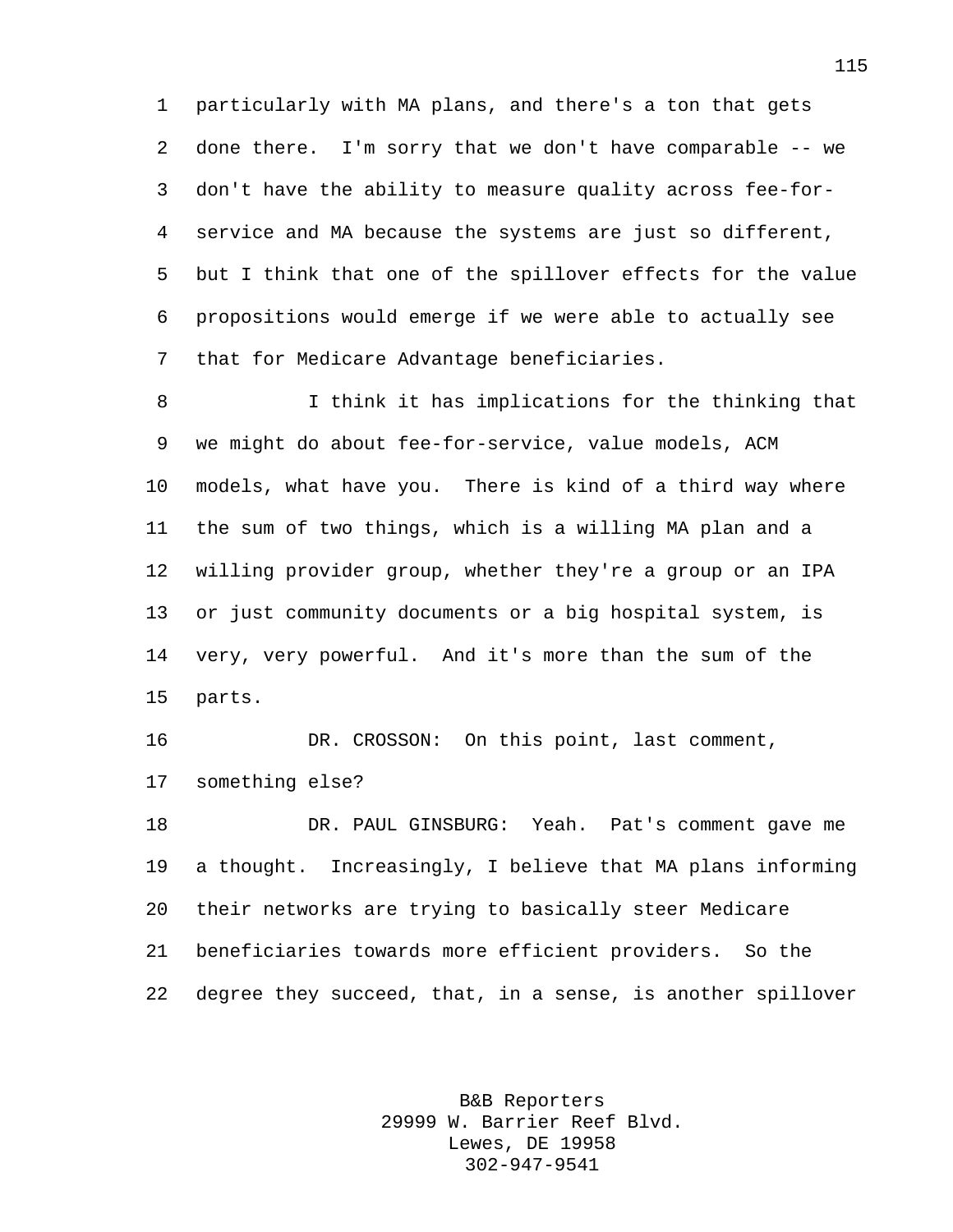by, in a sense, leaving the less-efficient providers to specialize in fee-for-service. So, in that way, MA success in their own world is driving fee-for-service costs higher and may be a third mechanism. DR. CROSSON: Okay. Well, that was a pretty rich discussion, I would say. Again, Jeff, thank you so much. You probably got a lot more than you thought you were going to get. So you're leaving much richer than you came in. 10 [Laughter.] DR. CROSSON: We will now break for lunch, and we'll be back in -- oh, sorry. We do have an opportunity for public comment, if any of our guests would like to make a comment based upon the material presented today. If you do, please come to the microphone. [No response.] DR. CROSSON: Seeing no one at the microphone, we will reconvene at 2:15. Thanks, Jim. [Whereupon, at 1:06 p.m., the Commission was recessed, to reconvene at 2:15 p.m., this same day.]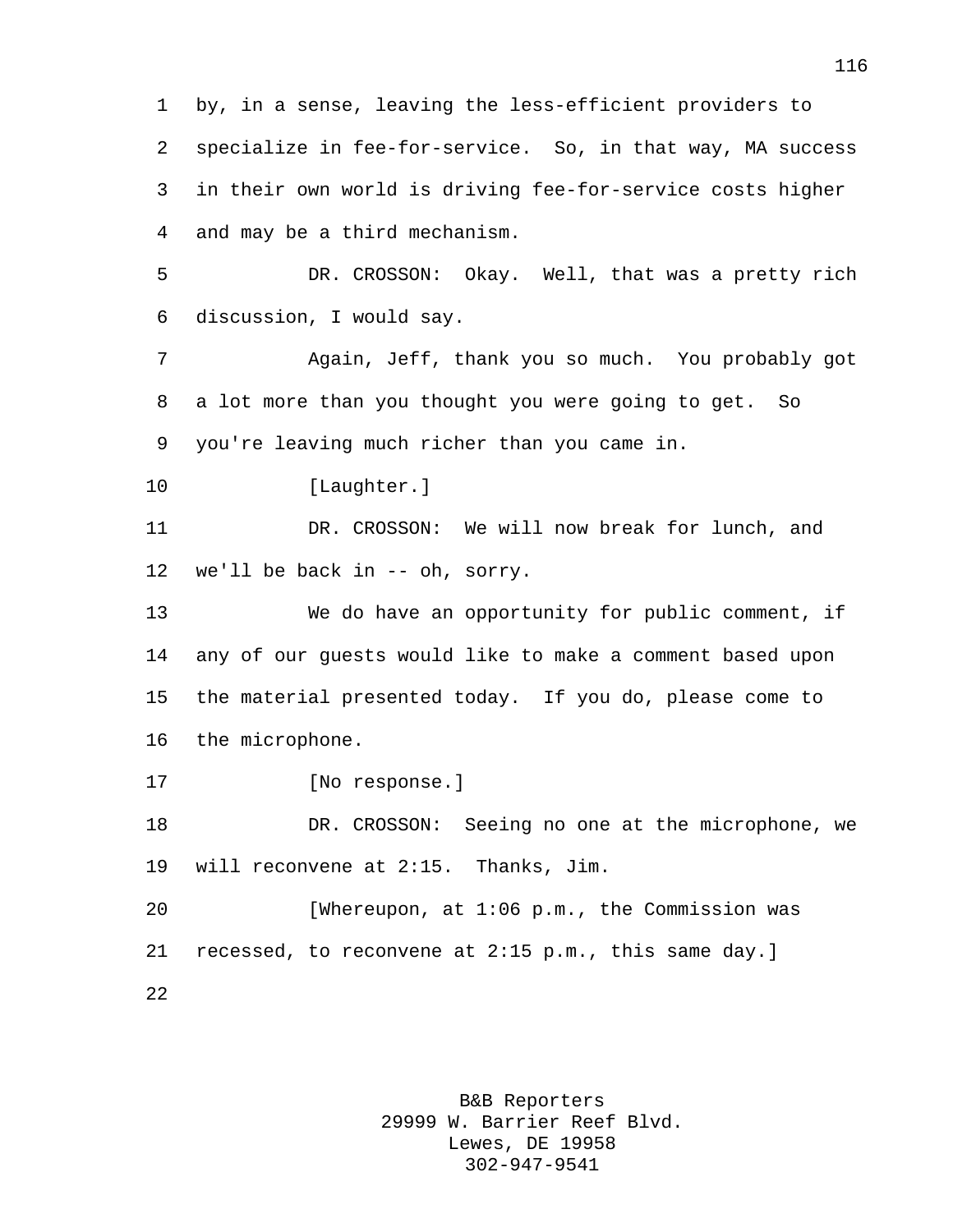AFTERNOON SESSION 2 [2:15 p.m.] DR. CROSSON: Okay. I think we can reconvene. Okay. So we'll begin the afternoon session. The first discussion is going to be on competitive bidding for durable medical equipment and other supplies. We're going to take a look at the success with diabetic testing supplies and then raise the question for the Commission about whether the competitive bidding model should be expanded. And Brian and Eric are here. Brian, it looks like you're ready to start. MR. O'DONNELL: Good afternoon. This presentation focuses on Medicare's payment policies for durable medical equipment, prosthetics, orthotics, and supplies, or DMEPOS. In particular, I'll focus on two topics: examining the effects of competitive bidding for diabetes testing supplies and expanding the products included in Medicare's DMEPOS Competitive Bidding Program. But before I get into these topics, I'll walk through some background. DMEPOS as a category comprises a wide variety of products, such as oxygen equipment, wheelchairs, and CPAPs.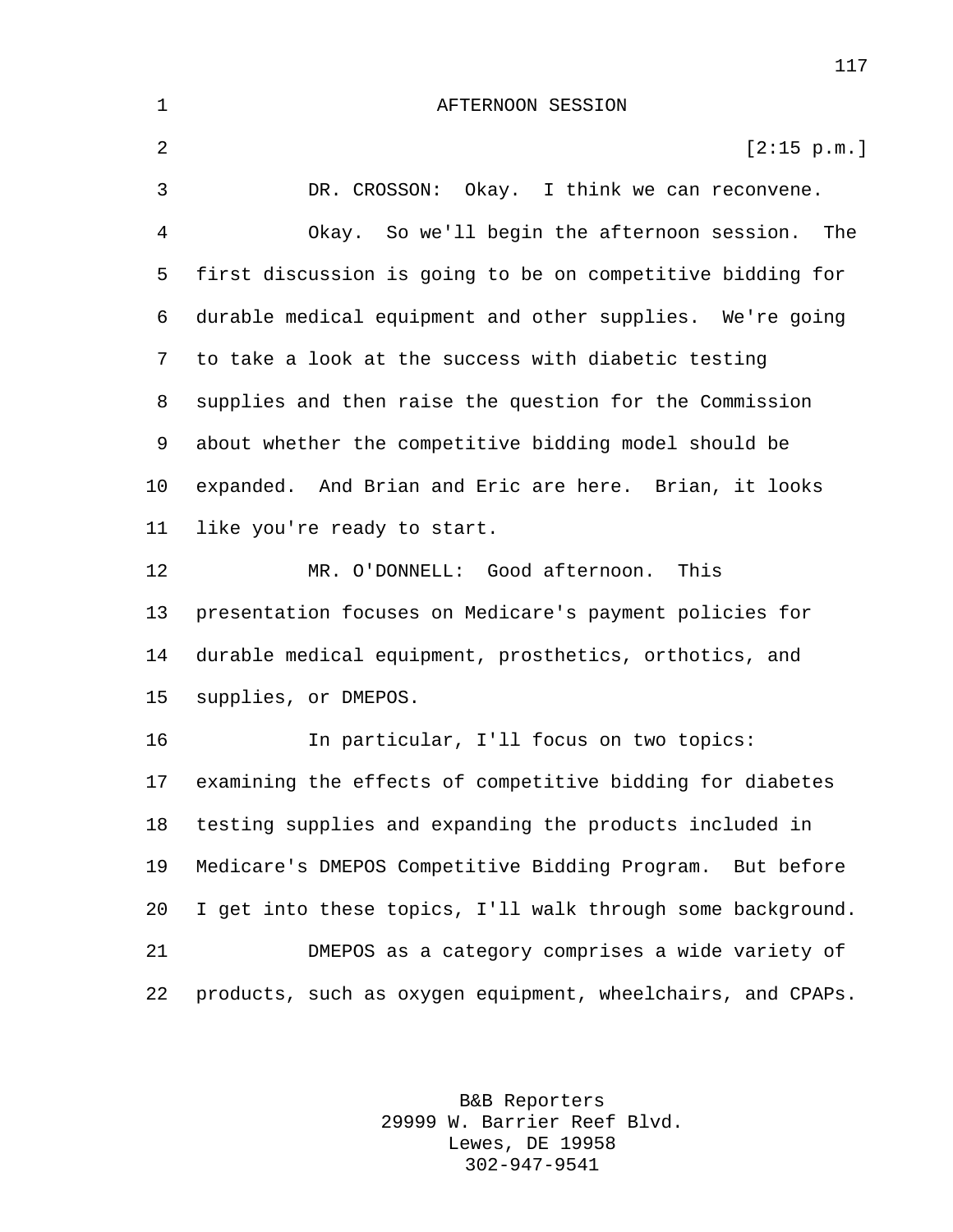Medicare pays for DMEPOS products in two basic ways: through a fee schedule or through the Competitive Bidding Program, or CBP.

 Medicare's fee schedule is largely based on supplier charges from 1986 to 1987 -- updated for inflation -- and other information, such as unadjusted list prices. Many fee schedule rates are excessive. For example, fee schedule rates are often far higher than private payer rates for the same products. Excessive payment rates increase Medicare and beneficiary expenditures and encourage fraud and abuse. In response to rising expenditures and cases of abuse, Congress required CMS to implement the CBP. CMS phased in competitive bidding starting with the highest- cost products in 2011. The CBP operated in 99 large MSAs and nationally for mail-order diabetes testing supplies through 2018. The mail-order program is of particular interest to us today, and I'll talk more about it in a few slides. CMS suspended competitive bidding for 2019 and 2019 and is making technical changes to the bidding rules.

This means that there will be a temporary gap period

B&B Reporters 29999 W. Barrier Reef Blvd. Lewes, DE 19958 302-947-9541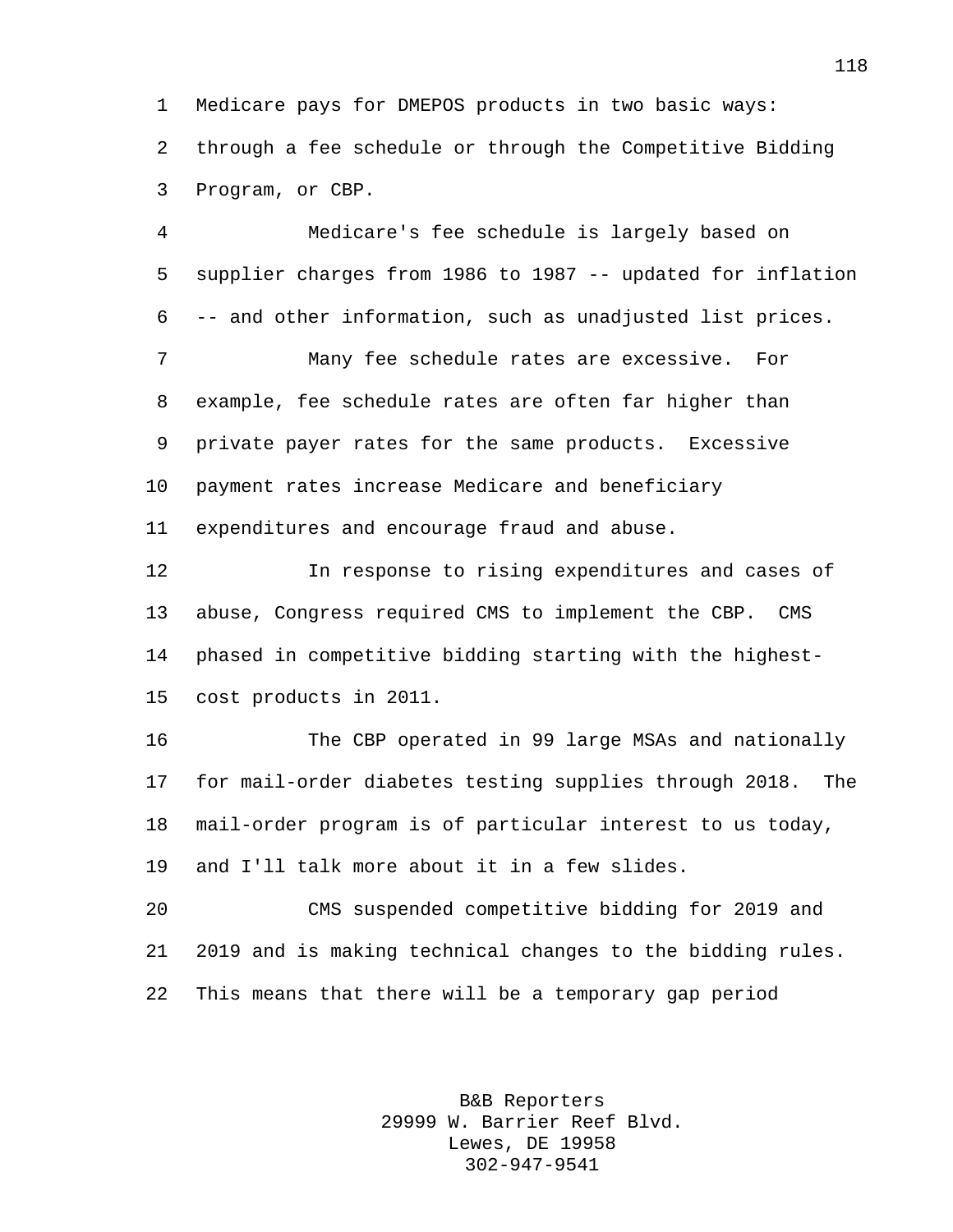without competitive bidding.

 During the gap period, any willing supplier can furnish DMEPOS products to beneficiaries at payment rates that are based on those established under the CBP.

 For most products, the next round of bidding is scheduled to start in 2021. However, to date, CMS has not announced the next round of bidding for mail-order diabetes testing supplies.

 The results of the CBP are often evaluated based on three key criteria: how the program affected Medicare's payment rates, utilization, and beneficiary access to needed products.

 The CBP substantially reduced Medicare's payment rates. For example, among the 25 highest-expenditure products in 2017, payment rates have declined by a median of nearly 50 percent since competitive bidding began. The CBP has also substantially reduced utilization. Some industry stakeholders have suggested that utilization declines represent access issues. However, the available evidence, including reports from CMS and the OIG, suggests that the CBP did not disrupt access to needed DMEPOS.

> B&B Reporters 29999 W. Barrier Reef Blvd. Lewes, DE 19958 302-947-9541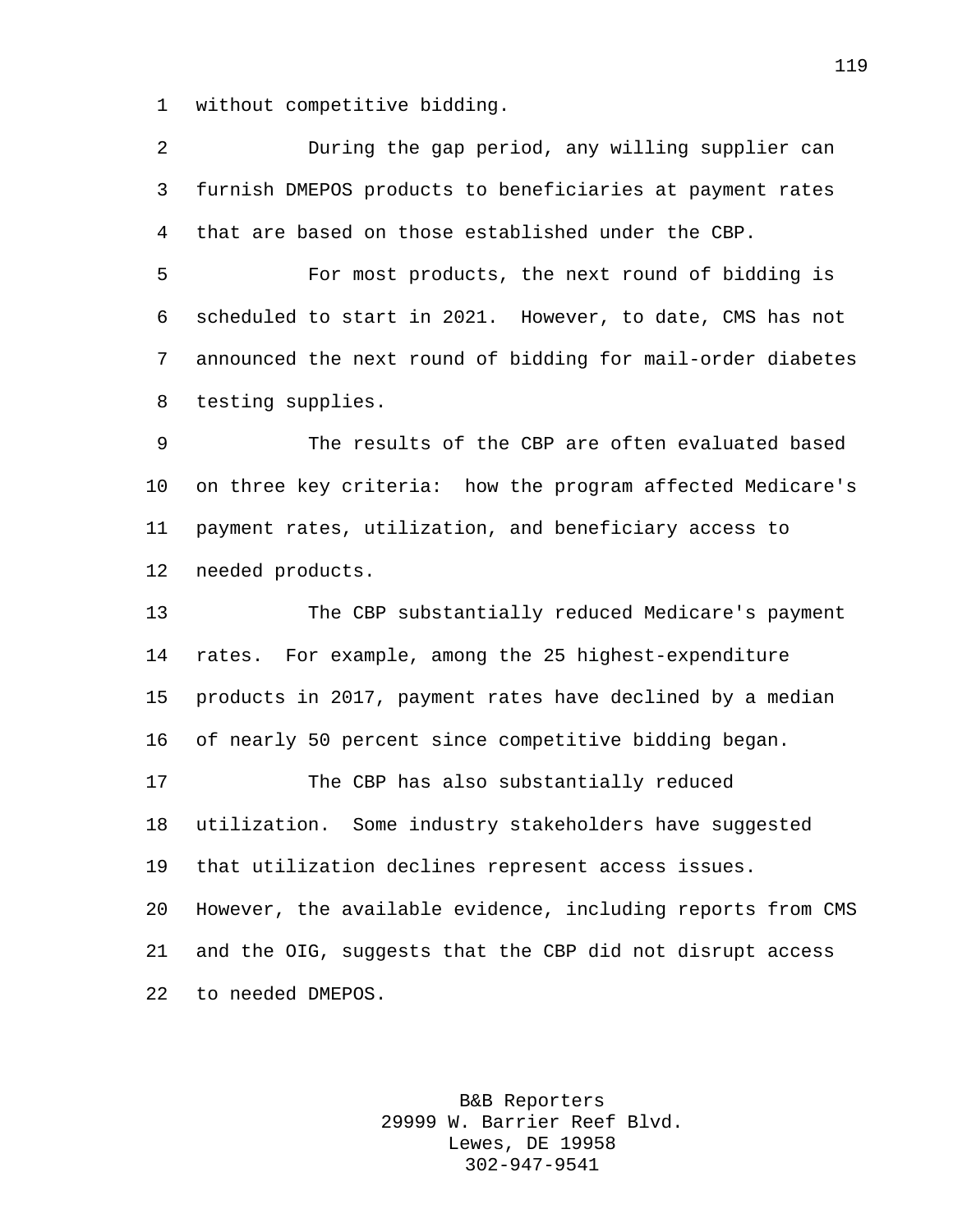This next slide shows how Medicare spending has changed from 2010 -- the year before competitive bidding began -- to 2017.

 Looking at the top row of data, you can see that the total spending on products included in the CBP has fallen from \$7.5 billion in 2010 to \$2.8 billion in 2017, a decrease of 62 percent.

 The decrease in expenditures has been particularly dramatic for diabetes testing supplies, the category highlighted in red. Expenditures for this group of product fell by 88 percent from 2010 to 2017.

 Given this dramatic decline in spending, we conducted further analyses to determine whether beneficiaries were negatively affected by including diabetes testing supplies in a round of competitive bidding known as the National Mail-Order Program.

 The National Mail-Order Program began in July 2013. As the name implies, the program covers the entire country, including both urban and rural areas, but only applies to items supplies beneficiaries receive through the mail.

The Mail-Order Program substantially reduced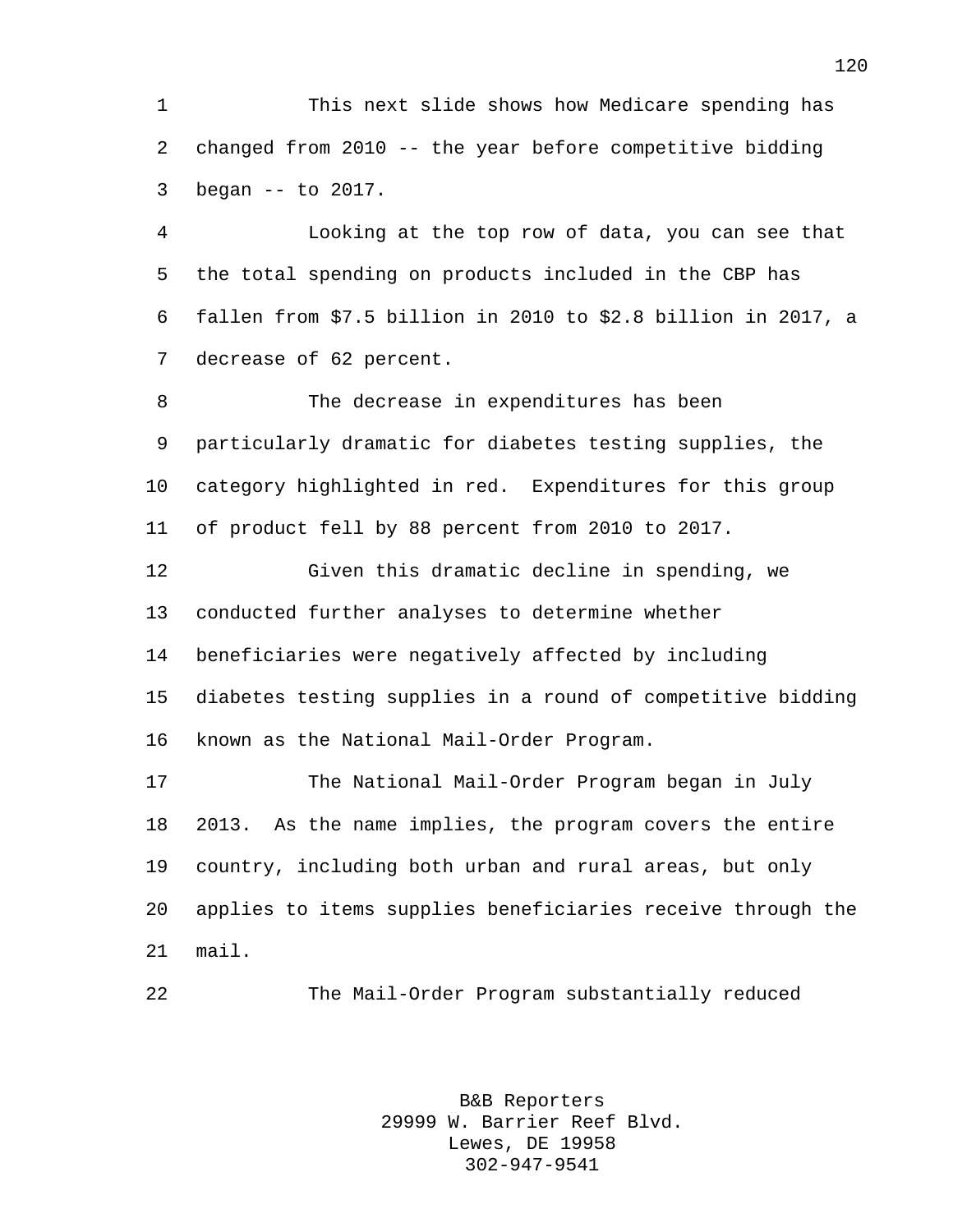payment rates for diabetes testing supplies. For example, from 2010 to 2017, Medicare's payment rate for blood glucose test strips -- the highest-expenditure product in the diabetes testing supply category -- went from about \$33 to just over \$8, a reduction of 75 percent.

 Even while the National Mail-Order Program was in place, beneficiaries could access test strips through any willing retail supplier, such as a local pharmacy. However, as of July 2013, the payment rate for retail test strips was set equal to the rate established under the National Mail-Order Program.

 Looking at the geographic distribution of retail suppliers, we found that nearly all beneficiaries lived in a county with one or more retail test strip suppliers in 2017.

 Given that beneficiaries can access test strips on a mail-order basis or through retail suppliers, this slide shows total utilization of test strips from 2010 to 2017, stratified by mail-order versus retail supplies. As you can see, total utilization -- the light blue line -- declined after the implementation of the National Mail-Order Program in July 2013.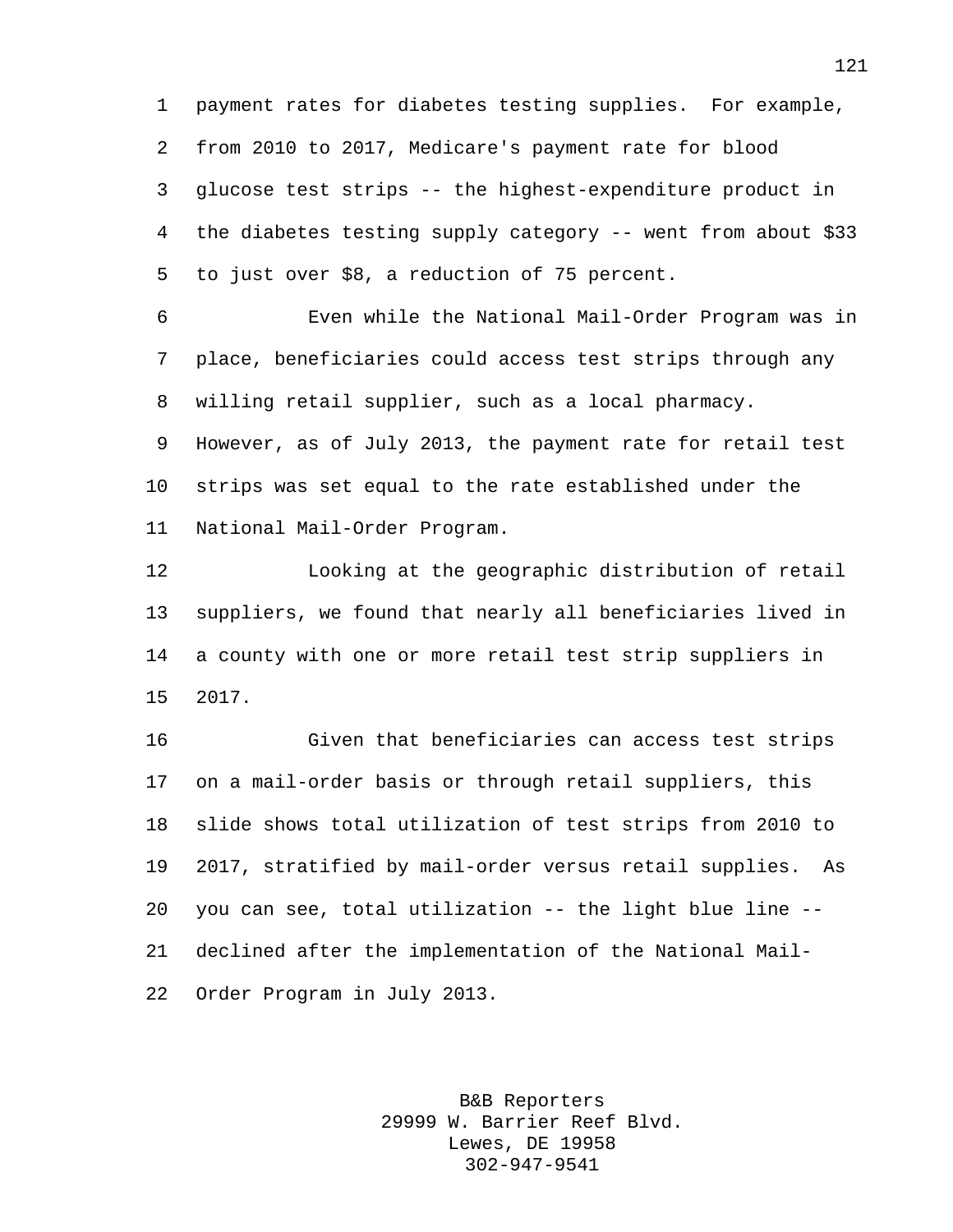Looking closer, you can see that the entire decline is due to a drop in mail-order test strip users, which is represented by the green line. In fact, the number of retail users -- the white line -- actually increased after the Mail-Order Program began. Some industry stakeholders have suggested that this decline in mail-order test strip utilization represents an access issue and that the decline in use negatively affected beneficiary health outcomes and shifted costs to the hospital setting. However, our analyses suggest otherwise, as the next slide begins to show. This slide displays monthly all-cause hospitalization rates for beneficiaries with diabetes, stratified by the type of diabetes and insulin use. We paid particular attention to trends among Type 1 diabetics and those who use insulin because our conversations with clinicians suggested that these beneficiaries are likely to be more negatively affected by disruptions in the supply of their test strips. However, as you can see by looking at the trends before and after July 2013, we found no evidence that the implementation of the National Mail-Order Program affected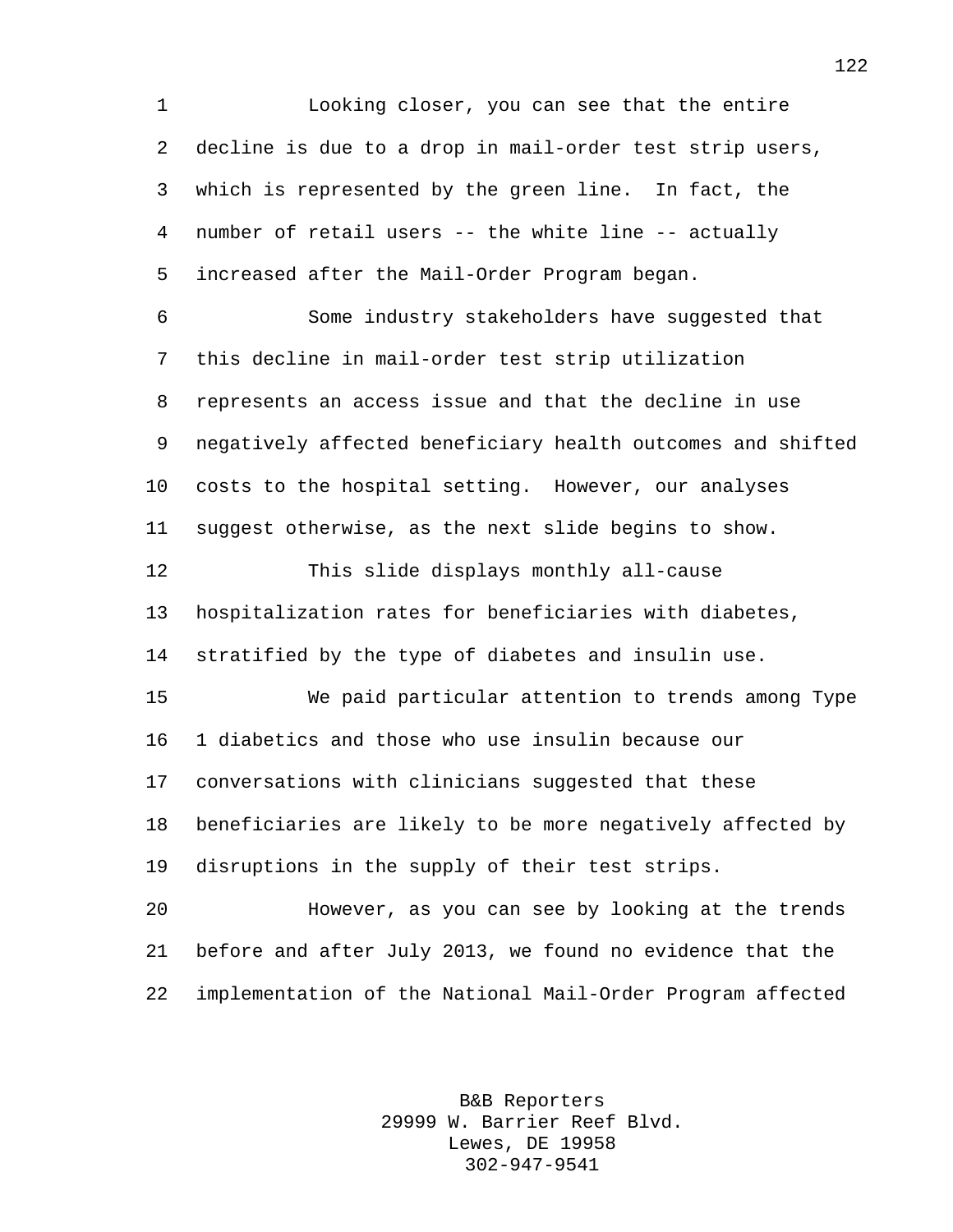monthly hospitalization rates for any of our subpopulations studied.

 We also ran similar analyses looking at all-cause mortality and emergency department use rates, total Medicare Parts A and B spending, and diabetes-related hospitalizations and emergency department use. While not pictured on this slide, the figures for these outcome metrics look nearly identical to the hospitalization figure, with no discernable changes after the National Mail-Order Program began. At the national level, our trend analyses suggest

 that the Mail-Order Program did not negatively affect health outcomes for beneficiaries in total or for certain subpopulations of potentially vulnerable beneficiaries. Nonetheless, we conducted further analyses on

 multiple sub-groups of beneficiaries who could have been negatively affected without necessarily moving the national average.

 One of the sub-groups that I'll discuss today is beneficiaries who stopped receiving test strips after the National Mail-Order Program began. The concern is that health outcomes could suffer if beneficiaries stop using

> B&B Reporters 29999 W. Barrier Reef Blvd. Lewes, DE 19958 302-947-9541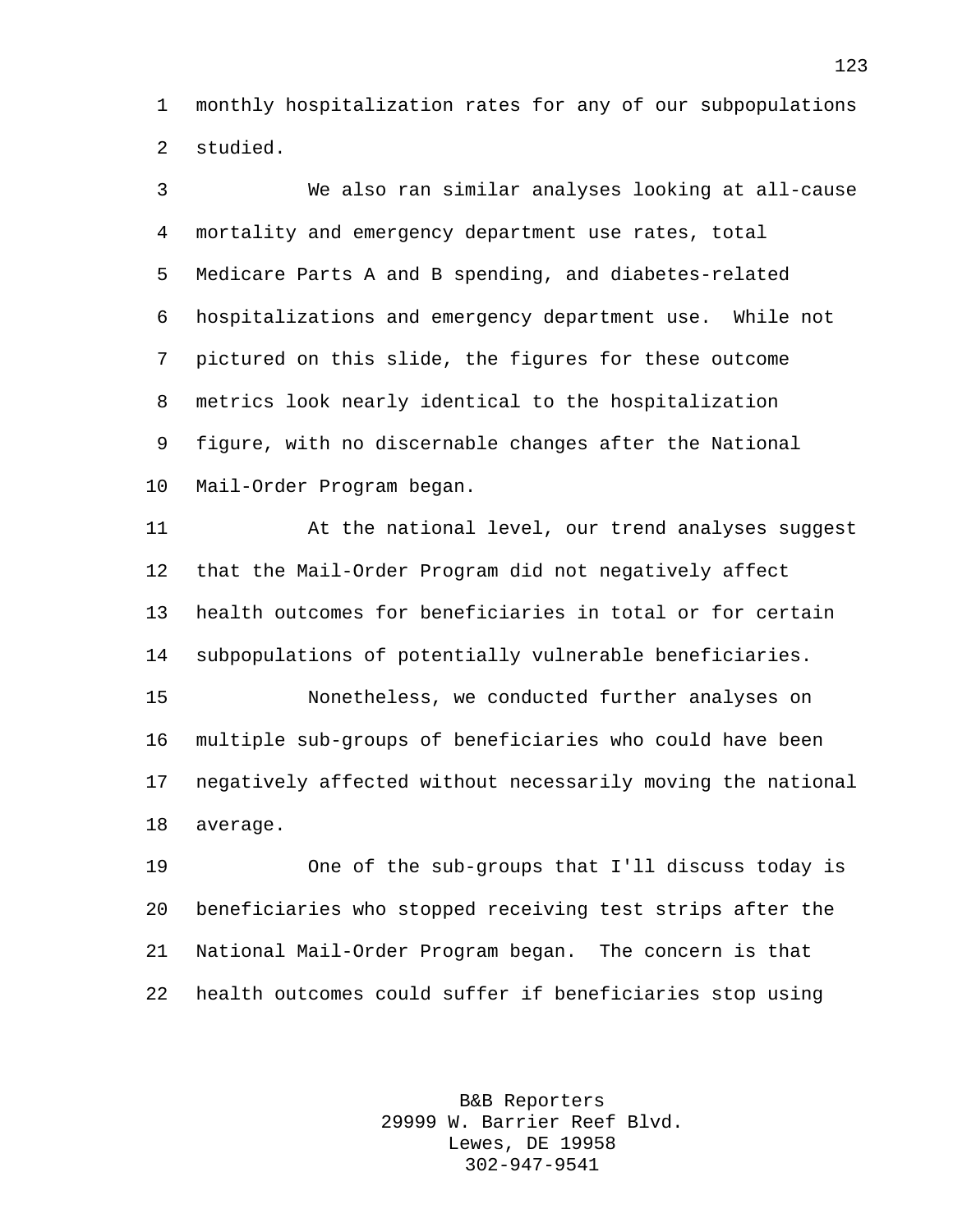test strips.

 We found a large decline in the number of beneficiaries who received test strips after the Mail-Order Program began. However, again, we found no evidence that this large decline negatively affected health outcomes or shifted costs to the hospital setting.

 So just to summarize the evidence I've discussed so far and that was included in your mailing materials, the National Mail-Order Program dramatically reduced Medicare and beneficiary speeding on diabetes testing supplies. Beneficiaries maintained broad access to both retail and mail-order test strips. And despite declines in the use of test strips, beneficiary health outcomes remained stable after the Mail-Order Program began, even for particularly vulnerable beneficiaries.

 In aggregate, these findings suggest that the National Mail-Order Program did not negatively affect beneficiary health outcomes and likely reduced abusive billing practices for test strips, such as billing for test strips for beneficiaries who did not need them or use them. So now I'm going to switch gears a bit, and I'm going to talk about spending trends for products excluded

> B&B Reporters 29999 W. Barrier Reef Blvd. Lewes, DE 19958 302-947-9541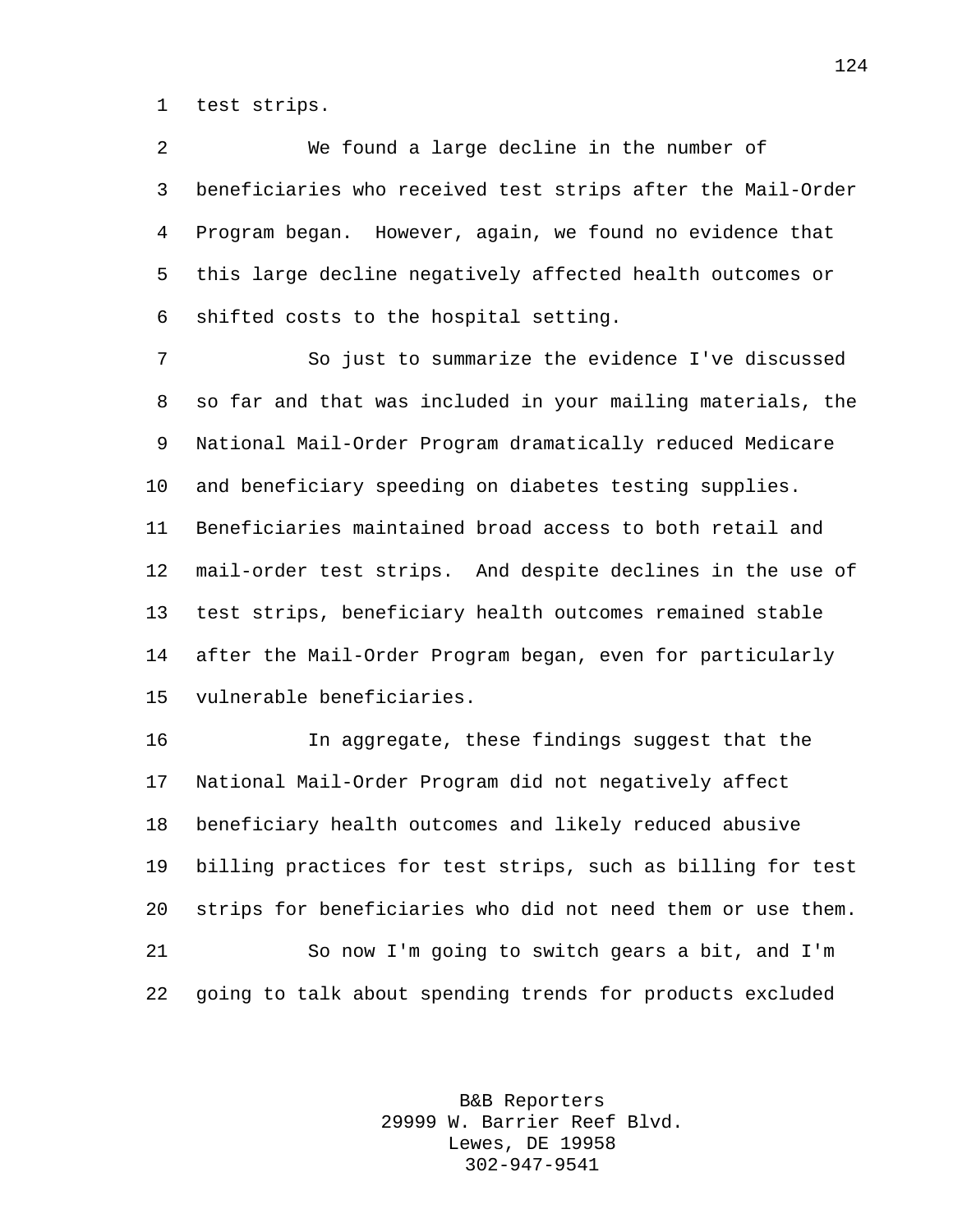from the competitive bidding program or non-CBP products.

 Using the same table I showed you before, I'd like to emphasize how different the spending patterns are for CBP products versus non-CBP products.

 Over the same time when spending on CBP products was falling by more than half, spending on non-CBP products increased from \$3.3 billion to \$4.7 billion, an increase of 44 percent.

 Much of the increase in spending for non-CBP products over this time was due to utilization increases. In some cases, the additional volume was due to abusive billing practices, one of which I'll highlight in the next slide.

 In particular, this slide highlights a recent case of widespread abuse among non-CBP products and how Medicare's excessive fee schedule payment rates encourage such abuse.

 In April 2019, the Department of Justice announced charges against the owners of dozens of durable medical equipment companies and others who took part in an alleged nationwide fraud scheme for off-the-shelf orthotics, a category that includes products such as knee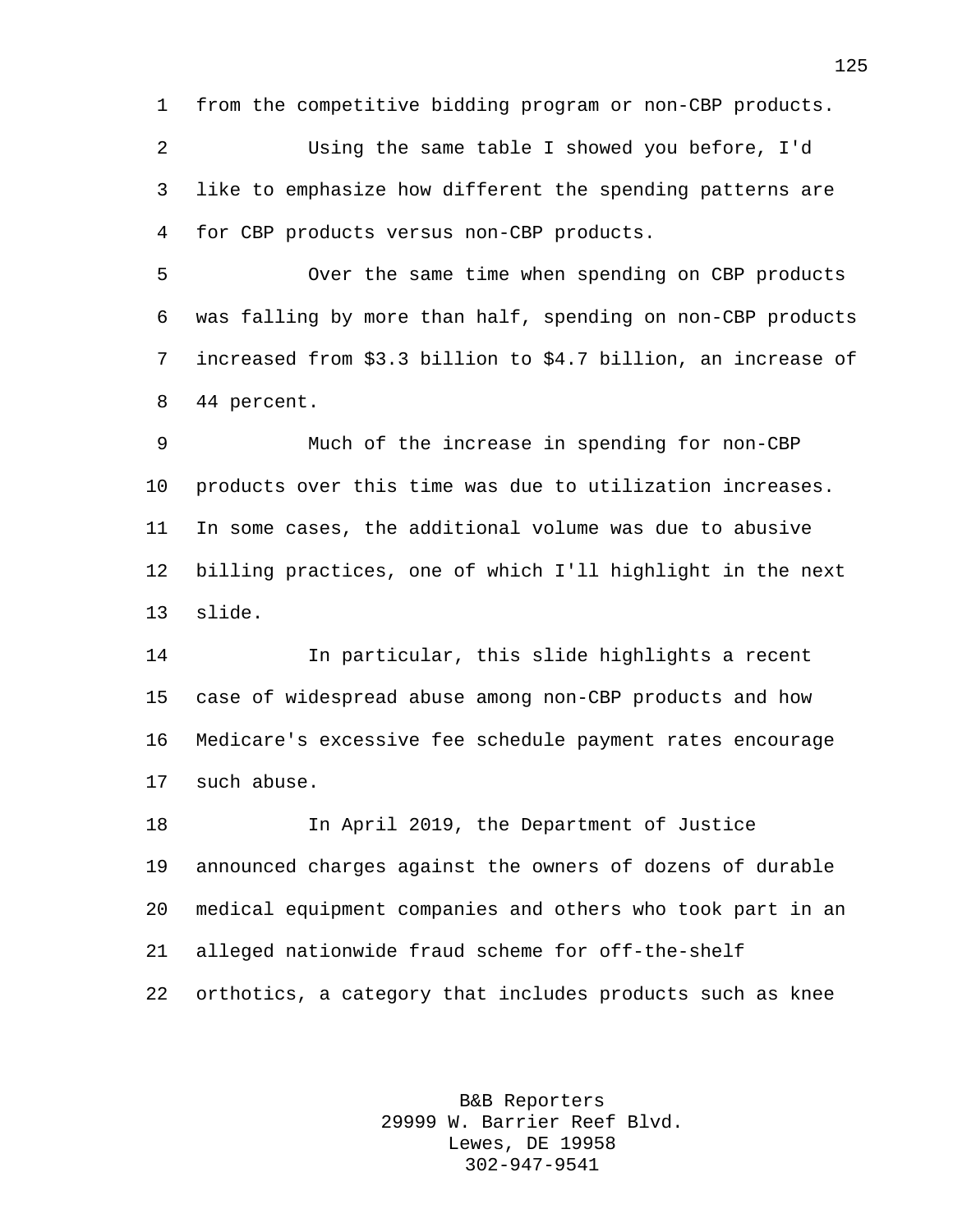and back braces.

| 2  | The alleged scheme involved suppliers being paid            |
|----|-------------------------------------------------------------|
| 3  | over \$1.2 billion for fraudulent claims for braces, caused |
| 4  | confusion and anxiety for beneficiaries who received        |
| 5  | unwanted products, and exposed beneficiaries to harassment  |
| 6  | by aggressive marketing firms.                              |
| 7  | Off-the-shelf orthotics were likely more                    |
| 8  | susceptible to such abuses because Medicare's fee schedule  |
| 9  | payment rates for these products are excessive.             |
| 10 | For example, in the June 2018 report to the                 |
| 11 | Congress, the Commission found that Medicare's payment      |
| 12 | rates for off-the-shelf orthotics ranged from 20 percent to |
| 13 | 50 percent higher compared with private payer rates.        |
| 14 | Given the spending increases and abuses among               |
| 15 | non-CBP products and our positive findings with regards to  |
| 16 | the CBP, we examined the 100 highest-expenditure non-CBP    |
| 17 | products in 2017 to determine if any were good candidates   |
| 18 | for competitive bidding.                                    |
| 19 | We looked for products that were furnished by               |
| 20 | multiple suppliers and that were not custom produced for a  |
| 21 | single individual, such as certain prostheses.              |
| 22 | In 2017, we identified about \$1.4 billion in               |
|    |                                                             |

B&B Reporters 29999 W. Barrier Reef Blvd. Lewes, DE 19958 302-947-9541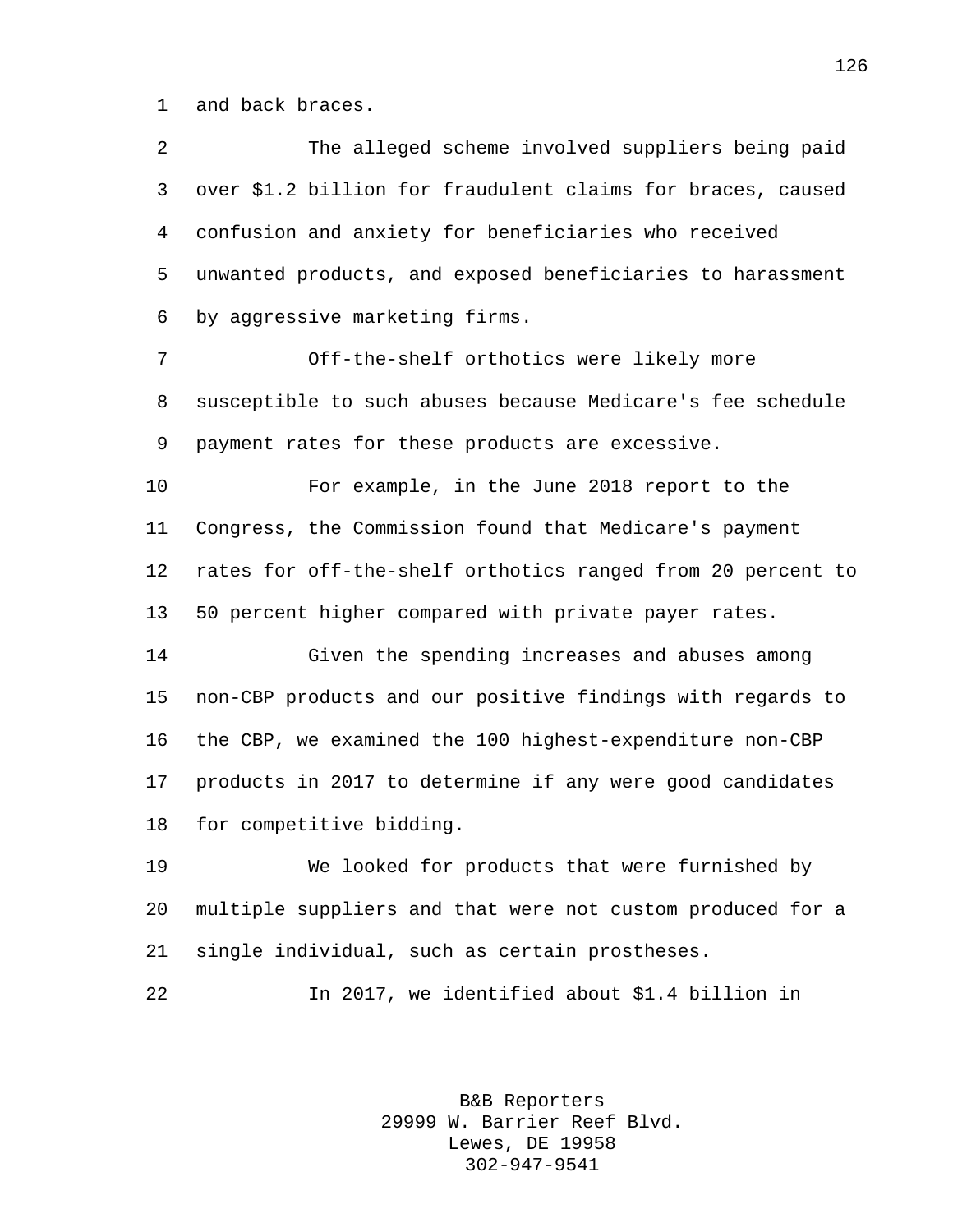Medicare spending associated with products that are likely good candidates for competitive bidding.

 We think many of these products would be good candidates for the CBP because Medicare's fee schedule payment rates for some products are substantially higher then private payer rates. CMS has already successfully included similar products in the CBP, and some products have experienced rapid utilization growth or fraud and abuse, as I just discussed.

 While CMS can include some additional products in the CBP, the agency lacks clear authority to include other products in the program. Therefore, one option for policymakers to consider is expanding CMS' authority to include products in the CBP.

 This last slide quickly summarizes our key findings from today.

 We bound CBP to be a success in that it reduced spending, and we found no evidence that the program negatively affected beneficiary health outcomes.

 For non-CBP products, many fee schedule payment rates remain excessive, which increases spending and encourages abuse. To address these issues, policymakers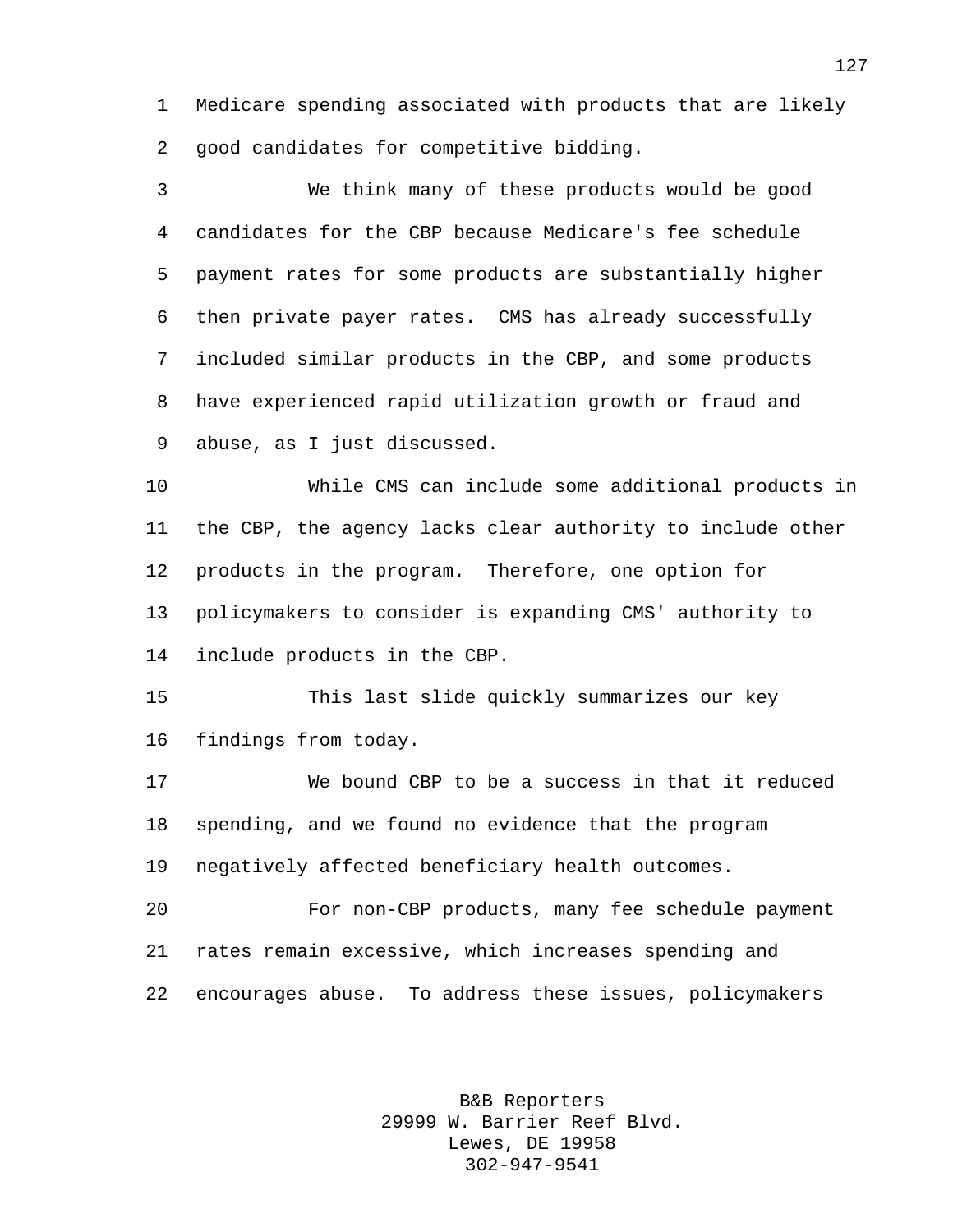could consider expanding CMS' authority to include additional products in the CBP.

 The staff are seeking feedback on these topics and also on direction for future competitive bidding work. With that, I look forward to your comments, and I turn it back to Jay. DR. CROSSON: Okay, Brian. Thank you, and thank you, Eric, as well. We're now open for clarifying questions. Brian. 10 DR. DeBUSK: I have one on the diabetes program. The insulin strips, if I remember from the reading -- I'm trying to look at the chart. I guess it was on page 9 of the presentation. I noticed that when you did the analysis, it was only for Type 1 diabetics. Correct? MR. O'DONNELL: No. So we looked at -- we stratified in our trend analysis by type of diabetes and where they use insulin. For the folks who stopped receiving test strips, that included all beneficiaries who stopped using test strips, including Type 1 and Type 2 diabetics.

 DR. DeBUSK: Okay. Thank you. The reading showed that there were some Type 1 diabetics that appeared

> B&B Reporters 29999 W. Barrier Reef Blvd. Lewes, DE 19958 302-947-9541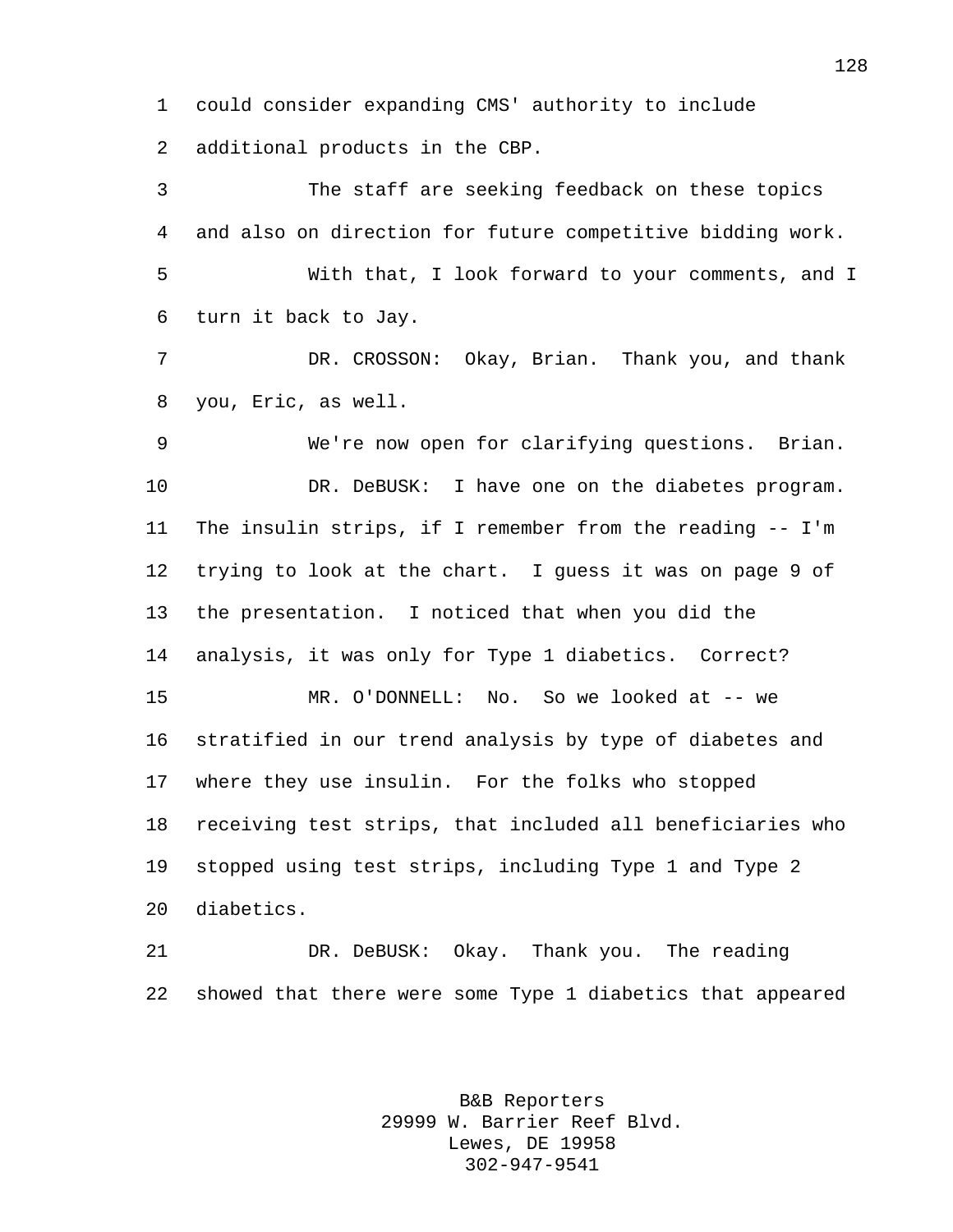to quit using test strips.

 MR. O'DONNELL: That's right. So, in general, you know, maybe 90 percent are Type 2 diabetics, just in general, and I think that percentage was pretty consistent in terms of those who stopped using test strips. Maybe 90 percent were Type 2 and maybe 10 percent were Type 1. And I think in a broader perspective, when we looked at our populations, we saw that even well before competitive bidding, a substantial number of folks who we classified as Type 1 diabetics actually did not use test strips. So it's a broader phenomenon than just the folks who stopped when competitive bidding was in place. DR. DeBUSK: Okay. I was just curious, again, because I don't -- I'm not a physician. I was just curious as to what the alternative is if you are a Type 1 diabetic and you stop using test strips. Maybe one of the physicians here can help me, but I truly was confused in the reading because I didn't think that you could just stop if you were Type 1. DR. CROSSON: Well, yeah, my grandson has Type 1 diabetes, and he has a device attached to him which reads

the glucose and sends it to his parents' phone. Now, his

B&B Reporters 29999 W. Barrier Reef Blvd. Lewes, DE 19958 302-947-9541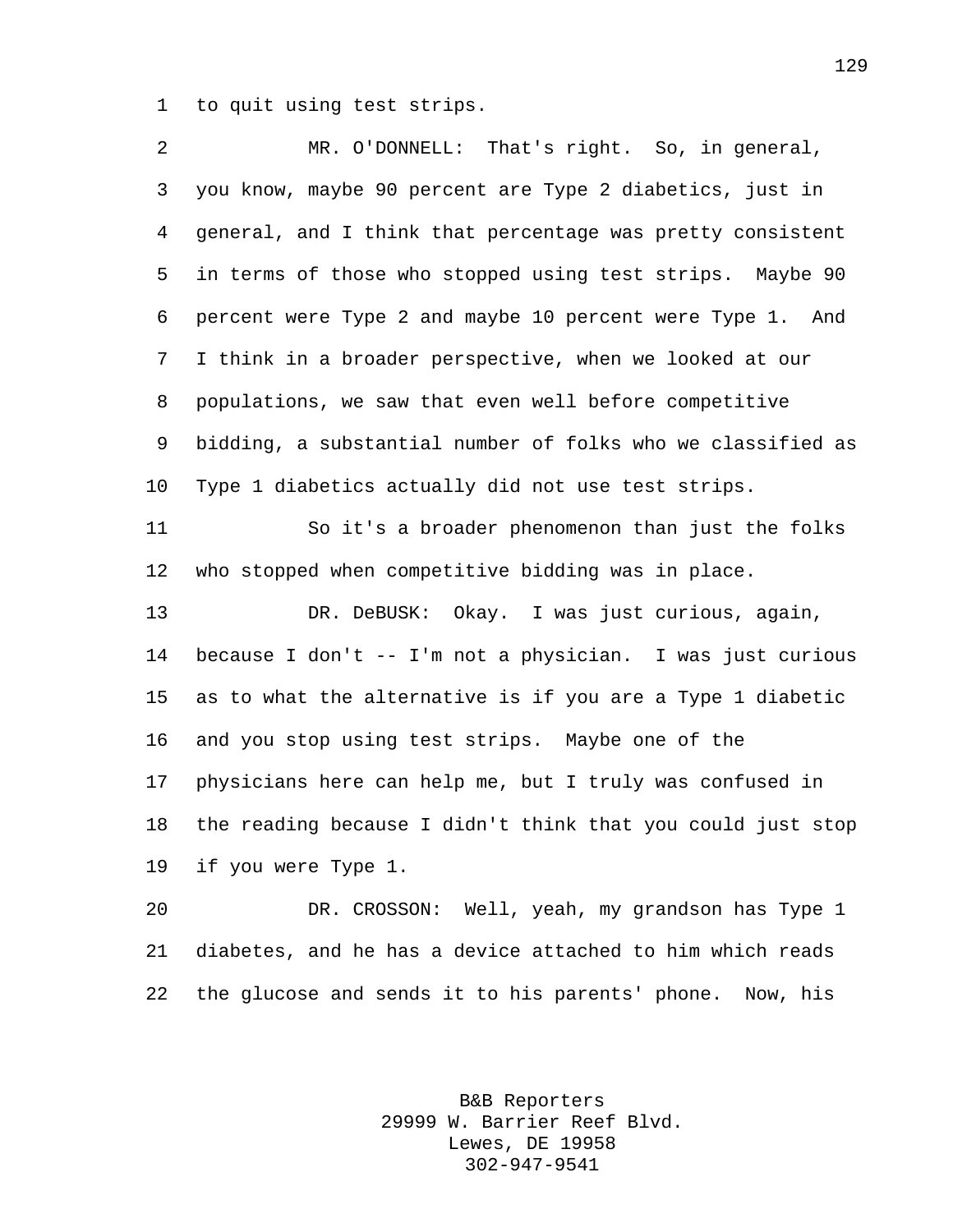care is not entirely without test strips because periodically the device has to be calibrated and they have to do that actually from the blood. But there is an alternative which could dramatically reduce the use of test strips. That's just me talking.

 DR. DeBUSK: Okay. I was just curious, because, you know, I always thought that Type 1, you had to test. 8 DR. DeSALVO: Yeah, I think the place where clinical practice has evolved is in the need to use it for Type 2, and some of that is because of better availability of oral medications that don't cause hypoglycemia. And so over the course of time, we've had to rely less on insulin and then be less concerned about hypoglycemia for Type 2 diabetics.

DR. CROSSON: Larry.

 DR. CASALINO: Yeah, two questions. One is just to follow up on this. It shouldn't be that hard to look, I think, and see when you might expect trends in practice to change, for example, because of oral hypoglycemics where you don't have to test or don't have to test very often, or because of the kind of monitors that Jay mentioned, just to be sure time-wise that those kind of changes didn't occur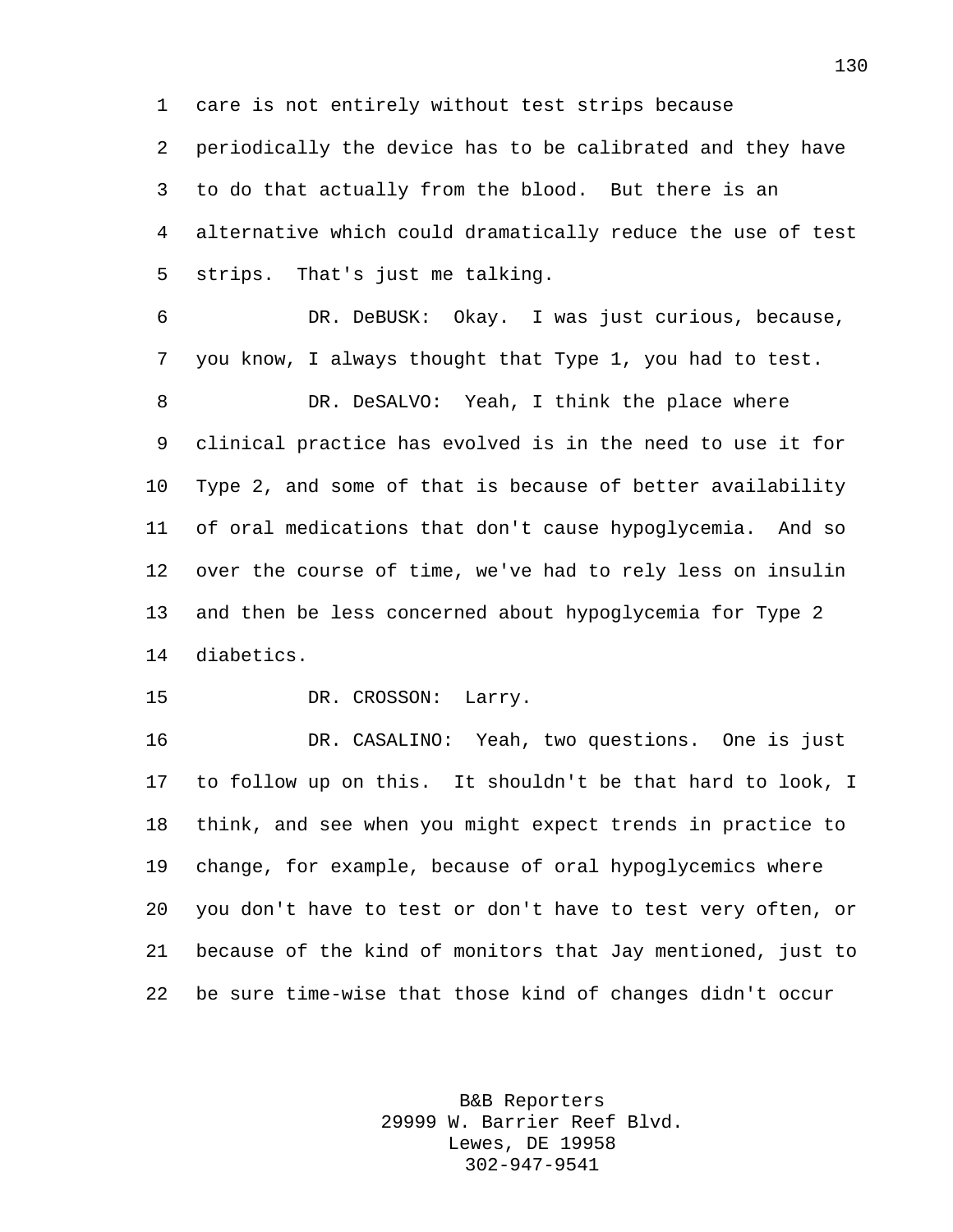at the same time as they're decreasing the use of test strips.

 But the other question I had was -- this is not a program I want to criticize because it seems great. But, you know, diabetes has not only short-term consequences like hospitalizations in the short run, but also the long- term complications are probably more important. And, obviously, you couldn't check on those, but do you think you should maybe at least acknowledge that there's a possibility of long-term consequences that you weren't able to test for?

 MR. O'DONNELL: Sure. So two things. In response to the change in practice and continuous glucose monitors, in the time period that we studied I don't anticipate that the continuous glucose monitors affected our numbers much. In 2017, Medicare kind of changed the way it paid for those products, so in the future, that's something that we'll definitely keep in mind.

 And for the long-term consequences, I think you're completely right that, you know, we talk to clinicians, and there's basically two types of outcomes; the short term, where you might go to the ED for low blood

> B&B Reporters 29999 W. Barrier Reef Blvd. Lewes, DE 19958 302-947-9541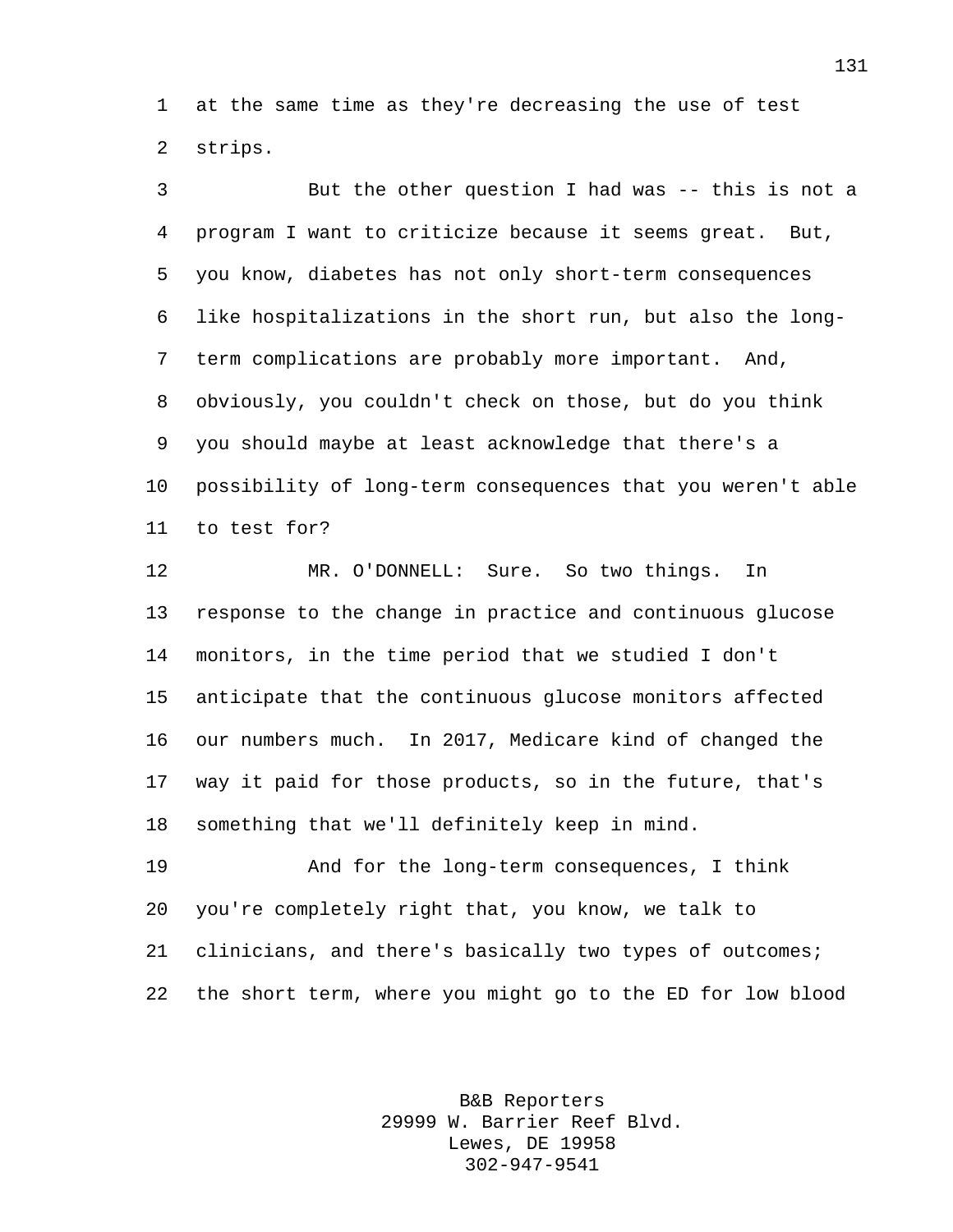sugar, and then these long-term type of outcomes that we couldn't study in our analysis because they take, you know, years or decades to accrete. But we can certainly add that context in the report.

 DR. CROSSON: Dana -- Sue, on this point? MS. THOMPSON: While we are on the technology equipment category, what do we know -- and I'm assuming the test strips we're talking about are the strips that we use a monitor or some sort of a device. Do we know anything about what happened to the price of those devices while this particular unit of product was going down?

 MR. O'DONNELL: Right, so the monitor that the test strips are used with was excluded from competitive bidding, so the price really didn't change before or after the program was implemented.

DR. CROSSON: Dana.

 DR. SAFRAN: Yeah, one really small question and then another one.

 Back on Slide 6 -- sorry, 8, with the hospitalization trends, it looks like there's some kind of seasonality thing that happens with diabetes and admissions. I'm just curious. Is that true?

> B&B Reporters 29999 W. Barrier Reef Blvd. Lewes, DE 19958 302-947-9541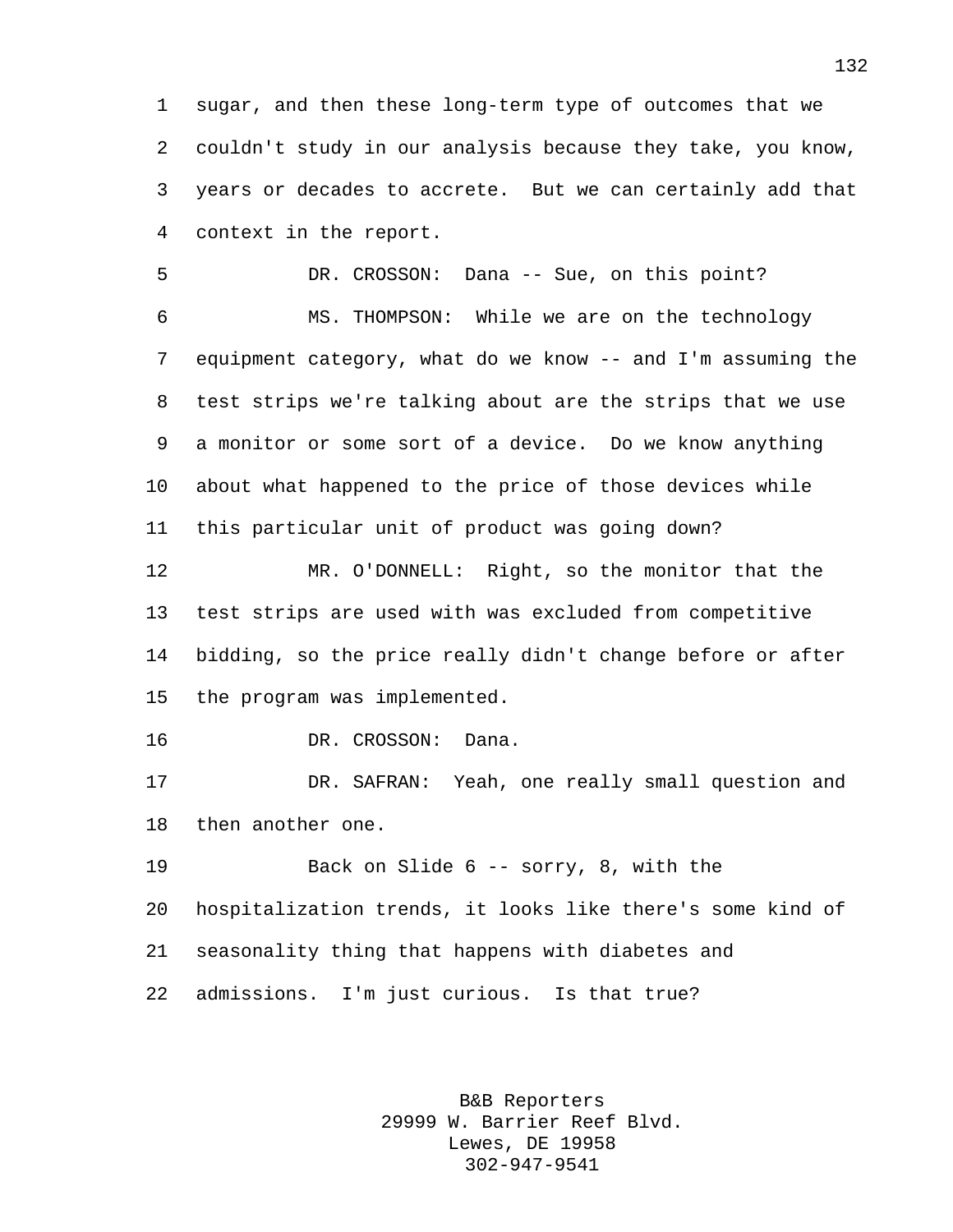PARTICIPANT: Influenza. DR. CROSSON: Influenza. PARTICIPANT: Holidays. [Multiple inaudible comments.] DR. SAFRAN: But it doesn't look like it's happening -- well, as much in the general population. Okay. All right. Anyway, the other question I had, which probably has more policy relevance, is -- 10 [Laughter.] DR. SAFRAN: Quite a lot of policy relevance, actually -- DR. DeSALVO: Because what they need are flu shots and pneumo vax's. DR. CROSSON: And every Commissioner needs to get the flu shot this fall. DR. SAFRAN: CVS right across the street, I happened to notice. Okay. The other question is -- you know, the impact of this on price and spending is really quite remarkable relative to, you know, the conversation we were having this morning about the peril that the program faces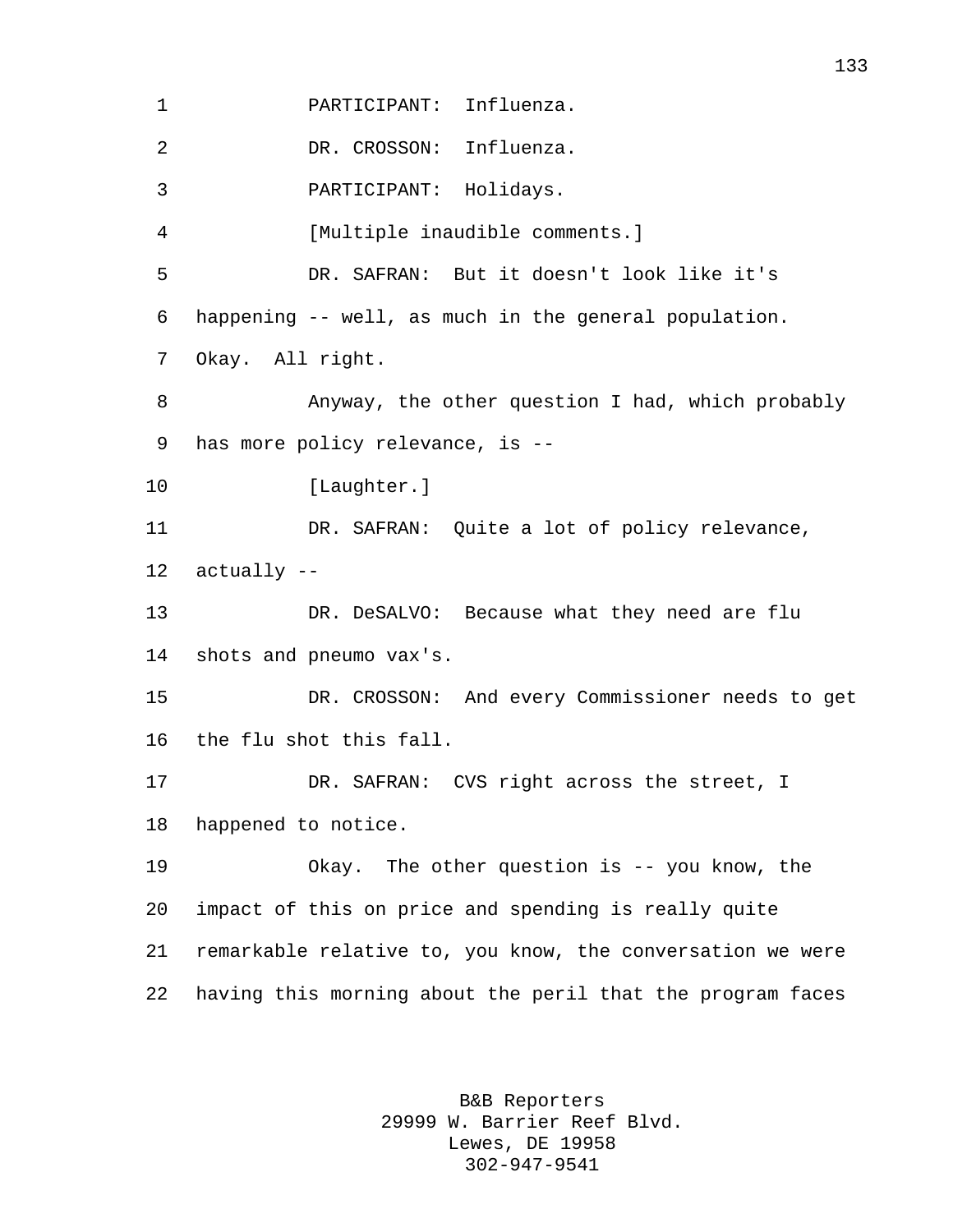and the small effects we're looking for and differences made by the various delivery system and payment reform programs. So I'm just curious whether there are criteria for which kinds of goods and services -- carefully including services here -- we think competitive bidding works.

 MR. O'DONNELL: Yeah. So I'll give you a little answer and then kick it back to the Commission. I think, you know, on a very basic level, when we look at the products, there has to be competition, and so for some products that rules you out, when there's only one manufacturer, one supplier, one local provider of a service. So that's kind of the baseline, and you need that for that competition to work.

 And then there are things you can start to consider about whether it's easy to put in competitive bidding, about, you know, whether it's more of a commodity- type product or whether it's more custom fitted, which I wouldn't draw a bright line against those that are more custom, but I do think it probably would be a little bit harder to bid out.

MR. ROLLINS: I think another consideration would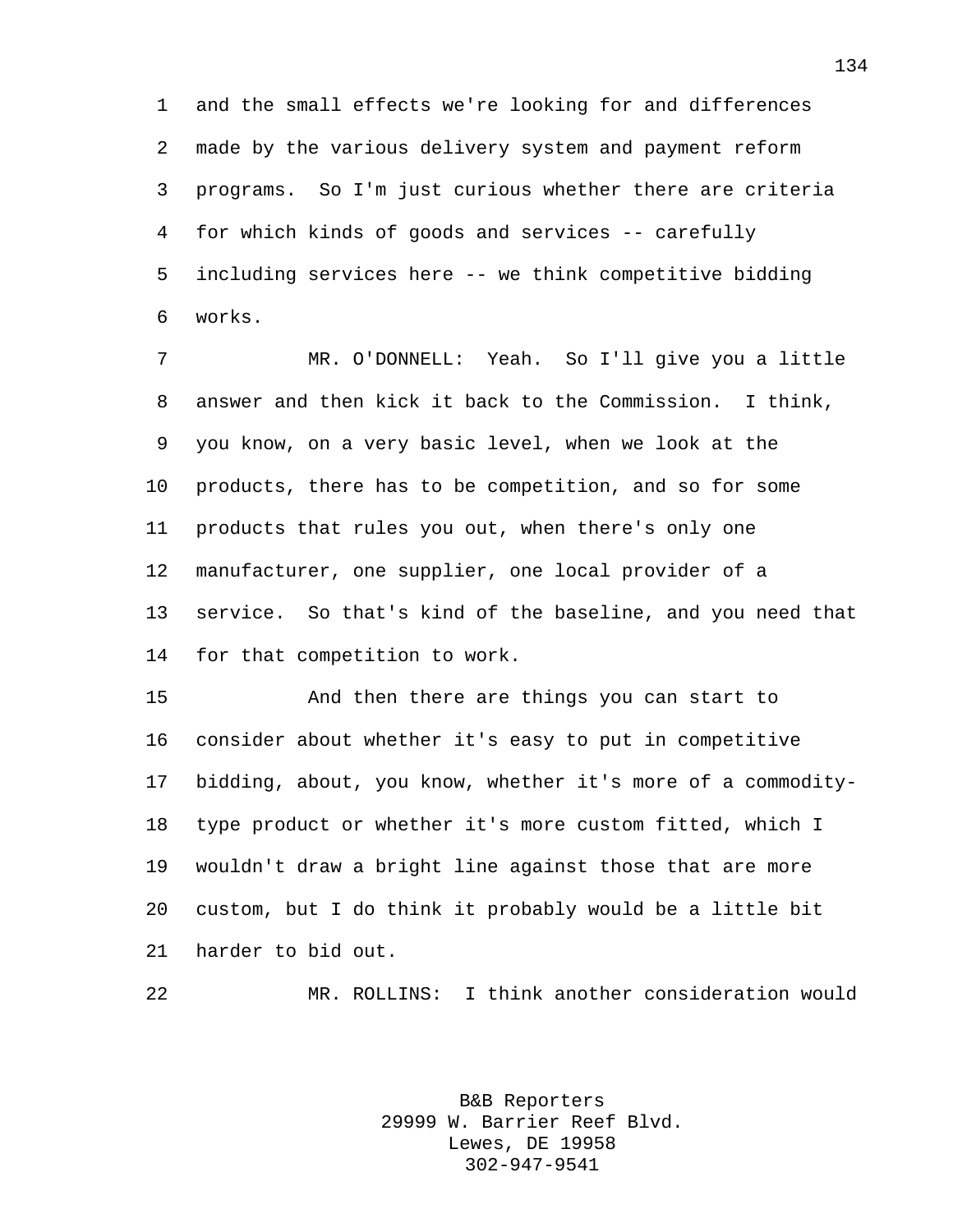be that you are looking for an item or a service where the beneficiaries were sort of times to sort of evaluate their options and make a choice. I mean, obviously, if you're in an acute medical situation that is not the time to sort of really think that competitive bidding is going to be a, you know, useful mechanism.

7 DR. SAFRAN: But -- help me out with that. I mean, I get the sort of shoppable moment thing, but this is not like the consumer or the beneficiary deciding. It's CMS setting prices, right?

 MR. ROLLINS: Right. But I thought you were talking about expanding into other potential settings like services. And so I was thinking in the context

 specifically for services, that might be a factor to keep in mind.

DR. SAFRAN: Yeah.

 MS. BUTO: I might just add to that, depending on what the service is, that, you know, availability is an issue. So if it involves going somewhere, and not just mail order, then I think the availability of potential suppliers would be a consideration.

DR. CROSSON: Bruce.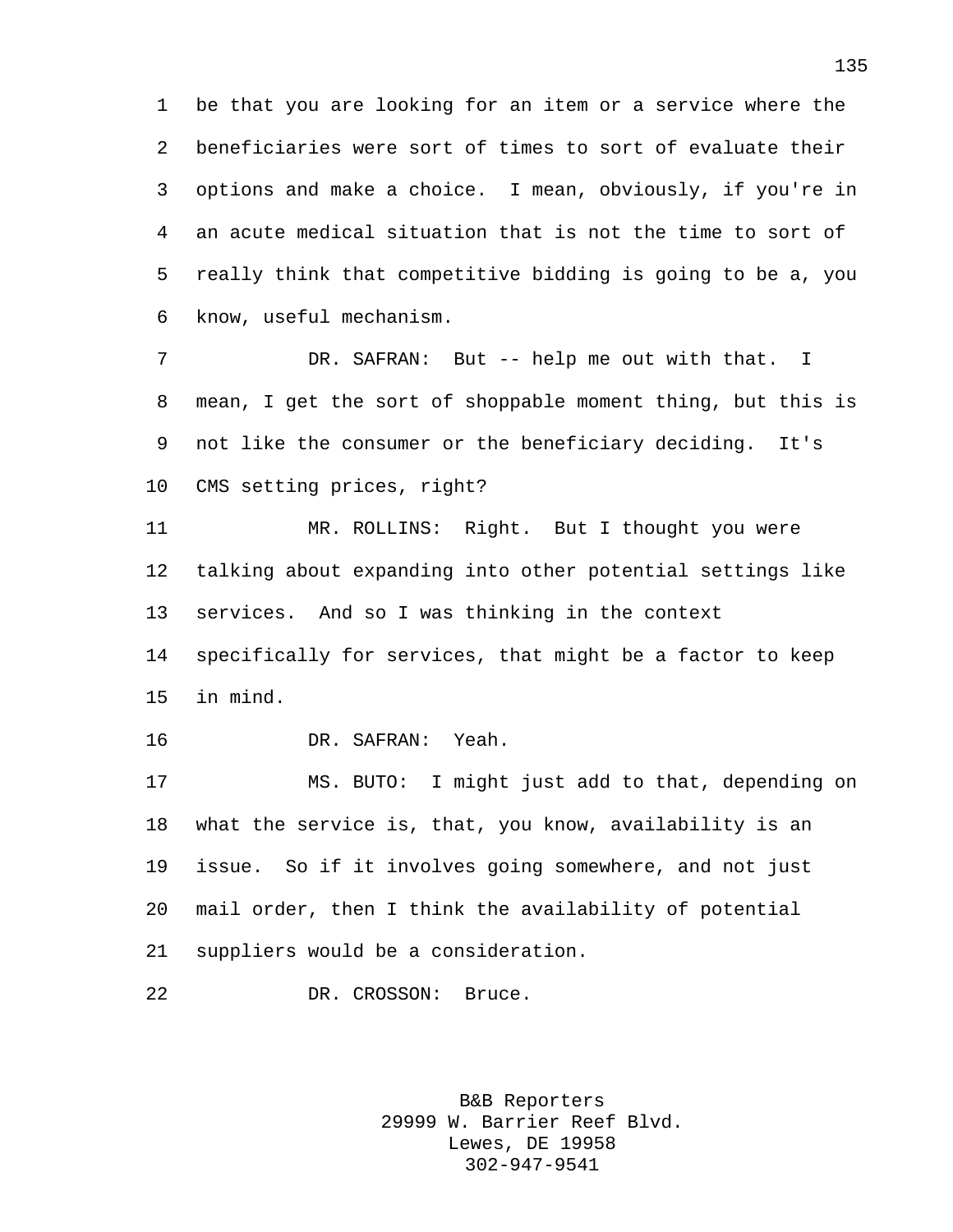DR. PYENSON: Also, on Slide 8, perhaps off topic of this chapter, but it's quite striking that there appears to be a downward trend, not only in all non-diabetes admissions, bottom line, but all the categories. And, of course, we are all used to hearing about chronic diseases is deriving utilization and other things, but this seems to be going in the opposite direction, and I wonder if you could interpret that. It looks very much like diabetes is not driving hospitalization as much -- in the recent past as much as further back.

 MR. O'DONNELL: Yeah. I think there are a couple of things to note. One is, at the very kind of basic level, is that, you know, diabetics are not immune to the secular shift away from hospitalization and towards more outpatient care. So, you know, that's pretty clear. In terms of whether chronic conditions are driving an increasingly lower share of admissions, I think that's going to beyond the scope of this slide to make that conclusion. But it's certainly interesting to look at the slope of the decline for the different types of diabetics relative to non-diabetics.

DR. CROSSON: Jonathan, on that point.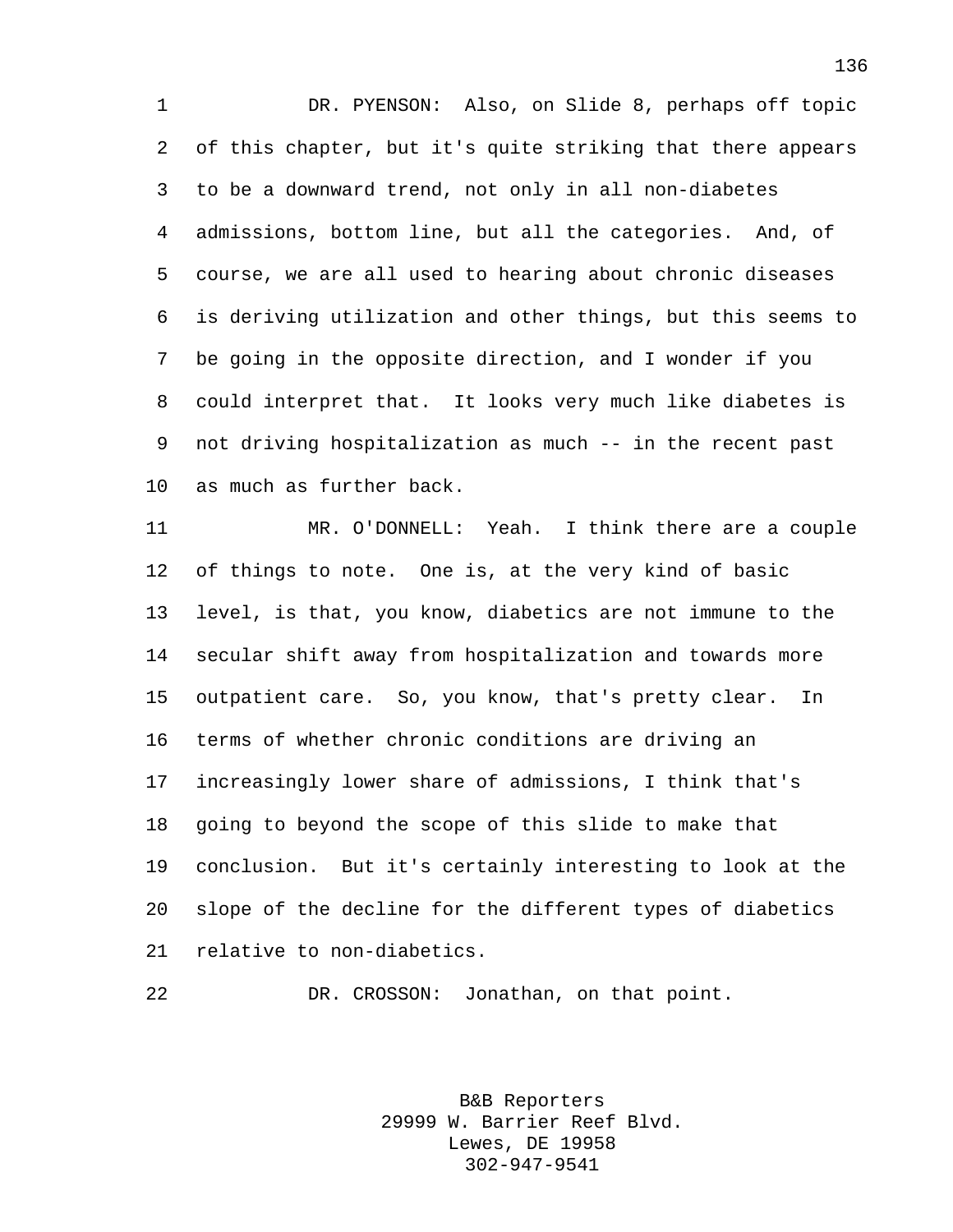DR. JAFFERY: Yeah. So does this include observation stays?

 MR. O'DONNELL: This is just inpatient use, so it doesn't include observation.

 DR. JAFFERY: Well, so if that's not being counted there may be people who are sitting in the hospital and it very much looks like a hospitalization for up to a couple of days, and it's not counting these rates, and that might obscure the data over time as well.

 DR. DeSALVO: Maybe really relevant in this population if they're hyperglycemic enough to be held, or hypoglycemic enough to be held.

 MR. O'DONNELL: Yeah, and we looked at, for the - - so we didn't present it here but we looked at ER rates, and we included ER rates that were just outpatient care and those that resulted in inpatient care. And again, the trends weren't as downward-sloping as they were for hospitalizations. But we certainly looked at things that - - not directly at hospital observation care, but we looked at, you know, a lot of ER care will obviously result in observation care. But we can look at observation care in the future.

> B&B Reporters 29999 W. Barrier Reef Blvd. Lewes, DE 19958 302-947-9541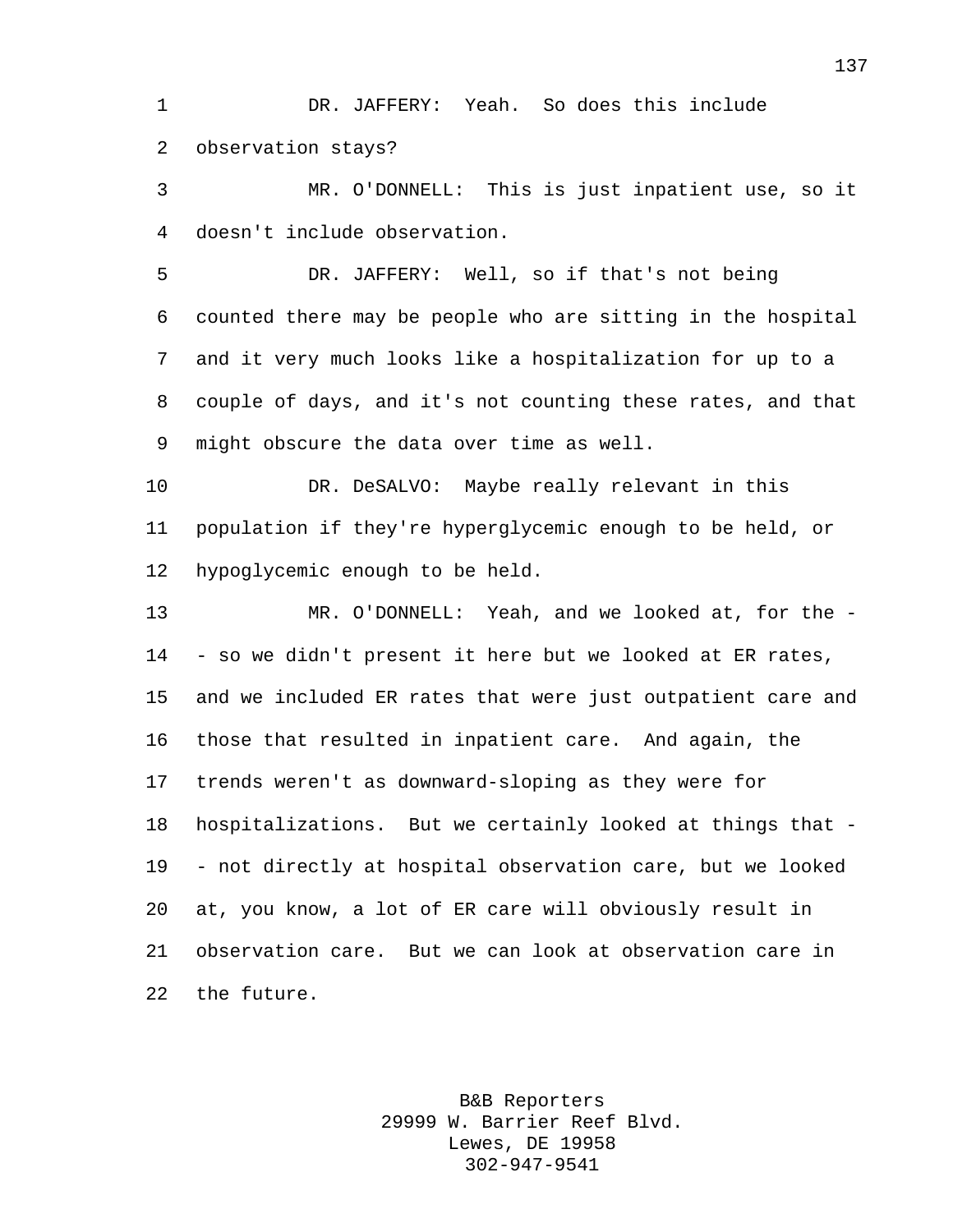DR. CROSSON: But just to be clear here, unless I'm getting confused, the rate of hospitalization for diabetics can be coming down, but as the proportion of individuals with diabetes in the population as goes up, since the rate of hospitalization for diabetes is higher, the total impact on hospitalization rates could be going up. Correct? 8 DR. PERLIN: On this point, Jay? DR. CROSSON: Yeah. DR. PERLIN: It probably is. We don't see a bright line demarcating the beginning of observation status determination. So I think Jonathan's point is absolutely right, but, you know, the first test would be do you see a drop-off in hospitalizations concomitant with the introduction -- DR. CROSSON: I wasn't arguing that point. I agree with that point. But I'm just saying from an analytic point of view, we don't want to confuse the two. DR. CASALINO: The same topic, Jay. DR. CROSSON: Yeah. DR. CASALINO: I just want to emphasize, I think probably for hypoglycemia, and even hyperglycemia, it may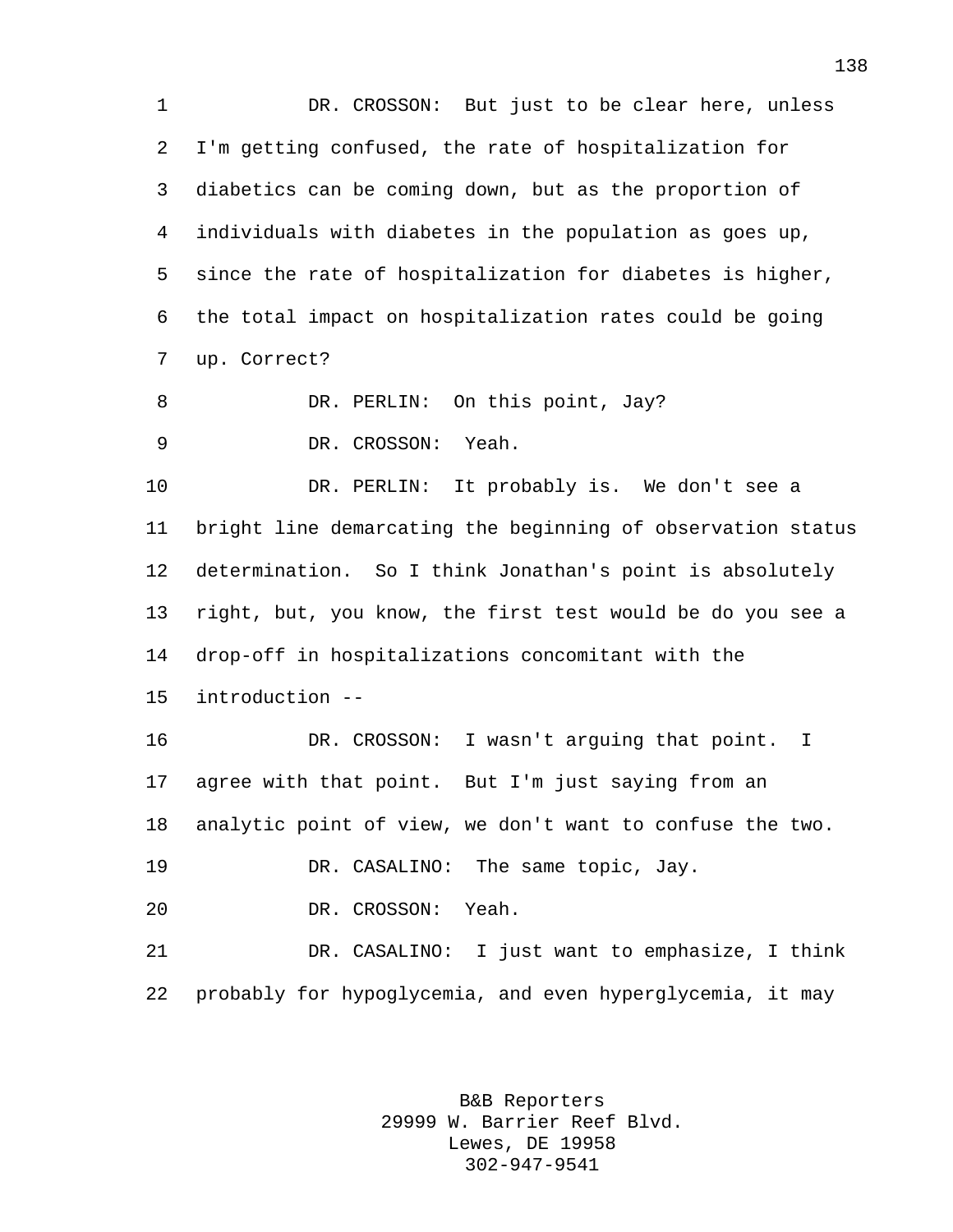be that there are going to be more observation and/or ED visits than there are going to be hospitalizations. And so for the kind of short-term complication you might expect from not using enough test strips, those would probably be more relevant than hospitalizations, and to the extent that you can look at those you might think about including one or, ideally, both.

8 DR. CROSSON: Very good. Karen.

 DR. DeSALVO: You have on Slide -- I have to put on my glasses. Sorry. I don't know why I'm apologizing. I'm just aging. It's just a function of that. It's better than the alternative, right?

 So on Slide 12 you have a bullet there that says Medicare's excessive fee schedule rates for off-the-shelf orthotics are likely encouraged alleged abuse. And, oh no. Maybe I circled the wrong one. I'm sorry. It was the one about harassing -- apologies -- it's the one about harassing the beneficiaries.

MR. O'DONNELL: It's on the same slide.

 DR. DeSALVO: It is. Okay. And it made me think about this figure that you all had in the paper, Figure 7, where there's this little spike in use. And I just wanted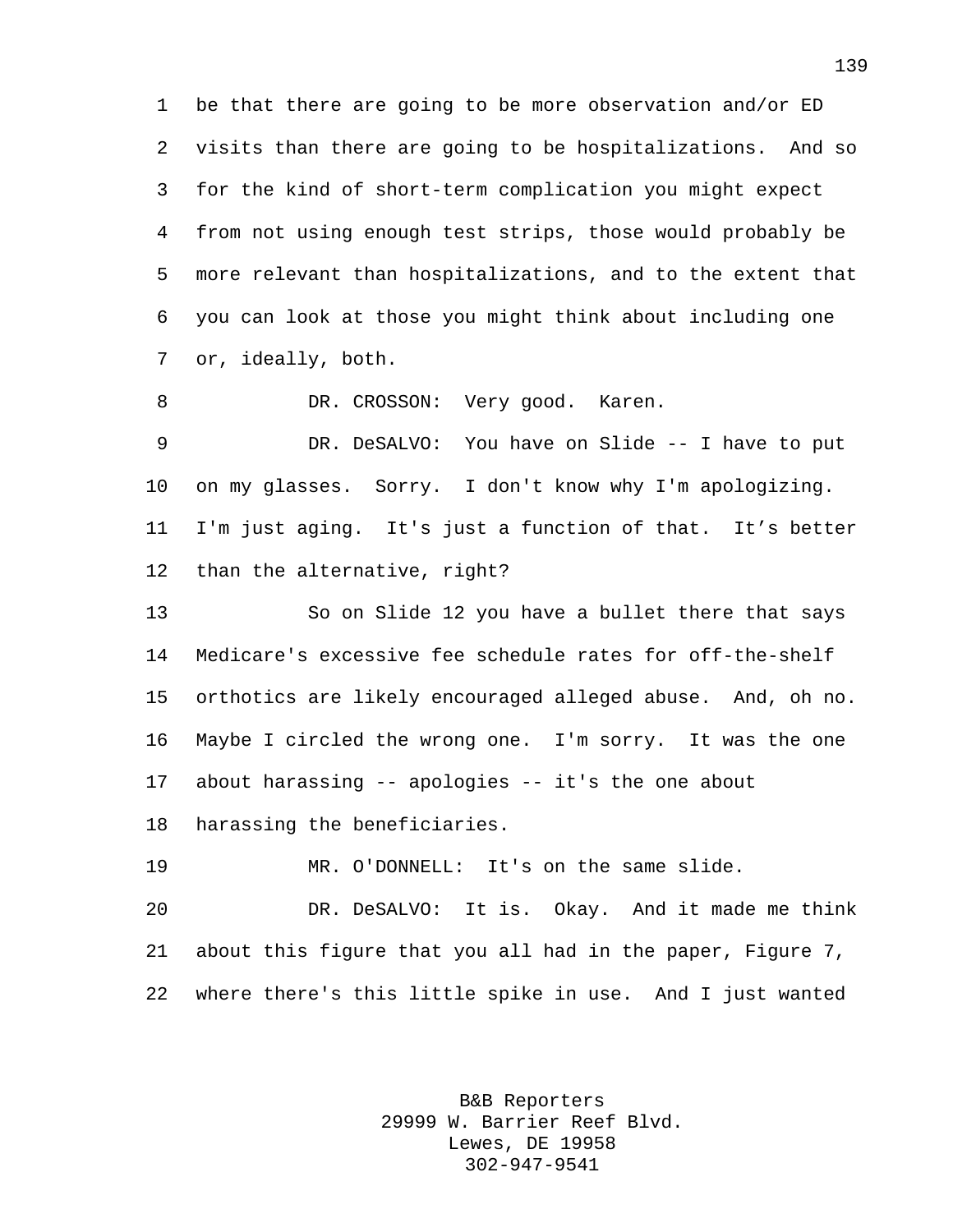to hear -- and the reason I'm asking is just thinking about policy options in addition to price, looking at price, thinking about marketing directly to beneficiaries. And there's good in that because, you know, you want them to have choice, but then if it's excessive and abusive, you want to protect them also at the time of switching, and make sure that the reflection is good and not just because they're being pressured.

 So I just wanted to hear a little bit about whether, in this policy frame, there's any options to be more prescriptive about what can be pushed to consumers, in terms of marketing.

 MR. O'DONNELL: Right. So there's already an anti-solicitation rule in Medicare, which basically says if you're not -- as a supplier, if you're not already supplying a beneficiary with a product you can't kind of cold call them to get them to use your products. Obviously, the allegation is that this was a pretty widespread violation of it. When we look at the glucose monitors, I think, you know, the spike doesn't concern me in the sense that I don't think it was driven by suppliers trying to market their glucose meters, because I don't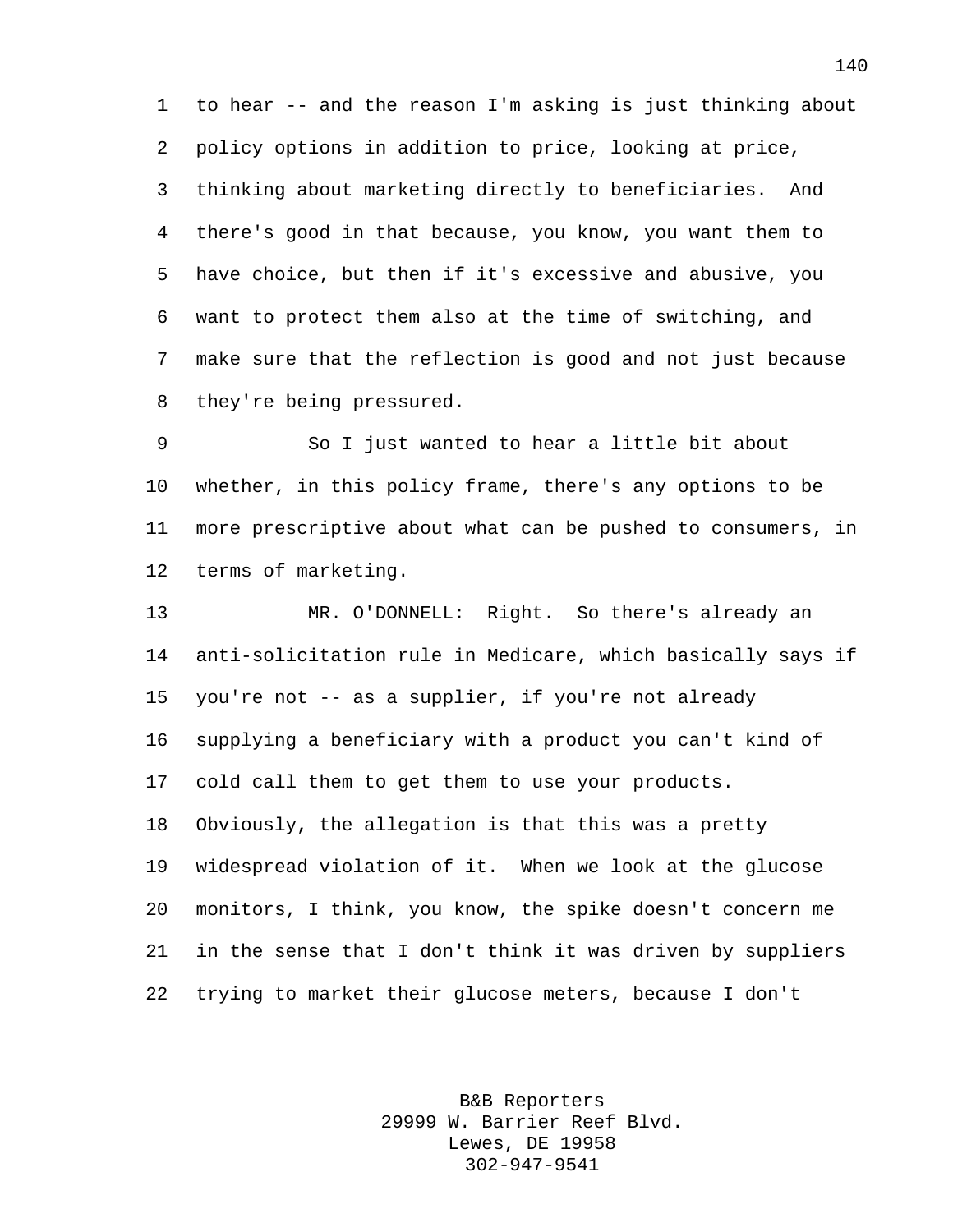think there's whole lot of money to be made on the meters themselves. I think the money is really in the test strips. And I think, as Eric mentioned, that before the program was implemented CMS, you know, sent a letter to beneficiaries alerting them to this change. And so they may have proactively done it. So I think that's probably more likely the reason for the spike, as opposed to, you know, supplier solicitation.

 MR. ROLLINS: And since a lot of the monitors are designed to work with only one type of test strip, since you are constricting the number of suppliers of the test strip, it was probably inevitable that some chunk of your beneficiaries were going to need to get a new monitor.

DR. CROSSON: Jon.

 DR. PERLIN: Just a question from a beneficiary perspective. Are there situations where a couple of products might be nominally identical but in practice aren't driving the consumer, the beneficiary to have to pay more out of pocket? Example, you know, competitive bidding for test strips but this particular beneficiary's provider is using an electronic health record that accepts uploads of glucometer data but only from a particular glucometer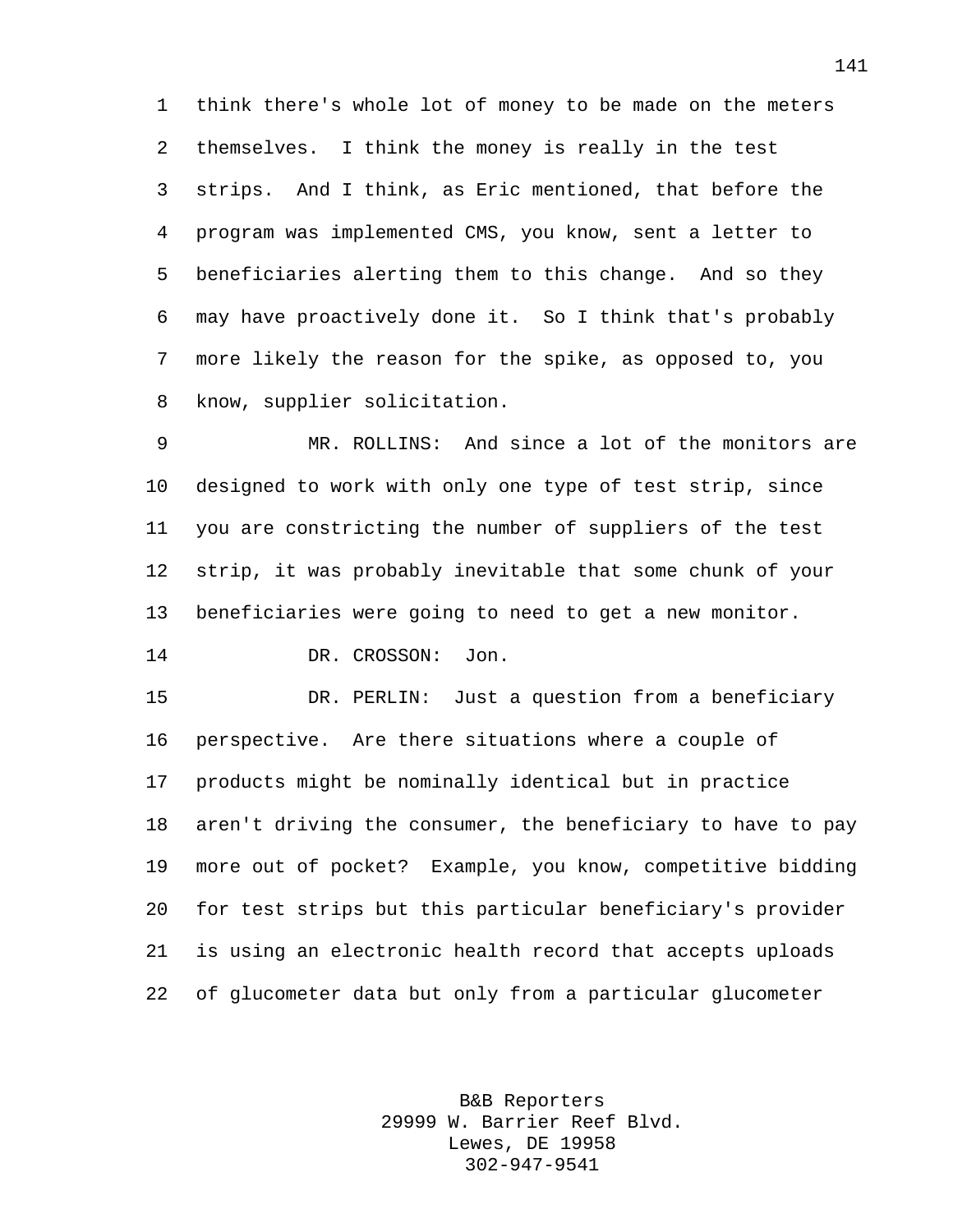manufacturer, rendering, you know, the least expensive choice, not the choice for that particular beneficiary, because of their particular alignment with provider system and their EHR.

 MR. O'DONNELL: So I'm not aware of what you're talking about in terms of glucometers hooking with the EHRs, but we can look into it.

 DR. CROSSON: Okay. Good. I think we'll move on to the discussion. Kathy, I think you're going to begin. MS. BUTO: Thank you, Jay, and thanks for this paper. It's, I think, remarkable, and we have an example of Medicare trying something that seems to work pretty well across the board, in terms of saving money, maintaining or improving quality, and also reducing abuse, potentially. So it was encouraging to see this. I remember, in the '90s, when this idea first came up, I was still with the agency. It gives you some sense of how long it takes to get something like this going.

 I also just wanted to point out that to me this raises a larger issue, the fact that we're kind of coming up against sort of a moratorium of use, now that it has been successful, that the agency doesn't have enough

> B&B Reporters 29999 W. Barrier Reef Blvd. Lewes, DE 19958 302-947-9541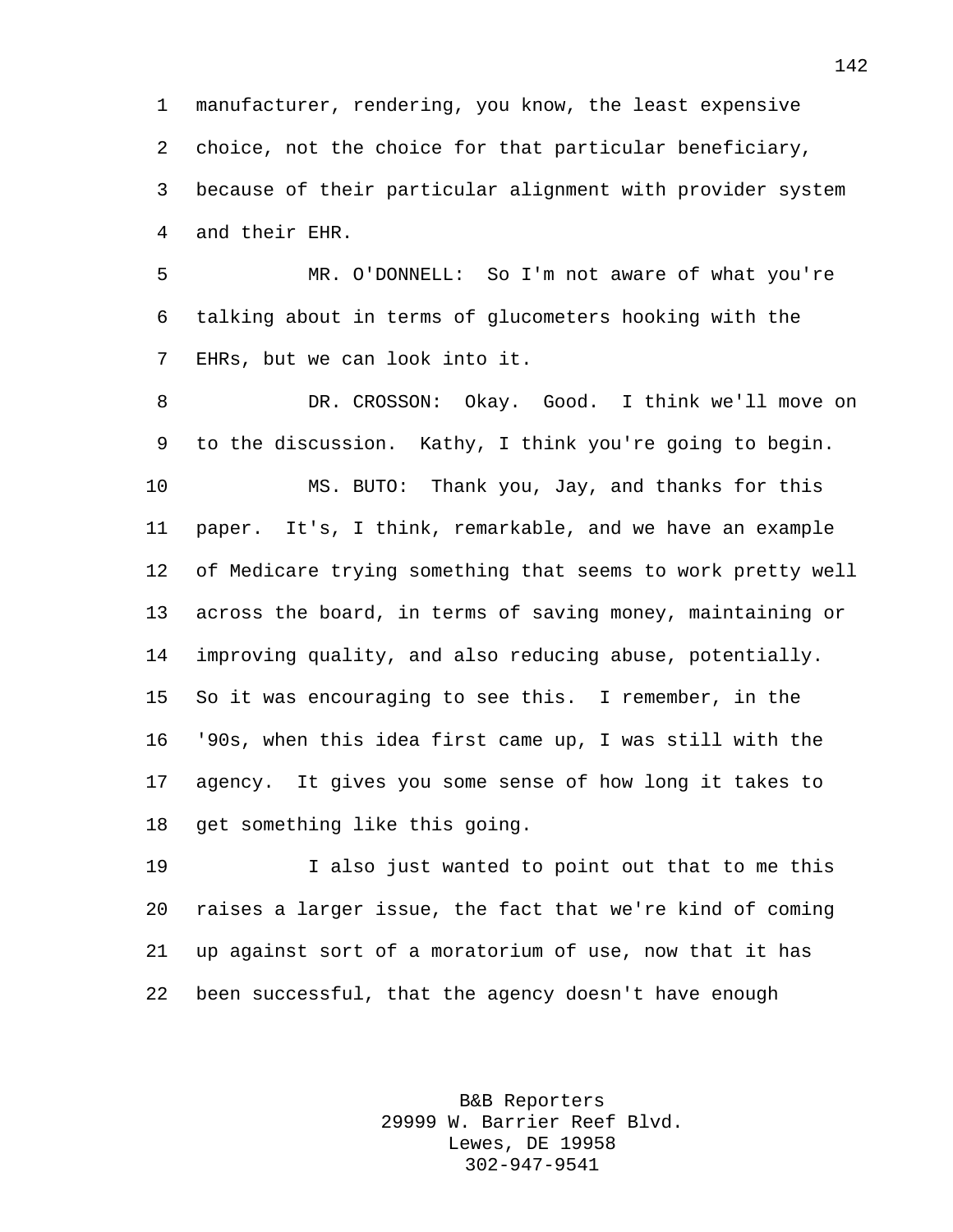authority to move ahead when it's successful. It's sort of the CMMI issue. And that one of the things that I'd like us to think about is, as we look at this issue not only look at can it be expanded to other categories of DME, which I think you pointed out in your paper is something that can be done once you apply certain criteria.

 But I think when this was originally thought of in the agency, we were actually looking at MRIs. So I don't know how many of you remember the days when one of the anecdotes that you heard was "there are more MRIs in the city of Philadelphia than in the whole country of Canada," and that's how we started looking at competitive bidding, with the idea that, wait, most people don't get multiple MRIs. They may get an MRI, they may get another MRI sometime down the road. You don't really care where you go as long as it's within a reasonable proximity of where you are. So that was my point about accessibility. If it's something like an imaging service you might want to be aware of availability.

 But the point is, competitive bidding is an approach that can be used on a wide variety of things, including setting MA payment rates down the road. And

> B&B Reporters 29999 W. Barrier Reef Blvd. Lewes, DE 19958 302-947-9541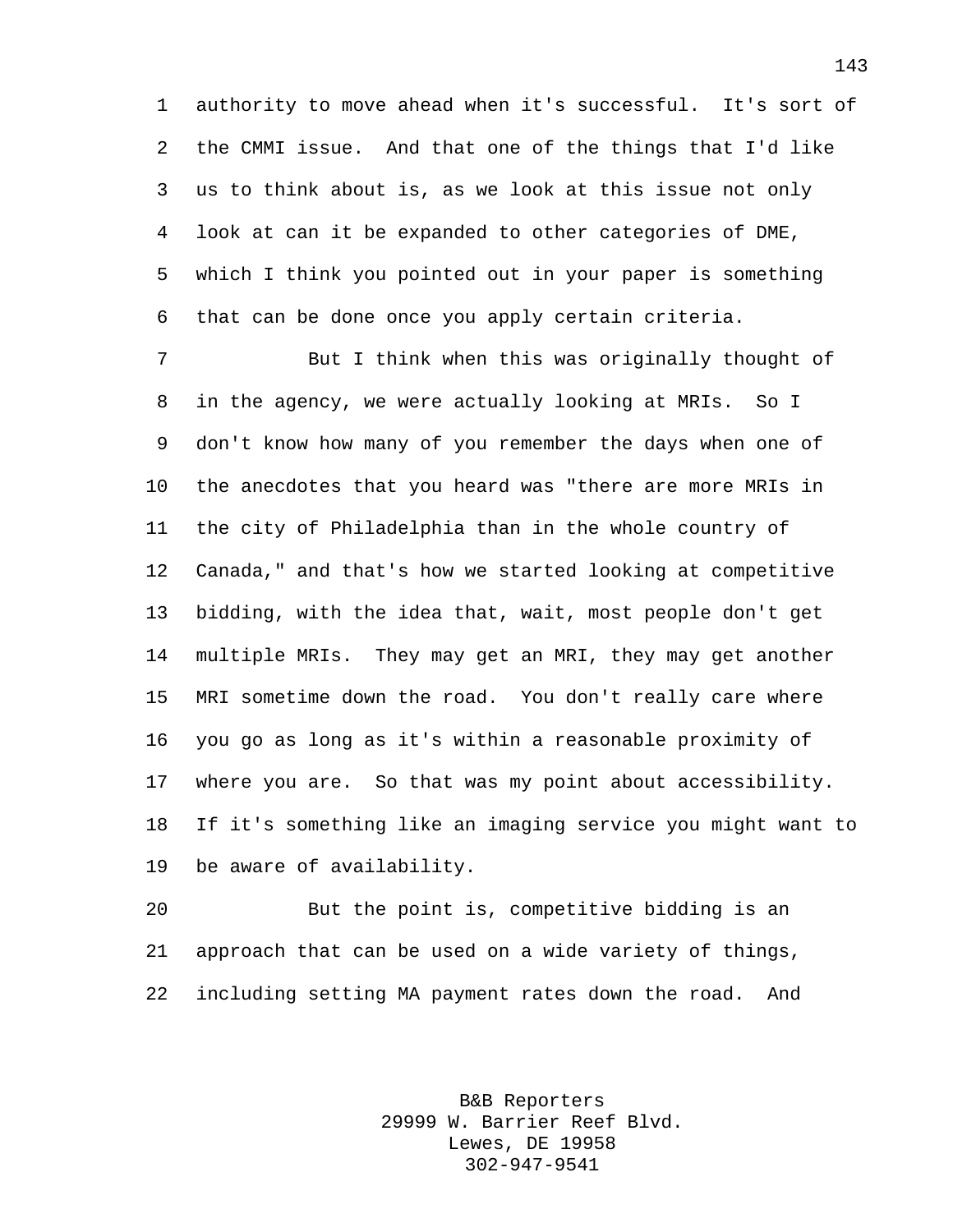there was an experiment or two on that as well.

 So I guess I would say as we look at this, if we can think about the potential of broadening the authority, maybe with certain criteria, and we can suggest what some of those are, that would make it more likely and a better tool for the agency. I think the agency is really hamstrung by not being able to move ahead when they see an opportunity like this.

 Some years ago there was a legislative proposal to extend this to clinical lab services, and the laboratory industry got very exercised about that and made a big price concession. I've forgotten what the percentage off was, but they met whatever the number was that Congress was trying to achieve in savings, and got out from under competitive bidding. And it comes up from time to time. A lot of concern about small labs and so on, and physician-owned labs, and so on.

18 But there ought to be criteria that allow Medicare to operate, it seems to me, a little more flexibly without having to go back every time to Congress and then letting, you know, whichever industry is concerned to come and actually get that authority stopped or a moratorium put

> B&B Reporters 29999 W. Barrier Reef Blvd. Lewes, DE 19958 302-947-9541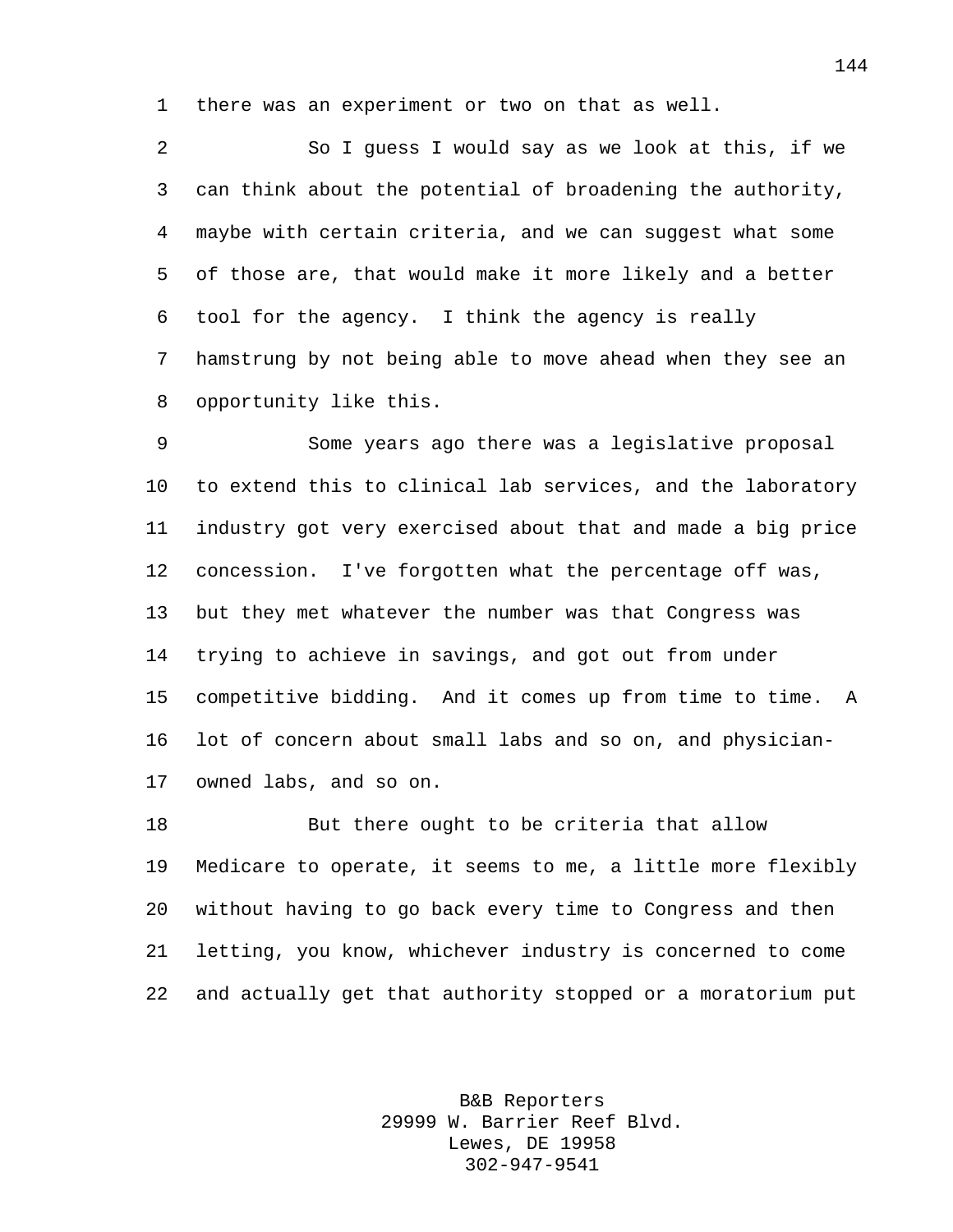on, or whatever.

| 2  | So I would really like us to think of this as a             |
|----|-------------------------------------------------------------|
| 3  | broader approach than just durable medical equipment, and   |
| 4  | the kind of criteria that we might want to suggest be       |
| 5  | applied and that they be given broader authority. In this   |
| 6  | age of, you know, value-based purchasing there ought to be  |
| 7  | more purchasing power, more ability to make those           |
| 8  | judgments.                                                  |
| 9  | Thank you.                                                  |
| 10 | DR. CROSSON: Yeah. Paul wants to add on.                    |
| 11 | DR. PAUL GINSBURG: Yeah. I'm glad that Kathy                |
| 12 | brought up these points, and I see a lot of virtue for CMS  |
| 13 | being given more authority to move into areas beyond DME.   |
| 14 | And, actually, that also brings up the point as             |
| 15 | to whether there are some other areas, like MRIs, you know, |
| 16 | outside of DME, where maybe even the Congress should be     |
| 17 | directing a competitive bidding process for that category   |
| 18 | I'm not going to get my hopes up that that's<br>of service. |
| 19 | going to happen, but if there are other candidates that are |
| 20 | important we might want to suggest them specifically.       |
| 21 | DR. CROSSON: And just to be clear, Kathy, when              |
| 22 | you were talking about MRIs, were you talking about         |

B&B Reporters 29999 W. Barrier Reef Blvd. Lewes, DE 19958 302-947-9541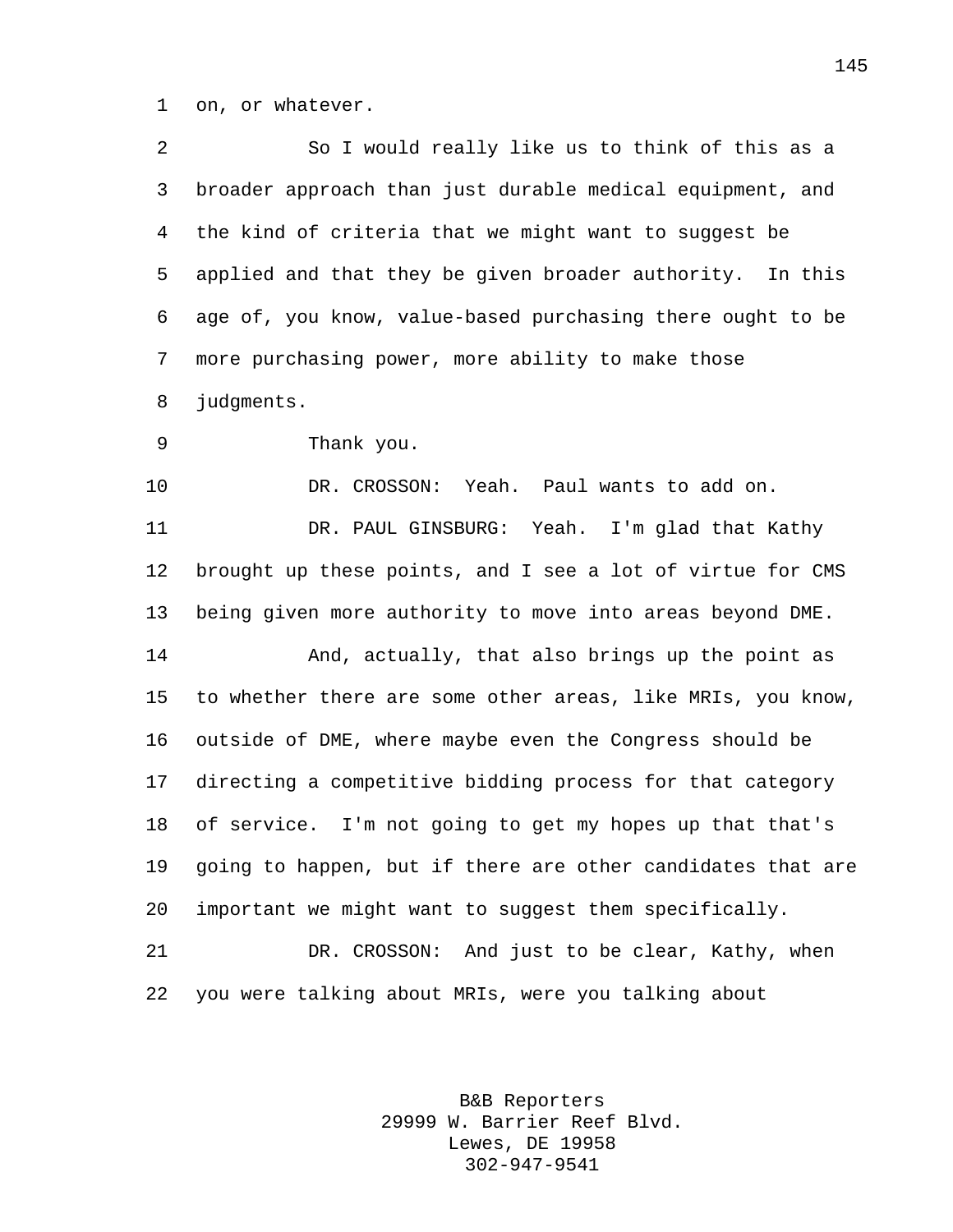machines or procedures?

 MS. BUTO: It was paying for the procedure. DR. CROSSON: No, no, no. But, I mean, the comparison between Canada and Philadelphia. Was that numbers of machines? MS. BUTO: Oh, that was numbers of machines. DR. CROSSON: Machines. Okay. 8 MS. BUTO: You don't remember that statement? DR. CROSSON: No, I do. I do. But now I think, Paul, you're talking about competitive bidding for the service. 12 DR. PAUL GINSBURG: For the service. MS. BUTO: Yeah. It's for the service. 14 DR. CROSSON: Yeah, okay. MS. BUTO: But the point was -- the shorthand for that was there was enough capacity in the city of Philadelphia to meet the needs of the Medicare beneficiaries in Philadelphia. DR. CROSSON: Right. MS. BUTO: You could do competitive bidding there. You wouldn't do it everywhere, but you could be selective and do it in large urban areas.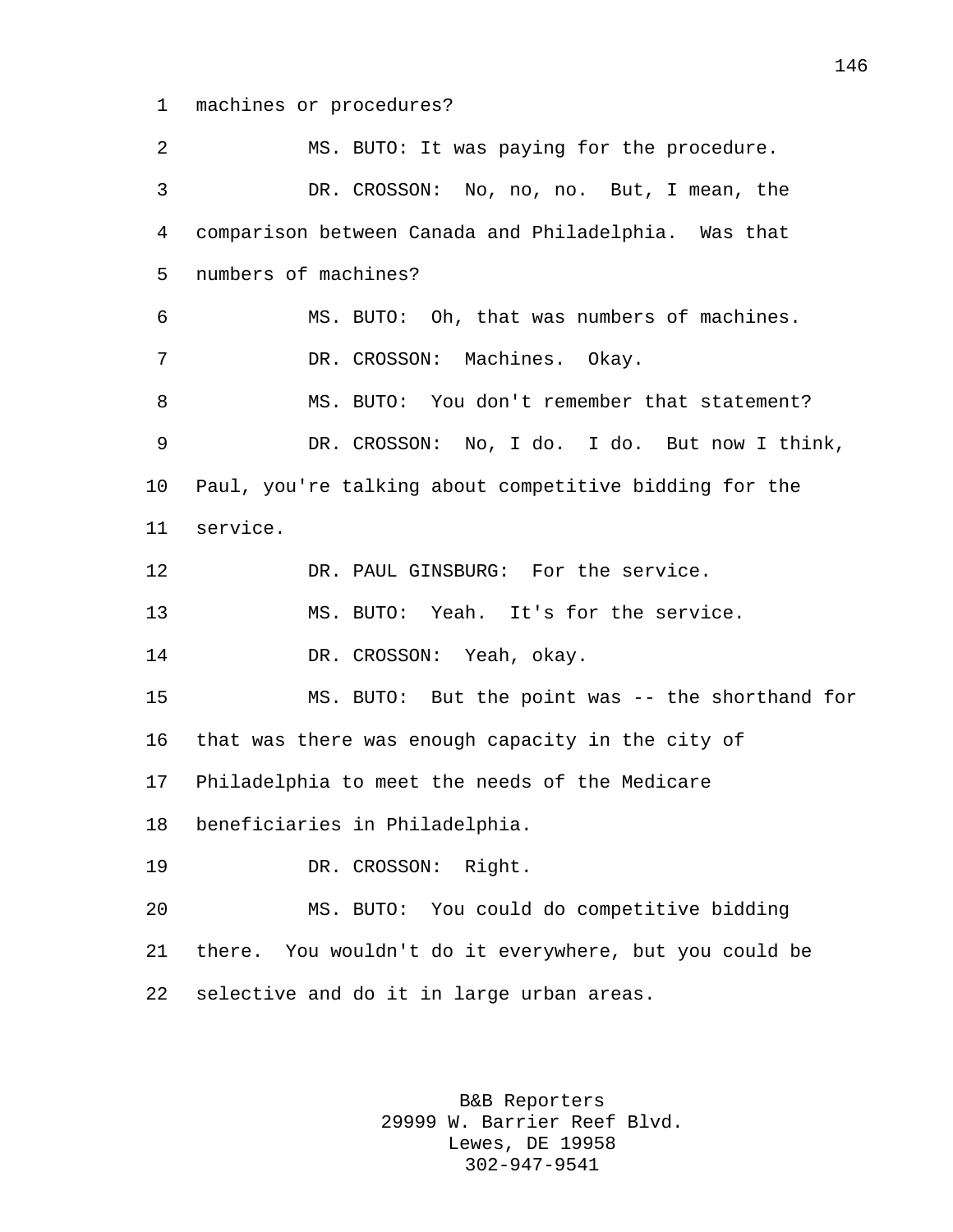DR. CROSSON: Right. I've got that. So I think -- I'm going to guess here that a lot of the focus now, in the rest of this discussion, is on this issue, and it has to do with the depth and breadth of expanding CMS' authority, depth meaning deeper into DME and the rest of these -- what do you call them? -- DMEPOS. And then the breadth would be, you know, to what extent CMS should be empowered categorically or generically to expand competitive bidding into other areas. So if that's what we're going to discuss, and it seems to me like it's a pretty good thing, I'm going to ask you -- Brian and Eric, I'm sorry to put you on the spot here -- could you give us a little bit more depth in terms of the barriers that CMS has at the moment?

 MR. O'DONNELL: For DMEPOS, in particular? DR. CROSSON: Well, start with that, yeah.

 MR. O'DONNELL: Right. So I think that when the statute was written in 2003, certain products were statutorily prohibited. So there are certain products that CMS just can't include. There are other products where the statutory authority seems a little bit nebulous to me and, you know, CMS would likely face pushback if they were to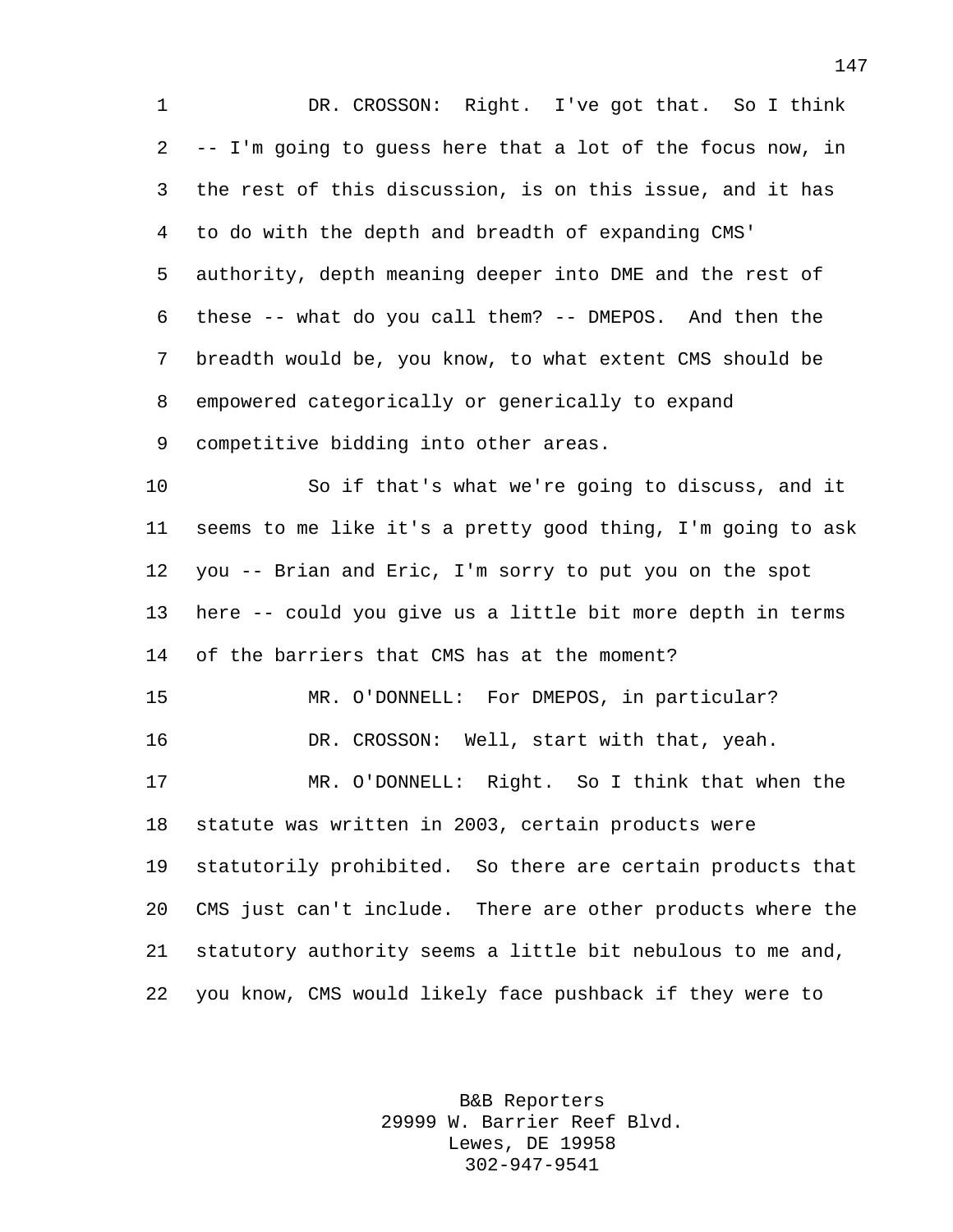include those products going forward.

 So for DMEPOS I think those are the two kind of limitations that the agency faces right now.

 DR. CROSSON: So it's relatively specific to this product versus that product, or this kind of product versus that kind of product, as opposed to some other kind of limitation. Is that right?

MR. O'DONNELL: That's right.

DR. CROSSON: Okay.

 MR. ROLLINS: And the authority to conduct competitive bidding for a DME also addresses some of the issues that some of the other Commissioners have talked about, for specific set-asides to guarantee that some of the contracts are awarded to small suppliers. There's limitations on how much of the market will allow any one firm to sort of say it can supply. So, you know, some of these tradeoffs have already been kind of wrestled with, at least in sort of a DME setting.

 MS. BUTO: And, Jay, I think this is not the last time we're going to talk about this, just knowing our way. So one thing for, I think, that would be really helpful is to think about the kind of criteria that we would see in

> B&B Reporters 29999 W. Barrier Reef Blvd. Lewes, DE 19958 302-947-9541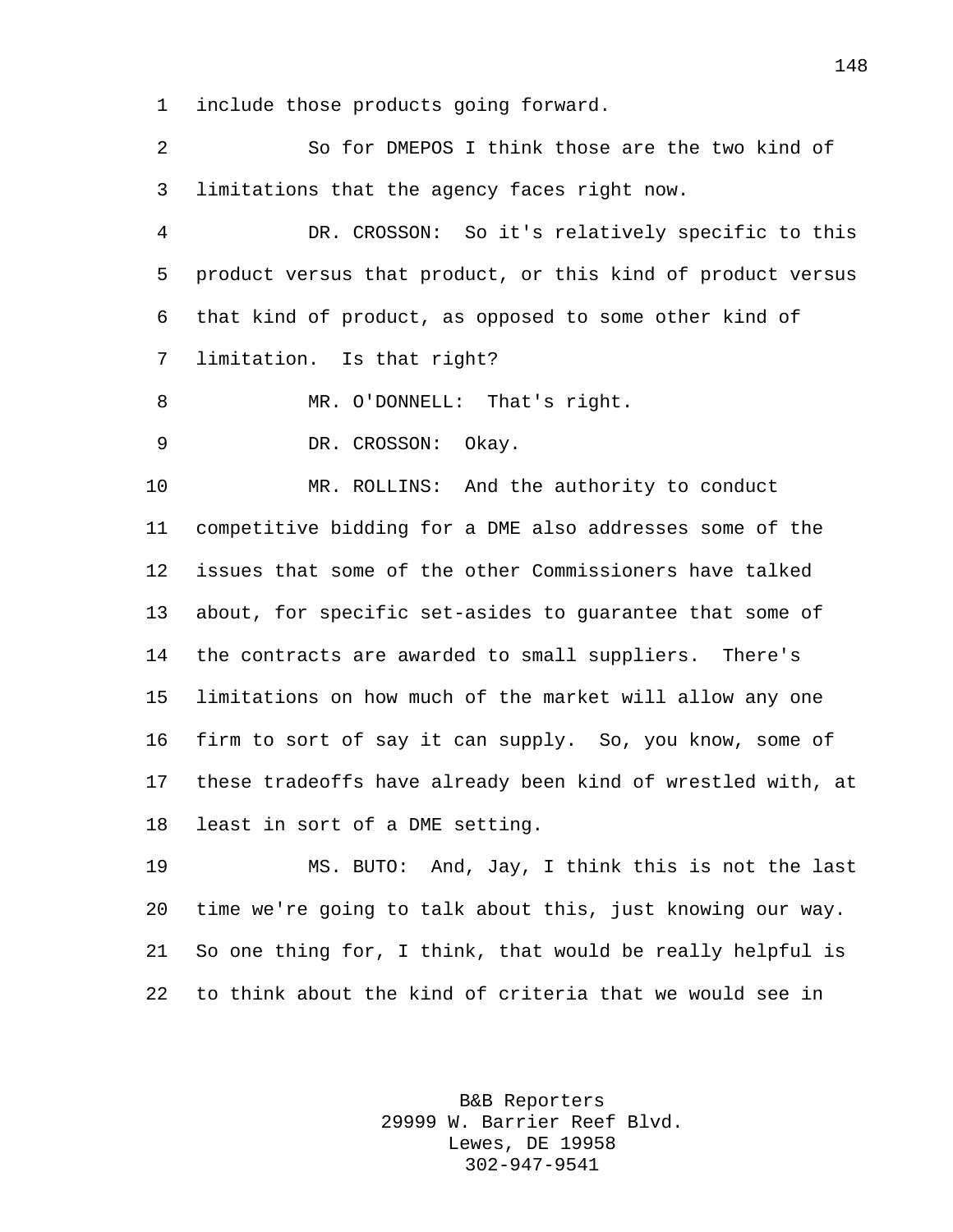any broader authority. That would be helpful.

 DR. CROSSON: Okay. So let's move on. Brian? DR. DeBUSK: First of all, thank you for a well- written chapter, and I'm glad we're exploring this subject. I want to speak specifically to the orthotic industry. I mean, obviously that's the industry that I know and know intimately well.

 I think one of the issues that I'd like to see us address, even in the published work, that particular industry is a mix of some very, very bad actors and some very, very good actors. For example, I was really excited to see the billion-dollar bust come through. Watching those ads on television were one of the banes of my existence. I hated that -- you know, get a brace at little or no cost to you -- because it was obvious that what these guys were doing was fraudulent. So again, I'm glad to see enforcement actions like that.

 Here's my one concern, and Brian, I have expressed this to you over -- I guess over a couple of years now. When you take the good actors who have a fundamentally lower cost structure -- and in a moment I'll explain exactly why they do -- and you commingle them with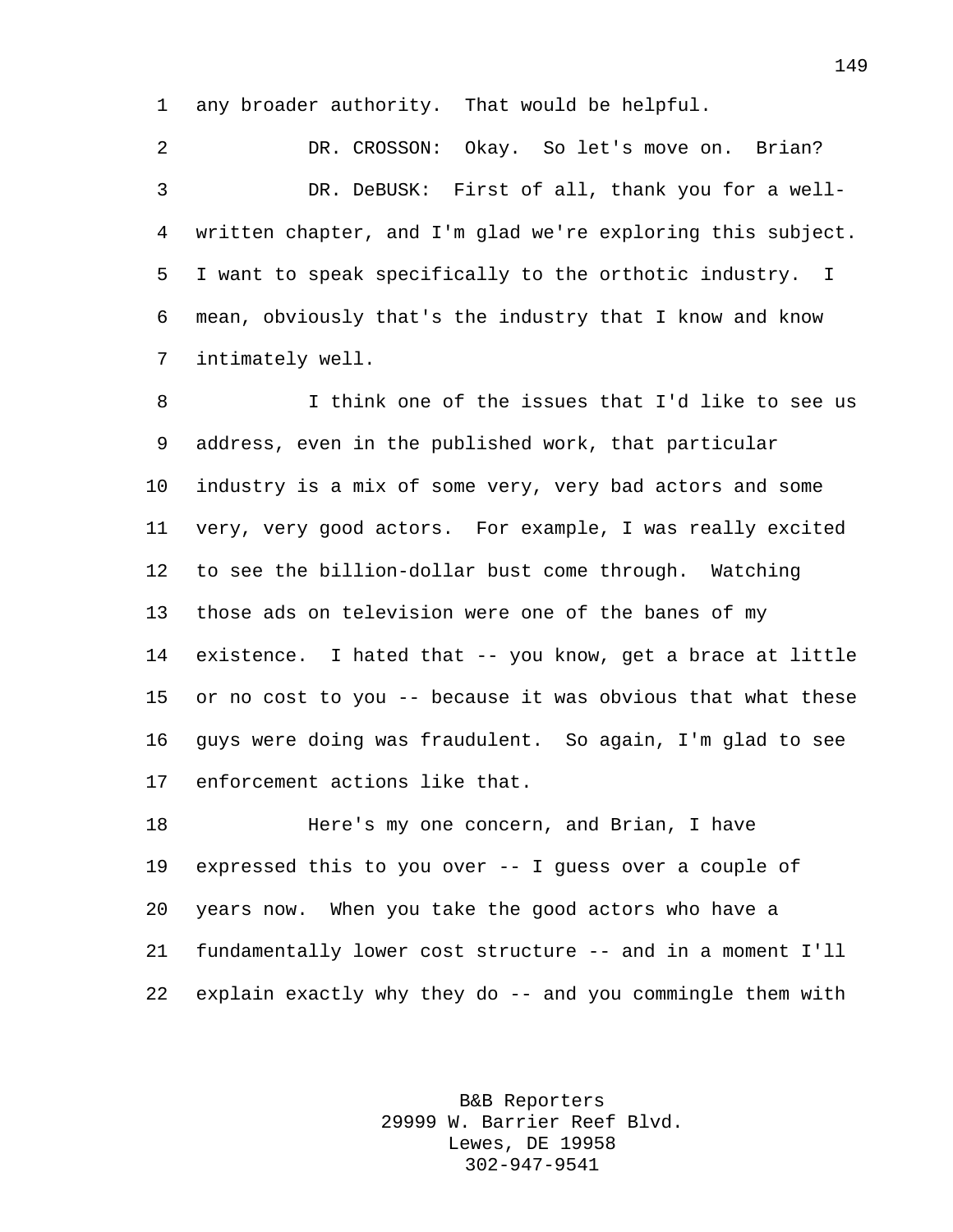the good actors -- you know, I'm picturing an overseas call center that buys the absolutely least expensive brace they can get and ships it to a patient that they've never seen - - versus an orthopedic specialist who is really trying to do a work-hardening program, say, for someone's back, to avoid drugs or surgery, I mean, there's a pretty dramatic contrast there in that they are operating under two fundamentally different cost structures.

 My concern is when you throw them all into competitive bid, even if you get that 30 or 40 or 50 percent price reduction, which I think would be good -- good for the program, good for beneficiaries -- the challenge is here you haven't really deterred the bad actor. They still have plenty of margin left over. The person that you're really hurting is the person who has the higher cost structure, the good actor.

 So in no way am I saying don't competitively bid this segment. So I'm on board. But my one ask would be -- and I'd like to see this in future work -- I'd like to it also, in concert, I'd like to see us improve the L code descriptors so that the codes themselves are better defined. I'd like to see us look at using more PDAC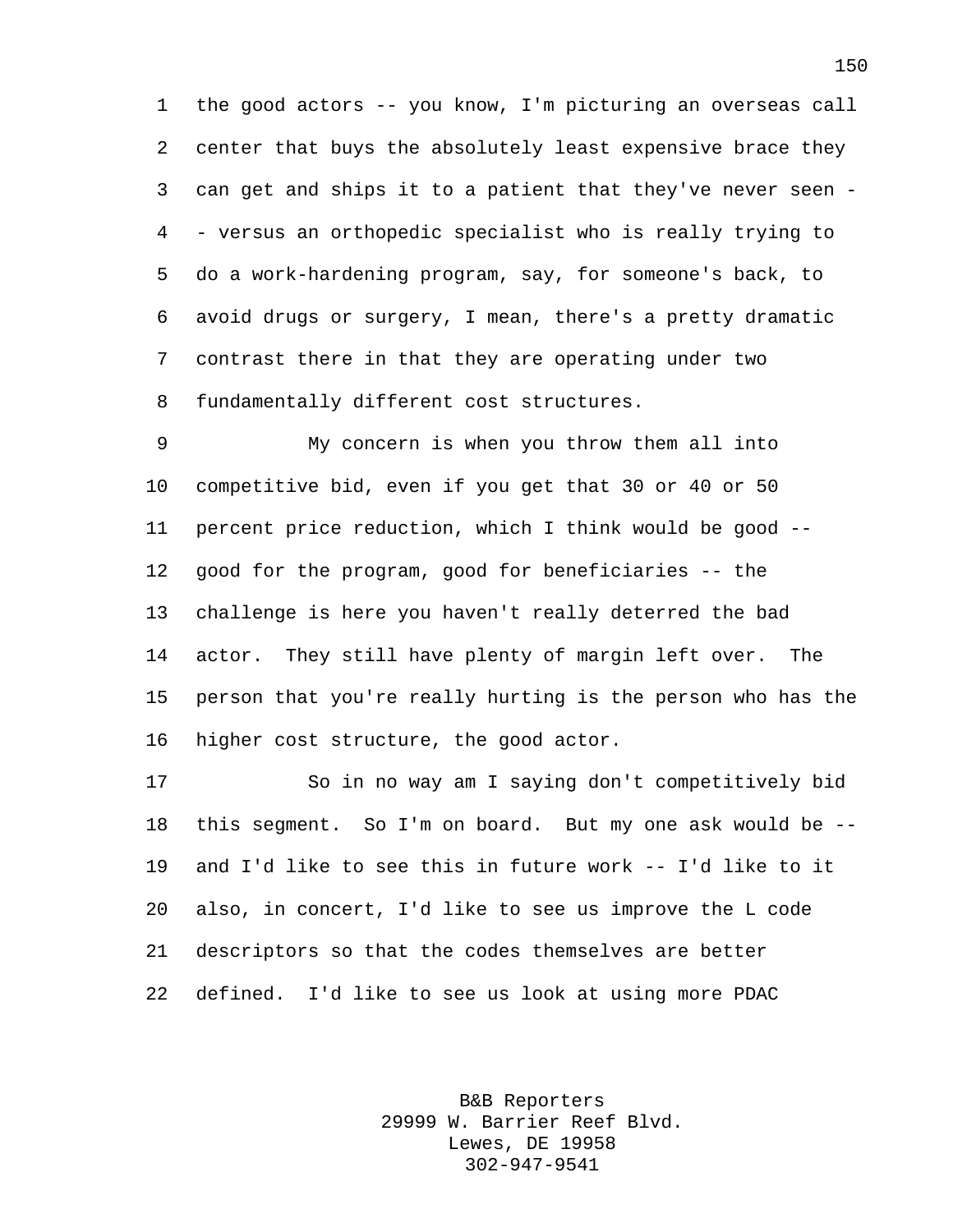letters, making it a little bit more difficult to simply just make a brace and offer it. I'd like to see us do some face-to-face requirements, or require an E&M code to coincide with the billing of a brace or we simply don't pay for it.

 And I think there are some practices that we could use to deter a lot of the bad actors, so that once you're left with these good actors, with reasonable but still competitive cost structures, then you put that into competitive bid, and I think you discover the real price of these items. But I do have a concern about commingling the good actors and the bad actors prior to competitive bid.

 And this isn't a multi-year delay. I mean, I think a lot of the fixes, if you will, for this industry are things that could be implemented in a matter of months. So I don't think it derails or even delays the competitive bid process. But I would strongly, strongly encourage you, do the cleanup first, because the bad actors are not going to be affected by this process.

 MR. O'DONNELL: Can I tease out a little bit of that?

DR. CROSSON: Just one question. The PDAC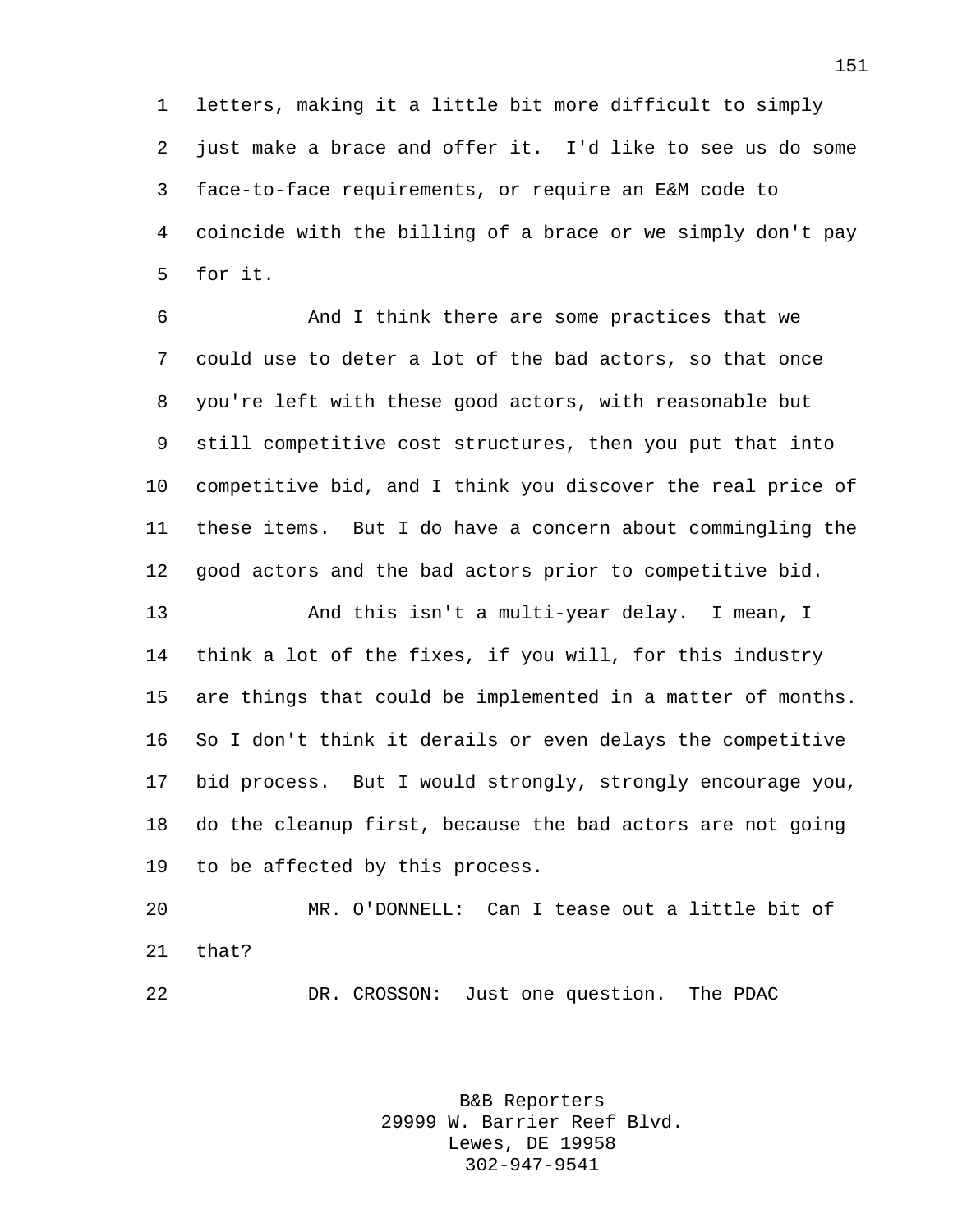letter, what is that?

 DR. DeBUSK: Excuse me. Go ahead, Karen. It's good.

 DR. DeSALVO: I looked it up. Pricing, Data Analysis, and Coding.

 DR. DeBUSK: There is a process, basically, for certain categories, and it's already out there for certain categories that if you want to be reimbursed on that item.

 You know, a couple years ago, I brought props. I wanted to show you what a wrist and forearm splint could be, and the -- I love props. But the lowest-end wrist and forearm split, which still qualifies for payment, looks dramatically different than, say, a high-end wrist and forearm split. I mean, you're not talking about a 20 percent price difference. You're talking about probably a 2-, 3-, or even 400 percent price difference on the item. So there's a process for basically submitting your product to make sure that it meets certain requirements.

 And you would really be appalled if you knew how many items. I mean, literally, you and I could go home and sew something up in a lot of these categories and declare it a particular L code or, I guess, technically recommend

> B&B Reporters 29999 W. Barrier Reef Blvd. Lewes, DE 19958 302-947-9541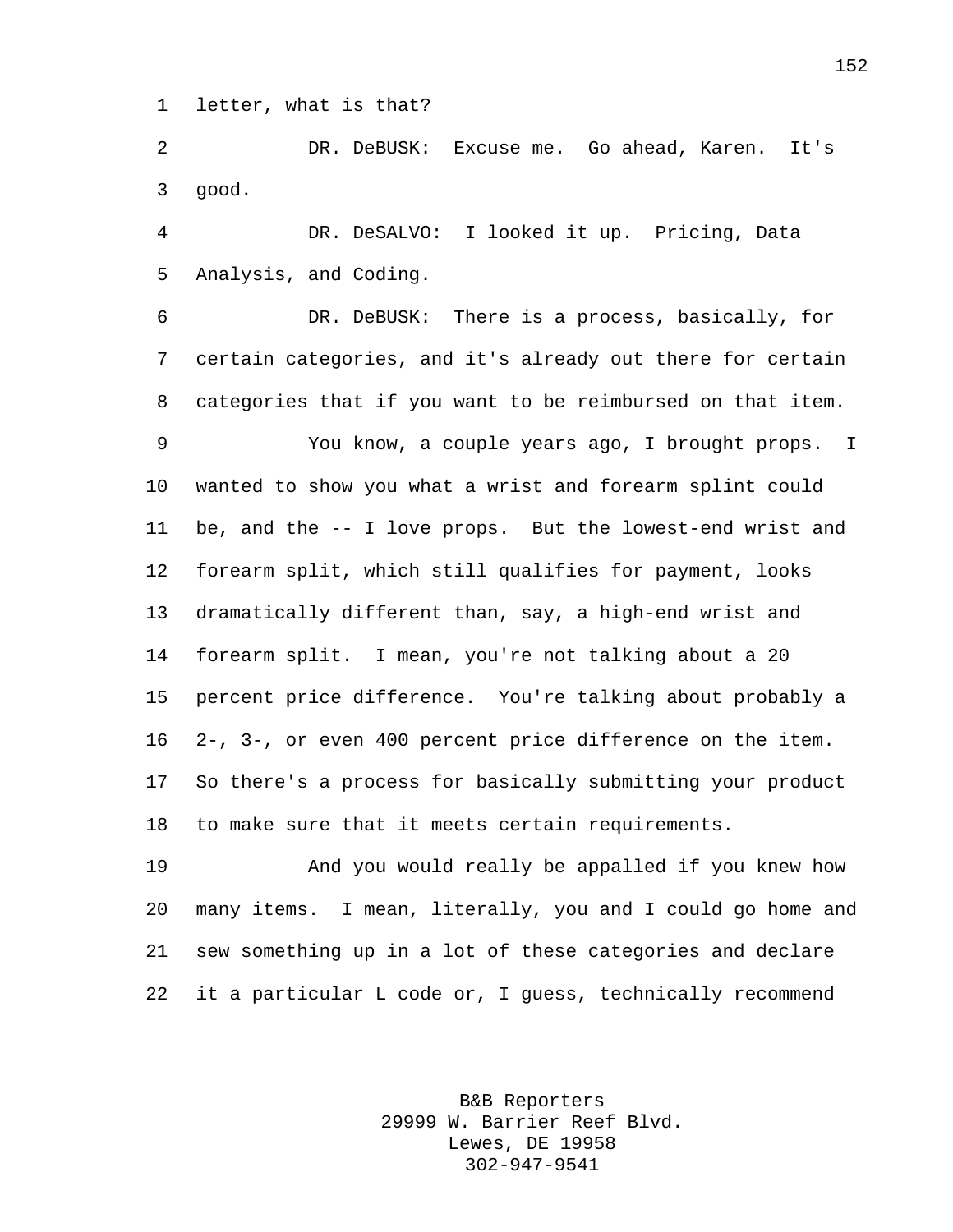it, an L code, and just start shipping it to customers. I mean, these are Class 1-exempt devices, and a lot of them don't have PDAC requirements. We literally could enter that business this afternoon and start producing Medicare-billable devices.

 And I think all those loopholes need to be closed because, again, you're commingling some very bad actors with some very well-intended people who are trying to avoid drugs and surgery.

 DR. MATHEWS: And so just to be clear, Brian and Eric are not going to be doing that, so --

12 [Laughter.]

 DR. CROSSON: Brian, I mean, "actors" is one way of putting it, but I think underneath what you're saying is that there needs to be a process somehow in here to assure that there's appropriateness, that the Medicare beneficiaries who need it are getting it, and what they get

is appropriate and safe and effective.

 DR. DeBUSK: Absolutely. I think that's -- again, if we could just figure and figure out. It's not that hard to do. If we could just push the bad actors aside and let the good actors competitively bid, I think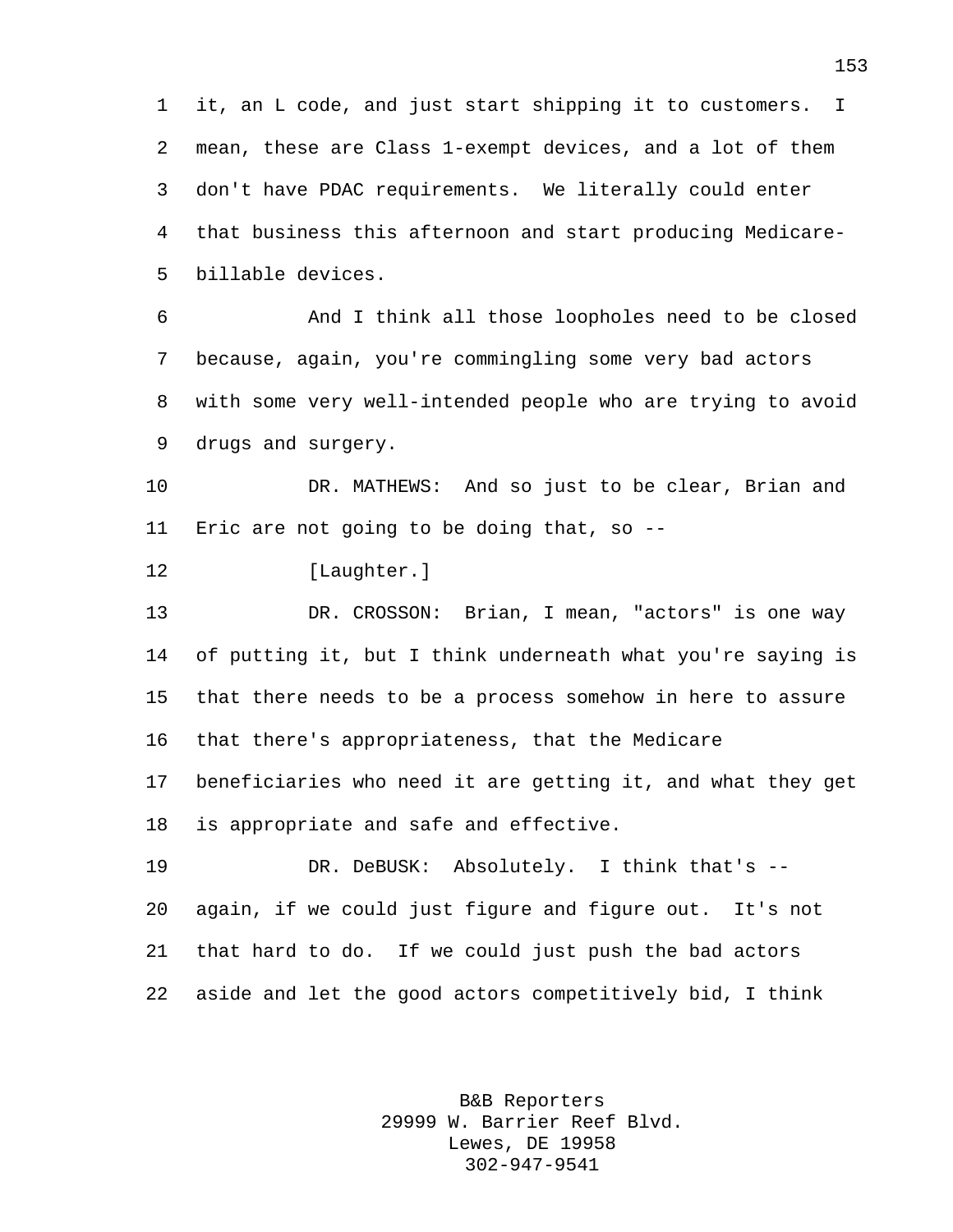you're going to -- I think you're going to get the best result.

 MR. O'DONNELL: Would you include prior auth in that list of improvements?

 DR. DeBUSK: I think prior auth would be wonderful.

 DR. CROSSON: I'm sorry. But just to be clear, prior auth in this context is the same as having a face-to-face visit, or in addition to that?

 DR. DeBUSK: I would turn to Brian on this. I think there's a number of solutions that are already out there for some of these devices.

 MR. O'DONNELL: So CMS already does prior auth for a good swath of DME, and they have a list of products that could be subject to prior auth. And I believe some L codes are on that list, and so I was just making sure that he was -- he wanted to include that prior authorization in his list of --

 DR. CROSSON: But that's a separate concept of having --

 MR. O'DONNELL: That's correct. DR. CROSSON: -- of having patients see a

> B&B Reporters 29999 W. Barrier Reef Blvd. Lewes, DE 19958 302-947-9541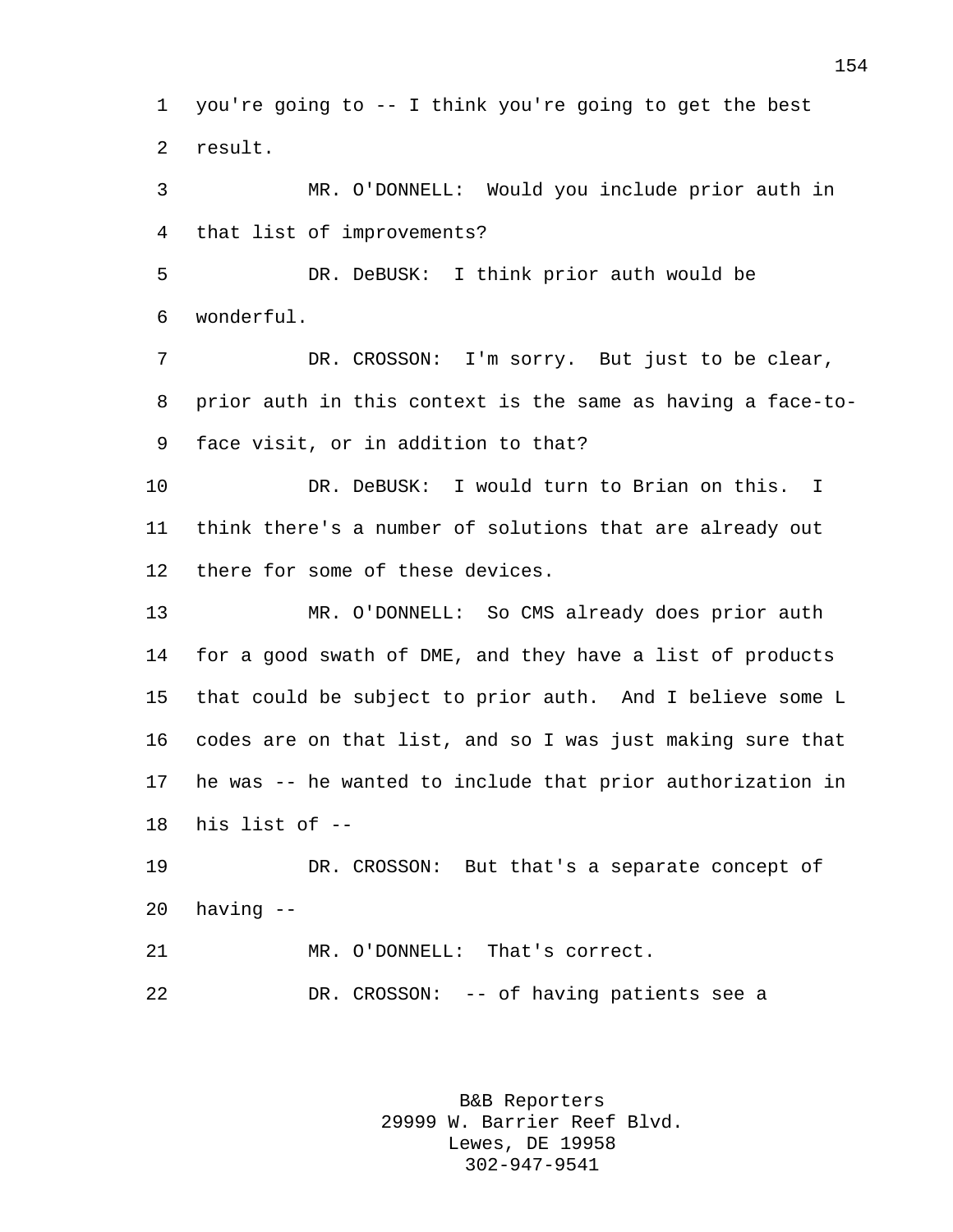provider and having authorized.

 MR. O'DONNELL: That's correct. DR. DeBUSK: There's an effective tool set out there. We just need to access it prior to basically throwing the good and the bad together to bid. DR. CROSSON: Dana, on this? DR. SAFRAN: Yeah. Just a question on this, Brian. You've referred to it multiple times as "prior to the bid," but what if it was done as part of the bid? One of the things in the chapter that was striking was this information that a lot of times, the lowest bidder then when they get the contractor or whatever backs out. So wouldn't it be possible as part of the process to then do this validation of the ones who are coming in as the low bidders and throw them out and then reset what the prices are? DR. DeBUSK: I think that is another alternative is to be even more stringent on the people, on the would-be bidders. It will probably be a little difficult. I mean, Brian, maybe you could speak to that. Would you rather put a set of requirements in place that push the bad actors out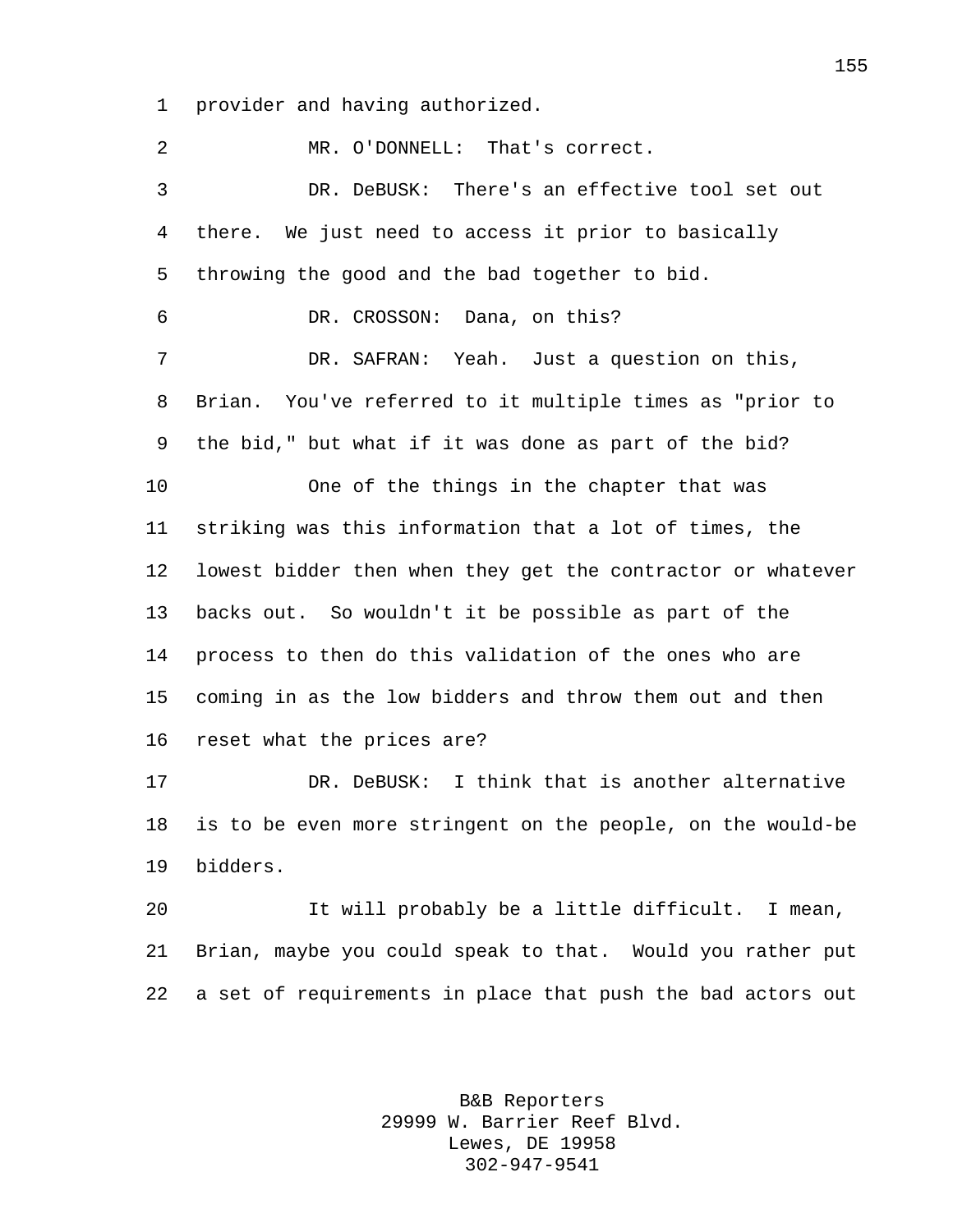and then open the competitive bid process, or would it be more feasible to just let everyone bid and try to sort the good bidders from the bad bidders?

 MR. O'DONNELL: So I haven't thought that through, but the prior auth process, you could certainly do it at the same time as competitive bidding. The prior auth process happens at the MAC, and so I don't see any kind of reason why that couldn't happen at the same time.

 DR. DeSALVO: I have a question on this. Back to that product itself, just sticking with like a sling or something, the Medicare program actually sees and touches the product and decides if it's quality or not somewhere in the process?

 DR. DeBUSK: There are some products that are subject to PDAC letters. There are other products that are not subject to any sort of prior approval. I mean,

 literally, on the box, it can say this is the recommended L code, and you could just start billing.

 These L code descriptors that describe the code to be billed in some cases are very, very loose. I mean, Brian, you may want to elaborate on that. They're very vague descriptions at best.

> B&B Reporters 29999 W. Barrier Reef Blvd. Lewes, DE 19958 302-947-9541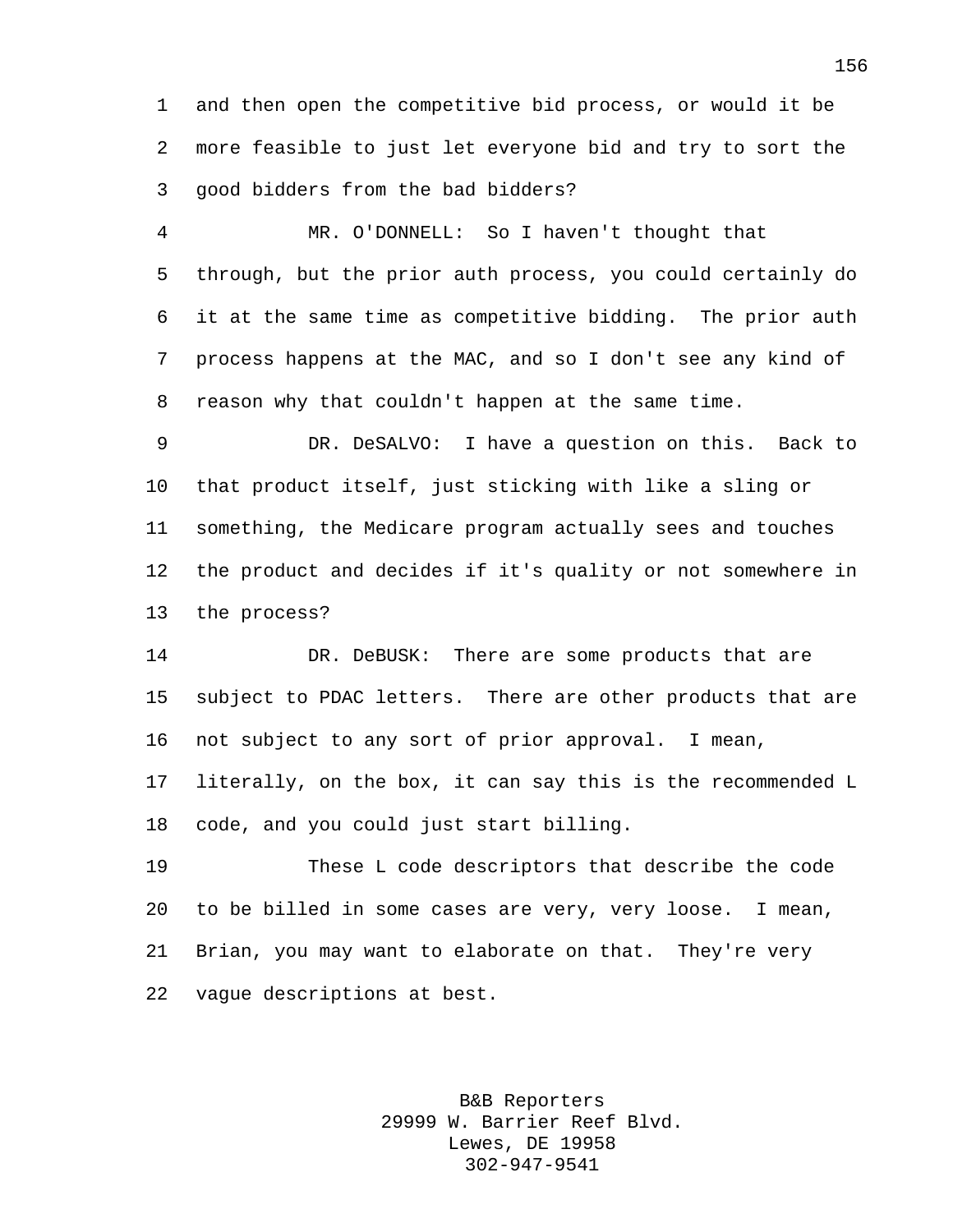1 DR. DeSALVO: I'm sorry. I just don't -- so a letter means you as the manufacturer describe it and send that into Medicare who then decides based on your description? DR. DeBUSK: If the product requires a PDAC letter, yes. What I have to do is take physical samples of my product -- DR. DeSALVO: You do. You have to bring samples for them to touch. 11 DR. DeBUSK: -- submit it, and then I have to receive a letter back that says, "Your product meets this." 13 DR. DeSALVO: Thank you. 14 DR. DeBUSK: Yes. DR. DeSALVO: So it just doesn't cover all categories, and maybe that's an opportunity to ensure better quality. DR. DeBUSK: Absolutely, absolutely. That's one of the many arrows in our quiver to clean this up. DR. CROSSON: Okay. Topic is CMS's authority to go deeper into -- DMEPOS? Is that how we say it? DR. MATHEWS: DMEPOS.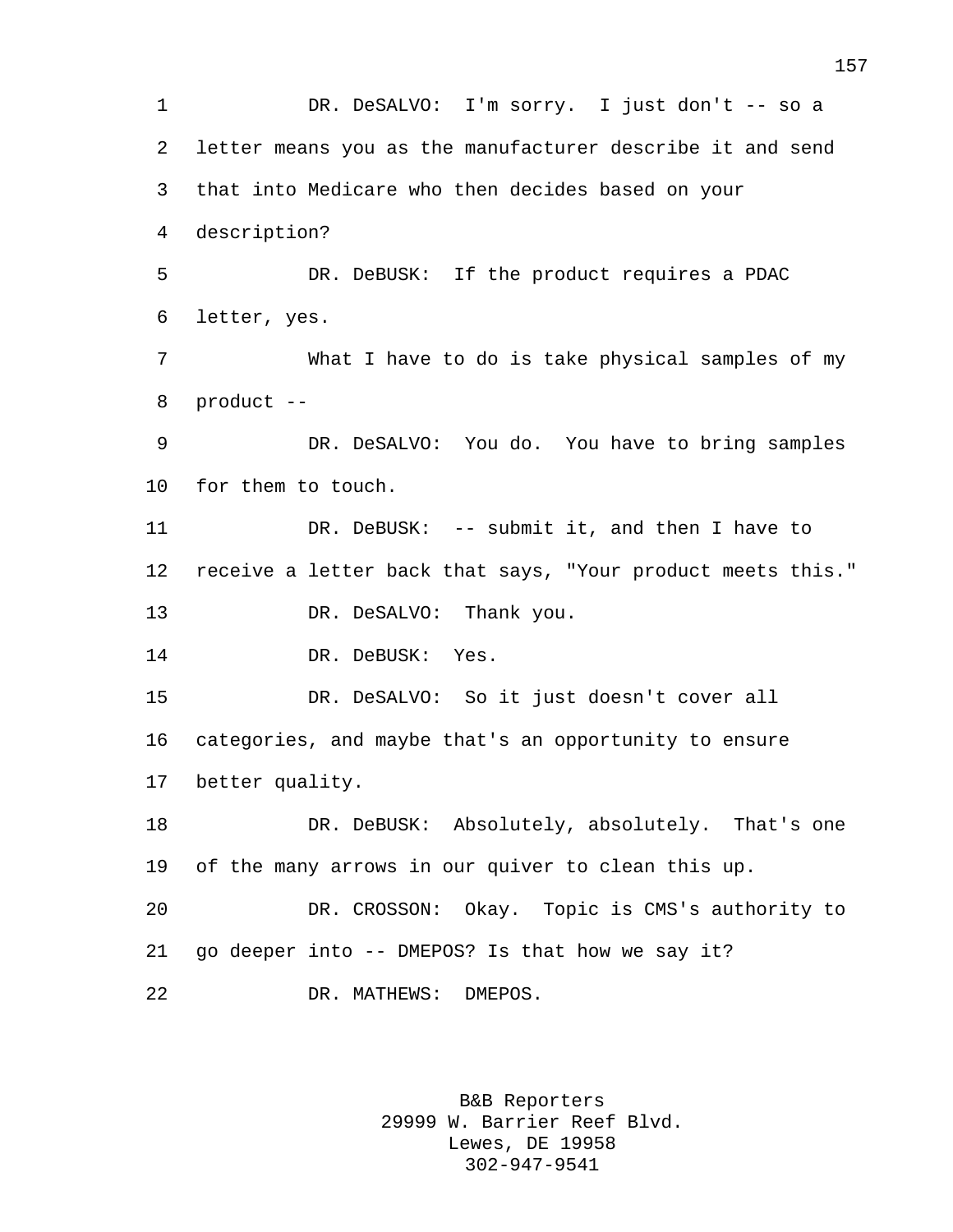## 1 DR. CROSSON: -- DMEPOS, one.

 Two, expanding beyond that into other areas where they could exercise competitive bidding, and if so, where would that be?

Marge.

 MS. MARJORIE GINSBURG: Yeah. I just have a background question. Did CMS ask us to do this analysis, and have they done their own analysis? Did we take this on, on our own, because we thought it was rich for our input? I am curious, the relationship between CMS, since we're right in this midpoint now, of them moving on to bigger and better enterprise in this area. How did we get involved?

 MR. O'DONNELL: So the work, we started the work on our own, and so CMS does conduct a health outcomes monitoring system. So they have an algorithm that monitors, for instances, hospitalizations at the MSA level, and so like, for instance, for folks with diabetes, it tracks the hospitalizations in each MSA. And it looks whether there's an increase over a certain amount in each MSA, and it can flag it for CMS. And they can go check it. So CMS does this program on its own, and I think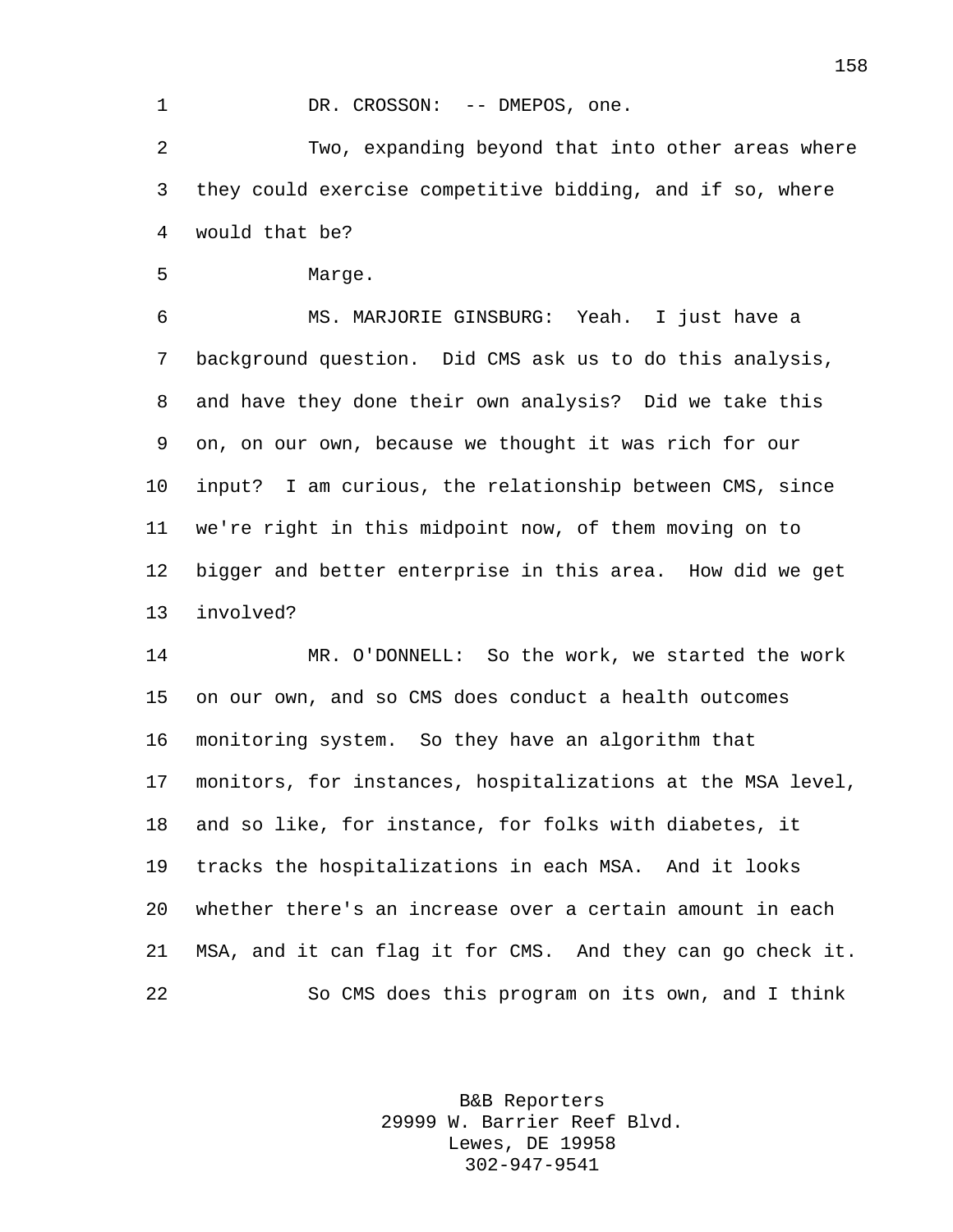what we're doing is that we've heard complaints from industry suggesting that their monitoring system is perhaps missing some things, and so what we wanted to do was to take a deep dive into this one product and look at it more carefully.

DR. CROSSON: Yes.

 DR. DeBUSK: I'm glad you brought up the Health Status Monitoring Program too. That's another thing that I would really like a better look under the hood. It's an interesting idea, but I've heard a lot of criticism that it's a blunt instrument.

 Here's my question: Are we ready for the HSM to be a precedent for other programs? Would we eliminate, say, the six protective classes in Medicare Part D and use the Health Status Monitoring Program? Would we, for example, completely redo Part B drugs and, say, step therapy and utilization management and just use the Health Status Monitoring Program? Are we setting a precedent there that we're willing to live by for other tough decisions we have to make in Medicare?

 MS. BUTO: So, Brian, just a question back to you. I mean, I think in most of our minds, doing something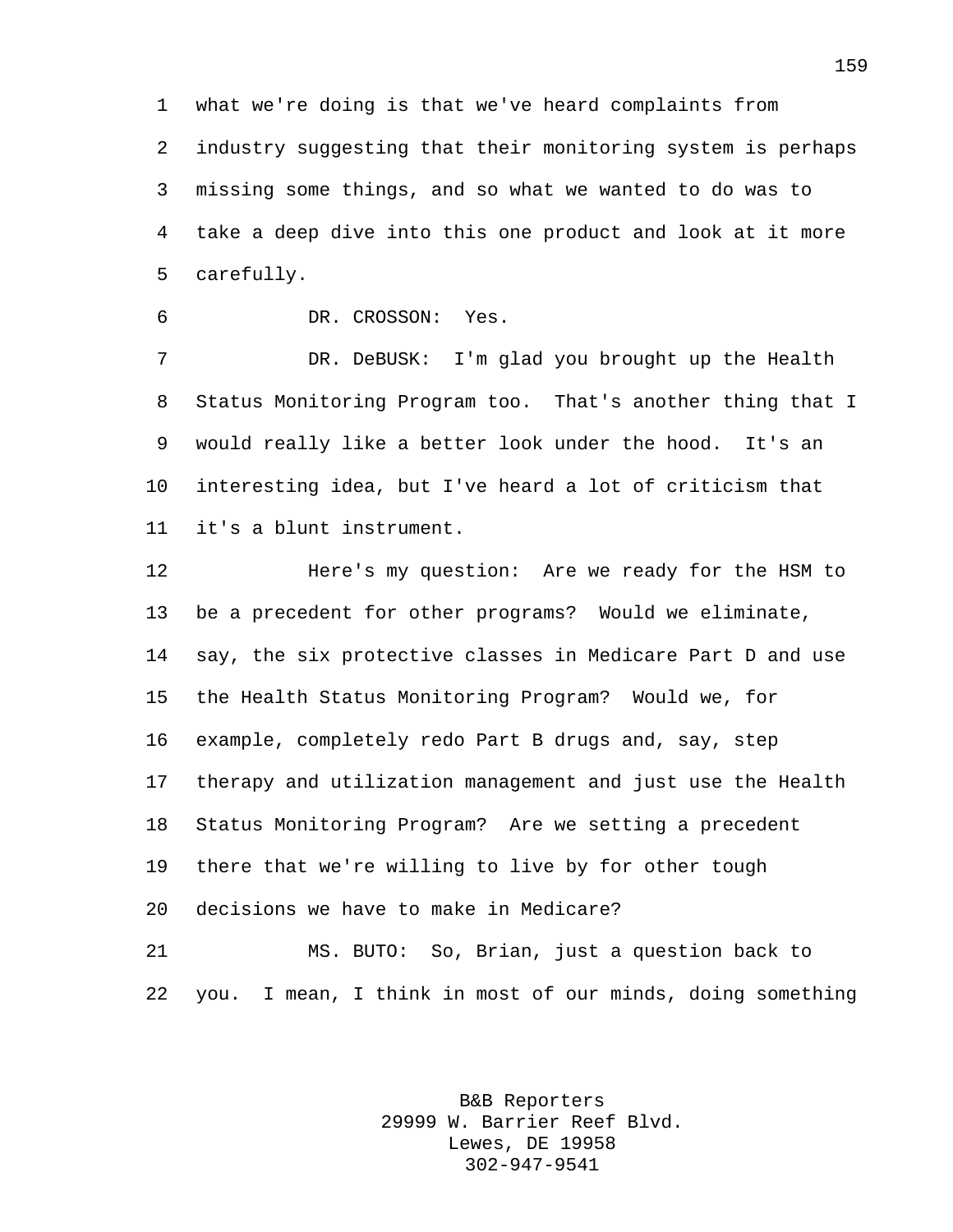up front like eliminating six protected classes but not necessarily the Health Status Monitoring System or some of the other things you suggest, making the decision up front to do something versus monitoring afterwards is less effective. I'm just trying to understand where you're coming from on this.

 DR. DeBUSK: My question, we do face a lot of tough policy decisions, and the impact, potential impact on beneficiaries is a little bit uncertain.

 The Competitive Bid Program has enjoyed for years this ability to say, "Oh, don't worry. It will be okay, because we're going to do Health Status Monitoring after the fact. So if we break anything, we'll detect it." My question is, Is that program so robust that we would use it, say, in Part D or on Part B drugs or on some other necessary service? Because I would say if it's robust enough to decide whether or not someone is going to be receiving oxygen therapy, for example, adequately, it probably ought to be adequate to use in other really tough policy situations. And my suspicion is it's not robust enough.

MS. BUTO: Okay. I think we should have a longer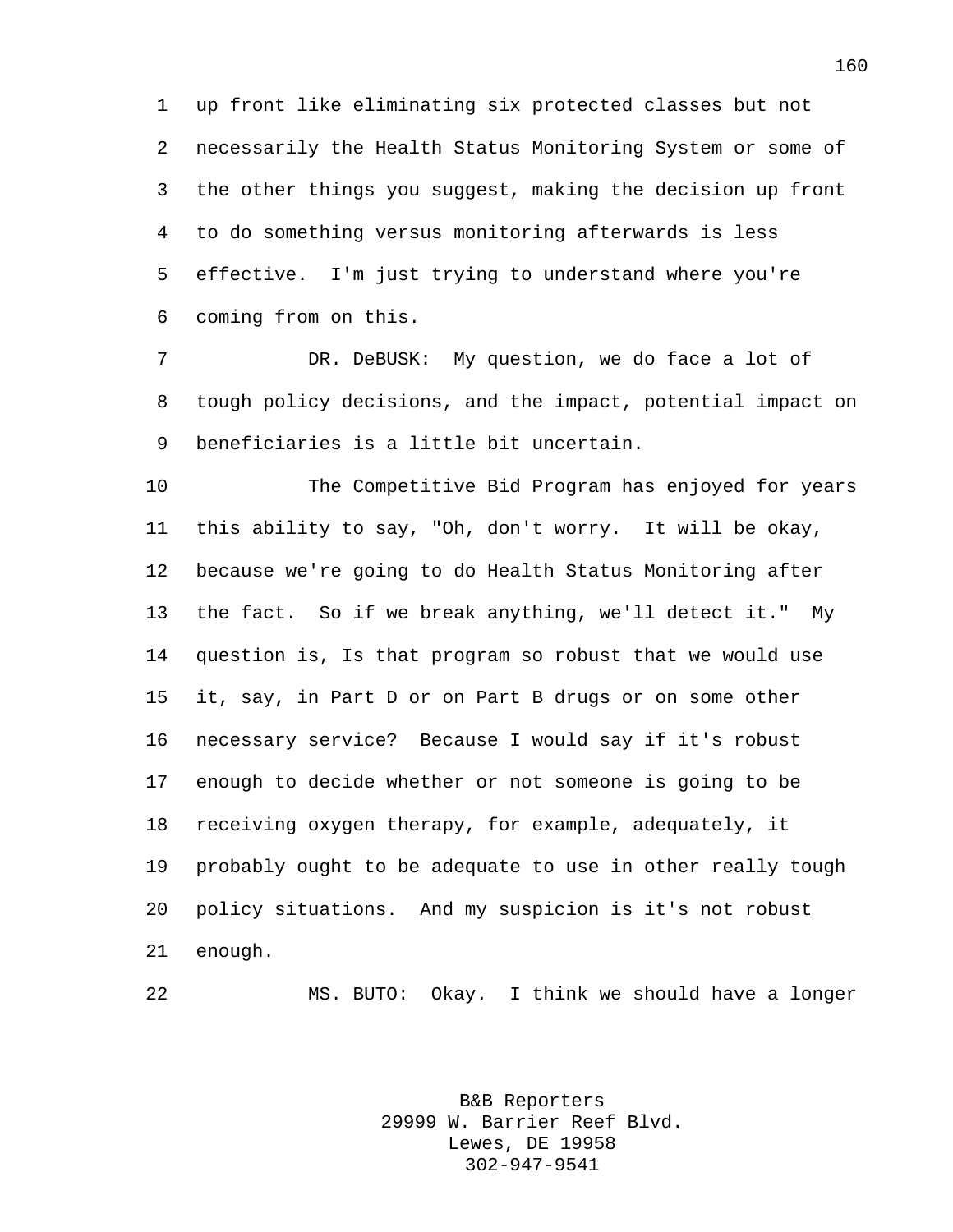discussion about that because it really depends on the issue, how well you can actually monitor or look at real- time data versus monitor afterwards. So I'm not sure exactly where you're going with this, but I'm not sure what the alternative is. And I guess we probably need a longer discussion.

 DR. CROSSON: Well, I think so or in a different venue.

 So are you suggesting that, Brian, this should be a cautionary tale in terms of expanding competitive bidding, or are you just bringing this up?

 DR. DeBUSK: I'm not sure that when we do have concerns over access or access over unintended consequences of the program -- I'm not sure that the Health Status Monitoring Program is the definitive source of saying "Yes, this isn't a problem" or "Yes, it is a problem" or "No, it isn't."

 And that was my question. I think it is a little interesting to me to see us supply such a blunt tool to something like this, and my question, I guess this is more of a rhetorical question. Would you be ready to see the Health Status Monitoring Program applied to other tough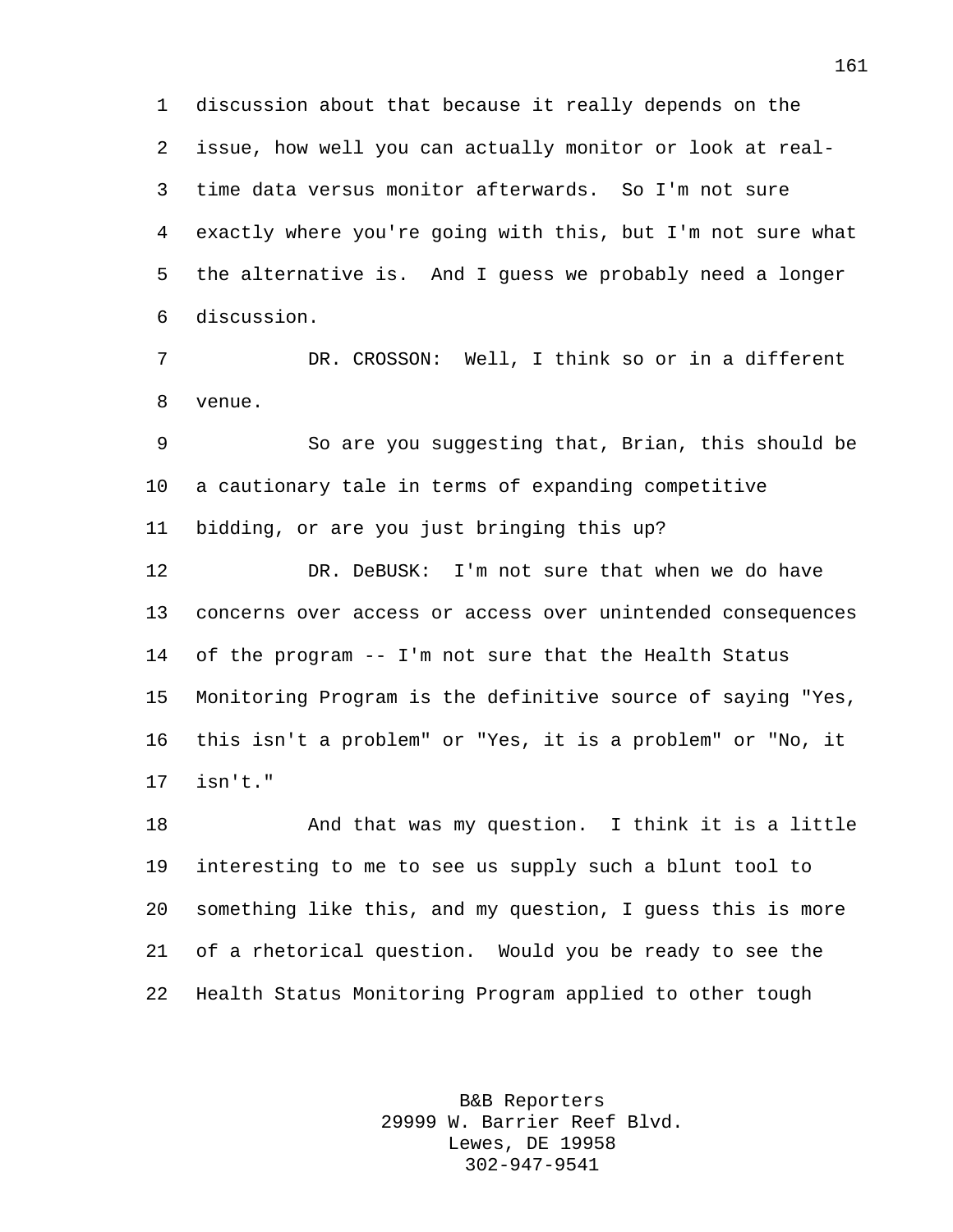policy decisions? And I suspect the answer would be no.

 DR. MATHEWS: So without immediately getting into that broader question, again, as Brian said, the industry brought us some concerns about the effects of the Competitive Bidding Program, specifically with respect to this set of products, that were substantial enough that we decided to do our own independent evaluation.

8 If I am mischaracterizing our findings here, by all means, correct me, but when we did this very detailed, fairly granular assessment of the impacts of competitive bidding on beneficial access to diabetes testing supplies and outcomes -- you know, we have this slide here on hospitalizations, but we also in the materials have looked at mortality and emergency department use. Our findings pretty much corroborate CMS's assessments that have been consistent relatively since the beginning of the Competitive Bidding Program. That access has not been compromised, and that there have been no untoward health effects on beneficiaries attributable to the Competitive Bidding Program.

 So, again, without getting into whether this is precedent, I think the results of our analysis corroborate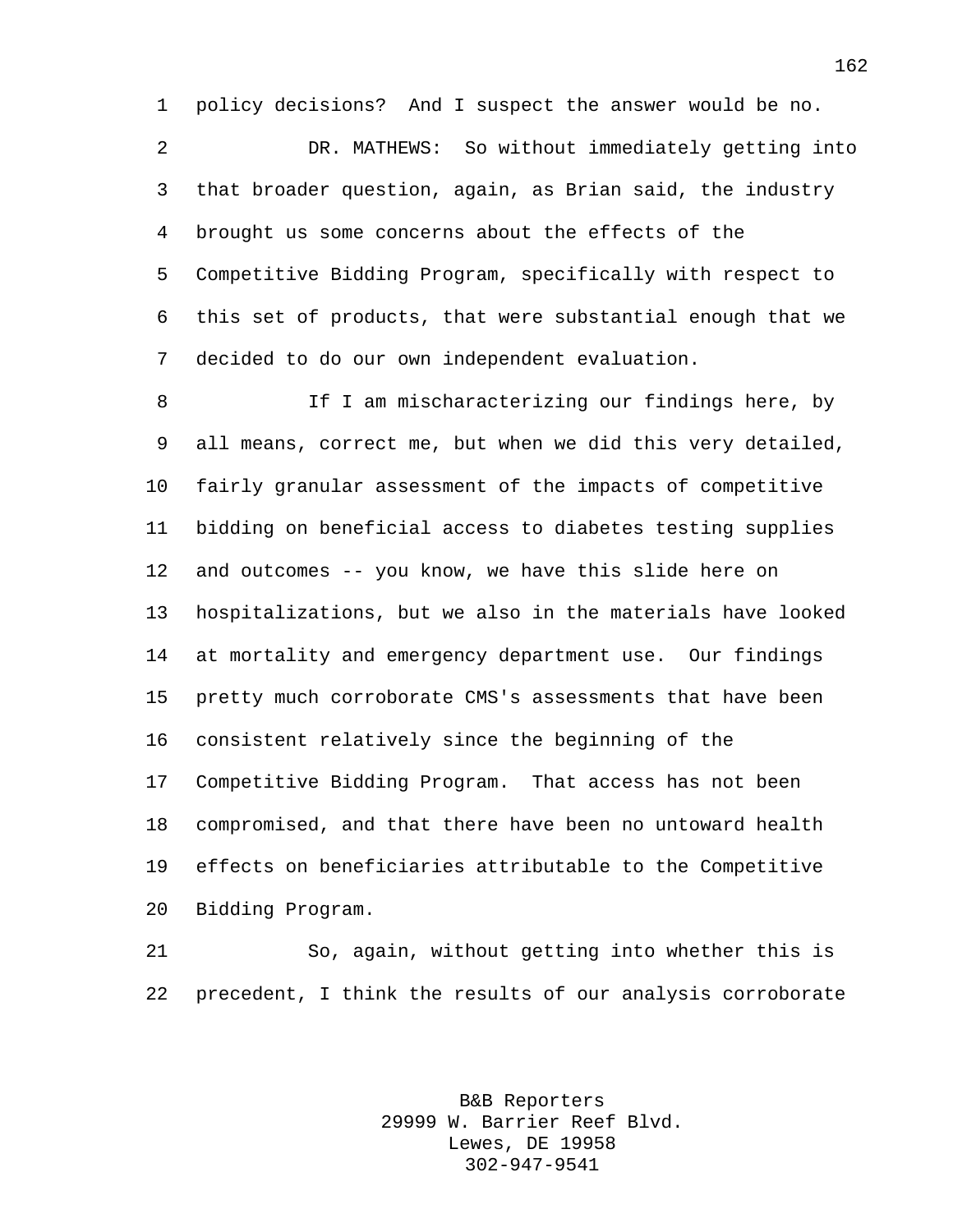that it has, indeed, been accurate to the extent our blessing is worth anything, but that our analysis has corroborated what CMS has been saying.

 DR. DeBUSK: And I agree with that. I do think that the staff work that you guys did on the diabetic testing supplies is compelling. I think it's good work, and I think it does support the idea that the National Mail Order Program didn't hurt beneficiaries or access.

DR. CROSSON: Okay. Jon.

10 DR. PERLIN: Let me come back to where Kathy started us off. There's a lot to commend this line of discussion. There's bang for the buck here.

 As we think about the implicit question or the explicit questions, you know, is there opportunity to expand, I think there's a question that we're not asking that we have to define more sharply, and that's this related question of interchangeability of products. In the pharmaceutical area, we call it "therapeutic substitution."

 Brian, you gave an example. I think there are two categories, the first of which is fitness for purposes. You gave an example of two things that would qualify as an arm immobilizer or sling. One may be simply you've broken

> B&B Reporters 29999 W. Barrier Reef Blvd. Lewes, DE 19958 302-947-9541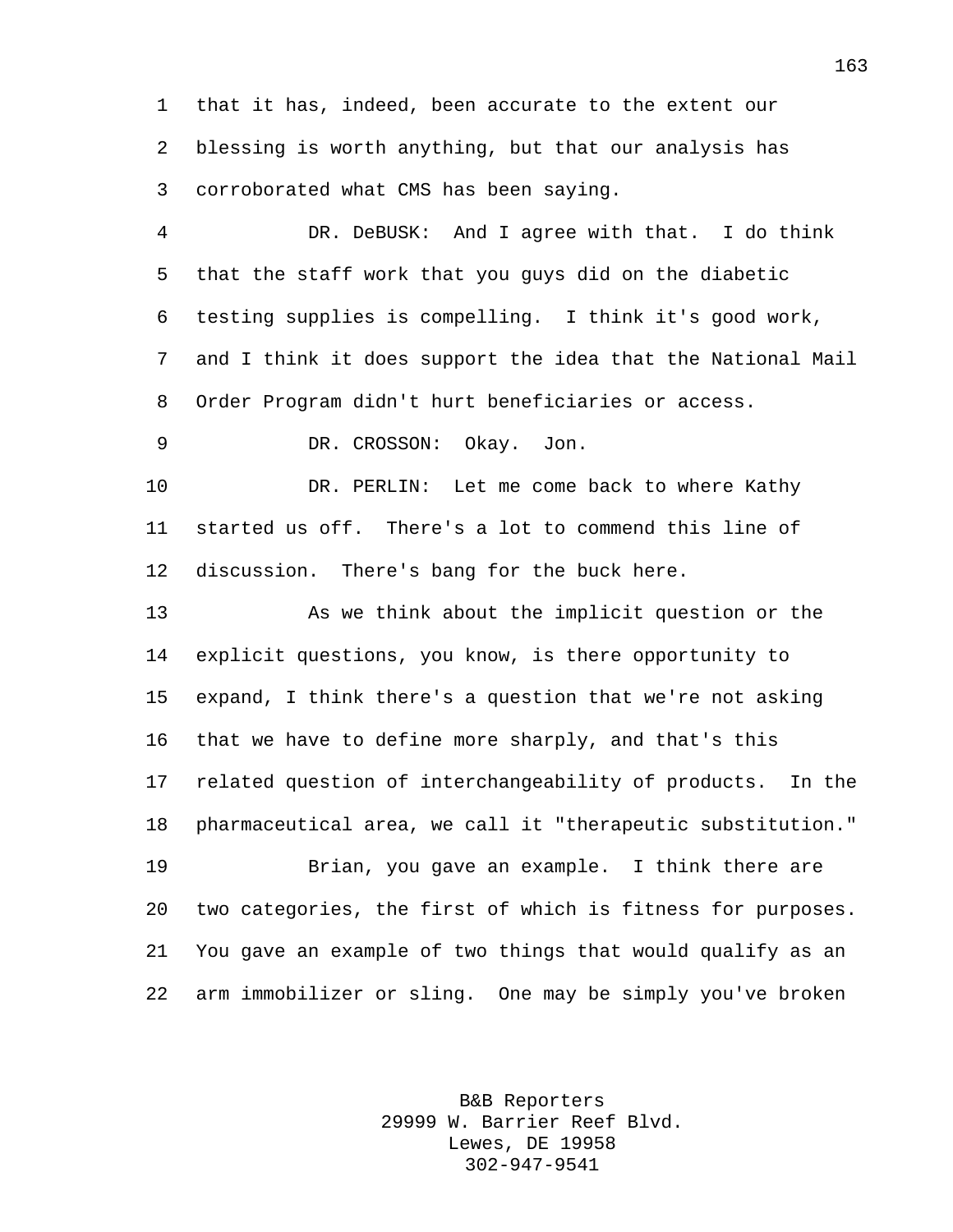your arm, and you need something to hold it up so it doesn't dangle. Another is a more sophisticated piece of equipment that actually not only keeps your arm from not dangling but immobilizes certain finger movements as very much more therapeutically specified.

 Right now, if I understand what you've laid out, it's those two things may be perceived as interchangeable when in fact they're not because they're fit for different purposes and not equivalent.

 The second is that once you get something that's specified for a particular purpose, like, say, for example, it's a highly manufactured orthotic that not only provides the lifting function, the sling function, but also mobilization, then you need to be able to understand within that fitness for purposes, which is a better job, which does a better job in serving that purpose; that is, quality versus cost.

 It leads me to -- and I say this with full respect for the depth of knowledge elsewhere, my lack of knowledge in this area on L codes, PDACs, et cetera -- that when we're thinking about therapeutic substitution in pharmaceuticals, we think of NDI and the ability to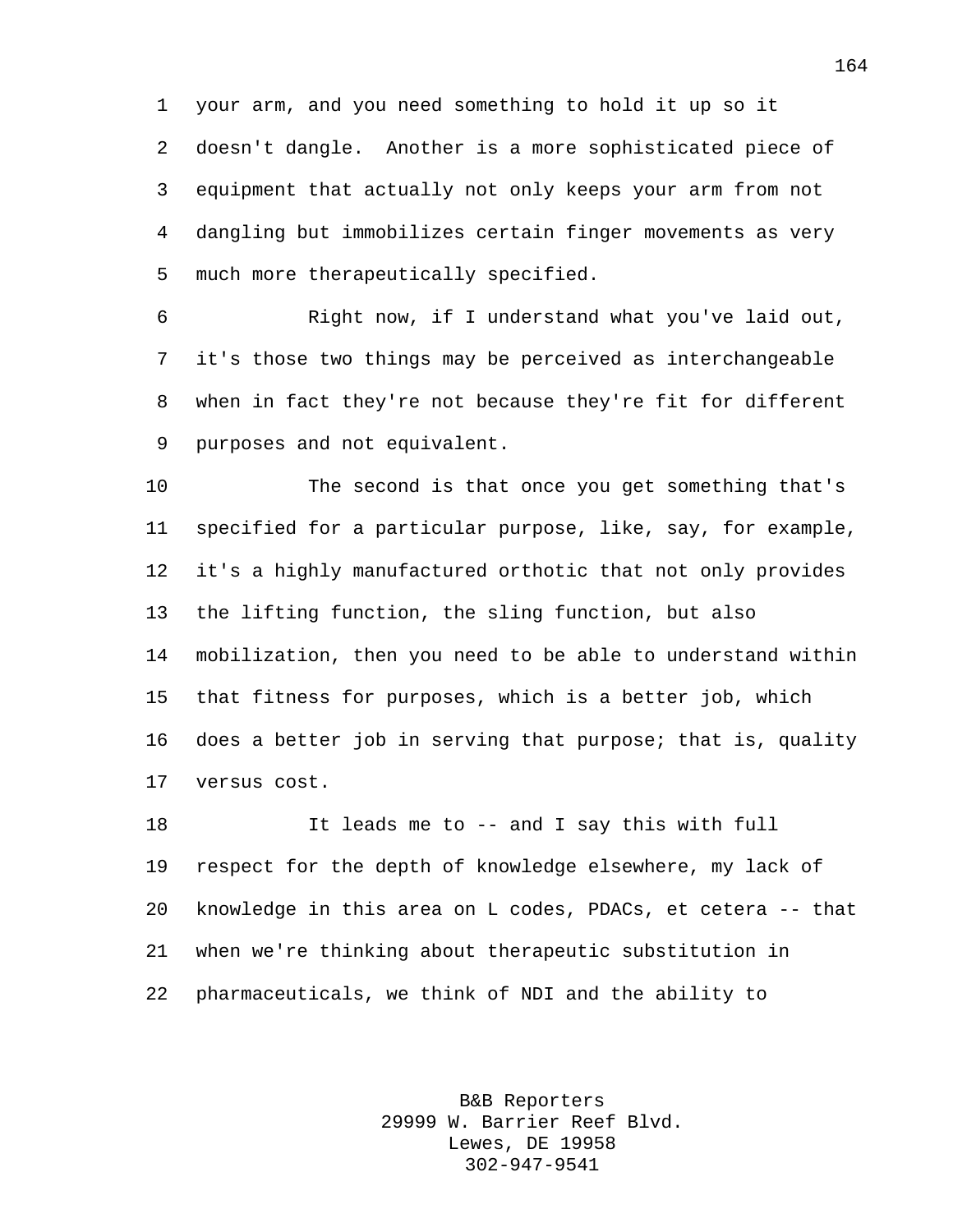specify. We know that it gets murky when we get into the biologicals with equivalents.

 But it strikes me to really be able to take this to the potential expansion that could be beneficial, we need to have some degree of being able to specify with some precision what the specific purpose of anomaly interchangeable item is and then kind of do the fly-off of which is the better product at price point within that category. It just strikes me that's a requisite. So I wonder, really, coming back and listening to

 the point you made that we think there is opportunity here, that that's the sort of set of specifications that allows one to really effect a meaningful competition.

Thanks.

15 DR. CROSSON: Okay. So I've got -- where am I? -- Dana.

 DR. SAFRAN: Yeah. I guess I'm glad, Jon, that you brought us back to this because it's a little bit what I was hoping to tee up with my question on the first round is just can we either today or subsequently think more broadly about the kinds of services, not just goods, where competitive bidding might be a good thing for Medicare to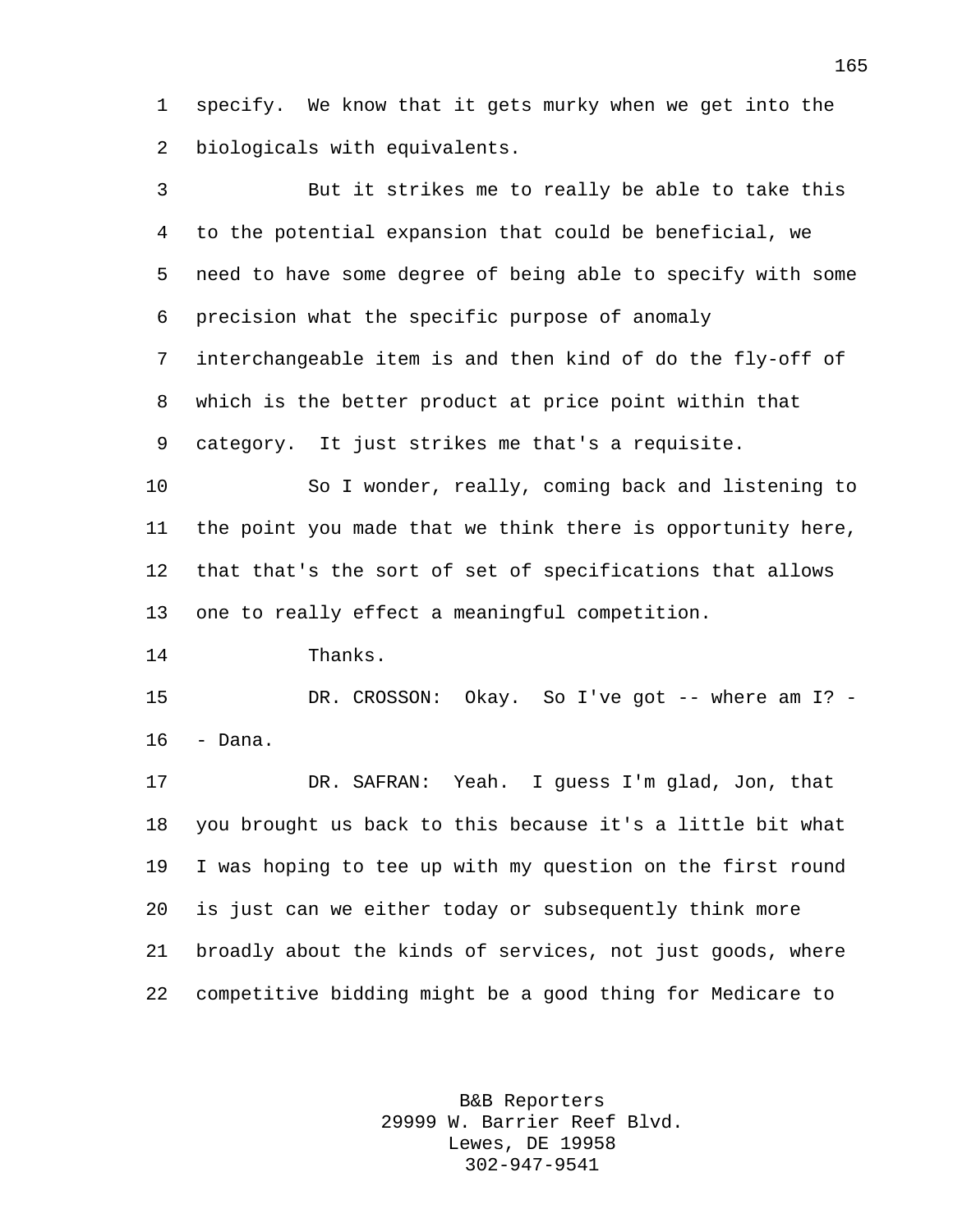consider.

 In my work on payment reform prior to my current job, I was a much bigger fan of global budgets than bundled payments, but you can't help but let your mind go there to think about competitive bidding for episodes. Those certainly are not commodities, but paired with the right quality and outcome measures, we could consider the idea of competitive bidding, moving beyond things that are straight-out commodities. So I think it's worth further consideration. DR. CROSSON: Episodes of care. Amol. DR. NAVATHE: Dana, just to clarify your point, are you thinking that -- so, for example, if you take the classic episode that we oftentimes think about as hip and knee replacement surgery and there, there's an artificial joint implant, and if you have a bundled price for that, then that has, at least in some of the work that we've done and others have done, seems to drive innovation and the acquisition of the implant cost itself. Are you thinking about this as these services also can be related to the types of DME or devices that might be related, or are you thinking about this? Are you taking it one step further

> B&B Reporters 29999 W. Barrier Reef Blvd. Lewes, DE 19958 302-947-9541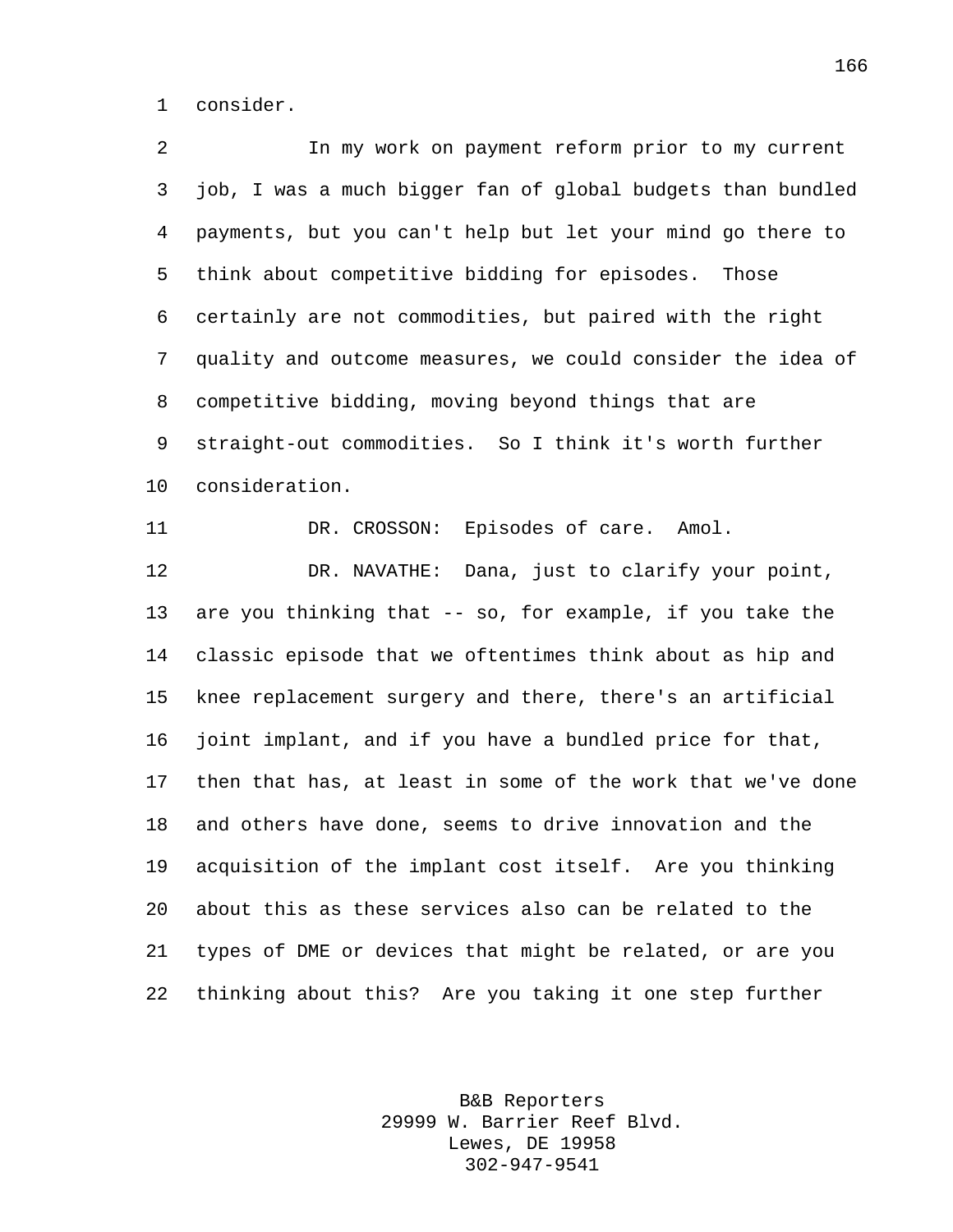and saying let's abstract away from the concept of DMEPOS and just think about services entirely as a new construct here?

 DR. SAFRAN: The latter, yeah. I'm thinking, you know, so if Medicare had -- needed in every market to be able to have a qualified provided for hip replacement surgeries, et cetera, and there was competitive bidding to get that business in different market areas, it seems worth a thought.

 MS. BUTO: Cataract surgery. I don't know how many people remember, but CMS did do a demo on cataract surgery and bypass surgery. They were called "centers of excellence," but they really were competitive bids, if you will, for not just the procedure but the physician cost as well included and saved -- I can't remember what, but it was a considerable -- out of the total, a considerable amount of both physician and hospital cost, and quality was as good or better than before, so as good as we were measuring at the time.

 So the point is you can do it by episode and particularly for something that's where the device costs are pretty low, I think, for cataracts and pretty uniform.

> B&B Reporters 29999 W. Barrier Reef Blvd. Lewes, DE 19958 302-947-9541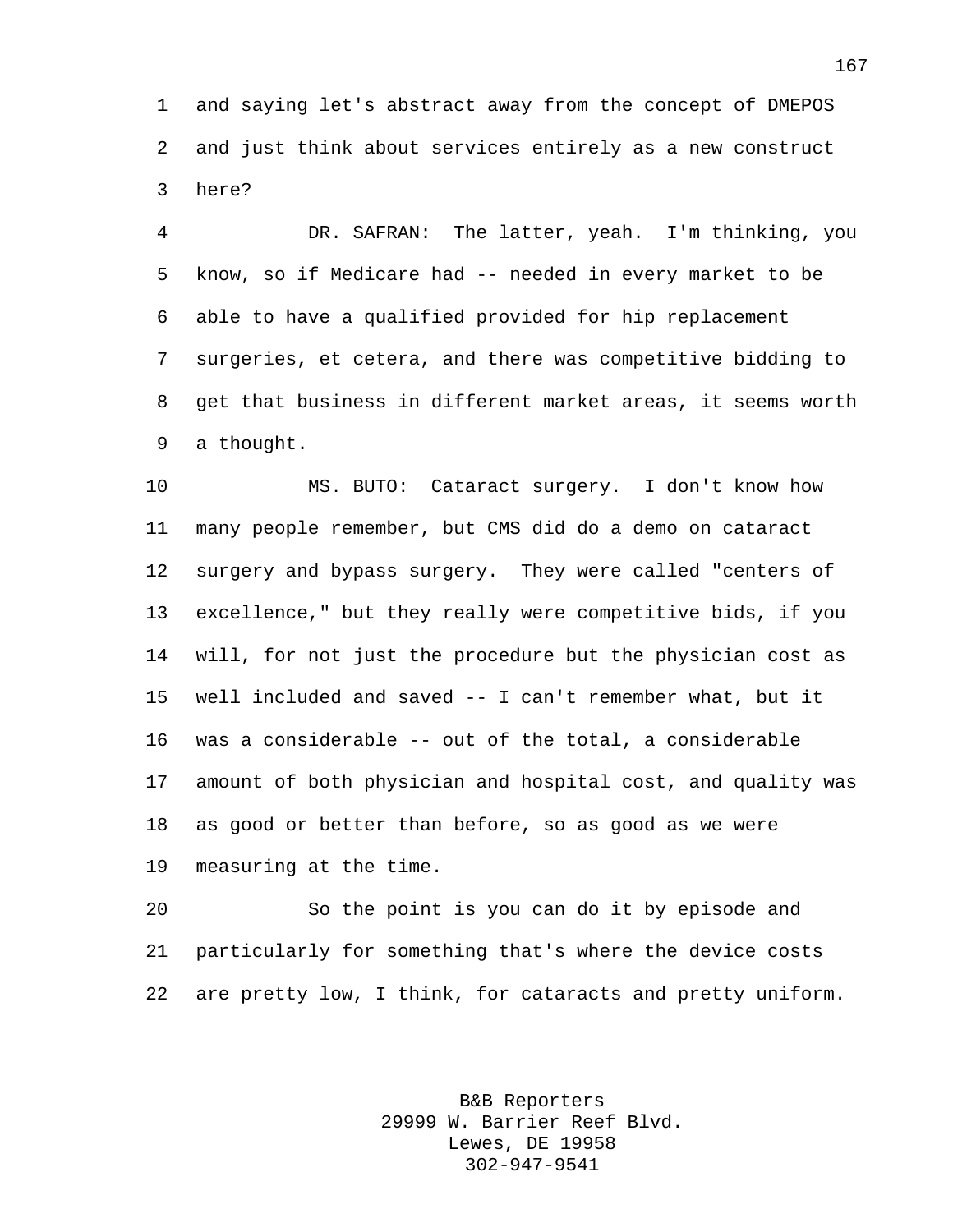Then it's, I think, even easier.

 DR. CROSSON: There's a crossover area between episode payment and global payment. For example, one episode could be the care of a diabetic for a year for all services. I have a feeling we're getting a little far afield here. 8 DR. MATHEWS: No. We're -- DR. CROSSON: You like this? DR. MATHEWS: Yeah, this is good. MS. BUTO: This might solve our fee-for-service MA problem. DR. CROSSON: Right. [Laughter.] DR. MATHEWS: But just to pick up on Dana's point here -- and this goes in the opposite direction from, Jon, what I think you were saying about the need to do a much more granular comparison in terms of clinical functionality for purposes of establishing bids, at the other end of the spectrum would be bidding to provide services for a defined population. So a radiology benefits manager would bid on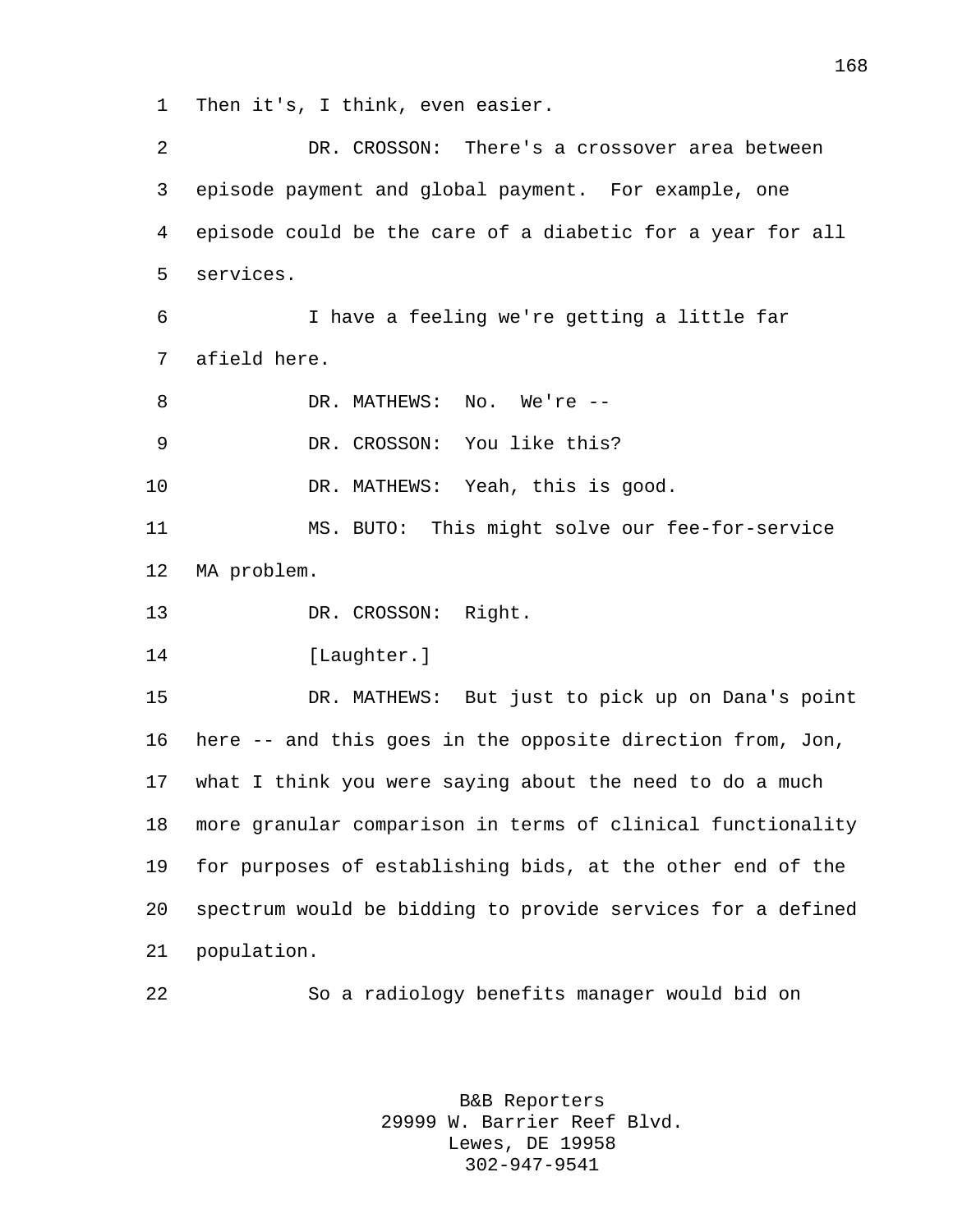providing all of the advanced imaging for a population in a given market, and that's the level of competition.

DR. CROSSON: Right.

 DR. MATHEWS: There are different scales at which you can consider this.

 DR. PERLIN: On this, I think the two are actually complementary because, even if you have bid out, if you will, a complex bundle of services, there's an expectation that then the individual that responds to that bid will compare products and provide the best quality, lowest cost, whatever. Then you could have a basis to make a reasonable comparison. So I think it still takes you back to having to define what's, in fact, truly interchangeable versus what's not interchangeable. DR. CROSSON: Okay. I do want to -- sorry, Jim, but we sort of have two things on the table. And we're drifting off into a good area, admittedly, but it's a pretty broad one, which is how could we solve all problems in Medicare with competitive bidding.

[Laughter.]

 DR. CROSSON: That's great, and I think we're picking up some good ideas. But we also have this on the

> B&B Reporters 29999 W. Barrier Reef Blvd. Lewes, DE 19958 302-947-9541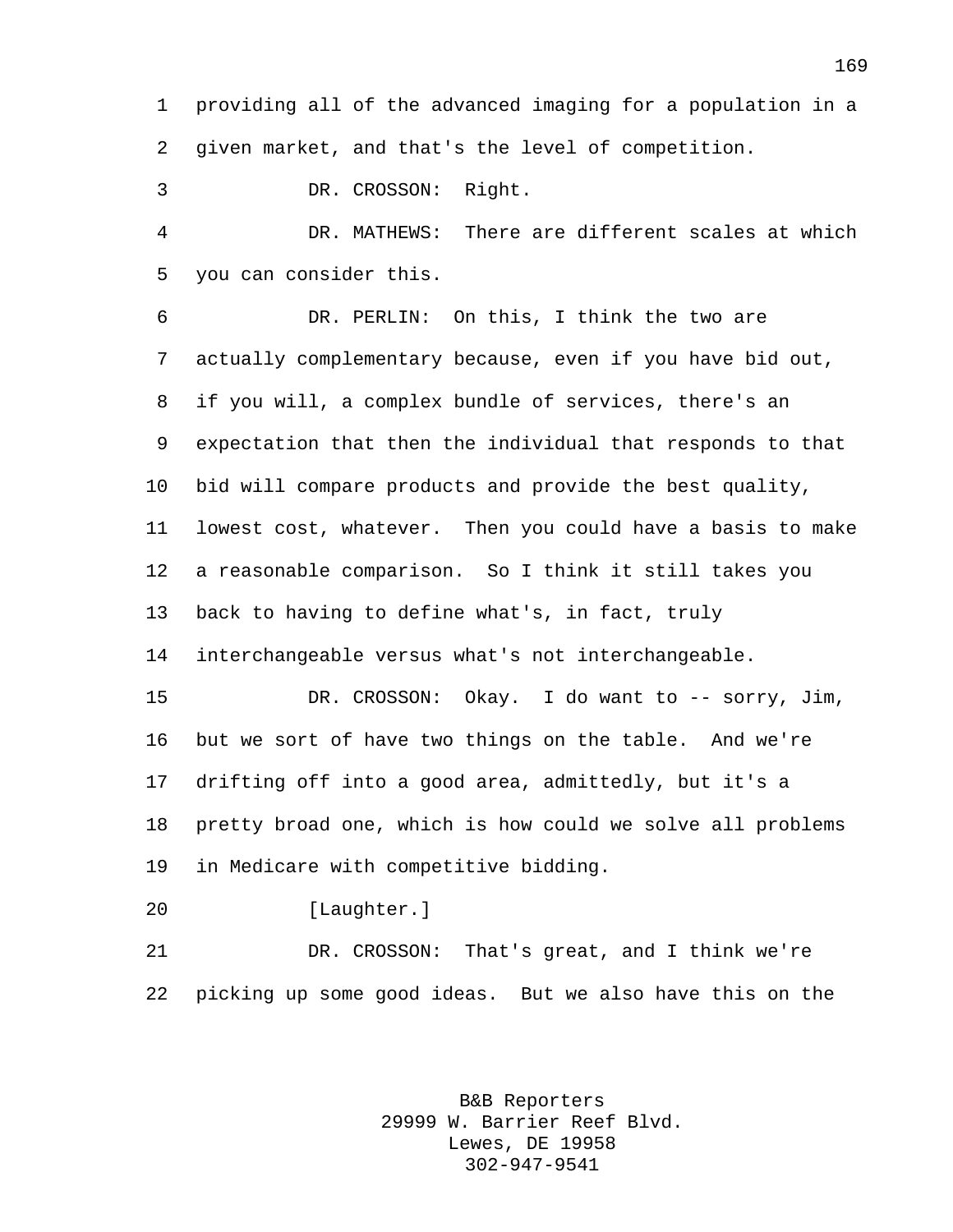table, which is should CMS have expanded authority in this DMEPOS area, and I'm getting the sense that most people support it. Let me do a bobblehead here. Yeah, yeah. So that's over with.

 Let's continue the rest of it. Warner and then - - I'm sorry. Larry was first and then Warner.

 DR. CASALINO: Well, I wasn't going to say this until Jim said we're not going too far afield, but --

9 [Laughter.]

 DR. CASALINO: Once we start talking about things like hip and knee replacements, it's hard to listen to a discussion about competitive bidding without thinking of the phrase "reference pricing." And I guess I just have a question. Is reference pricing just too, too far from the statutory authority that Medicare has to even enter any discussion that the Commission would ever have?

 DR. CROSSON: Well, let me see. Does it sort of bring up the question of in a competitive bidding model what bid or set of bids do you take, which sort of then creates a reference price. Is that what you're saying? DR. PAUL GINSBURG: Or you create a reference price without competitive bidding --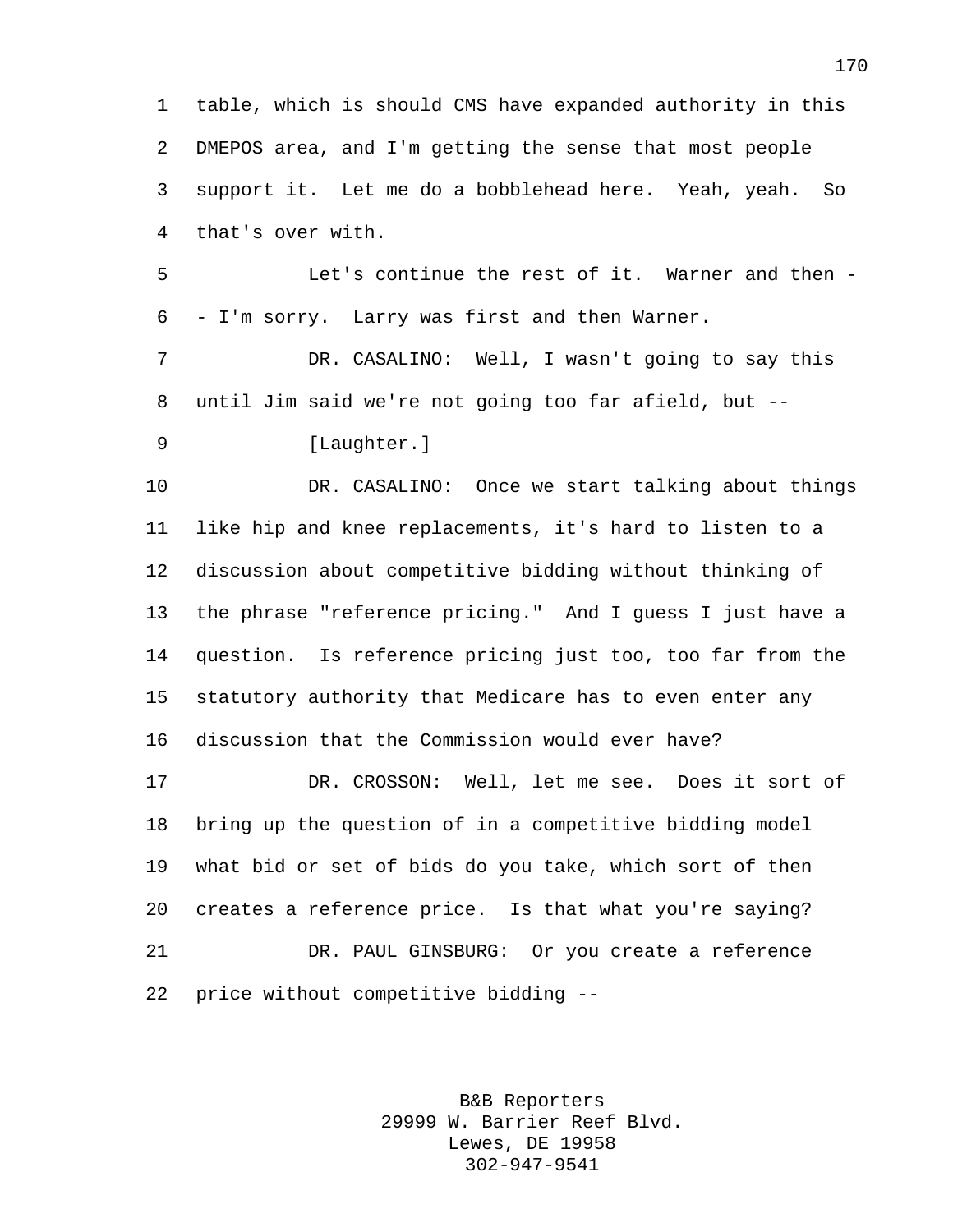DR. CROSSON: Yeah. DR. PAUL GINSBURG: -- on some other basis. DR. CASALINO: And that would give beneficiaries the choice of going where they want to go. However, it would have beneficiaries paying different amounts for different things. But you do that now, anyway, to some extent with your co-payments, right? 8 DR. CROSSON: Right. Okay. DR. DeSALVO: I wonder if somebody could shed a little light on how commercial plans handle D-M-E -- whatever -- DMEPOS. Dana? Anyone else? How a commercial plan handles pricing for DMEPOS. DR. SAFRAN: Sorry, but I have no idea. MR. O'DONNELL: I have a little bit of knowledge. DR. DeSALVO: Okay. MR. O'DONNELL: Before this, there have been studies looking at how private plans priced DMEPOS before competitive bidding, and private plans largely had substantially lower prices before competitive bidding, maybe 30, 35 percent. So private plans kind of recognized that Medicare prices were too high, and they kind of clawed back some of that savings beforehand.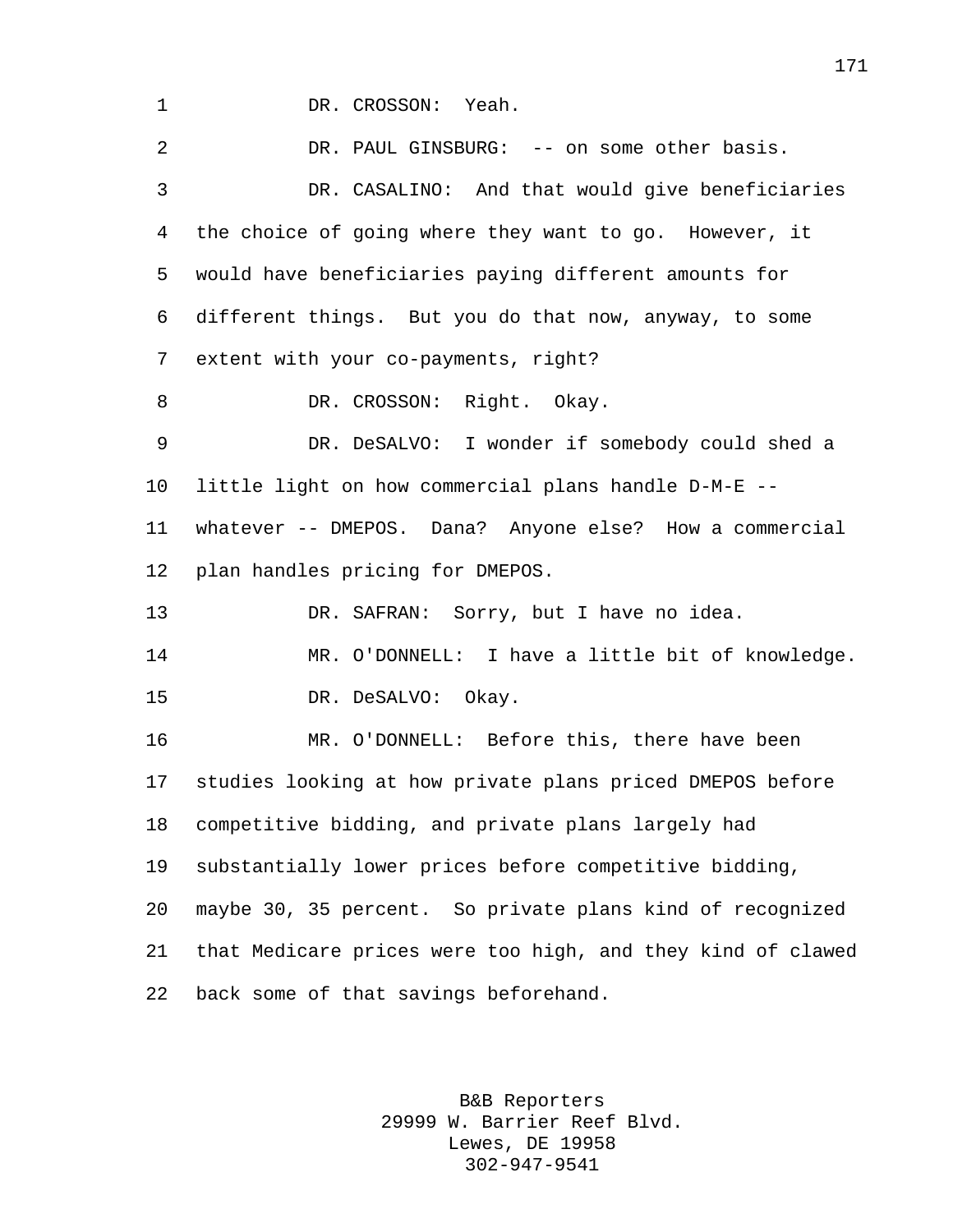DR. DeSALVO: That's interesting. Some of Brian's points, I wonder how they track on quality of products, you know, whether it's actually going to meet the needs of the member, and have a track after the fact for whether change in availability. MS. BUTO: Brian, do you have a percentage of DME expenditures -- or not expenditures but use, Medicare

versus private?

 Because my sense is Medicare is the DME market, a large part of it, because of the age of the beneficiary and think about the last time, you know, kids --

MR. O'DONNELL: In Medicaid.

 MS. BUTO: Yeah, in Medicaid. Kids will break legs, but beyond that, you don't get a lot of oxygen concentrators and things like that.

 DR. DeSALVO: Yeah, I mean, Medicaid managed care might be another model --

 DR. PAUL GINSBURG: Actually, Karen, I did a study a couple of years ago on Medicare Advantage plans and what they pay for different services, and they pay a lot less for DMEPOS than Medicare does, even though they pay very close to Medicare for hospital and physician services.

> B&B Reporters 29999 W. Barrier Reef Blvd. Lewes, DE 19958 302-947-9541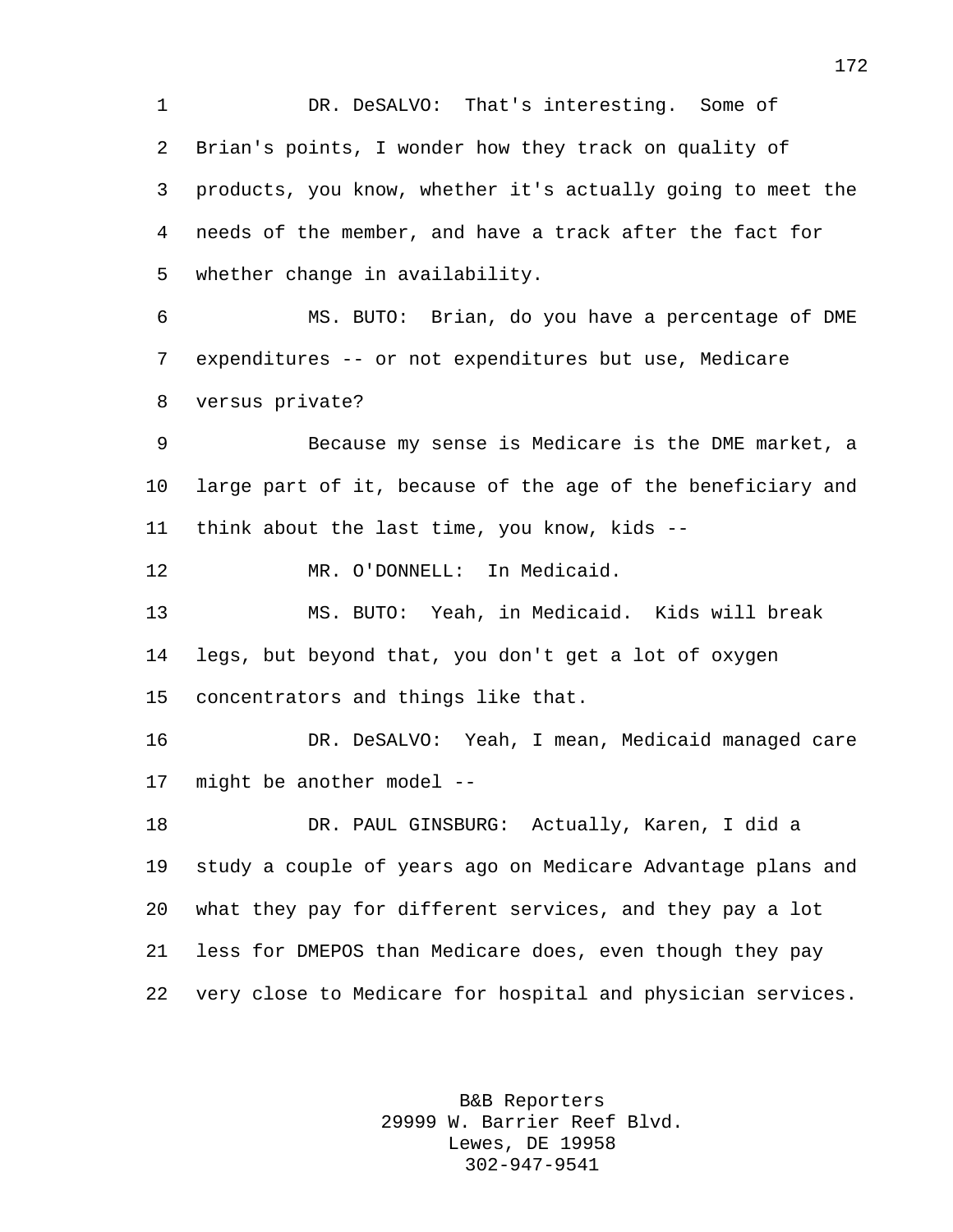They pay less for labs as well.

 DR. DeBUSK: To your question also about the mix, a lot of these DMEPOS items come through the ED, because, you know, the OR, the operative versions are typically packaged and bundled into the APC or into the DRG, so, for example, spine bracing and things like that. Through the ED, you don't see a really good Medicare mix just because a lot of the people who are going to have knees and ankles and some of those issues, a lot of those people are younger and active. 11 11 If I remember correctly, I want to say it's maybe 18 percent of the ED DME items go to Medicare. MS. BUTO: If you look, though, on Table 2 in the reading materials, Brian, for Medicare anyway, the big -- the 900-pound gorilla is oxygen concentrators, followed by blood glucose test strips. And so, you know, when you think about the population -- DR. DeBUSK: I was being myopic and only thinking of orthotics. You're absolutely correct. DR. CROSSON: Okay. Here I come again. There is a -- I'd like to nail down the DMEPOS piece first. So in

the paper -- correct me if I'm wrong -- we do have a branch

B&B Reporters 29999 W. Barrier Reef Blvd. Lewes, DE 19958 302-947-9541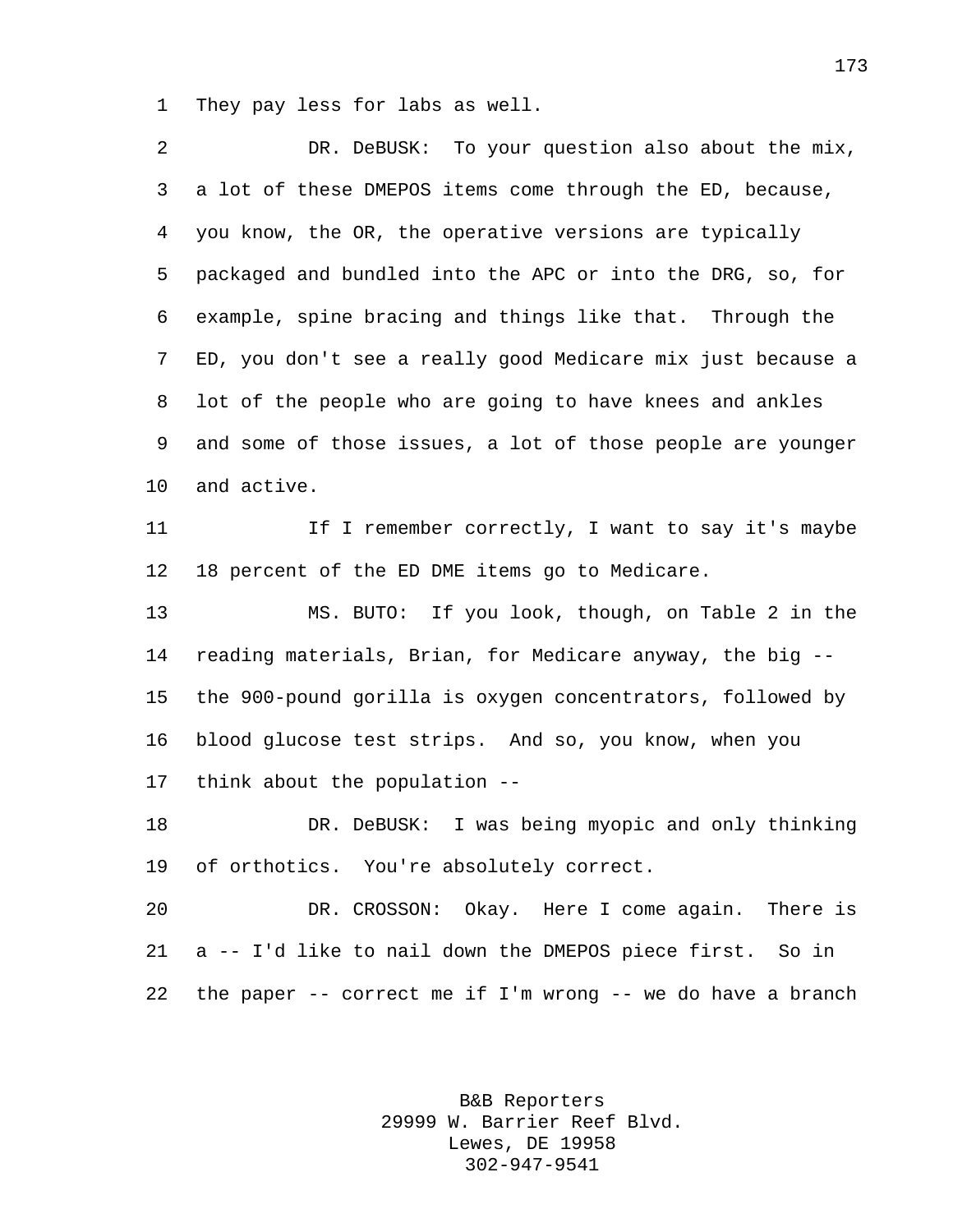point there. One would be to suggest that CMS be given greater authority categorically or by category, in other words, in this area, in that area, with this device, with that device.

 The other approach which you had in the paper was to go further and say CMS should be given broad authority to use competitive bidding without specificity.

8 Is that right? Have I got that clear? MR. O'DONNELL: For all DMEPOS, correct. DR. CROSSON: I'm sorry. For all DMEPOS products. So is there an opinion on the Commission which of those two directions we would prefer?

PARTICIPANT: B.

 DR. CROSSON: Let's go for the B's. Any B's? 15 [A show of hands.]

DR. CROSSON: We've got some B's.

 DR. PAUL GINSBURG: Or just make B's all DMEPOS. DR. CROSSON: I'm sorry. So to be clear, let's call A and B. A would be, we would suggest -- and this would have to be by statute. We would suggest that CMS seek through statutory authority to be able to expand competitive bidding to the following 25 products, listed,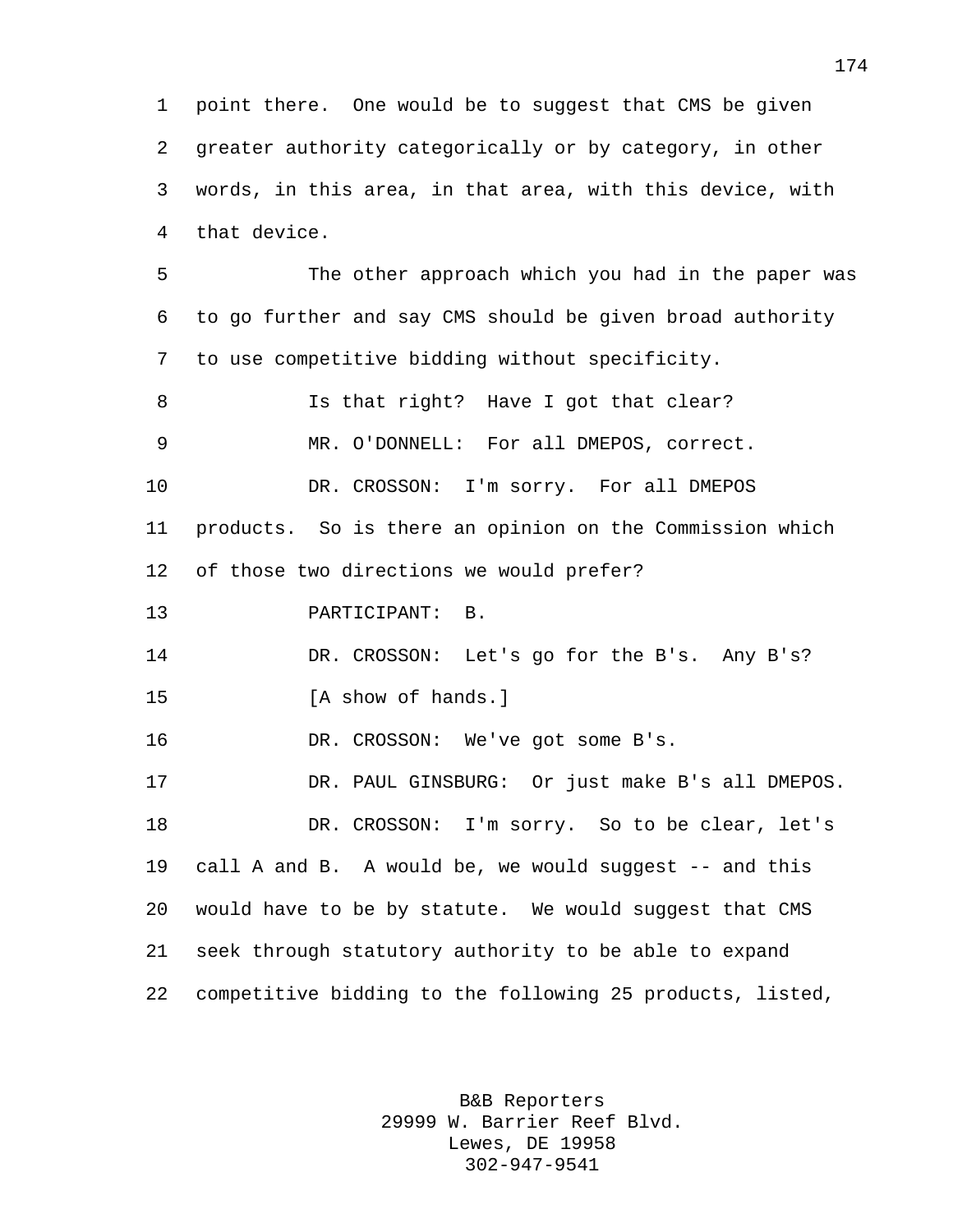right? Beyond what they have now. That would be one choice.

 The other would be seek statutory authority to apply competitive bidding in the DMOS -- in the DMEPOS area at their discretion. Those are the choices. PARTICIPANTS: B. DR. CROSSON: I'm hearing B. I'm hearing B. B, B, B, going once, going twice. Good. DR. DeSALVO: Just a point of clarification. Don't they already have more latitude than they're even exercising now even before statutory change? Did I read that -- MR. O'DONNELL: They have a little bit of authority to include extra products, but there's a whole other set of products that they can include. DR. DeSALVO: The whole other world, okay. MR. O'DONNELL: That's right. DR. CROSSON: Okay. So we've got that. Now, as we're getting -- I'm sorry. You want to dissent? DR. NAVATHE: No, I don't want to dissent per se, but I want to clarify, which is -- so could there not be an option where the statutory authority is essentially, yes,

> B&B Reporters 29999 W. Barrier Reef Blvd. Lewes, DE 19958 302-947-9541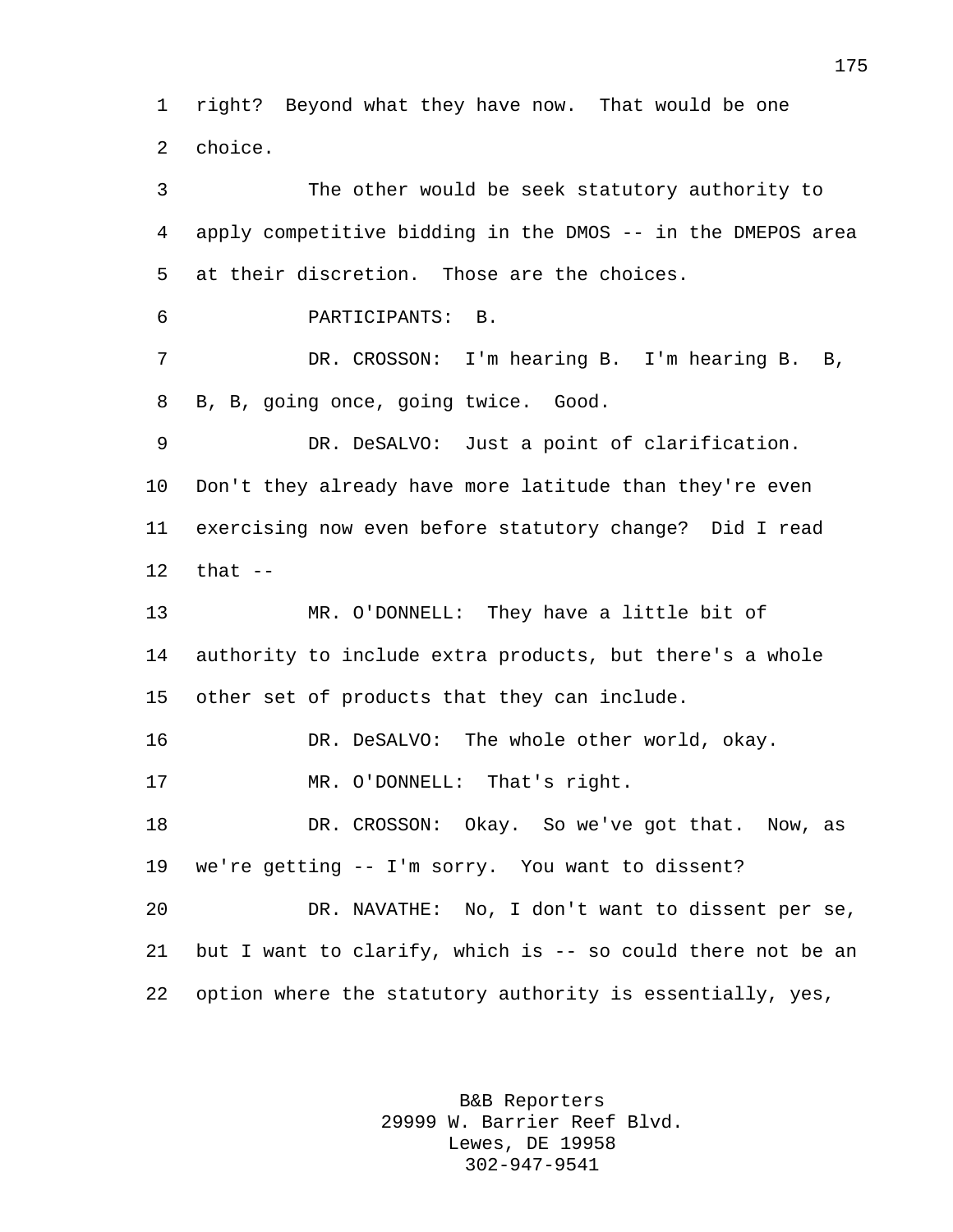you can expand "at will," but that there could be some sort of guidelines or safeguard provisions around, you know, here we need some uniformity of products, some therapeutic equivalence, you know, there is some guarantee of minimum quality, something like that to kind of reference some of the pieces that Brian -- because I think that Brian's bringing up -- 8 DR. DeBUSK: I vote B because --9 DR. CROSSON: Yeah, and it would -- I mean, I agree with you, and I think that sort of goes without -- I mean, it  $-$  DR. NAVATHE: Okay. If that's part of it, then I'm cool with B. 14 DR. CROSSON: Okay. DR. DeBUSK: Thank you [off microphone]. DR. CROSSON: Okay, so we want that part -- DR. DeSALVO: I want to belabor the existing statutory authority question, because -- do we have to separately weigh in on whether we want them to go all the way to the edge of what they have now and we want there to be additional authorities with safeguards? Because -- DR. CROSSON: I mean, I don't know enough to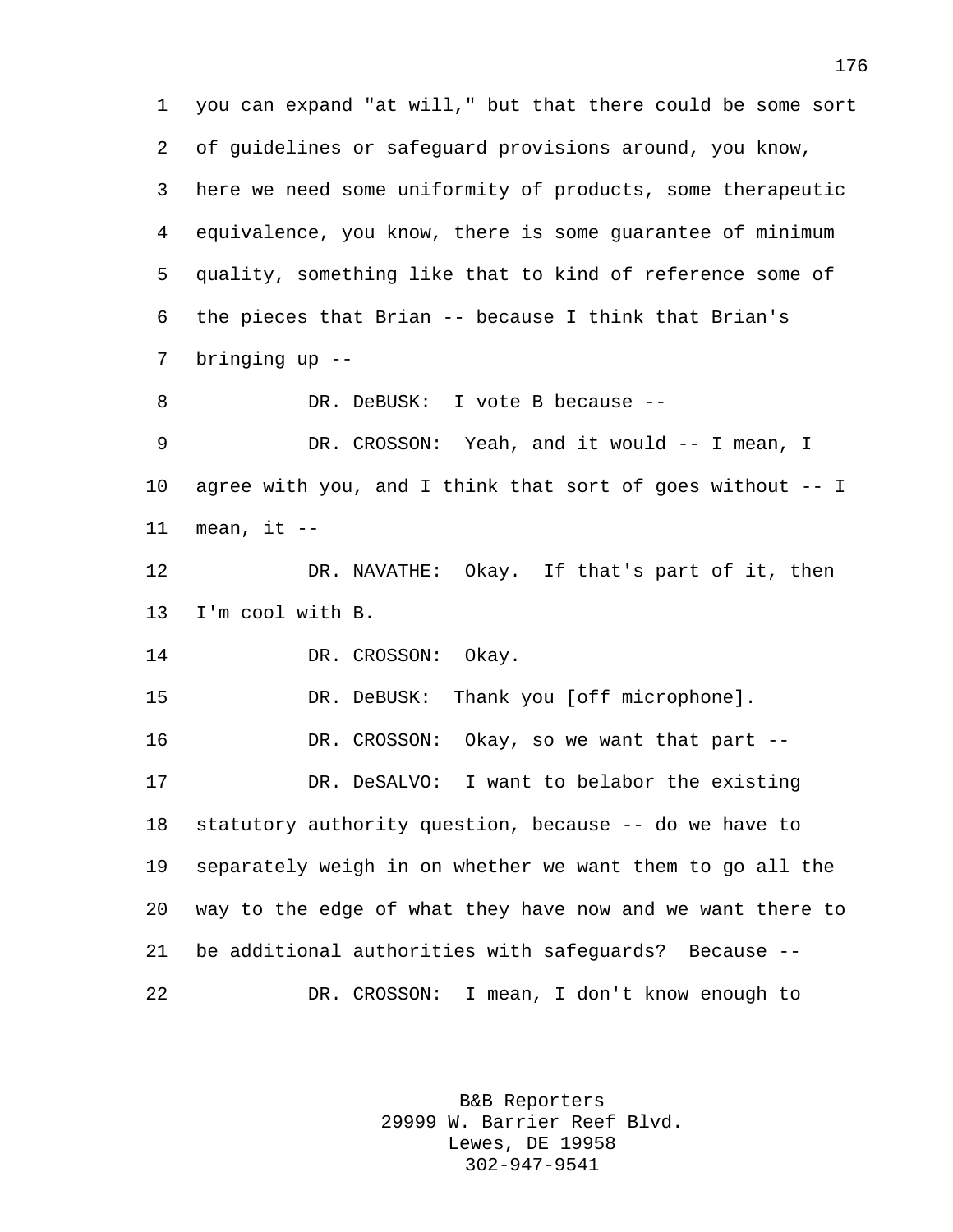answer that question. I'd ask Brian and Eric -- MR. O'DONNELL: Can you repeat the question? DR. DeSALVO: Sure. Would we want to make a recommendation formally that Medicare extend all of its current statutory authorities in competitive bid pricing and also that, with appropriate guardrails, there's an extension of the DMEPOS? MR. O'DONNELL: I think you could just say the latter, to say -- 10 DR. DeSALVO: Okay. MR. O'DONNELL: -- the agency has the authority to bid out, you know, all of DMEPOS with certain safeguards, including the products it already has authority to, and other products. DR. DeSALVO: Okay. DR. CROSSON: Yes, Larry. DR. CASALINO: I think it might make good sense for authority [inaudible] it already has and so the recommendation could be [inaudible] already has and we think there should be statutory authority [off microphone]. DR. CROSSON: Okay. I'm seeing that, and I think -- now, the second part of that is beyond DMEPOS, what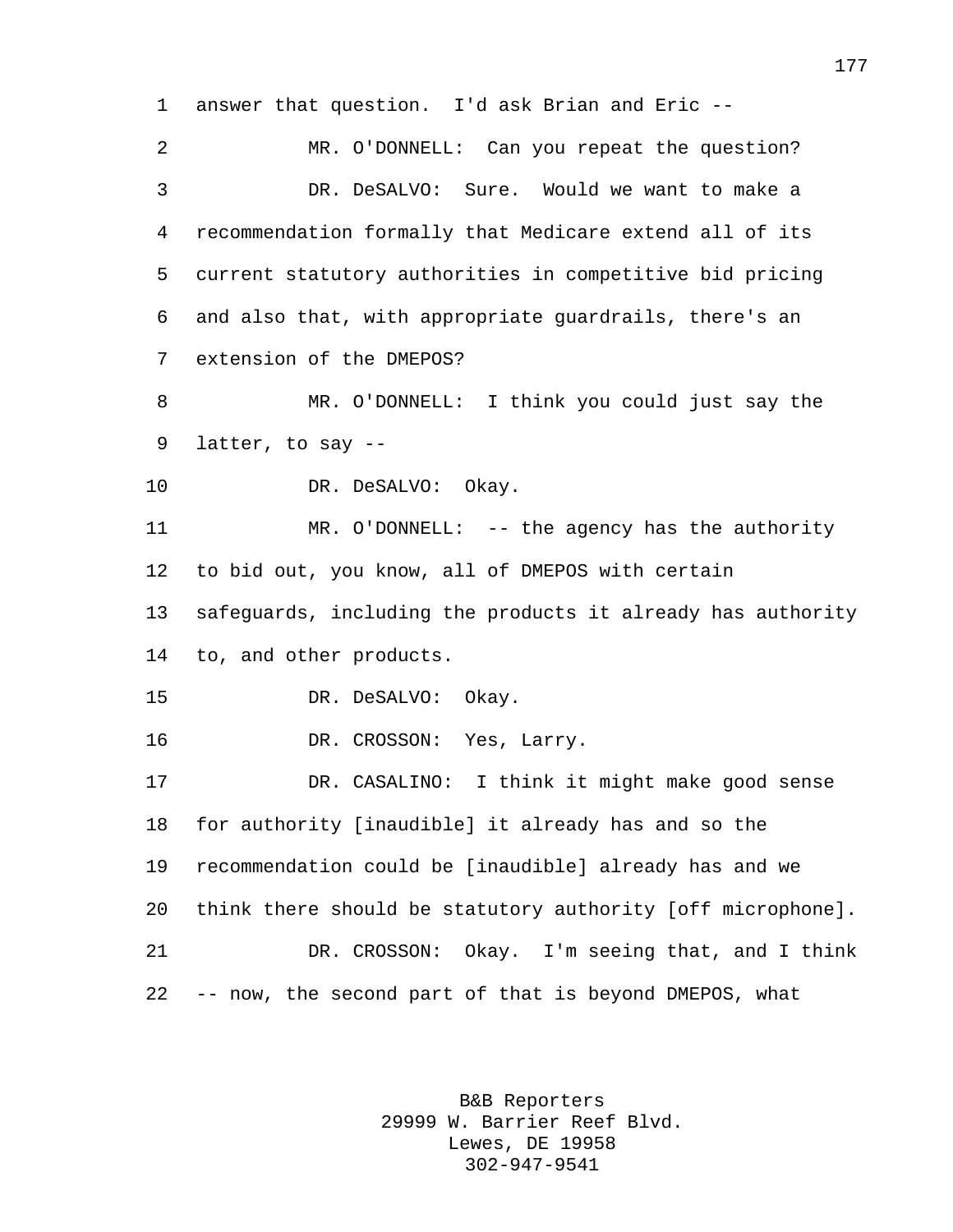other areas of competitive bidding have we talked about that CMS could take? And I think we've heard at least five or six different ideas, all of which I think have value, everything from competitive bidding in Medicare Advantage to a variety of episodic care from an episode as narrow as one procedure to as broad as care of an individual over a year or a population over a year or whatever. I think my message here to Jim would be there's a lot of support for that direction, that it might be useful to have the staff have this in mind as we're approaching, you know, the problems we face -- I'll get to you in one second, Kathy -- but I'm not sure we can adjudicate here in the next five or ten minutes what those ought to be.

Kathy?

 MS. BUTO: I just want to add to that. We might want to, as the staff is thinking about this, frame it as these are some areas, for example, we would ask the agency to consider doing through CMMI and, again, if they're successful, roll them over to the regular program. So use that device because, otherwise, we're going to be going back to Congress again for more authority.

DR. CROSSON: Right.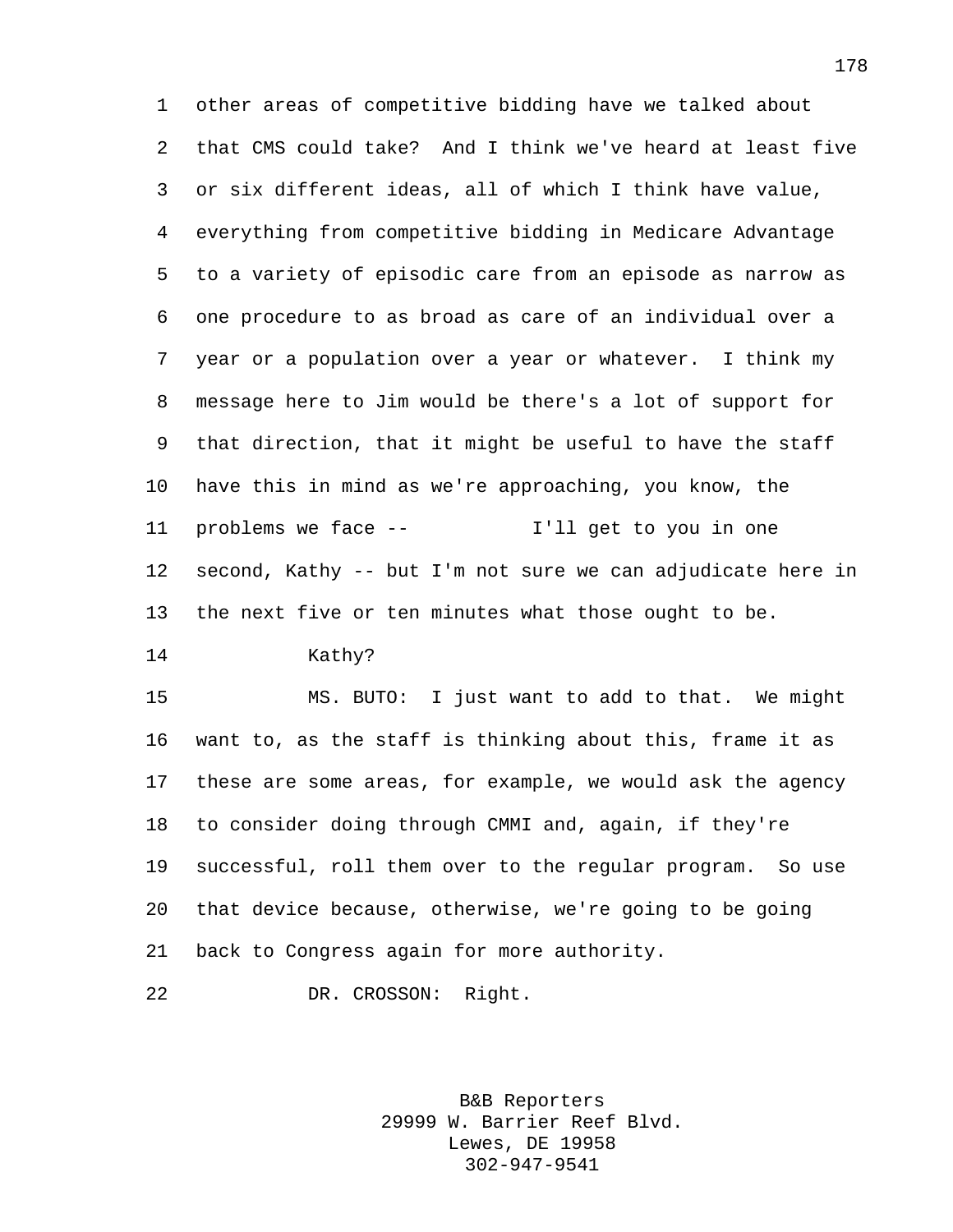MS. BUTO: And I think they need to be tested. In other words, I don't think you want to go for authority without seeing whether it makes any sense, whether it's going to actually work.

 DR. CROSSON: Makes a lot of sense. Jim? DR. MATHEWS: Yeah, okay. So without -- so a number of the people at the table here, based on their own personal experience or things that they've encountered out in the environment, have identified a number of examples historically where CMS has tried to competitive approaches. There was an MA competitive bidding demo. We've talked about, you know, advanced imaging. We've talked about clinical labs. I would suggest that before we as the staff start to highlight specific issues, maybe the first step that we'll do over the next couple of months here is think about a set of criteria to identify the kinds of services that are amenable to competitive bidding, and once we have those criteria, we can come back to you and say here is what we're thinking. You know, the products have to be widely available; they have to be comparable; they have to be products that don't materially result in differential outcomes if one is substituted for another. And as we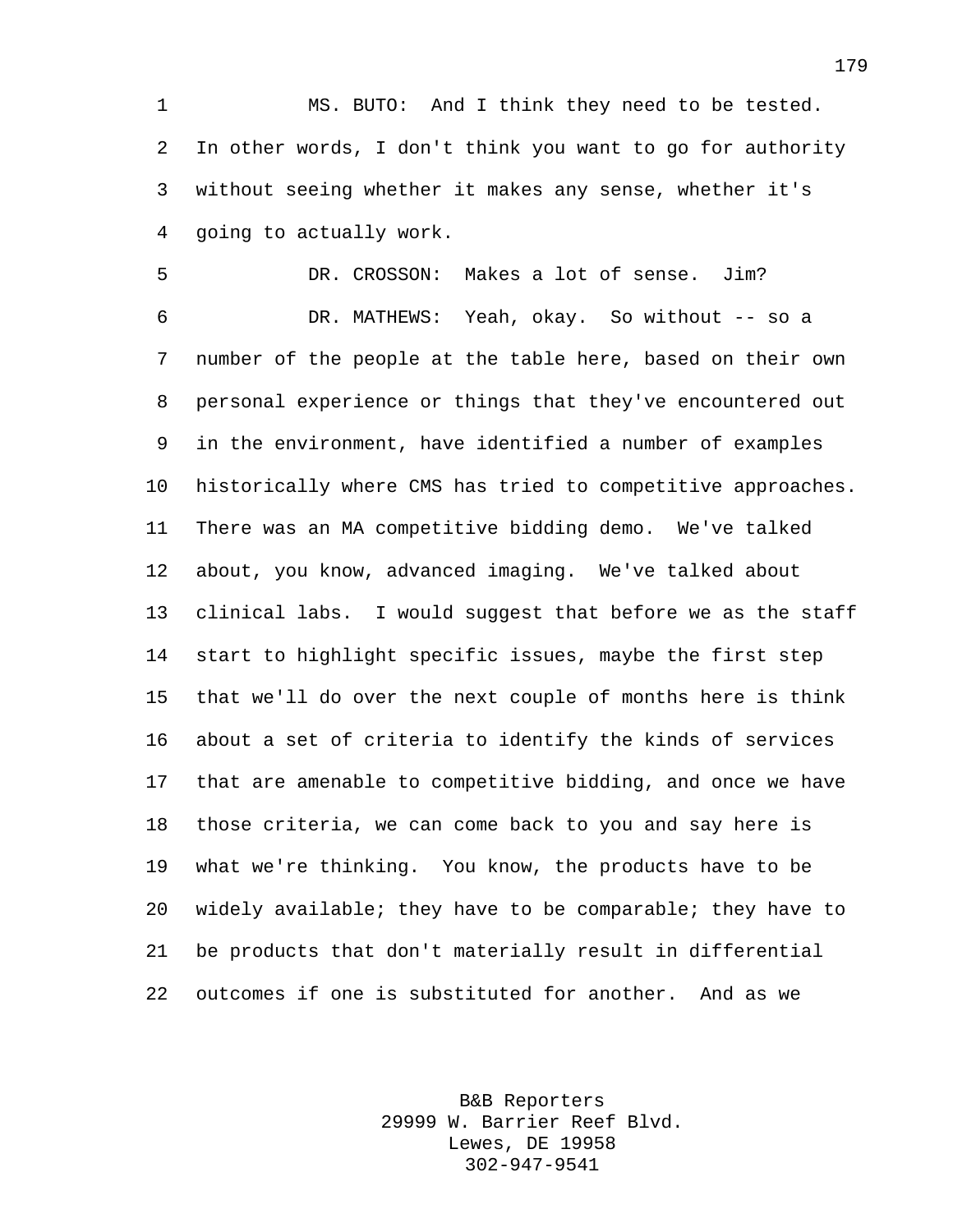think about those kind of criteria, we can come back and say here are some things that could fit those criteria, and  $3 - -$ 

 DR. CROSSON: That might be a first step. DR. MATHEWS: -- or services. And do that kind of foundational work before we come back and say, well, here are the things and here is how CMS should execute it. DR. CROSSON: And, once again, this is a -- I mean, this could be a long-term theme for a number of years here. So two more comments, and then we'll move on. Pat? MS. WANG: I just want to endorse what you just said, Jim, because the first part of the discussion about DMEPOS I think is solid, and we've had good discussion and there has been -- some of the other ideas range from "that's interesting" to, you know -- 18 [Laughter.] MS. WANG: And so I hope that that part of this discussion is not take as, yeah, let's go, and tell CMS to start doing all this stuff.

> B&B Reporters 29999 W. Barrier Reef Blvd. Lewes, DE 19958 302-947-9541

DR. CROSSON: Dana said earlier today we want big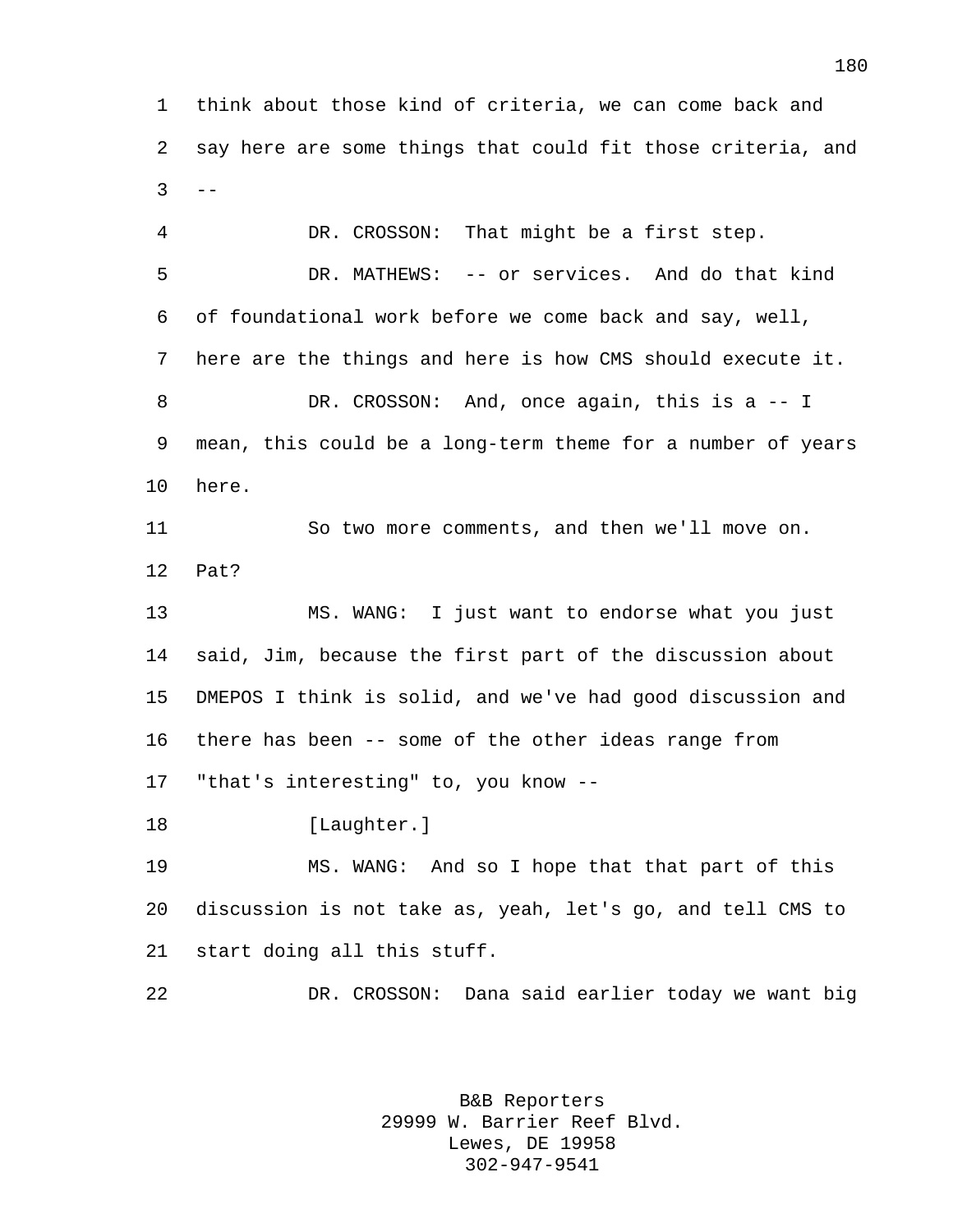ideas. We're getting them.

2 [Laughter.]

 DR. MATHEWS: And I'm sorry, you know, to emphasize this, but I don't want folks to lose sight of, you know, the top-line message in this presentation, that the things that were subject to competitive bidding resulted in a 62 percent decline in Medicare spending without any observable compromise in terms of beneficiary access, in terms of beneficiary outcomes. And, you know, when we contrast that kind of performance with the kinds of savings that we've seen with respect to ACOs or other approaches that CMMI has been testing, it's hard to say that this is not a success, and that if there is an opportunity to transplant this experience into other areas of the program, I think we should really push this hard. Obviously, we'll do it deliberatively and informed by data and your input here, but this is a program that has worked, and I think it is, you know, worth examining to see if it can be replicated. DR. CROSSON: And you've got good support here. MS. WANG: I have no disagreement with that, but

just to reiterate the earlier point, I'm -- things that

B&B Reporters 29999 W. Barrier Reef Blvd. Lewes, DE 19958 302-947-9541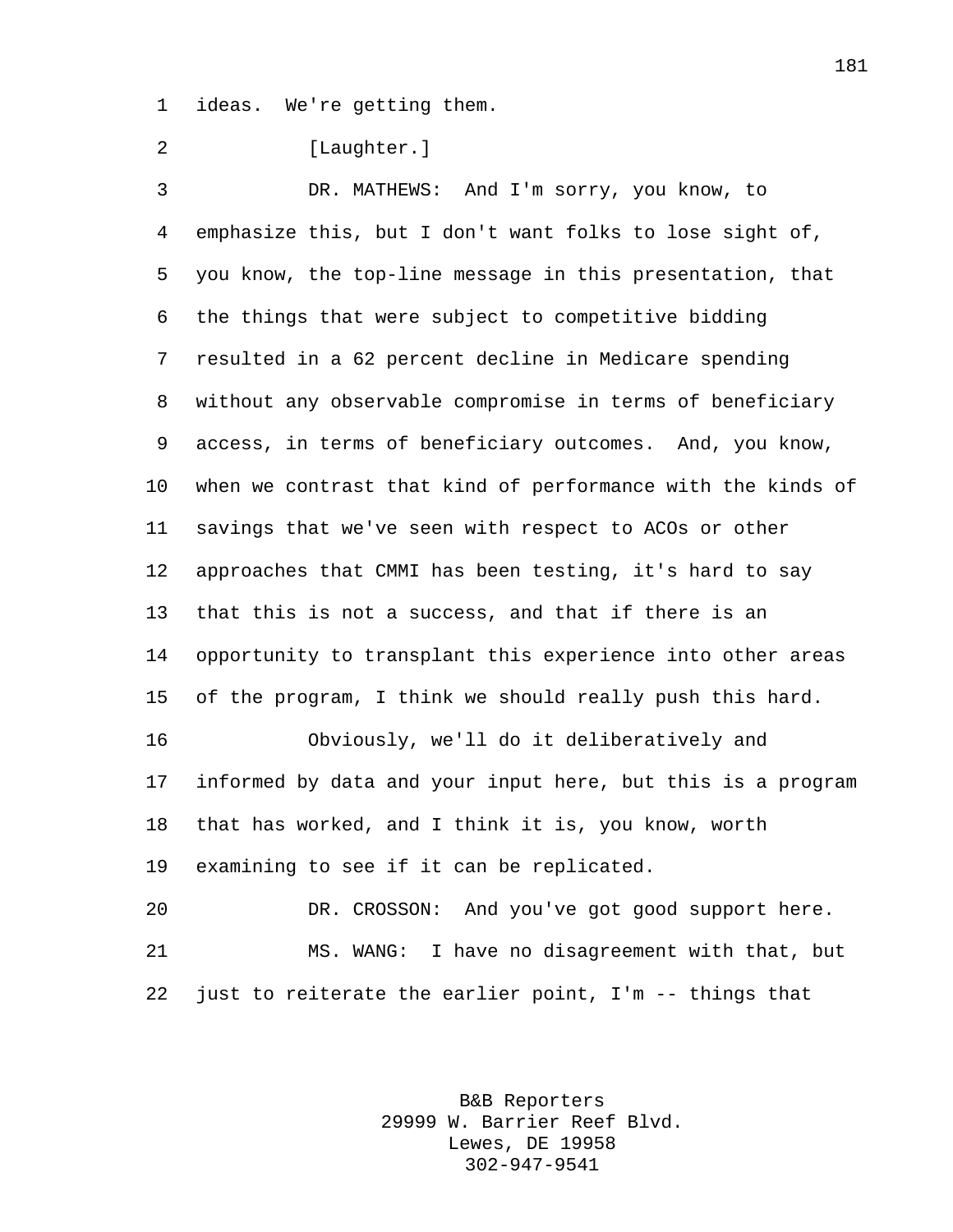lend themselves to competitive bidding are commodities. So we've talked about a lot of other things here, which include, you know, clinical services, and I just want to -- like my thoughts on this, to competitive bidding for MA, you know, those are very different concepts. So I just want to state -- so I completely agree with what you're saying, Jim, but when I think about the benefits, it's much easier for me to visualize when you have criteria and you move like, you know, it's solidly for something that's commodity-like. But as you start moving down the spectrum, I think we just need to...

12 DR. CROSSON: It's a long-term direction. Everything would have to be adjudicated over time.

 Last comments, Warner and then David, and then we have to move on.

 MR. THOMAS: Just very briefly, and I would agree with Jim that I think this has a lot of merit, and there's a lot of opportunity here. I think Pat's point here, especially as it relates to services or interpretations, you know, we've looked at a lot of -- some of the Centers for Excellence work and some of it being in the imaging area, and we've been approached many times because what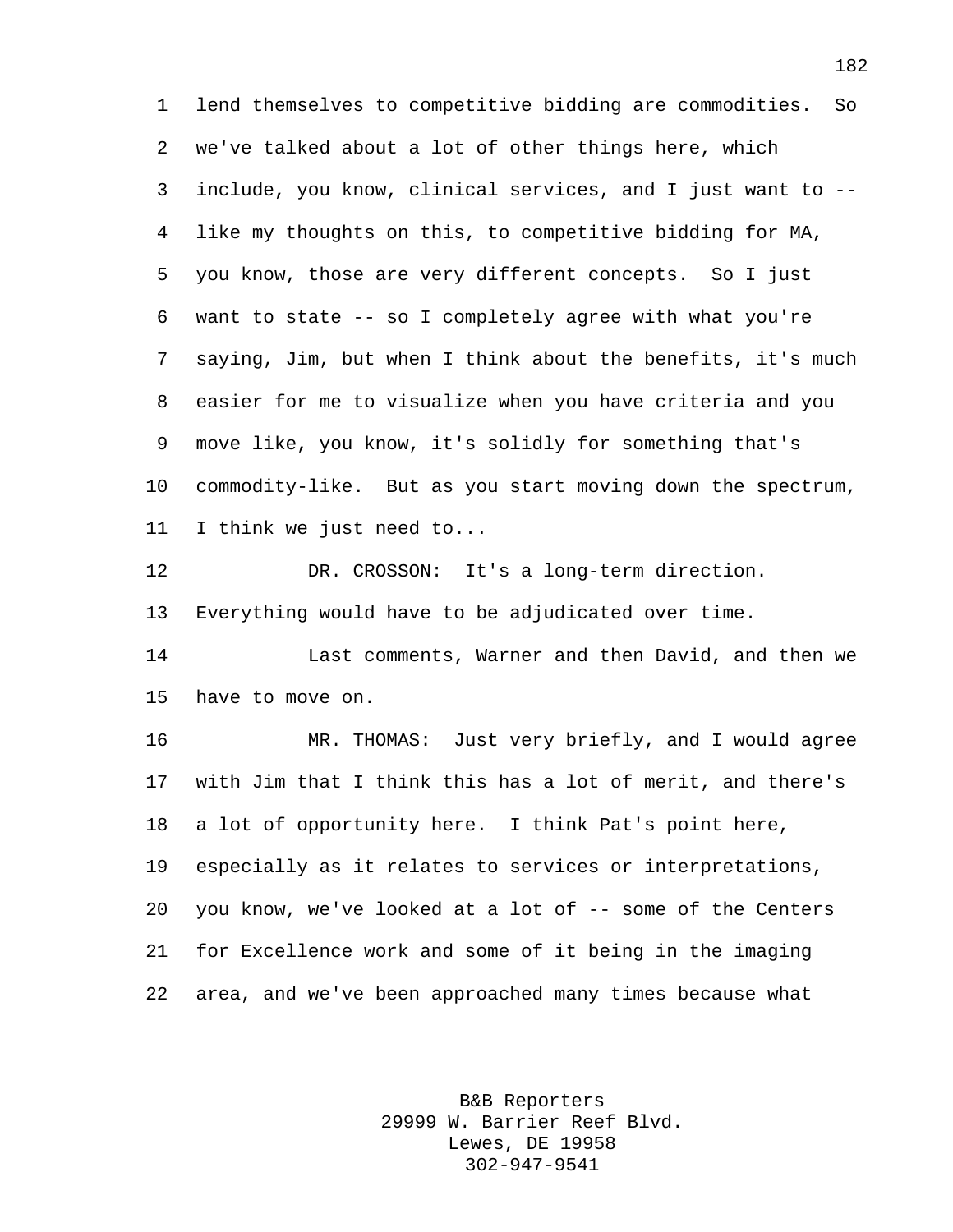some of the big employers have found is that the interpretations on imaging are -- you see a 20 to 30 percent error rate in interpretation.

 So I think it's one thing to do the MRI; it's another thing to actually interpret it and get the right diagnosis. I would just be thoughtful about it when we approach that.

 One thing I would put on the table that I don't think we've talked about is actually pharmaceuticals. So, you know, should drugs be put into this category where you've got similar types of drugs and go through a competitive bidding process? Maybe this plays out in biosimilars as well. So I just would put that on the table as something to be considered, and certainly we saw these types of reductions there, that the magnitude of the savings would be very material.

17 DR. CROSSON: David, last comment.

 DR. GRABOWSKI: Great. Jim, I'm glad you brought us back to the savings and just how positive this is. We get so few victories on this Commission that when we get one, let's appreciate it and savor it. So thank you. Along those lines, I like where we're going with

> B&B Reporters 29999 W. Barrier Reef Blvd. Lewes, DE 19958 302-947-9541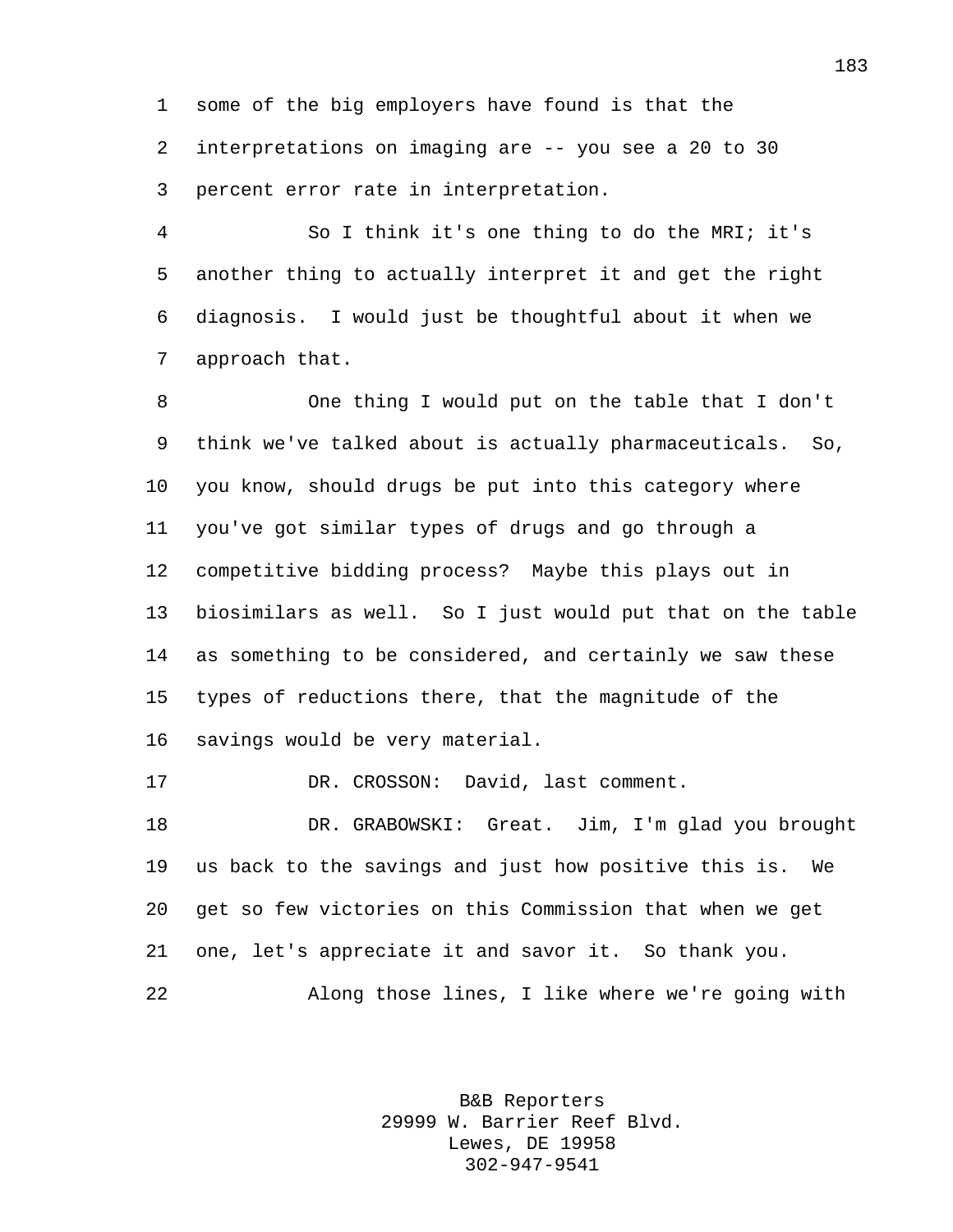the depth and the breadth here, and I also wanted to kind of push us along the lines of competitive bidding is not always competitive bidding. What I mean by that is just like we've had this discussion of an ACO has many features and what do we mean, do we mean prospective or retrospective or one-sided or two-sided? I thought the chapter did a really nice job of taking us through these different elements, and are the bids binding? Do we take the median price or the market-clearing price?

 And I think economists were very critical of this model, and yet it worked really well. Shows you what economists know, maybe, but I think more importantly, I think as we move forward, we should weigh in on what the competitive bidding process might look like, because I think there's a role for us there as well in addition to where we could apply this. We could also think about what the model looks like, and I think we could actually be very helpful there as well.

 Oh, and Karen wanted me to say, sneaking in a comment, this is a fee-for-service approach, and that's something to think about here. This is very different than  $22 - -$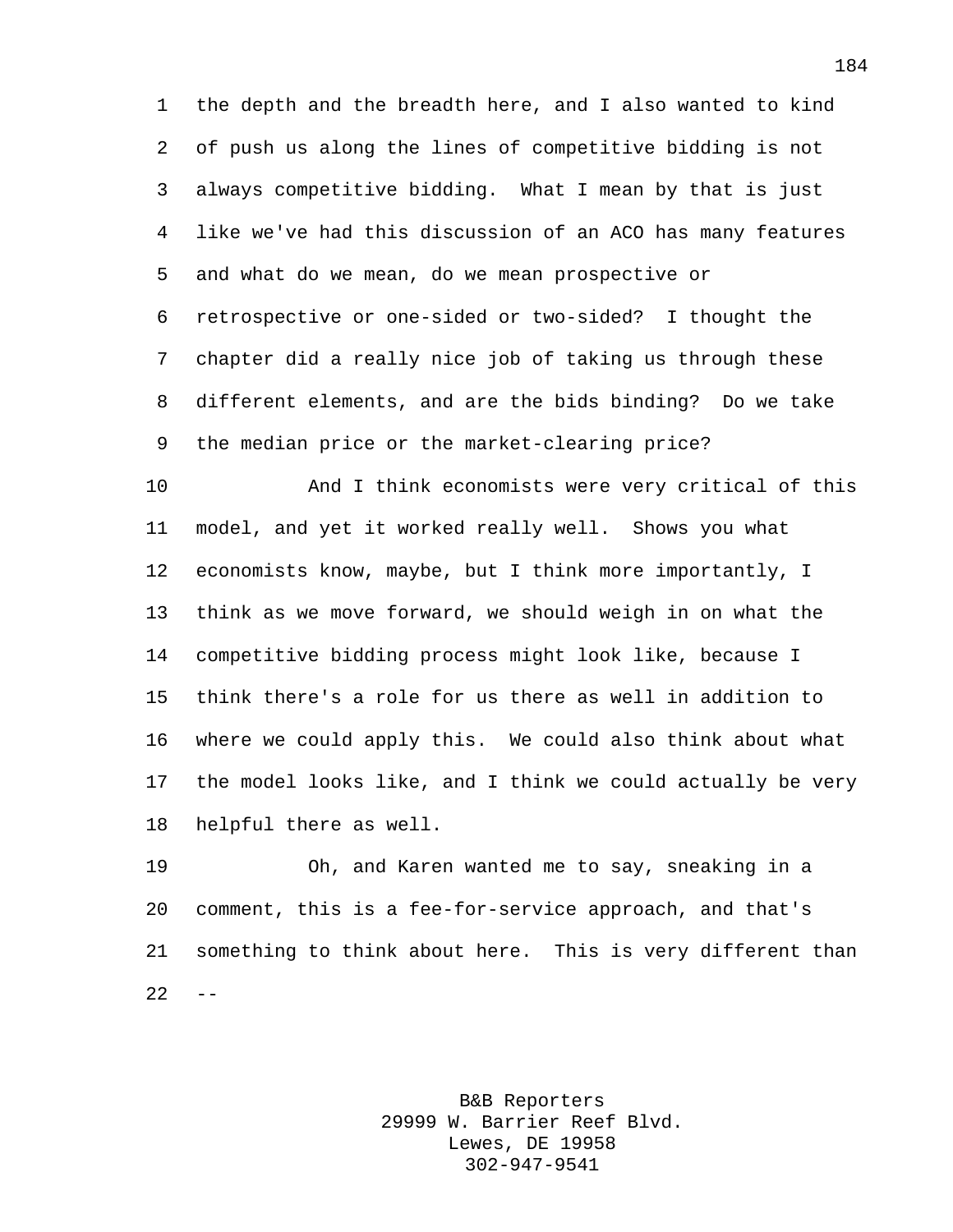DR. DeSALVO: Right, as we pull money out of the system, it lowers [off microphone]. DR. GRABOWSKI: Yes, there you go. [Laughter.] DR. CROSSON: You don't have to hide. DR. DeSALVO: I wasn't hiding. 7 [Laughter.] DR. CROSSON: Okay. Good discussion. Thank you. We're going to move on. 10 [Pause.] DR. CROSSON: Okay. It's Jeff again, and we're going to see you tomorrow. DR. STENSLAND: Yeah. DR. CROSSON: I hope you're getting extra compensation for essentially carrying half the load for the meeting. You can talk to Jim later about that. DR. STENSLAND: I assume the paycheck will come. We'll see. DR. CROSSON: Okay. So Jeff is going to take us through a review of the Hospital Readmission Reduction Program, give us an update, see where we are. Thanks. Go ahead, Jeff.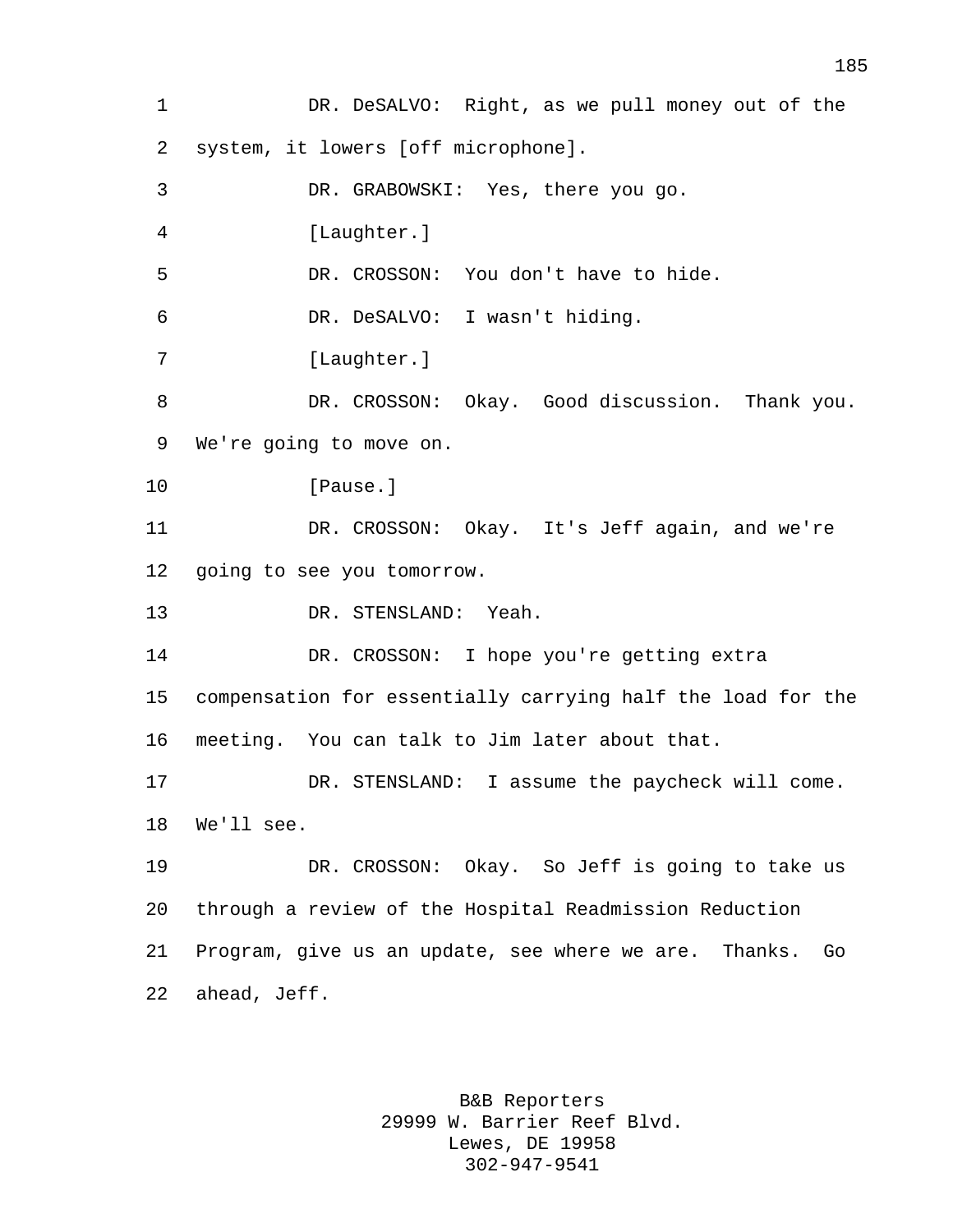DR. STENSLAND: Okay. So today, as Jay said, I am going to try to give an update of the evaluation we did of the Hospital Readmission Reduction Program.

 Just to give you a little background first on how it all started, first there was some increased awareness of excess hospital readmissions. I think in 2008 the Commission and some others discussed how a lack of care coordination and some poor transitions between acute and post-acute care may result in more readmissions than were necessary. And there was a belief that care transitions could be improved and readmissions reduced, but also a belief that hospitals did not have a financial incentive to improve care that occurred outside their walls and coordinate with those people, like the medical directors of the SNFs, et cetera.

 Then in 2009, CMS started to publicly report hospitals' readmission rates. In 2010, Congress enacted the Hospital Readmission Reduction Program, and in 2013, hospitals with above-average readmission rates during 2010 to 2012 had their payments reduced.

 Now, Congress later mandated that MedPAC evaluate the success of the readmissions program. We assessed the

> B&B Reporters 29999 W. Barrier Reef Blvd. Lewes, DE 19958 302-947-9541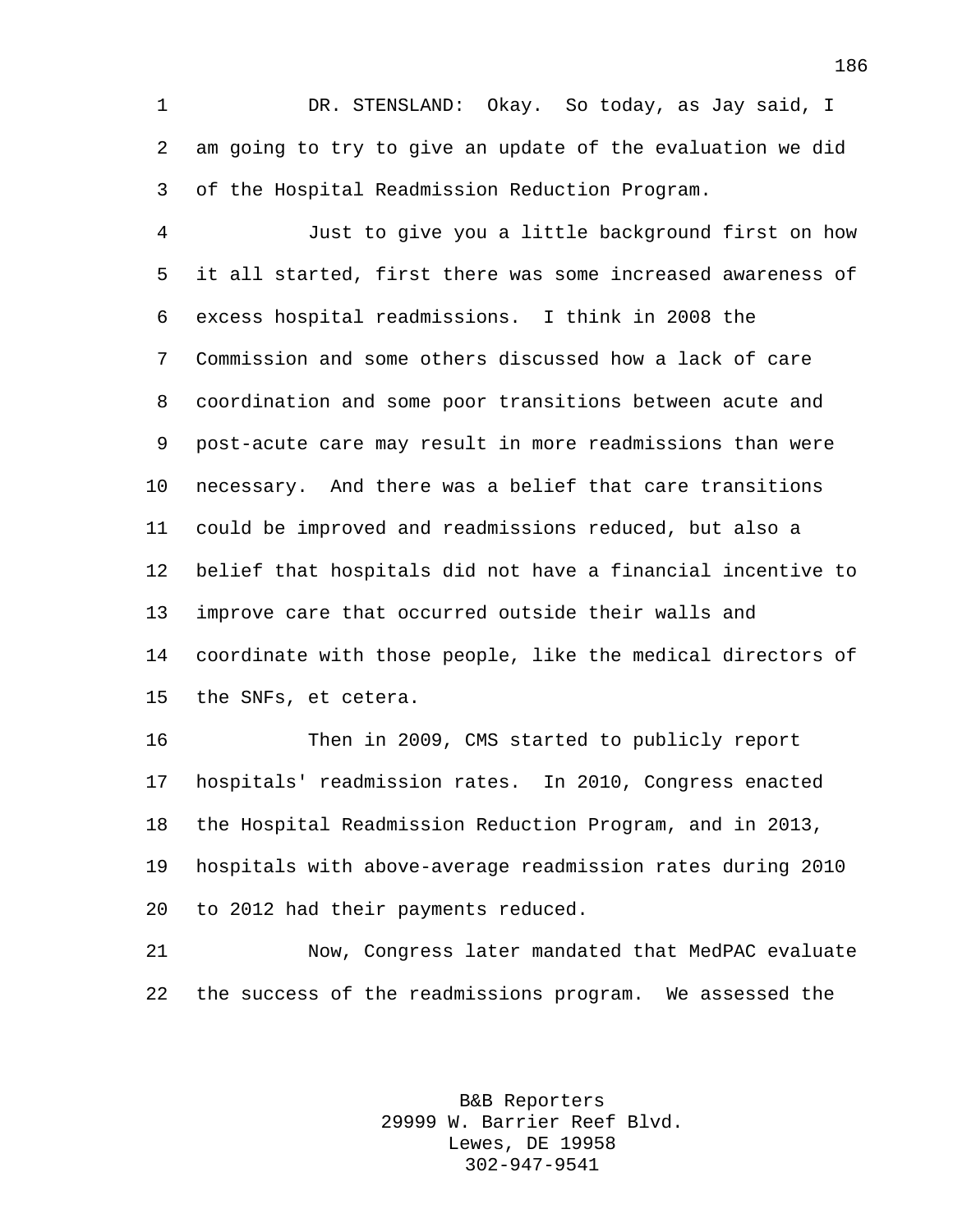effects of the HRRP in 2016 and in our June 2018 report to Congress. We concluded that the readmission rates declined without causing an increase in risk-adjusted mortality following the passage of the HRRP, and today we're going to update that analysis.

 We have three objectives behind today's presentation.

 First, in the course of updating our work to 2017, we discovered an error in our calculations that resulted in an understatement of 2016 readmission rates. The error affected only one year of readmission rates and did not affect computations of mortality rates. This presentation corrects the 2016 data.

 Second, we use 2017 data to update both the readmission and mortality findings.

 Third, we explain how the conclusions regarding the decline in readmission rates without causing an increase in risk-adjusted mortality do not change with the updated data.

 So, first, let's talk about the understatement of 2016 readmission rates. We understated those rates due to errantly not including the readmissions that occurred after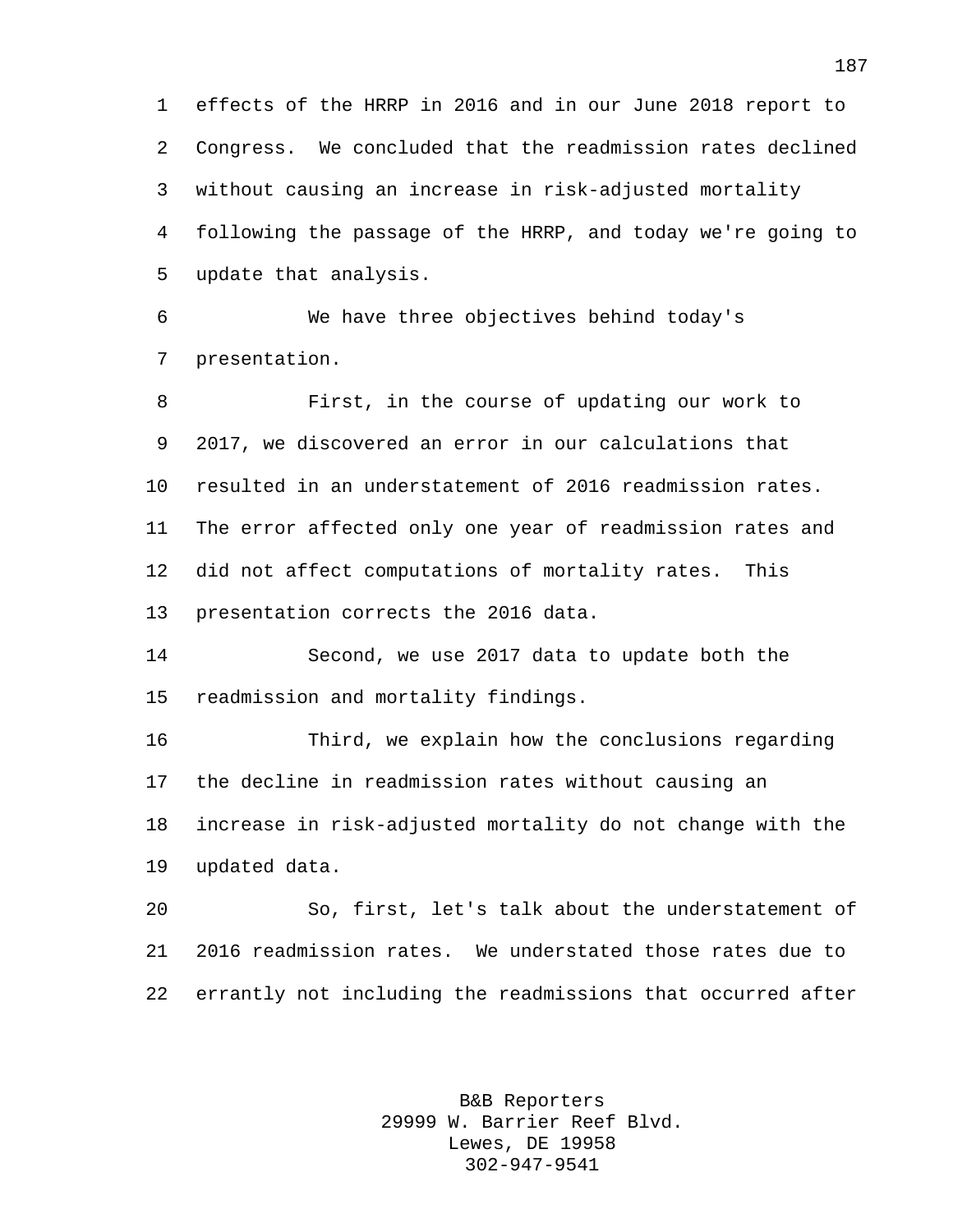the end of the fiscal year when computing 2016 rates. Our mortality computations were not affected.

 Originally, we reported unadjusted all-condition unplanned readmission rates declining from 16.7 percent in 2010 to 15 percent in 2016. The true rate of decline was from 16.7 percent to 15.6 percent in 2016.

 This is the updated data. This slide examines the unadjusted and risk-adjusted rates for all conditions. What you'll notice is that unadjusted rates declined and then leveled off in 2014. The decline is consistent with reported efforts we've heard from hospitals about their mechanisms for reducing readmission rates.

 Now, risk-adjusted rates continued to decline, according to our models. But as we discuss in your mailing materials, some of this might be coding. Whether one concludes that readmission rates are continuing to decline or just leveling off depends on whether you believe that some of the reported increase in patient severity is real and not just coding.

 After examining a wide range of literature and some other data, we believe that some of the increase in reported severity was due to coding, and some of the

> B&B Reporters 29999 W. Barrier Reef Blvd. Lewes, DE 19958 302-947-9541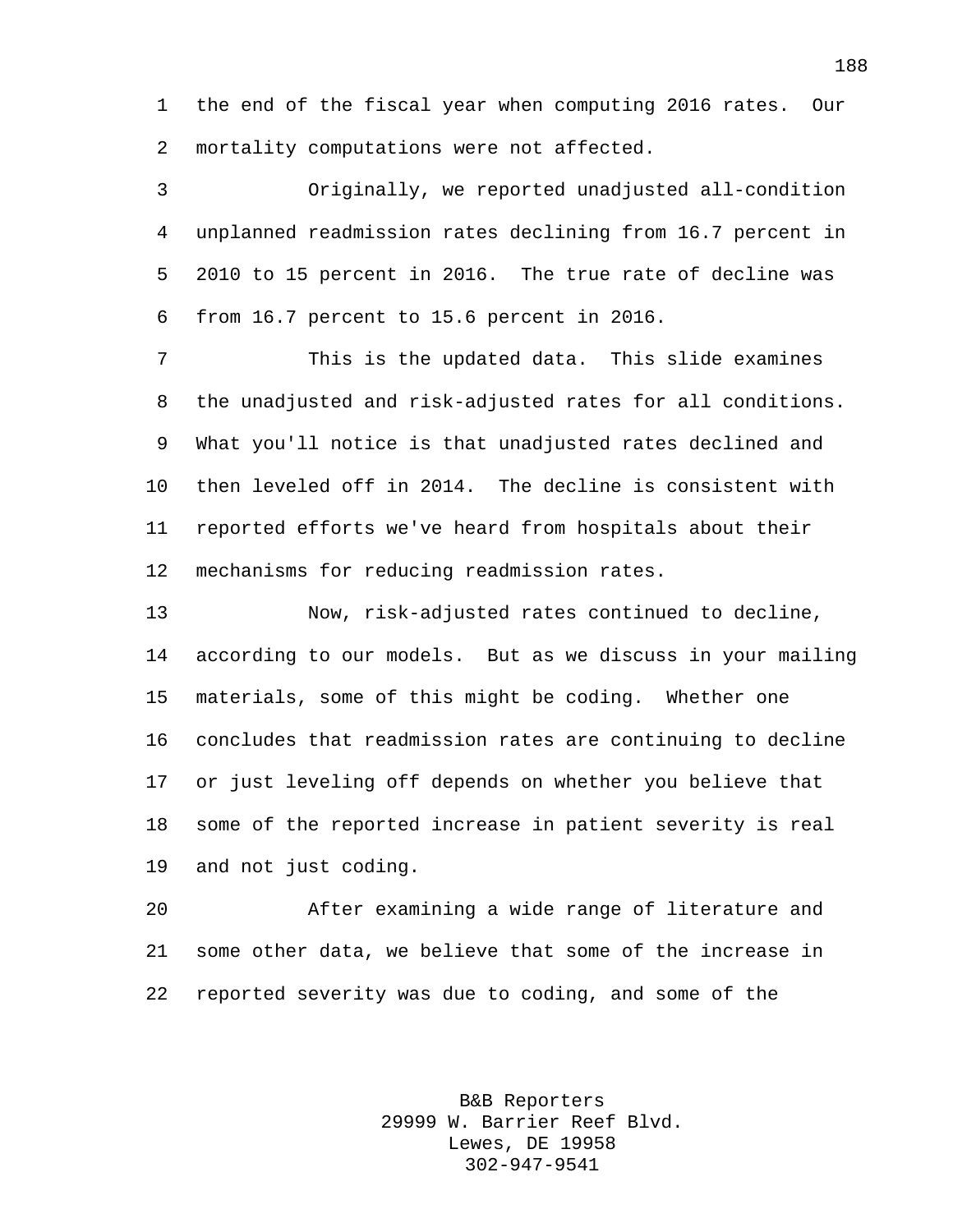increase in reported severity reflects a real change in the mix of patients admitted to the hospital.

 With respect to coding, CMS allowed additional fields for additional coding of morbidities in 2011. This may have contributed to the increased reported severity. In addition, providers generally have had increasing incentives to more fully code over time due to payment incentives and risk adjustment in the outcomes that are publicly reported by hospitals.

 However, we think some of the increased patient severity is real, and there are several pieces of data that we looked at that are not dependent on coding that suggest the patients admitted are getting sicker while easier cases are increasingly treated on an out-patient basis.

 For example, from 2010 to 2017, the number of heart failure admissions per capita declined by 9 percent, suggesting that less complex cases may be increasingly treated on an outpatient basis. In addition, from 2010 to 2017, there was an increasing share of patients discharged to either the hospice or the SNF, with fewer patients were discharged to home without home health care. And generally we think those who are discharged to SNF or the hospice are

> B&B Reporters 29999 W. Barrier Reef Blvd. Lewes, DE 19958 302-947-9541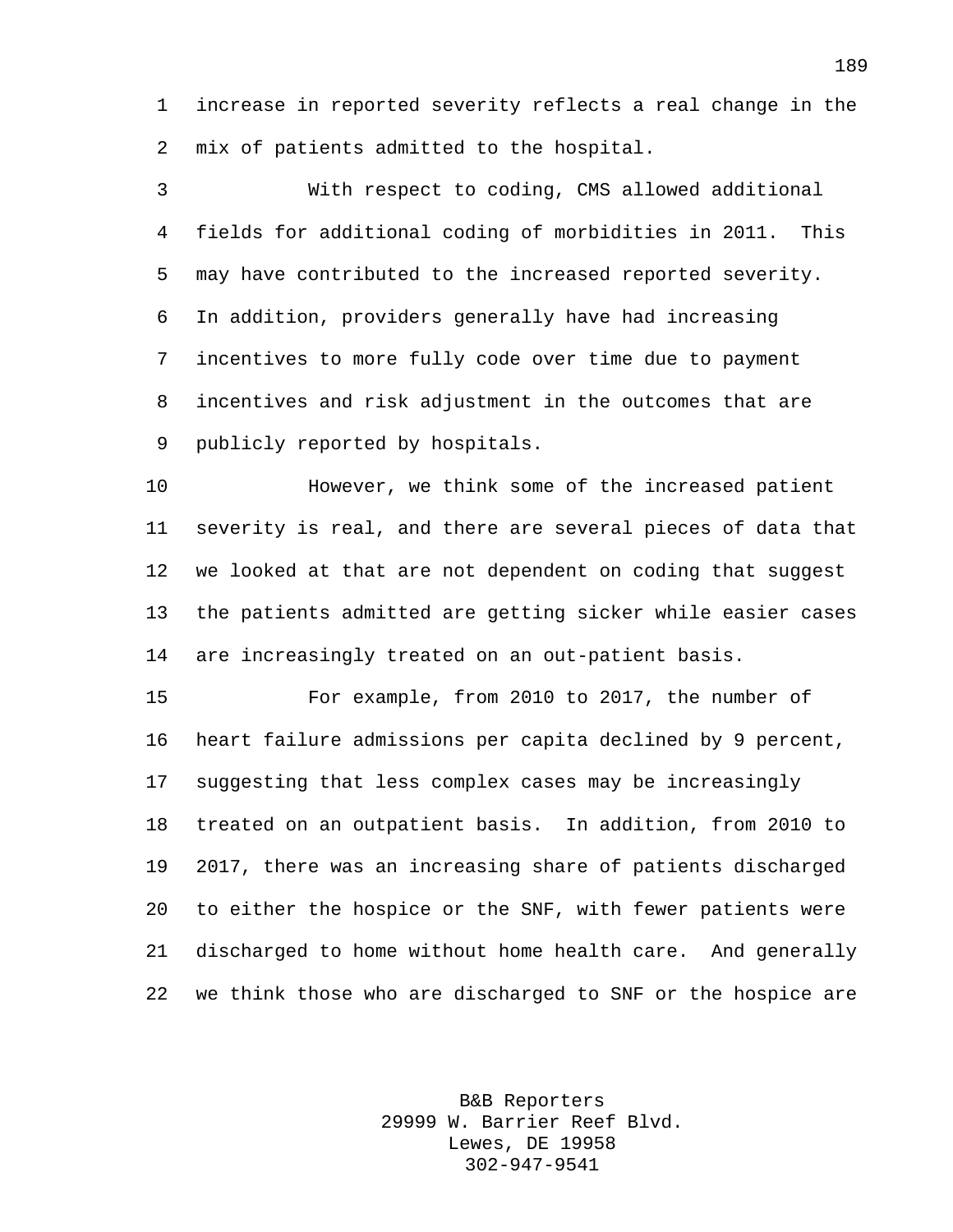going to be in worse shape than those discharged home. This suggests that patients really are getting sicker, but how much is a true increase in severity of illness and how much is coding is difficult to say.

 In general, the combination of flat, unadjusted readmission rates, coupled with evidence that there has been at least some increasing severity, suggests risk-adjusted readmission rates have improved.

 One concern is that if readmissions fall too much there may be a reduction in appropriate admissions. That may cause an increase in mortality, and this is a valid concern. To test this, we examine unadjusted mortality rates in this table. We highlight unadjusted mortality rates because they do not affect the coding issue we talked about before.

 In this graphic I highlight heart failure mortality because this is the condition that has received the most attention in the literature. We measure mortality as death in the hospital or in the 30 days after discharge, and that's what you will see in this slide.

 We see a slow increase in unadjusted heart failure mortality from 2008 to 2013. This increase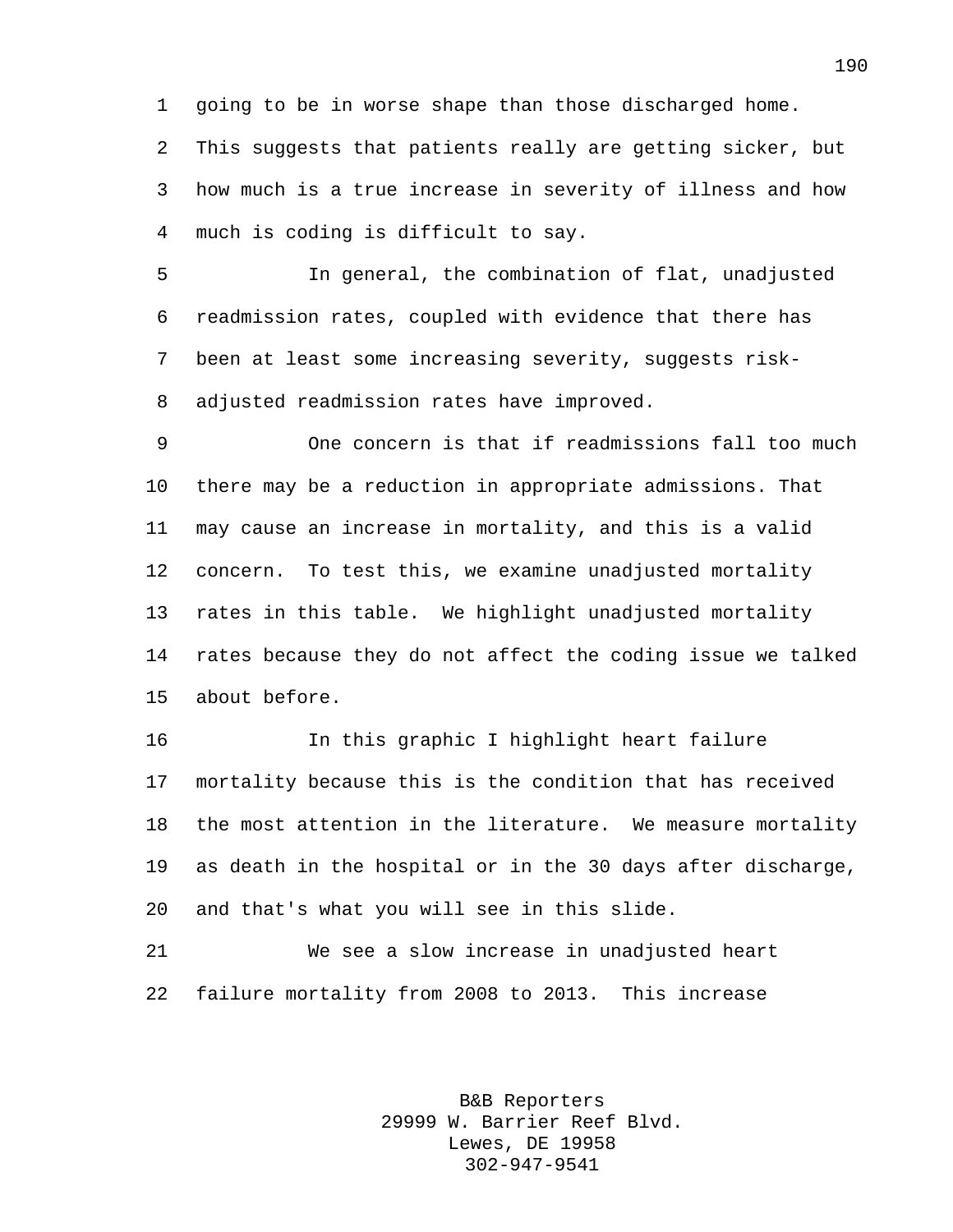received the most attention in the literature. The concern was that the HRRP may have caused physicians to not admit patients that should have been admitted, and this maybe caused some harm.

 However, our risk-adjusted numbers show a decline. A key question is whether the increased reported severity is real or simply due to coding, but as we discussed earlier we believe part of the severity is real and was not caused by a risk-adjusted mortality increase due to the HRRP.

 We next turn to some other studies and what they have found.

 The other studies that we looked at examined things a couple of different ways. When you look at how we looked at it, we first just looked at the time trend, and we found a slight increase and then a leveling off. There are some others who looked at it a little differently. They looked simply at the time trend and they found, in general, that risk-adjusted readmissions were going up according to their models, through 2014. And the two key differences are we looked at mortality during the admission and the 30 days after, and many of those other studies only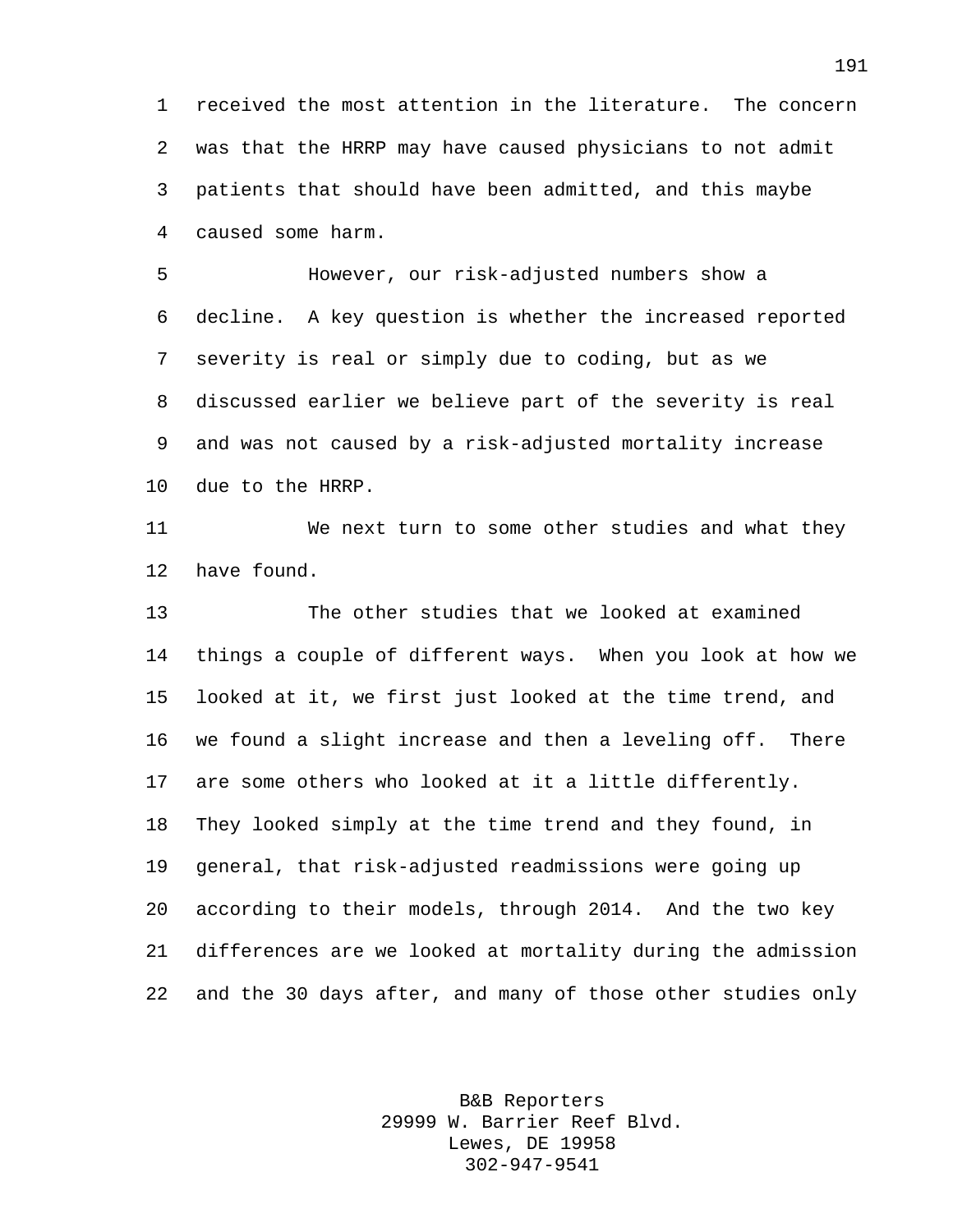looked at the 30 days after.

 The other thing is studies can look at this in different ways. The general studies that raise the most concern are those that say, well, the timing of these things coincide. We had the HRRP enacted, and then we had this increase in mortality, and they assume then that the timing of those two things seem to be causal.

 There are some other ways to look at it, and we and some other people have said, well, let's look at this cross-sectionally. The places that had the highest growth, or the highest decrease in readmissions, did they have the most increase in mortality? Or when your readmissions go down did your mortality go up? And we and others found, no, that's not the case. The correlation actually went a little bit the other way. And that led us and some other to say that doesn't look like this timing of the two things moving together was causal.

 There's another way of looking at this, and Professor Gupta from Penn looked at it by asking a different way. And said, well, let's look--he used an instrumental variables approach and look at hospitals that were expected to be most affected by the readmission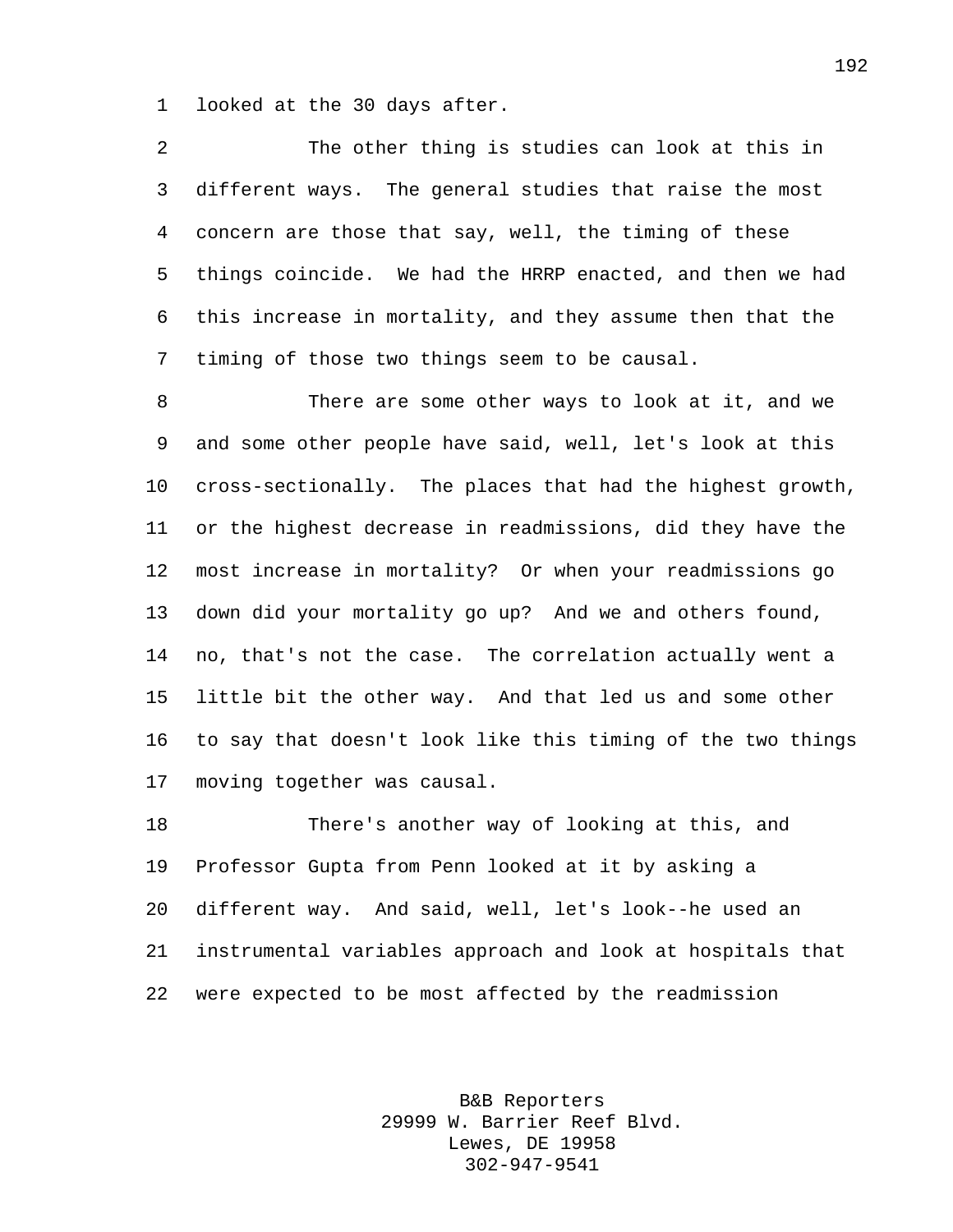program. Did those hospitals then have worse outcomes, either in terms of mortality or anything else? And his conclusion was no. He actually concluded that the hospital readmission reduction program caused a reduction in readmissions and mortality.

 So I think looking at the totality of that evidence, it led us to conclude that no, the hospital readmission reduction program did not cause an increase in risk-adjusted mortality. And also if you take a look -- this is also partially reassuring here -- if you just look at the raw numbers that we have we'll see there has been a slight decline from 2015 to 2017, where the rate now, in the raw readmission rate, not even including the risk adjustment, is back down to where it was in 2012.

 Now let's shift from focusing on heart failure to other conditions. A new concern in the 2017 data is we see a slight increase in unadjusted COPD and pneumonia mortality. If you look at the chart you see two little arrows popping up at the end. Risk adjustment rates still fell, but the increase in unadjusted rates is nevertheless surprising.

The showed the uptick in pneumonia as the white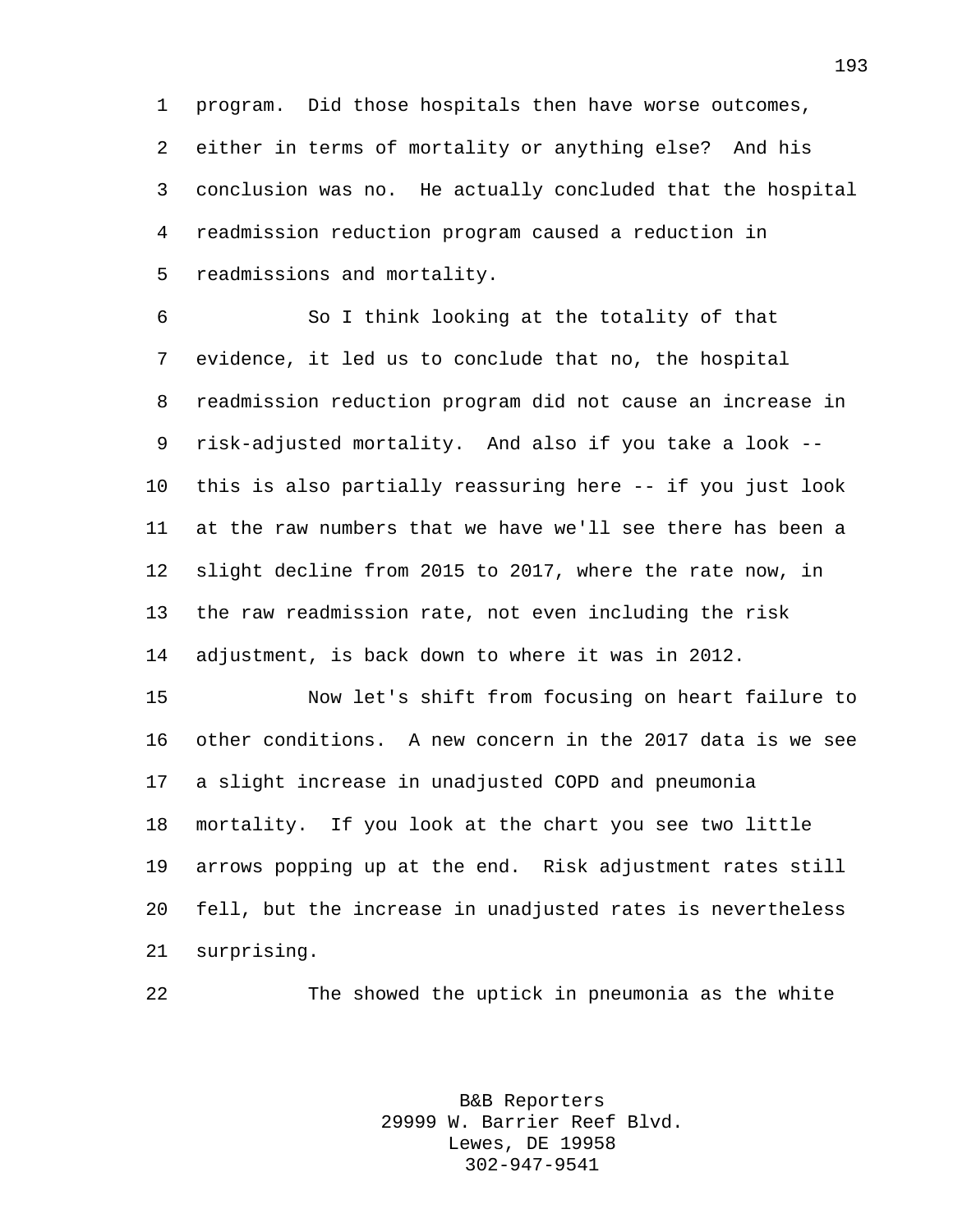line up there, and the uptick in COPD as the blue dotted line. As we discuss in your paper, this appears to be due to a shift in coding instructions that caused more cases with both COPD and pneumonia diagnoses to be classified as COPD cases. On a combined basis, which is that dashed line there, the combined level of COPD and mortality was flat as you see, staying roughly from 14.2 percent in 2013 down to 13.9 percent in 2017.

 So in sum we would say that mortality is an important indicator of quality, and asking whether the readmission incidents are so great that they've caused an increase in mortality is a valid concern, a valid thing to be researched. But after a broad look at the literature, coupled with an examination of data that is not dependent on coding, such as length of stay and patient discharge data, reductions in readmissions do not appear to be correlated with worse mortality.

 So in summary, unadjusted readmission rates declined after the program was enacted in 2010, and hospitals with greater readmission declines did not see an increase in their mortality. We and others have found this. There are indicators that patient severity is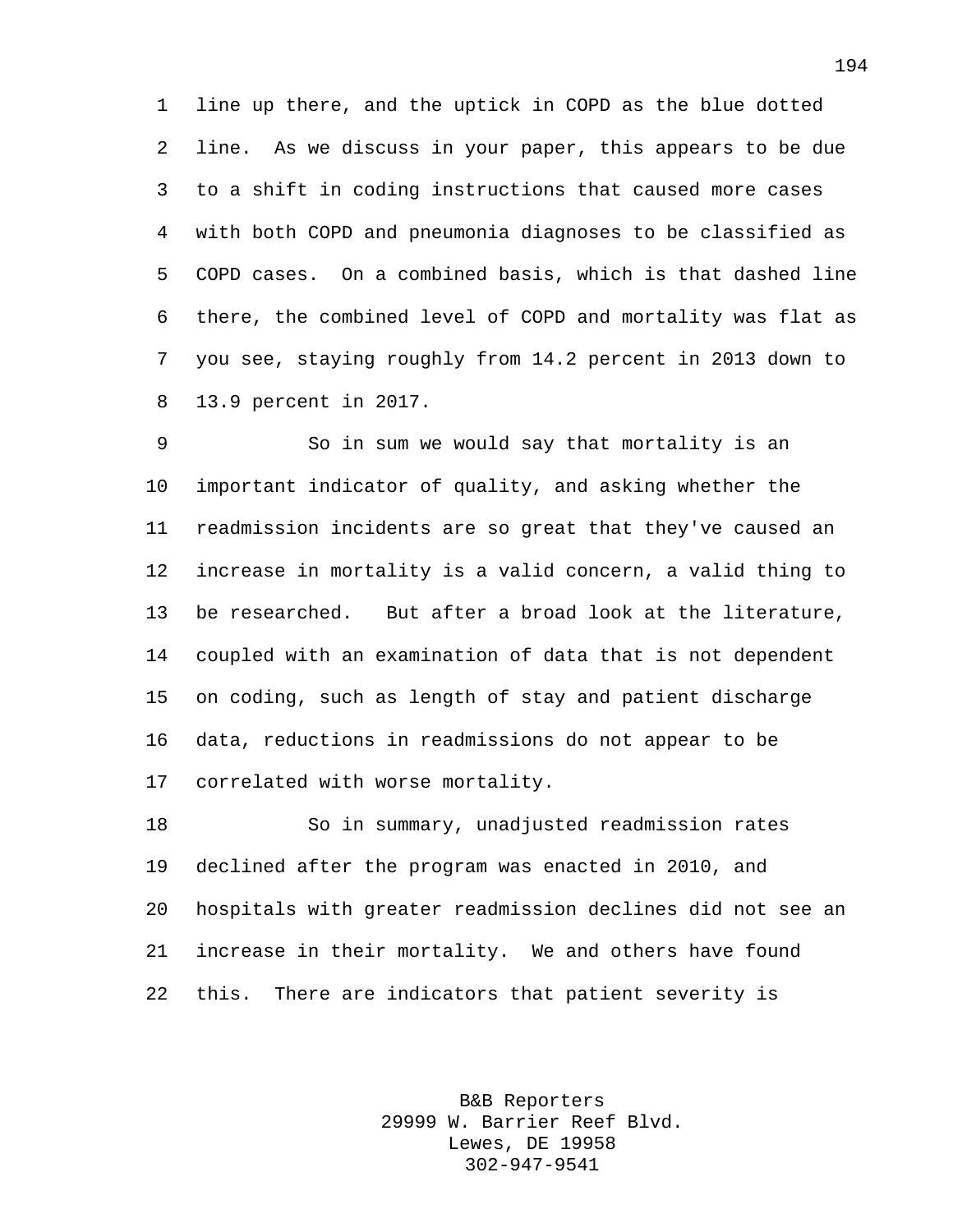increased, and these include indicators that aren't dependent on coding. And finally, therefore, on a risk- adjusted basis it appears that readmissions have declined in 2010 to 2018, without causing a material increase in mortality.

 The HRRP may have resulted in some improvements in readmissions, but that does not mean that the program is perfect. You may recall, in the past, MedPAC had some recommendations. Specifically, we had said initially the readmission program should move to all condition, and that would allow lowering the magnitude of the penalty for each individual readmission, and there should also be a prospective target.

 When you look to last year, we combined our readmission recommendations into a broader Hospital Value Improvement Program, or the HVIP, and this was a system of payment incentives that was recommended in our March 2019 report to Congress. And the summary of the HVIP is shown on this slide.

 In terms of the net effect, the net effect was to increase the incentive to reduce hospital morality across all conditions, increase the incentive for patient

> B&B Reporters 29999 W. Barrier Reef Blvd. Lewes, DE 19958 302-947-9541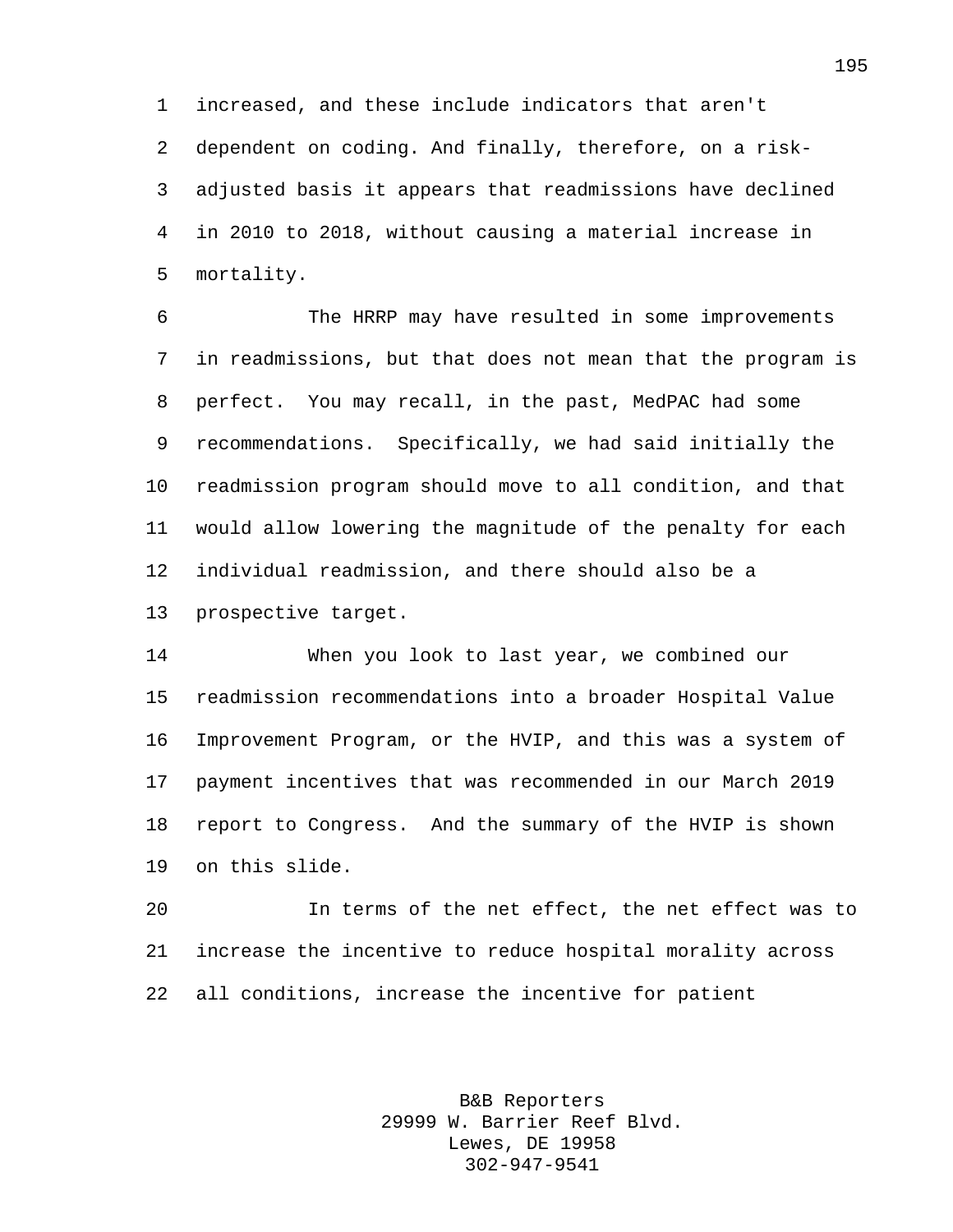satisfaction, bring down the financial incentive to reduce readmissions so that it is equal to the incentives for mortality and patient experience. And you could see this as leveling of the incentives between mortality, readmissions, and patient experience. There remained some incentives for reduced infections and lower episode costs. So I think there is broad support for these directions, even from those that may have different view on the effect of the HRRP on mortality. And now I will bring it back to Jay for discussion. DR. CROSSON: Thank you, Jeff. Very clear. We are now open for clarifying questions. I see Jon and then David. DR. PERLIN: Just a quick question. Thanks for this update. It's very, very helpful. Did you look at the rates of observation stays or ER visits for those patients, and maybe you could give maybe a sentence or two on what you found? DR. STENSLAND: Yeah. So in general we did see an increase in observation stays and ED visits that coincided with this decrease in the readmissions. But we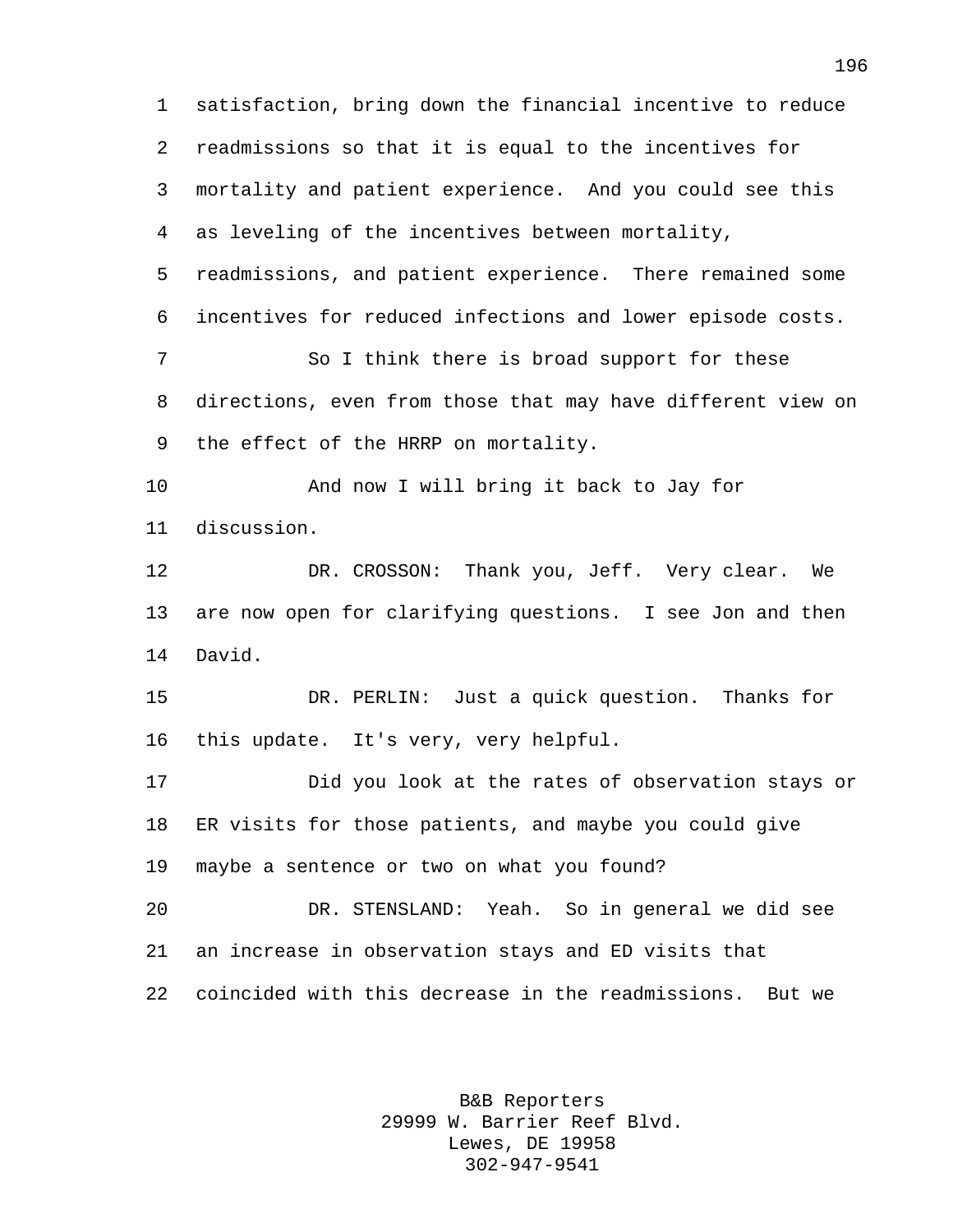saw an increase in observation stays for people who were never admitted. So they were initially admitted for observation. It wasn't just the people who were admitted and then sent for an observation stay to avoid the readmission, suggesting this was a broader trend that was going on. And recall that this happened at the same time as the RAC audits, where the RAC started saying, well, if you admit somebody for a short period we might not pay you at all, and I think that was more likely a cause for the increase in observation stays.

 We also see an increase in ED visits, but that increase in ED visits was broadly spread across individuals too, not just those who had an admission prior.

DR. CROSSON: David.

 DR. GRABOWSKI: Could I ask you about Slide 5, just where you show the unadjusted and risk-adjusted unplanned readmissions. Does the risk-adjusted readmissions, does that cap the number of codes at 9, or are you allowing it to go from 9 to 24 in 2011? DR. STENSLAND: So we're allowing it to go from 9 to 24 in 2011. We had a categorical model, so how much

that affects the risk model may be different from like the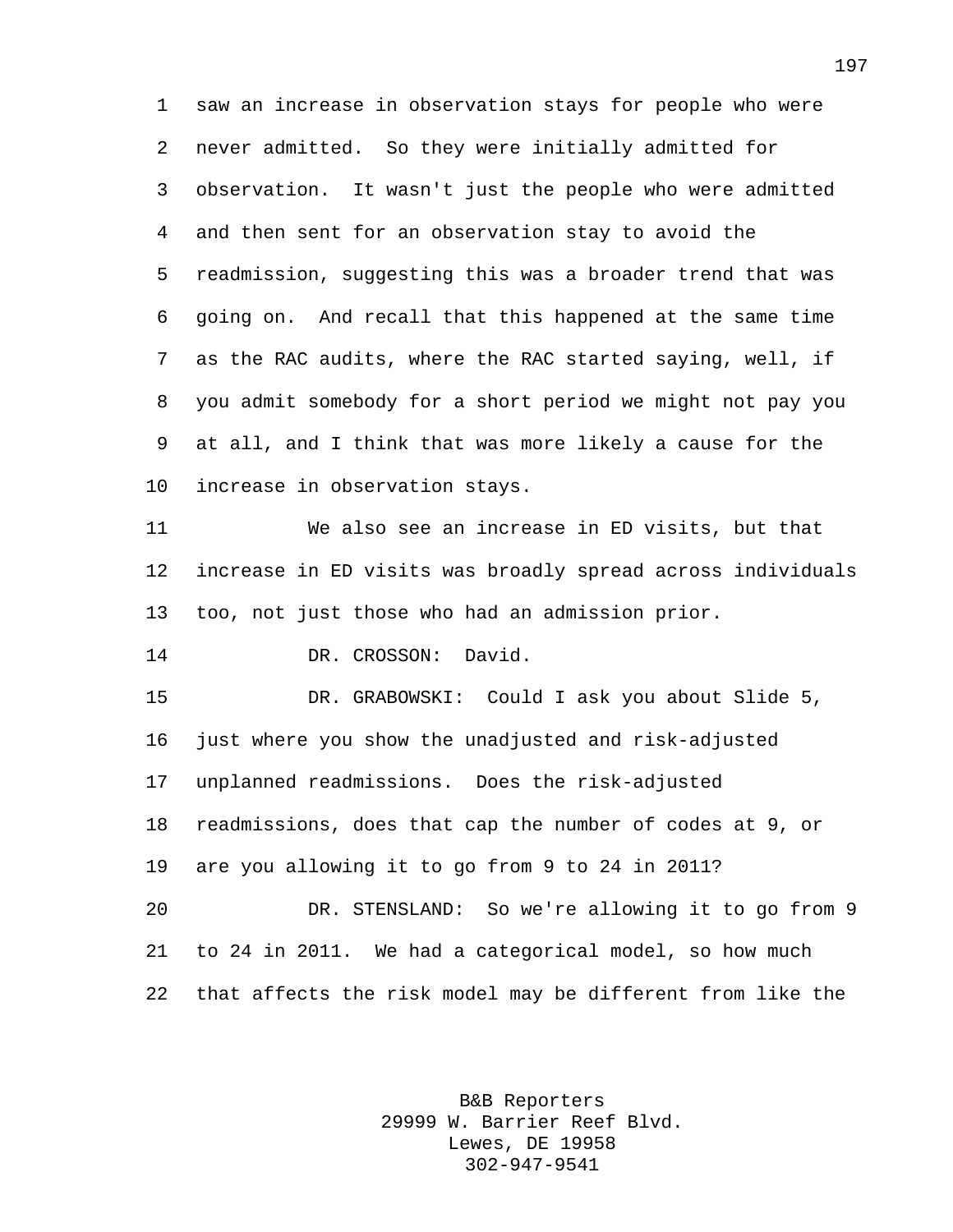paper that you were involved with Chris Ody. But that effect will be in here, so we would expect some of the decline we see, especially in maybe that 2011 range, to be due to the change in the coding opportunities.

 DR. GRABOWSKI: Yeah, and maybe I would need to dig in a little bit more on the categorical approach, but I wonder if there's a way to kind of tease out the coding. Like we just -- we capped it and showed this huge difference between capping it a 9 over time versus, you know, what happened. You know, coders are going to code, and that's what happened.

DR. STENSLAND: Yeah.

 DR. GRABOWSKI: And I wonder if you could do something similar here with your categorical model, where you might limit that, and then we could take the whole coding issue off the table and see what actually happened with risk-adjusted readmissions.

 DR. STENSLAND: Yeah. The coding, it should -- that thing should mostly affect that little period around there, and it was more straightforward. I think it's more -- I talked to Chris Ody about this and we kind of have a different opinion on whether that's a fully -- the basic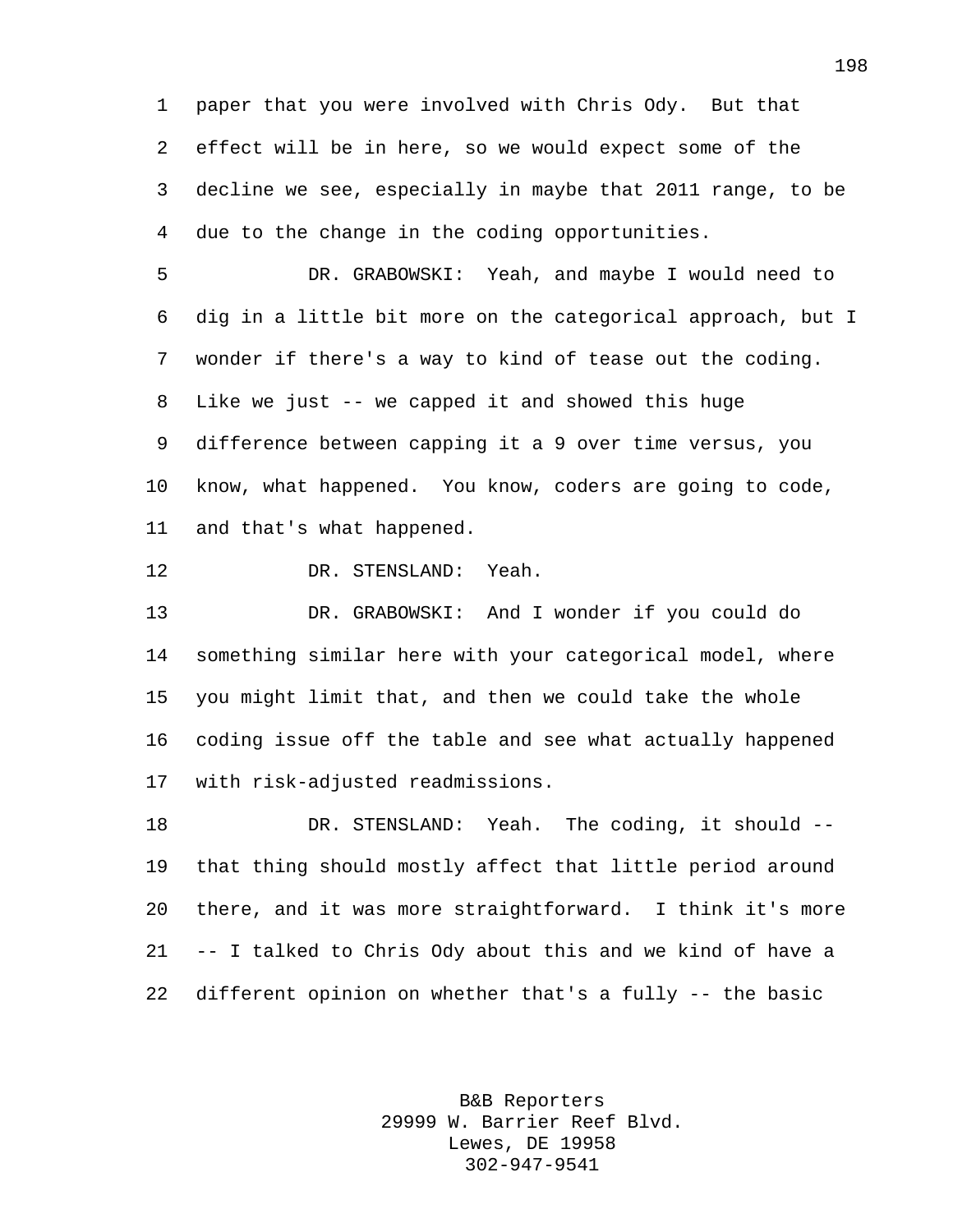assumption, I think, from that model you're involved in was when there were only 11 slots they are going to have a certain amount of effort to fit all the most important things in those 11 slots. And then when there's 24 slots, they're going to have exactly the same amount of effort to fit the important stuff in the first 11 slots.

 And my interpretation was that just seemed too strong, that some people might just start putting codes in and then after they have all the important codes then they realize they haven't run 24 slots, so they say, okay. But maybe when you only had 11 slots they get the 11th slot filled up and then they realize something else is important and maybe they go back and switch something.

 So if somebody does that then I think this assumption that the coding of the first 11 slots didn't change when the rules changed I think is a little bit strong. When he did his analysis, the key thing in the appendix is to show that while the marginal effect of each additional code was pretty much similar before 2011 and after 2011, so maybe they're doing the same thing.

 But I was concerned that there was some offsetting effect. The one effect was, oh, now you have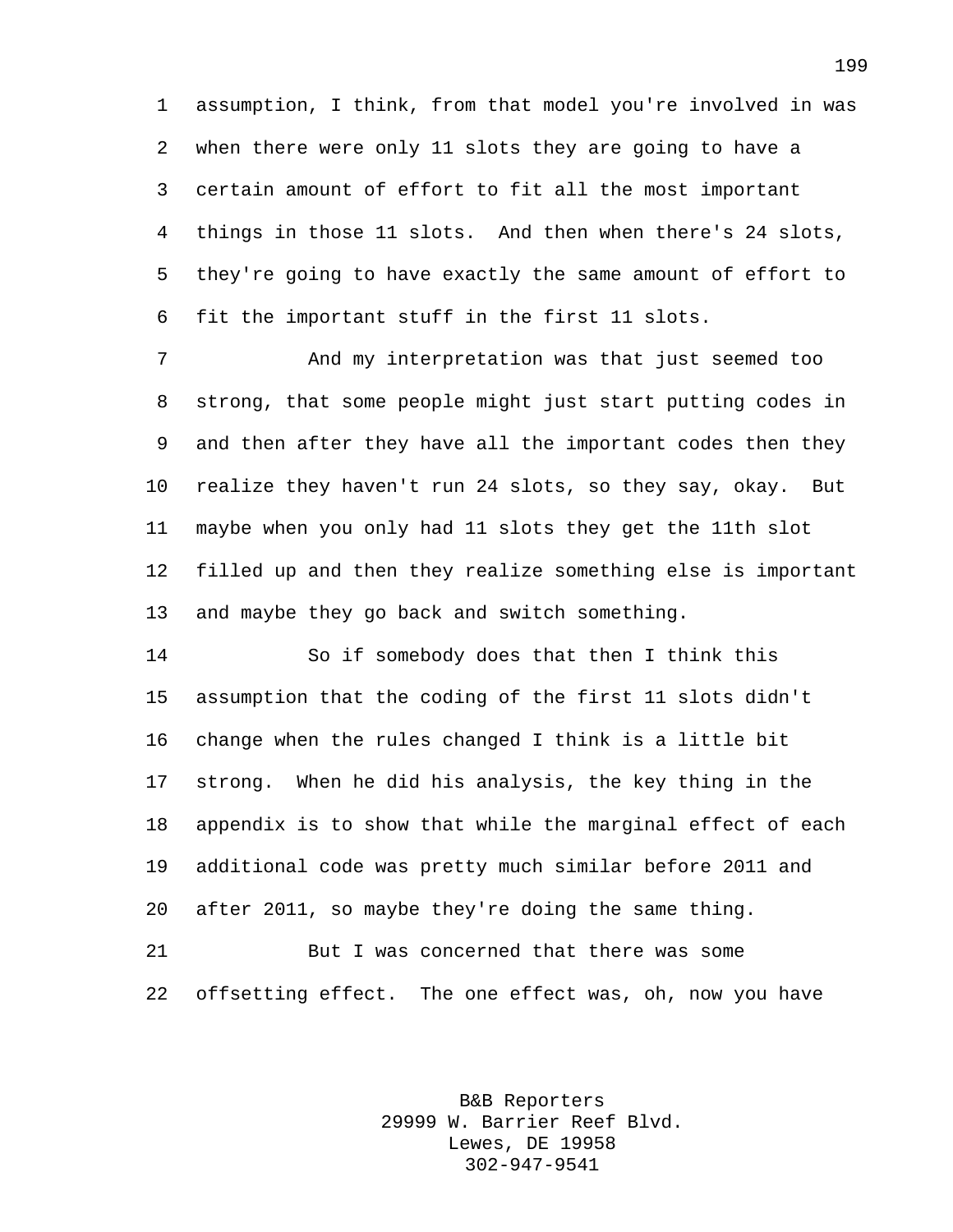more codes and so maybe you're not so critical about these getting in the first 11 slots, and so that makes the effect go one way. But on the other side I think people were actually getting sicker. So I think you would actually expect the effect to actually go up over time on each one of these slots, and it didn't go up. It kind of stayed the same. And, to me, that's a long explanation but that's why I was a little reluctant to just assume that when you go from 11 codes to 24 codes the coding in the first 11 slots doesn't change.

 DR. GRABOWSKI: And the final point on this -- I promise, Jay. Is there a way to rank order such that you get those most expensive codes up front? Just playing around -- it's what you said, they're fitting them all across the 24. Is there a way to mechanically do that in the post period?

 DR. STENSLAND: You could do that, and we hadn't done that, and Chris didn't do that either. I asked him if he had done that but he has a lot of -- he's a smart guy and he has a lot of faith in the first 11 code method. 21 DR. CROSSON: Amol. DR. NAVATHE: On that topic, so again, not to

> B&B Reporters 29999 W. Barrier Reef Blvd. Lewes, DE 19958 302-947-9541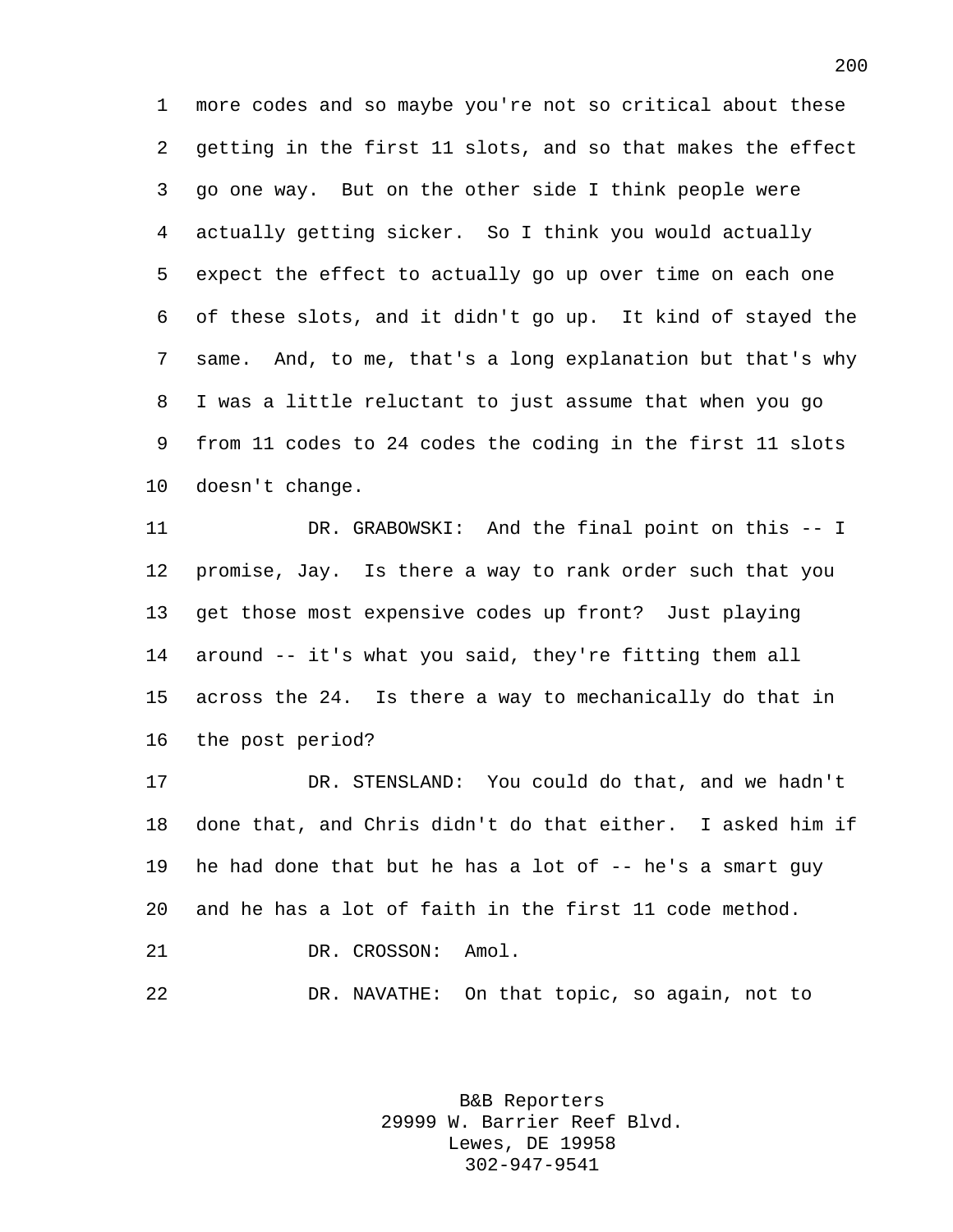belabor the point, but so if you look post 2011, does the number of -- because the average number of codes per claim, is that increasing over time? Or when you get that switch is it pretty static? Because I think if it's pretty static then you can essentially wash away your 2008 to 2010 pre period and the trend should still hold. If it's dynamic, which is what I think it probably is, is people are learning to code over time, then it's a little bit trickier here.

 DR. STENSLAND: David does, but I thought it mostly one big change.

 DR. GRABOWSKI: What we observed, Amol, is like a pretty big -- I mean, it happened very quickly. They were onto this and it exploded almost overnight. So that would be supportive of, you know, like --

 DR. NAVATHE: So if that's the case then if we just ignore 2008 to 2010, the trend that comes after that should still be internally valid.

DR. CROSSON: Questions?

 Seeing none we'll move on to discussion, and I think, you volunteered. No? Did I make a mistake? You misunderstood. Okay.

> B&B Reporters 29999 W. Barrier Reef Blvd. Lewes, DE 19958 302-947-9541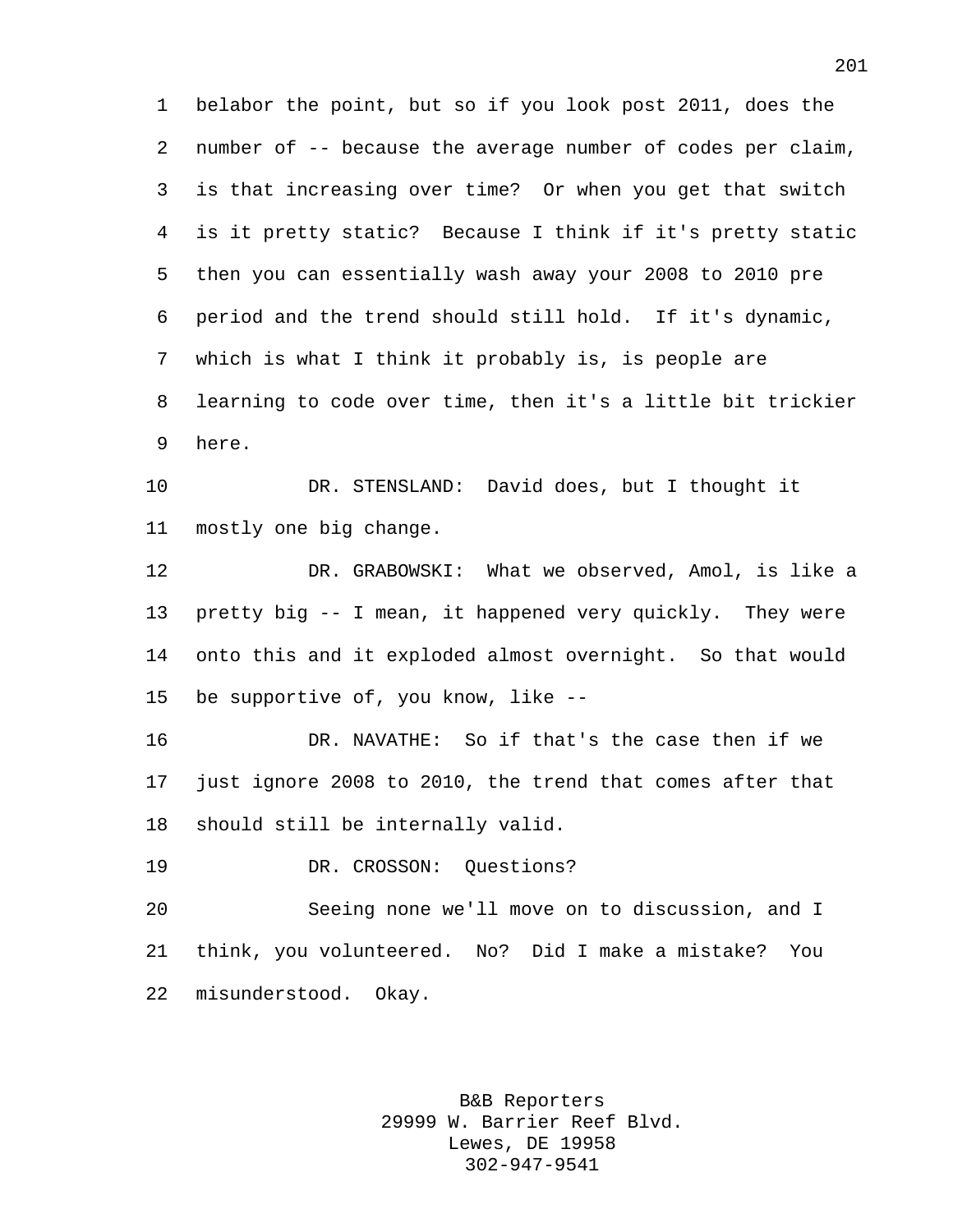So did I get that wrong or did someone else volunteer to begin?

 DR. CASALINO: [Off microphone.] DR. CROSSON: There's a basic rule. You never raise your hand. Okay, so let's open it up broadly then. Jon.

 DR. PERLIN: Again, thanks for this terrific work. This is an area where I think the data are interesting but not entirely clear, and I appreciate the research that you did.

 I wanted to bring to your attention the recent work from University of Michigan, Karan Chhabra, who just notes that the decrease in readmissions actually preceded the initiation of the actual readmissions reduction program. In fact -- and you alluded to this in your data as well, that the major decrease occurred during the period where there was a specter of this coming, and then it kind of leveled off. He goes through some pretty elegant machinations to demonstrate that even the risk-adjusted hasn't really come down, and similar to what Mark notes, of course, it's in modern health care as well.

So I just wonder about the utility of measures

B&B Reporters 29999 W. Barrier Reef Blvd. Lewes, DE 19958 302-947-9541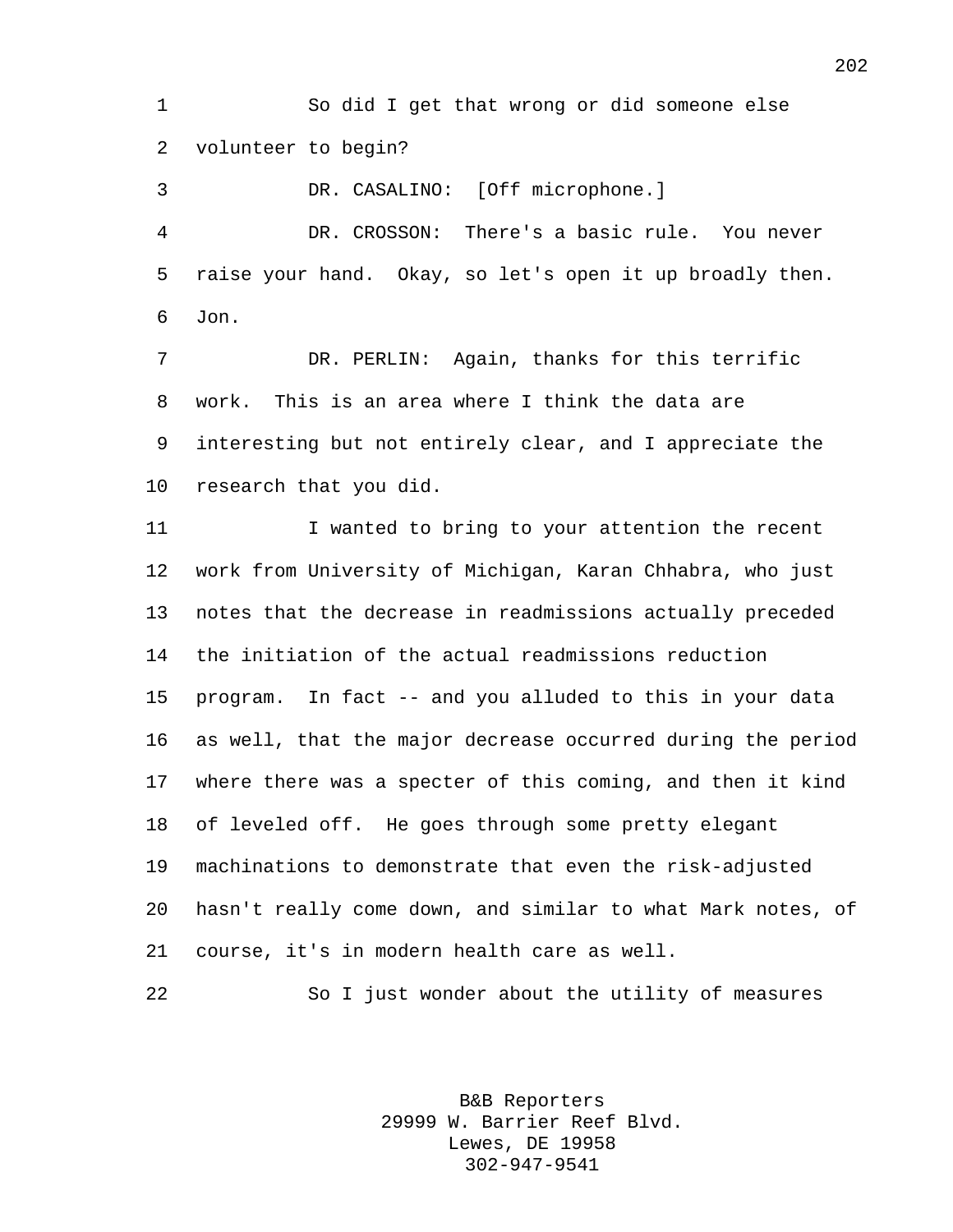broadly, where there is sort of not a tight relationship to the -- let me rephrase that. There is accountability without necessarily the authorities or the data, or even the clarity of relationship to yield the best possible outcome.

 And I mention that, too, you know, being on the hospital side, so put that on the table and full disclosure, is that, you know, if something happens the first week to 10 days, we didn't button something down, but goodness, from, you know, 10 days to a month, any number of other factors have been well reported as being, you know, responsible for a patient's change in health status.

 I also said, when this came up the last time, that when I had the privilege of leading the VA Health System I actually refused to have a 30-day readmission measure other than for information, because I was worried about the incentives for not caring for patients until they got to some arbitrary, you know, period of time.

 One of the principles of measurement, then, is that, you know, an actor has the ability to control the factors that would change the outcome for what's being measures. I think there's a real problem in the way this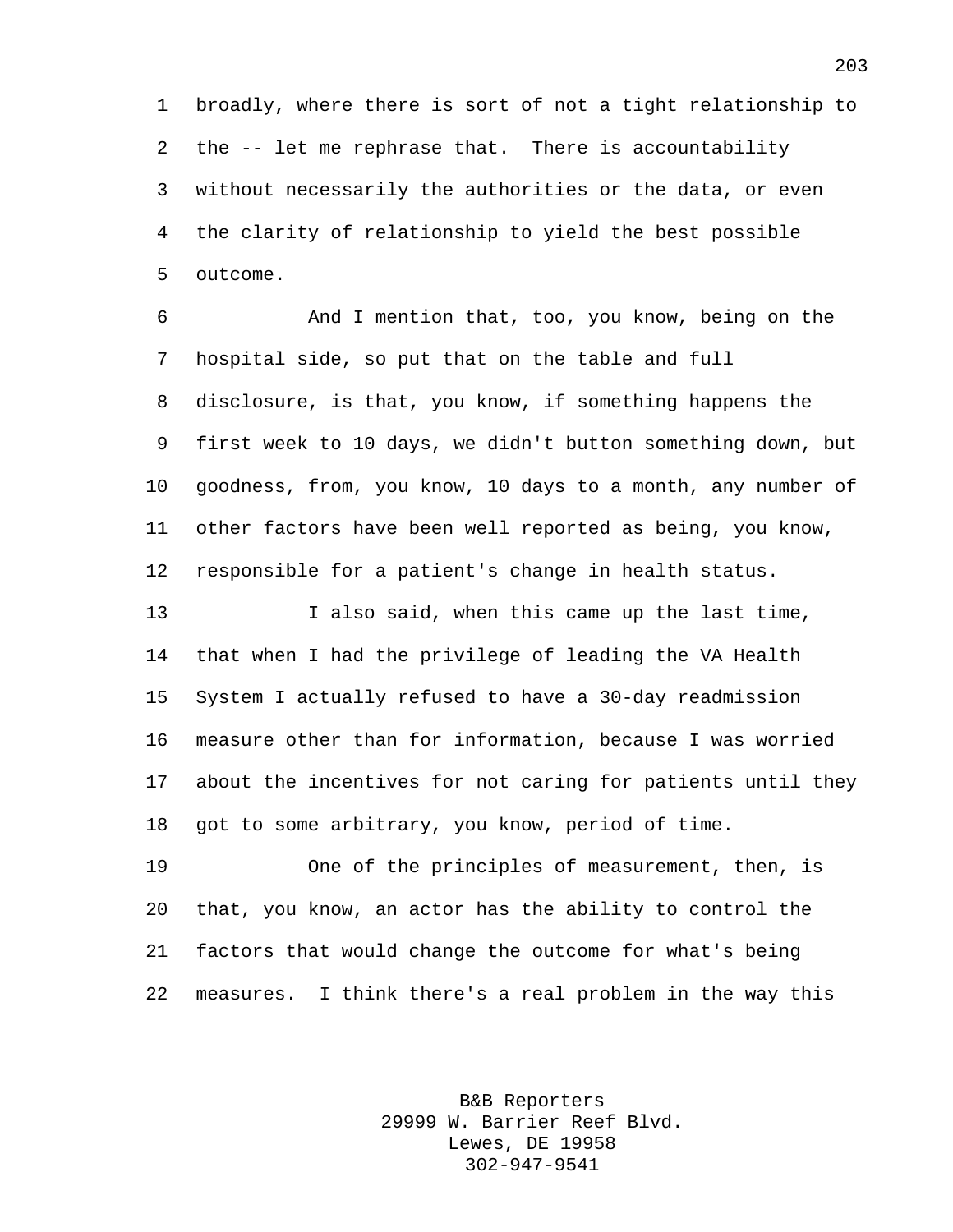has been implemented by CMS, and that's that, if someone looks, for example, at the CMS star ratings, the current star ratings are up. I would ask anybody, how old do you think the data are that are currently displayed under star ratings? Any guesses?

PARTICIPANT: Three.

 DR. PERLIN: Three years. Great guess, but actually they go from the second quarter of '14 to the first quarter of '17. I sometimes say that lagging indicators are a little like driving your car by looking in the rearview mirror. This is like driving your car by looking in the rearview mirror of the car three cars behind you. It's just very difficult to operationalize.

 So I think we have responsibility to really think about measures that drive, you know, the best outcomes, the greatest efficiency, the highest value, the highest safety, but also simultaneously abide by the principles of good measurement, which would include the ability to link definitive actions with the accountability and with data flow. And at a minimum, one of the data flow pieces that would be necessary for hospitals would be having timely data evaluation for patients who were readmitted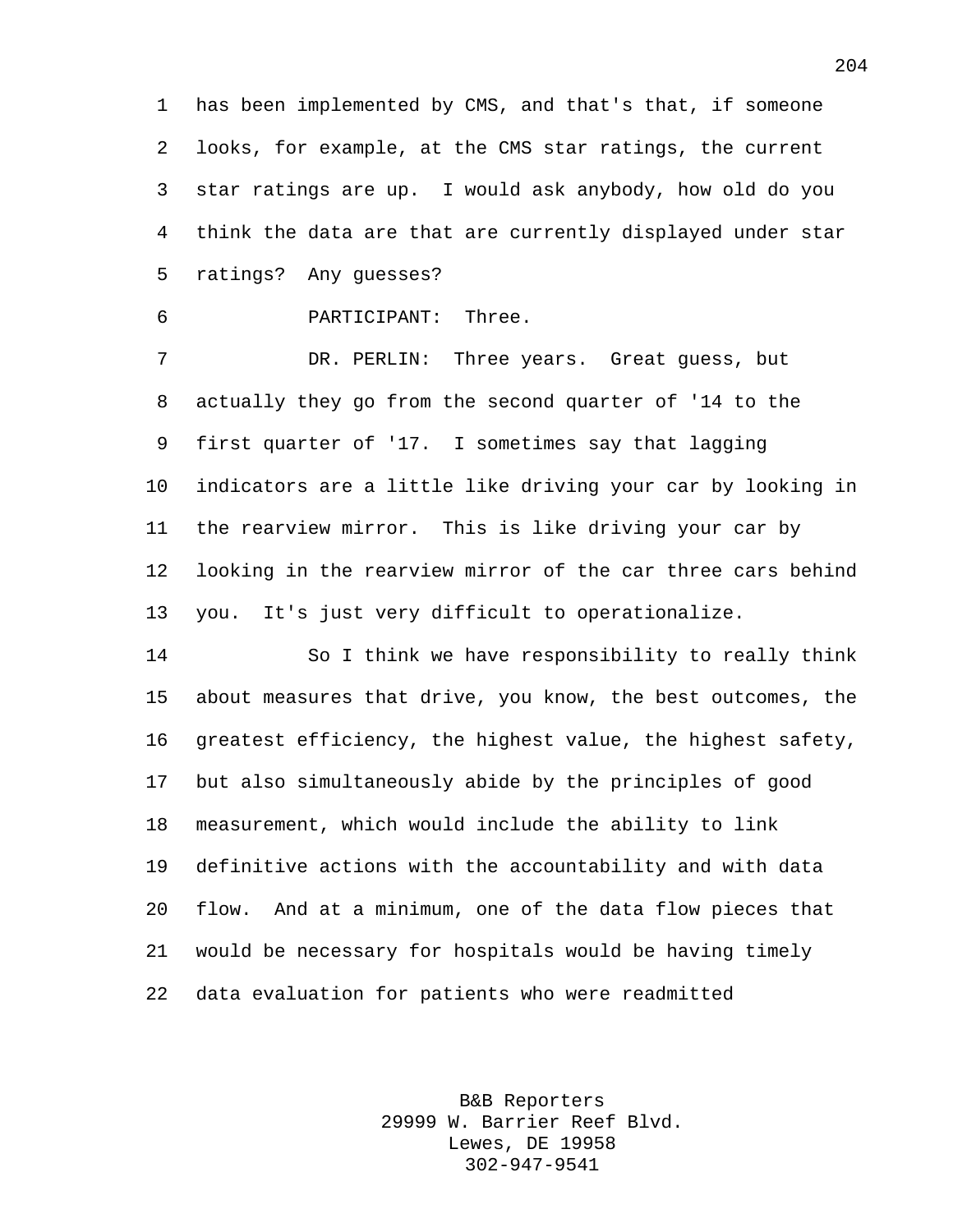specifically outside of their own hospital or system, so that they actually can get cognizance into what the mechanisms of failure are in terms of a patient potentially requiring care that might have been obviated had certain processes been buttoned down. So thanks. DR. CROSSON: David.

 DR. GRABOWSKI: Great. I also want to thank you for this work. I'm glad you stayed at it.

 I just wanted to pick up on one sort of part of this. You've been on this point, Jeff, for a long time, that readmissions aren't the only kind of thing falling here. You know, the index admissions are falling as well. And you could have used that as support for maybe that's leading to an increase in reported severity. I guess the marginal admission that's being averted is actually kind of a less acute maybe individual.

 I also, however -- and this maybe sounds like something Jon Perlin's professor would have said -- you can't be readmitted if you're not originally admitted. You know, we can't perfectly predict who's going to have a readmission, and there's a lot of variability there. It's interesting. Some of my colleagues have a manuscript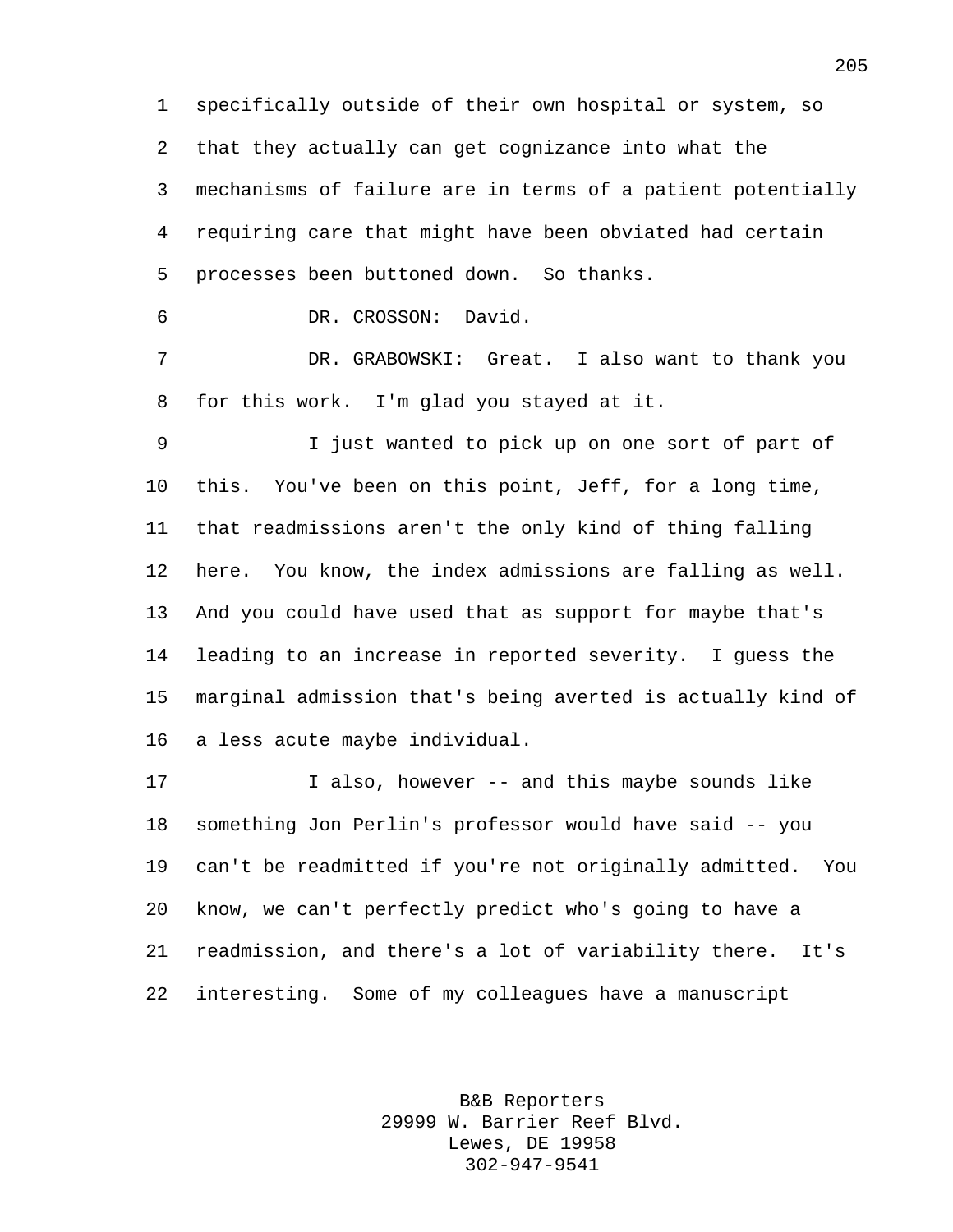that's coming out in Health Affairs where they did something I think really clever. They just simulated, by, you know, taking out admissions, kind of randomly from the distribution and it turns out they can simulate the same decline we're seeing in readmissions by doing that. And it suggests there's just a lot of noise here as to who's being readmitted to the hospital.

 And so I think we just want to be a little bit more careful in interpreting what's going on with admissions there. It's not just kind of the severity that's changing. It's also potentially changing the opportunity to readmit. I think that's something we'd want to think about here.

14 DR. CROSSON: Thank you.

Marge and then Amol.

 MS. MARJORIE GINSBURG: So I take, David, from your comment and from the other comments that we may want to be more circumspect on how we summarize the results here, because on page 7, it says, "The HRRP has been successful in reducing the emissions without an adverse effect on beneficiary mortality."

So I guess the question is, Do we need to kind of

B&B Reporters 29999 W. Barrier Reef Blvd. Lewes, DE 19958 302-947-9541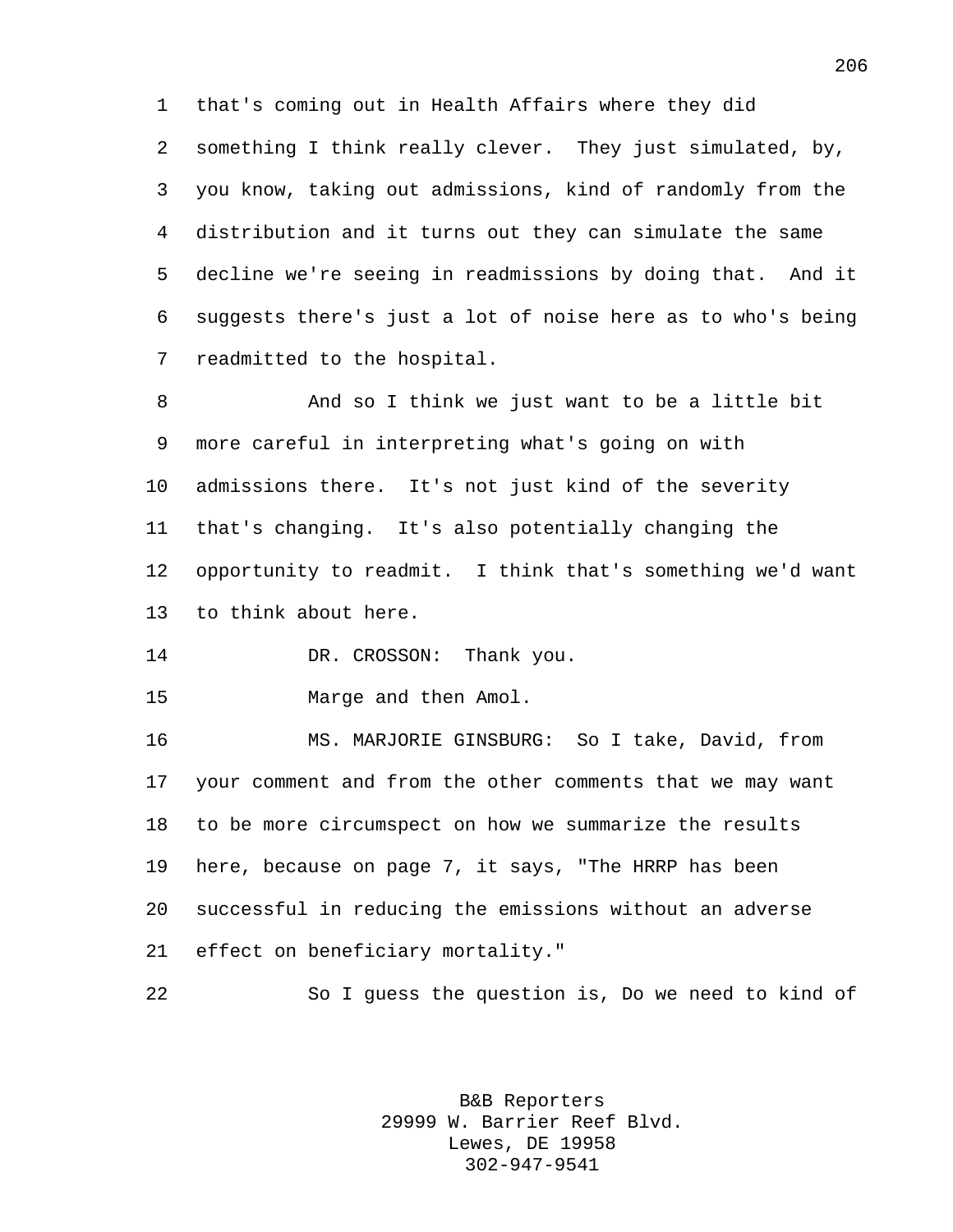modify our summary, our conclusions about this? We're not sorry this is in place, but there may be other events that impact reduction and just have a fair representation of those other issues rather than give unqualified -- make this an unqualified success. Is that kind of what you're saying?

 DR. GRABOWSKI: Yeah. I think Jeff has been very careful in how he's framed this, and so I think continuing to be cautious here. I agree with the finding that we haven't seen an increase in mortality. I don't believe the HRRP kills papers. I don't think that's going on. I want us to be really careful about how we kind of interpret the size of the decrease in hospitalizations if it's, indeed, there.

 But I think Jeff has been really good about balancing this, and I think admissions is another area just to add to that list.

18 DR. CROSSON: Amol.

 DR. NAVATHE: So I think I just wanted to sort of give an analogous point to Jon about measurement when it comes to designing programs and evaluating them, not with respect to your workbench, in some sense, the implications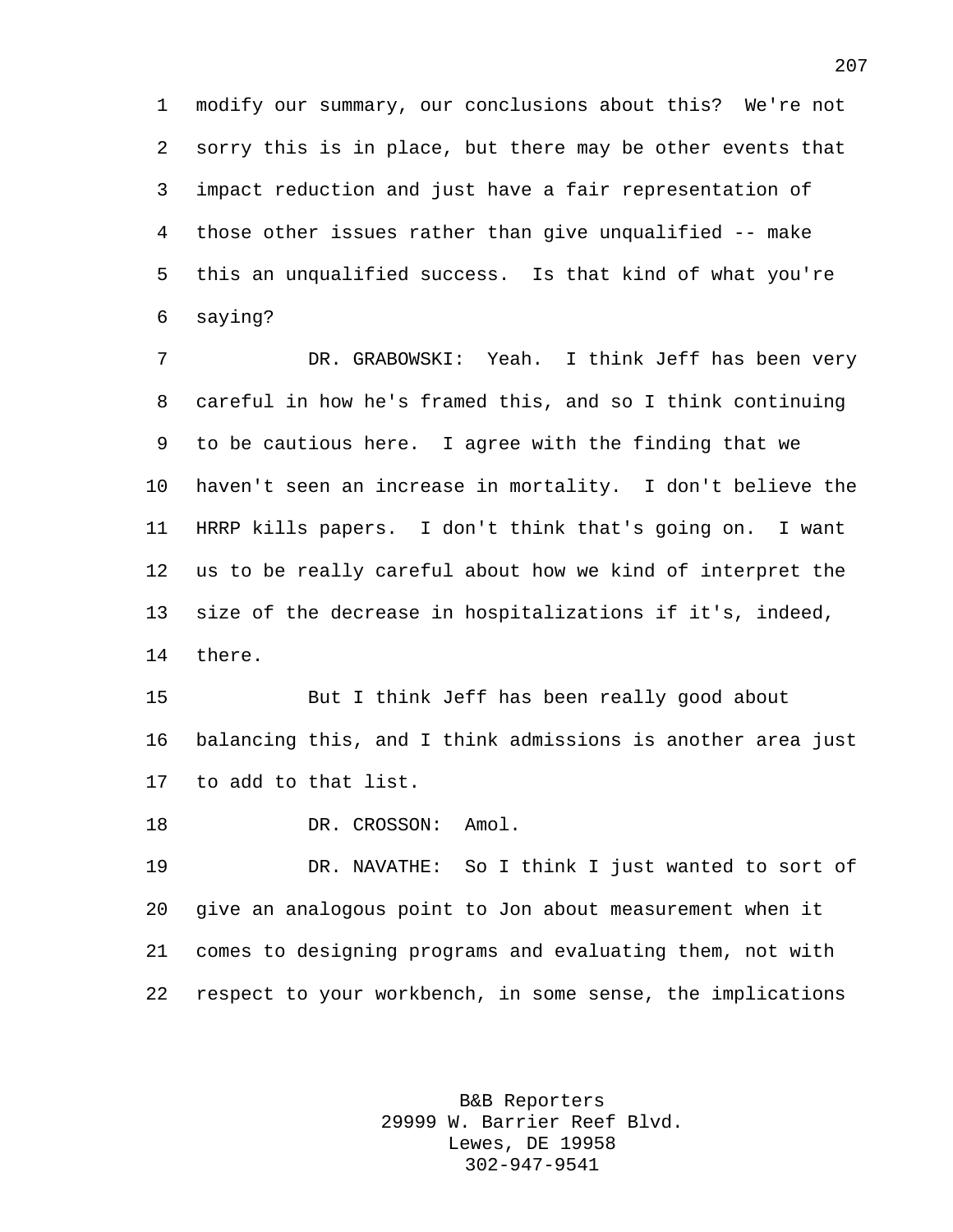or the commission's role maybe in making a comment on how HRRP has played out.

 So I think if we look at the literature, broadly speaking, it looks like there's a variety of different results, depending on the variety of different methods that have been tried, and we actually have a study that's currently under review, where we tried basically 15 or 20 different specifications for HRRP. We showed that if you pick a few, you can get an answer. If you pick another few, you get a different answer. So it's a little bit dangerous to over-interpret any particular study is where I've landed on this.

 So that doesn't nullify, I think, as David said, the way that you have worded things here, but I think it perhaps give a caution around the idea of mandating national programs without some sort of testing period or demonstration project or at least following some of the methods that CMMI has been using, something like that.

 I think to the extent that if we actually take a look at the evidence and the methods that have been used, I think probably most researchers would agree that there's no perfect evaluation strategy for HRRP because of the way

> B&B Reporters 29999 W. Barrier Reef Blvd. Lewes, DE 19958 302-947-9541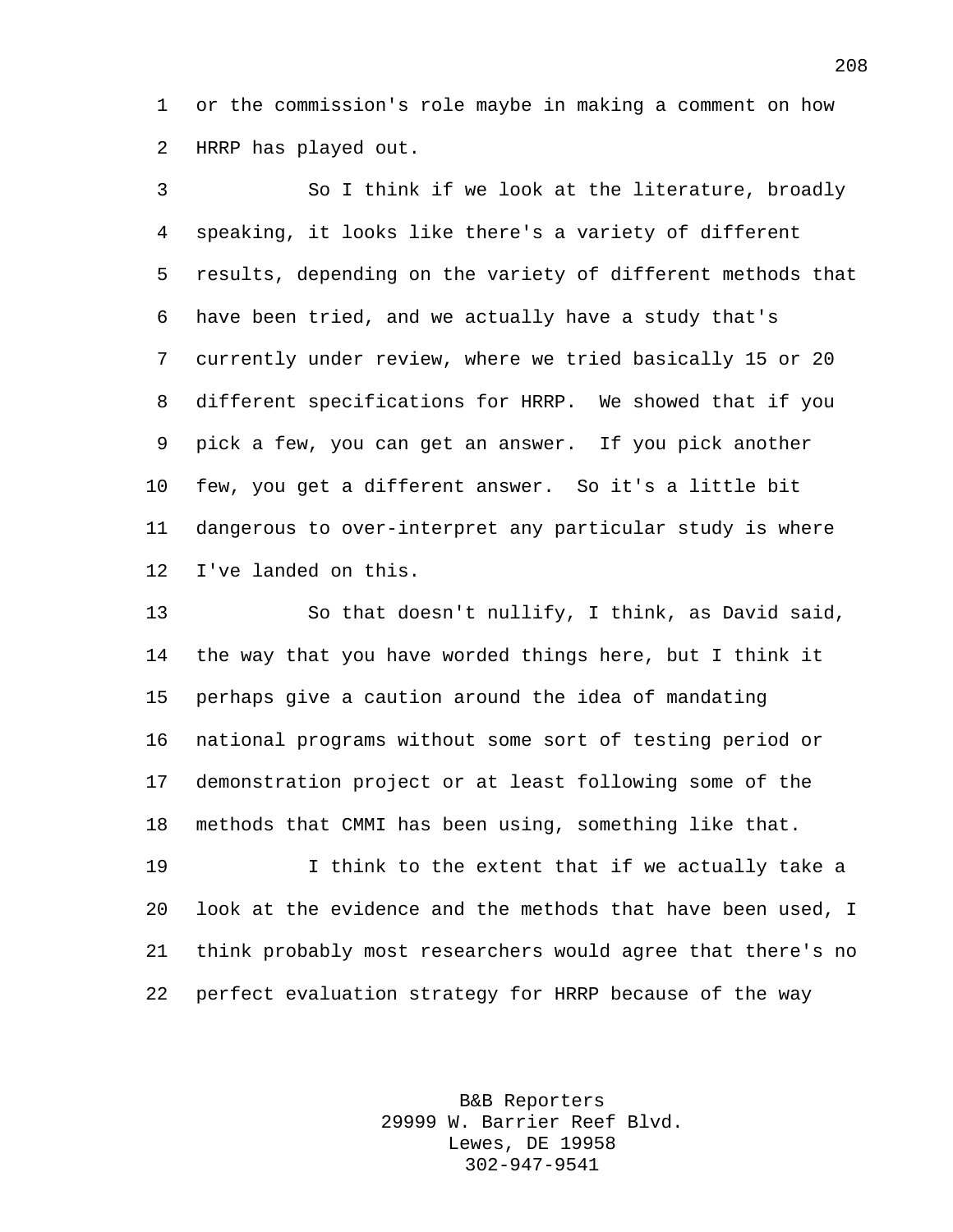that it was implemented. So we're not really setting ourselves up to do a very good job of understanding what the effects are and importantly whether there are unintended effects. So I think that's probably a sort of suggested recommendation that comes out of the work on HRRP would be my thought, something that we can add into the recommendations.

8 DR. CROSSON: Bruce.

 MR. PYENSON: I am very supportive of the conclusion and the work that was done, with one exception. I'm not sure that we're ready yet to say that the reductions in readmissions have leveled off.

 I think one of the principles in setting quality improvement is to look for best practice benchmarks. We've been looking at averages, and the averages, in my mind, show that the program has been a terrific success. But if we were to look at the 10th percentile, we might find a much lower readmission rate in certain areas, in certain systems, certain parts of the country.

 So I'm not ready to say that things have leveled off and we've gotten as good as we can get. I think there could be a lot more that would be done with respect to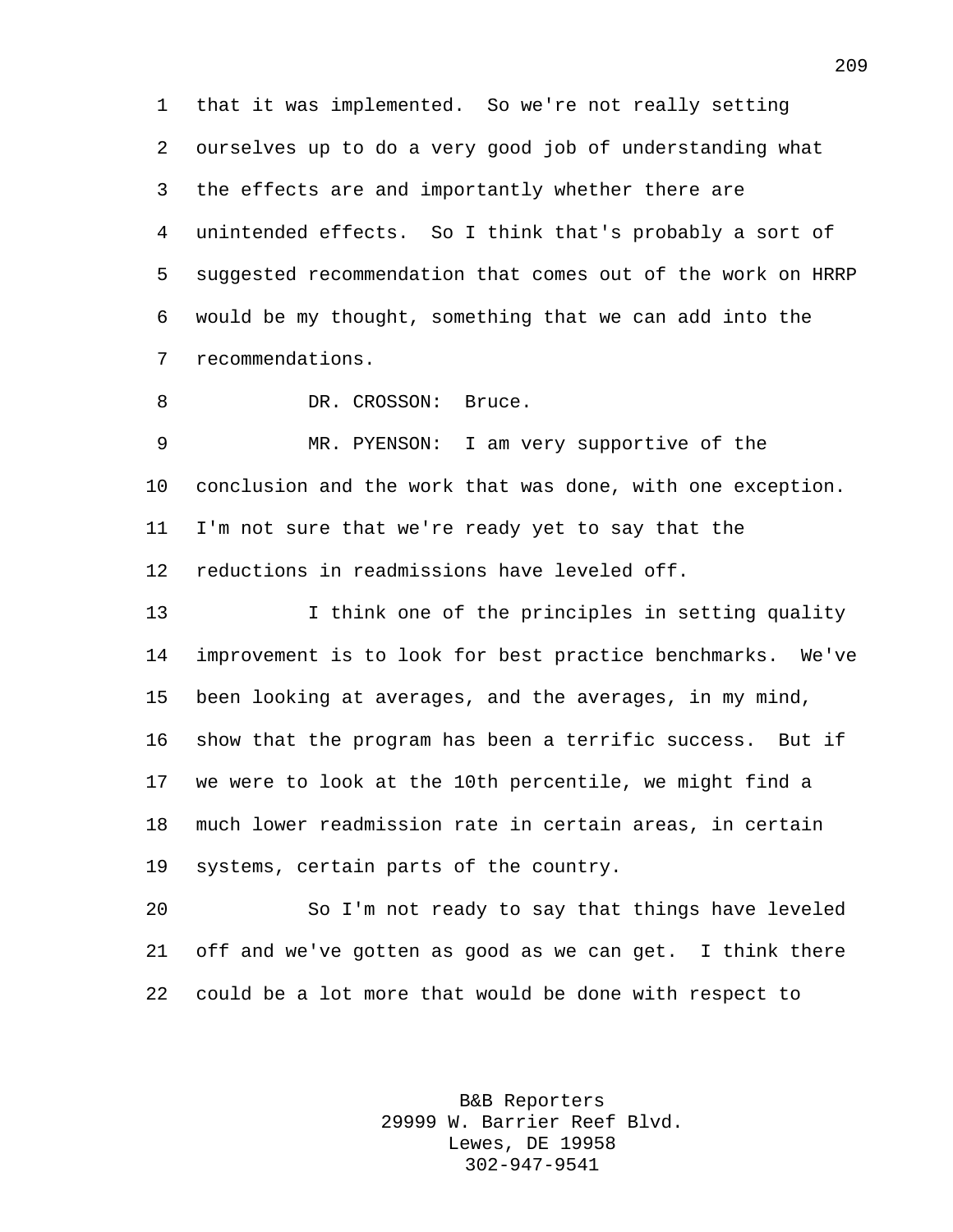readmissions, and that's not to say we should delay moving to the value-based purchasing program. But I'm not satisfied looking at the national average and say we've gotten as good as it can get.

DR. CROSSON: Thank you, Bruce.

Paul.

 DR. PAUL GINSBURG: Yeah. I'm very glad that Jeff included the last slide because this HRRP was to me a first-generation program in trying to provide incentives for quality for hospitals. It was crude. It only focused on three conditions. It focused all its incentives on poor-performing hospitals, left good-performing hospitals along, so they had no incentive.

 So the fact that it seemed to have done fairly well under those conditions to me is very encouraging and the implications that the HVIP could do a much better job at this type of program.

 Amol brought up something about that this was one of the few programs to pursue quality or pursue cost that was just launched without a demonstration, nationally rolled out, and of course, it makes it harder to evaluate it.

> B&B Reporters 29999 W. Barrier Reef Blvd. Lewes, DE 19958 302-947-9541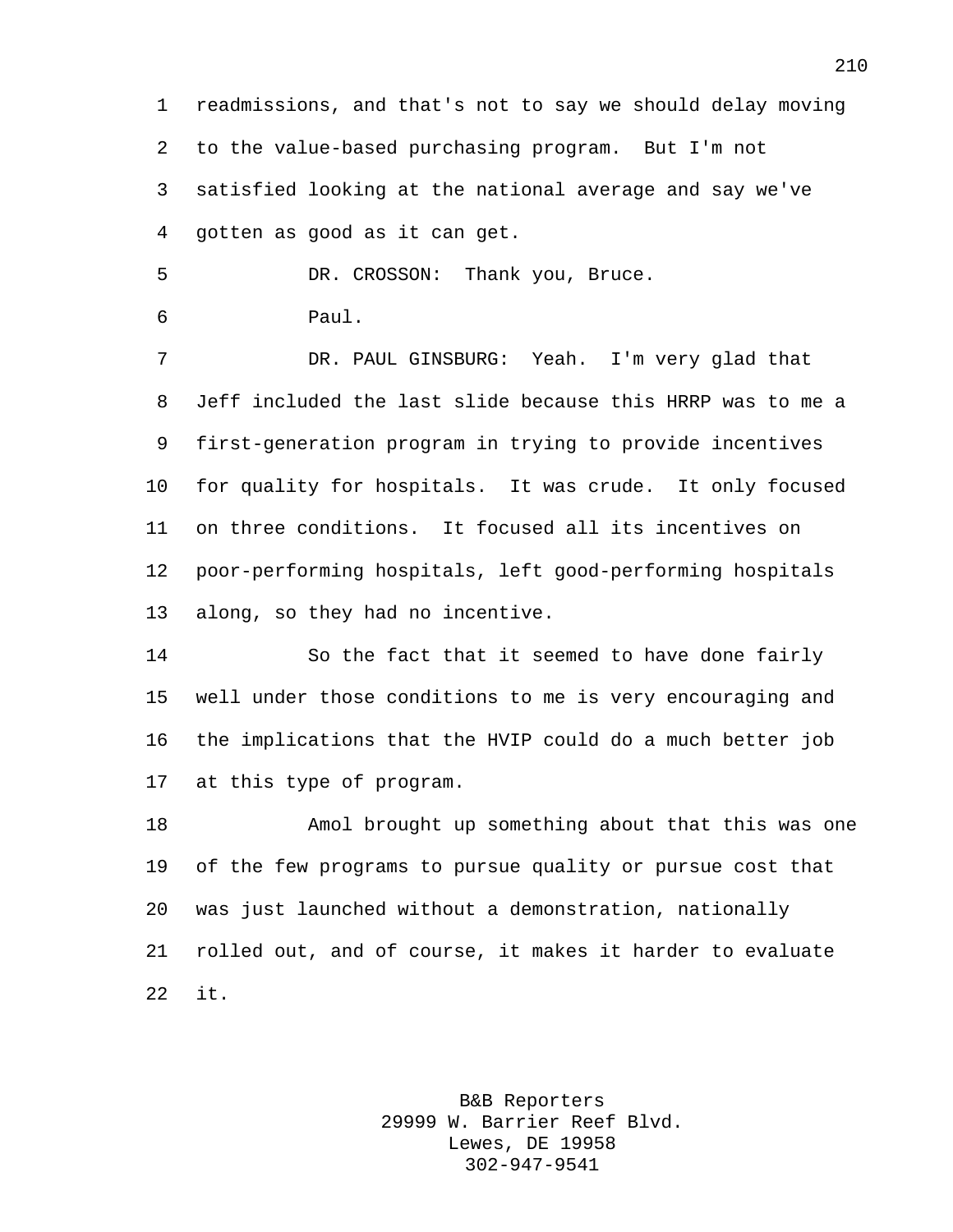But given the profusion of research that we've seen and all the attention on the program, I'm not so worried about putting the policy in place, and if it works really badly, we'll know it, even without the best designed evaluation.

 And that the potential for progress, getting back to the challenge in our context chapter, I wouldn't want to give it up so that we couldn't do anything without spending five years first for an evaluation.

 I think part of the time series that you and others attract is a period where a lot of different things are happening. Your typical evaluation would miss some of those things, and it would always be an issue of "Well, things have changed. Is the research really relevant anymore?" So, in a sense, I think there is an argument for not being too cautious in pursuing policies.

17 DR. CROSSON: Okay. Larry.

 DR. CASALINO: Jeff, I probably should know the answer to these two questions, but I don't.

 One is, Did you guys or has anyone else with reasonable analysis looked at effects on subgroups; for example, poor patients or racial or ethnic minorities? So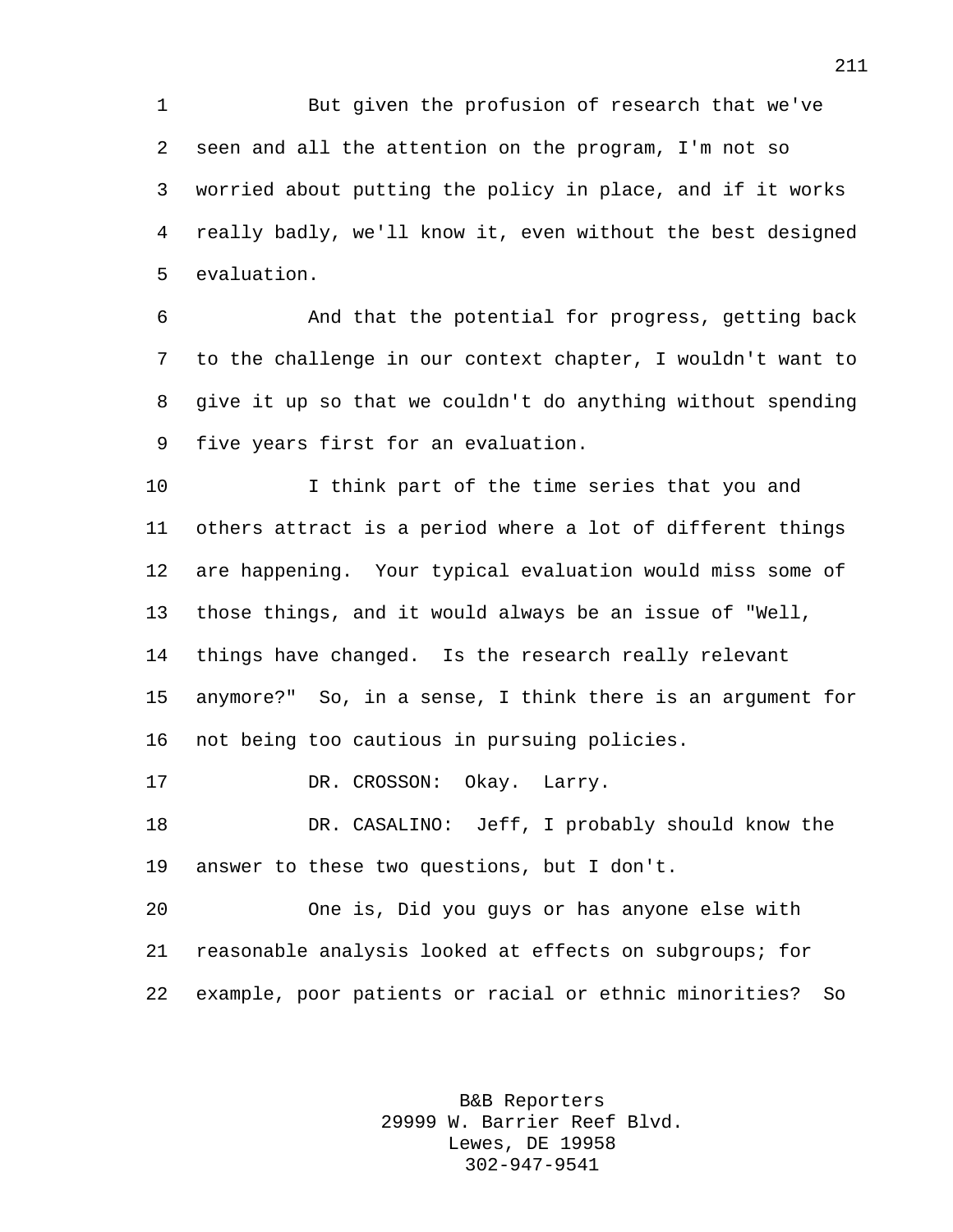has this kind of work been done for them? That's the first question.

 The second, kind of a twist on what Bruce was saying, if you take the 10 or 20 percent of hospitals that reduce readmissions the most, what's the relationship between readmission reductions and mortality in the hospitals that reduced it the most? 8 DR. STENSLAND: Second one first. Generally, when we looked at it last time, we saw, on average, those that reduced their readmissions more had a little bit better mortality changes. So that was a positive. Harlan Krumholz did something similar, and he found the same thing. Now, Professor Gupta's article, one of the things he did was he said, "Well, let's look at the hospitals that are going to be most affected by this, and one of my instruments for indicating that is the share of their patients that are minorities." In that case, he didn't find any ill effects of the program on mortality. There's also been some studies that have looked at different hospitals based on whether they're treating lots of poor folks or not as many poor folks, and those

> B&B Reporters 29999 W. Barrier Reef Blvd. Lewes, DE 19958 302-947-9541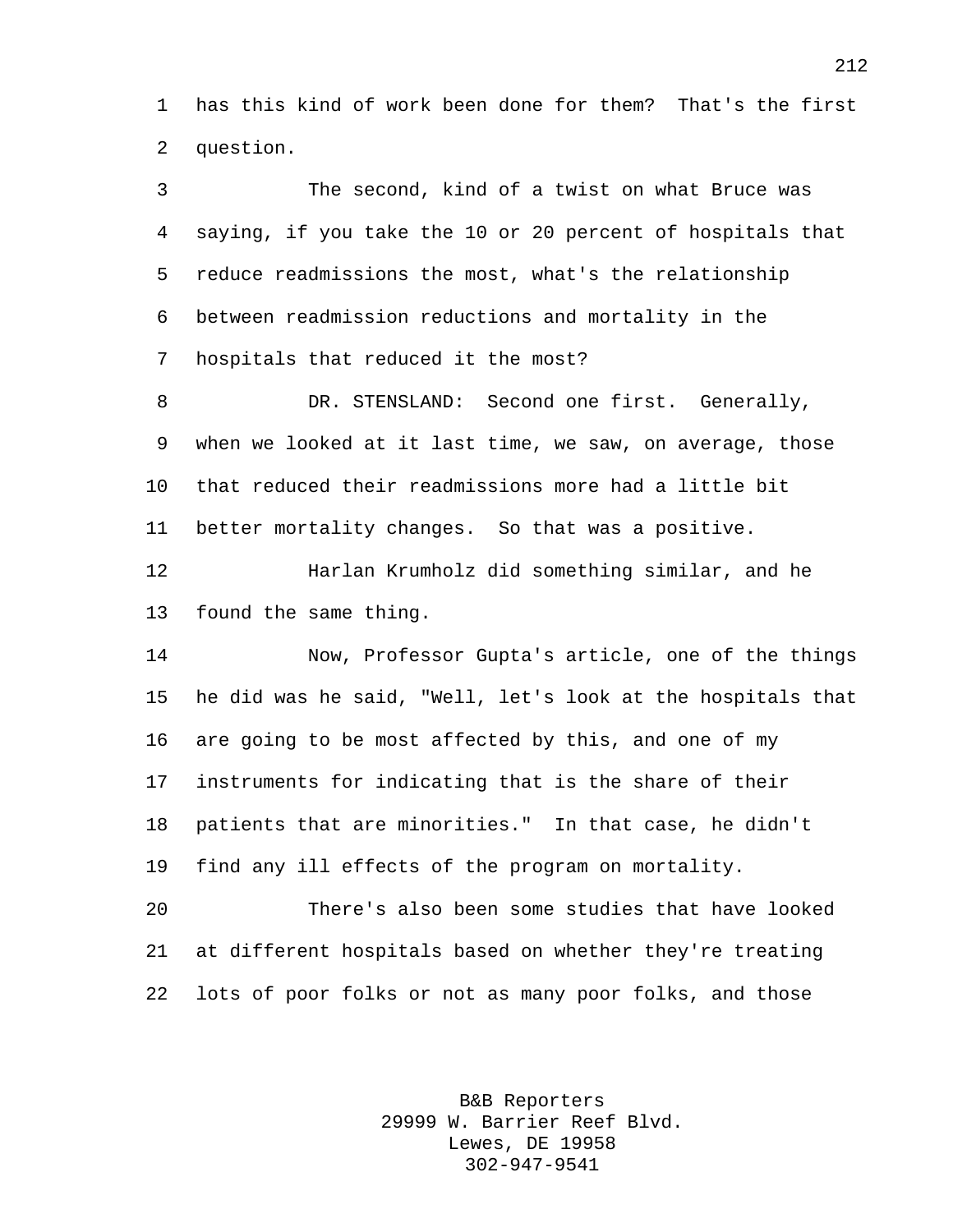ones that were treating more poor folks actually seemed to have a little greater improvement in their readmissions rates.

 Then there was a study, RAND that did a study, and they looked at changes in mortality, and I should remember. But I can't remember if it was poor individuals or individuals from minority groups, but those were individuals that were expected to have higher readmission rates and to see if they were adversely affected by this over time. And that answer was no for that group.

 The other, the effect actually was bigger for the disadvantaged group. The disadvantaged group looked like they may have had some -- the advantaged group may have looked like they had some increase in mortality, not the disadvantaged group, which wasn't consistent with the hypothesis.

 So there has been a fair amount of research in those areas, and in general, I think that research has been fairly reassuring.

 That is the effect of this policy on outcomes on the individual, but we also want to say there's been lots of research that has shown hospitals that serve poor

> B&B Reporters 29999 W. Barrier Reef Blvd. Lewes, DE 19958 302-947-9541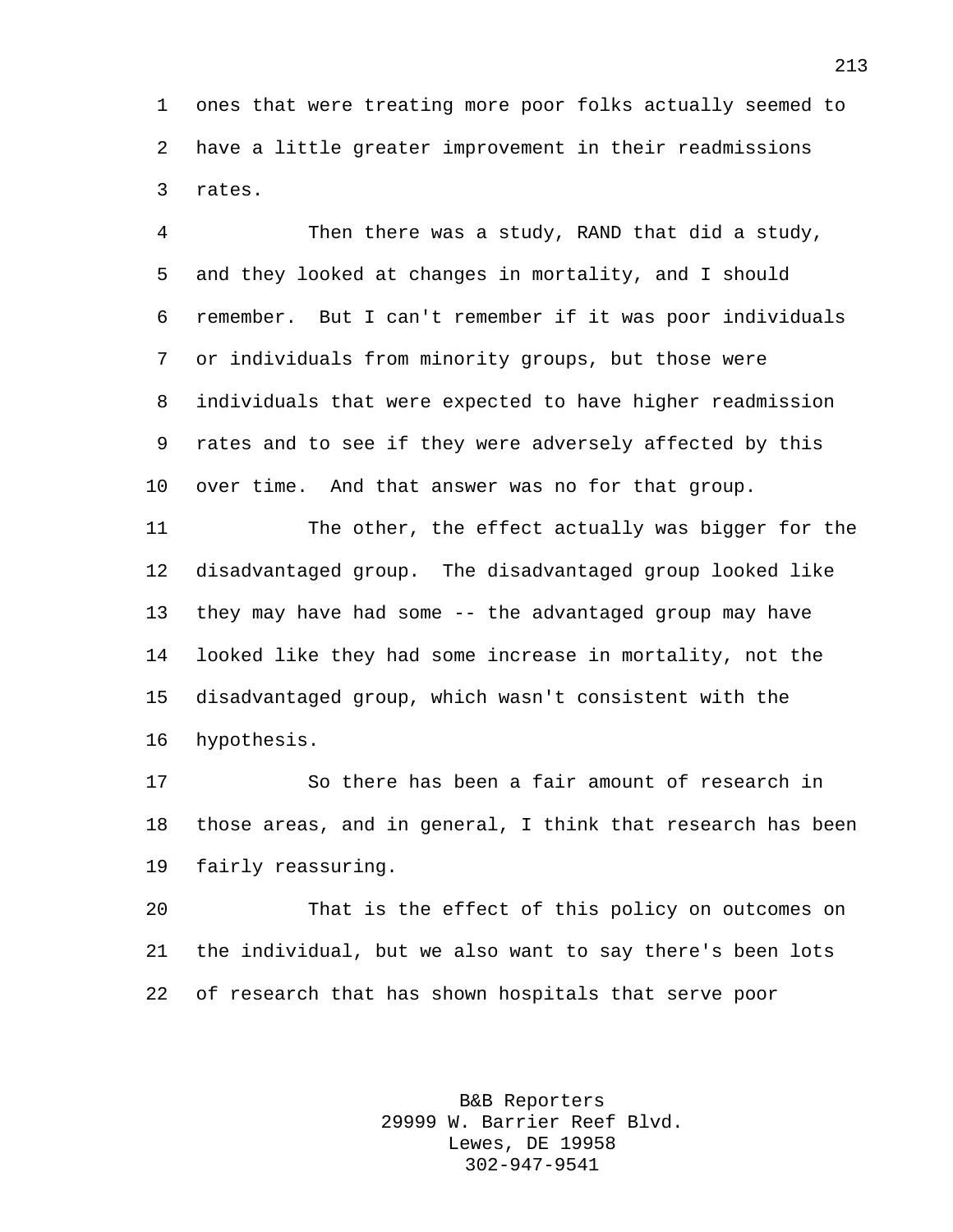individuals tend to get a bigger readmission penalty. And that's why we had pushed for categorizing hospitals based on the share of their beneficiaries on SSI or the way that the administration did it based on the share of dual beneficiaries. So you don't have the Mayo Clinic competing against Cook County. Cook County is competing against Grady Memorial when they're evaluating whether they're going to be penalized, and they made that change in law. And I think there's been some very positive response to that of taking into account socioeconomic status when you're evaluating how much penalty somebody should receive. 12 DR. CROSSON: Bruce. MR. PYENSON: I just realized I misspoke when I said I wanted to proceed with the VBP. I meant let's go with the HVIP. 16 DR. CROSSON: We figured that out. [Laughter.] DR. CROSSON: Don't be bothered because you may have -- particularly, our new commissioners may have noticed that we have a lot of acronyms and a tendency towards acronym creep, and a lot of the acronyms sound like each other. So you're not alone in that regard, and I'm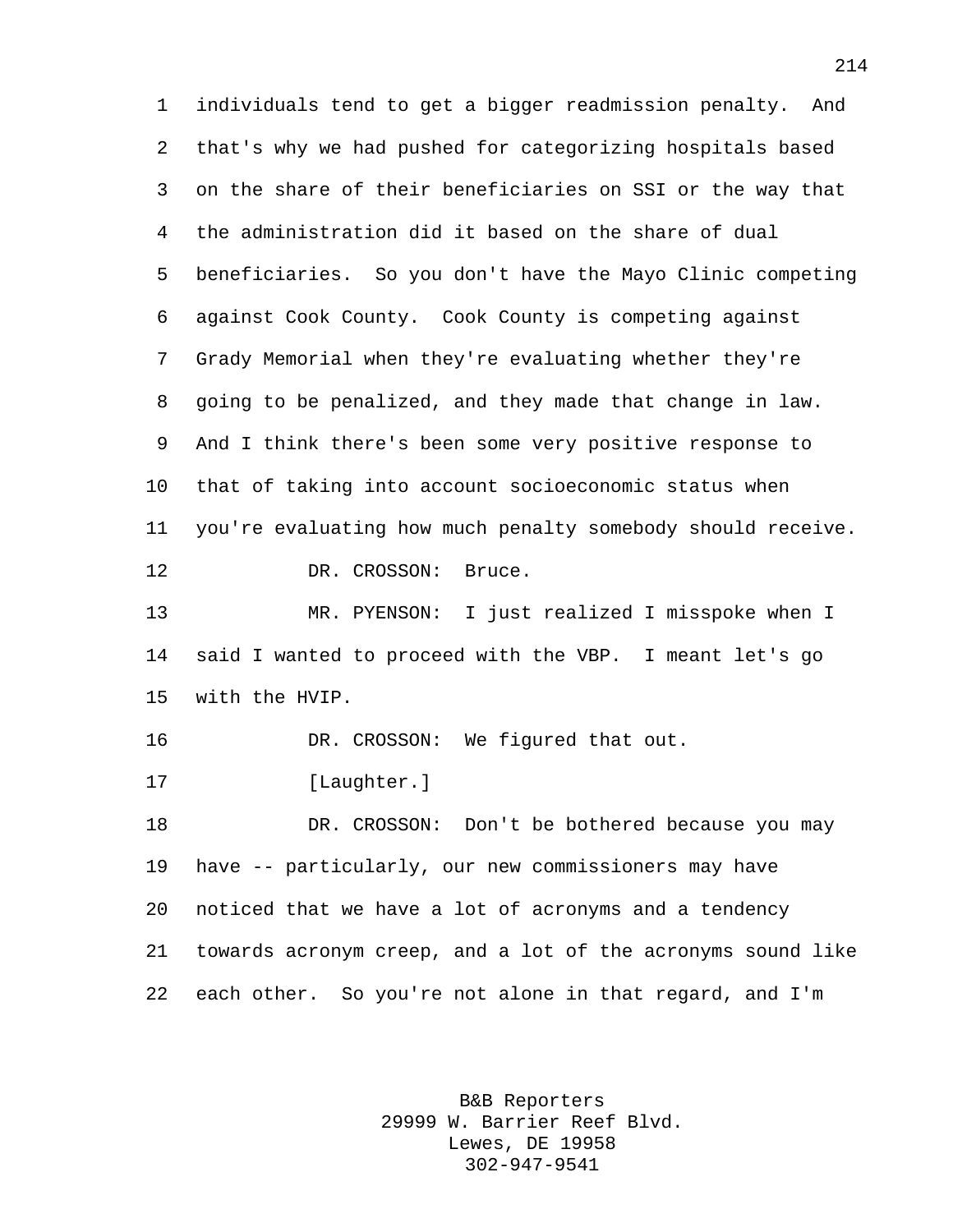still trying to figure out how to pronounce that "DMEPOS."

2 [Laughter.]

 DR. CROSSON: Okay. Well, this has been a very good discussion. Thank you very much, Jeff, again, and have a good night's sleep. We'll see you in the morning. [Laughter.]

 DR. CROSSON: We now have time for Public Comment session. If there are any members or any of our guests who wish to make a comment on the work that's been before us this afternoon, come to the microphone.

 Hang on for a minute. I'll give you some instructions. I'd like you to identify yourself and any organization or institution you're affiliated with, and please limit your comments to two minutes. When this light comes back on, the two minutes will have expired.

 MR. McTERNAN: Good afternoon. My name is Joe McTernan. I am with the American Orthotic and Prosthetic Association. I am on staff with that organization.

 Two very brief comments. First, I would just like to make a comment regarding the discussion earlier on the potential to give CMS broad authority to expand competitive bidding in the DMEPOS environment. Obviously,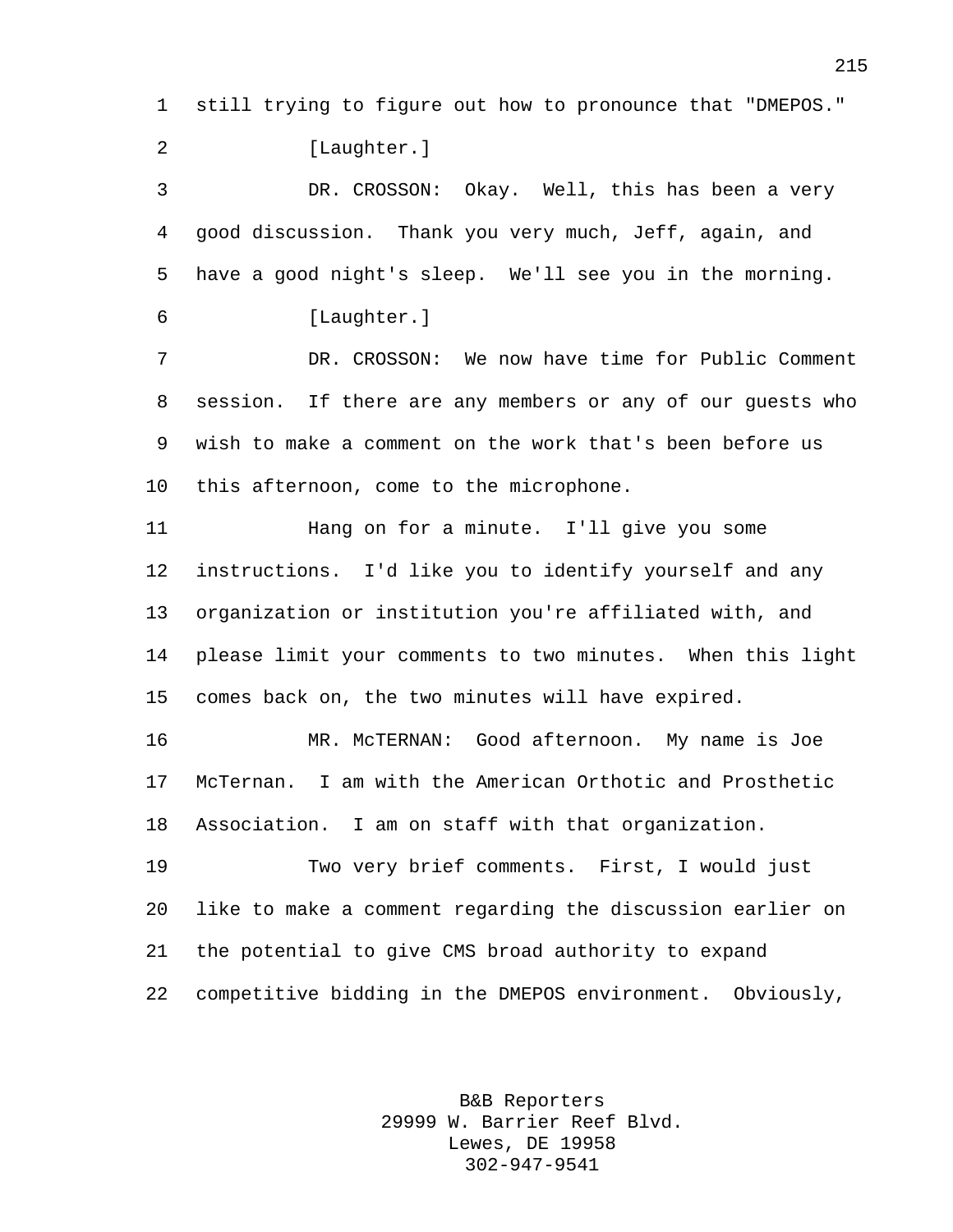my organization has an interest specifically in orthotics and prosthetics.

 Just something to consider, I would agree with some of the commissioners' comments about making sure that competitive bidding be applied where it really should be applied, and that is within commodity items. So when you're talking about custom prosthetics especially and, to an equal degree, custom orthotics, custom orthoses, you're dealing with more than just commodity items. You're dealing with items that are custom-fabricated to the specific needs of a particular patient; in this case, a Medicare beneficiary.

 There is a very significant clinical aspect of care that is part of that overall process, and to just open that up, open those non-commodity items up, even though they are part of the DMEPOS universe by acronym, I would just like the commission to consider the potential consequences of that, if making a recommendation that CMS have well-expanded authority to increase competitive bidding beyond the true commodity-type items. So that's comment one.

Comment two, I think I will ask for the

B&B Reporters 29999 W. Barrier Reef Blvd. Lewes, DE 19958 302-947-9541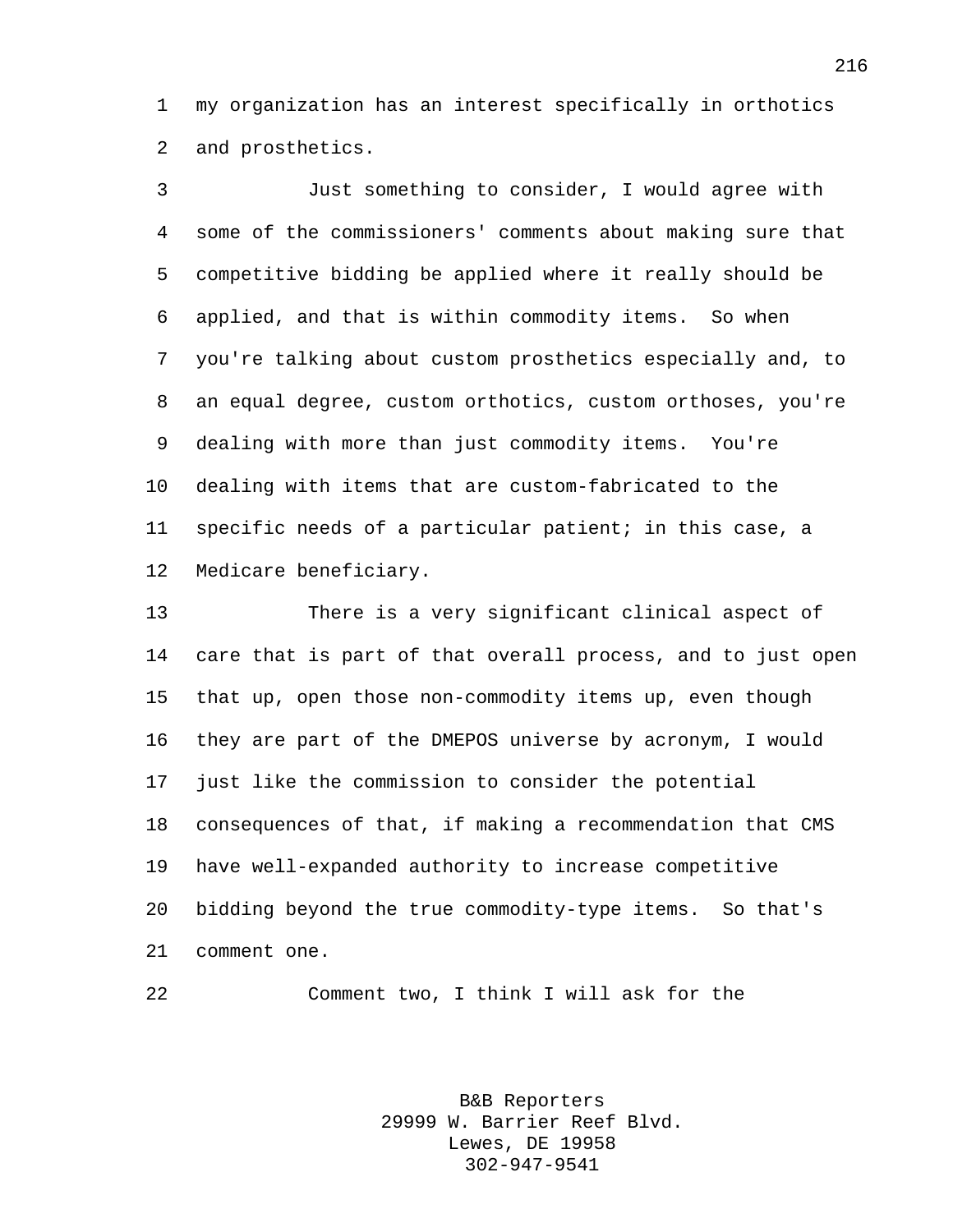commission's continued support in their report to Congress back in June of 2018. They were very specific when they talked about off-the-shelf orthoses, and trust me, AOPA was at the forefront of criticizing the folks that were creating call centers and shipping out knee and back braces to anybody who they could convince over the telephone they need it.

 So we are very much of the vein that orthoses and prostheses are required to have at least some level of clinical care, whether it's off the shelf, whether it's custom fit, whether it's custom-fabricated, but in the report, in your report to Congress from June of 2018 -- DR. CROSSON: Please conclude your remarks. MR. McTERNAN: Will do.

 That the commission recommended that providers such as orthotists and prosthetists who provide a significantly low volume of off-the-shelf orthoses, 16 to 18 percent on average have a consideration of an exemption from competitive bidding. It would not reduce -- it would not cause impact to the Medicare program because they would be reimbursed at the single pricing amount. It would just allow access to qualified, properly educated, properly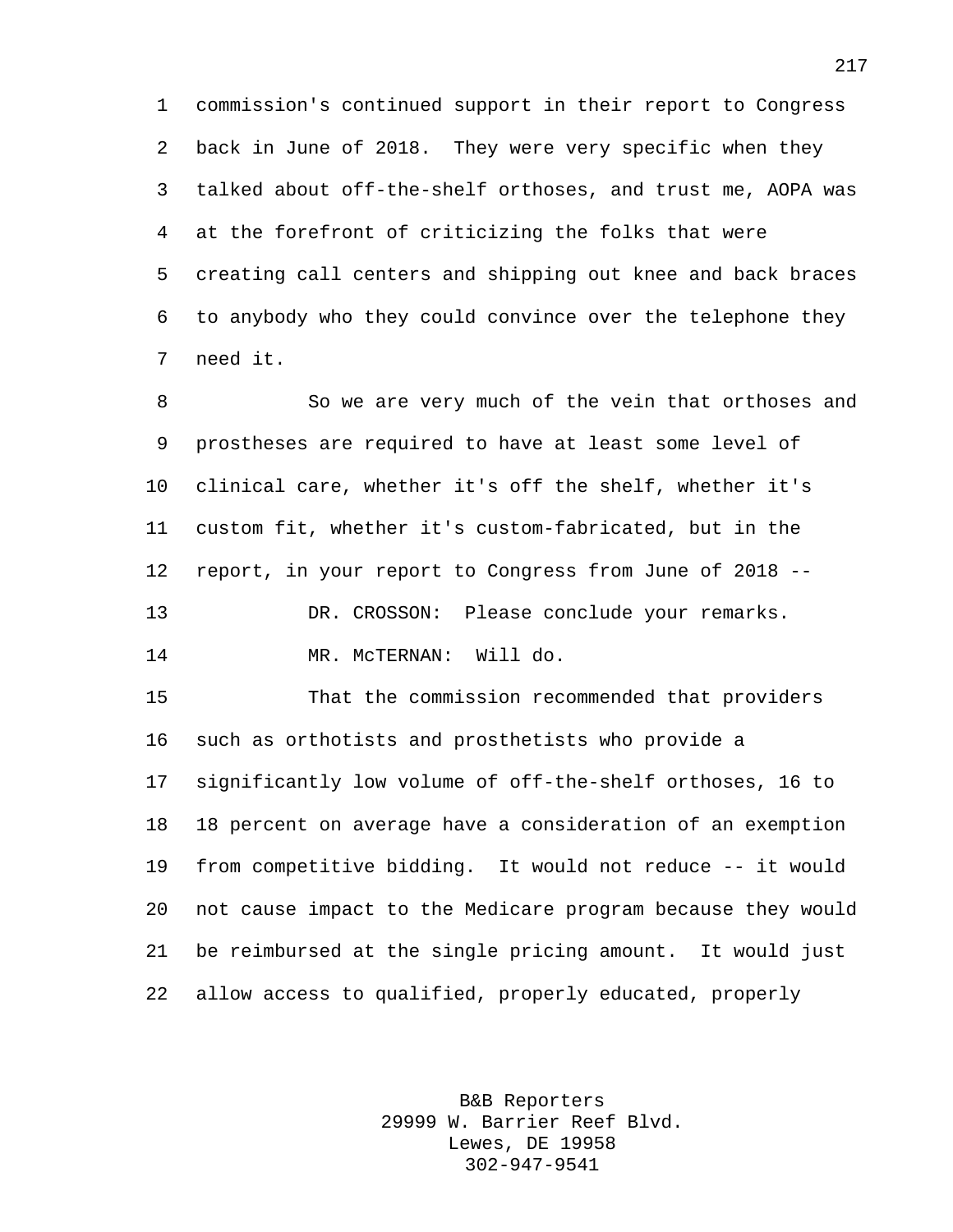trained providers to continue to provide the limited number of off-the-shelf services that they are currently providing. So thank you for your time. Appreciate it. DR. CROSSON: Thank you. Seeing no one else at the microphone, we are adjourned until 8:30 tomorrow morning. 8 [Whereupon, at 4:16 p.m., the Commission meeting was recessed, to reconvene at 8:30 a.m. on Friday, September 6, 2019.]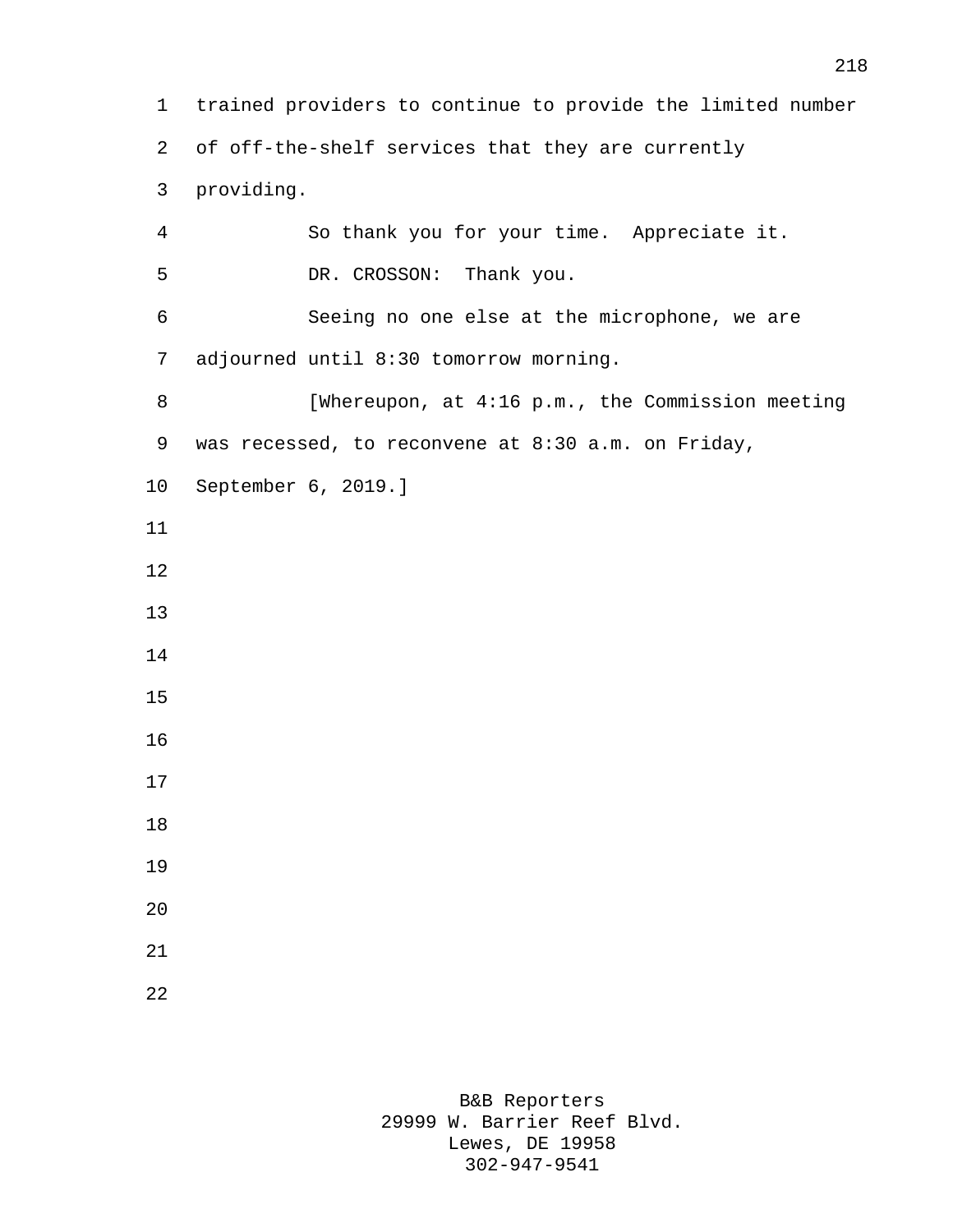## MEDICARE PAYMENT ADVISORY COMMISSION

PUBLIC MEETING

The Horizon Ballroom Ronald Reagan Building International Trade Center 1300 Pennsylvania Avenue, NW Washington, D.C. 20004

Friday, September 6, 2019 8:30 a.m.

## COMMISSIONERS PRESENT:

FRANCIS J. CROSSON, MD, Chair PAUL GINSBURG, PhD, Vice Chair KATHY BUTO, MPA LAWRENCE P. CASALINO, MD, PhD BRIAN DeBUSK, PhD KAREN B. DeSALVO, MD, MPH, Msc MARJORIE E. GINSBURG, BSN, MPH DAVID GRABOWSKI, PhD JONATHAN B. JAFFERY, MD, MS, MMM AMOL S. NAVATHE, MD, PhD BRUCE PYENSON, FSA, MAAA JAEWON RYU, MD, JD DANA GELB SAFRAN, ScD WARNER THOMAS, MBA SUSAN THOMPSON, MS, RN PAT WANG, JD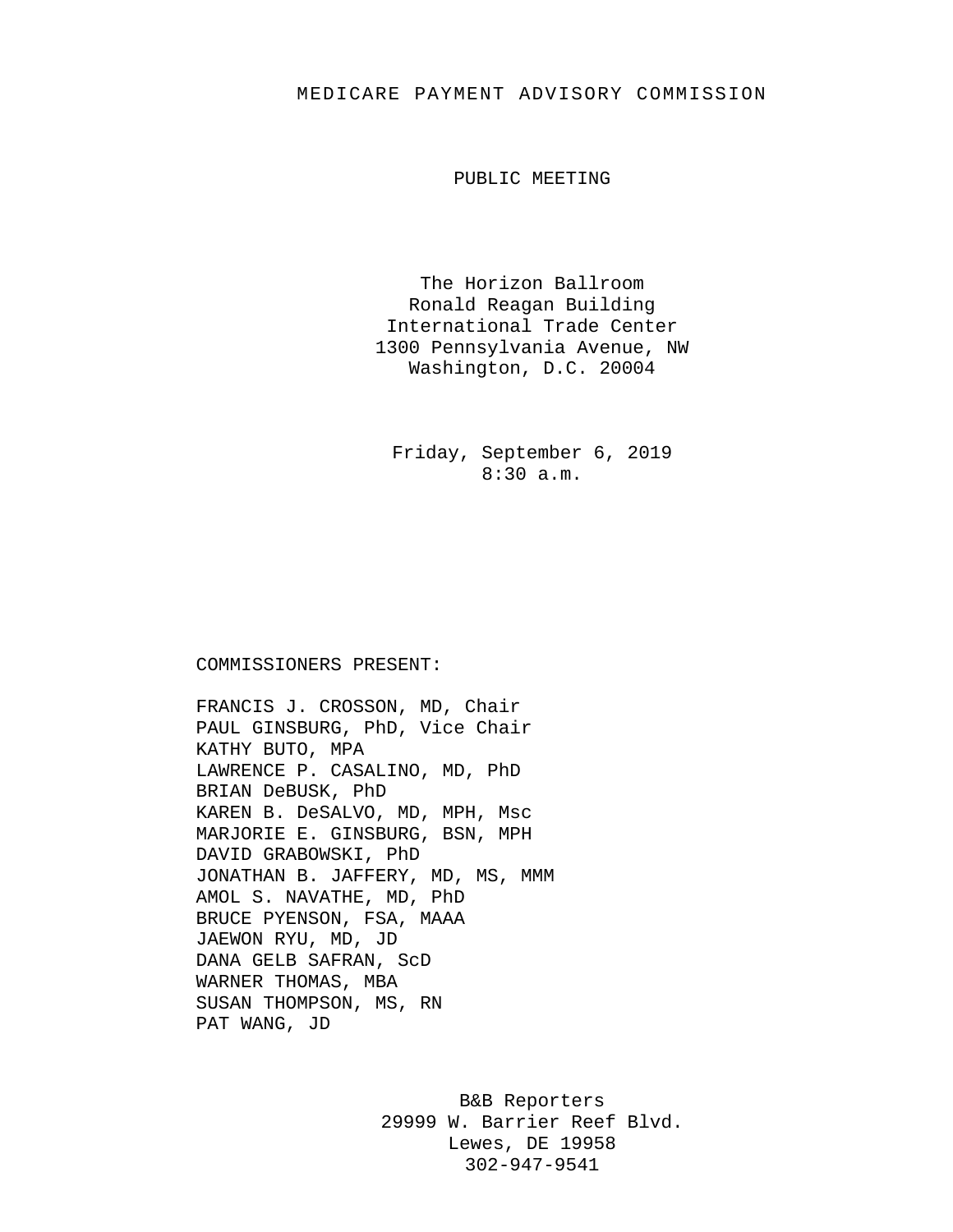## AGENDA PAGE

| A value incentive program for post-acute care<br>providers<br>- Ledia Tabor, Carol Carter3                                                      |
|-------------------------------------------------------------------------------------------------------------------------------------------------|
| Indirect medical education (IME): Current Medicare<br>Policy, concerns, and considerations for revising<br>- Alison Binkowski, Jeff Stensland78 |
|                                                                                                                                                 |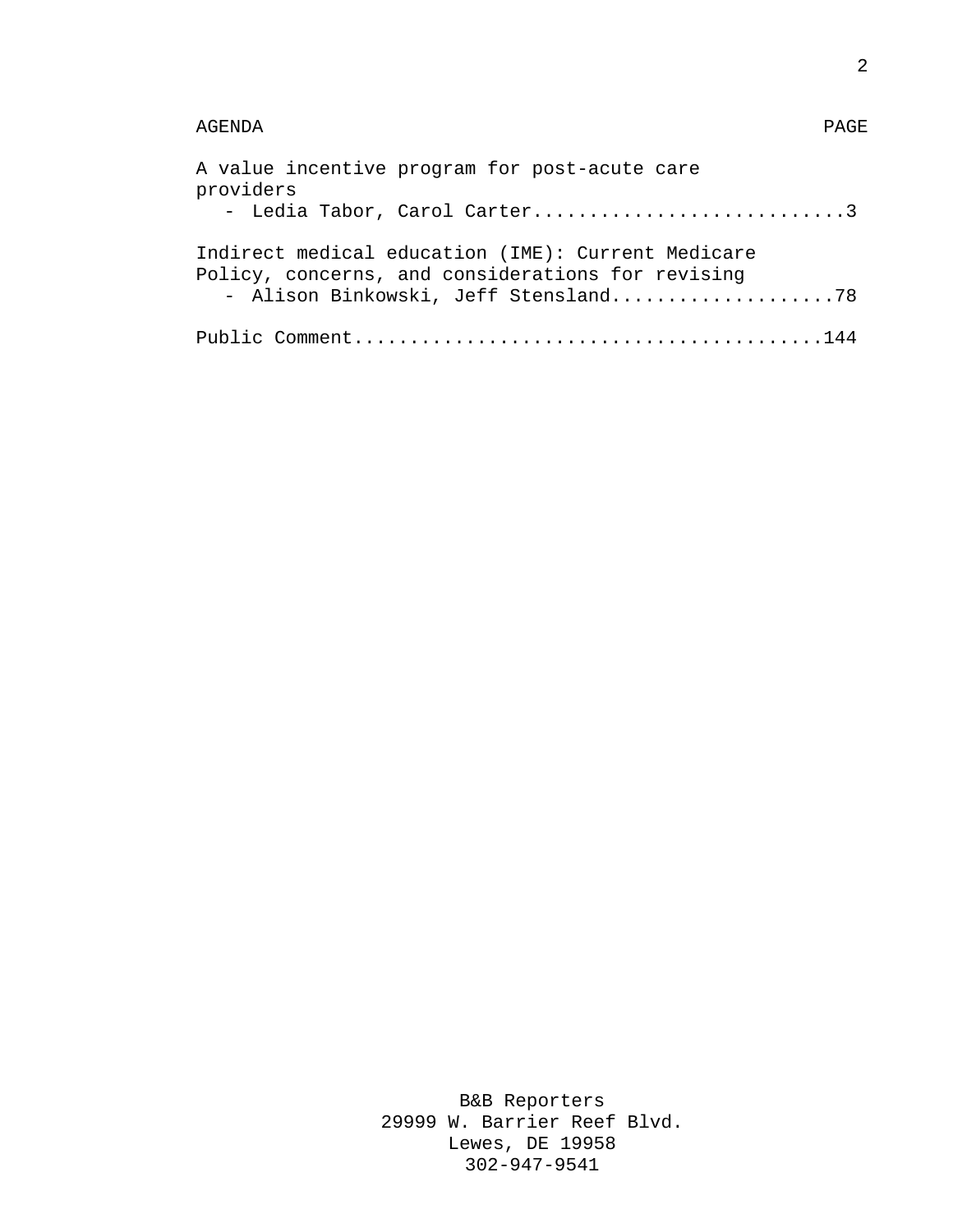| $\mathbf 1$    | PROCEEDINGS                                                 |
|----------------|-------------------------------------------------------------|
| $\overline{a}$ | [8:30 a.m.]                                                 |
| 3              | DR. CROSSON:<br>Okay. Good morning, everybody. Welcome      |
| $\overline{4}$ | back. We're going to have a good morning this morning       |
| 5              | talking about a couple of very important issues.            |
| 6              | Jon Perlin has an unavoidable conflict that has             |
| 7              | required him to not be here this morning.                   |
| 8              | The first presentation is on the value incentive            |
| 9              | program for post-acute care. We've got Ledia and Carol      |
| 10             | here, and Carol is starting.                                |
| 11             | DR. CARTER: Good morning, everyone.                         |
| 12             | The Commission's work on a uniform value incentive          |
| 13             | program for post-acute care began in 2016. The Commission   |
| 14             | recommended adopting a value incentive program for all      |
| 15             | post-acute-care providers at the same time that a unified   |
| 16             | payment system is implemented. At that point, we undertook  |
| 17             | work to develop a common set of outcome measures across PAC |
| 18             | providers.                                                  |
| 19             | In 2018, the Commission laid out a set of principles        |
| 20             | for designing quality payment programs and used these       |
| 21             | principles to design a Hospital Value Incentive Program, or |
| 22             | HVIP.                                                       |

B&B Reporters 29999 W. Barrier Reef Blvd. Lewes, DE 19958 302-947-9541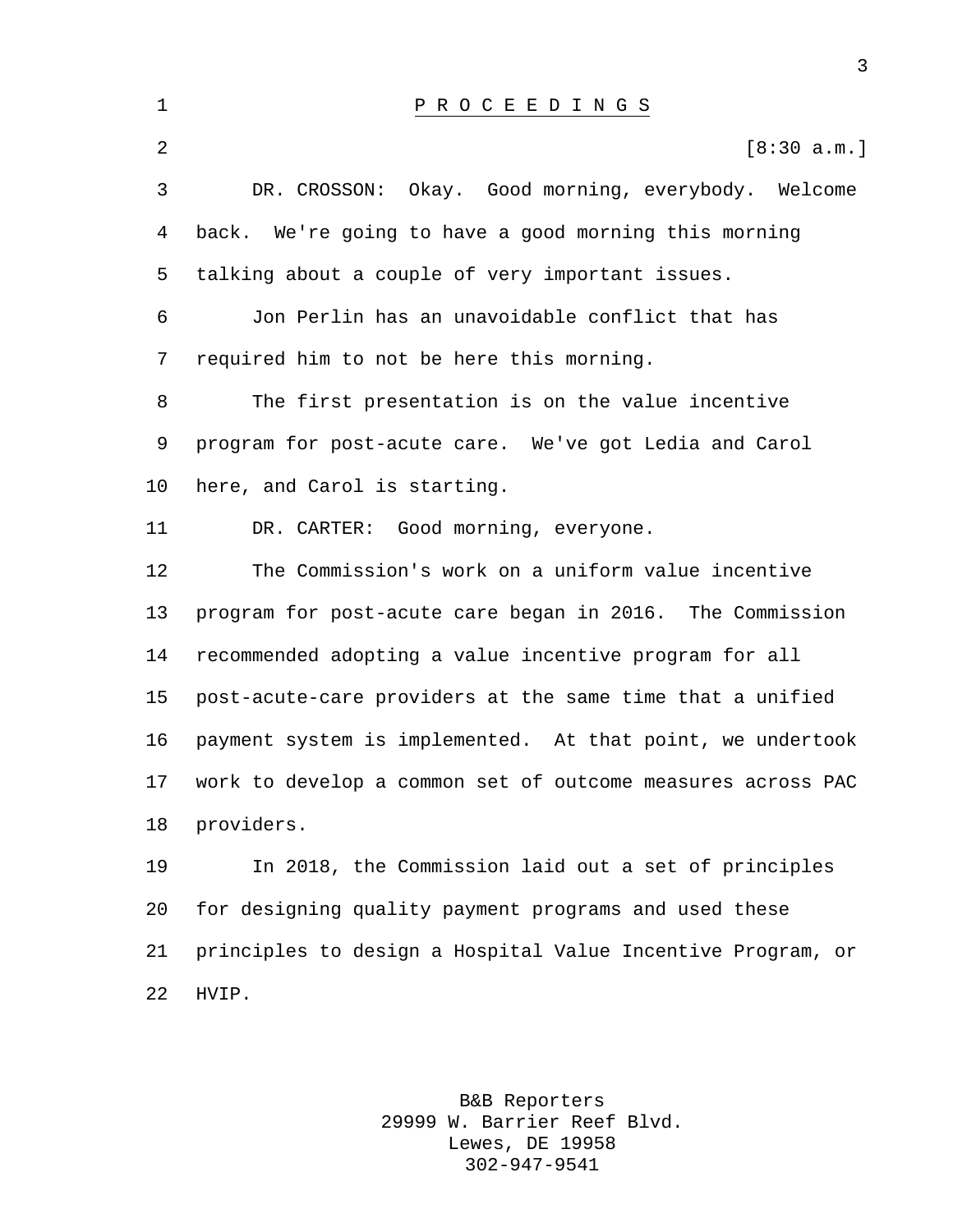This year, Ledia and I plan to apply these principles and design features to a value incentive program for post-acute care.

 Today I will outline a proposed illustrative design, and Ledia will provide many of the details, and these are consistent with the HVIP. At the end, we'd like to get your input on a few design decisions.

 The Commission and CMS have stated that Medicare needs to tie its payments to the quality of care furnished to beneficiaries. In its 2016 report to the Congress on a unified payment system for post-acute care, the Commission noted that a value incentive program should be implemented concurrently as a way to counter the incentives inherent in fee-for-service to furnish unnecessary volume and to lower quality if that would lower a provider's costs.

 When a unified payment system is implemented, distinctions between providers would narrow. A single program that uses the same metrics and approach should be used to evaluate PAC provider performance. Moreover, given the overlap of the types of beneficiaries treated in different PAC settings, a common set of metrics and way of translating performance into payments will be key to

> B&B Reporters 29999 W. Barrier Reef Blvd. Lewes, DE 19958 302-947-9541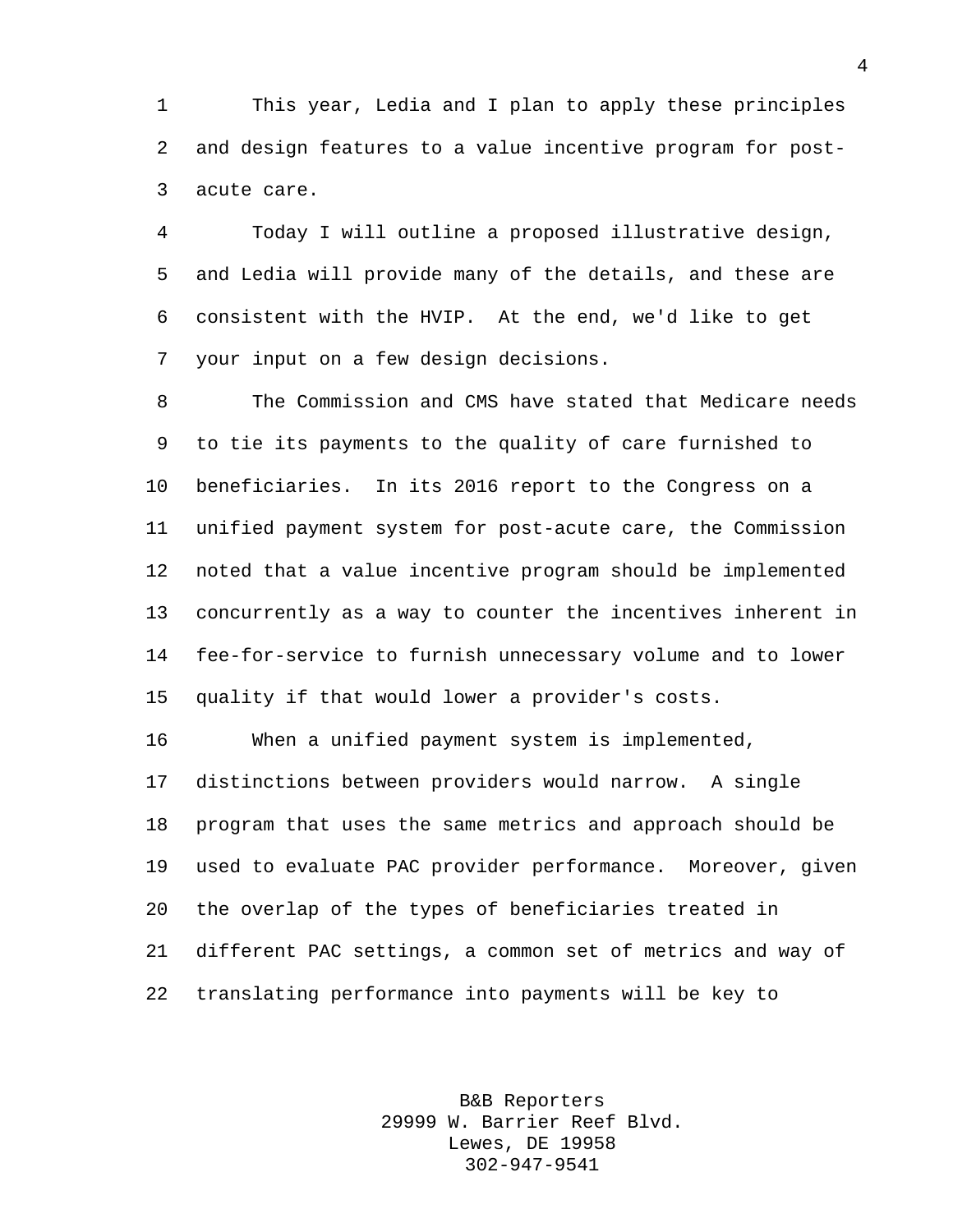putting all PAC providers on a level playing field.

 Currently, there are two value-based payment programs in place for PAC providers: the home health agency demonstration and the skilled nursing facility program. Neither program meets the Commission's principles for tying payment to outcomes. The Commission recommends using a small set of outcome measures to gauge provider performance: The home health demonstration includes 20 measures, including some process measures, but does not include a measure of resource use. The SNF program includes only one measure -- readmissions -- with no resource use or patient experience measures.

 The hone health program does not prospectively set the performance targets so agencies do not know the targets they should try to meet or exceed. Both programs include cliffs in their incentive payments, and neither considers social risk factors in translating performance into payments. And there is no program for IRFs or LTCHs. With the HVIP as a model, we plan to illustrate a design for post-acute care that uses a small number of risk-adjusted, claims-based outcomes and resource use measures. These include hospitalization rates, successful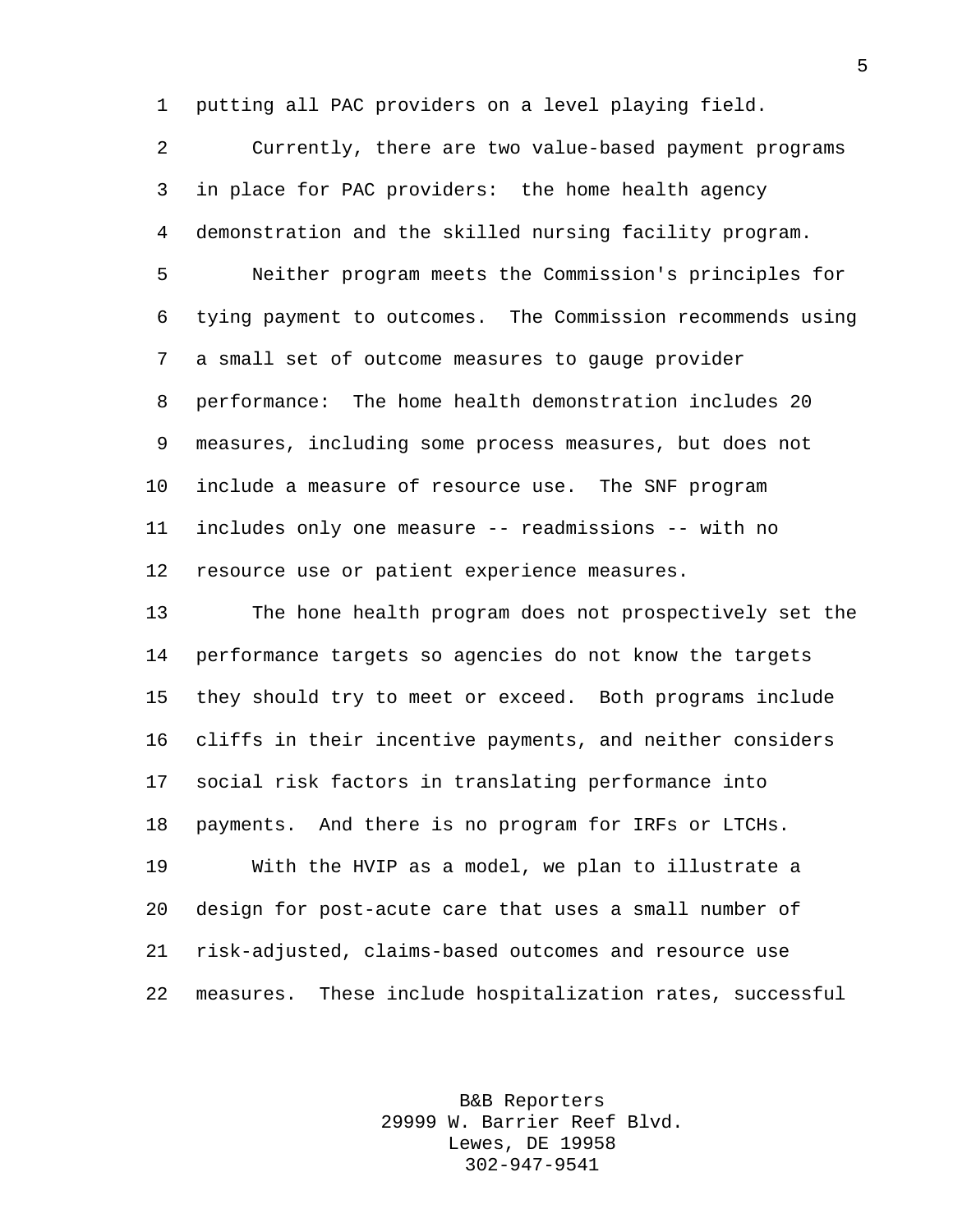discharge home, and Medicare spending per beneficiary. While the measures are consistent with those developed by CMS, our measures use uniform definitions and risk adjustment across the four settings. Ledia will discuss each measure in detail in a minute.

 The quality measures will help counter the fee-for- service incentives to lower the quality of care when that lowers the providers' costs while the resource use measure will create incentives for efficient care. This is not intended as an exhaustive list of measures. Additional measures could be added in the future. For example, the paper discusses the absence of a measure of patient experience for all PAC providers that we hope could be added at some point.

 You'll also note that we've avoided measures based on patient assessments since our work earlier this year raised questions about the consistency of the recording of the function items included in patient assessments.

 We plan to pool an individual provider's performance data over multiple years because there are so many small PAC providers. This will help increase the reliability of the measures and increase the number of providers that can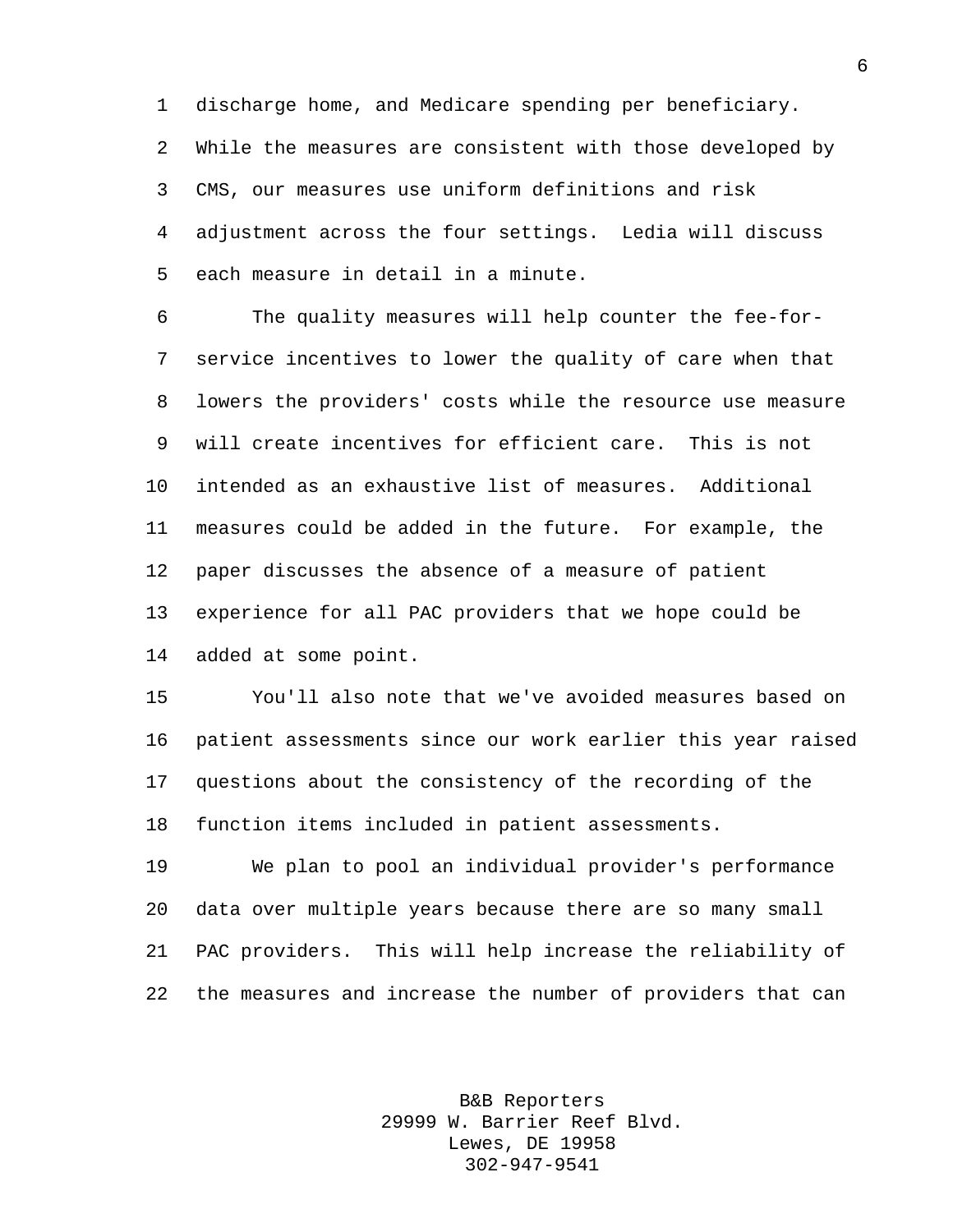be included in the example program.

| 2  | Performance would be scored using absolute, national        |
|----|-------------------------------------------------------------|
| 3  | prospectively set targets. We do not plan to pool           |
| 4  | performances of providers that are parts of chains.<br>That |
| 5  | way, each provider will know its own experience and         |
| 6  | performance. To account for social risk factors, providers  |
| 7  | with similar shares of dual-eligible beneficiaries will be  |
| 8  | compared in determining a provider's reward or penalty.     |
| 9  | We plan to model a 5 percent withhold to fund the           |
| 10 | incentive payments. Because Medicare margins for many PAC   |
| 11 | providers are relatively high, a sizable withhold may be    |
| 12 | needed to influence provider behavior. We'd like to get     |
| 13 | your input on the size of the withhold.                     |
| 14 | As context, the recommended HVIP proposed a 2 percent       |
| 15 | withhold that could increase over time. The withhold for    |
| 16 | the home health program started at 3 percent and will       |
| 17 | increase to 8 percent by 2022. The SNF program withholds 2  |
| 18 | percent of payments, but some observers have questioned     |
| 19 | whether this is large enough to change behavior.            |
| 20 | Now Ledia will talk about the measures in more detail       |
|    |                                                             |

and the scoring methodology.

MS. TABOR: The first measure we propose to score in

B&B Reporters 29999 W. Barrier Reef Blvd. Lewes, DE 19958 302-947-9541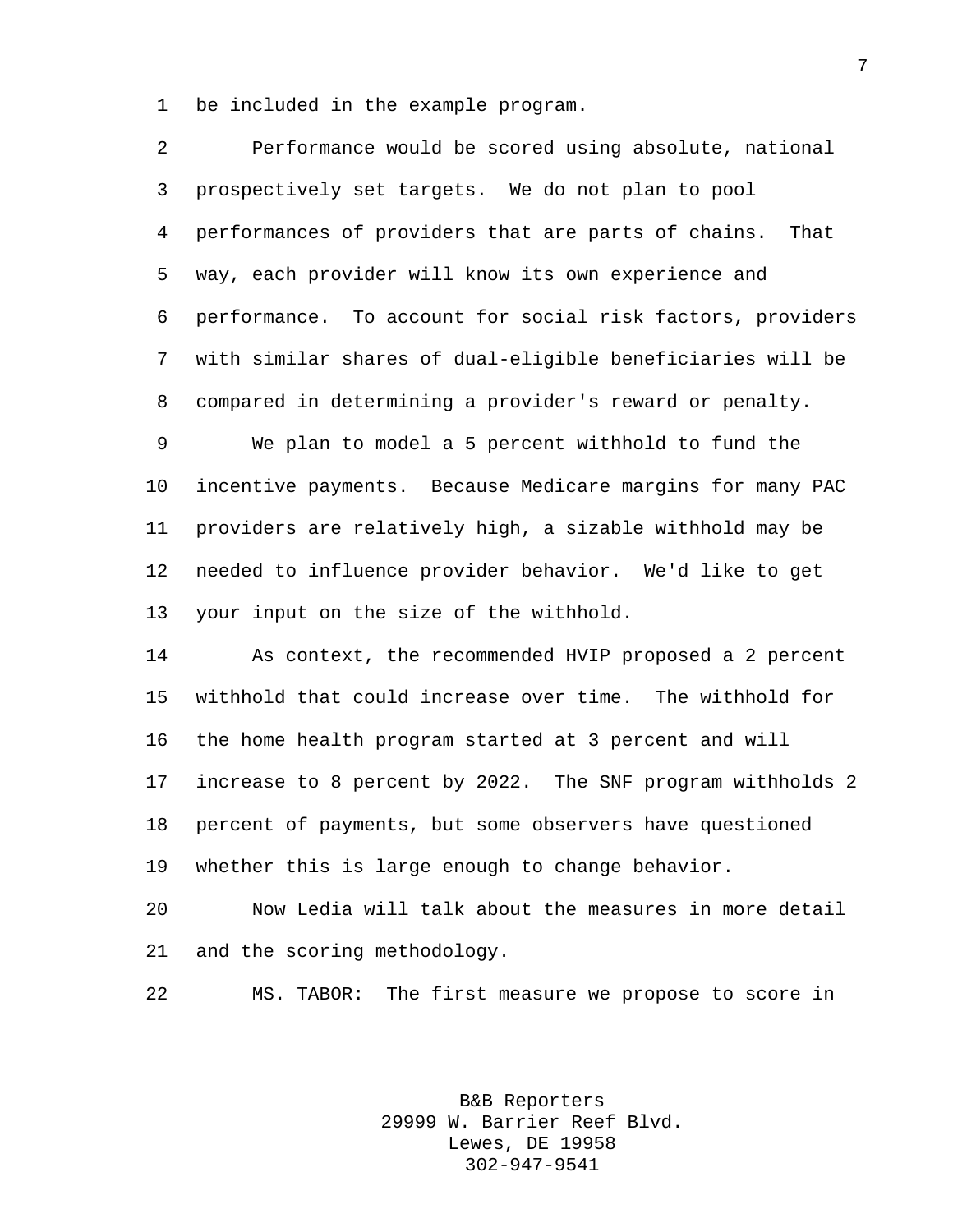the PAC-VIP is a measure of all-condition hospitalizations within the PAC stay, meaning admissions, readmissions, and observation stays. Hospitalizations are a major source of patient and family stress and may contribute substantially to loss of functional ability, particularly in older patients.

 We want to score a claims-calculated outcome measure that would hold PAC providers accountable for their patient outcomes and care they provide during the stay. Unlike a measure developed by CMS, the within-stay hospitalization measure we developed uses identical definitions and a risk- adjustment model that is uniform across all four PAC settings.

 We calculated provider-level results using multiple years of data. The mean hospitalization rate was 17 percent, and a lower rate is better.

 We also found that the risk-adjusted within-stay hospitalization rates varied across all PAC providers, with providers in the 90th percentile of hospitalization rates having a rate that was more than three times the providers in the 10th percentile.

The relatively high mean rate and variation signals

B&B Reporters 29999 W. Barrier Reef Blvd. Lewes, DE 19958 302-947-9541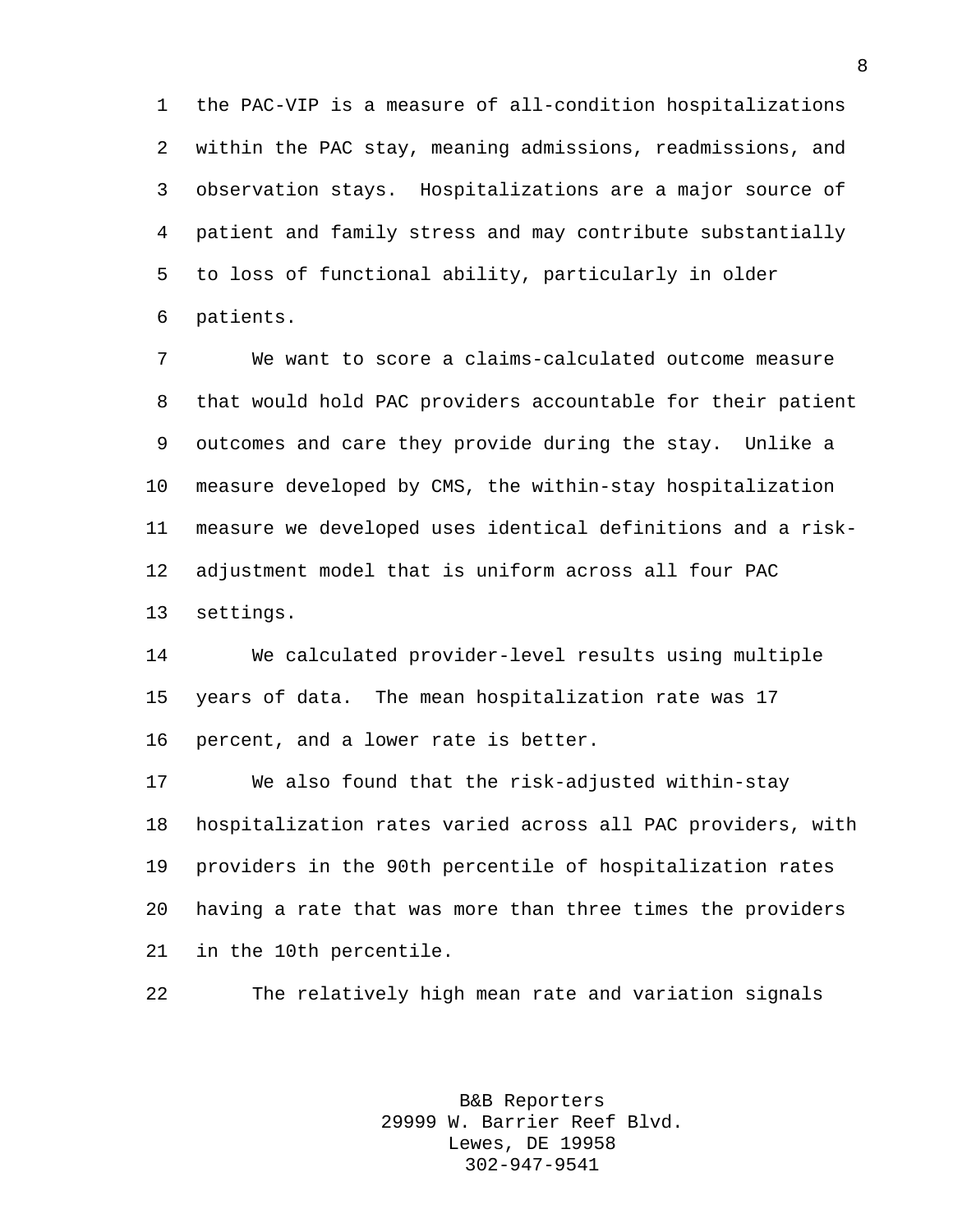opportunities to improve the quality of care and the potential to use the measure to compare quality across all PAC providers.

 The second measure we propose to score in the PAC-VIP is a successful discharge to the community measure. Discharge to a community setting is an important health care outcome for many patients for whom the overall goal of post-acute care includes safely returning home. However, PAC providers should not discharge patients who are not medically ready to return to the community because this may result in hospital events. Unlike the hospitalizations within-stay measure, successful discharge to community captures a patient's outcomes after discharge from the PAC provider.

 The measure defines successful discharge to the community from a PAC setting as having been discharged to the community and having no unplanned hospitalizations and are still alive after the next 30 days.

 We used CMS' measure specifications as the basis of a successful discharge to the community but with uniform definitions and risk-adjustment variables that were the same across settings.

> B&B Reporters 29999 W. Barrier Reef Blvd. Lewes, DE 19958 302-947-9541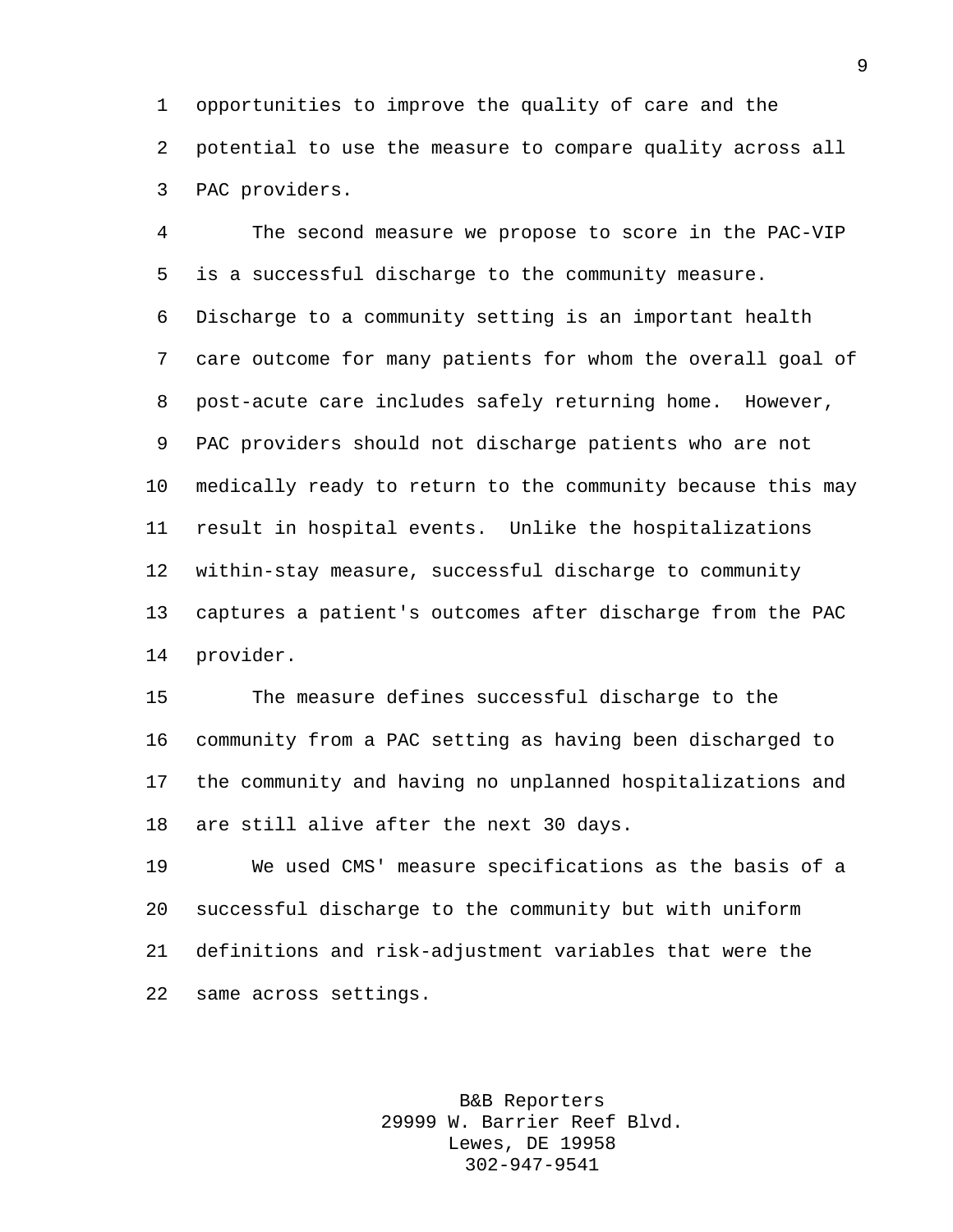We calculated provider-level results using multiple years of data. The mean hospitalization rate was 57 percent. A higher rate is better.

 We also found that the risk-adjusted successful discharge to community rates varied across PAC providers, with providers in the 90th percentile of rates having a rate that was more than two times the providers in the 10th percentile.

 Again, this relatively low mean rate and variation signals opportunities to improve the quality of care and the potential to use this measure to compare quality.

 The first two PAC-VIP measures are outcome measures, but consistent with the Commission's principles, the PAC- VIP should also include a measure of resource use. So the third measure we propose to score in the PAC-VIP is a measure of Medicare spending per beneficiary, or MSPB. This measure incentivizes providers to furnish efficient care and discharge patients to high-quality PAC providers with low hospitalization rates.

 Similar to the hospital MSPB measure, the MSPB PAC measure holds a provider responsible for Parts A and B spending during the PAC stay and the following 30 days. We

> B&B Reporters 29999 W. Barrier Reef Blvd. Lewes, DE 19958 302-947-9541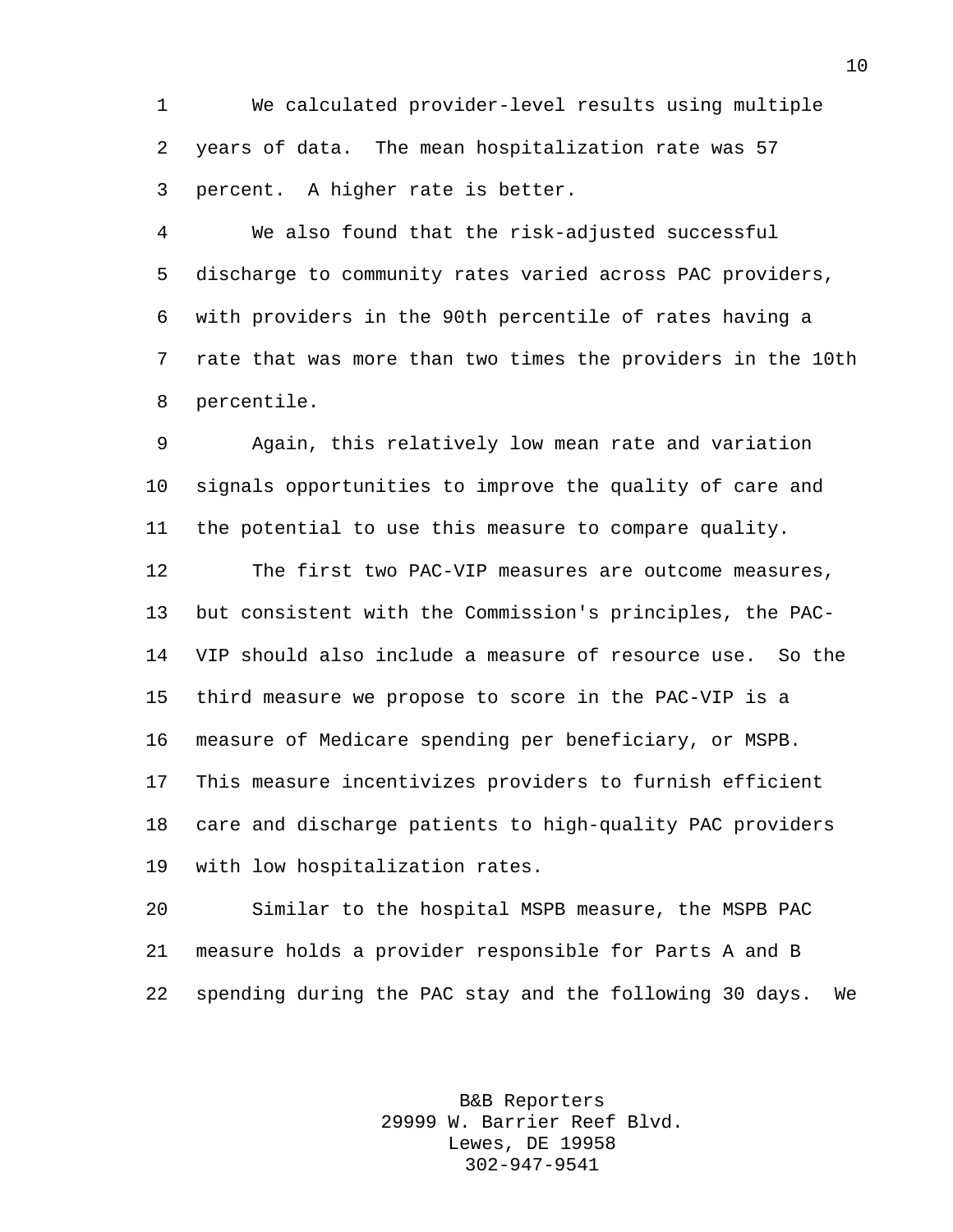used a CMS measure as the basis for our measure but, again, used uniform definitions and risk adjustment. Carol presented this measure development work to the Commission in April of 2018.

 We found that the MSPB rates varied across PAC providers, with providers in the 90th percentile of rates having a rate that was almost two times the providers in the 10th percentile.

 As with the other two measures, the variation signals opportunities to improve the quality of care and the potential to use this measure to compare quality.

 We found that there was considerable variation in performance on the three measures not just within but also across PAC settings. For example, the mean hospitalizations within-stay rates for IRFs was 8 percent while the mean rates for home health was 21 percent. This variation is likely due to three factors. First, PAC stays vary considerably in length. For example, IRF stays are, on average, the shortest at about 13 days and home health stays are the longest at about 45 days. Because we would expect hospitalization rates to be higher, on average, for longer stays, this contributes to

> B&B Reporters 29999 W. Barrier Reef Blvd. Lewes, DE 19958 302-947-9541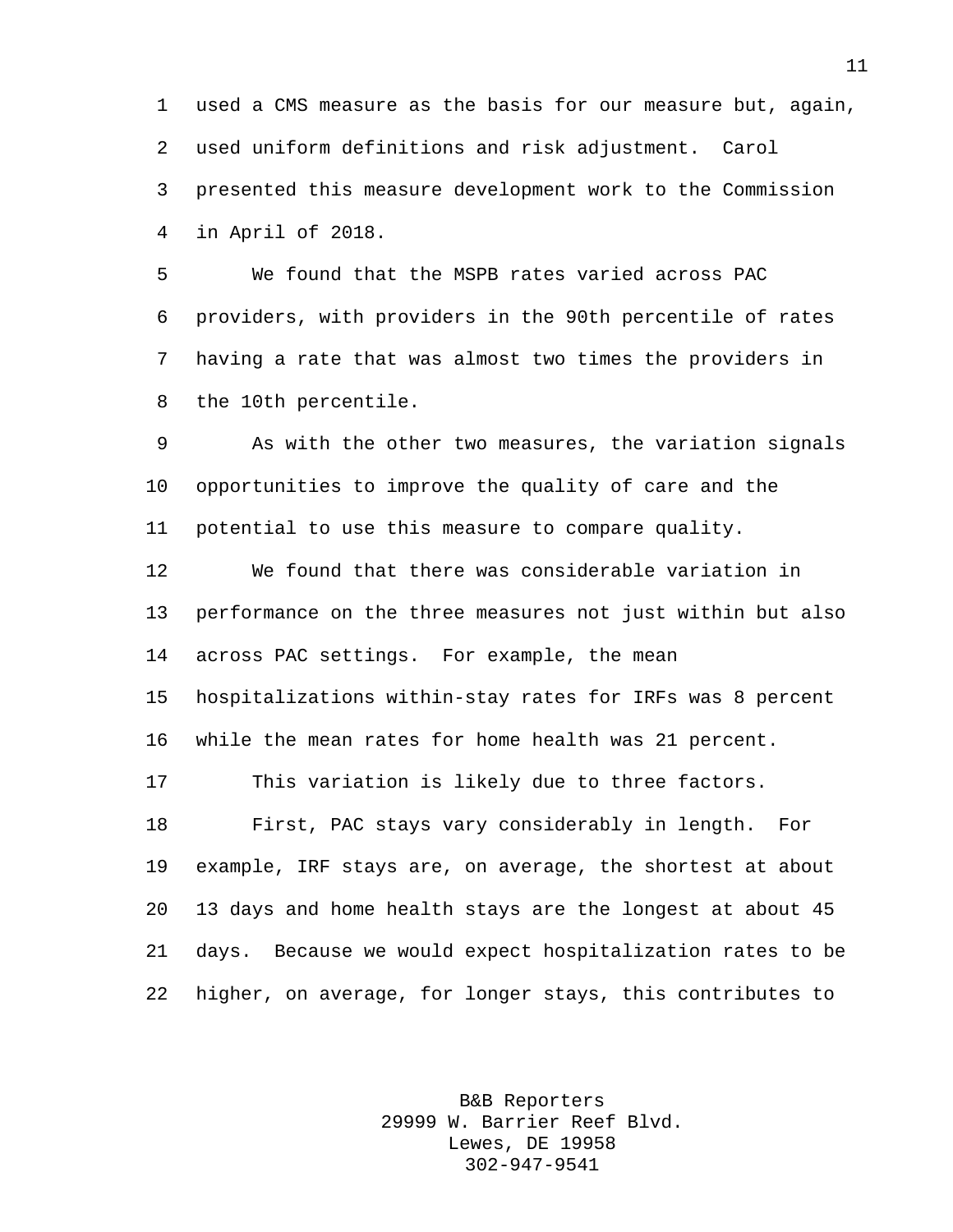the variation in this measure across settings.

 Second, each setting has its own conditions of participation. IRFs and LTCHs have the same conditions of participation as acute-care hospitals, so they are more likely to be able to manage acute episodes in their facilities while a SNF or home health patient with a similar condition might need to be admitted for hospital-level care.

 Third, across the PAC settings, the utilization attributable to beneficiaries who qualify for both Medicare and Medicaid differs across settings, ranging from 19 percent of IRF stays to 40 percent of LTCH stays.

 Because utilization and spending trends reflect the design and underlying incentives of the current PPSs, we propose to score providers on setting-specific targets and peer groups.

 In the future, under a unified PAC PPS, we would expect differences in service use patterns to narrow as distinctions between "settings" becomes less meaningful, so we could move to using the same standards across providers. Consistent with the Commission's principles, the PAC-VIP would reward or penalize a PAC provider based on its

> B&B Reporters 29999 W. Barrier Reef Blvd. Lewes, DE 19958 302-947-9541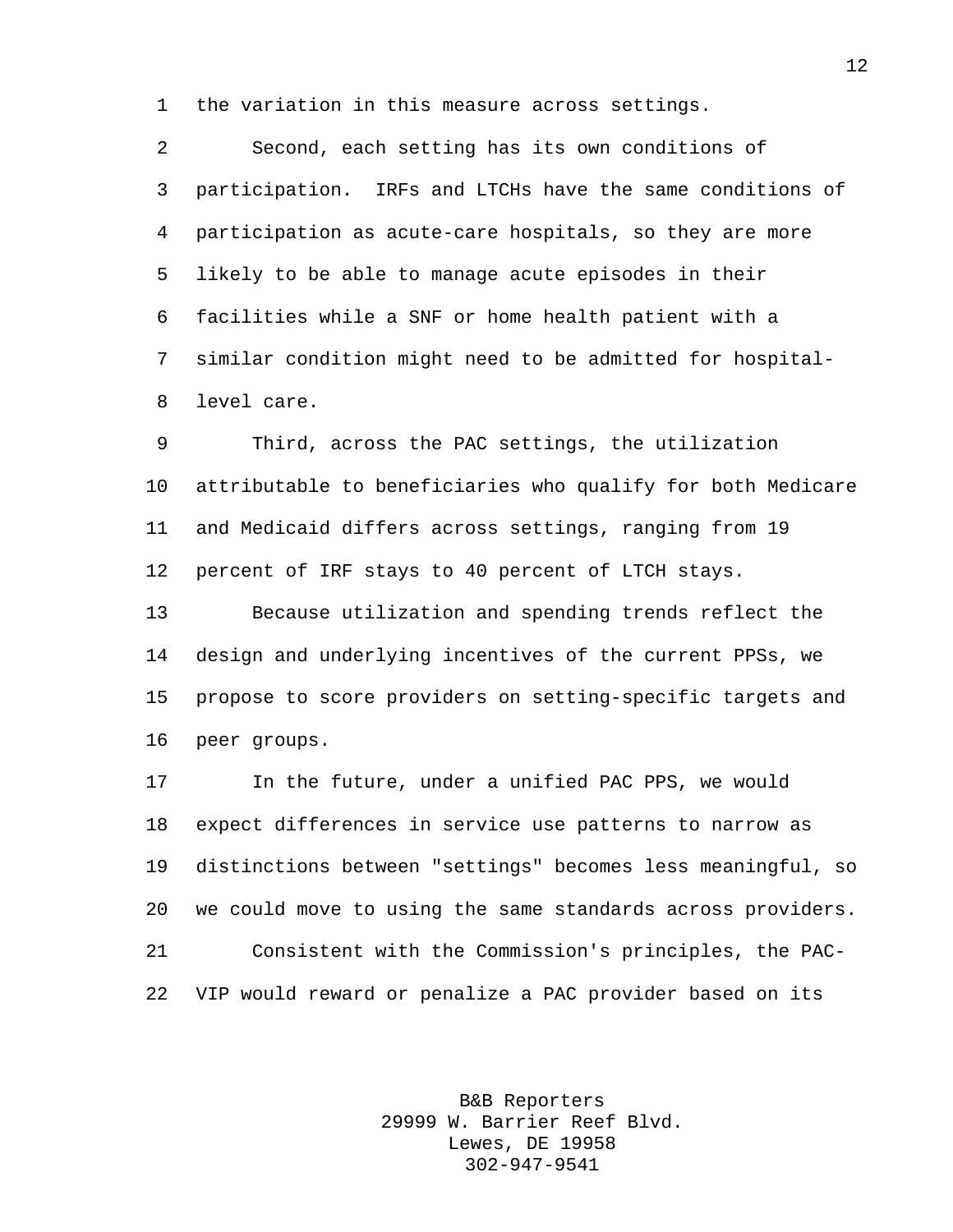performance relative to prospectively set targets for each measure.

 Like the HVIP, we propose to model the PAC-VIP using a continuous performance to points scale set along a broad distribution of national historical data for each setting so that most providers have the ability to earn points.

 Each provider's total PAC-VIP score is the average of the points across the three measures. In quality payment programs, the Commission contends that Medicare should take into account, as necessary, differences in providers' populations, including social risk factors.

 However, adjusting measure results for social risk factors can mask disparities in clinical performance. So Medicare should adjust performance payments through peer grouping so that, for purposes of rewards and penalties, each provider's performance is compared with that of its "peers" -- defined as providers that treat a similar mix of beneficiaries with social risk factors.

 Again, like the HVIP, to define peer groups, the PAC- VIP would use eligibility for full Medicaid benefits as a proxy for a PAC provider's patients' social risk factors. Because of the variation across settings, we would

> B&B Reporters 29999 W. Barrier Reef Blvd. Lewes, DE 19958 302-947-9541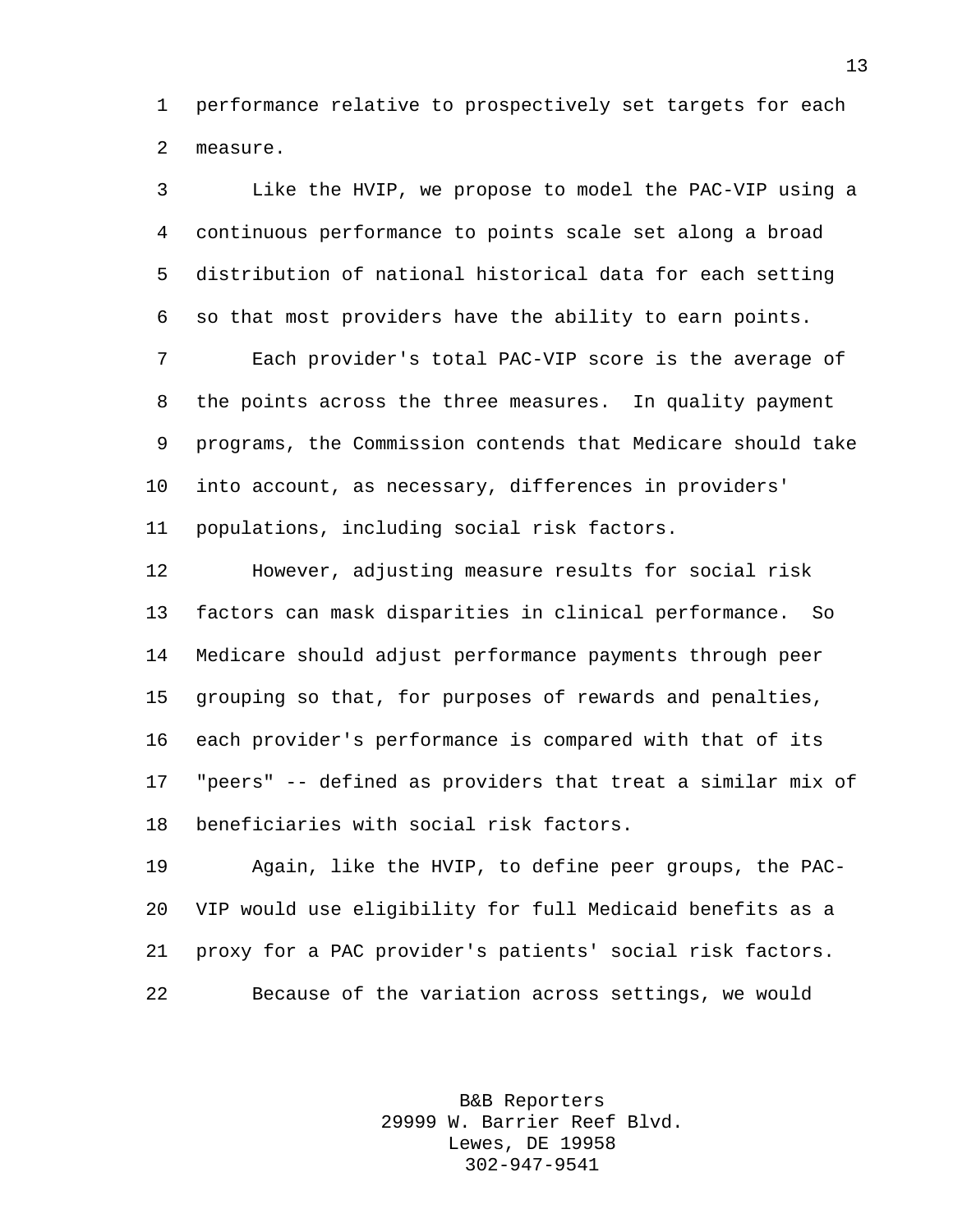convert PAC-VIP points to payment adjustments within setting-specific peer groups.

 Each peer group will have about the same number of providers, and those providers have about the same share of Medicare patients that are fully dual-eligible beneficiaries. We plan to explore the appropriate number

of peer groups to use in the PAC-VIP.

 Each peer group has its own pool of dollars that is redistributed based on the group's PAC-VIP points. Each peer group has its own "percentage adjustment to payment per PAC-VIP point" based on the group's pool of dollars and their PAC-VIP points. Like the performance-to-points scale from the previous slide, each peer group's percentage adjustment to payment per point is prospectively set and known by providers.

 In summary, a PAC-VIP is essential to incentivize provider improvement. This year we intend to model the effects of the proposed PAC-VIP and present our results in the spring.

 For the modeling, we would like your feedback on the proposals we have presented, including the measure set, the scoring methodology, and modeling the PAC-VIP with a 5

> B&B Reporters 29999 W. Barrier Reef Blvd. Lewes, DE 19958 302-947-9541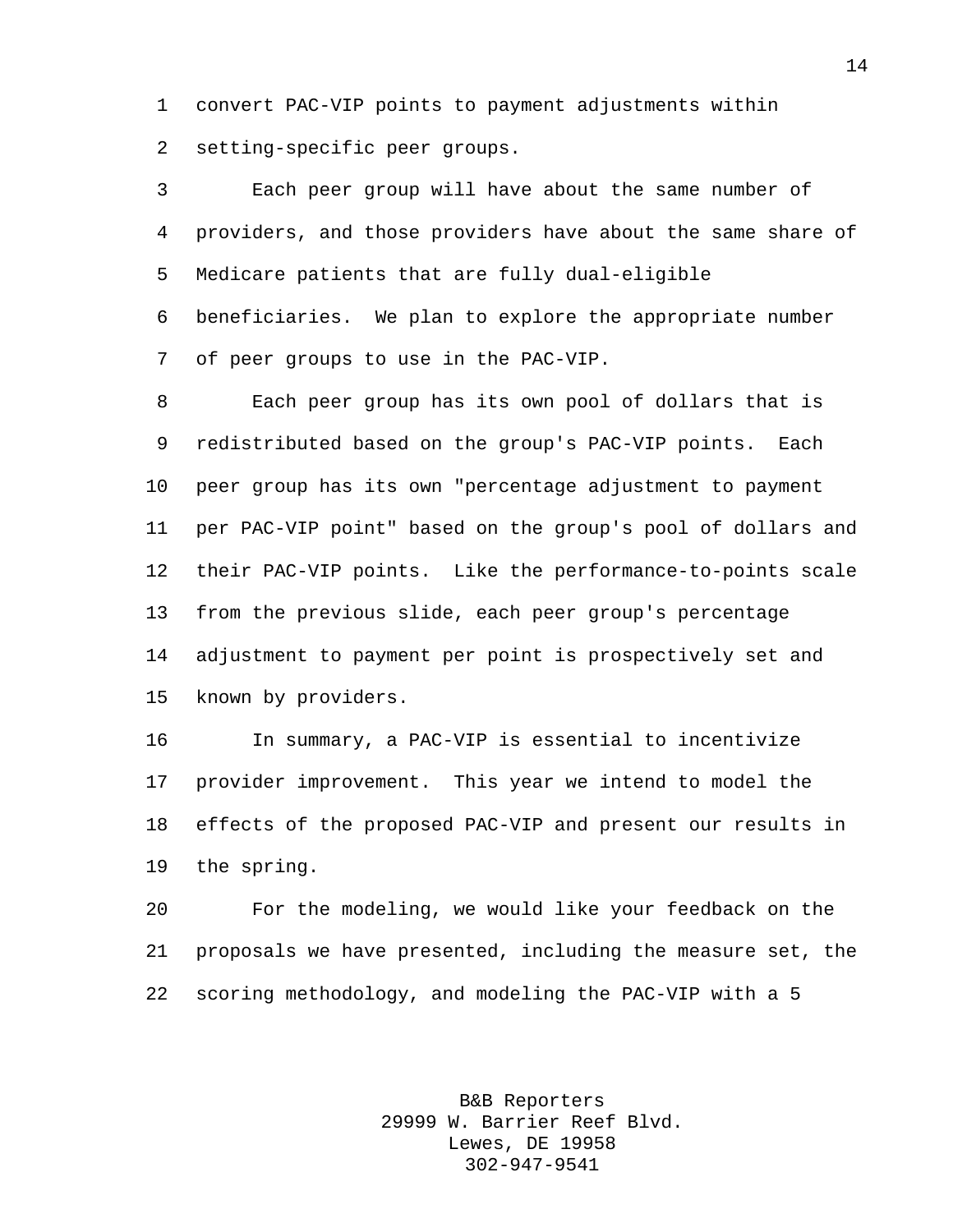percent withhold.

 Thank you and we look forward to the discussion. DR. CROSSON: Thank you, Ledia and Carol. We'll now start questions. Jonathan, Dana, David. DR. JAFFERY: Thanks, Jay, and thanks, that was a great presentation or report, and it's really nice to see all these programs start to come in the same direction and follow these -- you know, get consistent principles and whatnot.

 One of the questions in front of us is the size of the withhold, and, Carol, you presented some information about how various programs have a variety of different withholds. And I'm just wondering, as we start to discuss and think about what we think is the right size, I'm trying to figure out what we should go on, and this is a question maybe that others can answer weighing in as well. But what do we know about what drives behavior in this setting? There's a reference to these having good margins in some settings, and so maybe it needs to be relatively large. And I don't know if that actually makes a difference or not. But it feels like the question of how big may be a little bit random to me right now or sort of a gut question, and I'm

> B&B Reporters 29999 W. Barrier Reef Blvd. Lewes, DE 19958 302-947-9541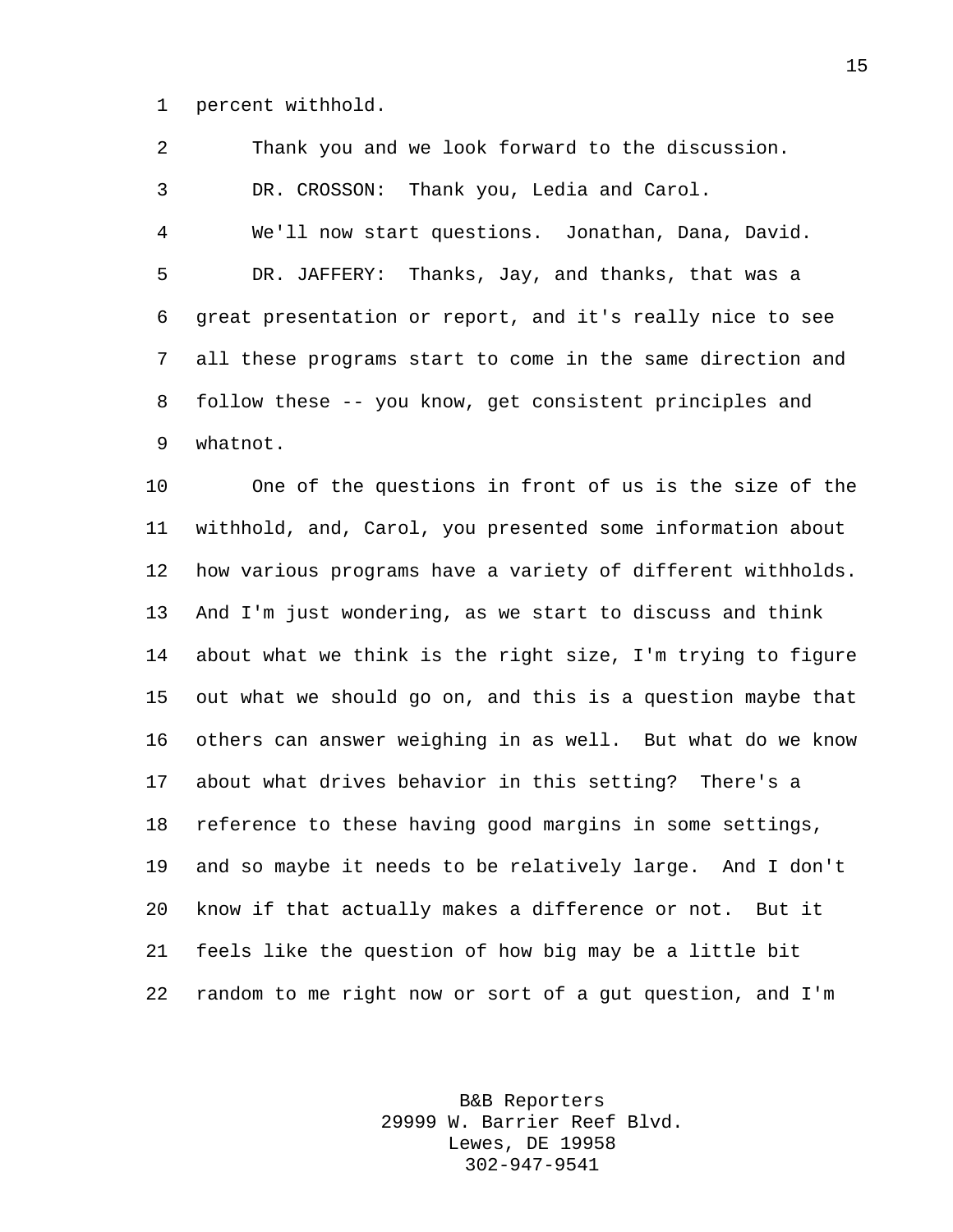wondering if we have evidence to support how big it should be to drive behavior.

 DR. CARTER: We have a little evidence. I know in the SNF, the first year of the value-based purchasing program, there wasn't that much difference between the performers at the highest end and at the lowest end, and some of that isn't that surprising. It's a 2 percent withhold, and the program's keeping 40 percent of that as savings. So it's just not moving a whole lot of money around, and so I would suggest some -- well, really, the 2 percent ends up being 60 percent of that, so definitely something bigger than that I think would be on point.

 The home health starts at 3. It is three-quarters of PAC stays, and so that is the volume that's kind of driving the whole PAC PPS and the design features and the coefficients that we've used and all of the risk adjustment. You know, we've pooled all the stays, but home health dominates that just by volume. So in some sense, that may be a bit more of a metric of sort of where is the home health design, and it started at 3, it's going up to 8. So those are maybe a couple of benchmarks.

We could also model a couple -- you know, something on

B&B Reporters 29999 W. Barrier Reef Blvd. Lewes, DE 19958 302-947-9541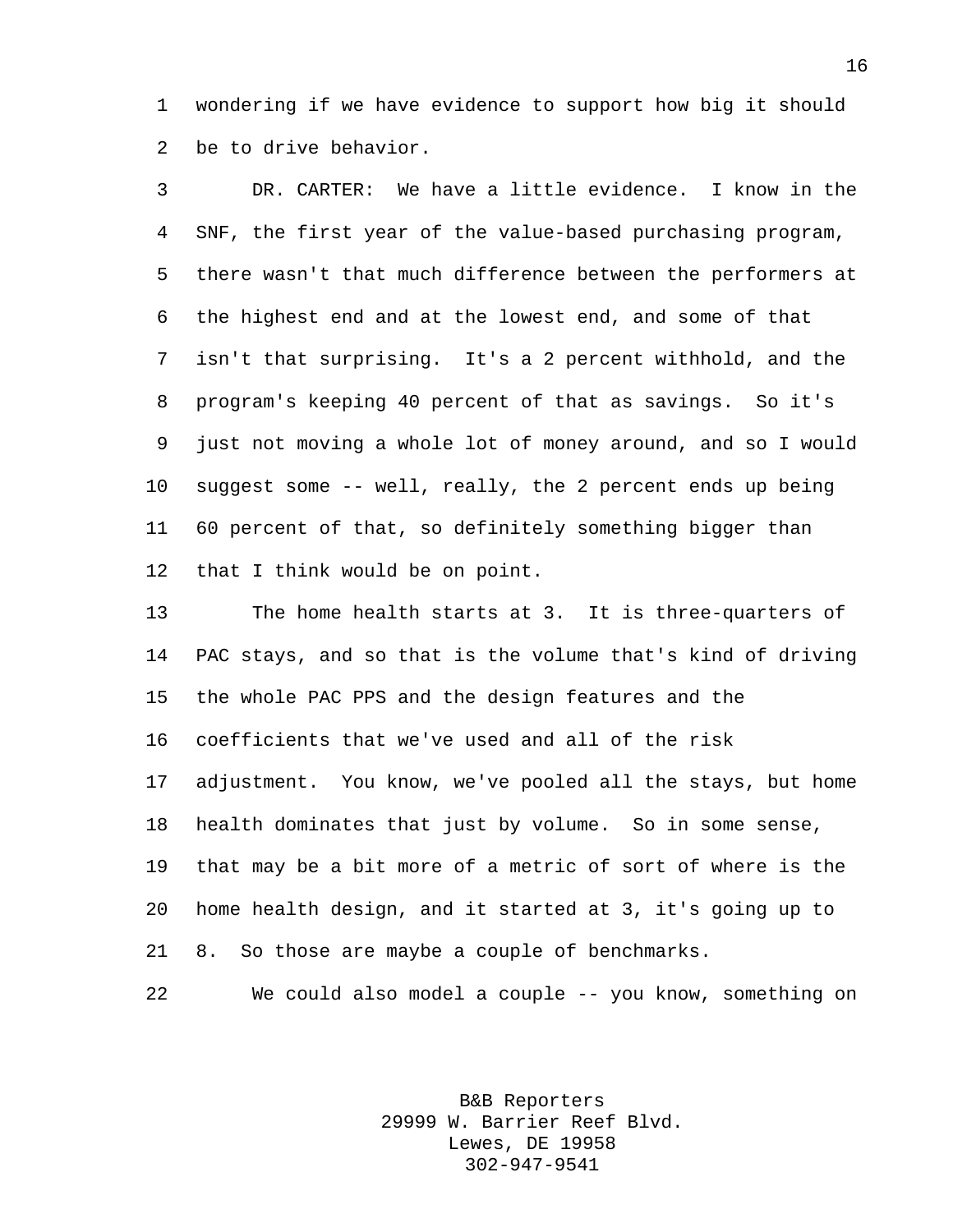the small end and something on the big end. I mean, once you've done the programming, it's not a big deal to have a different size withhold just to sort of see how much difference we expect the withholds to affect providers. So that would be another option, to pick something on the smaller end and something on the larger end and sort of see.

 It wouldn't surprise me if, you know, in the end the home health is transitioning from small to big, and that's always a good idea to start something more on the conservative side and have it grow over time. We plan to only model one year, so at least as a one-time snapshot, that wouldn't be an option.

 DR. JAFFERY: I guess we don't know of a lot of evidence and literature that suggests how big something needs to be before it drives that -- you can model the different amounts, and we can figure out how much the financial impact is. But it's not clear.

DR. CARTER: I personally don't know that.

 MS. TABOR: You know, I don't know the literature as well, but I would say just consistently across the settings -- because home health is one example that it's going from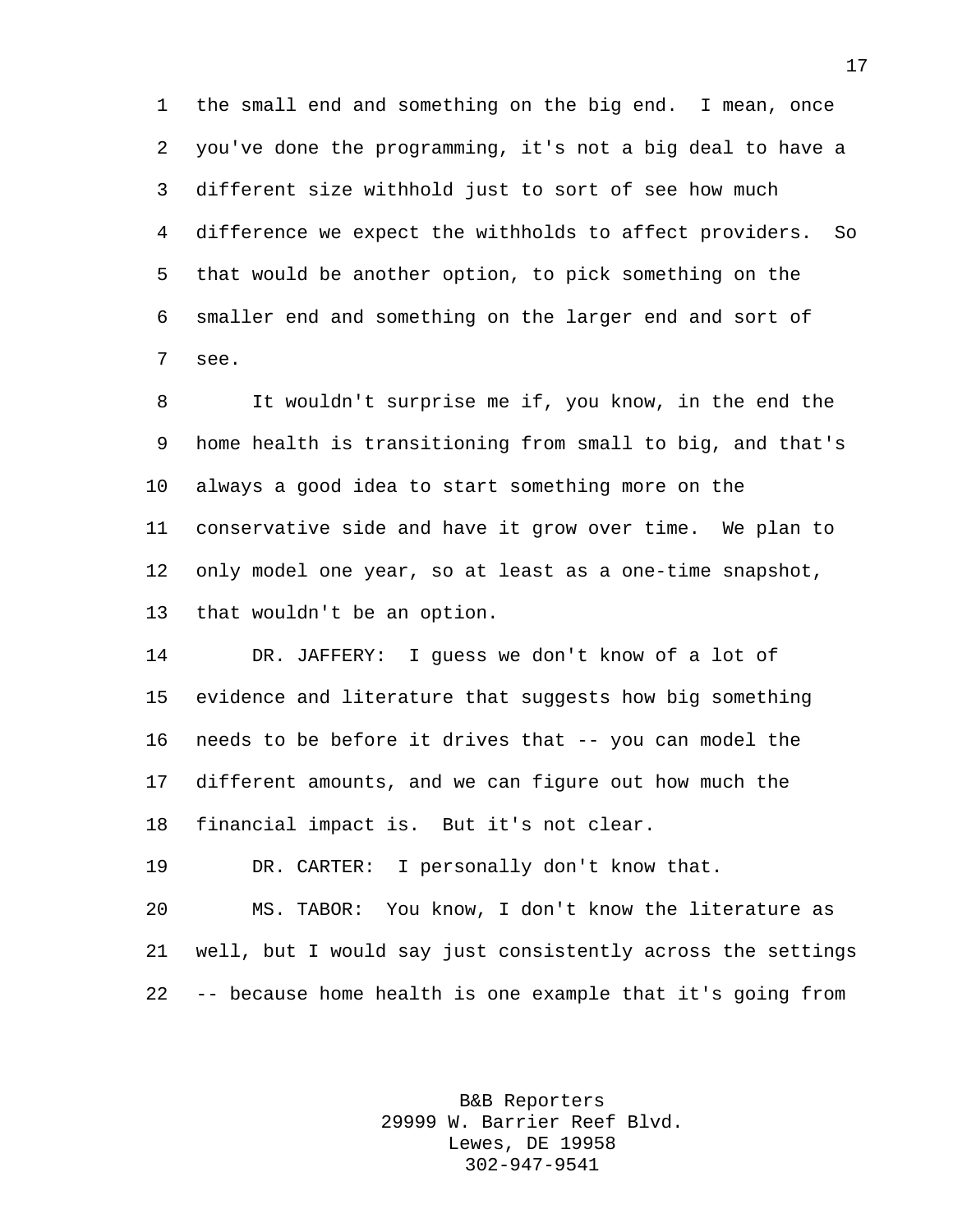3 to 8, and home health agencies are starting to pay more attention to it, and I think we're hearing the same thing with physicians or clinicians as opposed -- regarding MIPS, because it started out at 2 percent, and that's going up to 9 percent. And as the incentive is getting bigger, they're paying attention more to meeting the requirements and getting good performance. So it's really just kind of qualitative.

DR. CROSSON: Dana.

 DR. SAFRAN: Thanks. Excellent chapter, and as Jonathan said, it's exciting to see the convergence of, you know, applying the principles around measurement and the basic approaches across programs. So really great work, and I really like a lot of what you're structuring in terms of the thoughtfulness about different settings and different populations.

 The questions I have are mostly methodological ones and may be ones you can't answer until you go through this period of testing. But maybe they'll inform the testing. So the first one is: What do we know so far about the sample size needed to get stable, reliable measures of the three measures you're proposing in these different

> B&B Reporters 29999 W. Barrier Reef Blvd. Lewes, DE 19958 302-947-9541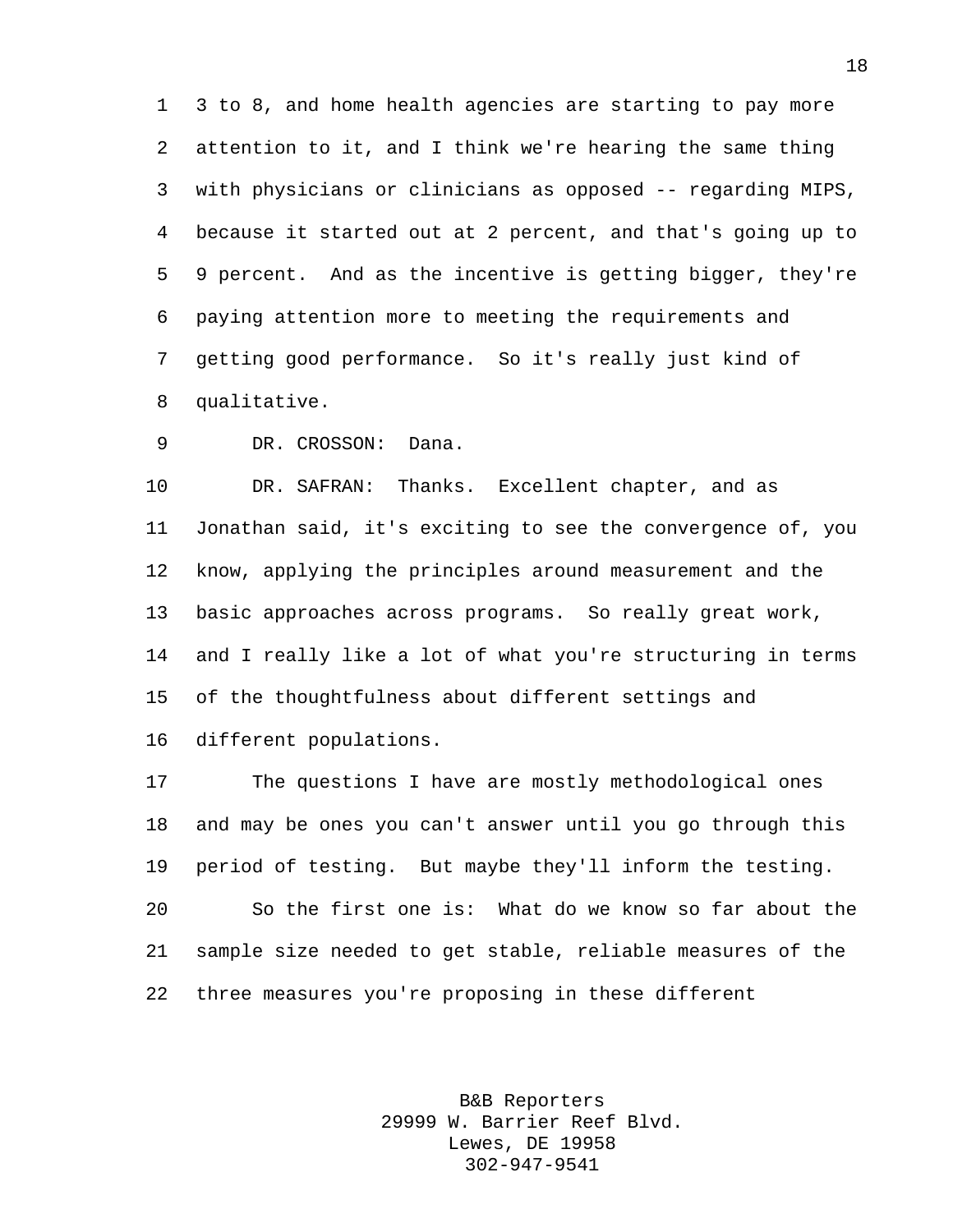settings? Do we have that information yet? Because I'm concerned that the "n" may be too small to do a lot of what we're aiming to do here.

 MS. TABOR: I'll start off. So we have looked at this already, and that was a big part of the measure development work that we did with the contractors. And we've also had a lot of internal discussion about this.

 So we know with PAC providers -- we're dealing with a lot of small providers -- they have a small number of patients they're treating. So we went in with it knowing that we're going to have to use multiple years of data to get more reliable measures, and that's one thing we've done, and that has improved the reliability.

 We also wanted to use a really strict measure of what is reliable, so we did a 0.7 reliability, which is different than CMS, who uses a 0.4. But, again, we just wanted to have like really accurate measures, and we thought also because we're using multiple years of data, we could kind of get up to that 0.7.

 So that basically translated into a minimum denominator of 60, so a provider would have to treat 60 beneficiaries over the three years that we measured to get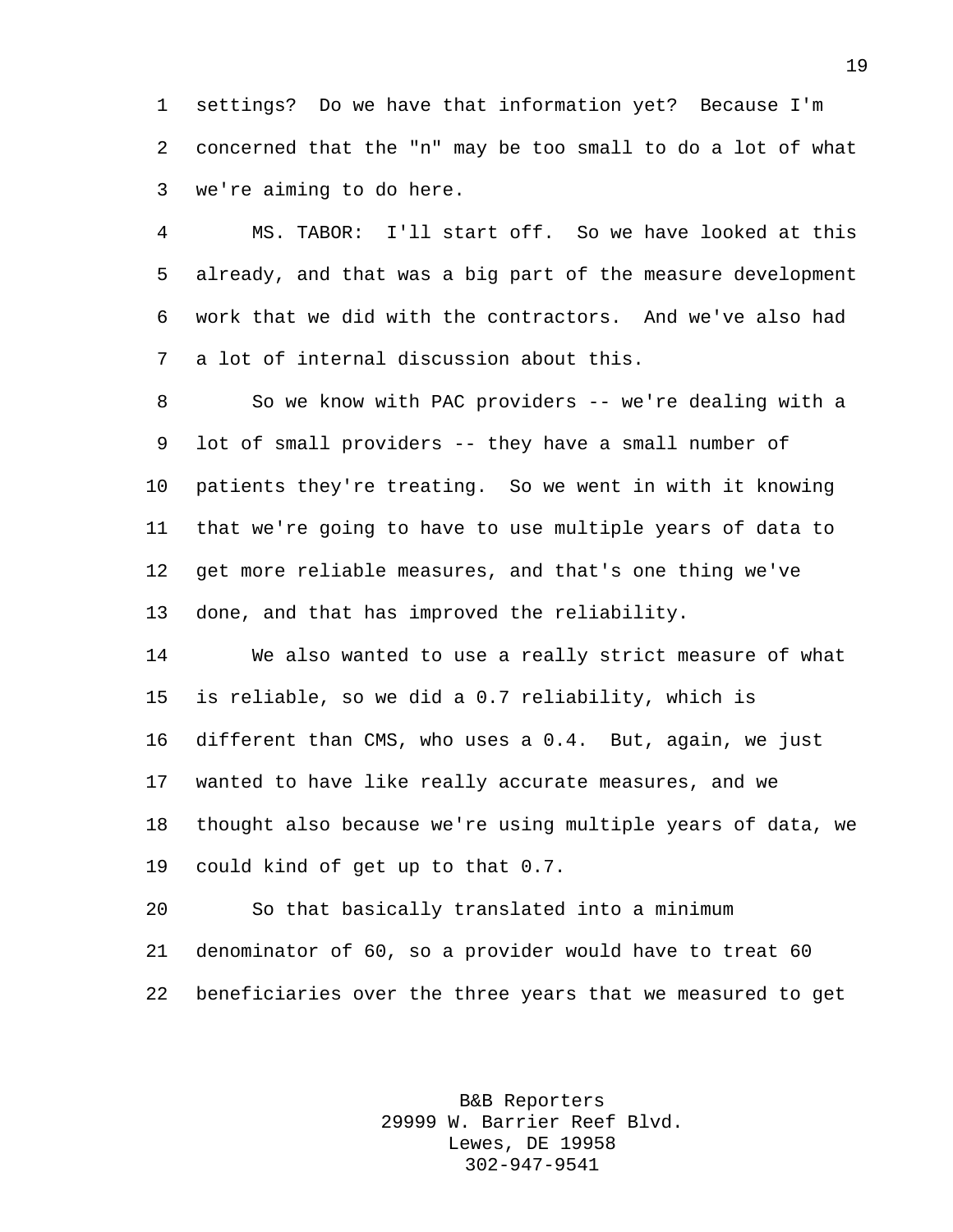that 0.7.

| 2  | That still leaves out a good chunk of providers. It's       |
|----|-------------------------------------------------------------|
| 3  | about 10 percent of SNFs, about 20 percent of home health,  |
| 4  | and like 2 to 4 percent of LTCHs and IRFs. And we were      |
| 5  | kind of like, oh, we don't want to leave out that many      |
| 6  | providers, especially for SNF and home health. But then we  |
| 7  | thought, you know, if you're not treating at least 60       |
| 8  | beneficiaries over three years, like moving money around is |
| 9  | not going to do much. So we kind of settled on we're        |
| 10 | having good reliability at 0.7, we're going to leave out    |
| 11 | some small providers, but that's probably okay.             |
| 12 | DR. SAFRAN:<br>Okay.                                        |
| 13 | MS. TABOR: And, I mean, that's open for the                 |
| 14 | Commission's discussion.                                    |
| 15 | DR. SAFRAN: Yeah, I'll come back around to that in          |
| 16 | the commentary section.                                     |
| 17 | MS. TABOR: Yeah.                                            |
| 18 | DR. SAFRAN: So thanks for that. And does that same          |
| 19 | sample size requirement apply on the resource use measure?  |
| 20 | Because that usually has a lot more variability, so you --  |
| 21 | DR. CARTER: It's -- yes, it does work for that.             |
| 22 | DR. SAFRAN: Really?                                         |
|    |                                                             |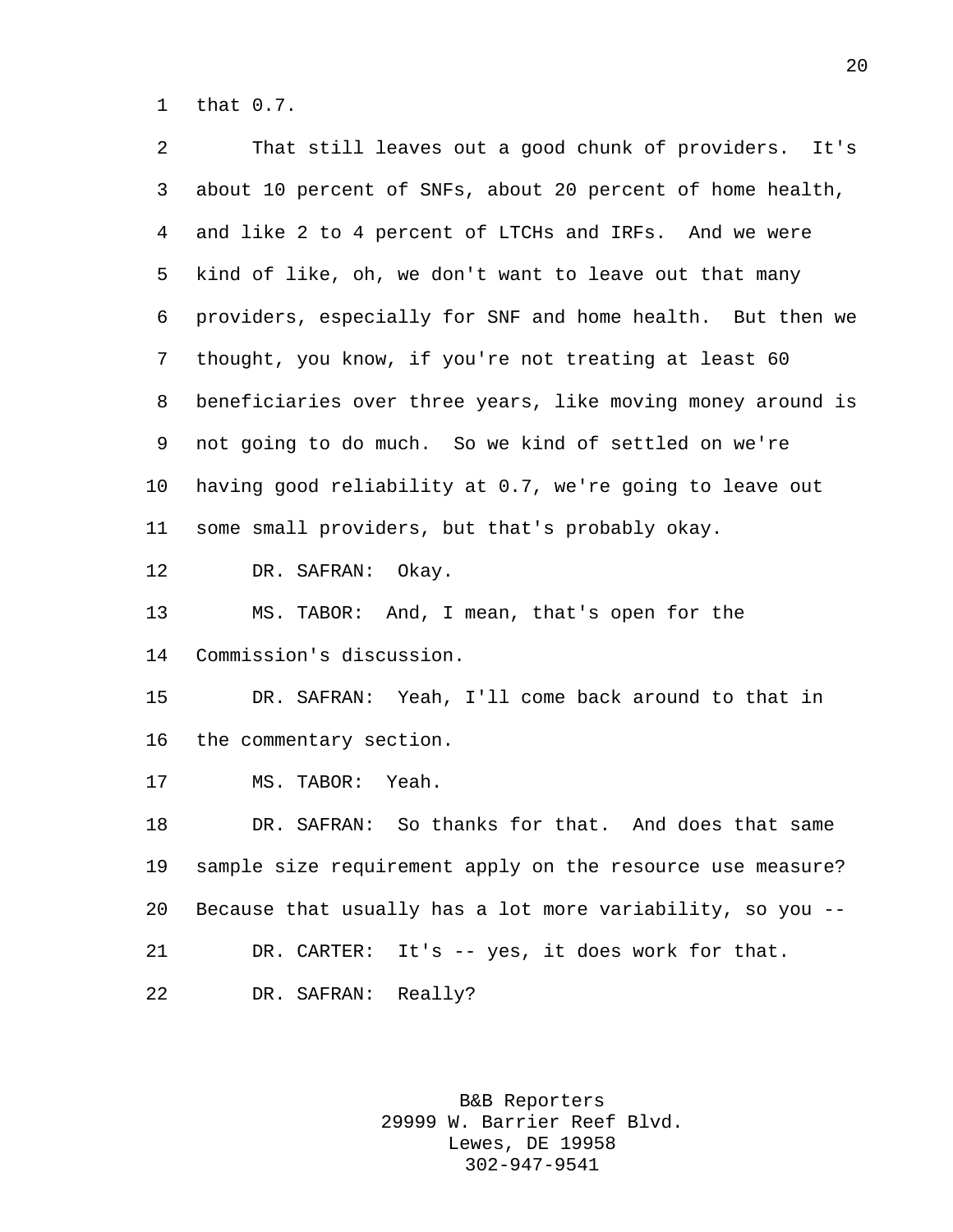DR. CARTER: Yeah, yeah.

DR. SAFRAN: Okay.

 DR. CARTER: We've checked that, because based on the work that I had done a year ago, we looked at how much variation there was in that measure, and so we were particularly concerned about that measures. So 60 does work.

 DR. SAFRAN: Great. Then two other small questions. One, is stratification based on duals for the social risk, is that -- remind me whether that's what we're doing on the hospital side, too. That seems like it could be a pretty thin risk adjuster or stratification factor.

 MS. TABOR: It is. We used share of fully dual- eligible beneficiaries treated, and we do acknowledge that kind of the literature is growing about what's the best kind of measure to use to kind of note as a proxy of social risk factors, and we're tracking that. ASPE is still doing a lot of work on area deprivation indices --

DR. SAFRAN: Yeah.

 MS. TABOR: -- but I don't think it's there yet for us to use in our modeling. So I think kind of the best thing we have as far as data is concerned is the share of fully

> B&B Reporters 29999 W. Barrier Reef Blvd. Lewes, DE 19958 302-947-9541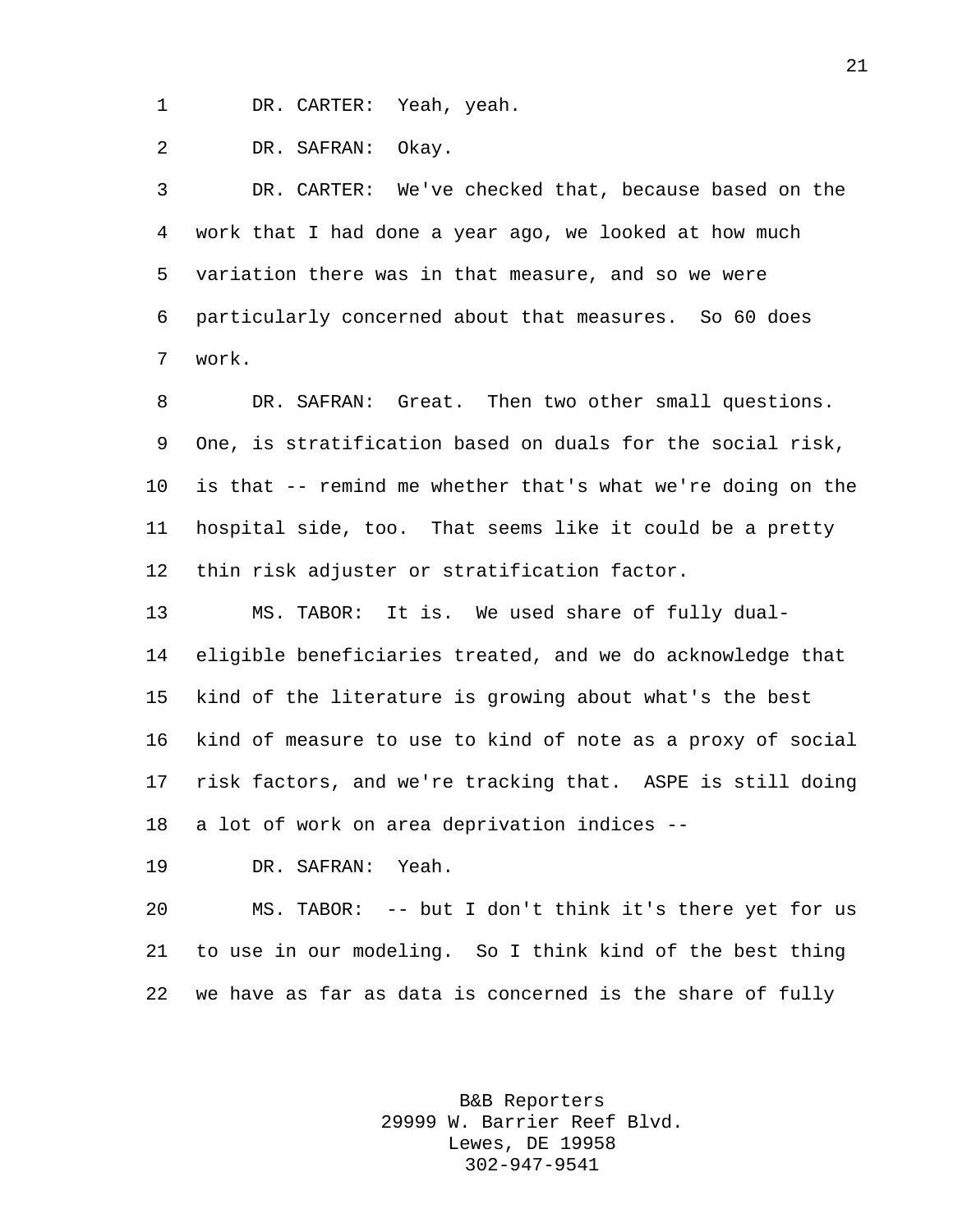dual-eligible beneficiaries.

 DR. SAFRAN: Okay. And then the last question is: You referenced -- and I remember it, but I don't remember the specifics -- the problems with functional status assessment. But that seems like a really glaring miss from a measure set in this setting. So I just wonder whether you have any thoughts about how the program could begin to build toward better measures, you know, paying for participation in terms of measurement that we can count on, or, you know, what you're thinking about that area of functional status, because it seems to leave that out in this area of care is kind of ignoring the main point. MS. TABOR: Well, where we started, I mean, so where we kind of landed in the June 2019 report was we don't want to kind of give up on the function for quality measurement, but we kind of identified three strategies that could be used and encouraged CMS to use those strategies to improve the function data.

 One of those was monitoring and auditing. A second one was perhaps using hospital discharge information to kind of monitor an audit as well as even just kind of another source of function data, and third was explore the

> B&B Reporters 29999 W. Barrier Reef Blvd. Lewes, DE 19958 302-947-9541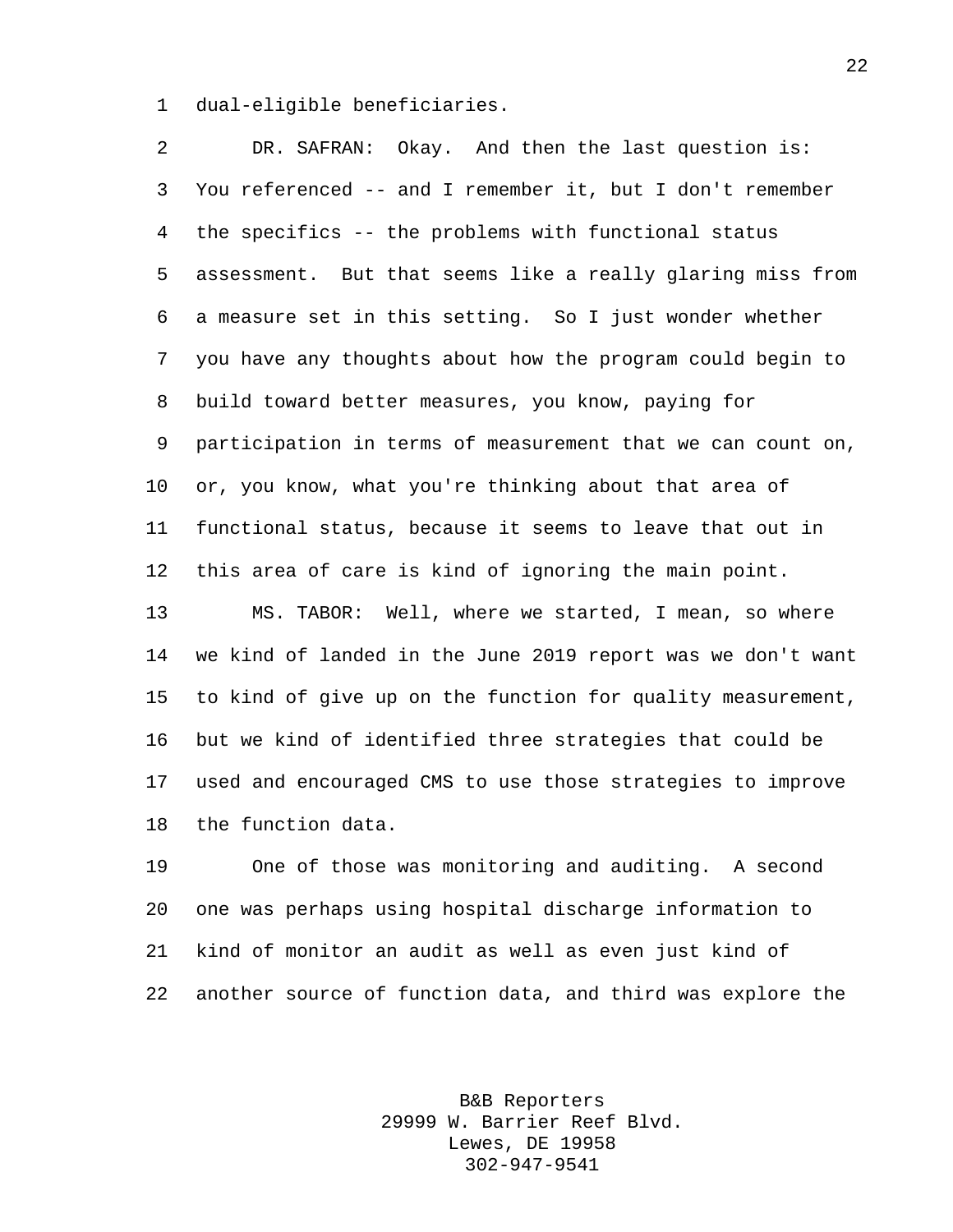use of potential patient-reported outcomes.

 We didn't kind of feel like we're there yet but don't want to kind of give up on it.

DR. CROSSON: Thank you, Dana.

David.

 DR. GRABOWSKI: Let me echo others in saying what a great chapter and presentation.

 I wanted to ask about Slide 10 and just the variation across sectors. You showed some rates in the reading materials that were really stark, and I think all the explanations you have up there are true.

 I worried about how well the risk adjustment works across sectors. I don't know if you could speak to that. Did you try any kind of conditioning by stroke or lower extremity joint replacement, heart failure? Is there any opportunity to see kind of conditioning on a particular diagnosis? What do these rates look like across sectors? I'm just curious how much of this is the risk adjustment not doing enough work here and how much are these other explanations like length of stay or just some of the different patients that we're seeing.

DR. CARTER: Yeah. So when CMS developed its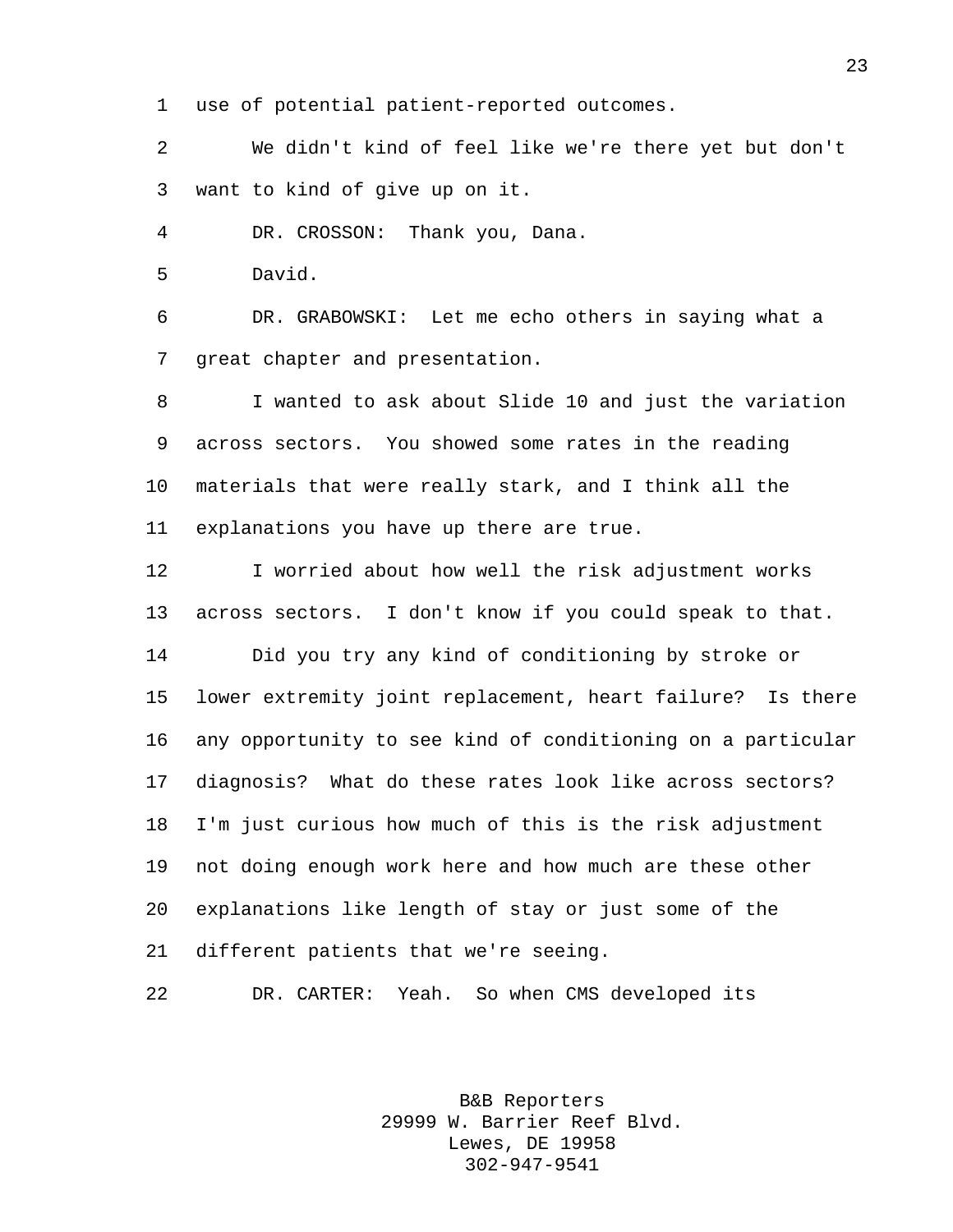measures, it used setting-specific models that were, more or less, similar, more or less, and we decided we didn't want to do that because we want uniform measures.

 But I am sure that having setting-specific coefficients would improve these models. But it kind of violates one of our principles of trying to have a uniform design. You're trading off accuracy for having something that's uniform, and that's the tradeoff.

 We haven't looked at sort of how these models do by condition. It's something we could do to see, just sort of seeing how those rates varied, but we haven't done that work yet.

 DR. GRABOWSKI: I'm not advocating that I like the global measure.

DR. CARTER: Yeah.

 DR. GRABOWSKI: But just as a way to sort of check the model and see what's kind of going on underneath, it's one way to sort of maybe better compare apples to apples across settings.

 DR. CARTER: Yeah. I see what you're saying. Yeah. That's a good idea.

DR. CROSSON: On this point, Kathy?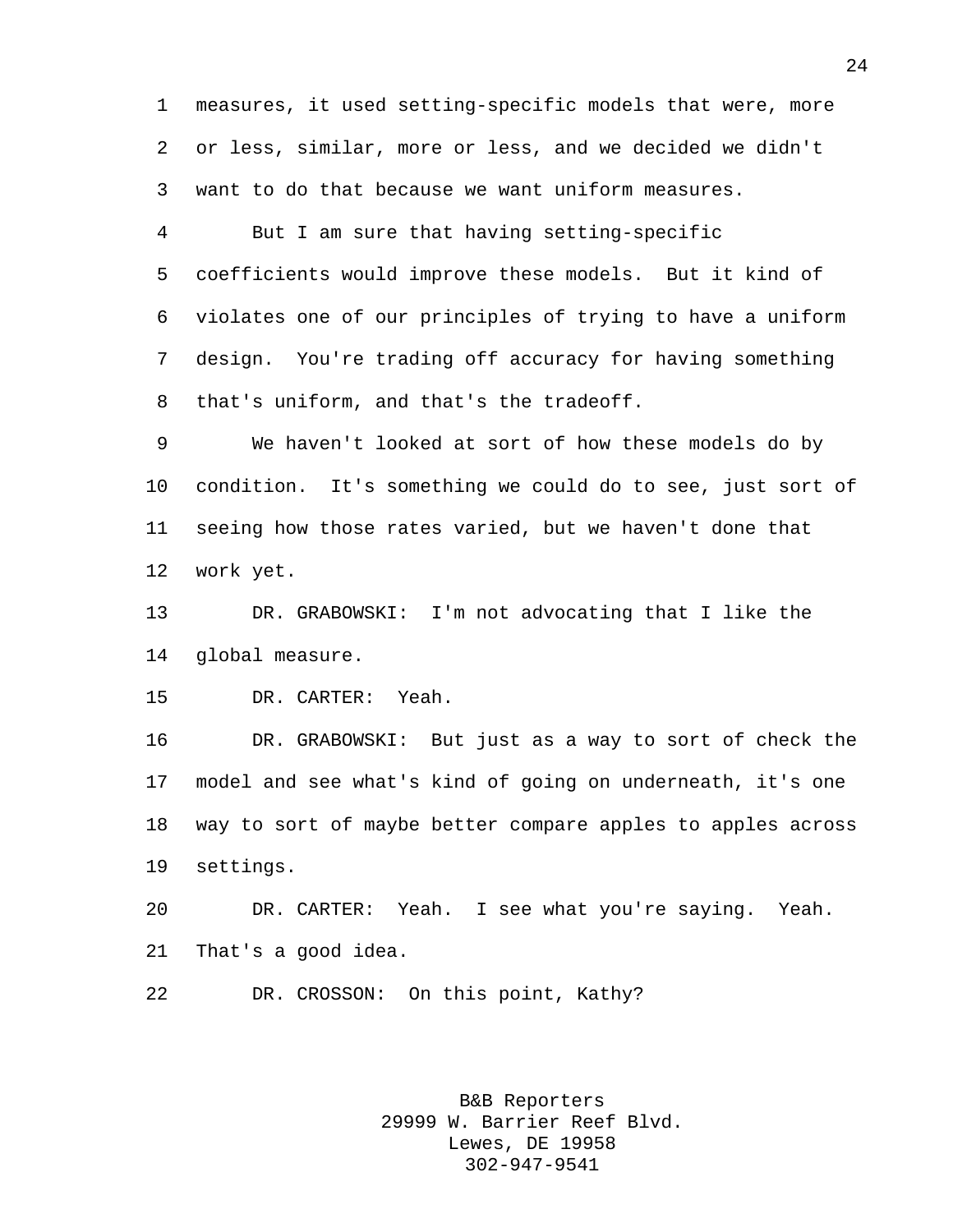MS. BUTO: Yes.

 Carol and Ledia, I had a similar question to David's, which is I think one of the things we envision is that these providers might evolve to be more specialized under a unified PAC, that they'd really focus on things they do well, say, stroke treatment for rehab facilities, in which case I worried about risk adjustment really being able to account for that evolution, if you will. Maybe there's plenty of time to get to that specificity and precision, but I think if we imagine what these might evolve to that we -- and I support a uniform set of standards, but I'm just wondering how that's going to work as these evolve. So it's really more of a comment than a question. DR. CROSSON: Sue. MS. THOMPSON: Thank you, Jay. Thank you, Carol and Ledia. You're back. I should probably remember this, Carol, but I'm going to ask again. You referenced the number of home care visits that are predominant in this dataset. A good number of admissions to home care come from the community versus the acute setting. Do we think about those different? Are they all post-acute, even though a good portion of them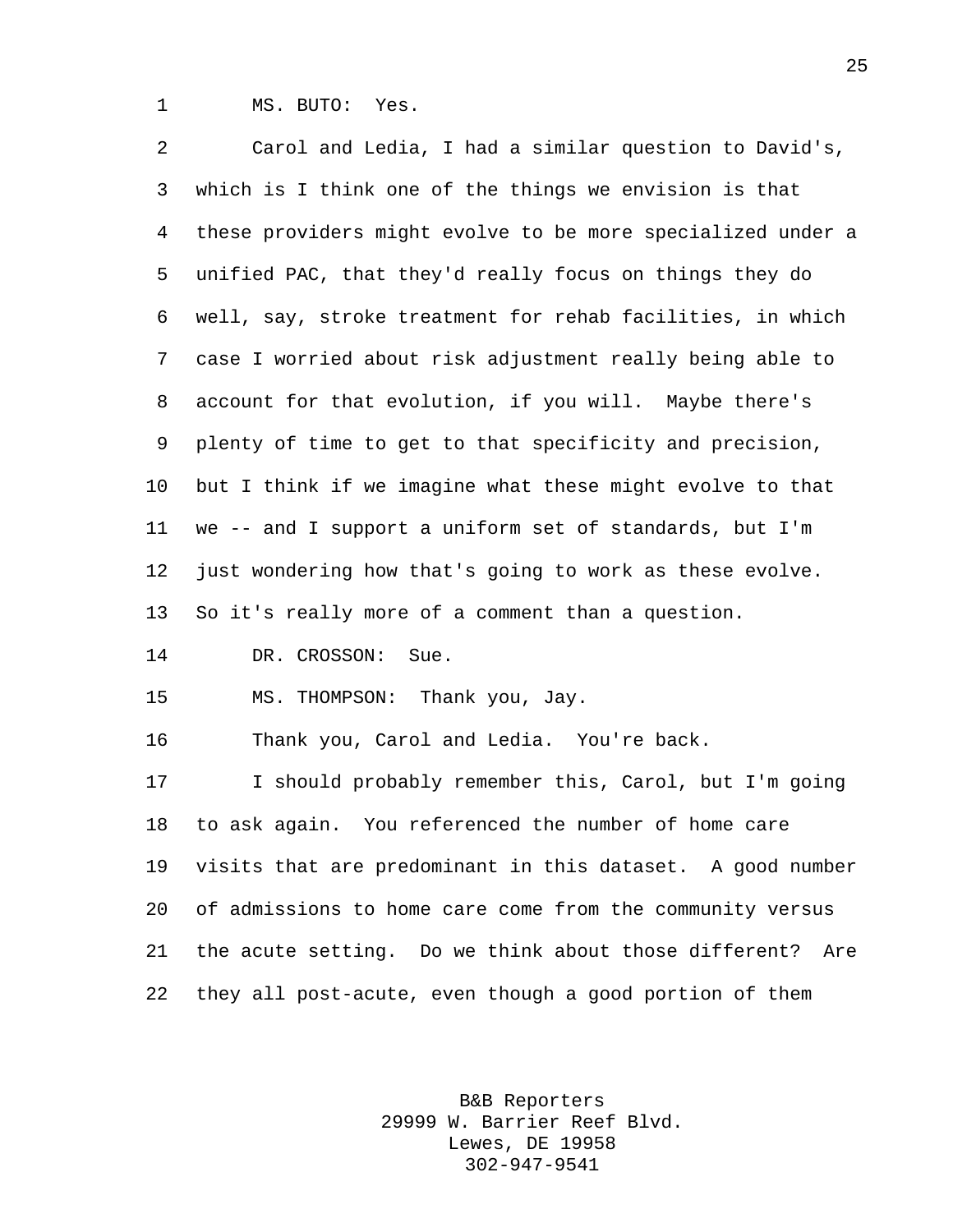really have not been in an acute setting? Remind me of that.

 DR. CARTER: So you're right. Home health is about three-quarters of the PAC stays, and about two-thirds of home health is community-admitted.

 We did not include adjustors for a community admit in the models, but all the stays are in because we would expect the PAC PPS to cover all stays.

 Next month, we'll be talking about aligning coverage and cost sharing, and that would be something to think about because the coverage rules differ by setting. But at least for now, we were trying -- you know, our mandate back in '16 was to move the current PPS's to a unified payment system and the current PPS's pay for community admissions. MS. THOMPSON: I have one more question. Remind me again. As we begin and have worked through this, have we taken a look at the relationship of any of these post-acute care organizations to ACOs? In other words, do we have any data on the impact, being part of an ACO network, might have on this work, on these scores, on their quality, on additional resources to small number, low sample size, SNF units?

> B&B Reporters 29999 W. Barrier Reef Blvd. Lewes, DE 19958 302-947-9541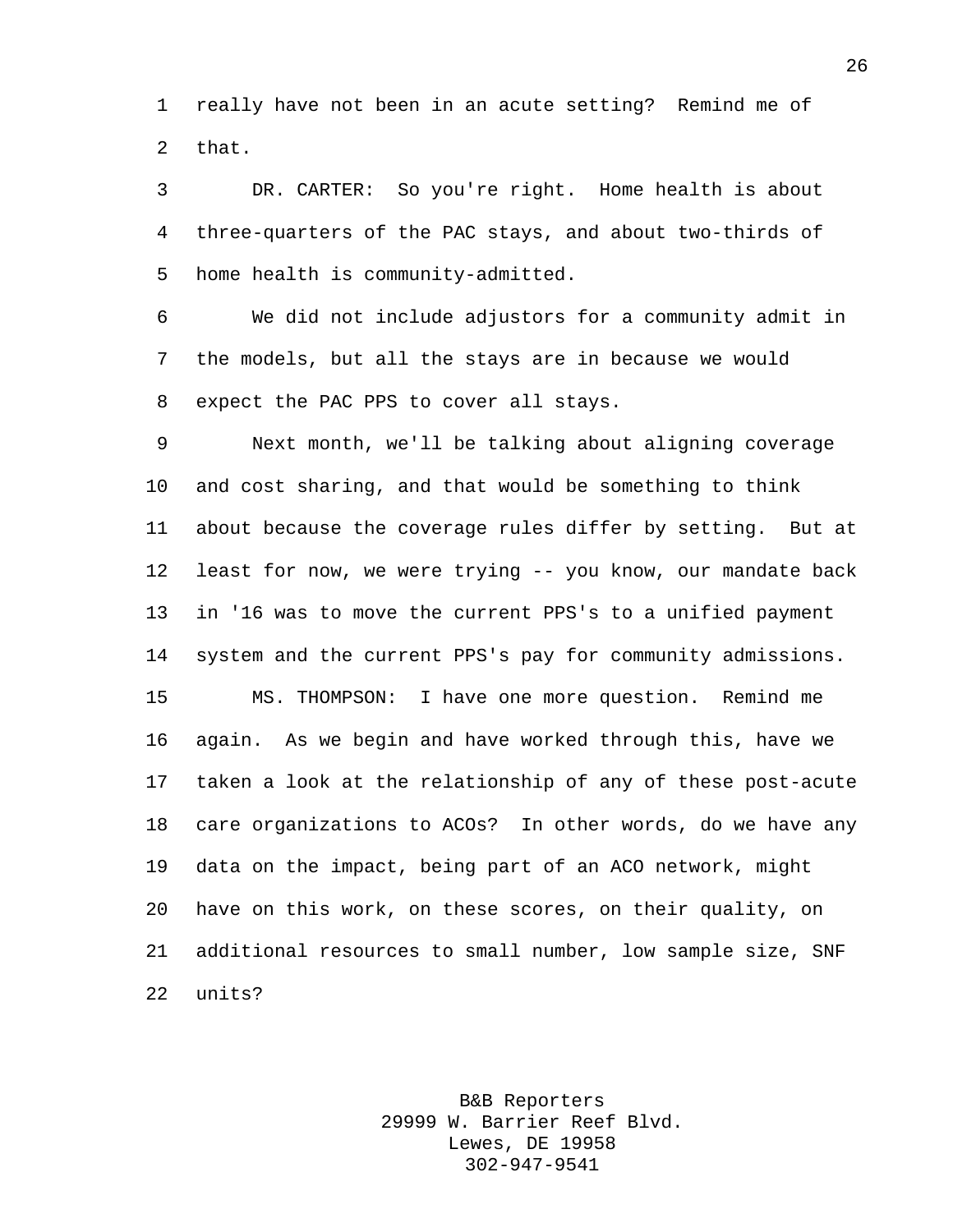DR. CARTER: We haven't looked at that. I don't know that the --

MS. THOMPSON: I didn't remember that we had.

DR. CARTER: Yeah, yeah.

MS. THOMPSON: Thank you.

DR. PAUL GINSBURG: I've got a follow-up too.

 I would imagine that a well-functioning ACO, which is reducing post-acute care, would mean that those that do go to post-acute care have greater needs.

MS. THOMPSON: Could you repeat that, Paul?

 DR. PAUL GINSBURG: Yeah. If an ACO is reducing post- acute care use, not referring as much, presumably those it does refer to post-acute care have greater needs.

DR. CROSSON: Larry.

DR. CASALINO: Yeah, a few questions. Again, I

 thought this was to me very interesting and very clearly presented.

 In terms of the size of the peer groups, which you mentioned could be 60 -- I'm sorry -- the sample you need to get a reliable measurement, you gave some pretty low figures for how many post-acute care providers that would exclude needing to get to 60 over three years, I guess.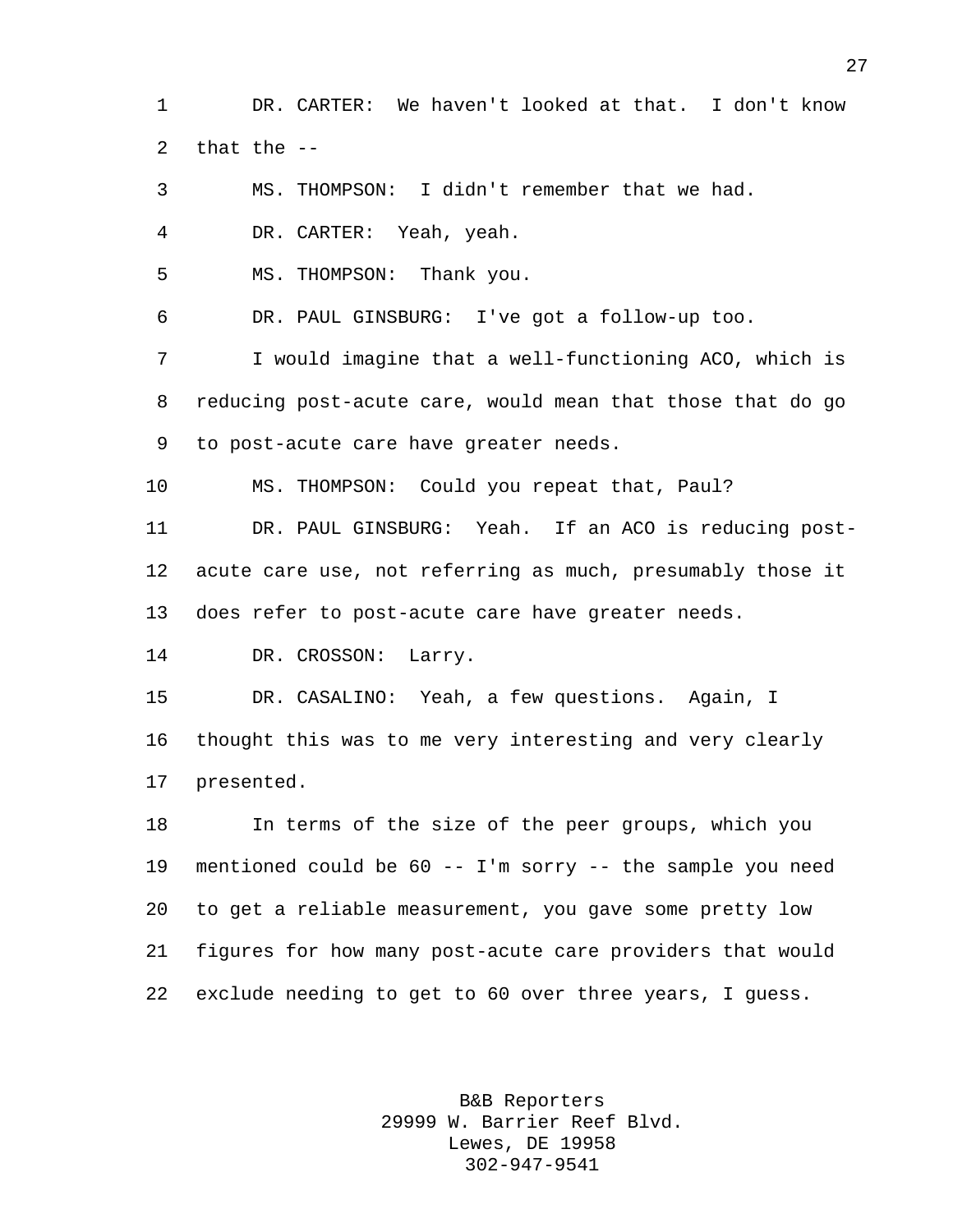But how about when you separate them into peer groups? Would that have any impact? I guess the 60 is all patients, not just the duals hat wind up in a peer group. MS. TABOR: Right. It would just be the 60 we'd apply kind of firsthand before we even put them into peer groups. DR. CASALINO: Okay. MS. TABOR: So to make it into a peer group, you'd have to have the minimum sample of 60. DR. CASALINO: Okay. The peer group doesn't really impact the number you can get with the minimum sample. In terms of the length of stay, I'm sure you've thought of this, and maybe it was in the manuscript. But if it was, I missed it. It would be easy to adjust for admission rates for length of stay if one wanted to compare across settings. Is that right? DR. CARTER: Yes, it would. We also developed another measure, which was looking at readmission rates for the first 14 days, sort of controlling for length of stay across the settings, so we looked at those at hospitalization rates. But we didn't go with that, and that's because the commission has long held that providers should be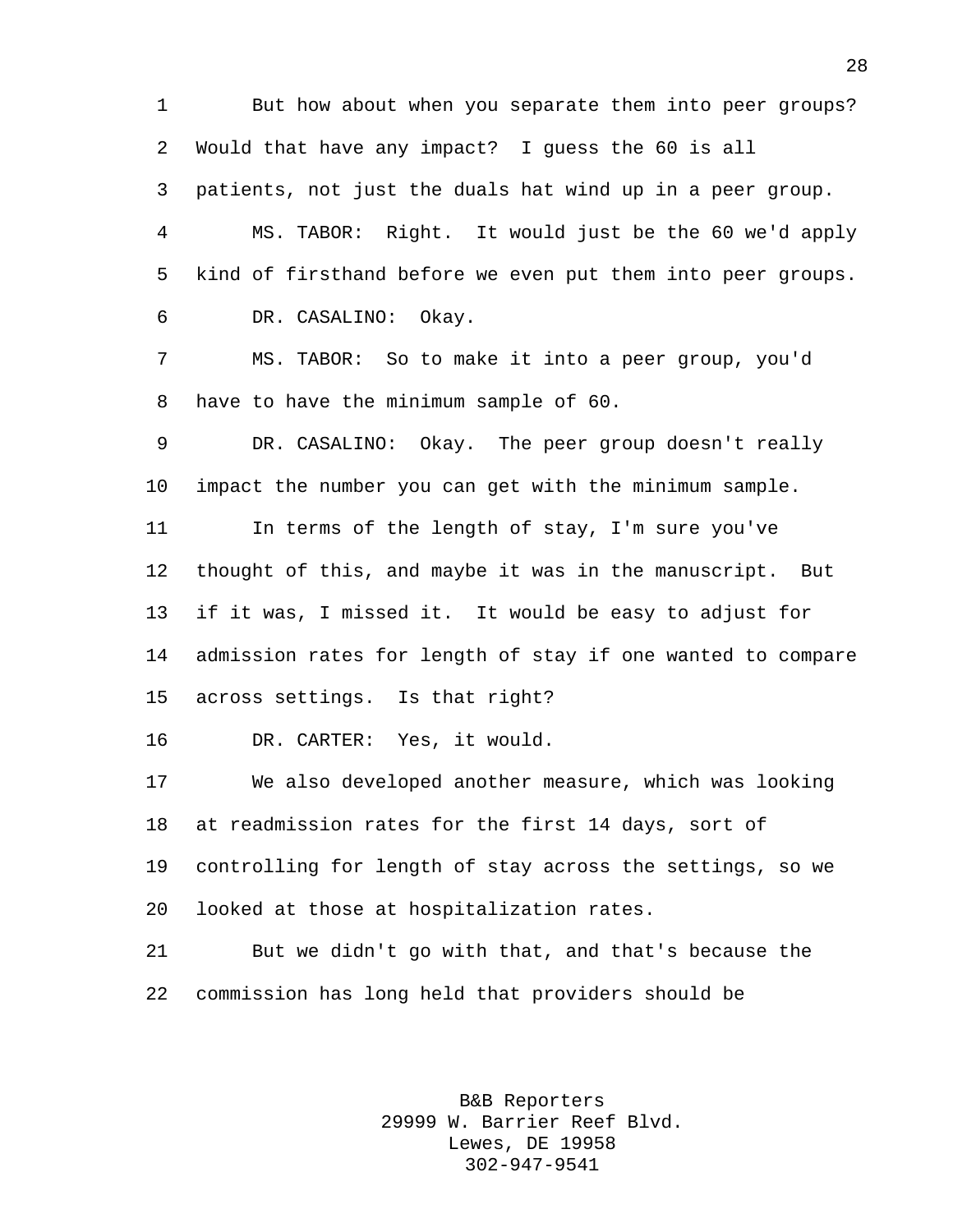accountable for patients throughout the entire stay. When the patients are under their control, we want measures that reflect the quality of care throughout the stay. So we decided not to go with that, that measure.

 DR. CASALINO: Is there a downside or a reason to just not adjust length of stay, not adjust admission rate,

readmission rate for length of stay?

DR. CARTER: We could think about that.

DR. CASALINO: Okay.

 Then I think David and Kathy and Sue were all bringing up this concern in different ways, but several places in the manuscript, there are assertions that the patients are the same across settings, and therefore, it's okay to compare everybody, eventually to compare everybody to everybody. And maybe this discussion happened before I joined the commission.

 How can I say this? As a physician who has taken care of people who were in different settings, that assertion, face value, I was surprised at that assertion. So is there evidence for that, or is it driven mostly just by the strong principle of wanting to compare across all four settings using the same measures?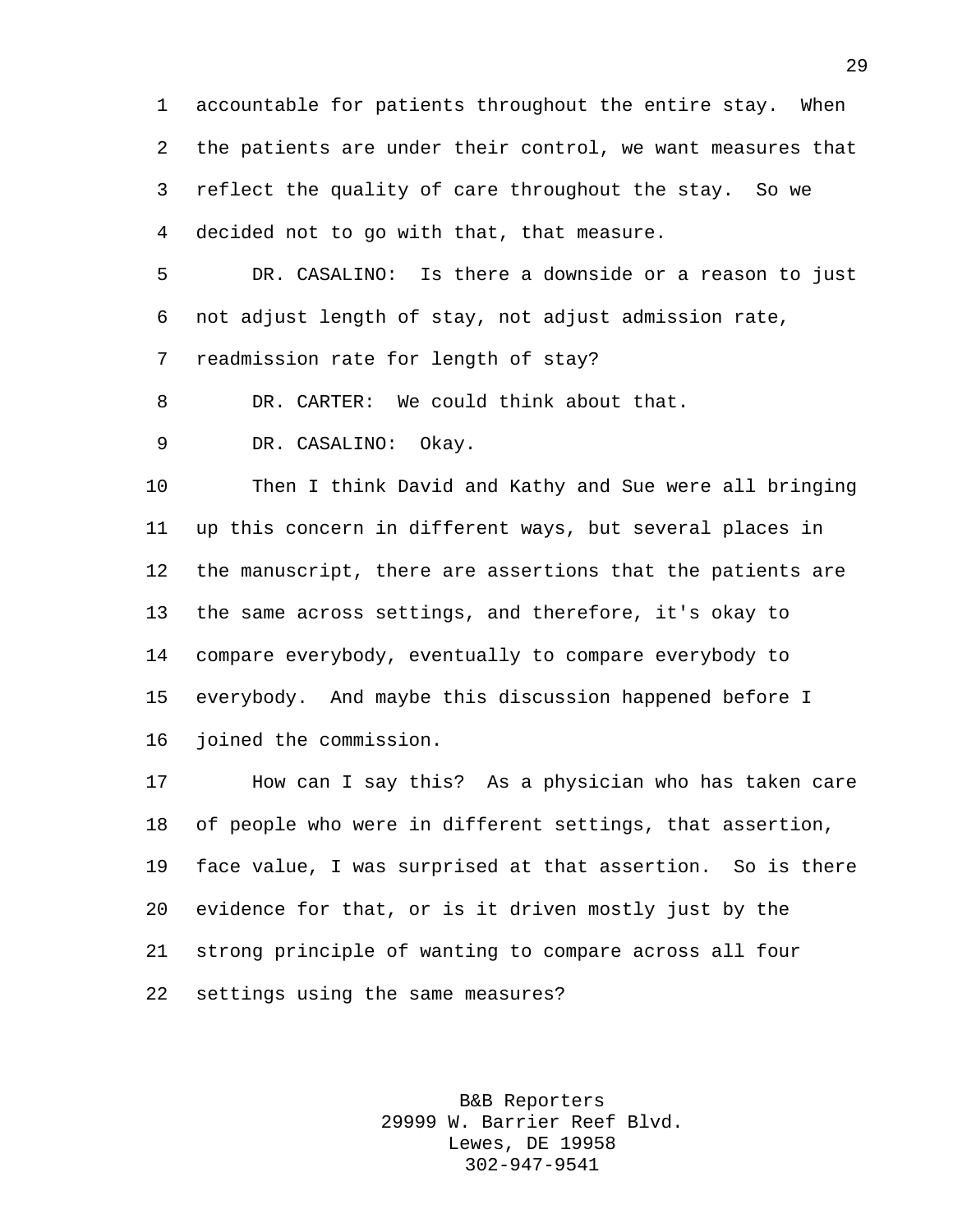DR. CARTER: We've done a fair amount of work on this, and also the PAC demonstration that CMS did several years ago looked at how much overlap there was in the patients across the four settings. And they looked at a variety of measures, including function, for example.

 When we looked at, say, the over -- we did quite a deep dive, and the patients -- this is before the unified PAC PPS. We looked at site-neutral payments between SNFs and IRs and compared the overlap in those patients and found a fair amount of overlap.

 If you look at all of the -- we've looked at a number, something like 40 different clinical groups, and you do see a distribution across the four settings. Invasive event patients may be the most concentrated in sort of one setting. That's not a bad marker for LTCH, if you will, a clinical condition that actually is very highly concentrated in LTCHs, but there SNFs that take care -- there are some SNFs that take care of those patients. 19 So I would say that -- and I hope that the text is careful to say we see overlaps in many patients or many clinical conditions because, obviously, patients who are in LTCHs can't be in home health, and there are many SNFs that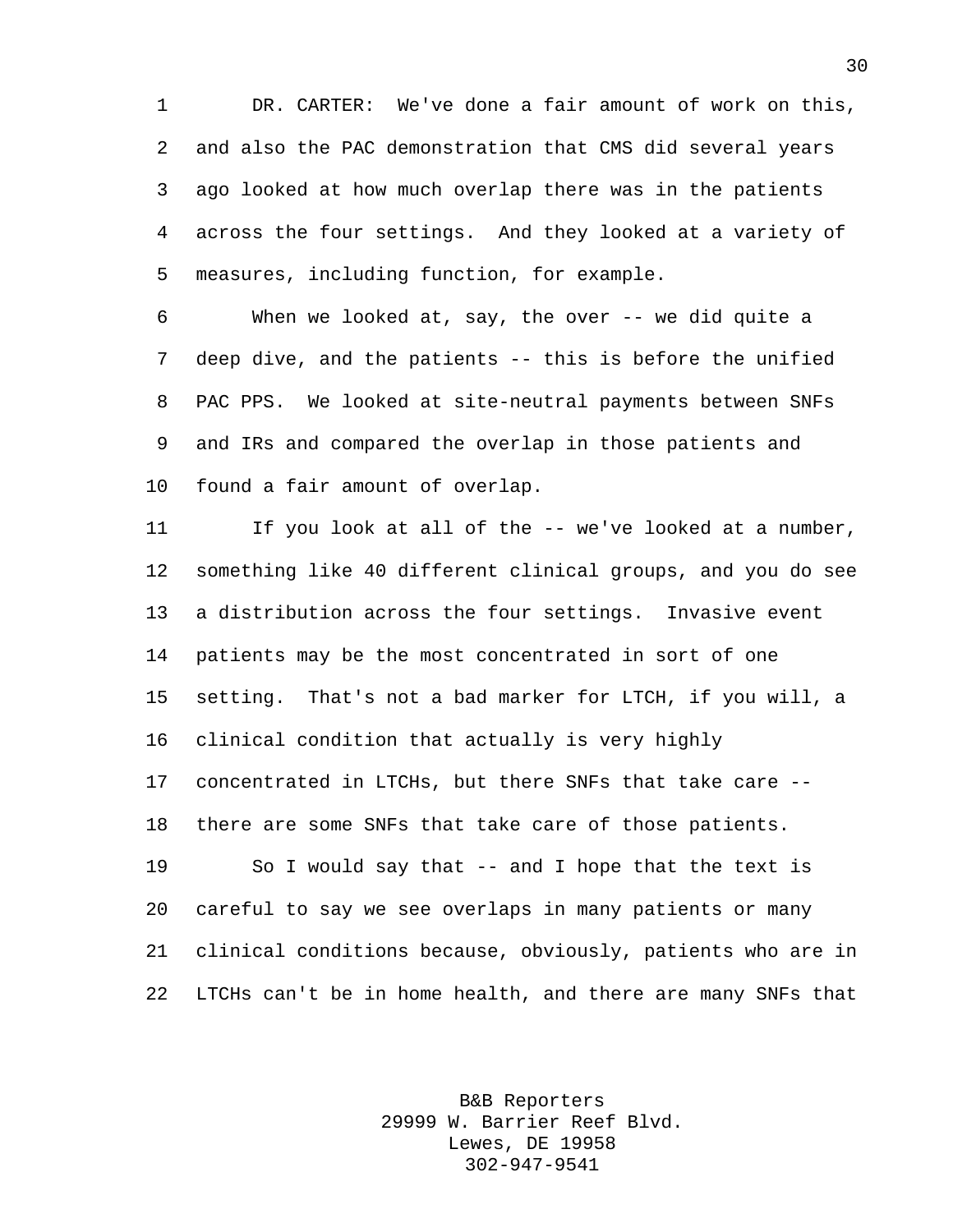are not capable of taking care of many LTCH patients.

 So there is not a complete overlap, and we would never say that. But I think there's enough overlap, particularly in certain patient conditions, that I think that that should be a qualified statement. And I think we could stand behind it.

## DR. CROSSON: Brian.

 DR. DeBUSK: First of all, thank you on a fantastic chapter. It was exciting to see PAC PPS meets HVIP.

 So before I ask any questions, I just want to be wildly complimentary to this because I'm actually nervous about asking questions, thinking it's going to detract.

 I do want to build no the comment David made about those conditions specific and then the question Kathy asked about the provider specializing, and this is truly just to clarify.

 Your risk adjustment model does account for reason for treatment and comorbidities. Would that account for -- let's say Kathy's scenario plays out and you do get specialization of these providers. Is it reasonable to think that the risk adjustment model is going to absorb that?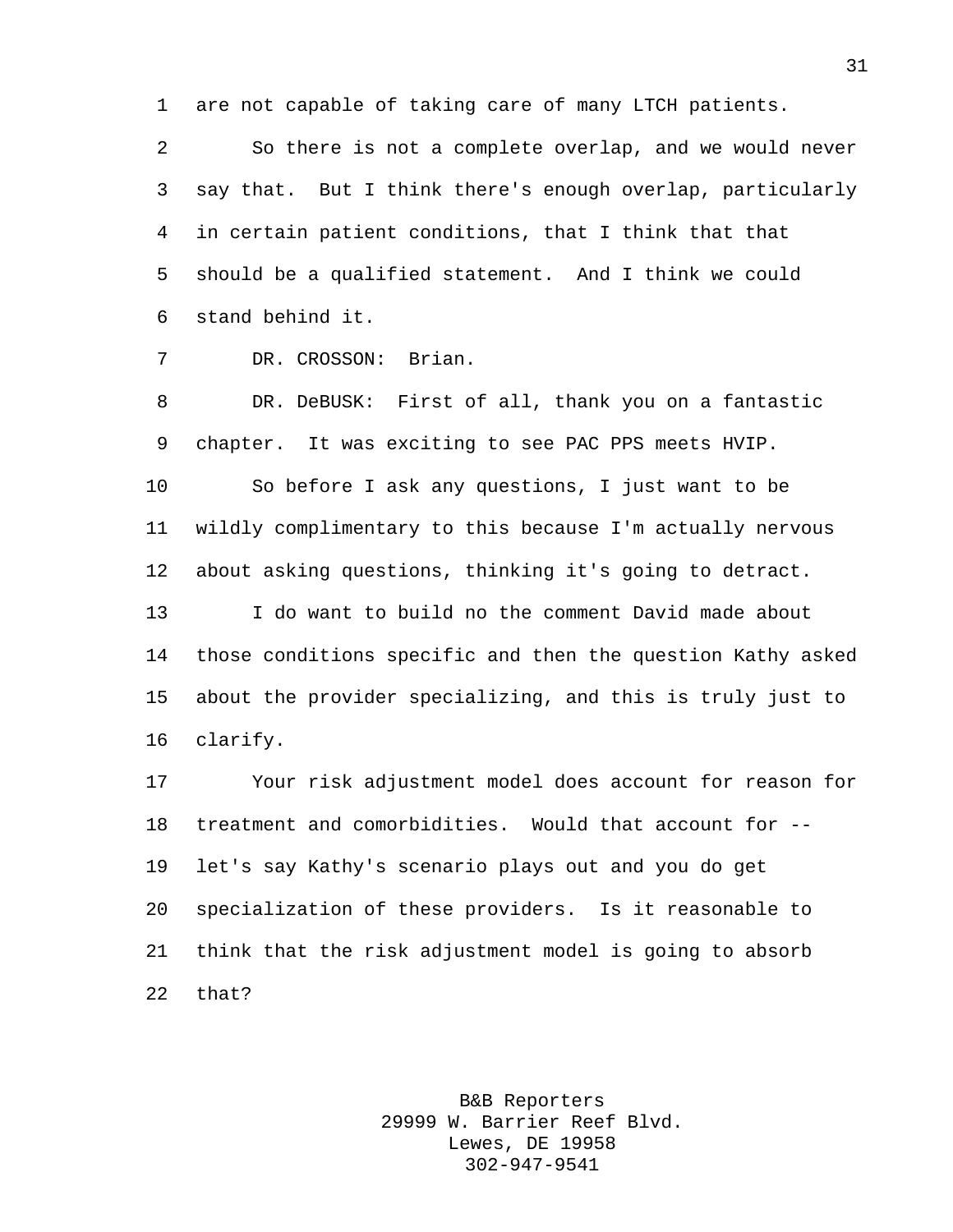DR. CARTER: I would say with a uniform set of relative weights and the coefficients, I think that might not be true.

 So let's say you have an indicator in the model for whether the patient is on an invasive event, but the weight of that coefficient is going to be reflecting the entire pool of patients. So it may not sway the payments enough for a concentrated -- a provider who concentrates in that type of patient.

 DR. DeBUSK: Okay. Let me see if I get it correctly the other way.

 For example, let's say that one PAC provider got really, really good at stroke. All they did was PAC strokes. Presumably, they, through specialization, had better outcomes.

 In theory, in the risk adjustment model, there could be arbitrage there, because they would always look like they're beating the expected outcome, but they really would be because they're good at it. Is that a bug, or is that a feature?

 DR. CARTER: Well, I guess the other thing to think about, because what you just said made me think about the

> B&B Reporters 29999 W. Barrier Reef Blvd. Lewes, DE 19958 302-947-9541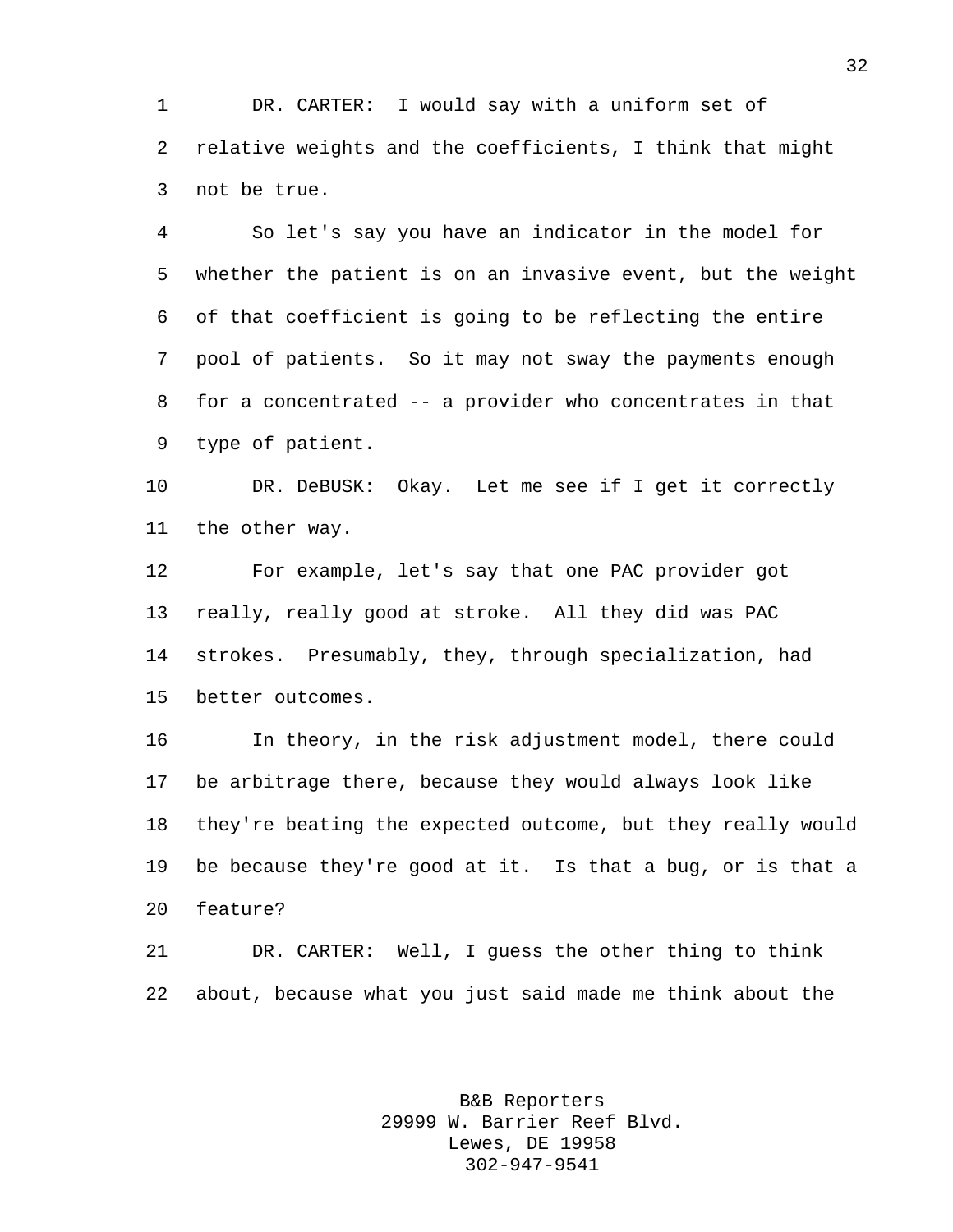Value Incentive Program, if you're concentrating in a particular type of case and doing really well on the outcome and resource use, then depending on the withhold, you may always actually beat your peers. So even though you're being -- so you may be made whole through the incentive program. I'm not sure.

 DR. DeBUSK: Okay. I was just thinking it may be a way to beat the system --

DR. CARTER: Yeah.

 DR. DeBUSK: -- but beat it in a way that benefits beneficiaries.

 Okay. Those two got me thinking when they asked those questions because, Kathy, I knew exactly where you were going.

 The second question, I like the measures you chose, the three measures, but is there an element of triple jeopardy here? Let's say you do have a hospitalization during a PAC stay. So I'm going to flunk the hospitalization measure, but then I'm also going to flunk the discharge to community measure, because clearly you're not going home or at least immediately, and then I'm also going to flunk the MSPB measure. It's almost like --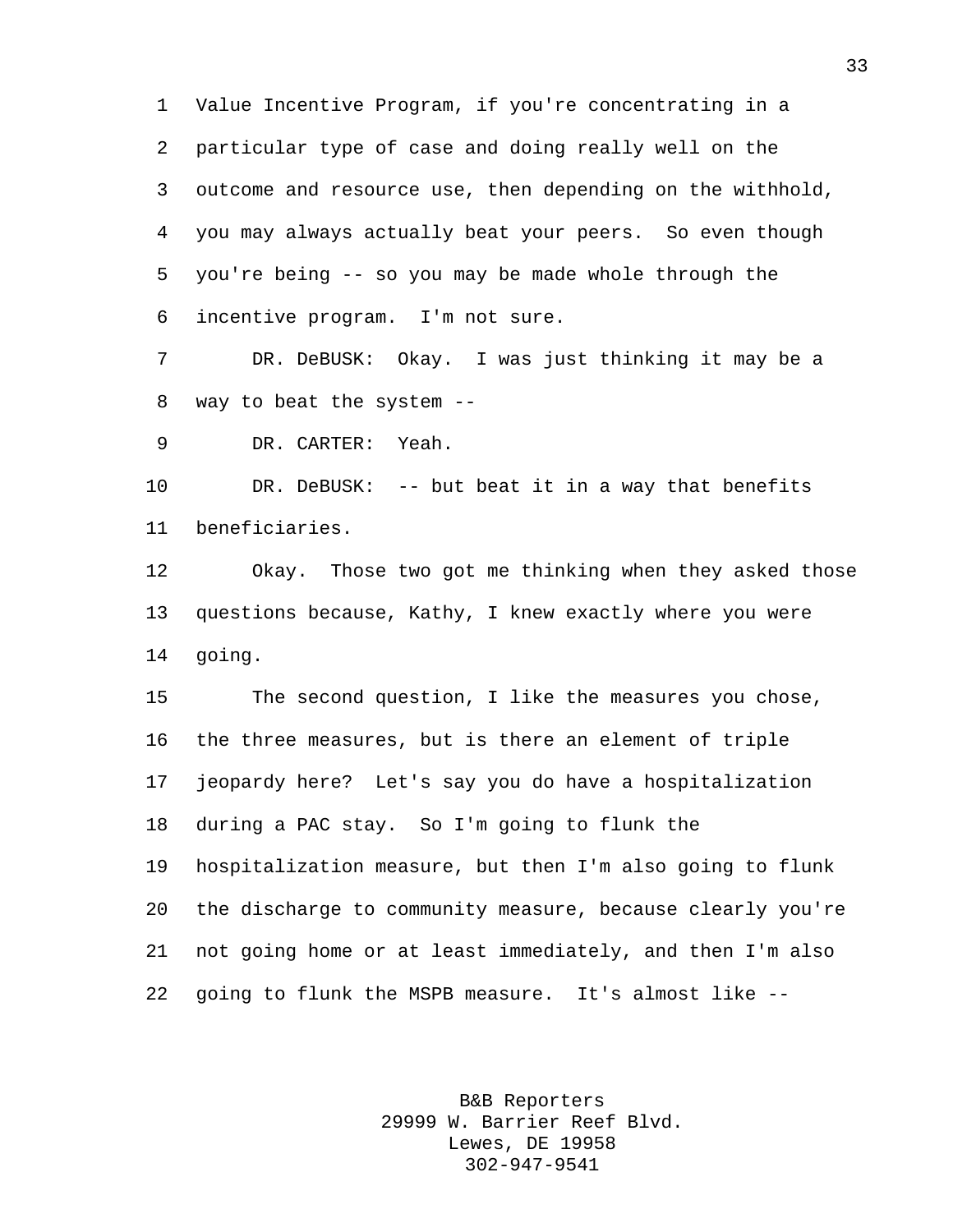MS. TABOR: There's an element of double jeopardy. I'm not sure both because the first measure is looking really just at within stay. So if you have a hospitalization within stay, that will count once. Once the patient leaves the PAC provider, if there's a hospitalization within 30 days, they'll get dinged on the successful discharge-to-community measure, and they'll also get dinged on the MSPB measure. DR. DeBUSK: Okay. So a hospitalization or a readmission within 30 days of discharge doesn't count against the first measure. MS. TABOR: Exactly. DR. DeBUSK: Okay. MS. TABOR: That's only within stay. DR. DeBUSK: Okay. That's one thing just to keep your eye on. MS. TABOR: Yeah. DR. DeBUSK: I had some questions about that in the reading, because I really like your measures. It's just an aggregate. It looked like if I flunk one, I flunk them all. MS. TABOR: Yeah. We kind of dealt with this also in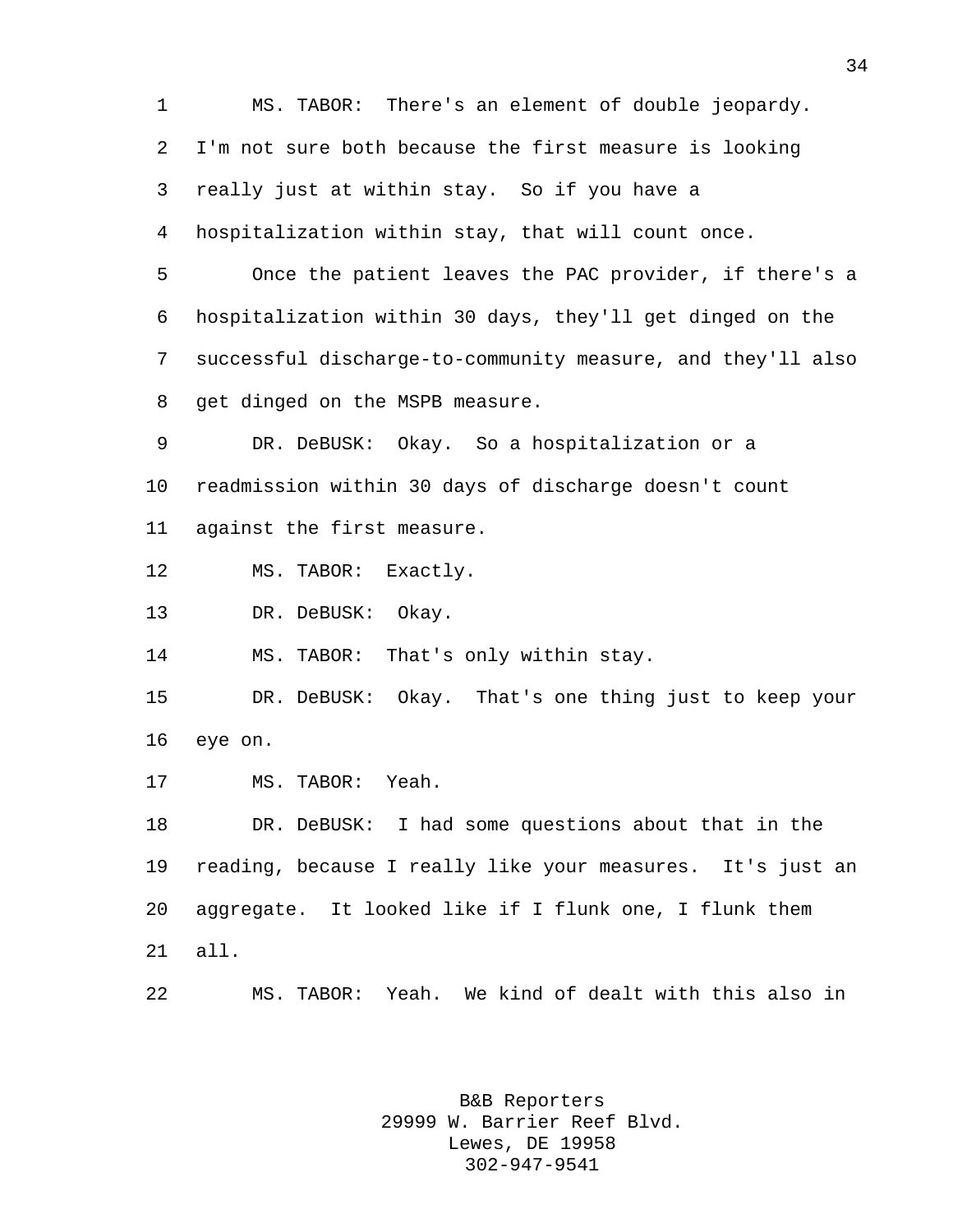the HVIP too, like readmissions and MSPB or kind of also double counting, but I think we've kind of landed on it's okay to double count these things because they're bad. DR. DeBUSK: No, that was my other question. Maybe an element of double or triple jeopardy makes sense.

MS. TABOR: Yeah.

 DR. DeBUSK: The final thing I was going to ask, in the reading, you mentioned that there isn't a uniform patient experience. Some of these areas, you don't even have the CAHPS for some of these. Could you speak to your impression of having, say a unified CAHPS-type instrument, versus say something like a net provider or net promoter score? I only know a little bit on the fringes of that, but if there isn't a CAHPS already in place, is this a chance to cross over to something that's perceived as more contemporary?

 MS. TABOR: I think there is an opportunity, and I will say the AHCA, which has developed what's more similar, it's lighter than the CAHPS survey. It's about three measures. So it's a little bit more than net promoter score, but it is kind of getting that idea. We do understand that SNFs kind of do use this tool, and I think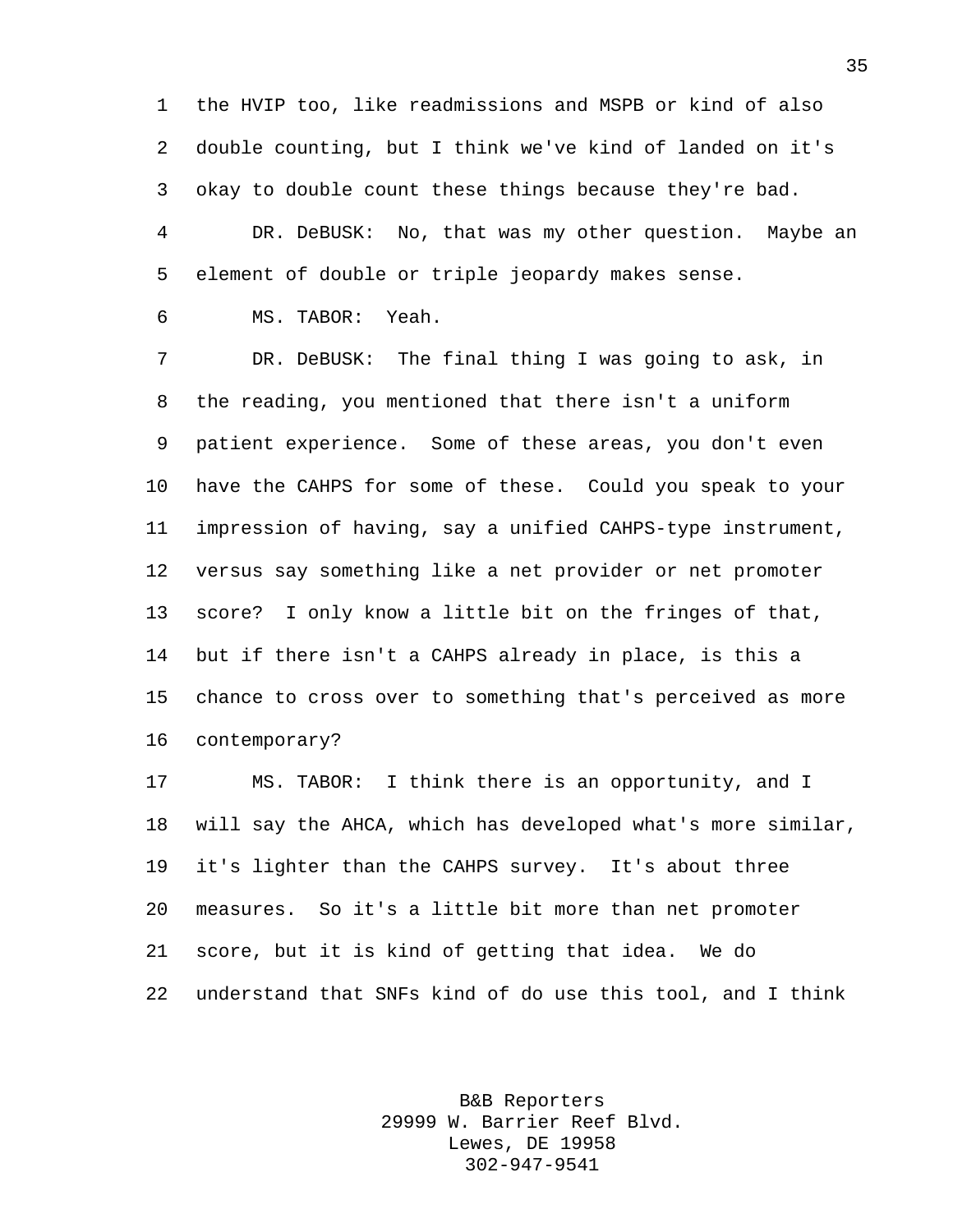CMS has also considered using it. They proposed it in, I think, two years ago in proposed rulemaking, but then we have not heard of it since then.

 So I think there are things out there like a net promoter score, like this AHCA tool, that could be used, but it's just currently not being used systematically across the settings.

DR. CROSSON: Thank you, Brian.

Pat.

MS. WANG: Good morning.

 I was wondering. I wanted to ask you a little bit more about home health. I understand the principle of uniformity of measures across settings, et cetera. I think the fact that these are really different settings and home health being the only non-institutional setting, that you've tried to control for that by saying we'll do within setting comparisons at least to start.

 But I guess I just wanted to ask you whether for home health in particular, the particular measures are the most appropriate. Whether you had thought about that particularly within stay admission as well as the readmission, I mean, given the nature of home health, the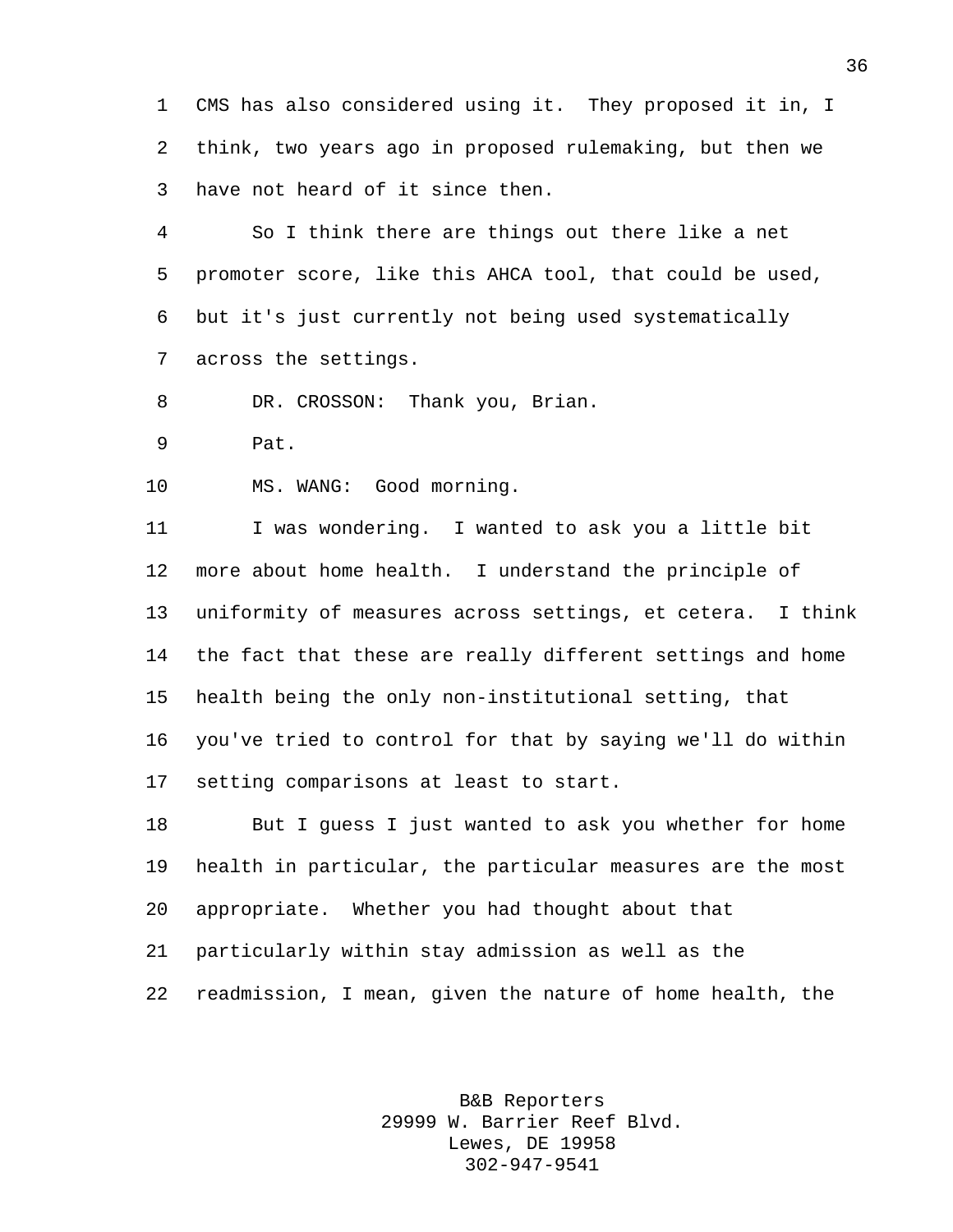value of uniformity is important but not if it obscures the most appropriate measure of quality for that setting. I just wondered whether you thought that you had thought about that, because some of the -- even the spending per beneficiary, there's sort of verbiage in the chapter about giving incentives to PAC providers to make recommendations for the highest quality providers, et cetera, et cetera.

 Could you say more about what you're feeling about home health agencies, the reality of they are really doing that, given the nature of what they're doing?

 Usually, when we think about home health contributing to avoiding admissions and readmissions, it's been in the context of working with organized delivery systems. Since this is going to apply to the agency that's freestanding, whether they're part of an ACO or not, I wondered if you had thought about that or struggled with it a little bit in your mind about one of these things is not like the other in terms of uniformity of the quality measures or not. I don't know.

 DR. CARTER: So we haven't really thought about a measure that would be a better fit for home health. These seemed like good measures for post-acute care, more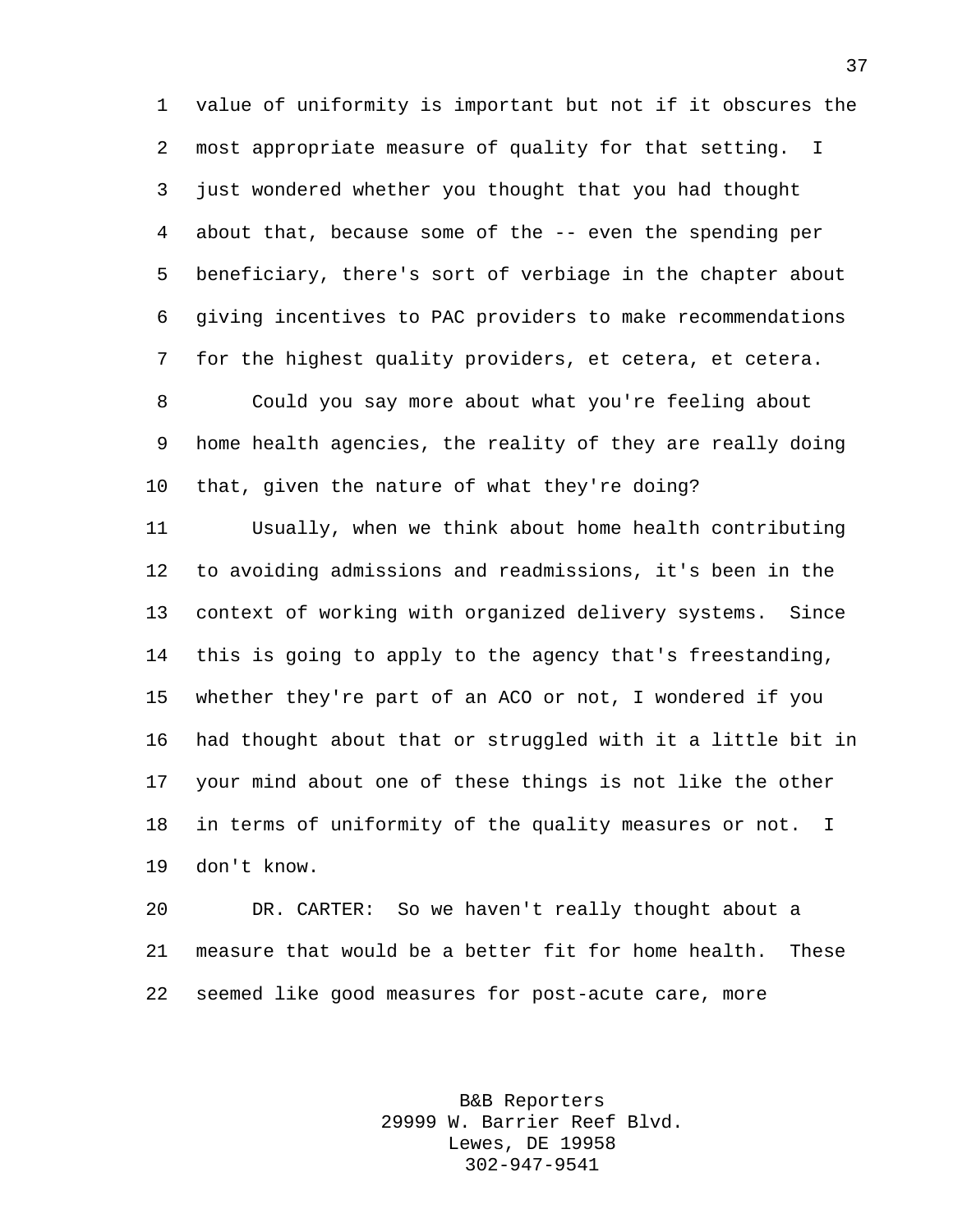generally, and so then your question is maybe they're not great fits for home health.

 It is a reason why in the hospitalization measure, we were very keen to include hospitalizations and not just readmissions, since so much of home health care is not preceded by a prior hospital stay. So we were trying to accommodate a feature of home health in the design of that measure.

 The MSPB measure, because the spending for home health is one-sixth of institutional stays, that measure is always going to have to have some kind of adjustor for looking, even when you get to being able to compare across settings. You're going to have to have a home health adjustor because the spending for home health just starts from a lower place, and so that would be another accommodation for the realities of the PAC landscape, even under a unified payment system and the breaking down of the laws between the settings.

 I guess the one place where I'm not sure, the successful discharge home, home health patients are already home, and so then the question is once your home health care ends, is that a fit for home health care that's really

> B&B Reporters 29999 W. Barrier Reef Blvd. Lewes, DE 19958 302-947-9541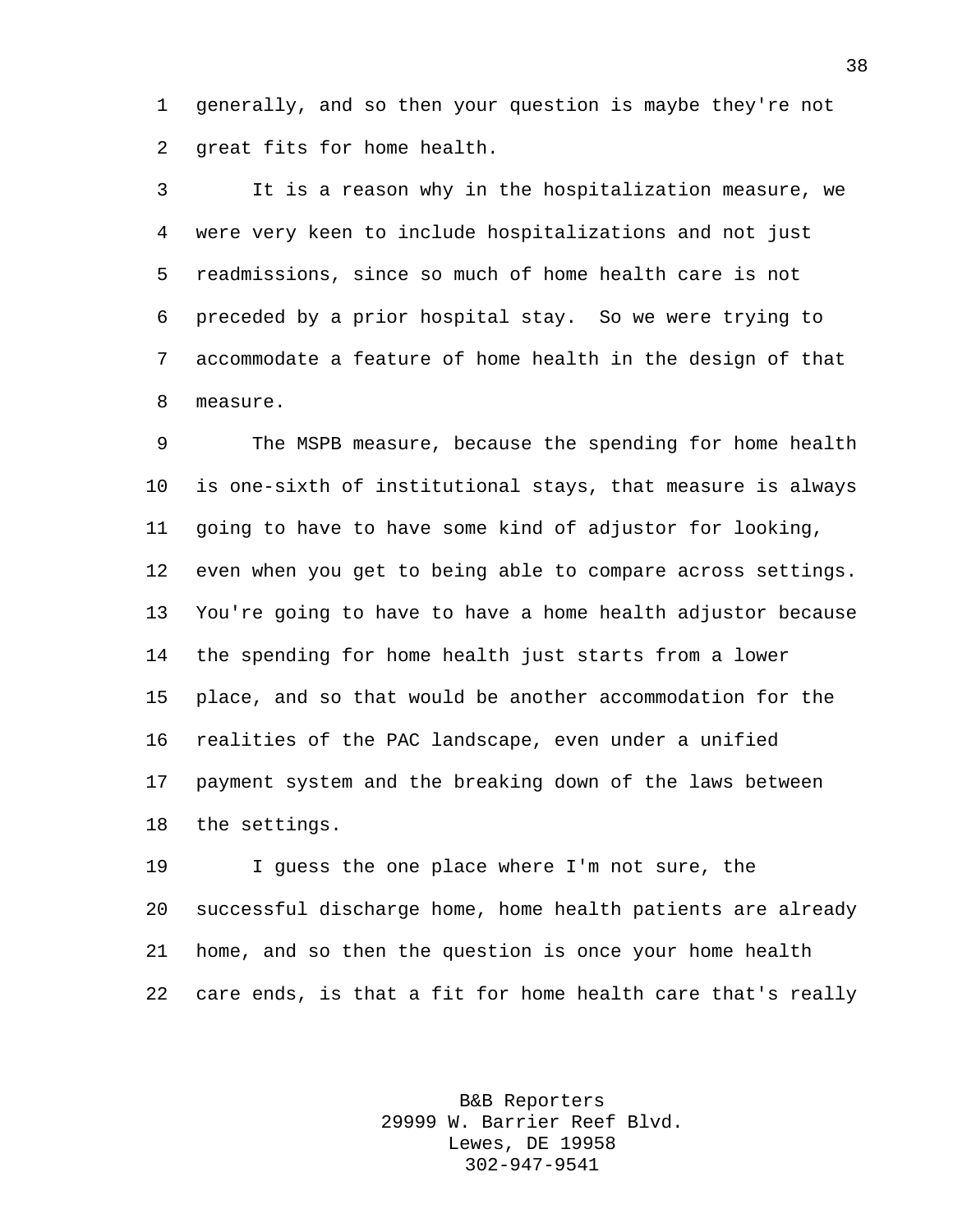a good measure compared to other settings? Probably. There's a lot of home health care that's back to back, back to back. So trying to think about when it's really appropriate, home health care, I think, is a reasonable measure for successful discharge home. But we haven't thought about a measure that's a good fit for home health and then thought, oh, could this apply to other settings. We didn't start there. DR. CROSSON: Okay. Warner. MR. THOMAS: A couple of questions. DR. CROSSON: On this? Sorry. Sorry. Are we on this point? MS. BUTO: I was on Pat's point. DR. CROSSON: Go ahead. MS. BUTO: Actually, when I was looking at this I thought of the successful discharge to community as being more appropriate to home health, because they're already home, than, say, an LTCH patient or many SNF patients. So I actually thought that was the one indicator or standard

that would be more likely to fit home health.

 DR. CARTER: Yeah, and we did, and this doesn't get at your question, but thinking about the appropriateness of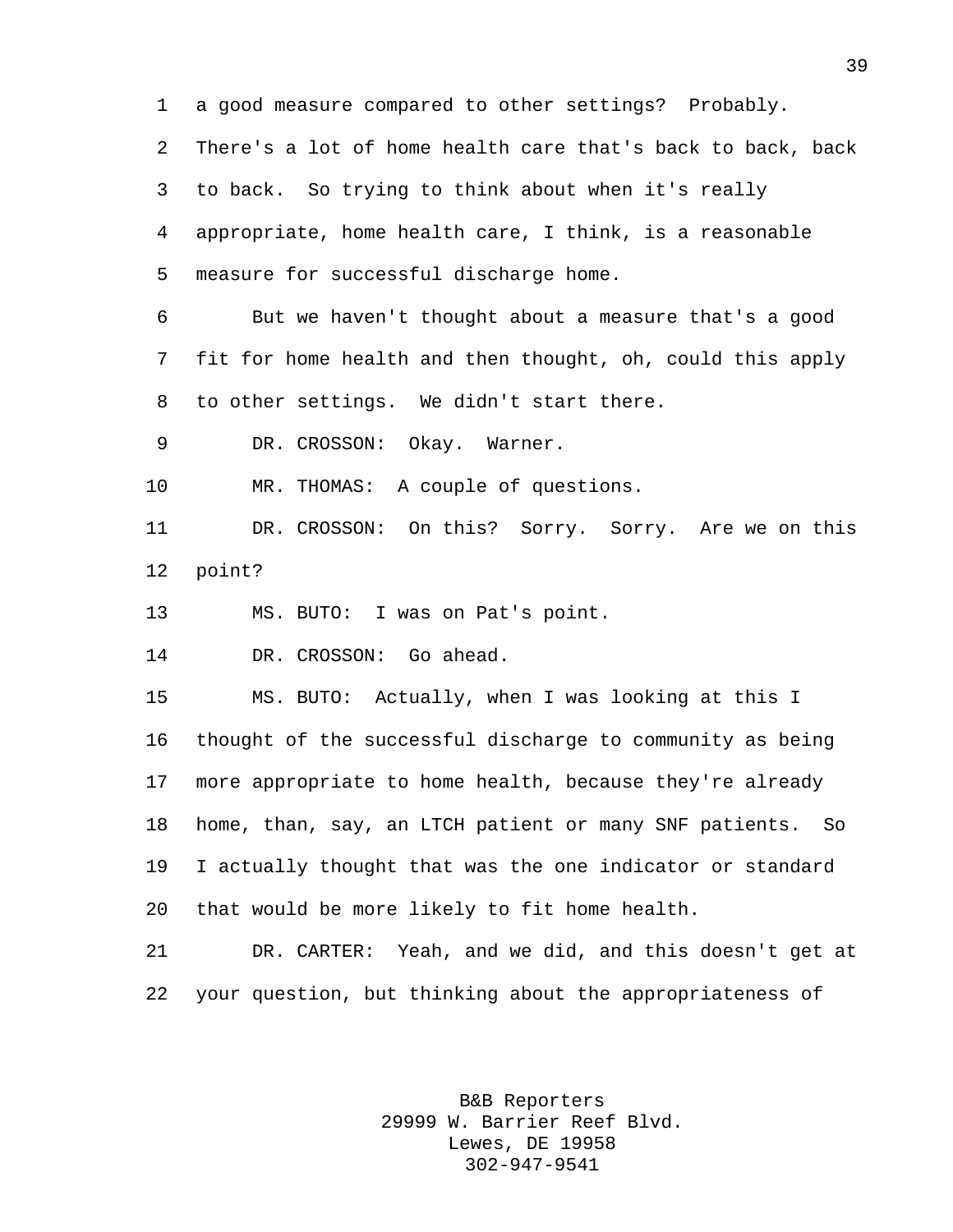the settings for patients who are discharged home but are really going to nursing homes, because that's really their home now, we did include those patients. And I know some of CMS' measures do not consider that as discharge to community. But for those patients, that's where they're living. So we were trying to tailor the measure to the realities of nursing home residents.

DR. CROSSON: Okay. Thank you. Warner.

 MR. THOMAS: Just a couple of questions. First of all, did you look at the types of hospitalizations? I mean, is it -- and should that be considered in this whole process? You know, because obviously there could be some that are totally unrelated. I don't know if that plays out in this situation at all.

 MS. TABOR: Well, so we looked at -- when we looked at -- we looked at admissions, observation stays, and readmissions, and we were very thoughtful to include the observations stays, because in Commission discussions that even came up yesterday about how there's this move towards observation stays. And from a patient perspective those are just like an admission.

We didn't look, like, specifically at reasons for

B&B Reporters 29999 W. Barrier Reef Blvd. Lewes, DE 19958 302-947-9541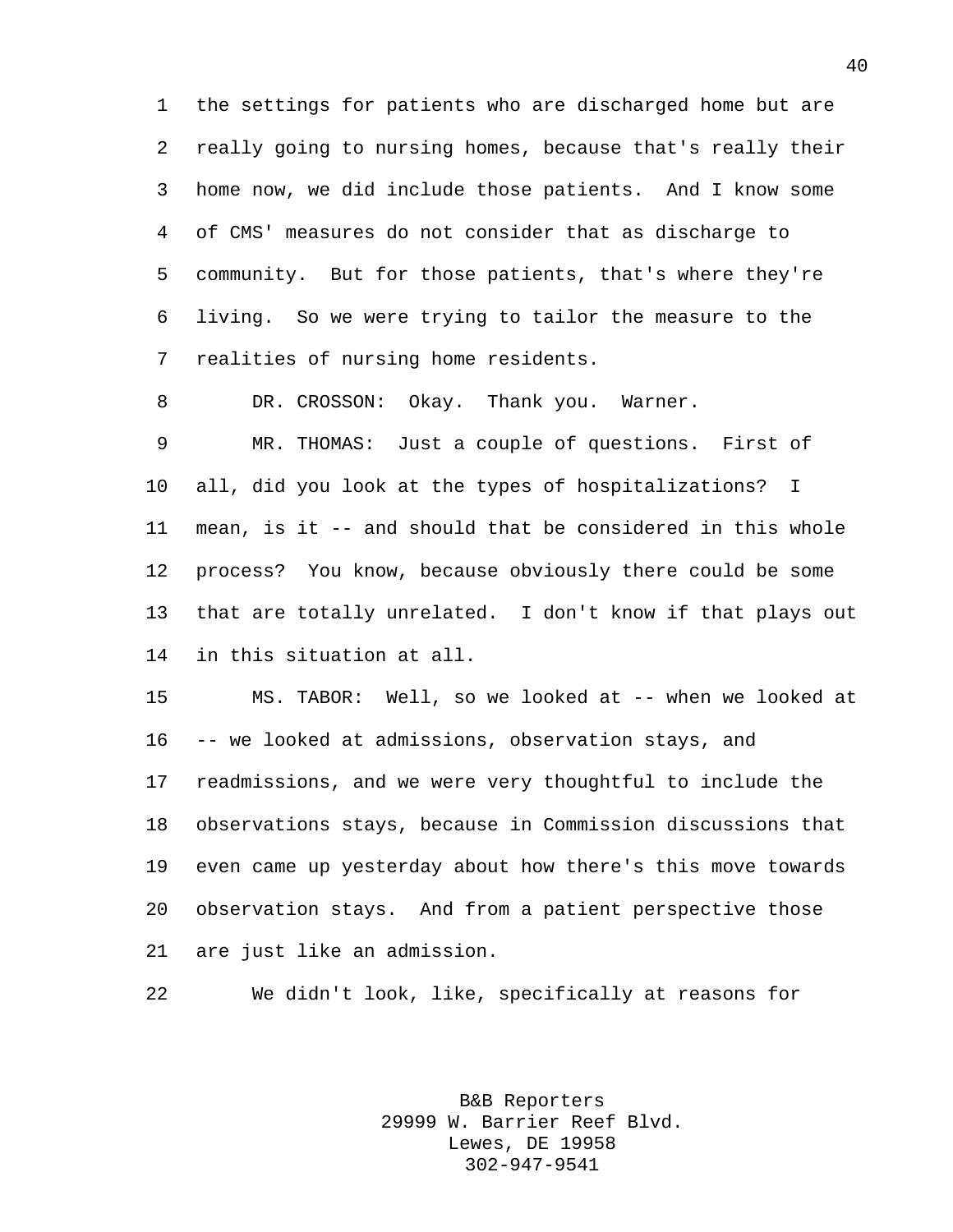admissions. I mean, we could look at that. But we just did include all admissions plus observation stays.

MR. THOMAS: Okay.

 DR. CARTER: But in the risk adjustment, for some of the measures, the principal reason for the hospitalization is the primary reason to treat. And if you were a patient who was community admitted, we ran your PAC claim through the DRG group to get a DRG assigned to you so that we could put you in a primary reason to treat, just like the other patients. So the reason for your hospitalization is captured in the risk adjustment.

 MR. THOMAS: Okay. On the -- you had the question about the percentage of payment that should be at risk and whatnot. What is the current percentage today on post-acute payments that are at risk?

 DR. CARTER: Doing math in my head in front of a crowd is always a bad idea. So home health is three-quarters of stays but it's about, what, 40 percent of PAC payments? I'm not sure.

 MR. THOMAS: But, I mean, my point is what percentage of their -- like what percentage of their payments would be at risk today, based upon quality? So it says, you know,

> B&B Reporters 29999 W. Barrier Reef Blvd. Lewes, DE 19958 302-947-9541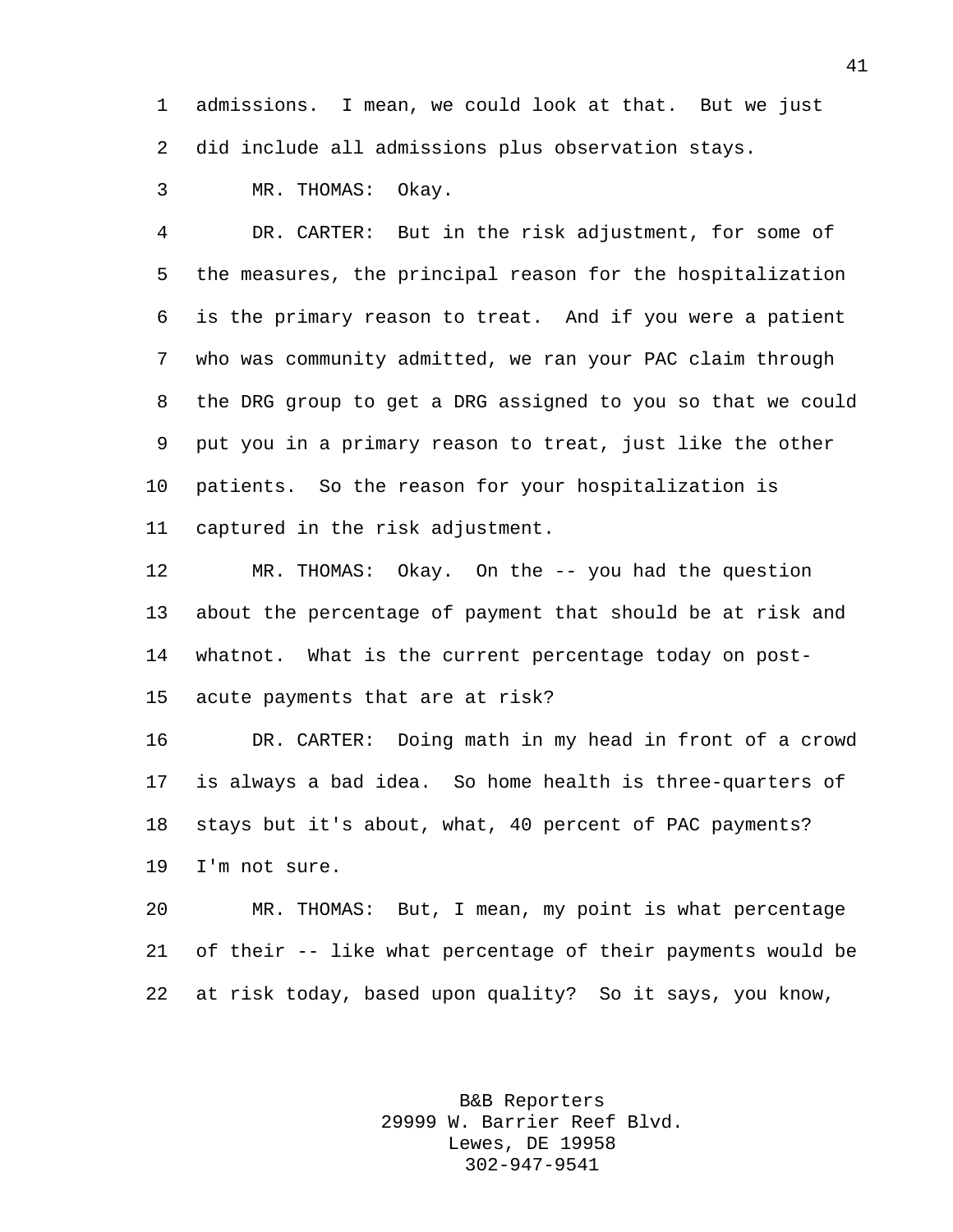in Slide 4, basically there's no value-based payments inn IRFs and LTCHs, so for home health and SNF what percentage of payment is it? Is it a percent? Is it 5 percent? Is it 2 percent? MS. TABOR: Well, so for home health I think it's -- is it 4 now? DR. CARTER: Yeah, it is, yeah. MS. TABOR: It's 4, and in SNF it's 2, and those are the lion's share of the PAC stays. MR. THOMAS: And have we seen any change in outcomes based upon the implementation of those programs and those - - you know, those withholds or those value-based programs?

 DR. CARTER: I would say there's been not as much change in the SNF as you might have thought. I think one reason is there just isn't really that much money at stake. In the home health you see the patient-reported outcomes have improved -- I mean, not the patient. The provider- reported outcomes have improved and the claims-based measures really haven't improved.

MR. THOMAS: Okay.

 MS. TABOR: The process measures, most have improved. So home health agencies are paying attention.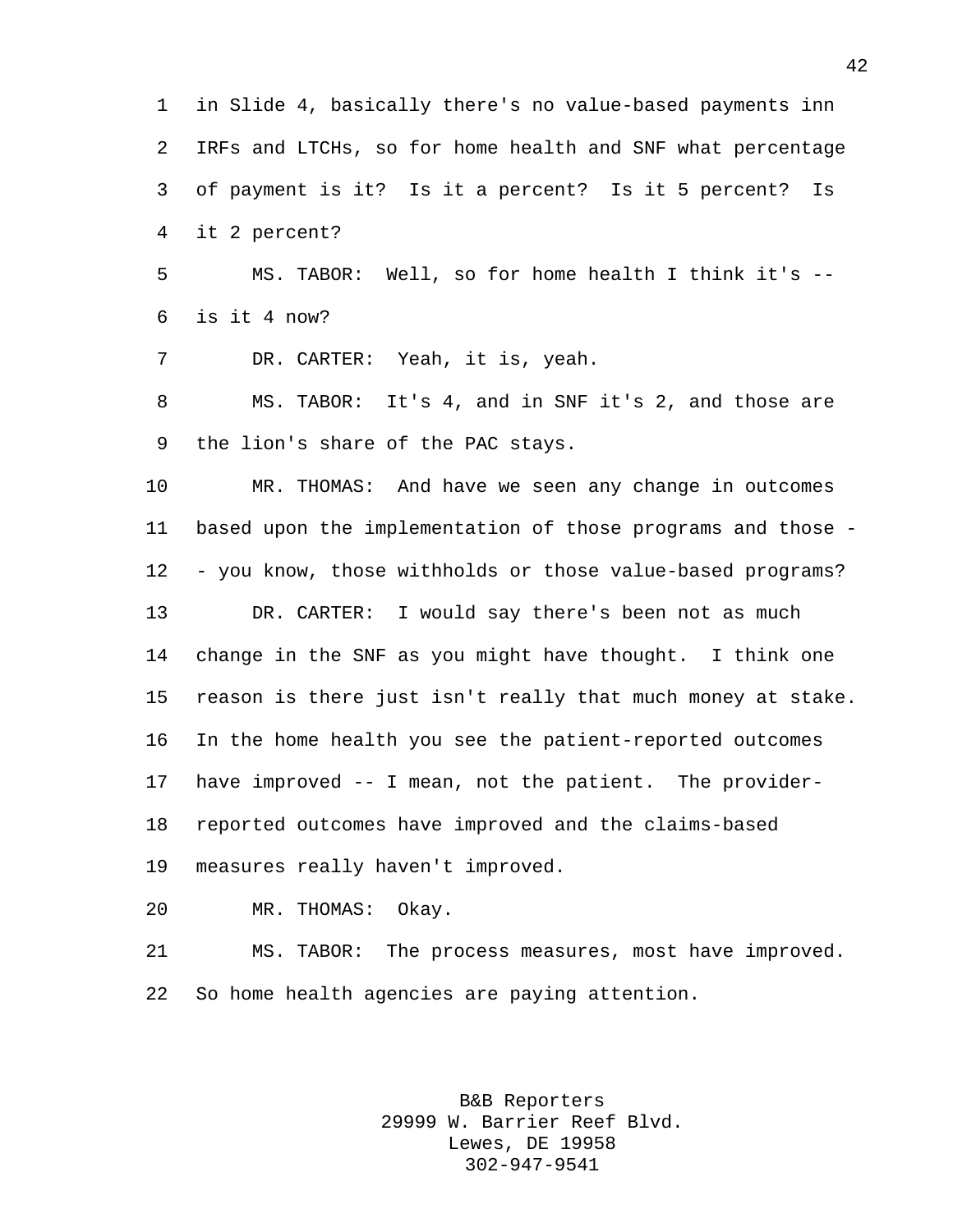MR. THOMAS: Okay. And then last question. Did you look at any of this information based on volume of the provider? So is there any variation based on low volume versus high volume providers? Should that be something that is thought about as a potential measure?

 MS. TABOR: We didn't look at large versus small providers, so that's something that we could do. I would say that we do capture some of this in the fact that we do have a minimum sample size. So you've got to have 60 beneficiaries that you treat over three years to even make it into the process.

 MR. THOMAS: Okay. And then the last question -- and I know you've looked at this some -- as far as the types of patients that actually get accepted by post-acute providers, and when it comes to the risk of hospitalization. This idea of cherry-picking or not taking certain patients, I mean, is there any concern about that, or have you -- do you see any trends of that for post-acute to have quality measures in there today? DR. CARTER: I think in the SNFs basically you do see

 some cherry-picking. We haven't looked at it but just looking at the design of the payment system you would think

> B&B Reporters 29999 W. Barrier Reef Blvd. Lewes, DE 19958 302-947-9541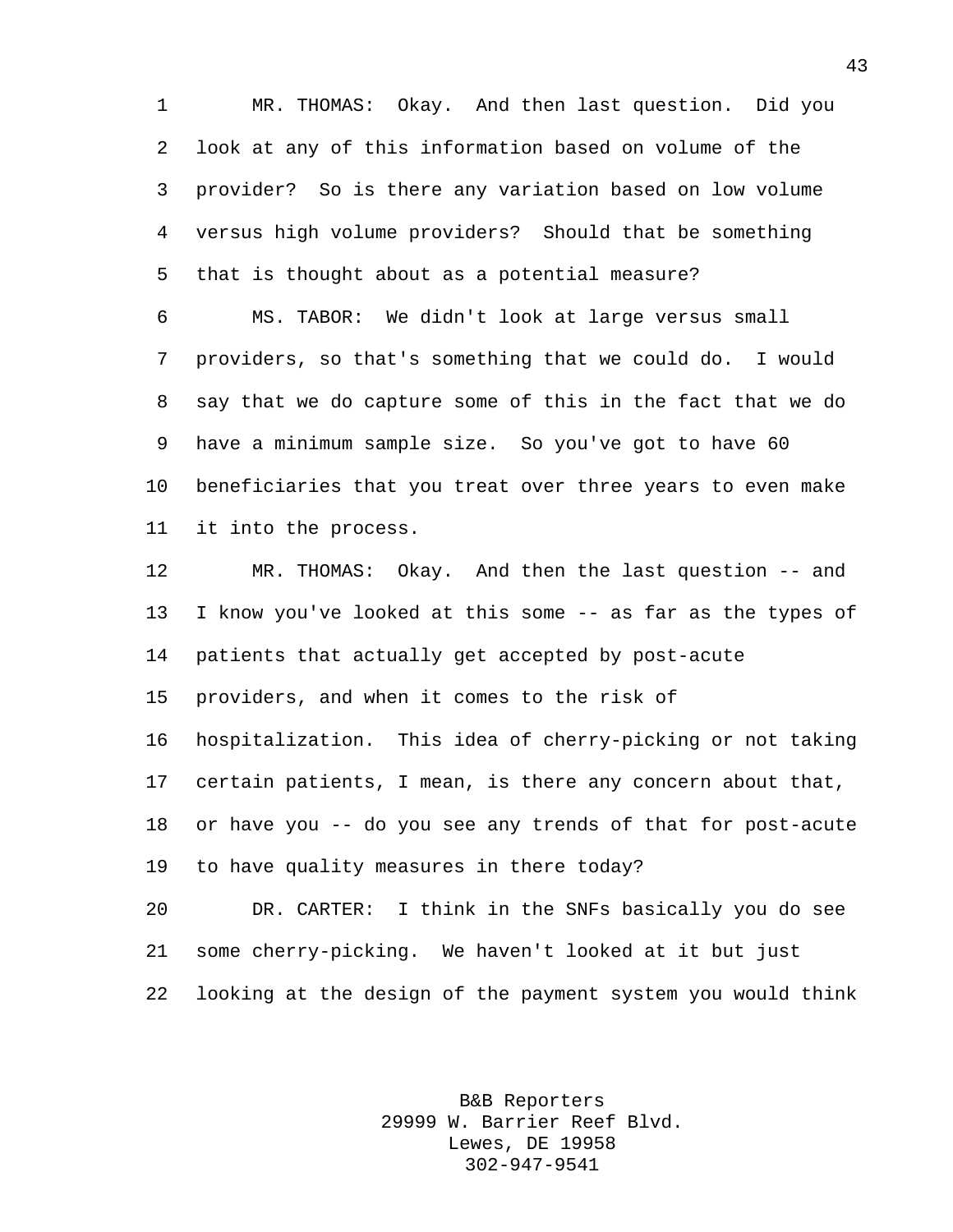that there is some. Since it's a payment system that currently really rewards therapy and doesn't pay adequately for medically complex patients, I would think that there is some selection. The IRF and the LTCH have admission criteria --

MR. THOMAS: Right.

 DR. CARTER: -- kind of that are screening at the door who is admitted.

 We've also heard, anecdotally -- not me, but Stephanie, on her site visits -- that LTCHs are careful about who they take, and so there's a little bit there. 12 I will say, then, under the PAC PPS where we're hoping to redistribute money, based on patient complexity and clinical characteristics, you will see less of that. And with the redesign of the home health and the SNF PPSs that are starting, well, next month for SNF and then in January for home health, that's going to move money around. Those are really redistributing payments based on clinical characteristics as opposed to therapy. So some of the cherry-picking that may be going on I think will diminish with just the advent of these redesigns.

MR. THOMAS: Thank you.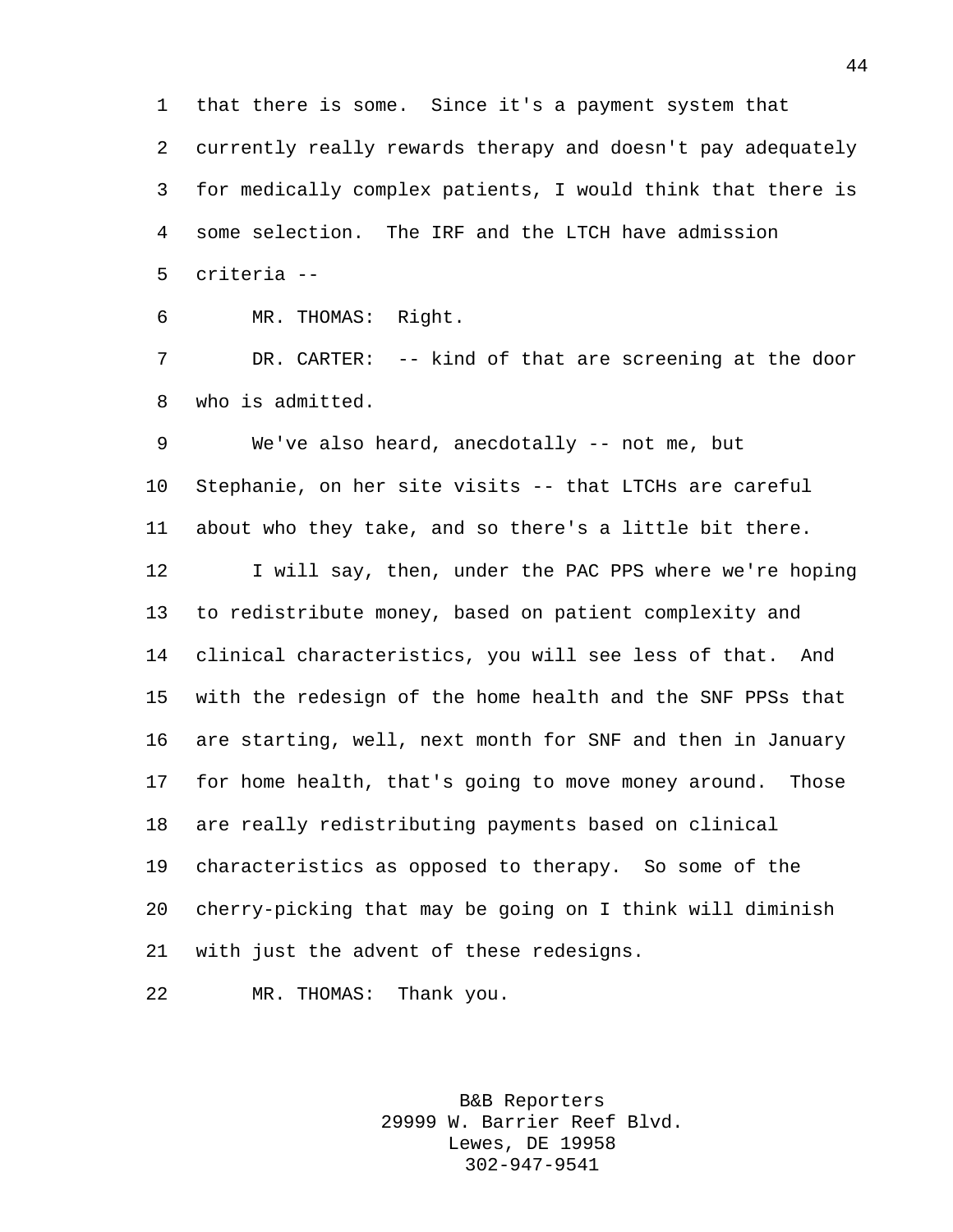DR. CROSSON: Okay. Thank you. And let's move on to the discussion. Could we have the last slide? I'd like to focus your attention on the last bullet point in the sub- bullets. Carol and Ledia would like some input. We've already had some snuck into the questions. But specifically on the measure set -- does everybody like it or would you like to have some more things added to that, the arguments for that -- the scoring methodology -- would people like to continue a scale, peer grouping, other suggestions there -- and then the size of the withhold, which is proposed to be 5 percent. There are arguments -- I think we'll hear arguments that it's too large, and I think there's maybe a case to be made that it should be even larger than that. So try to focus your comments on those issues if you would.

I'm sorry. David, you're going to start.

 DR. GRABOWSKI: Yes. Thanks. And once again I'm really excited that you're doing this work. As Brian said, it's really kind of a marriage of all of the unified payment work we've been doing with the HVIP and quality measurement. I said to you yesterday it's like a MedPAC greatest hits chapter, you know, and we're touching on a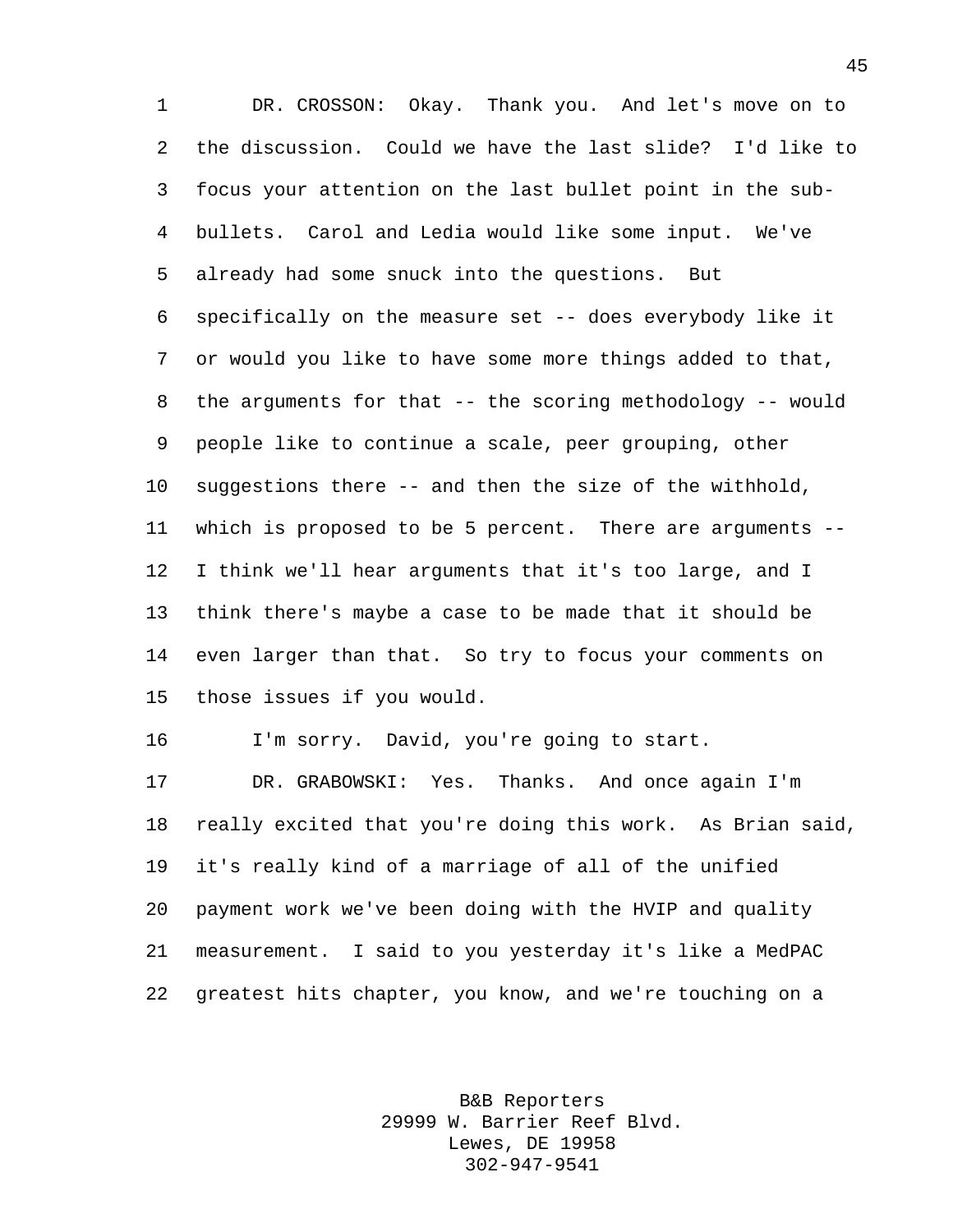lot of the issues we've been discussing for quite some time.

 You can't have unified payment in post-acute care without some sort of PAC value incentive program. It doesn't work. And one of the criticisms I've heard of this whole effort is are home health agencies, for example, going to take patients that aren't appropriate for that setting, and a quality program helps guard against that sort of activity and really helps encourage each of the settings to admit patients that are appropriate for that setting. So I'm really happy we're doing this.

 There's not a program -- and I think you did a really nice job of reviewing what's out there in the post-acute care space. There's really not a program we can take off the shelf. Home health, it's a big program with 20 measures and really doesn't fit well here. The SNF, value- based purchasing program is very narrow with just the readmissions measure. So I like that we're building something that fits across all four sectors.

 To the questions up here, do we have the right measures, I like the three measures that are currently proposed. I want to sort of make two points, and I know

> B&B Reporters 29999 W. Barrier Reef Blvd. Lewes, DE 19958 302-947-9541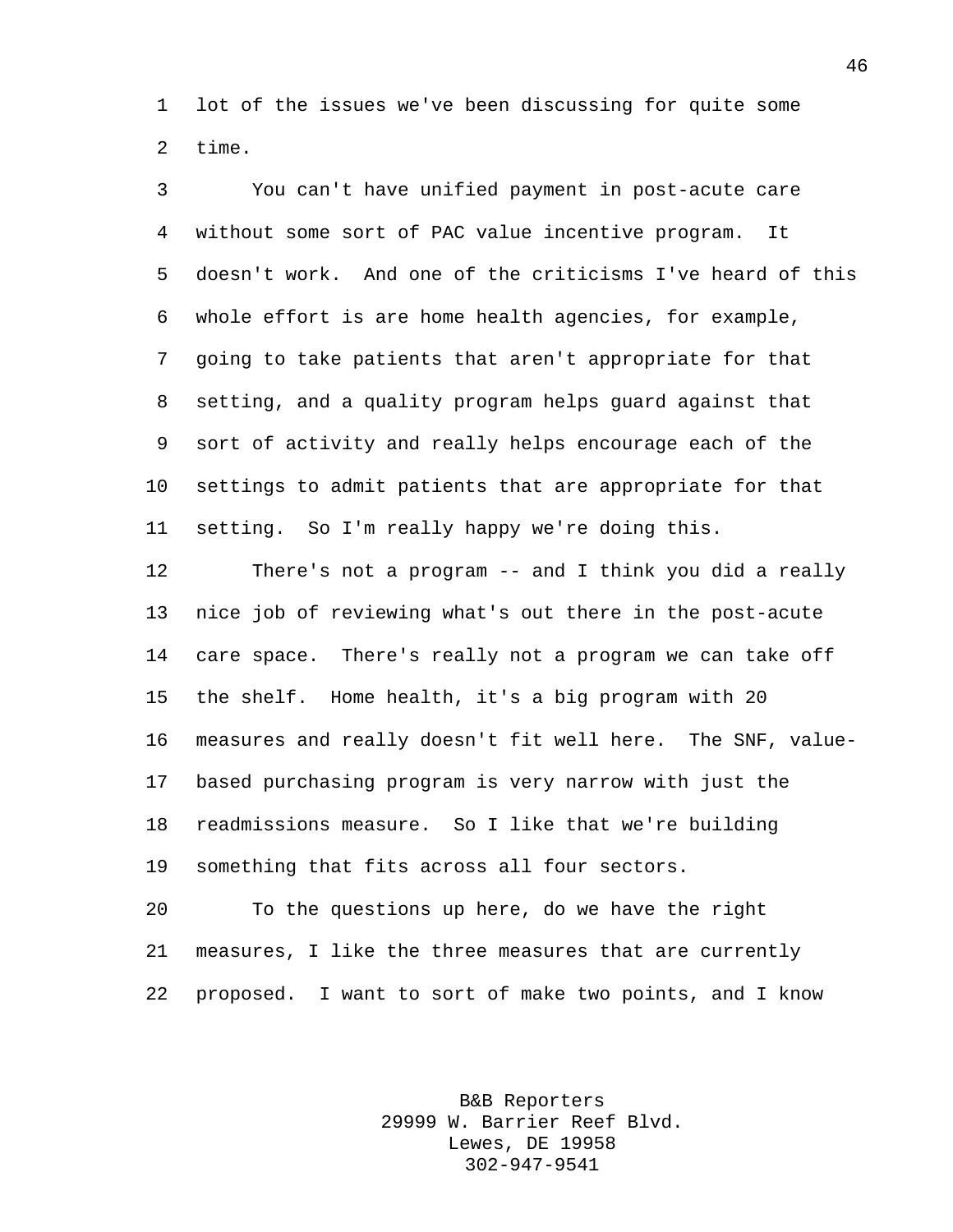maybe we're not there on either of them yet, but I really think patient experience needs to be in here. And I know the data aren't there yet with the CAHPS. Other Commissioners may have ideas of other places we could go for better patient experience data, but I think we want to continue to say that in the chapter, continue to push CMS that we want a uniform patient experience measure that we can use in this model, because I think that's really the missing measure relative to the HVIP and some of the other programs that we've discussed.

 Dana raised my other point here and that's functional status, and that's really what post-acute care is supposed to do is get individuals back to full functioning and get them successfully discharged to the community. I appreciate we have this community discharge measure already in the kind of measure set. I really think some sort of functional status -- once again, that's provider-reported right now. It's not ready for prime time. But I think, once again, we have to stay on CMS to -- if it's auditing, if it's trying to use something from the hospitals, that's a measure that belongs in this program, and currently the data aren't up to snuff. But I hope we can continue to

> B&B Reporters 29999 W. Barrier Reef Blvd. Lewes, DE 19958 302-947-9541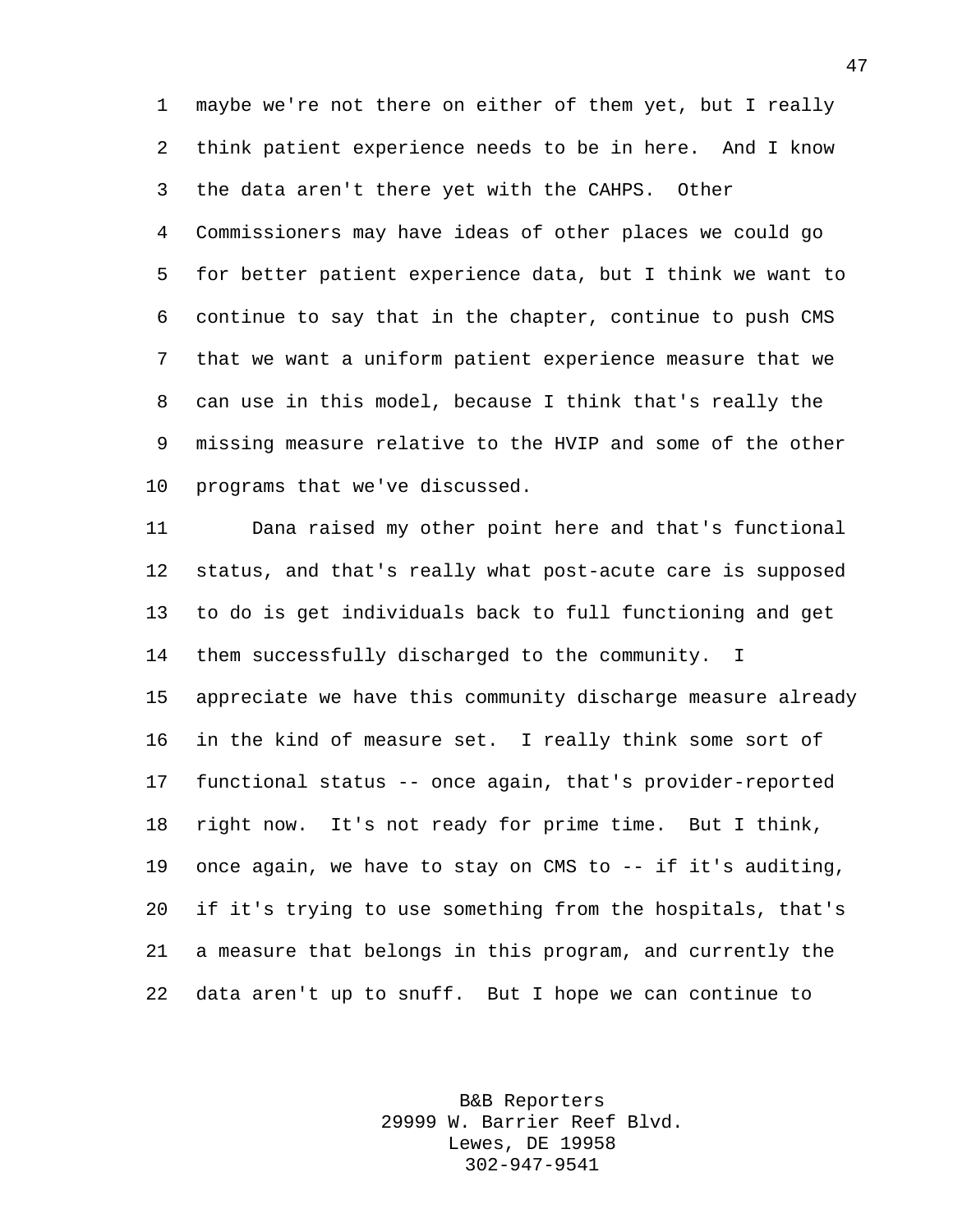encourage CMS to push on that front.

 Towards the scoring methodology I wanted to make two points there. I think I already pushed you a little bit on the risk adjustment, and Kathy and others had good ideas here as well. I really worry when I look at those kinds of rates that you presented in the chapter across sectors, that we're not comparing apples to apples here. And how can I look at, for example, a hospitalization rate for a home health patient and compare that to an LTCH patient and think, how much of that difference is really quality versus just these are totally different patients, even after we apply our risk adjustment?

 So I think two parts to this. The first is that I really like that you're initially going to score within settings, and I think that's really important. Downstream, as you begin to implement this payment system, I do think this will level out, because once you start paying a unified rate you actually then can look at apples to apples. And so I think over time we will be able to go to using similar standards across settings, but initially these differences are too big to sort of be believable, that this is true quality. It's really there's something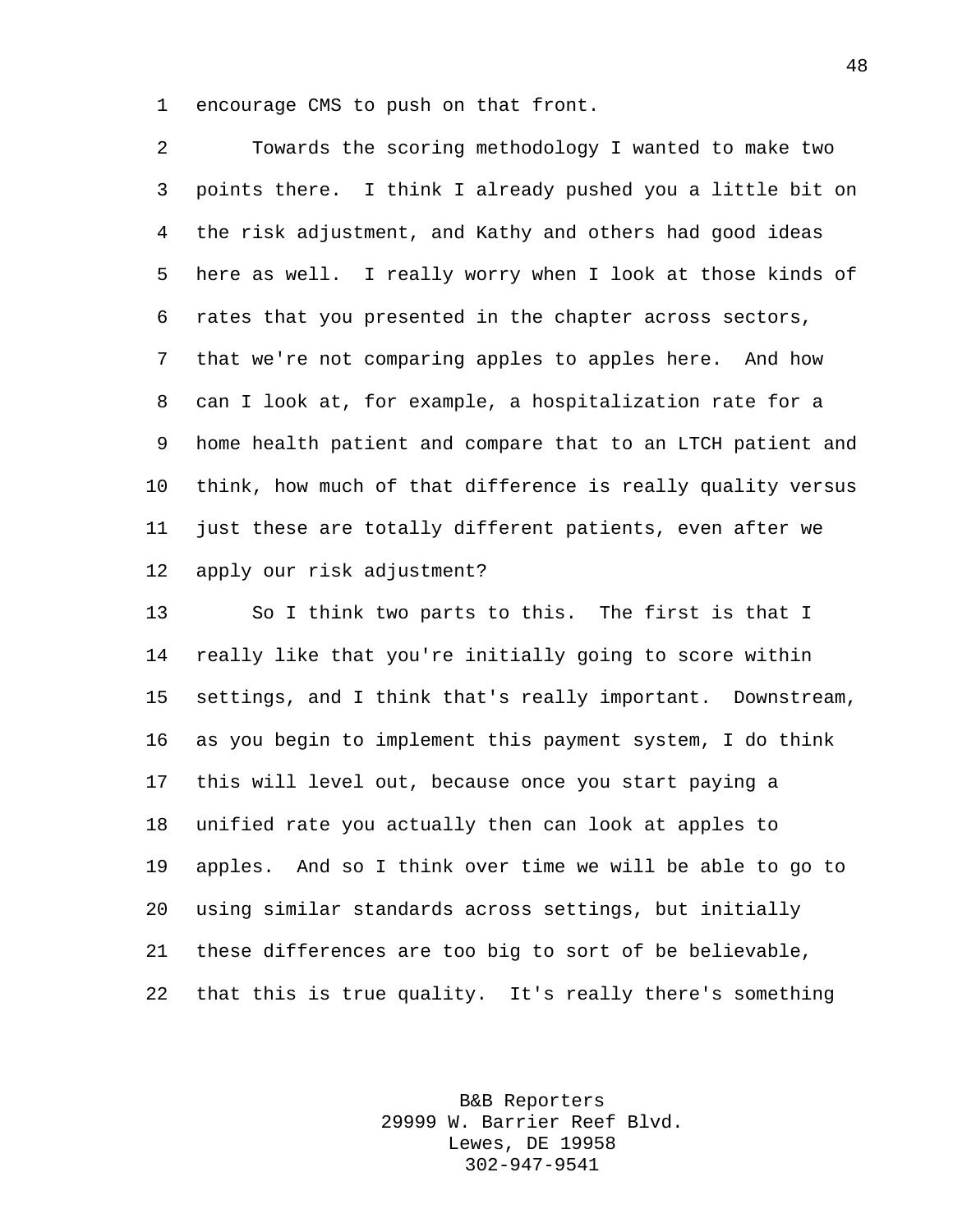else going on here.

 The other point I was going to make, I like your peer groupings. I think that's also essential. There was a Health Affairs paper a couple of months back that just showed, in the SNF VBP, which doesn't adjust for social risk factors, that just proportionately those facilities that were being punished were caring for more dual- eligibles. You know, the current programs aren't working very well around this issue, so I think the peer grouping is really an important element.

 Finally, on the size of the withhold, I like 5 percent. Jonathan, you kind of challenged us. What is the right rate here? I think 5 percent sounds reasonable. I wouldn't be opposed to going even slightly larger. I do think, however, there has to be an on ramp, so maybe starting in year one, 2 or 3 percent, and then sort of getting up to those rates to allow providers to get familiar with the program.

 I'll stop there, other than to say again that I'm really excited we're doing this. This is great work and I think it's essential that we marry the unified payment system with a PAC-VIP, so thanks.

> B&B Reporters 29999 W. Barrier Reef Blvd. Lewes, DE 19958 302-947-9541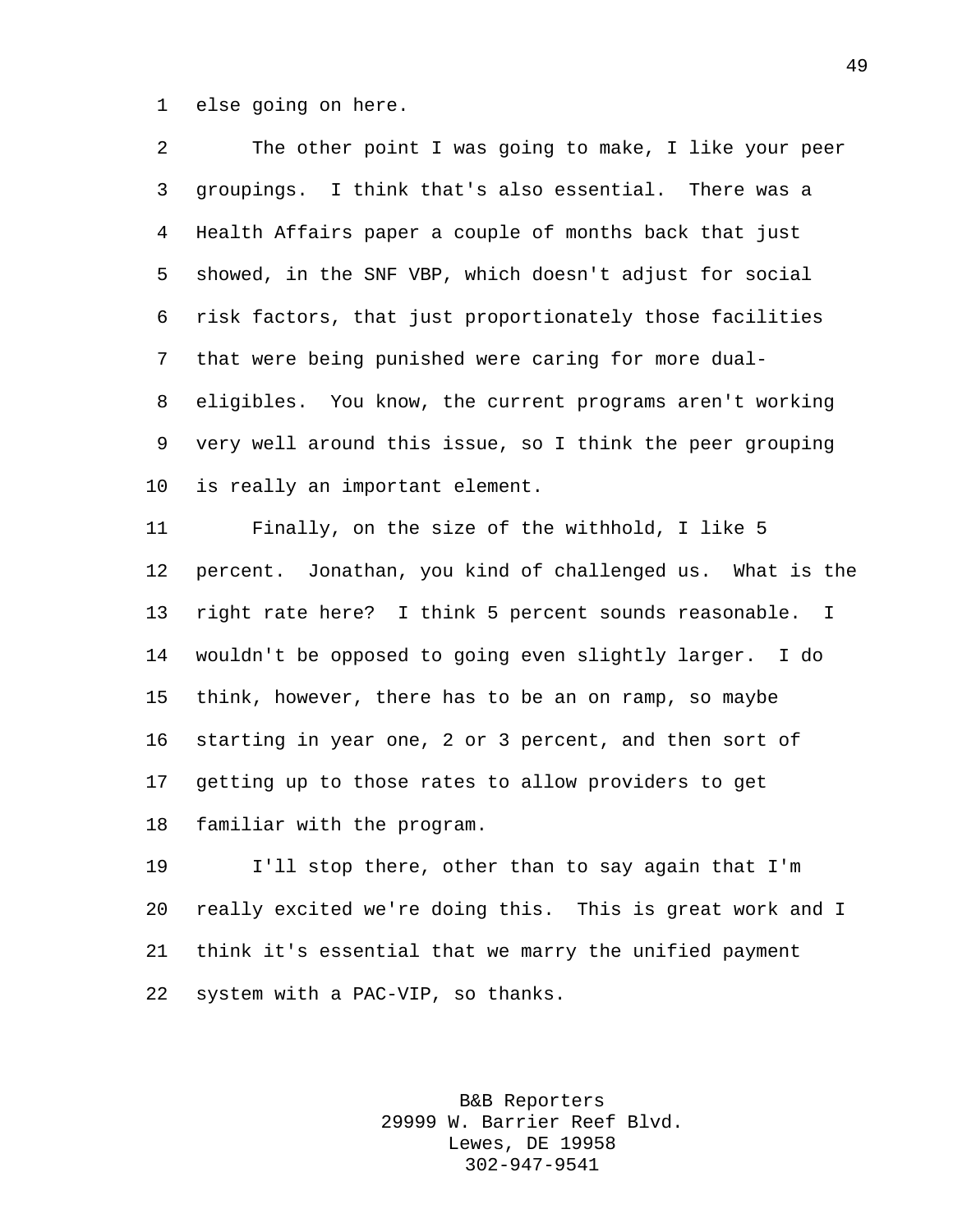DR. CROSSON: Thank you, David. I've got Brian. DR. DeBUSK: First of all, thank you again for a great chapter. I echo David's basic comments. I'm a huge fan of sort of both the pieces of work that have merged to make this work.

 I do like your measures, and to David's point I would like to see a patient experience measure in there. And in the absence of having this CAHPS, I do think there is an opportunity for us to explore some more contemporary measures, something that's maybe a little bit lighter weight that we could use. I mean, I think we should take advantage of the vacuum, basically, is what I'm saying. I also like the pragmatism of being able to go by setting and peer group. I thought that was nice to see in the article because so much of what you guys are doing is very theoretically pure and very theoretically satisfying. It's nice to see us depart, when the data just doesn't support it, to depart to a more pragmatic theme, like peer grouping by setting. I did like the fact that you did speculate that as the PPS side drives realignment of the industry that maybe we go back and revisit that, because with realignment and the risk adjustment model you may be

> B&B Reporters 29999 W. Barrier Reef Blvd. Lewes, DE 19958 302-947-9541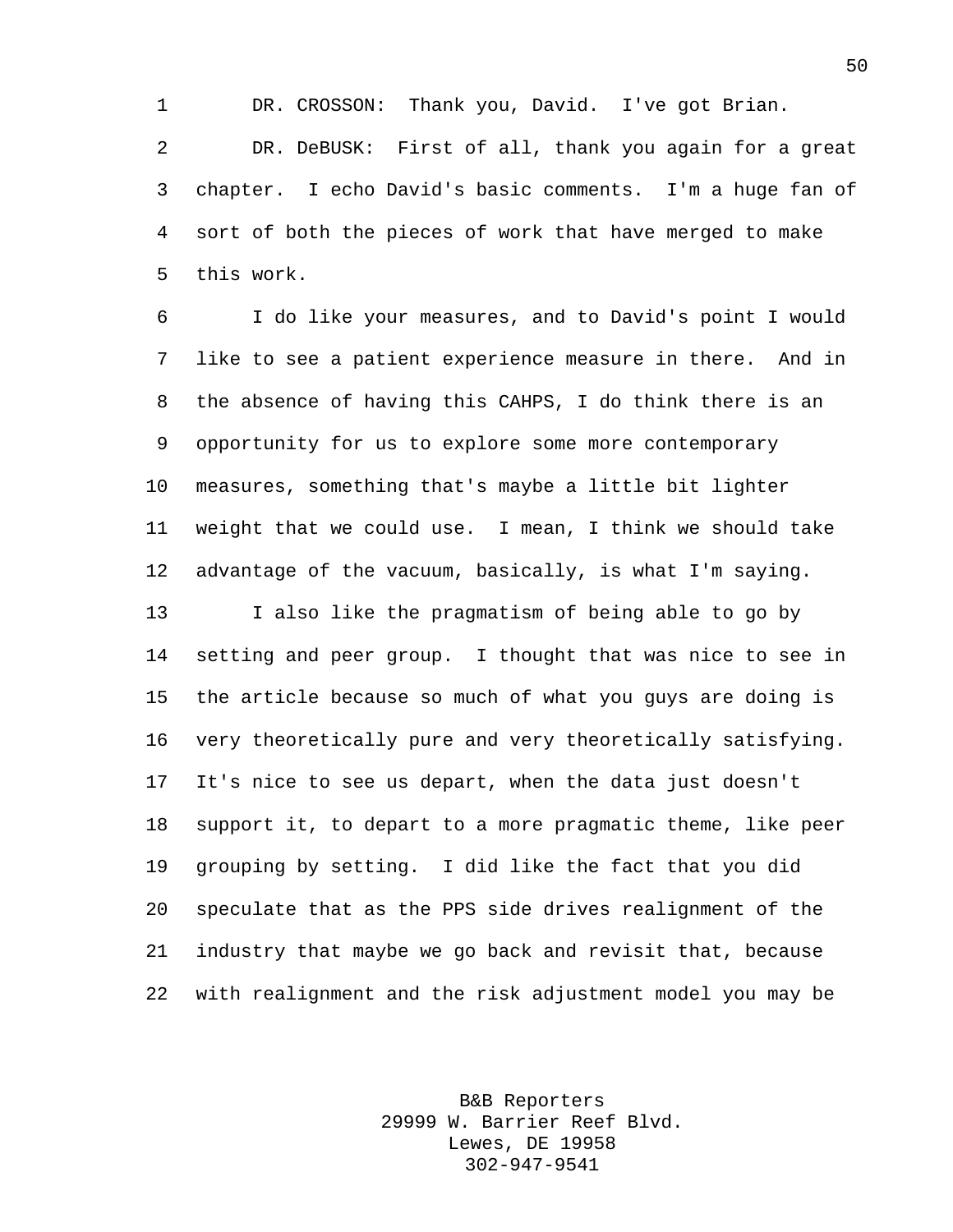able, ultimately, to do one peer group. So I guess I like the pragmatism now but I like the way that you were also looking forward to the future and saying we may be able, ultimately, to reconsolidate that.

 The final comment that I want to make was something that came up -- well, two things -- in round one. I would keep my eye on the specialization thing. I think the risk adjustment model, being able to accommodate that, watching these providers specialize might be a really, really good thing. And if we see it in the data, in the outcomes data, maybe it's okay to have some arbitrage there where they're always going to come out one or two or three points ahead on the withhold, just because they're really good at specifically what they do. So I wouldn't necessarily see that as a problem. I would see that as a potential feature to reward providers who decide to specialize or focus on a particular condition.

 And then, finally -- and again, David, I echo you, actually in the same order -- but I would consider making the withhold larger. I mean, I think you're in a space, particularly with, say, SNFs and home health, where there is some overpayment here, and I think you could take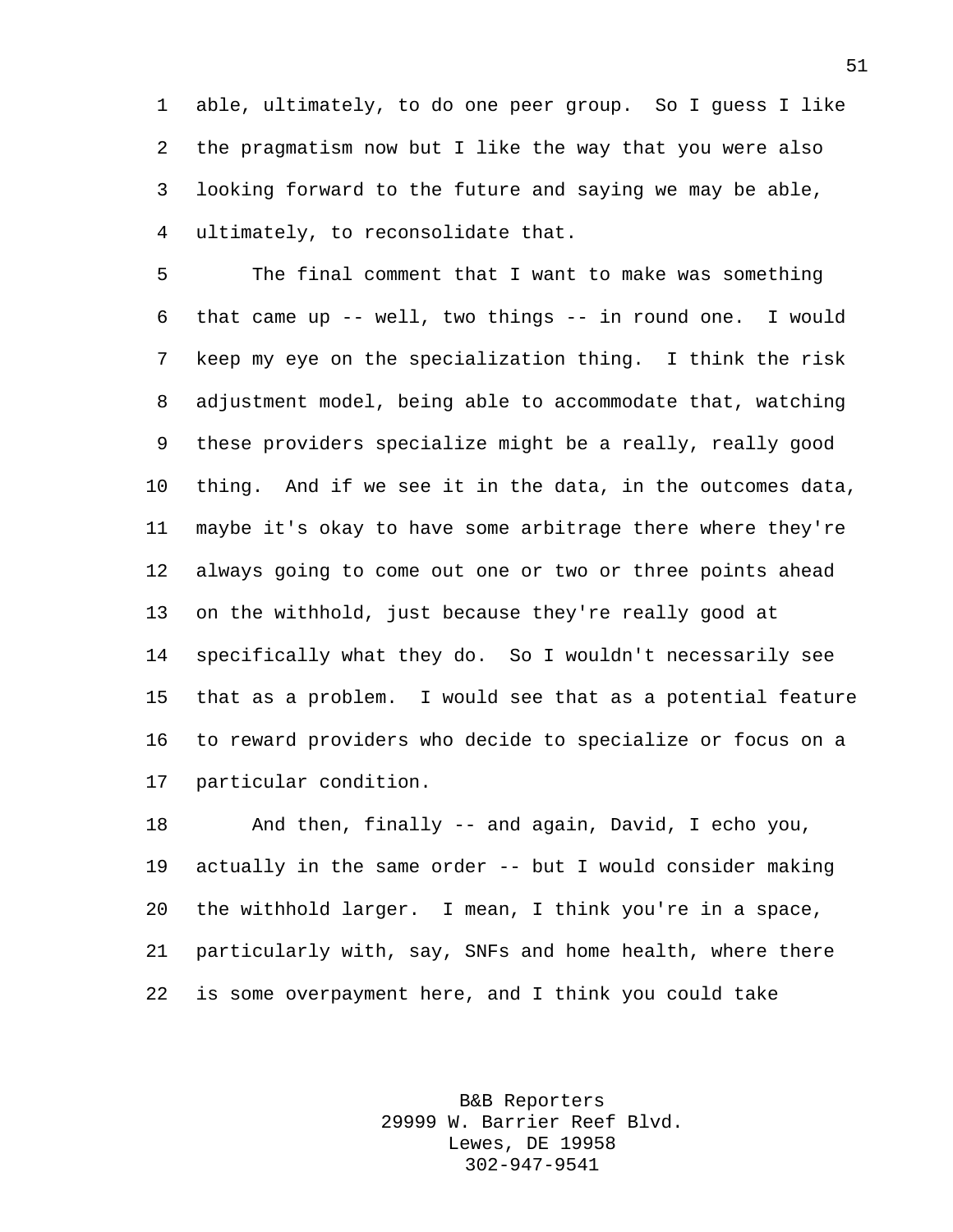advantage of that, to maybe a 6, 7, 8 percent holdback that's ramped up over time.

Thanks.

DR. CROSSON: Okay. Amol, on this point.

 DR. NAVATHE: On the point of specialization, because I think it's an important one, I totally agree with Brian that it's something to keep our eye on. I would probably characterize it, or at least the reason to keep an eye on it I think actually also has the other side, which is, you know, potentially while our risk adjustment models hopefully will get better and better over time, there's the type of care that's actually being provided.

 And I think, Carol, you alluded to that in the Q&A session in one of your responses, which is if they're providing more intensive services that require any additional technology, additional capital investment, additional other stuff, variable costs, that that actually may not end up being factored in. And that more severe population, who requires that more intensive care, even given the same reason for admission, those would be unobservably essentially to our model, sicker people. And maybe what we want is to spur that type of specialization,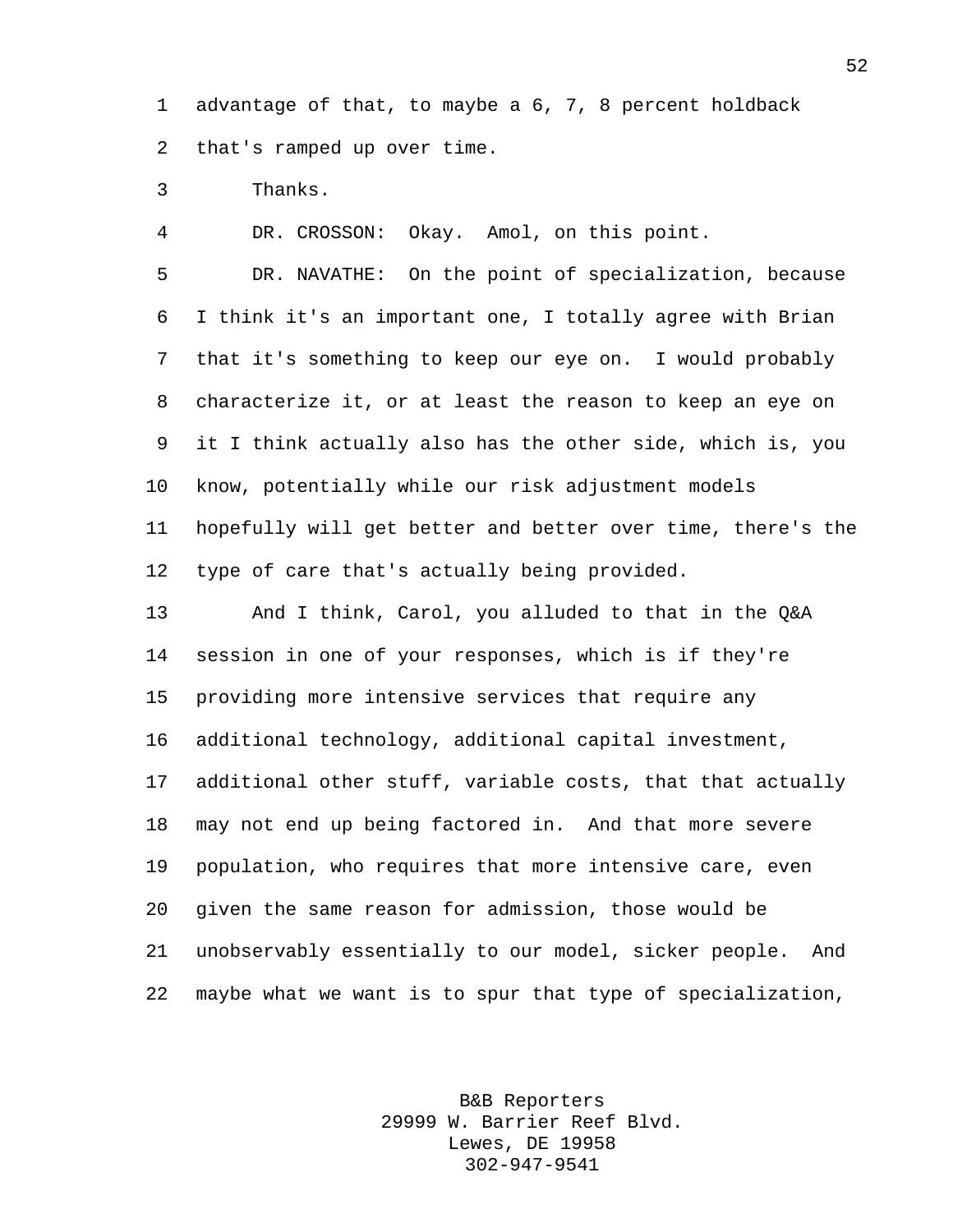but this kind of model could potentially penalize that type of specialization, which would be not in the best interest of the beneficiary.

 So I think no model is ever going to be perfect, but I think it's important to keep both the good sides of specialization and potentially, or the benefit specialization as well as the potential harms of specialization in view here as we go forward.

DR. CROSSON: Larry.

 DR. CASALINO: Yeah. I would pretty much second everything that's just been said, but a question and then a comment.

 The question is, so in terms of the risk adjustment, with the claims data that would be available, will that be able to differentiate between someone who has a stroke that produces just mild, pretty temporary, you know, improving relatively rapidly, weakness in your left arm, for example, as opposed to someone who's got permanent hemiplegia and an inability to speak, because those are very different. One could go to home health. The other is going to spend, you know, a long time in a facility probably. Will claims data nowadays allow differentiation between those two things?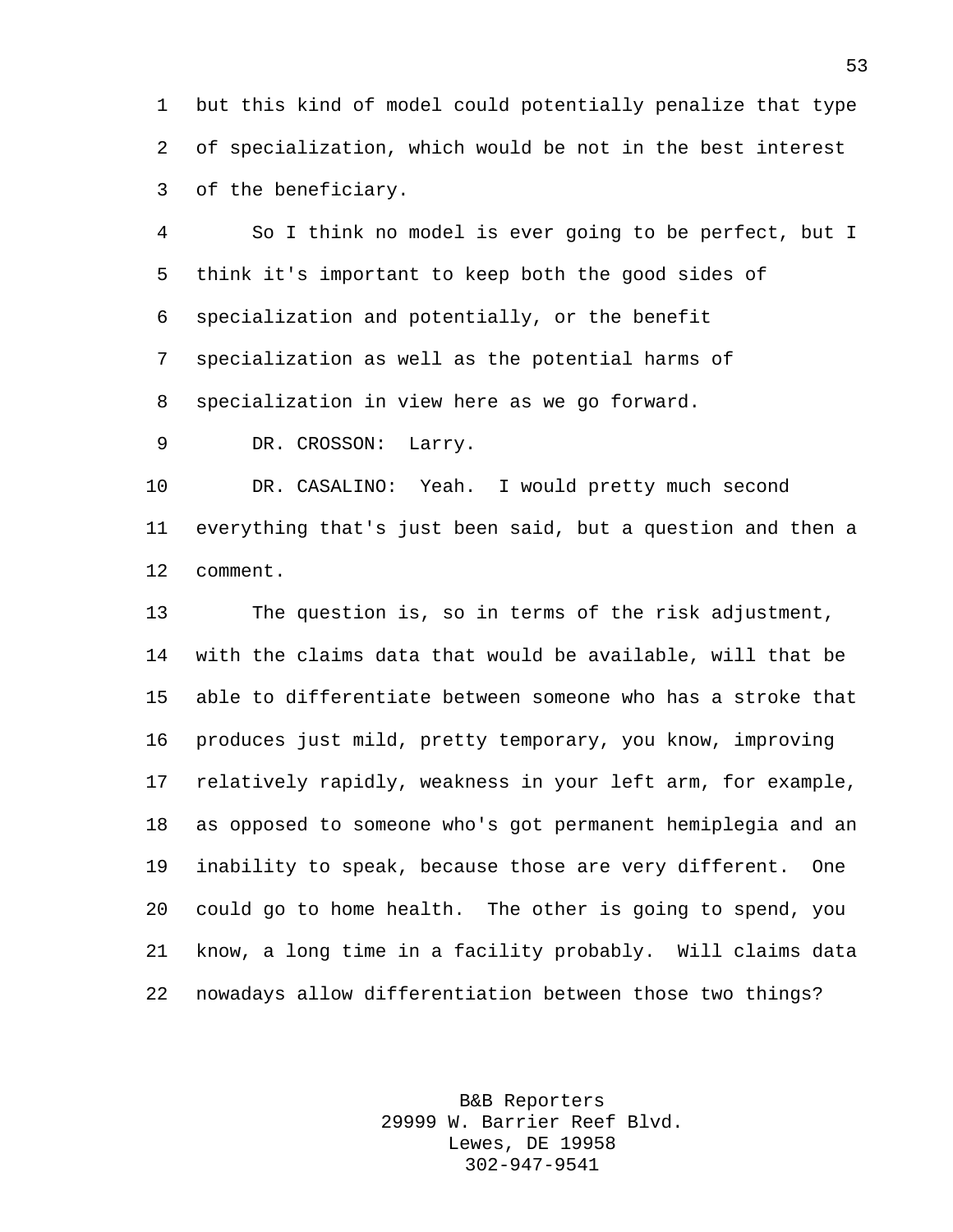DR. CARTER: I don't know. I can look at that. That is a condition, when we were doing the SNF/IRF comparison many years ago, but that was using ICD 9 data. That was one of the concerns we had, is that a stroke is not a stroke, and we're very aware of that. But let me -- I can get back to you on that, because it is a real concern. DR. CASALINO: A stroke is not a stroke is, in a way, true of almost any diagnosis, but with stroke it's really important, and particularly in the subject we're discussing now. In fact, it could sink the whole thing, honestly. And particularly if the idea is to compare across all four settings.

 So then my comment was -- and there's a lot of attention being given to this, I think, by the Commissioners -- the idea of comparing home health to the other settings. So I understand, conceptually, and, you know, it's kind of beautiful to read it conceptually, let's compare across all four settings. But I'm trying to think concretely, what would be the purpose. And to the extent the purpose is to aid decision-makers about where is a patient going to go -- so if I'm a physician who has a patient with whatever, or even a family member that is

> B&B Reporters 29999 W. Barrier Reef Blvd. Lewes, DE 19958 302-947-9541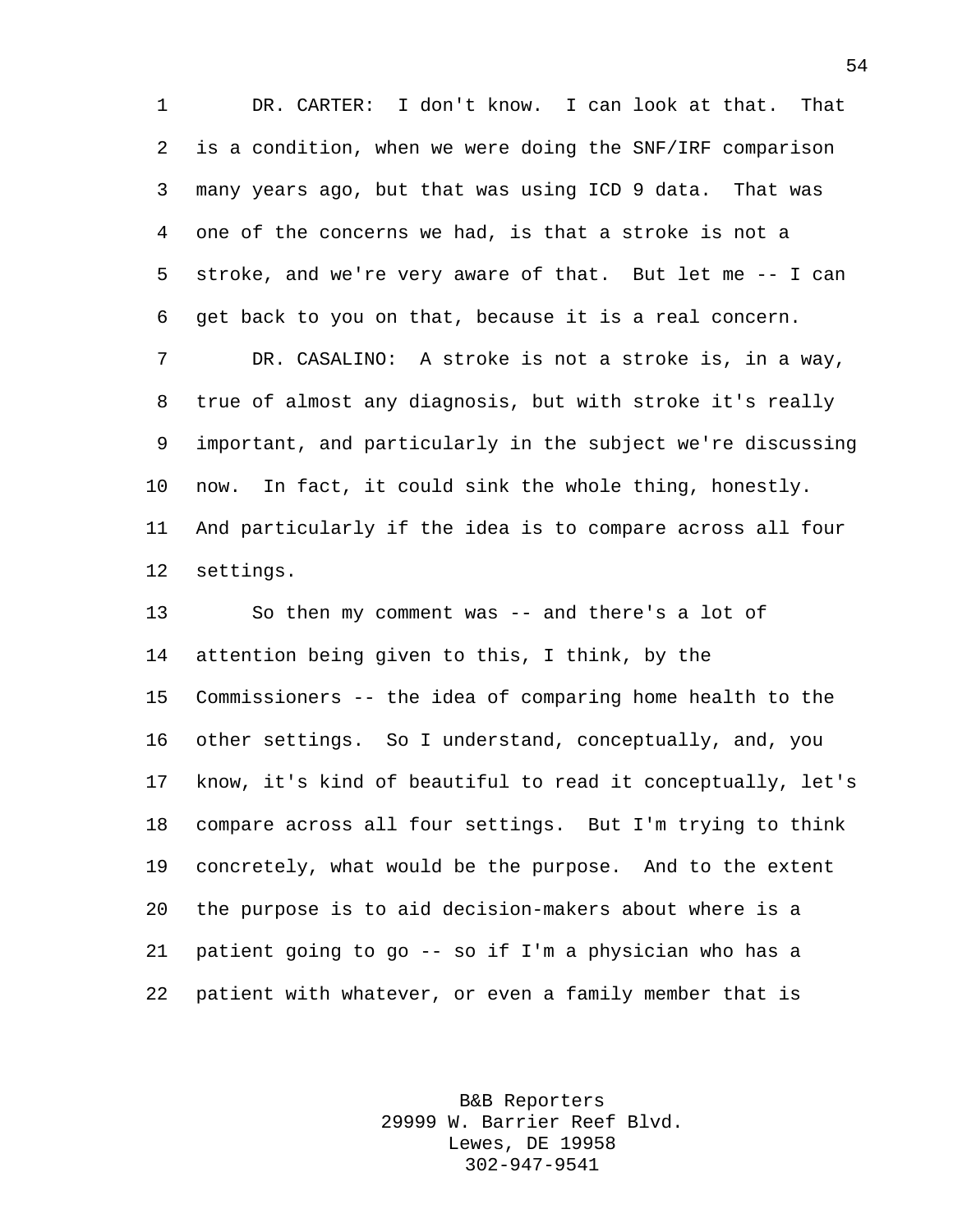trying to decide, as a physician am I going to believe admission rates, say, between home health and any of the institutional settings? And the truth is I suspect it would be very hard to convince physicians that those are comparable numbers.

 So if there's not a decision-maker going to be making decisions based on the comparison of home health to the institutional settings, one could ask a little bit, well, what's the purpose of it or what's the good of it? If it's not good enough for a physician to make a decision then maybe it's not something that should be used to compare -- you know, maybe there shouldn't be comparison across all four settings for rewards.

 DR. CROSSON: Yeah. Did you want to answer first, Carol, or not?

 DR. CARTER: I guess the only thing I would say is part of what we're trying to do is get Medicare to tie its payments to performance. And so if you have a provider that looks more like a SNF, or another that looks more like an IRF but they're actually treating very similar mixes of patients, eventually you would want to be able to directly compare their performance. I understand we need to go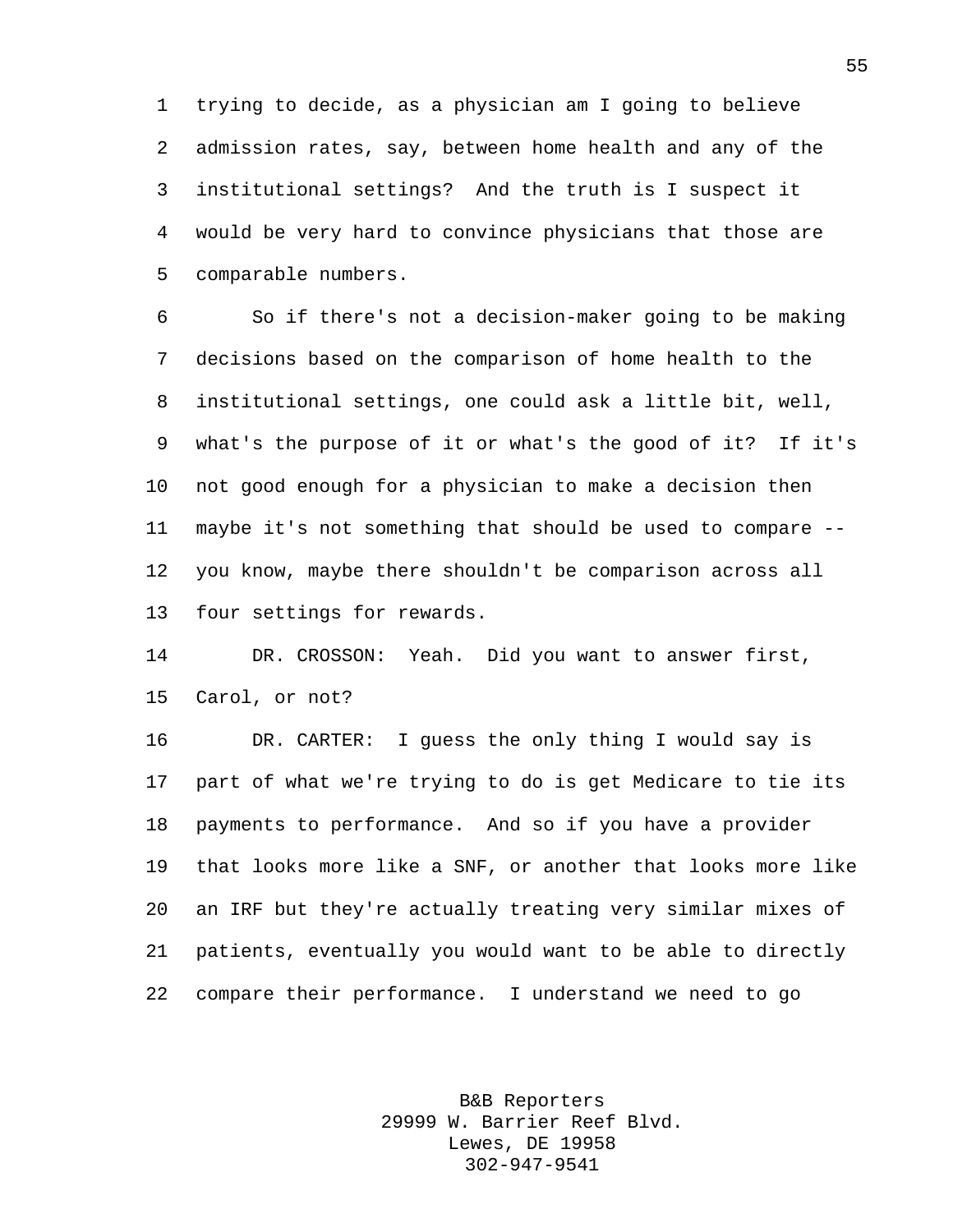through a transition, and I think it's really important, but at some point those distinctions are going to certainly blur more than they do now.

 DR. CASALINO: I guess what I'm concerned about, and maybe some of the other Commissioners as well, are home health agencies ever going to really treat patients who are very similar to patients who are institutionalized? I mean, I think that's a really key question in this otherwise very tight structure.

DR. CROSSON: Karen, on this point.

 DR. DeSALVO: I have a similar clinical intuition about this that I think I've raised before, that not all home health is the same. And maybe one way to look at this is to pull out those that are community referrals, because there's an evolution perhaps where home health is becoming a substitute for ambulatory care rather than a pure post- acute-care option. And the post-acute care probably relates more to these -- is more similar clinically and socially to the other patients versus those that are community referred. It may just give you some view on differences and whether those are apples-to-oranges comparisons.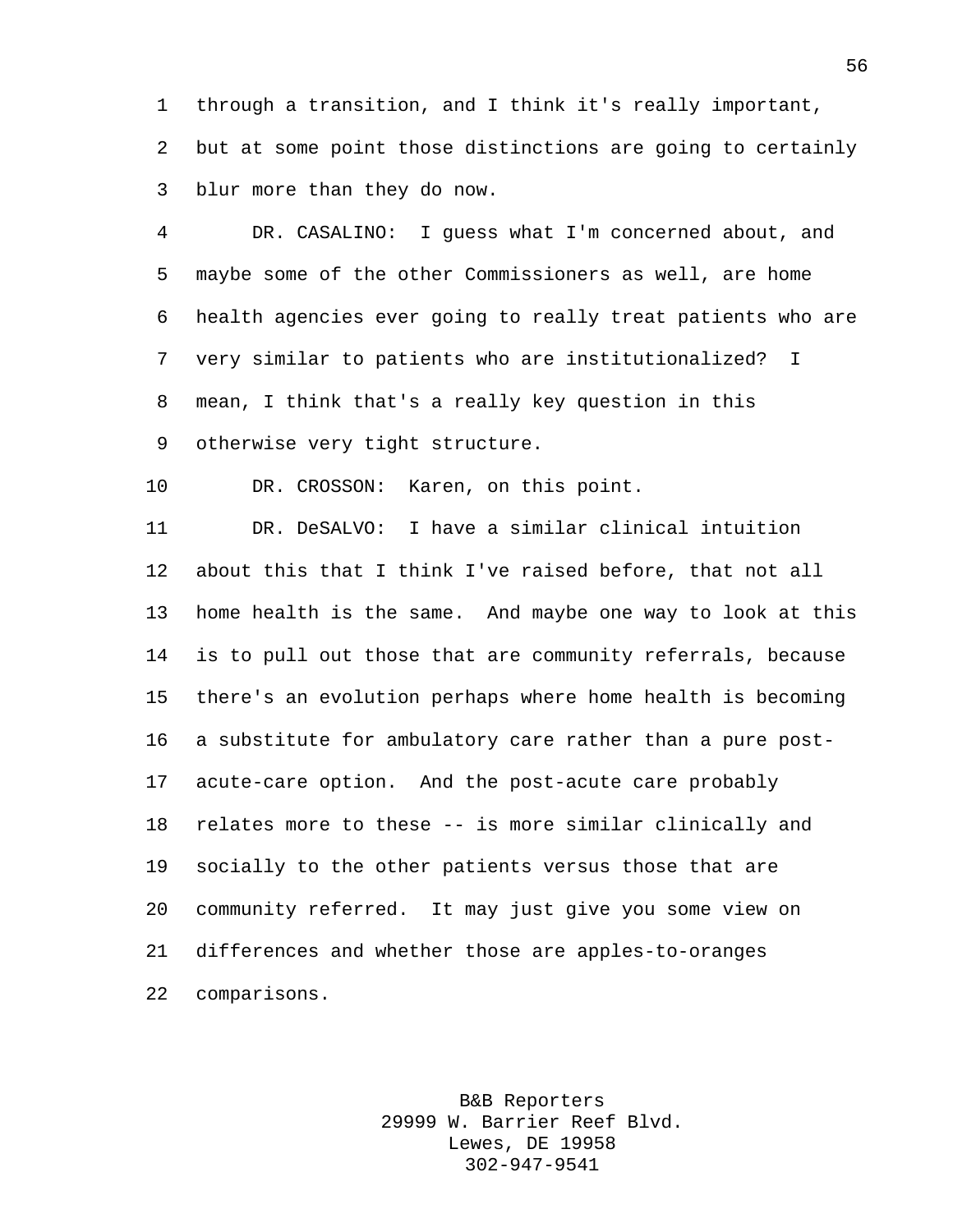DR. CARTER: I'm wondering whether -- and we haven't talked about this, but in the PAC PPS work, we had about 40 different patient groupings and provider groupings that helped us test sort of how good is this model and are we aligning payments with costs. And this is giving me the idea that when we get to doing our PAC VIP, we should do more than provider characteristics but starting to look at characteristics of, like, social risk factors or community versus prior hospitalization. So doing a little more analysis, not just by provider -- our usual provider categories would maybe help there.

 DR. CROSSON: We'll have you next, on this point and you're still in line?

 DR. NAVATHE: Yes, I'm still in line, separate point. DR. CROSSON: Okay.

 DR. NAVATHE: Okay, so on this point first and then the next point.

 So on this point, I think I'm a little worried that we're kind of mixing two different objectives and then how we sort of converge those objectives to get to the final path. So I think there are two objectives as I see them. One objective is we want to do value-based purchasing for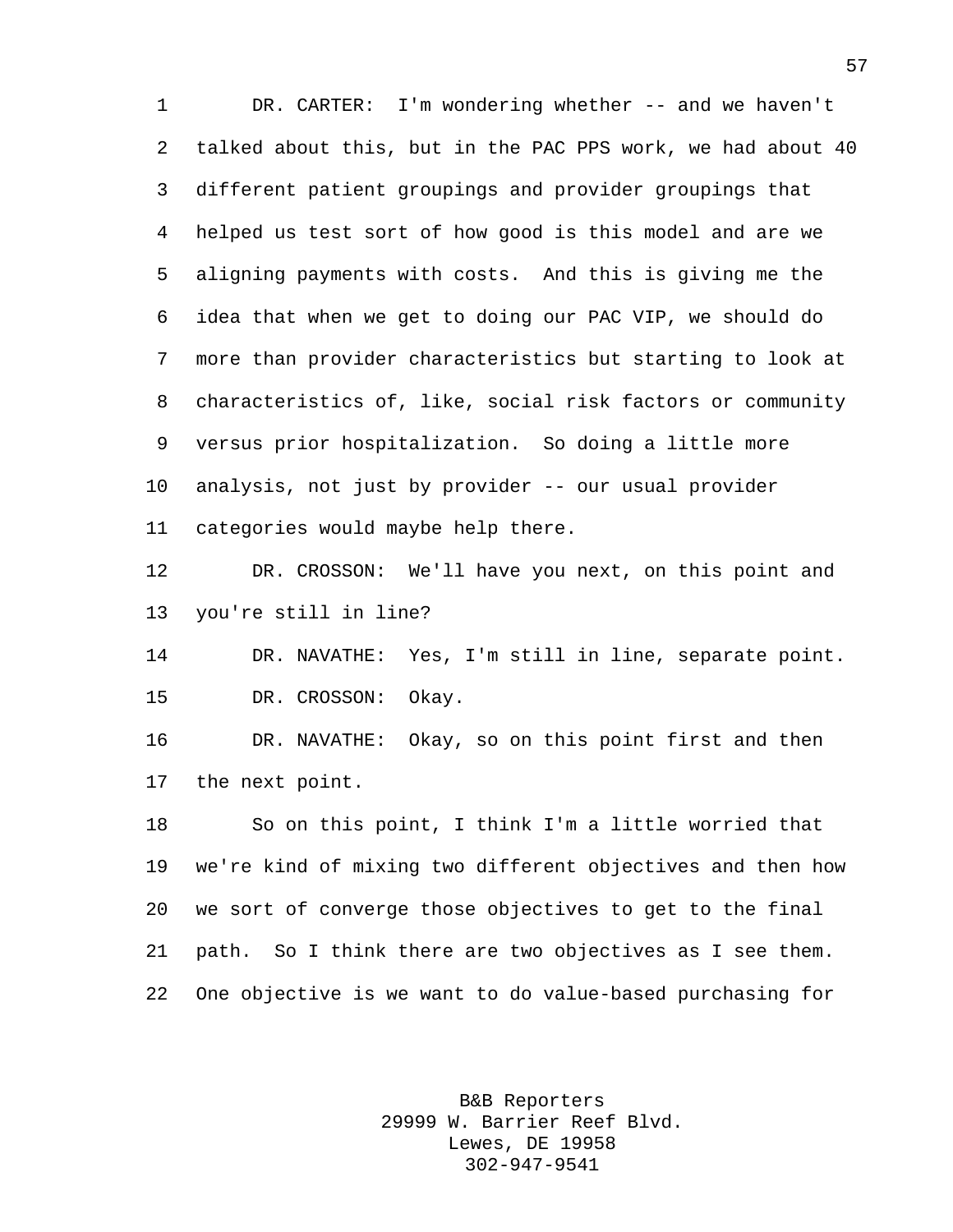post-acute care, right? So we want to link it to quality and have payments tied to quality. That makes perfectly good sense to me. I think in the context of the first phase of this where we do it within setting, that seems -- you know, other issues notwithstanding -- sort of not problematic.

 The other piece that we start moving to a PAC PPS, it seems like we're also embedding within that is appropriate setting of care choice, right? And so we want to match patients to the right setting of care, and we're presumably using PAC PPS as a way to drive that as well as link to the value-based purchasing piece of this.

 And I echo sort of Larry and Karen's comments because if we think about this from an end-state situation, you know, we may actually want the types of patients that live in IRFs and the types of patients that live in LTCHs to be very different from the patients that are living in home health agencies. And if that's indeed true and there's perfect separation of that from a clinical perspective and from what we observe in the data, and probably a lot of what we don't observe in the data, from a risk adjustment perspective we could get this -- we could kind of create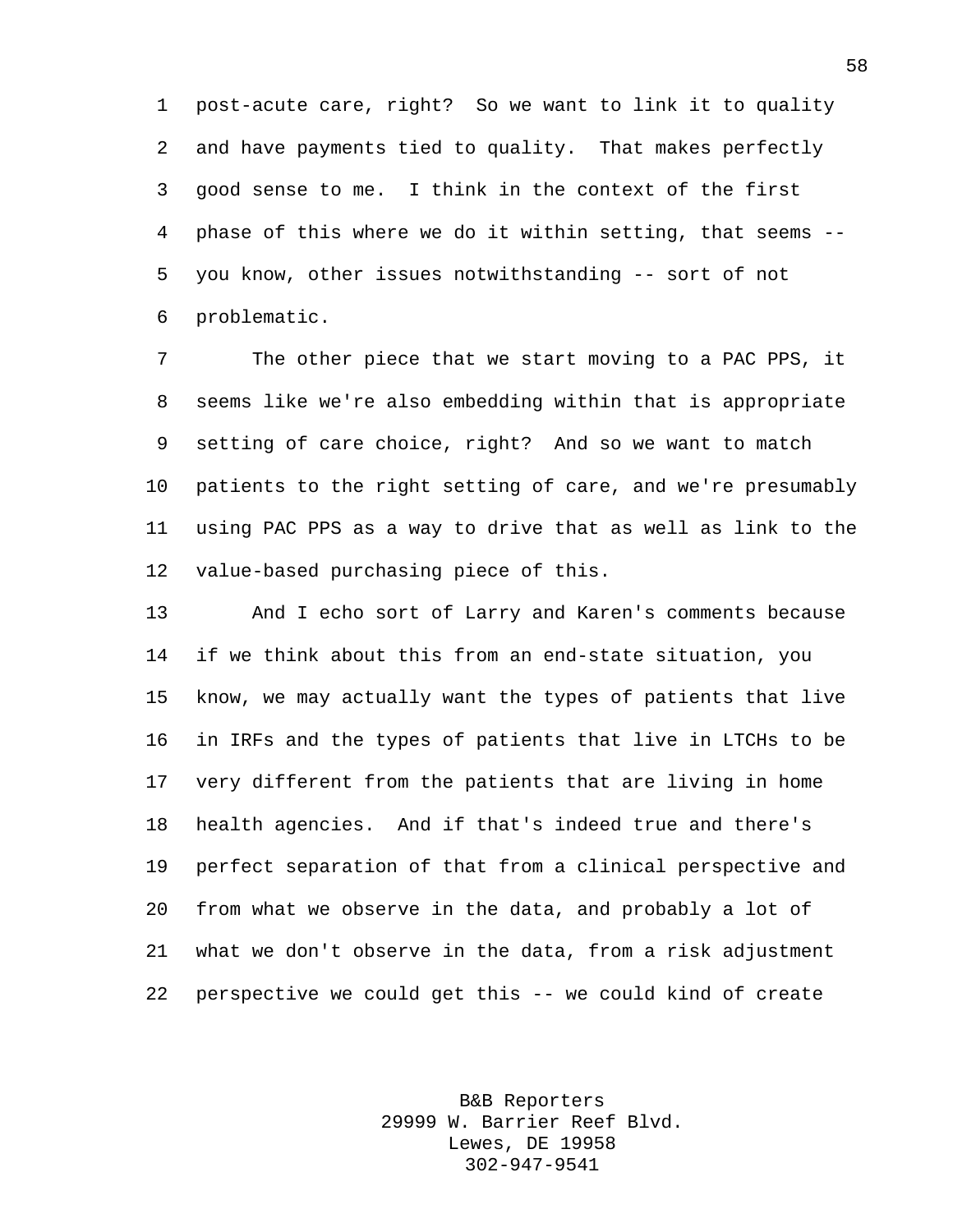the wrong incentives here to underprovide intensity in a way that actually could end up harming beneficiaries in the long run.

 And so the two objectives to me I think are crystal clear in terms of what we're trying to get to. I'm a little worried about the idea of eventually converging them and how that works unless we're really confident in our risk adjustment model. And I realize that you just mentioned, Carol, that there's data there that you could bring, and I think as part of -- as we continue this conversation, perhaps that should reemerge, as you point 12 out. I would agree with that suggestion.

 The other thing that I think it calls upon us to think about is, you know, other models that we've been talking about here in terms of ACOs and bundled payments. They have an incentive and have -- you know, particularly bundled payments have largely worked on this idea of reallocating people who go to a SNF who would otherwise be just as well served by going to home health. And so is PAC PPS necessarily the right mechanism to drive that piece of the sort of appropriateness infrastructure or appropriateness piece? I'm not sure about that yet. I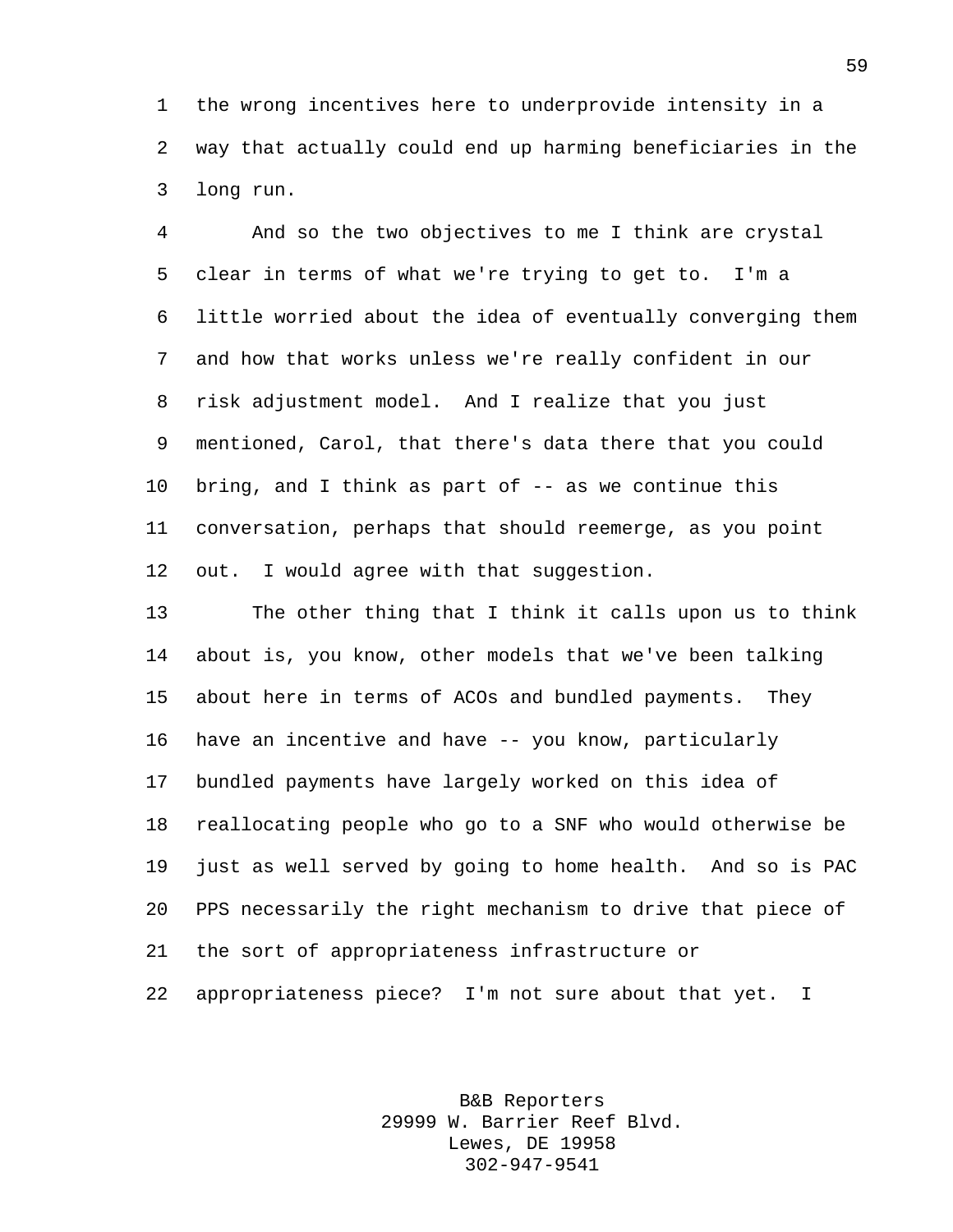don't know that we know definitively, but I would call that into question as something that we should be worrying about going forward and whether, again, these two objectives belong together or whether we should actually think about them separately.

 DR. CROSSON: Okay. Kathy, on this point or -- MS. BUTO: Yeah, I just wanted to clarify. I'm not sure I totally followed what your concern is, but let me see if I can articulate where I think we're coming from generally, which is, as I understand it, we are trying to unify post-acute-care payment particularly for patients with similar clinical conditions, so the overlap groups. Where patients are quite different, we are looking to make sure that the payments for those patients' care is appropriate, and we are thinking also that there are certain settings that just by virtue of having specialized already in treating some of those patients more severely or more acutely in need, that those institutions might gravitate toward those patients.

 But I think at least where I've always thought we were going with the unified PAC was to really deal with the fact that these settings pay for or reimburse for care for

> B&B Reporters 29999 W. Barrier Reef Blvd. Lewes, DE 19958 302-947-9541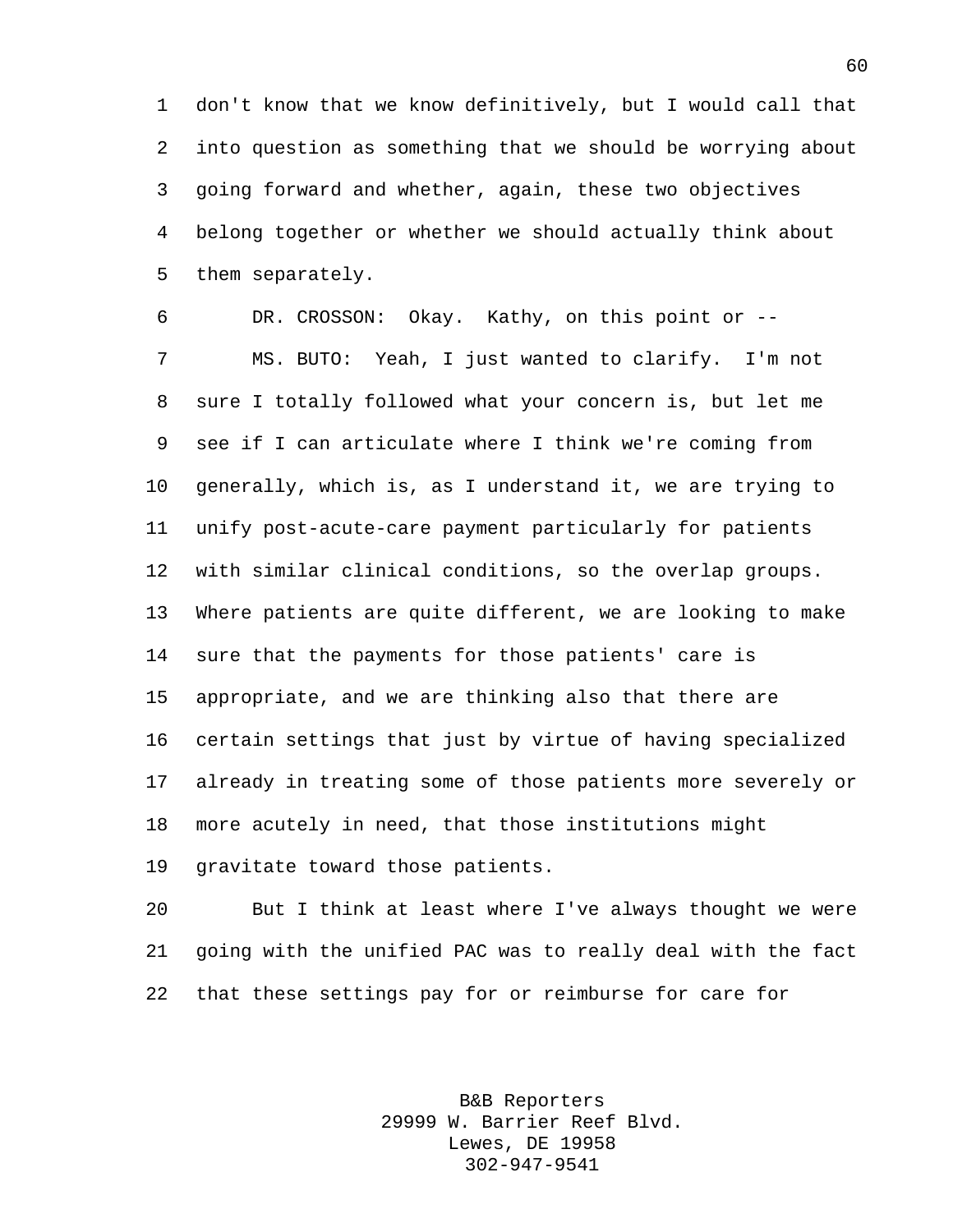similar patients very differently, and that's what we're really trying to address, not necessarily in the main because we want to make sure that care is appropriately paid for, but it's okay with us if there's some specialization as long as, where patients are similar, there are not distorted incentives just based on reimbursement to go to one setting versus another.

 So I think that's where we were coming from, and I don't know if that's what you're getting at.

 DR. NAVATHE: Yeah, I don't disagree. I think, you know, the first point of the sort of value-based purchasing piece is sort of we want home health to be the best that it 13 can be, right? And we want -- the better the home health you are, services you provide, the more you get paid because you're providing that value. That's kind of objective number one. That's where we are right now.

 And then I think the other objective is the point, Kathy, you were just making, which is to the extent that there's a patient who right now could end up at SNF or could end up in home health or could end up at SNF and could end up at IRF and right now we pay them differently even though essentially they require the same thing and

> B&B Reporters 29999 W. Barrier Reef Blvd. Lewes, DE 19958 302-947-9541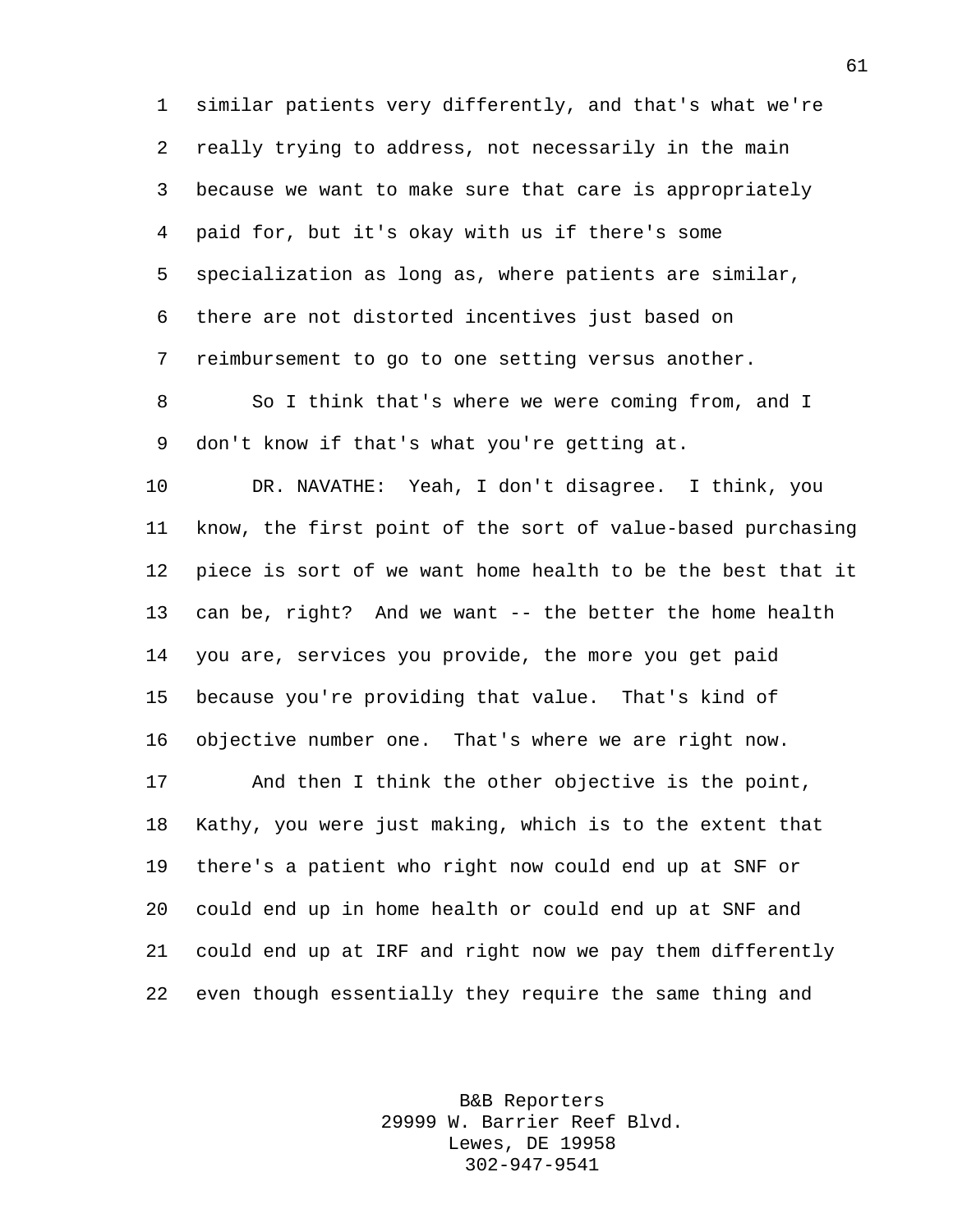they're getting the same thing and they're getting the same care, that's a matching piece. We need to get

 appropriateness. We need to get the person who can go to home health should go to home health, and the person who needs to go to SNF should go to SNF.

 And because of the overlap in that setting, I don't disagree with the intent of saying that PAC PPS could help get there. I think what I'm wondering is kind of like with the patient experience or the patient-reported outcomes. Is the data there yet for us to be able to actually provide rational payments that don't end up creating a perverse incentive? That's what I'm worried about. I agree with the intent. I'm just worried if our data infrastructure and other pieces will have caught up at the time that we want to make that shift, and I think we should just be mindful that we keep that in focus. Otherwise, we could end up creating the wrong incentives here.

 DR. CROSSON: Thank you both. That was a good point/counterpoint and I think important.

 DR. NAVATHE: So can I make my separate point? DR. CROSSON: Oh, you --

[Laughter.]

B&B Reporters 29999 W. Barrier Reef Blvd. Lewes, DE 19958 302-947-9541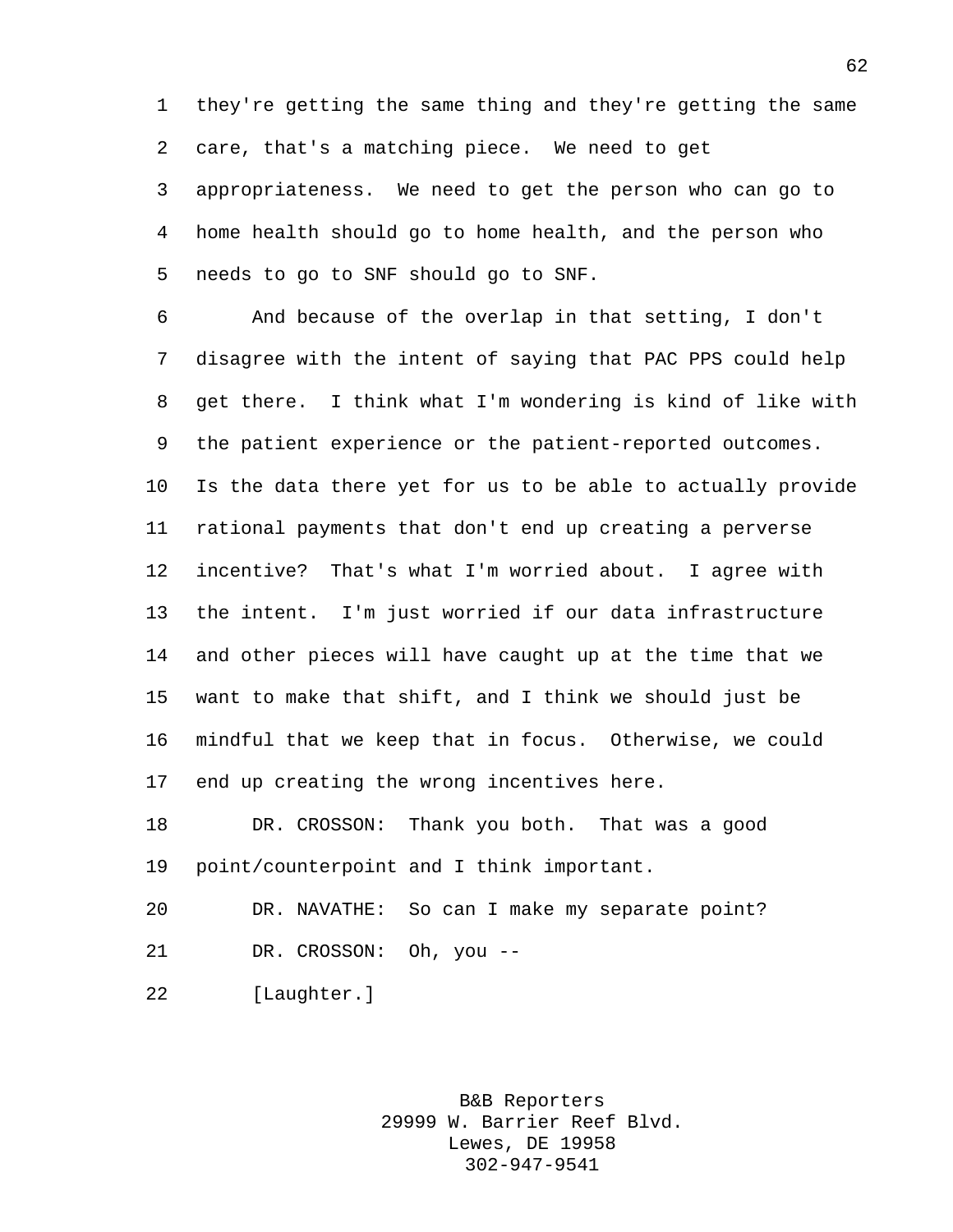DR. NAVATHE: That was just on that topic.

DR. CROSSON: Okay.

 DR. NAVATHE: My second point is hopefully a shorter one.

 So Dana was sort of pushing on the number of patients required to have a stable measure of 60-plus, and as I understand it, if you're -- by pooling to three years, then we have more low-volume providers. But the pooling to three years is going to happen regardless whether you're a low-volume provider or a high-volume provider. And so instead of 60 per year -- I'm just going to make a number up -- if you're at 6,000 per year, then effectively your sample size becomes 18,000 over three years. And my concern about that is if -- we're creating perhaps an imbalance in the ability to actually move measures. So if I am that 18,000 volume provider over three years and in the next year I do really well on my next 6,000, I am still held to 12,000 of the previous ones, which may not have done as well; whereas, if I'm that smaller-volume provider and I have 100 per year, then that next 100 proportionately is a lot bigger in some sense where I'm able to move that measure more.

> B&B Reporters 29999 W. Barrier Reef Blvd. Lewes, DE 19958 302-947-9541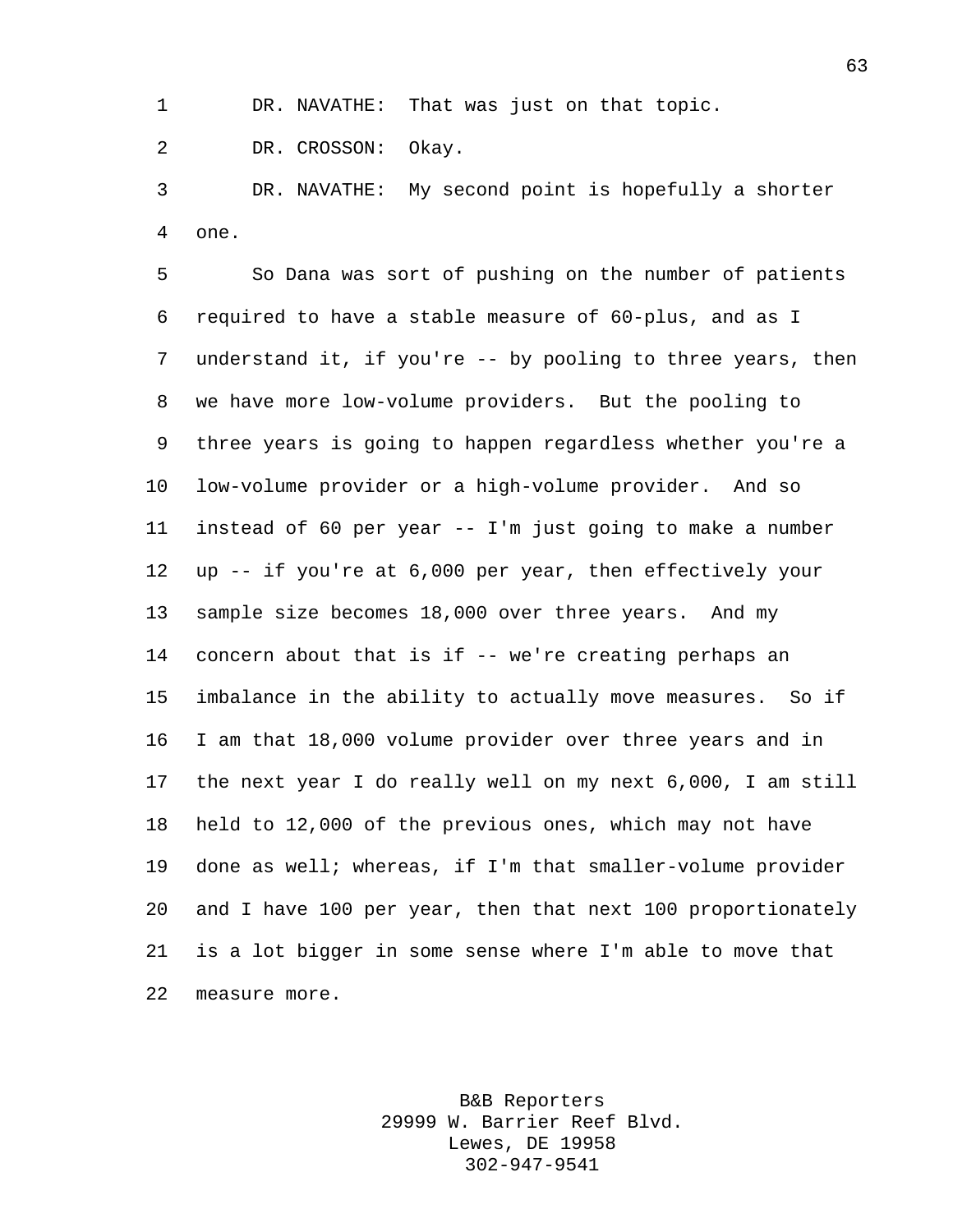And so I think that's important for us to think through because, otherwise, we might actually harm the providers who are improving who are actually high volume to the extent that we know there's some volume-outcome relationship that exists across health care. That, again, may be something that we should be thinking about. A potential way to think about this would be to have a minimum threshold and then have a cap or something like that and say we'll take the most recent X thousand patients or, whatever, X hundred patients, whatever it is, so that way that measure still becomes movable, but we retain some of minimum threshold. So just something to think about. MS. TABOR: I will say this did come up with the HVIP, and so I believe it was Jon Perlin who had the idea of maybe we weight the last year more than the other two years to kind of get at this, and we kind of talk about that as something policymakers could consider. We haven't actually implemented it in our modeling, but we could talk more about that. DR. CROSSON: Dana, do you want to make a comment on

this?

DR. SAFRAN: I have [off microphone] earlier.

B&B Reporters 29999 W. Barrier Reef Blvd. Lewes, DE 19958 302-947-9541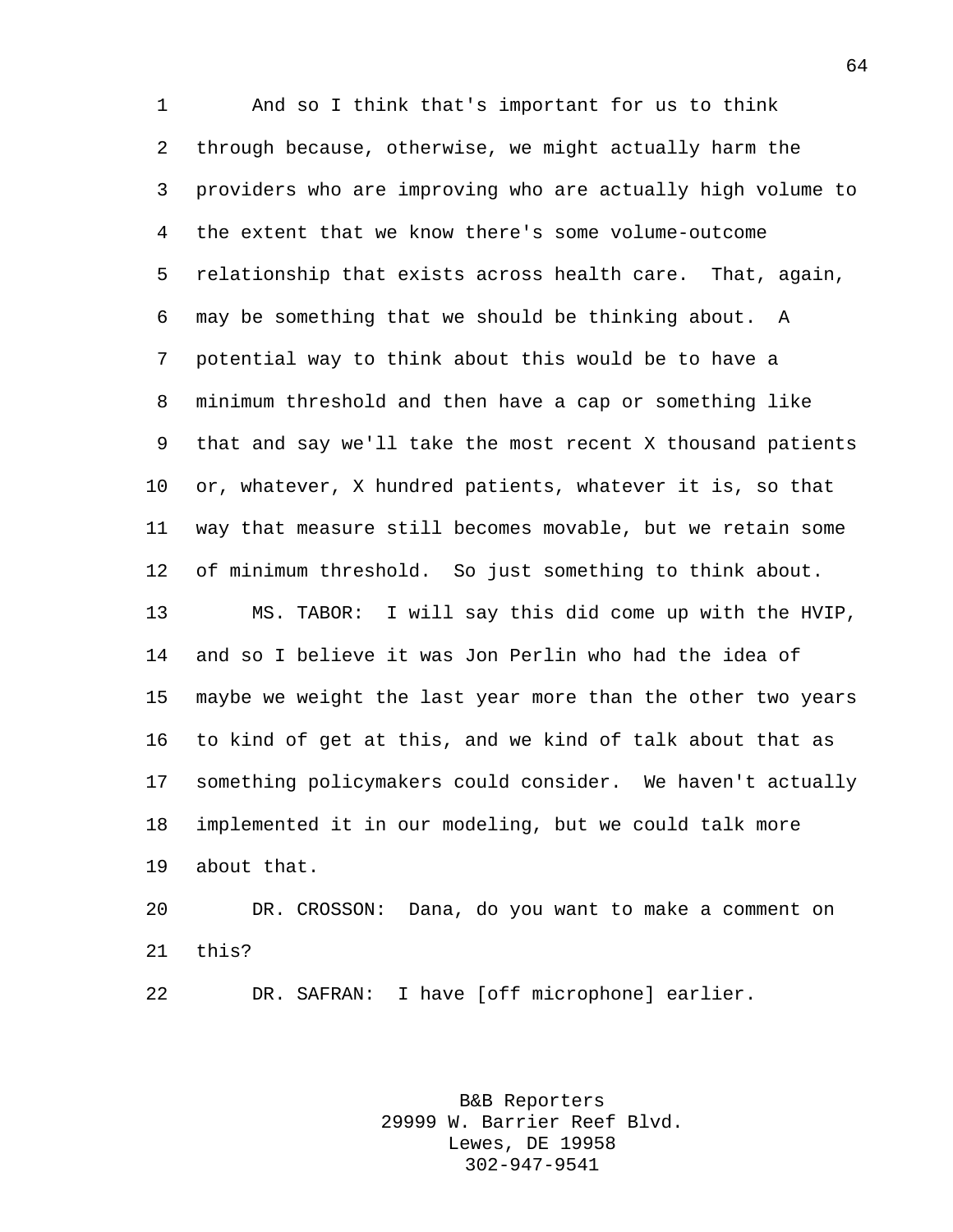DR. CROSSON: You are in line. Do you want to jump the line?

DR. SAFRAN: No.

[Laughter.]

DR. CROSSON: Larry wants to make --

 DR. CASALINO: Just very briefly. I think the weighting idea that was in the managed care is a good idea, and based on what Amol was just saying -- and this is off the top of my head, but maybe give some thought to the idea that there could be weighting across the three years with the most recent year weighted mostly highly, but that maybe could differ by volume somewhat. Not to make this too complicated, but if you were really high volume, you know, maybe you don't weight the previous two years very highly; whereas, with a lower-volume provider, you could weight them more equally, whatever.

DR. NAVATHE: Agree, yeah.

DR. CROSSON: Pat is next.

 MS. WANG: So I just want to say I agree with many of the comments that were made by the Commissioners, you know, David's comments around the importance of risk adjustment and being careful there.

> B&B Reporters 29999 W. Barrier Reef Blvd. Lewes, DE 19958 302-947-9541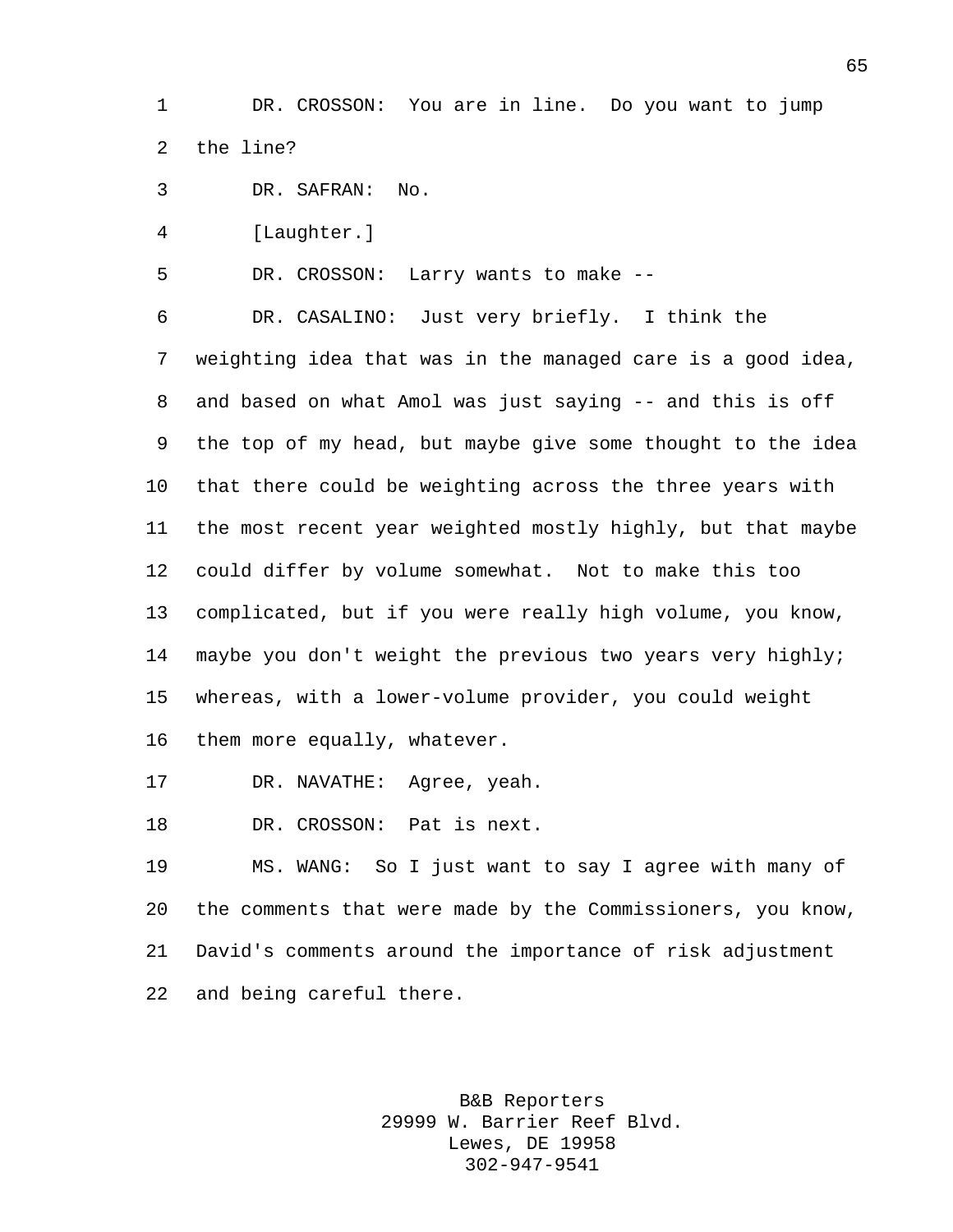I want to really talk a little bit more about social determinants and the adjustment there, because as the Commission, you know, advances, these more sophisticated, more uniform quality measurement systems, I really would like to see us be more proactive in finding better and more predictive assessments of the impact of socioeconomic status, particularly, you know, in the hospital. So dual status is definitely better than nothing, okay? But as you noted, Ledia, there is a lot of work going on. I'd prefer as we kind of take on our front foot with the development of these more advanced measures, that we not wait for those things to develop, because I think the importance of introducing more refined social determinants adjustments is critical, particularly when you're talking about things, measures of discharge to community. So just for example, a full dual can be somebody who has been poor or on and off of Medicaid during their life, has enough work quarters and is aging into Medicare, but lives in a very, very low- income, crime-ridden, food-desert community versus somebody who has spent down to dual status, has worked during their life, has had consistent health insurance coverage and health care, and really actually lives in a more middle-

> B&B Reporters 29999 W. Barrier Reef Blvd. Lewes, DE 19958 302-947-9541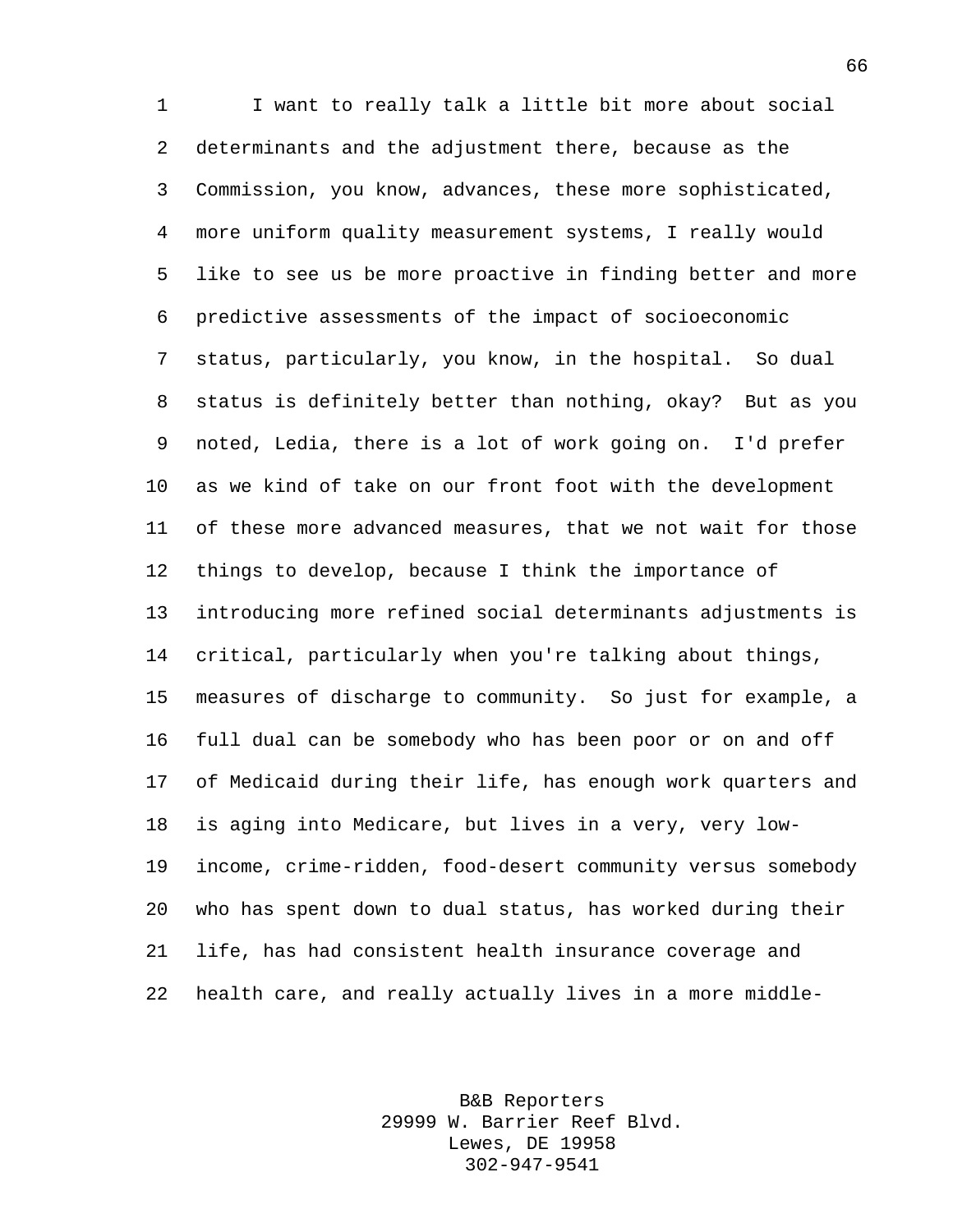class, stable environment. For a measure like that, full dual status is not sufficient, I think, to really get at an accurate measure of who's doing a better job, for example, discharging to community.

 So there is definitely a lot of work that's out there. States like Massachusetts have introduced -- it seems like people are really going towards where you live as being more predictive of your burden from social determinants, whether it's nine-digit ZIP code level or what have you. And I think that Massachusetts has actually introduced much more granular determinations even into stratifying their Medicaid population.

 So, you know, again, it's my request, it's my urging that the Commission, as we are very proactive in developing these newer approaches towards measuring quality, that we not leave the social determinants thing, you know, for somebody else to figure out. I'd really like us to be more proactive. We have the ability to do that, and I think we could make a big contribution to the field.

 DR. DeBUSK: First of all, I totally agree, Pat, with what you're saying on the social determinants side. Along those lines, specifically discharge to community, I know

> B&B Reporters 29999 W. Barrier Reef Blvd. Lewes, DE 19958 302-947-9541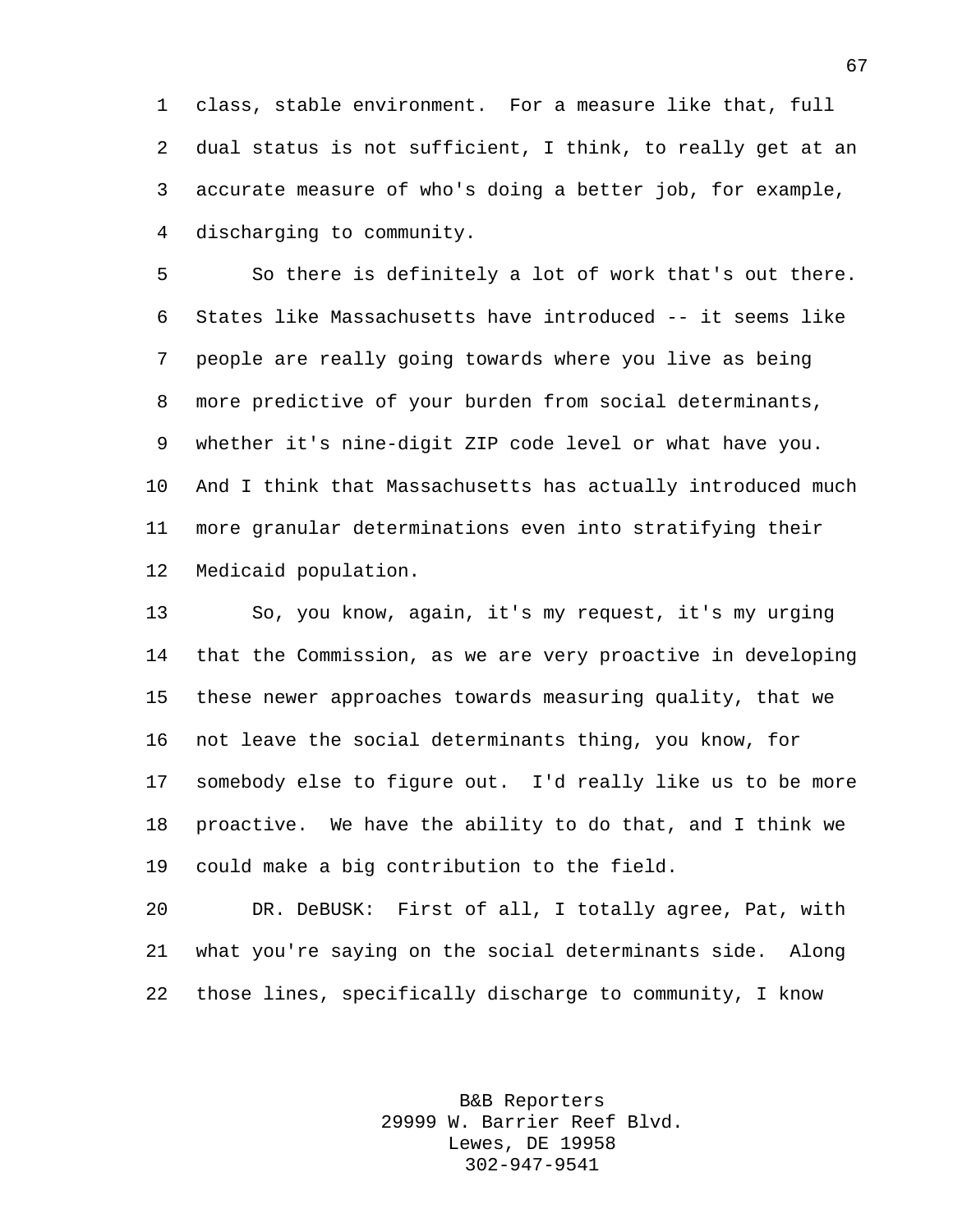right now we do the risk adjustment first -- and we've had this conversation before. We do the risk adjustment first. Then we do the peer grouping.

 Just a request. Throughout the analysis periodically do a check there, because, I mean, Pat -- and I think is where you might be going -- finding a better way to get at some of those social determinants, for example, discharge to community -- and this is just me speculating on that. I would think a very affluent person, probably their age doesn't affect their discharge to community rate nearly as much, say an affluent person, because they're going to have more options like nursing at home, they're going to have better surroundings than, say, someone of low socioeconomic status, they're probably going to be a lot more sensitive to age and how it affects their ability to be discharged to community.

 So I would just -- as you do the analysis, we're always looking for something better than dual status, obviously, to do the stratification with, but I would also periodically go back and look at those variables, because what would happen if you compared the top 10 percent to the bottom 10 percent in SES and got dramatically different

> B&B Reporters 29999 W. Barrier Reef Blvd. Lewes, DE 19958 302-947-9541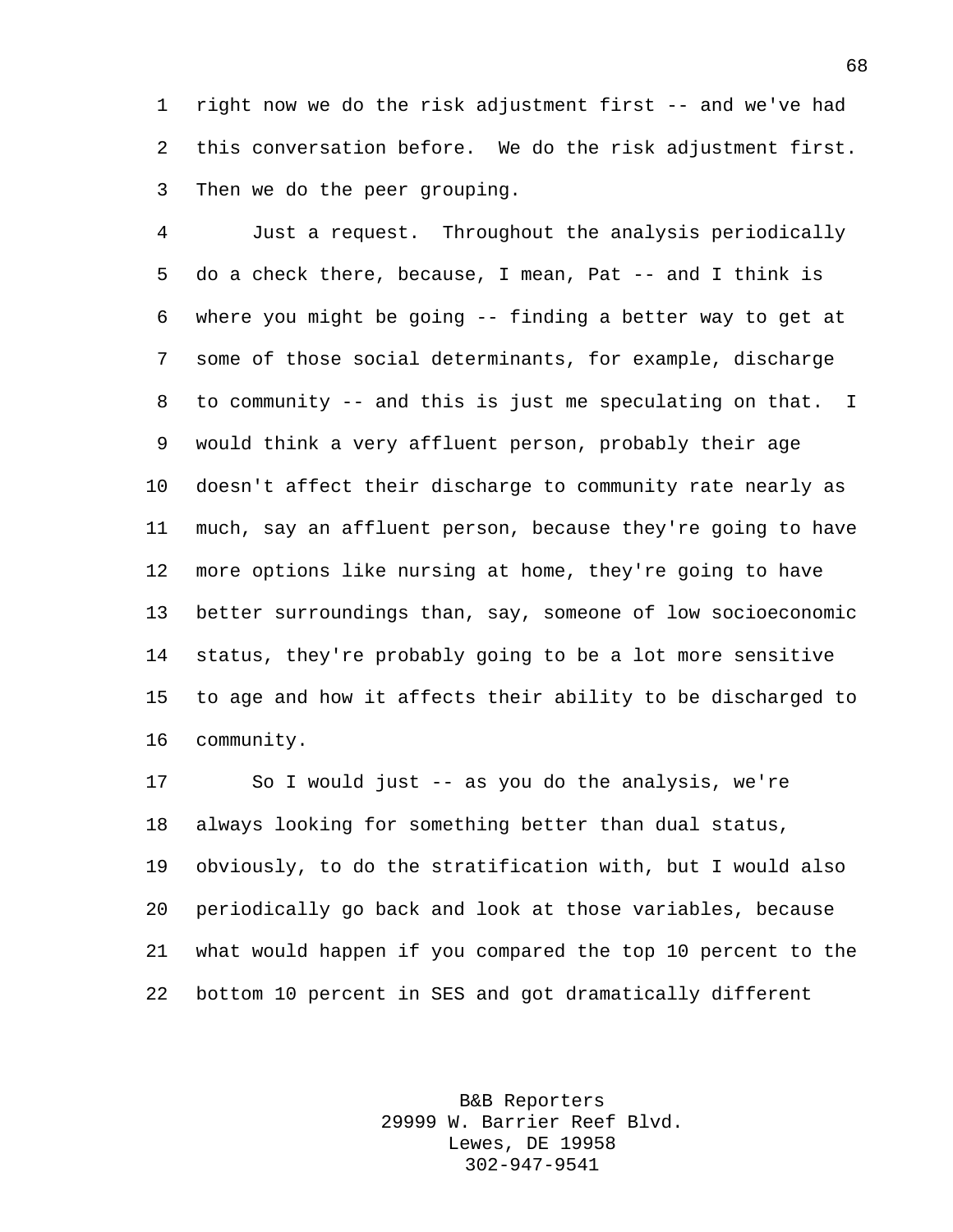coefficients relating to, say, age as a function of

discharge to community? Because, intuitively, I think

 there will be cases where things like that are going to pop up.

 DR. CROSSON: Thank you. Jaewon, I had you -- you passed. Okay. Bruce.

 MR. PYENSON: I want to compliment the work, and my comments are on a framework for thinking about the size of the withhold. I think my comments are hopefully generalizable. We struggle or we have that question about just about every area that we look at on payment policy, how to set an appropriate withhold, whether it's hospitals or hospices or others. And I know it's -- some of the approaches Jonathan and Dana and David had talked about it earlier, and one of the approaches is kind of behavioral, to say, well, how much is enough that it matters to get someone to pay attention, and that's one way, and what's the evidence for that?

 I'd like to suggest a different, an additional approach, which gets at the underlying financial risk, and a withhold can be thought of as a financial risk. It could be gained or lost, and the outcome is uncertain until the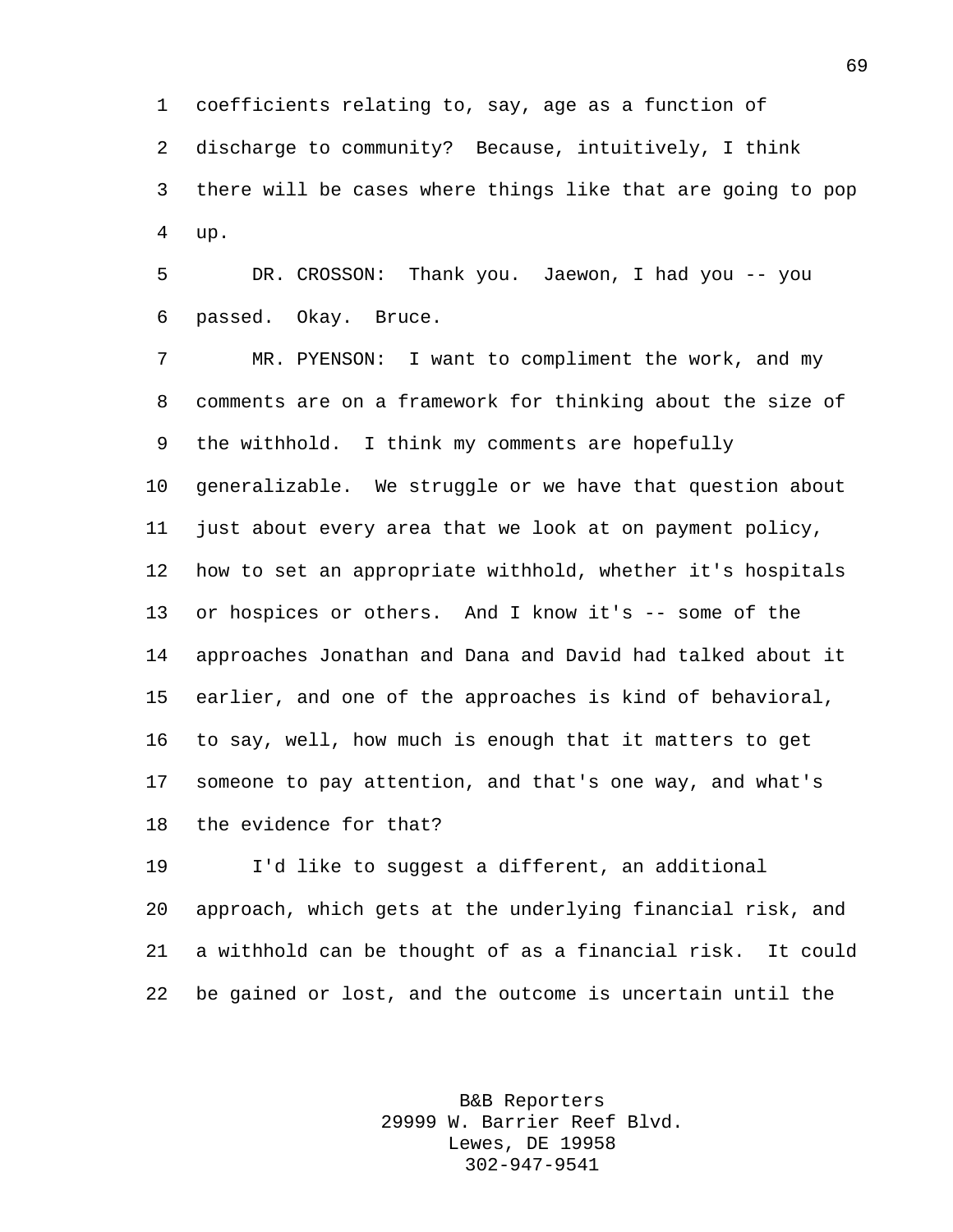end of a period. And at what point does that withhold actually threaten the solvency or the financial viability of the organization?

 So, for example, if there was a 100 percent withhold - - of course, it's absurd, but an organization would have to borrow money to meet payroll and supplies and things like that, which conceivably some organizations might be creditworthy enough to do that, but many may not be.

 I think the approach that is established for those sorts of issues, one of the approaches is to think about -- is used for risk-based capital for insurance organizations to look at the underlying fluctuations in financial outcomes that happen historically with organizations. So within SNFs or home health agencies or others, the cost reports might give us insight into the year-to-year fluctuations that happen anyway because a business is risky and things happen, either business or management or environment or other things that happen, and gains and losses fluctuate from time to time. And adding looking at the portion of businesses that go out of business is another way to do that. Some of that data I think is available. For sure we'll see that the size of the

> B&B Reporters 29999 W. Barrier Reef Blvd. Lewes, DE 19958 302-947-9541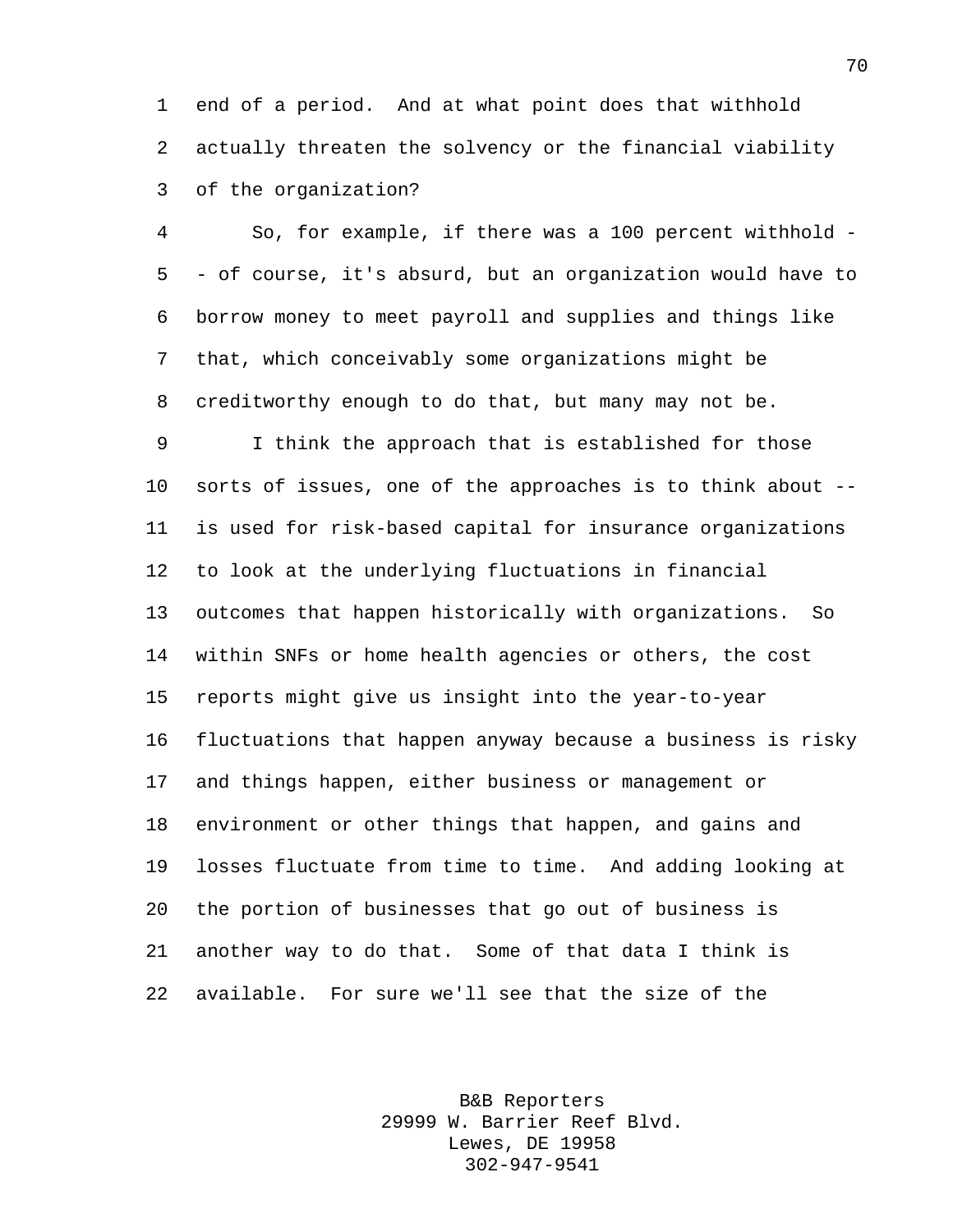organization, the enterprise, has a lot to do with its financial fluctuation.

 So I think that's a useful framework not just for PAC but for other kinds of enterprises, including physician organizations, and it's a way to also think about capital and access to capital.

 So if we do that, I suspect we'll think about whether the withhold should vary with the size of the enterprise. And while I think it's very appropriate that the quality metrics are presented at the individual enterprise level, the individual site level, as opposed to the organization, collective organization, I think the withhold and the financial risk is probably more at an enterprise level, so that a nursing home network or nursing home company with multiple sites can withstand more fluctuation than an individual site organization could. And, in fact, that could be part of their business strategy, the expectation that some sites will make more or less over time.

 So I think having that kind of framework could -- an analysis could actually create a boundary on how big the withhold could be or how big it shouldn't be. And that's one end of looking at this. Of course, the behavioral

> B&B Reporters 29999 W. Barrier Reef Blvd. Lewes, DE 19958 302-947-9541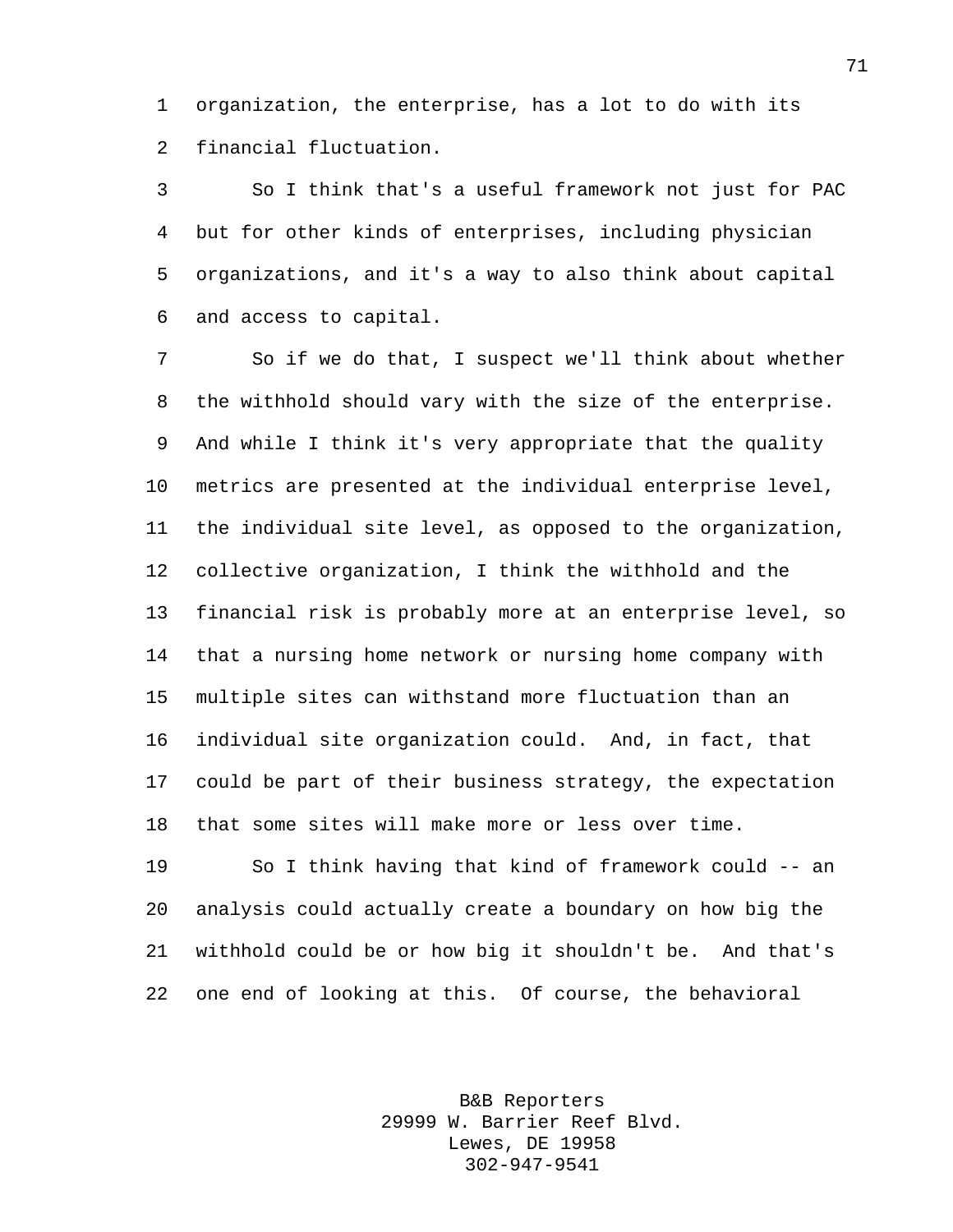aspect is another approach to that.

Thank you.

 DR. CROSSON: Okay. Paul, on this point? DR. PAUL GINSBURG: I'm really glad that you brought up this analysis, Bruce, and I agree that that's the way to go.

 Ironically, I was on a call last night as a board member and member of the investment committee of a nonprofit organization, and one of the topics was how much should they carry in cash to protect themselves for unplanned reverses.

 When I think of this, a large withhold really increases the amount of capital needed to enter this business as viable, and I think it really requires some simulations of who could be affected and not just focusing on averages, because we know that the averages, average returns and post-acute care, cover up a lot of variation, particularly nonprofits versus for-profits. So I think you really opened up a rich part of our inquiry, Bruce, and I'm glad you did it.

DR. CROSSON: On that point?

DR. JAFFERY: Yes. I would echo that. I really glad

B&B Reporters 29999 W. Barrier Reef Blvd. Lewes, DE 19958 302-947-9541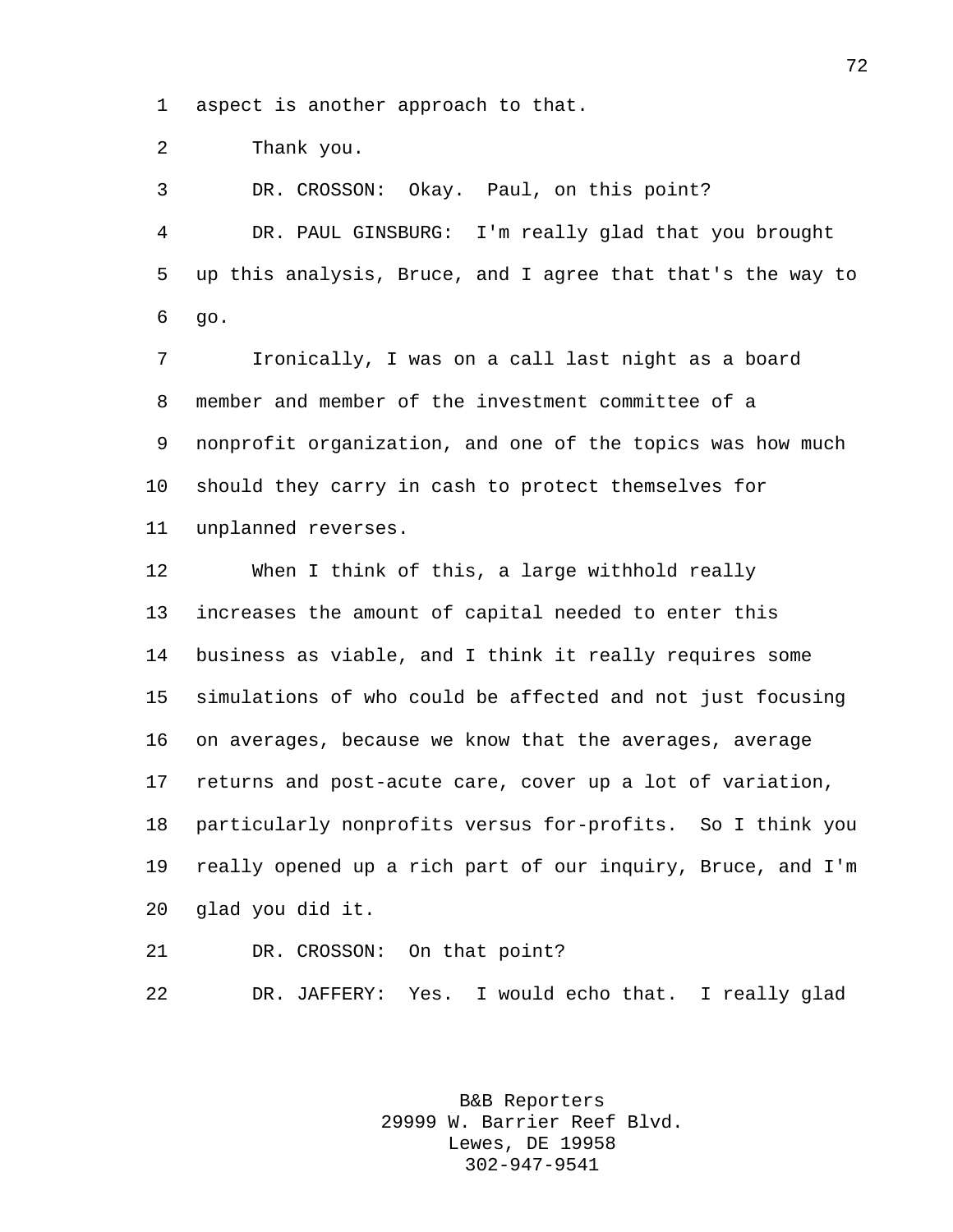you brought those points up, Bruce.

 I guess the other thing, I had mentioned this, I think, in some other conversations related to shared savings model. I'm just thinking also about we do these things with annual payments, often with a very lengthy delay, so that the payment comes back two years after the payment period or the evaluation period. I wonder if we can get to things where we're having this in a little bit more real time and thinking about organizations, particularly ones that may be pretty small and thinking about their cash flow concerns that may make the requirements to keep cash on hand a little bit less if they're getting these things back in more real time. I think it just may help organizations think about how they transform their models, if it's more tied to sort of an ongoing revenue cycle, if you will.

 DR. DeBUSK: On the point Bruce had made and Paul made as well, I think that it's really novel, the idea of scaling the withhold based on the size of the institution. The one thought that popped into my head is what would keep me, say, as an operator, the hospital, and I've got a SNF, what keeps me from just spinning that out and setting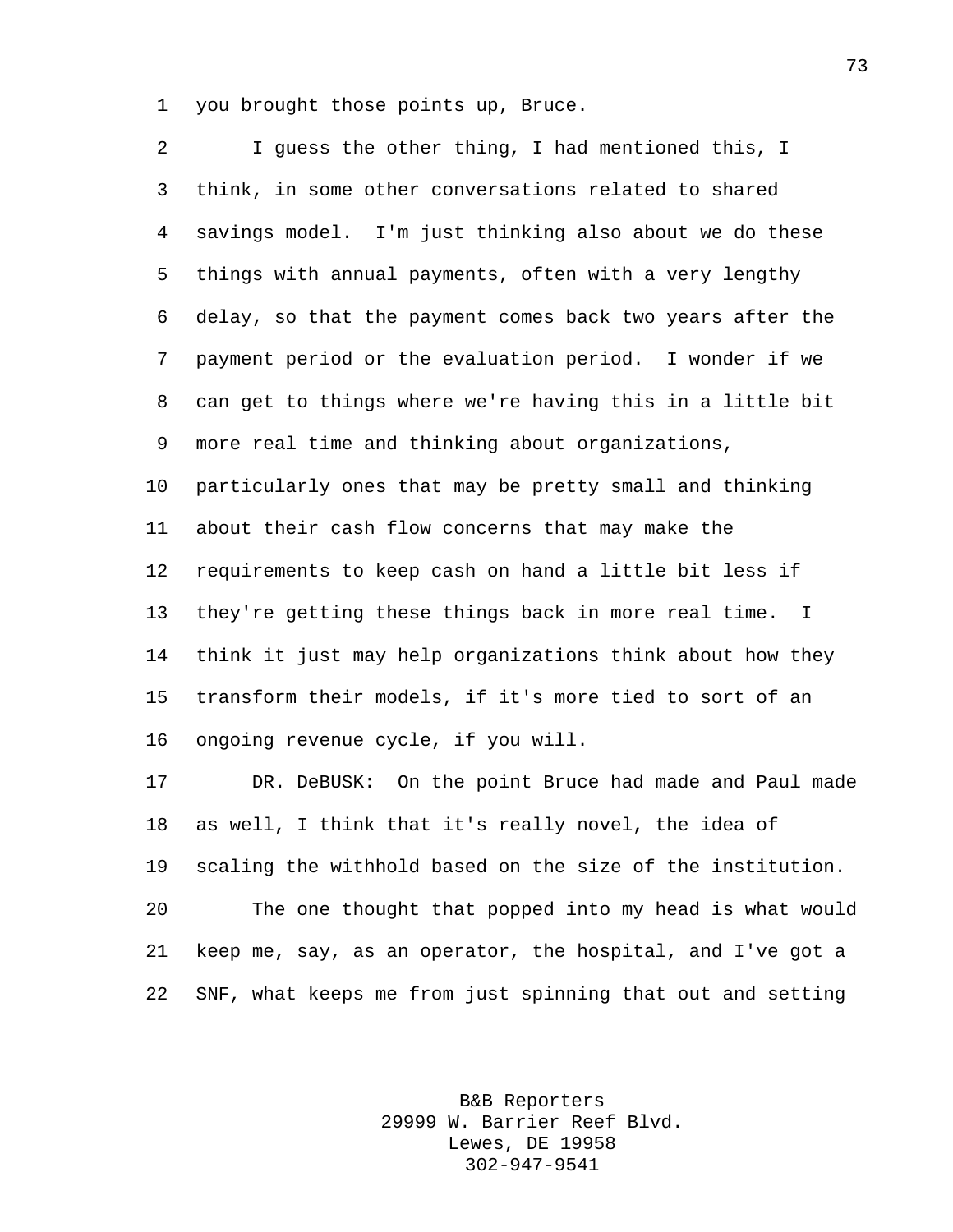that off to the side, and all of a sudden, instead of being exposed to a 6 percent withhold, because I'm part of a major system, now all of a sudden, I look a lot like a standalone little guy. Now I'm back to a 2 percent withhold.

 I love the idea, and it's novel. I just think we have to think about how to operationalize it.

 DR. CROSSON: Okay. Dana? I'm sorry. Bruce, did you want to answer?

 MR. PYENSON: Just on that point, I think that that's already -- more sophisticated organizations think about that with their other risks as well, diversification and so forth. So this would just be another layer of what's the value of diversification.

 DR. CROSSON: Dana, you have the floor, and you have the last discussion.

DR. SAFRAN: Okay, great. I'll be brief.

18 I had four points, and most of them have been mentioned, but I'll just add a little bit.

 On sample size, my main concern was the same one that Amol mentioned and that Jonathan referenced yesterday, which is carrying your performance from three years ago is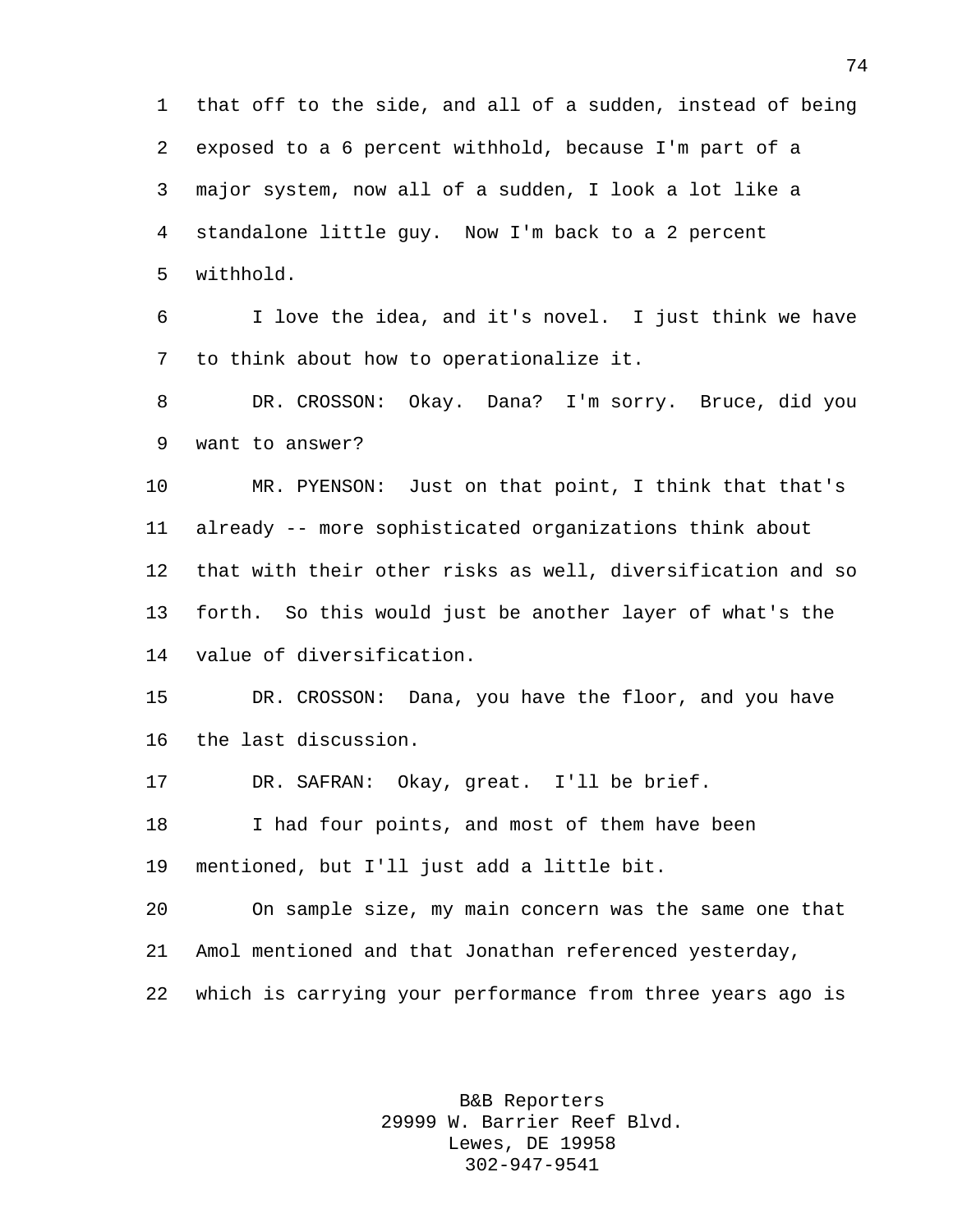really a burden and a de-motivator for improvement, and this is trying to be a program that's motivating

improvement.

 So I'd like us to do everything we can to avoid having to have three years of data. I thought Amol's idea of like if you don't need it to have adequate sample size, then maybe you only use this year's performance.

 The other thought I had was, Do we have access to all- payer claims data, and could we actually base performance for smaller organization on all-payer data rather than having to go back several years? There's tradeoffs either way, but that seemed like something to consider.

 I would even consider sacrificing a little on the 0.7, reliability. I was stunned to hear you say CMS had 0.4. I mean, worse than a coin toss? That doesn't seem like a good idea, but we could maybe justify 0.6. But it would have to tie to the issue of how high the withhold is. The less certain we are of our information, the less

consequential it has to be.

 But I wouldn't tie ourselves to 0.7 necessarily, though I do like a program that is at 0.7 or higher, just for what it's worth.

> B&B Reporters 29999 W. Barrier Reef Blvd. Lewes, DE 19958 302-947-9541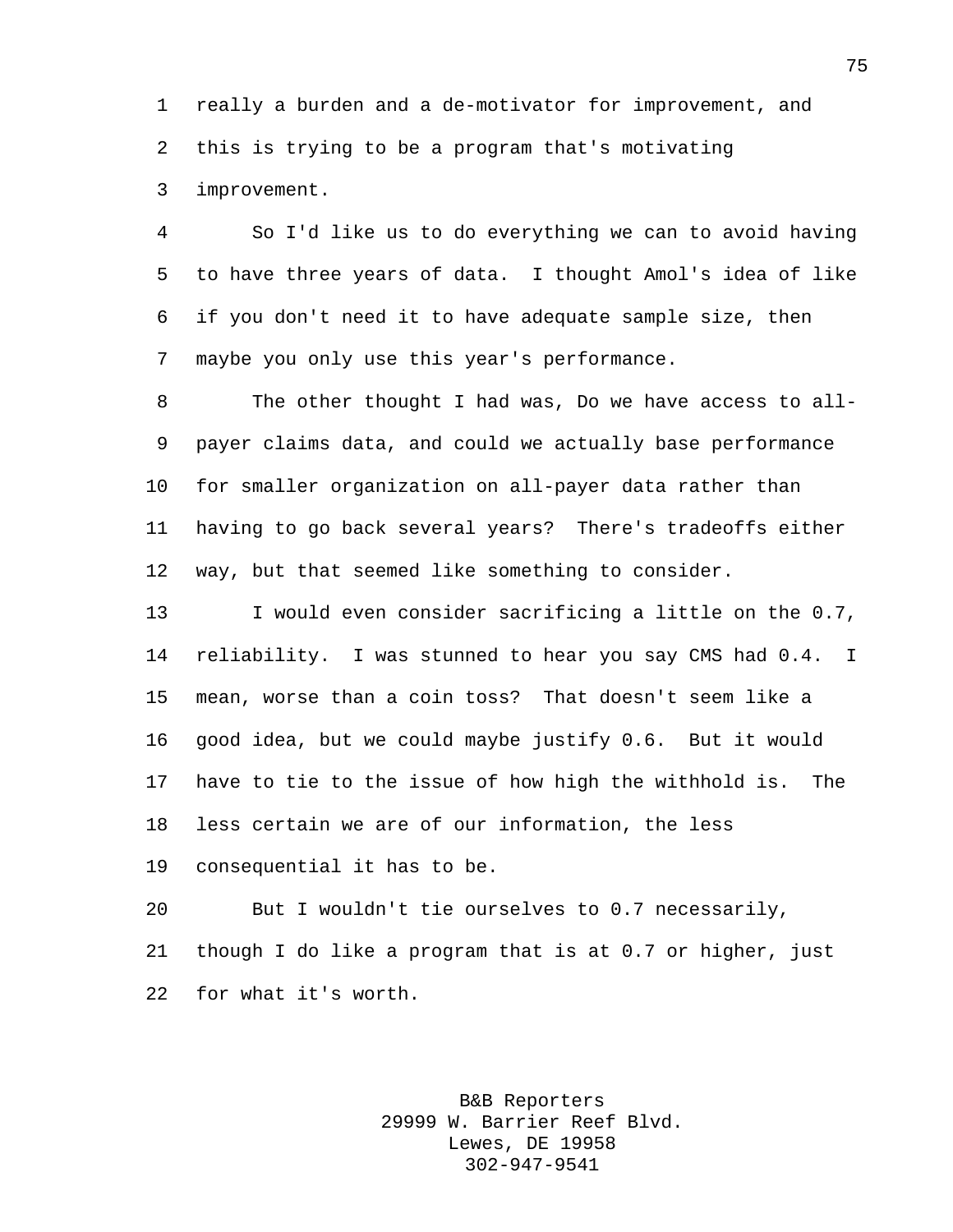On the duals, I was going to make a point similar to Pat's and others that have been made. I heard you say that you are going to keep testing and try to improve on the methodology. I just wonder if we have the data available during this period of testing you're going to be doing, to include nine-digit ZIP, we know that that adds so much richness. If you have it, you can go out and get the Census block-group-level variables, but maybe you don't need to. Maybe you just use nine-digit ZIP as a dummy variable, and that really enriches the model a lot. I think that's worth looking at.

 Functional status. As I intimated my question around, I just think that we have to find a way to begin to include that, even if it's in the initial round, paying for adoption and much more valid measurement than we've seen to date. But we have to find a way that functional status measurement and outcomes becomes part of this and similarly for patient experience.

 Then the last comment was just to offer feedback on the 5 percent level. I like it as a starting point and agreed with -- I think it was David suggested that maybe it's a starting point and it ramps up from there, but based

> B&B Reporters 29999 W. Barrier Reef Blvd. Lewes, DE 19958 302-947-9541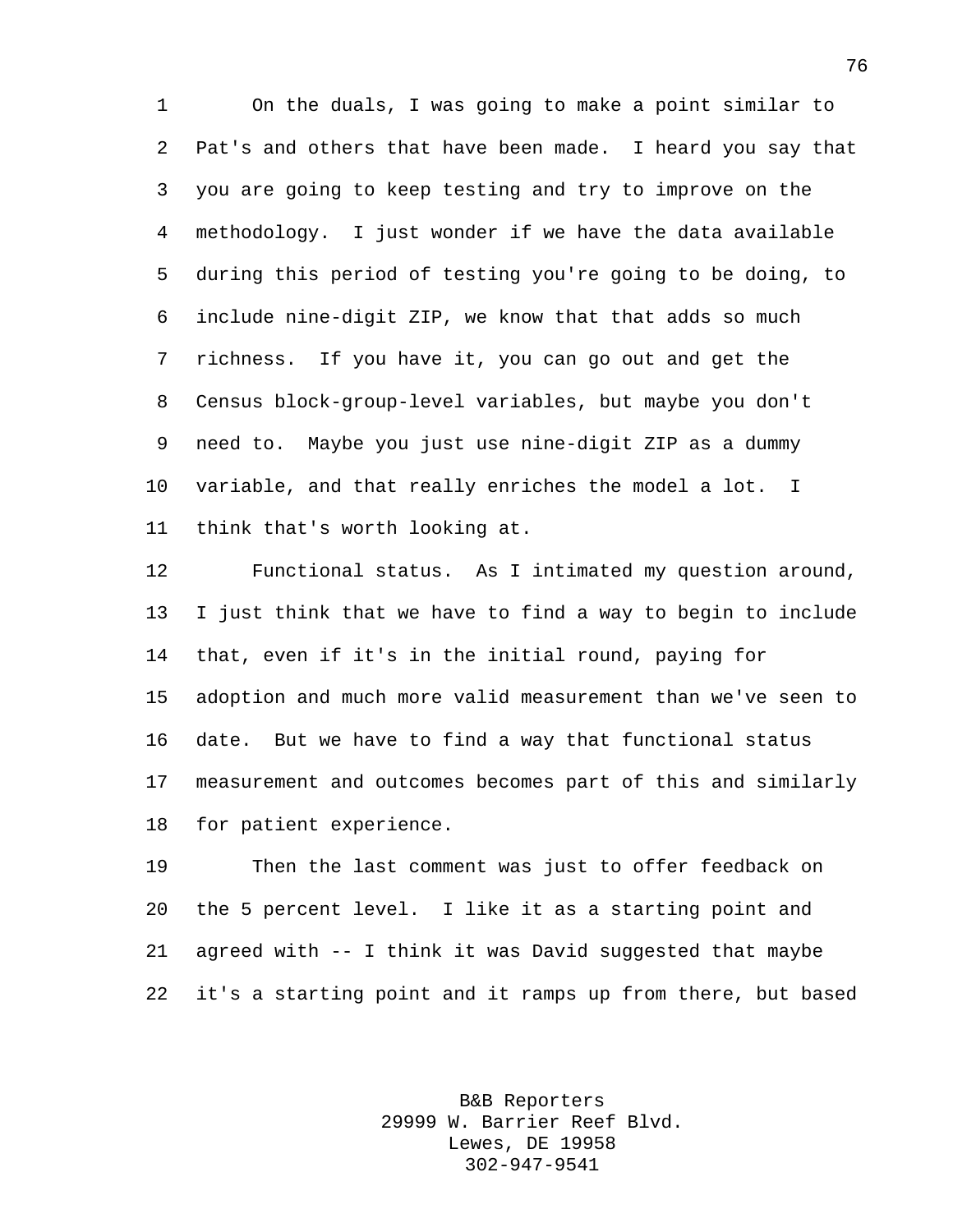on the dialogue that was had there this morning, I feel pretty assured that 5 percent is meaningful enough to particularly the SNFs who are coming from 2. But from what you said, Ledia, about home health and 4 and that that seems to really be getting folks' attention, then 5 certainly would too. So I think 5 sounds like a good starting point, and that you could ramp up from there was you get more certain and really starting of our risk adjustment, realizing certain of our social stratification, et cetera.

Thanks.

DR. CROSSON: Thank you. Thank you, Dana.

Thank you, Ledia and Carol.

14 I say this often. This was an excellent presentation, an excellent formulation, but also the discussion, I think, was one of the richest I've seen in a while. The points that were brought up here, I hope you find those useful because I think they're going to turn out to be very valuable to all of us.

 So thanks again. We'll move on to the last presentation.

[Pause.]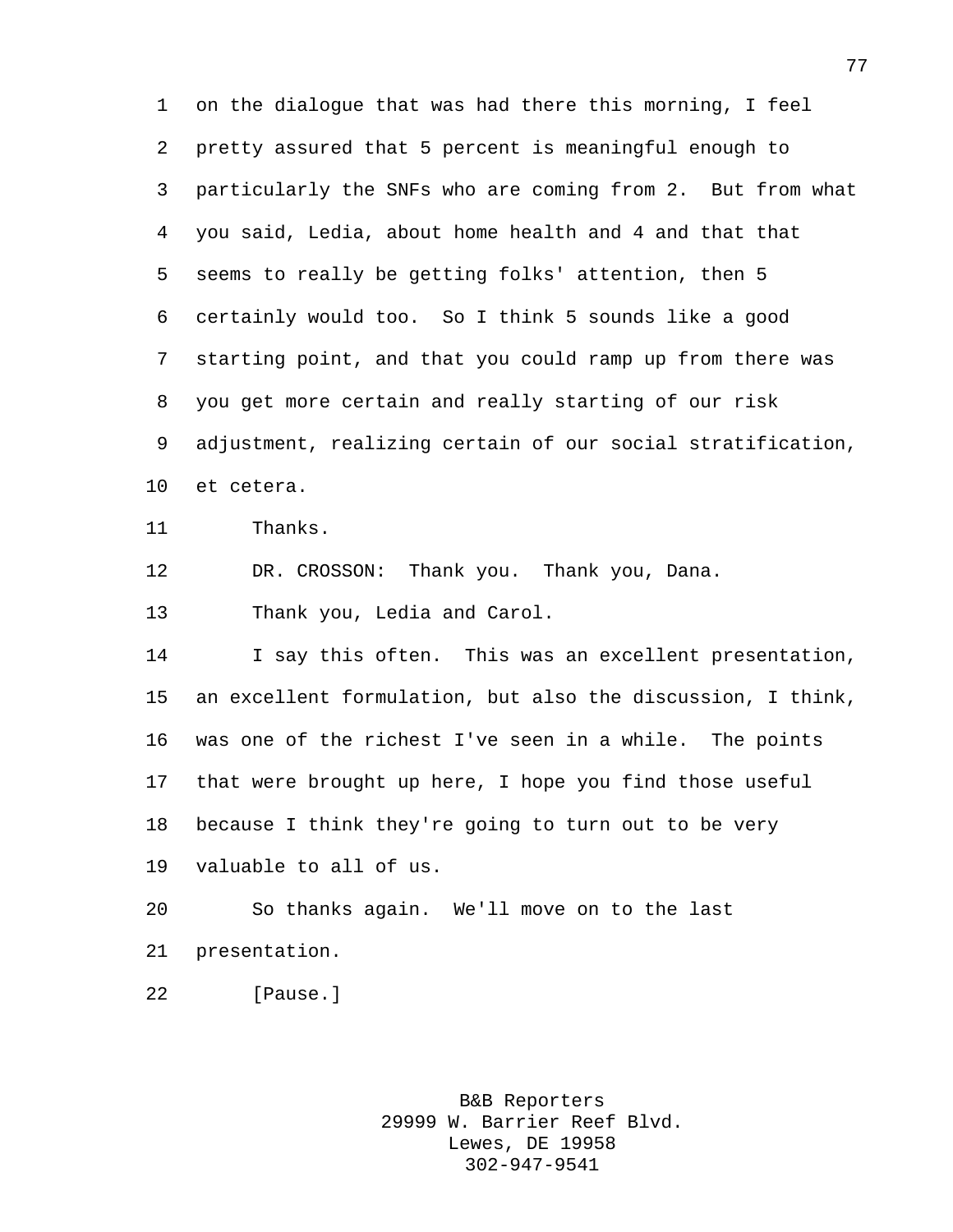DR. CROSSON: Okay. I think we can begin here.

 The commission has had an interest in the payment from the Medicare program to institutions for graduate medical education now for almost 10 years. We spent some time in 2009, ultimately, and 2010, made a series of

recommendations at that time.

 When the expenditure level was about \$9 billion, as I remember, now I think we're looking at something like \$13 billion.

 So we're going to take another cut at this. I think one that will enrich the physicians that we've had historically, but I also think that as we think this through, the whole issue of what the Medicare program is, in fact, getting for this substantial investment is a critical issue for the commission.

 Alison and Jeff are here, and who's going to begin? Alison? Terrific.

 MS. BINKOWSKI: Good morning. In this last session of the commission's September meeting, we will be discussing indirect medical education payments to acute care teaching hospitals. We would like to thank Stephanie Cameron for her assistance.

> B&B Reporters 29999 W. Barrier Reef Blvd. Lewes, DE 19958 302-947-9541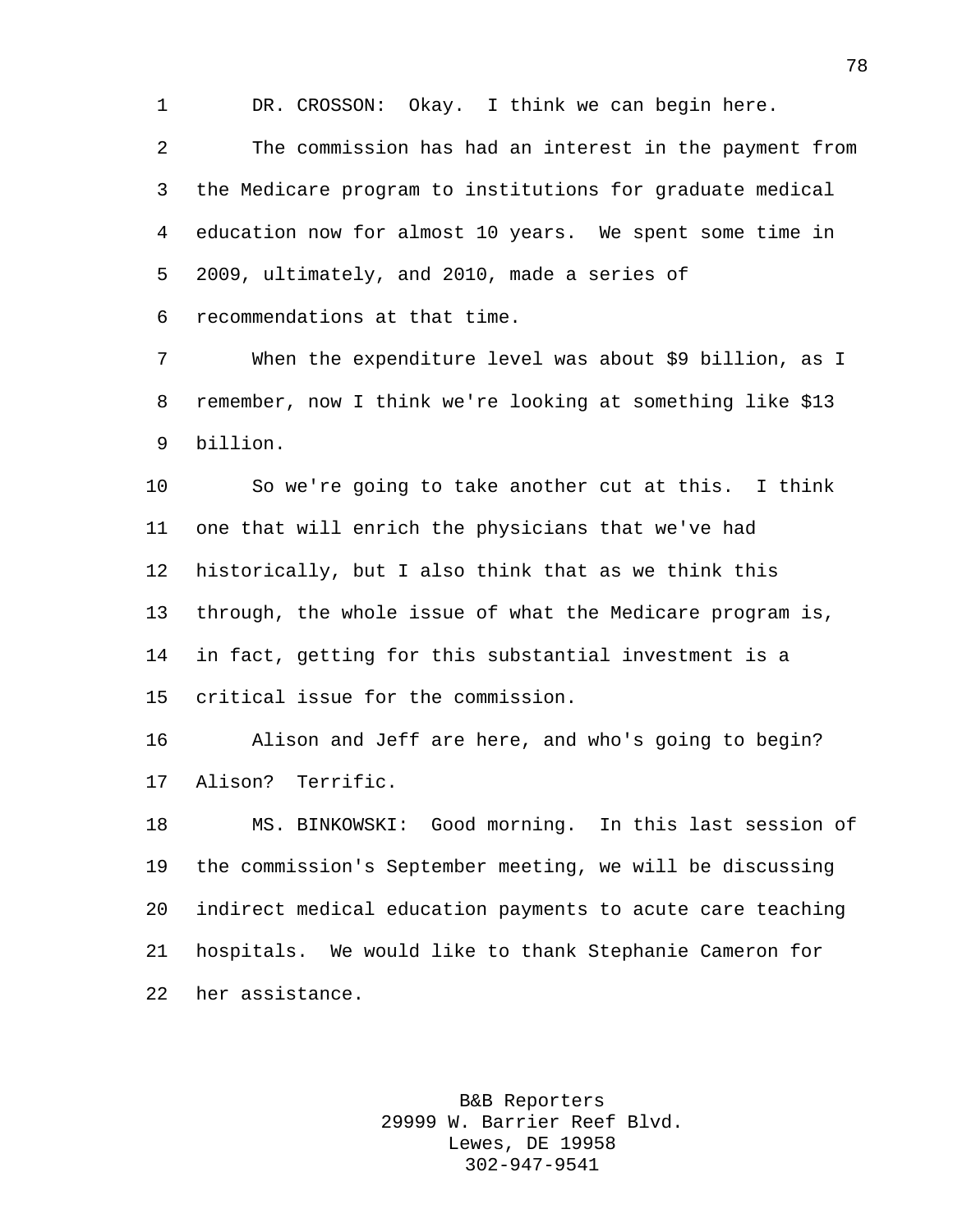This presentation will cover three IME topics. The first topic is IME background, including the history of IME, how IME payments are calculated, and how IME payments are distributed across settings and hospitals.

 Medicare makes two types of supplemental payments to acute care teaching hospitals for the provision of graduate medical education. The first type--and focus of this presentation--is indirect medical education payments, which totaled \$9.3 billion in fiscal year 2017.

 These payments support teaching hospitals' higher costs of patient care that are not otherwise accounted for in the inpatient prospective payment system, such as additional tests and procedures ordered by residents and specialized services provided by teaching hospitals. IME payments are made as an adjustment to IPPS payments.

 The second type is direct graduate medical education payments, which totaled \$3.7 billion in fiscal year 2017. These payments support teaching hospitals' direct costs of sponsoring residency programs, such as resident stipends and physician salaries, and are made outside of the inpatient prospective payment system.

The treatment of acute care teaching hospitals'

B&B Reporters 29999 W. Barrier Reef Blvd. Lewes, DE 19958 302-947-9541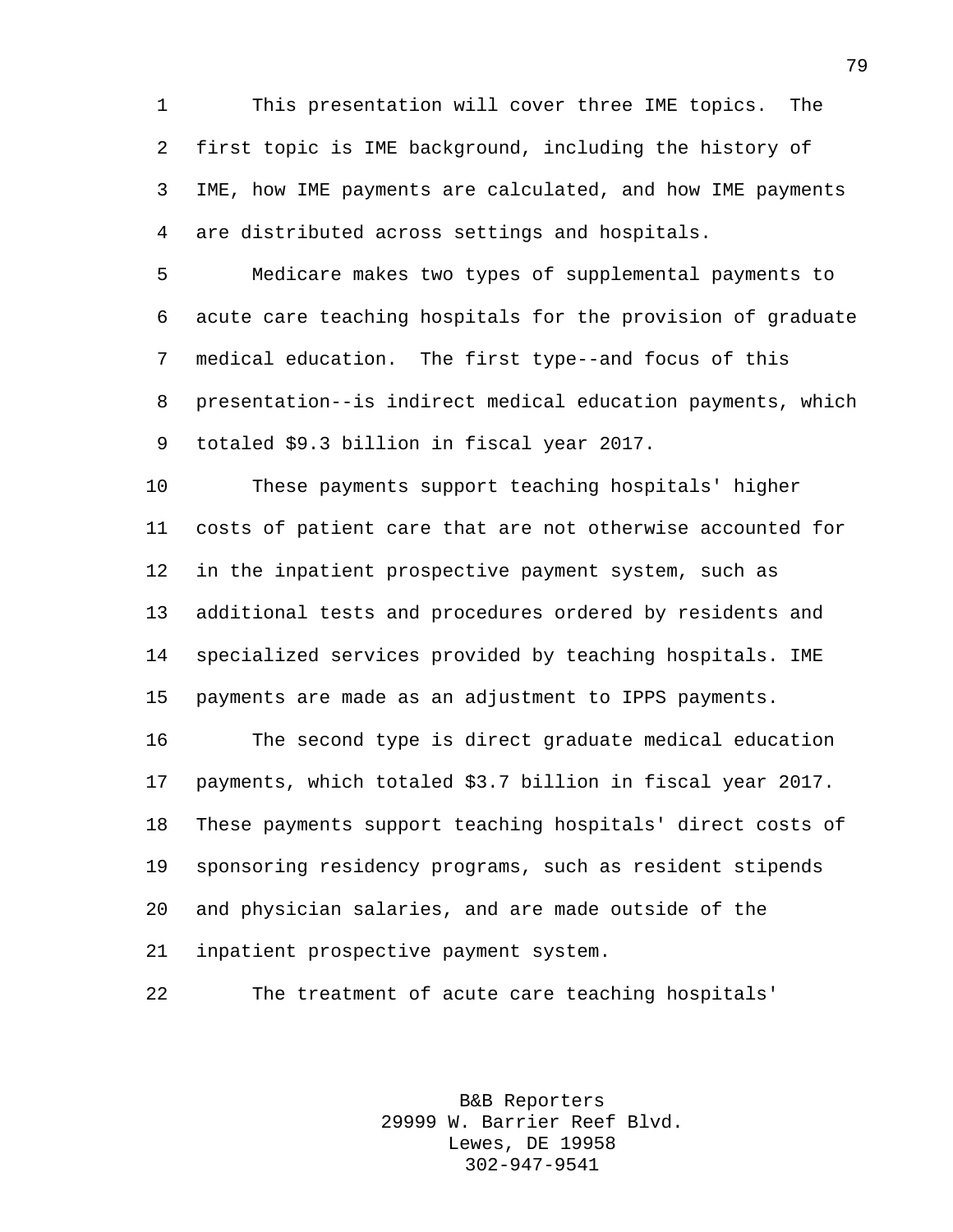indirect costs of medical education varies across the two hospital inpatient prospective payment systems.

 When Congress implemented the inpatient operating PPS in 1983, it explicitly specified the formula and level of an IME adjustment, which it described as a proxy for a number of factors which may increase costs in teaching institutions that were not fully accounted for in the new PPS.

 In response to concerns that the new PPS would adversely affect teaching hospitals, the IME adjustment was originally set at twice the empirically justified level estimated by the Secretary. The level has been gradually reduced but remains significantly above MedPAC's estimate of the empirically justified level.

 In contrast, when Congress established the inpatient capital PPS in 1991, it did not specify if an IME adjustment should be included. The Secretary chose to implement an IME adjustment, using a different formula. The level has not changed since its enactment.

 Congress also left discretion to the Secretary when it established the outpatient PPS in 2000. The Secretary stated that Medicare determined an IME adjustment to the

> B&B Reporters 29999 W. Barrier Reef Blvd. Lewes, DE 19958 302-947-9541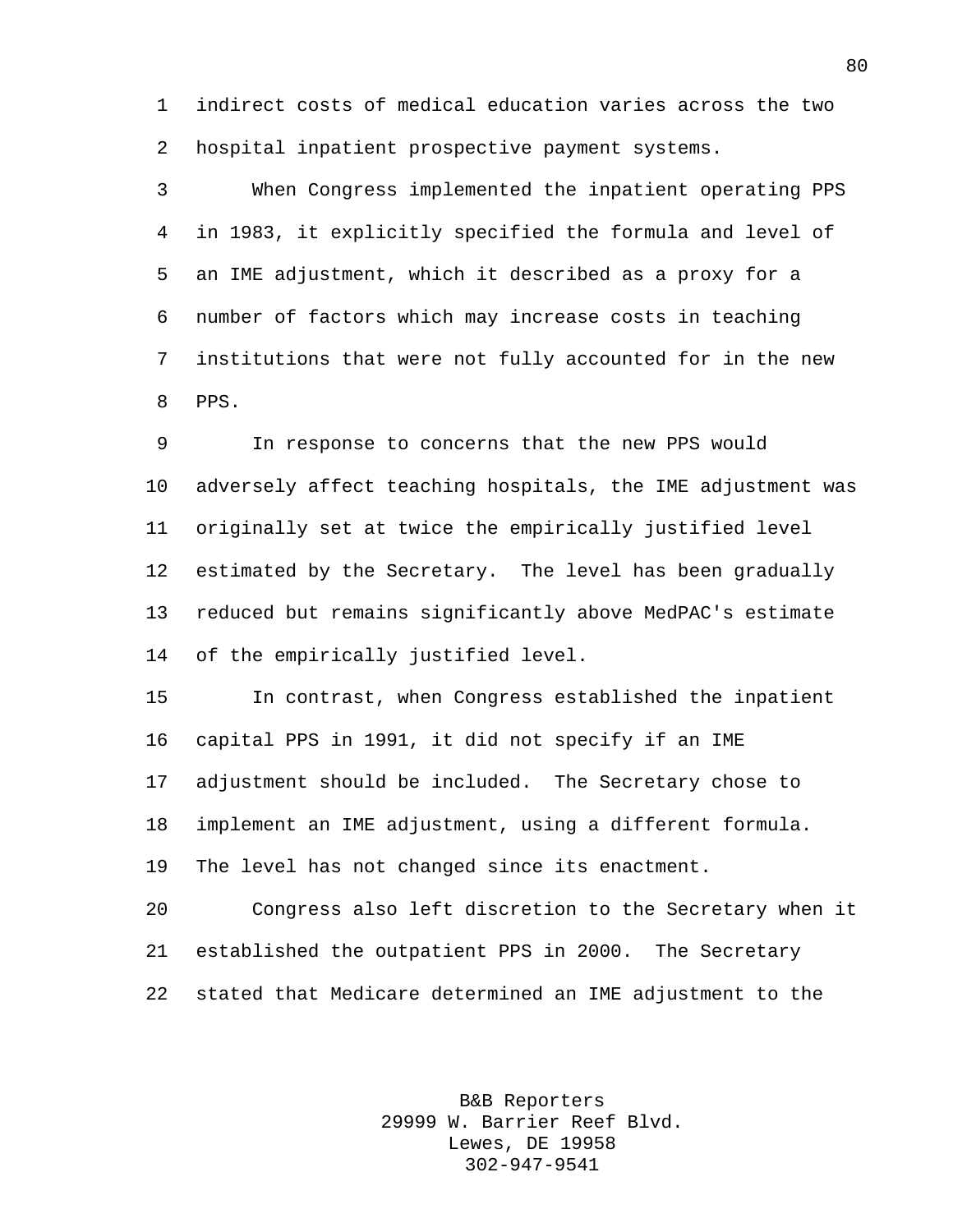outpatient PPS was not necessary to ensure equitable payments to teaching hospitals.

 Teaching hospitals receive an IME payment for each inpatient stay by a Medicare beneficiary. I will provide more details on how this process differs across the inpatient operating and inpatient capital PPS's on the next slide, but at a high level, teaching intensity is measured as the hospital's residents relative to its inpatient size. Teaching intensity is converted to an IME percentage add-on through formulas specified in law or regulations. This IME percentage add-on is multiplied by the base DRG payment rate for a Medicare beneficiary's inpatient stay, and the result is Medicare's IME payment to the acute care teaching hospital for that stay.

 While IME policy under the inpatient operating and inpatient capital PPS's have the same broad components described on the prior slide, they differ in several respects.

 In particular, the PPS's differ in how teaching intensity is measured. For example, while both PPS's use the same count of residents, the inpatient operating PPS measures teaching intensity as residents per available

> B&B Reporters 29999 W. Barrier Reef Blvd. Lewes, DE 19958 302-947-9541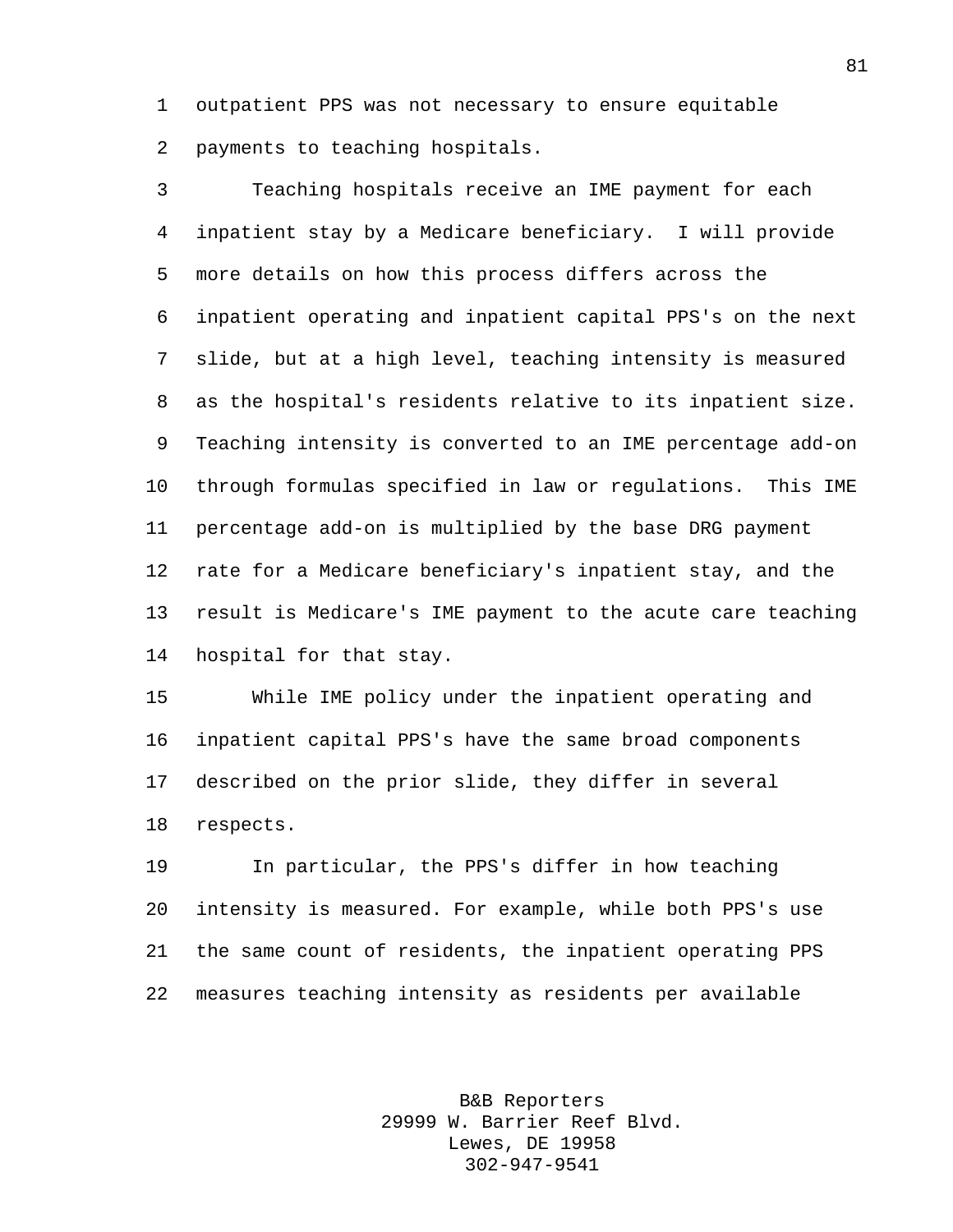inpatient beds, while the inpatient capital PPS measures teaching intensity as residents per average daily inpatient census.

 The Secretary chose this latter measure and stated it was more appropriate as costs were more closely to a hospital's ratio of residents to patients than a ratio of residents to available, but potentially unoccupied, inpatient beds.

 The IME adjustment to the PPS's also differ in other respects, such as the formulas to calculate the percentage add-on and the treatment of fee-for-service and MA beneficiaries, which we would be happy to discuss during the discussion period, as helpful.

 The formulas presented on the prior slide result in IME percentage add-ons that vary substantially across teaching hospitals, as a result of the wide variation in teaching intensity.

 In fiscal year 2017, the median IME percentage add-on to inpatient operating rates, as indicated by the middle line in the box, was 6 percent, corresponding to a resident-to-bed ratio of 0.11, or one resident per nine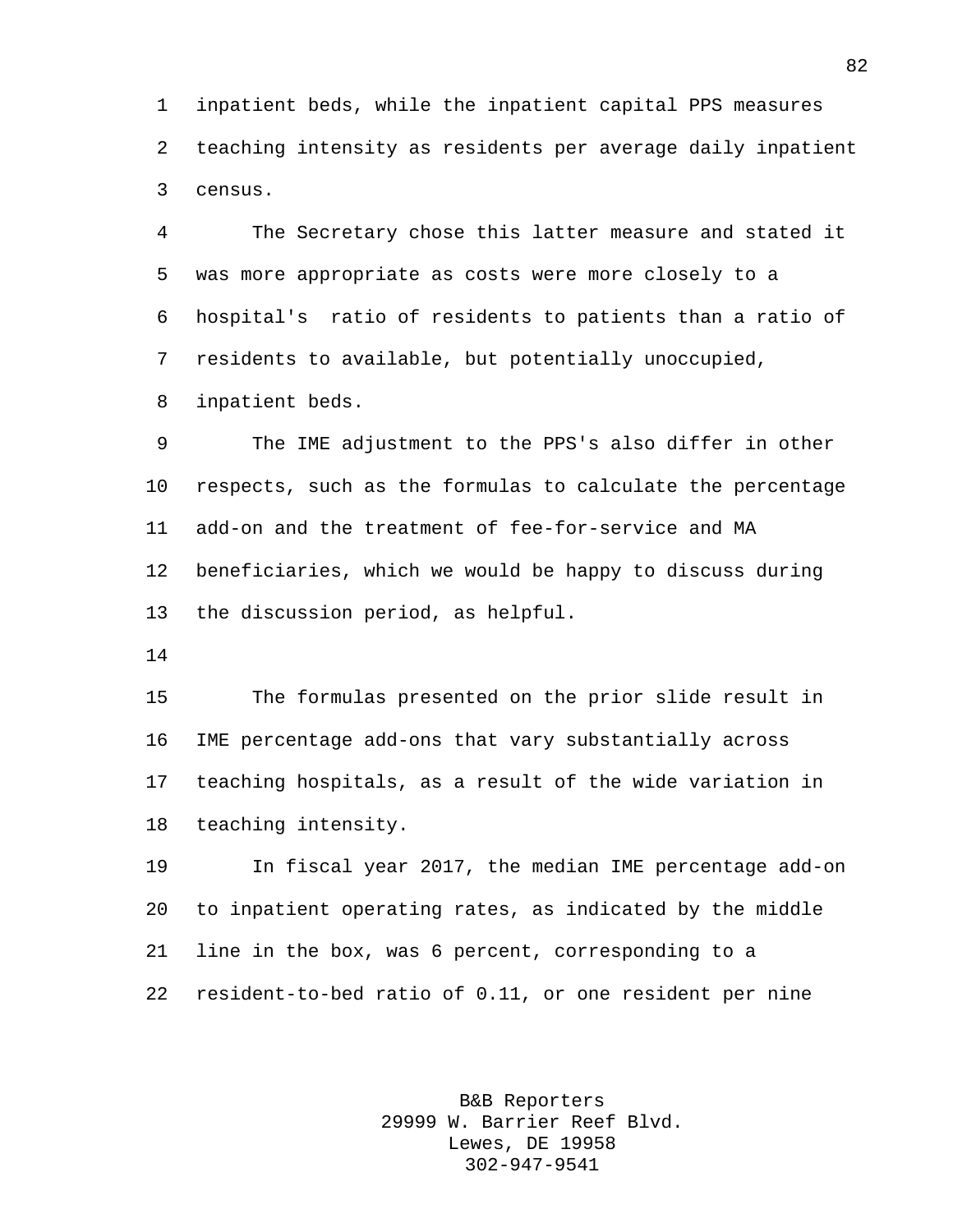inpatient beds. However, the IME percentage add-on varied substantially across teaching hospitals, as indicated by whiskers, ranging from less than 1 percent to 78 percent, corresponding to a resident-to-bed ratio of less than 0.001 to greater than 2.

 Despite the different measure of teaching intensity and formula specification, the median and range of the IME percentage add-on to inpatient capital rates was similar, though subject to an absolute maximum of 53 percent.

 Despite similar IME percentage add-ons in the two inpatient PPS's, the IME percentage add-on to inpatient operating rates account for nearly all IME payments, as inpatient operating rates are substantially higher than inpatient capital rates.

 Among inpatient operating IME payments, \$6.2 billion was for the care provided to Medicare fee-for-service inpatients and \$2.7 billion was for the care of Medicare Advantage inpatients, similar to the distribution of Medicare beneficiaries in fee-for-service and Medicare Advantage.

 While there are approximately 1,100 acute care teaching hospitals, both residents and Medicare's IME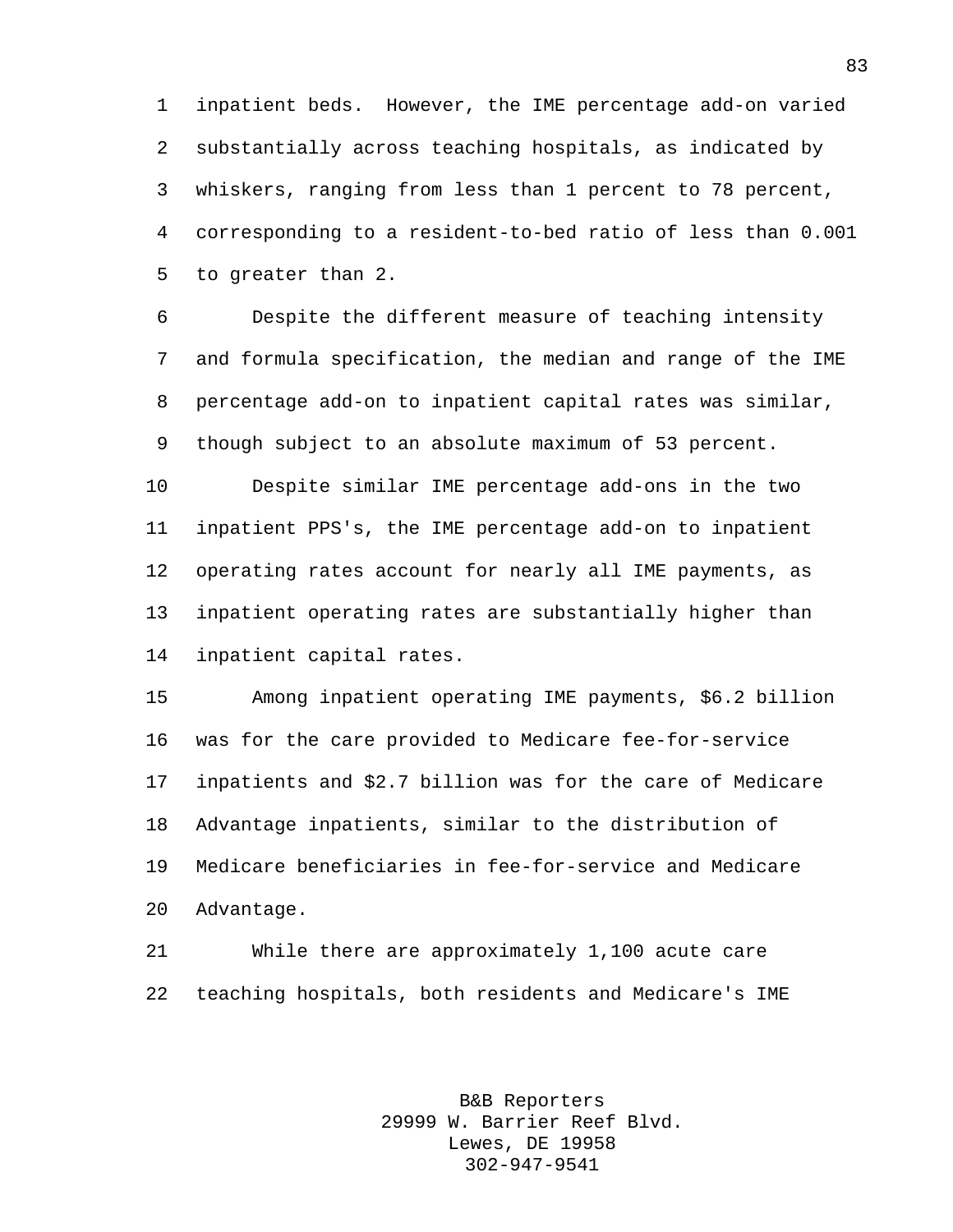payments are concentrated among a small subset of teaching hospitals. For example, the 100 teaching hospitals with the largest IME payments in fiscal year 2017 accounted for 47 percent of residents. These 100 teaching hospitals also accounted for 51 percent of the \$9.3 billion in IME payments.

 I will now turn to summarizing concerns with Medicare's current IME policy and potential revisions the commission could consider.

 The Commission and others have raised concerns with Medicare's current IME policy, which can be grouped into four categories.

 First, IME payments are only made for care provided in inpatient settings and policy has not evolved to reflect the contemporary spectrum of settings in which hospital care and resident training occurs.

 Second, IME payments are not reflective of the empirically justified effect of residents on patient care costs and result in overpayment of IME for care of inpatients while making no IME payment for the care of outpatient patients.

Third, IME payments have no link to performance or

B&B Reporters 29999 W. Barrier Reef Blvd. Lewes, DE 19958 302-947-9541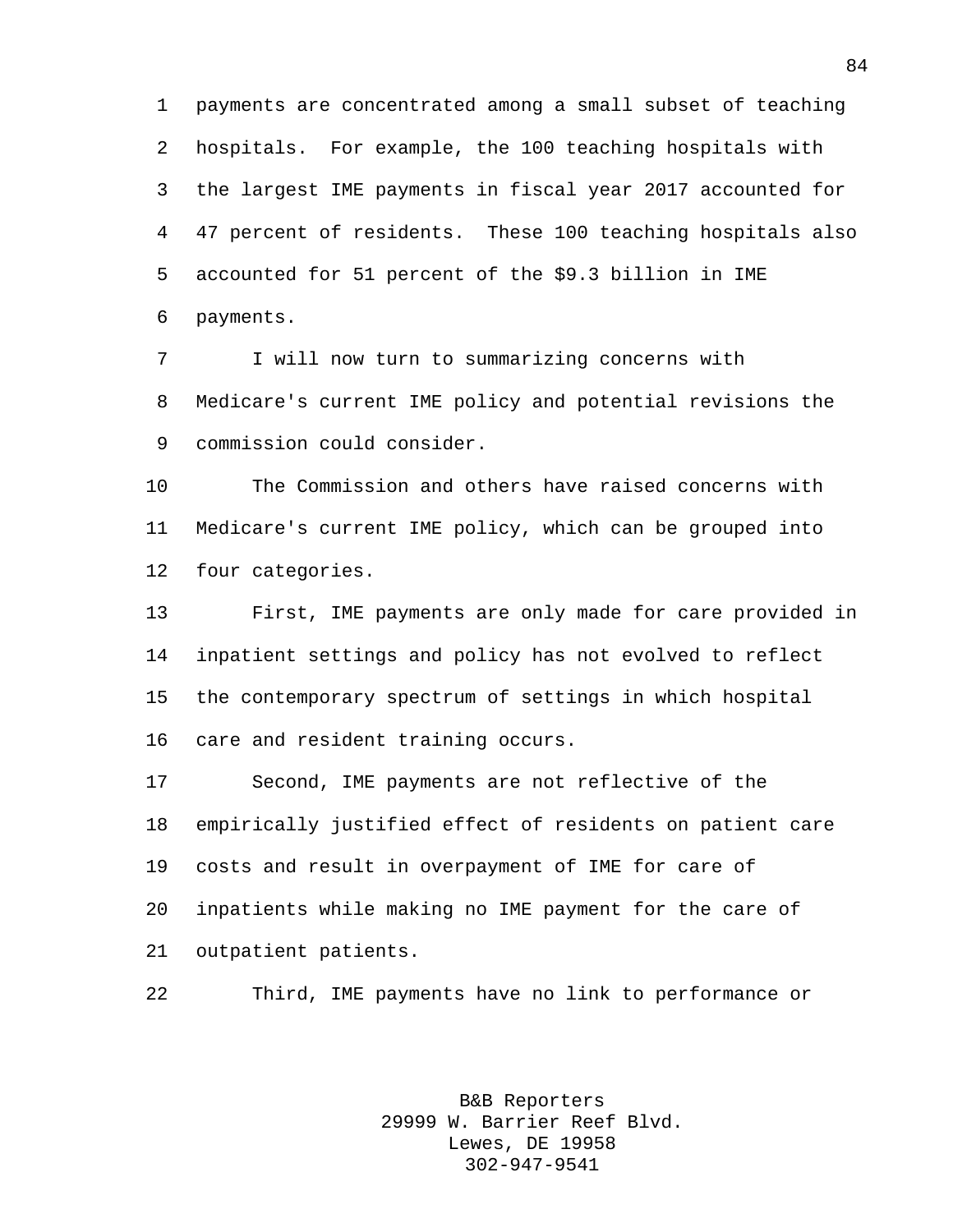accountability for how they are used. Specifically, IME payments are not linked to whether teaching hospitals achieve desired educational goals and outcomes, and while some have argued that IME adjustments above the empirically justified effect of residents on patient care costs are appropriate in order to help fund social missions that teaching hospitals operate at a loss, there is no requirement on how hospitals use IME payments or way to track how hospitals use IME payments.

 Fourth, the inpatient PPS's are also inconsistent, including in their treatment of fee-for-service and Medicare Advantage beneficiaries.

 To address these concerns and other inconsistencies with current IME policy, the commission could consider several revisions. Specifically, the commission could consider moving to an IME policy that applied to care provided in both inpatient and hospital outpatient settings; updating IME payment levels to reflect the empirically justified effect of residents on patient care costs in each setting, levels that could be episodically recalculated; adding a link to performance by using any current aggregate IME payments above the new empirically

> B&B Reporters 29999 W. Barrier Reef Blvd. Lewes, DE 19958 302-947-9541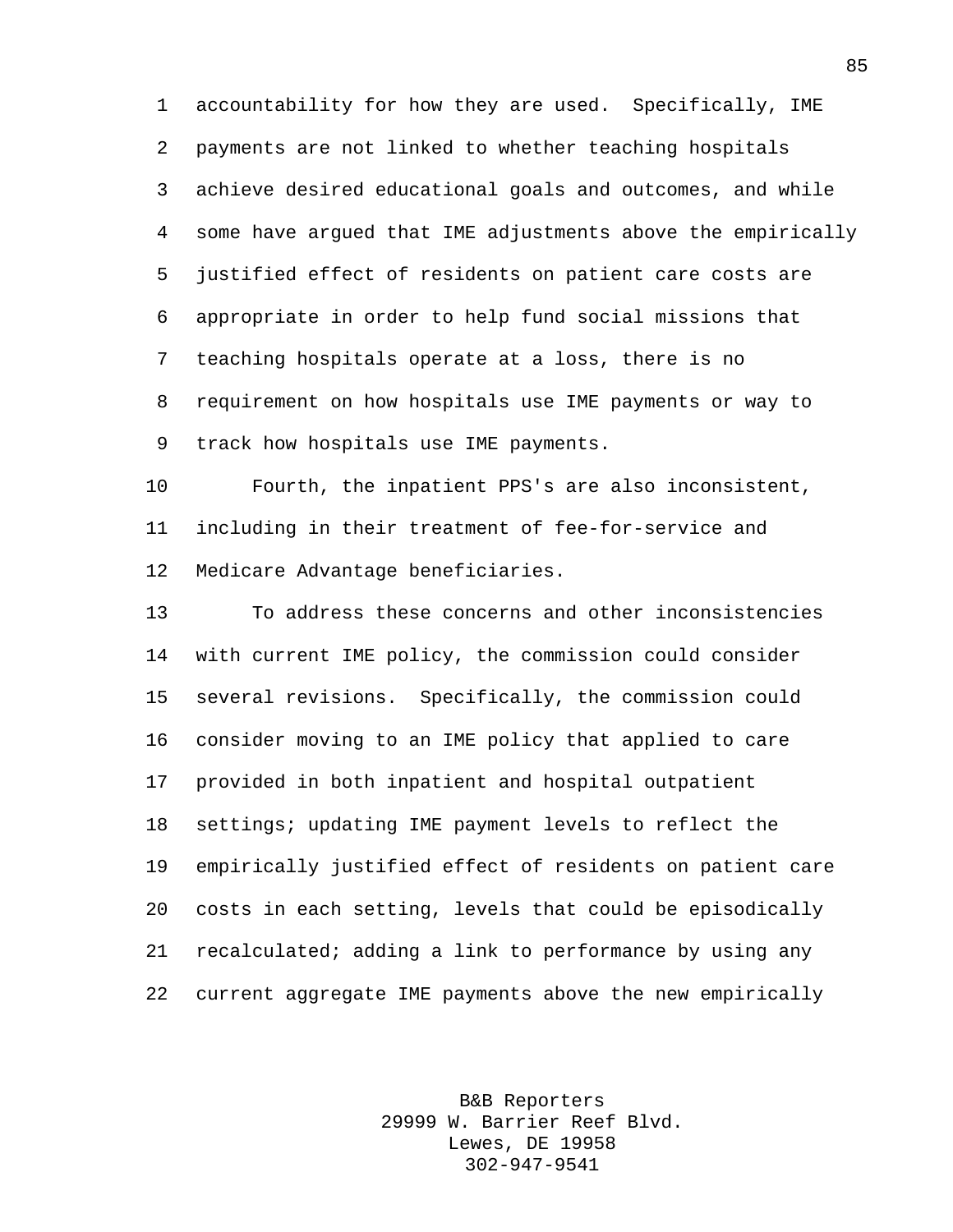justified payments to fund a new performance-based program, consistent with the commission's June 2010 recommendation; and moving to a consistent IME policy, with Medicare making payments for the care of fee-for-service and MA beneficiaries.

 Collectively, these revisions could maintain aggregate medical education payments to acute care teaching hospitals while aligning IME payments with the settings in which care is provided, removing disincentives to shift patient care to hospital outpatient settings, and adding rewards for high performance.

 Moving to a revised IME policy with the features described on the prior slide would involve key

implementation decisions.

 One key decision is how to measure Medicare Advantage beneficiaries' hospital outpatient use. Currently,

 hospitals are required to submit information-only claims for MA beneficiaries' use of inpatient services but not hospital outpatient services.

 As part of a revised IME policy, Medicare could require hospitals to submit information-only MA outpatient claims. This new requirement would not only support more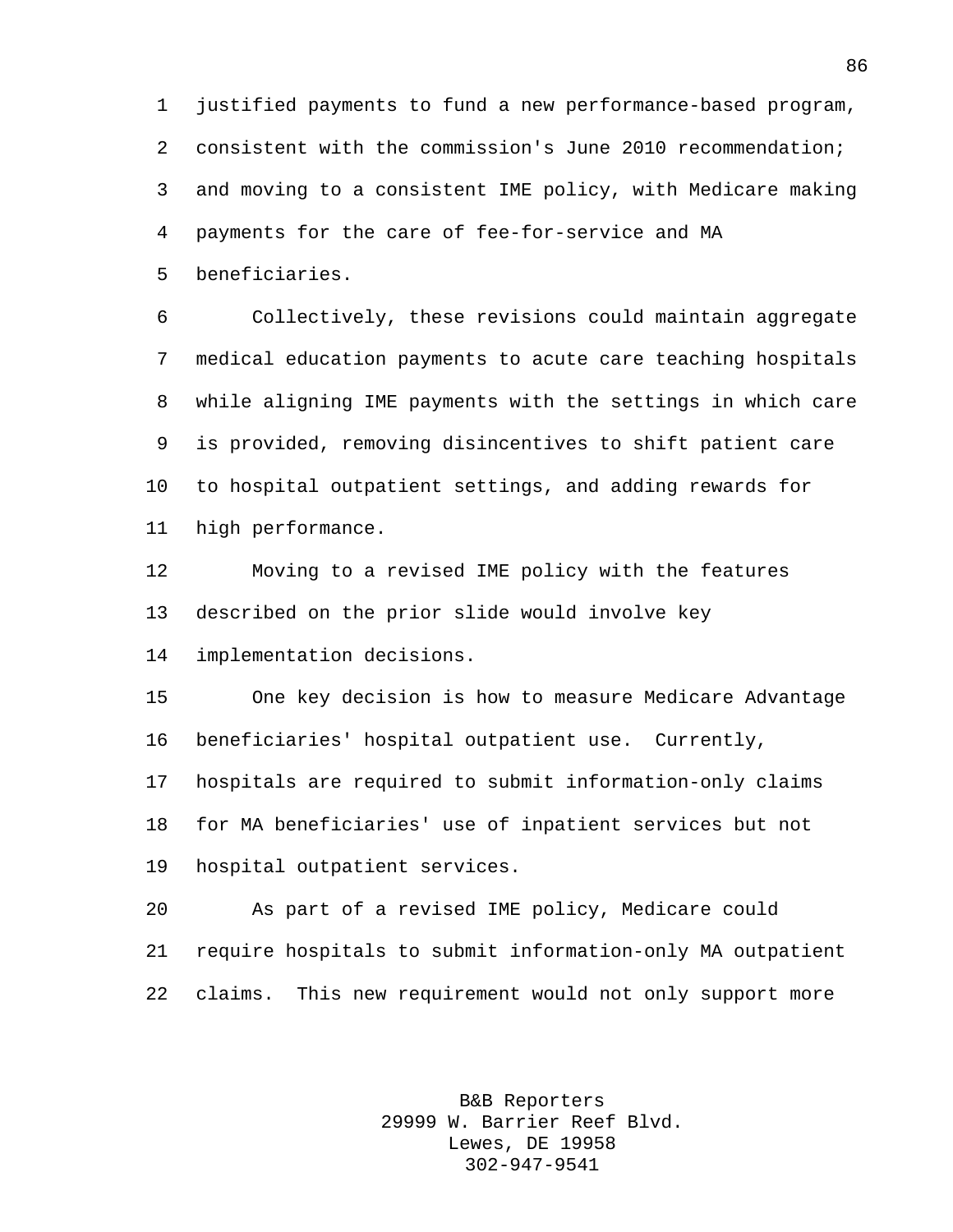accurate IME payments but also provide a valuable data source to validate MA plan-submitted encounter data.

 Until informational MA outpatient claims are available, Medicare could estimate MA hospital outpatient use. For example, one option would be to estimate that MA outpatient use has the same relationship to fee-for-service as it does for inpatient use.

 A second key implementation issue is how to measure teaching intensity. Both current measures of teaching intensity are inpatient-centric. One option for a new inpatient plus outpatient measure of teaching intensity is residents to average daily total equivalent census, which could be calculated as average daily inpatient census, scaled up by the hospital's inpatient and outpatient revenue relative to its inpatient revenue.

 A third key implementation decision would be how to maintain budget neutrality. Consistent with MedPAC's June 2010 report, aggregate payments to teaching hospitals could be maintained under a revised, empirically-justified IME policy by adding a new performance-based program that rewarded teaching hospitals meeting educational standards. The standards could be established by the Secretary,

> B&B Reporters 29999 W. Barrier Reef Blvd. Lewes, DE 19958 302-947-9541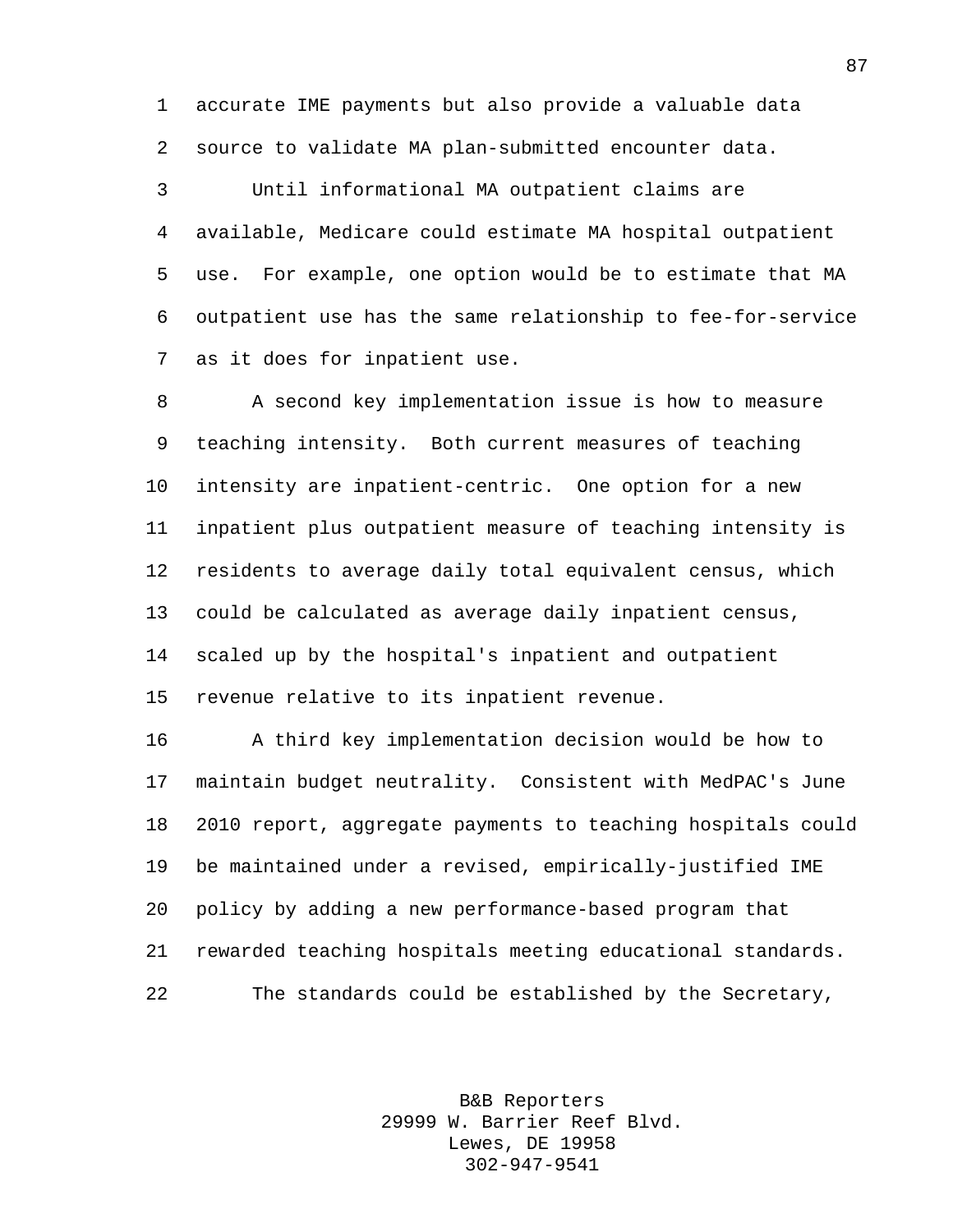after consultation with stakeholders, including accrediting organizations, patients, and consumers, and the level of performance-based payment could be tied to the hospital's performance on these new standards.

 This new program could support workforce skills needed in a delivery system that reduces cost growth while maintaining or improving quality.

 While the effect of a revised IME policy would depend on the specific design features chosen and related implementation decisions, to give the Commission a sense of how IME and overall Medicare payments to acute care teaching hospitals might change, we modeled one illustrative policy consistent with the design features described in earlier slides.

 As you will recall, this includes moving to an IME policy that applied to care provided in inpatient and outpatient hospital outpatient settings, setting payments at the empirically-justified level in each setting, adding performance-based payments, and Medicare program making IME payments for both FFS and MA beneficiaries.

 Under our illustrative policy, aggregate IME plus performance-based GME payments would be maintained, but the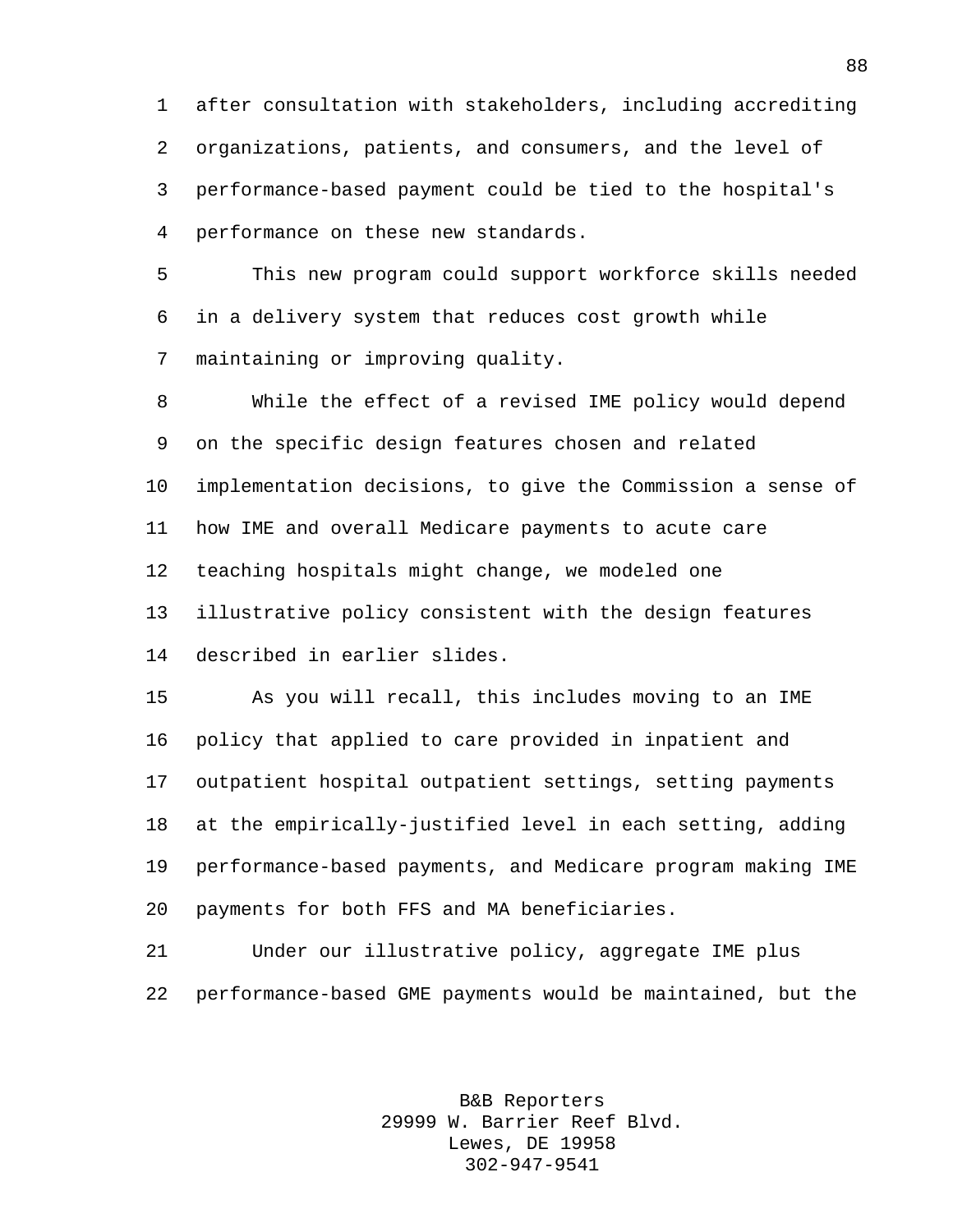distribution across settings would change and performance-based payments would be added.

 In particular, moving from left to right in the graph, inpatient operating IME payments for both fee-for-service and MA beneficiaries would substantially decrease, consistent with MedPAC's prior estimates of the portion of the inpatient IME payments that were empirically justified. Inpatient capital IME payments would decrease from \$0.4 billion to \$0, as our regressions found no empirical effect of residents on inpatient capital costs. This lack of a significant effect of resident involvement on capital costs suggests that residents do not systematically affect hospitals' capital costs and therefore an IME adjustment to the inpatient capital PPS is

 not warranted. Outpatient IME payments would increase from \$0 to \$4.8 billion, reflective in part of our estimate that the effect of residents on costs was larger in outpatient than inpatient settings; and performance-based payments would increase from \$0 to \$1.1 billion, such that aggregate IME plus performance-based payments would be equal those under current law.

Under the revised IME policies, many teaching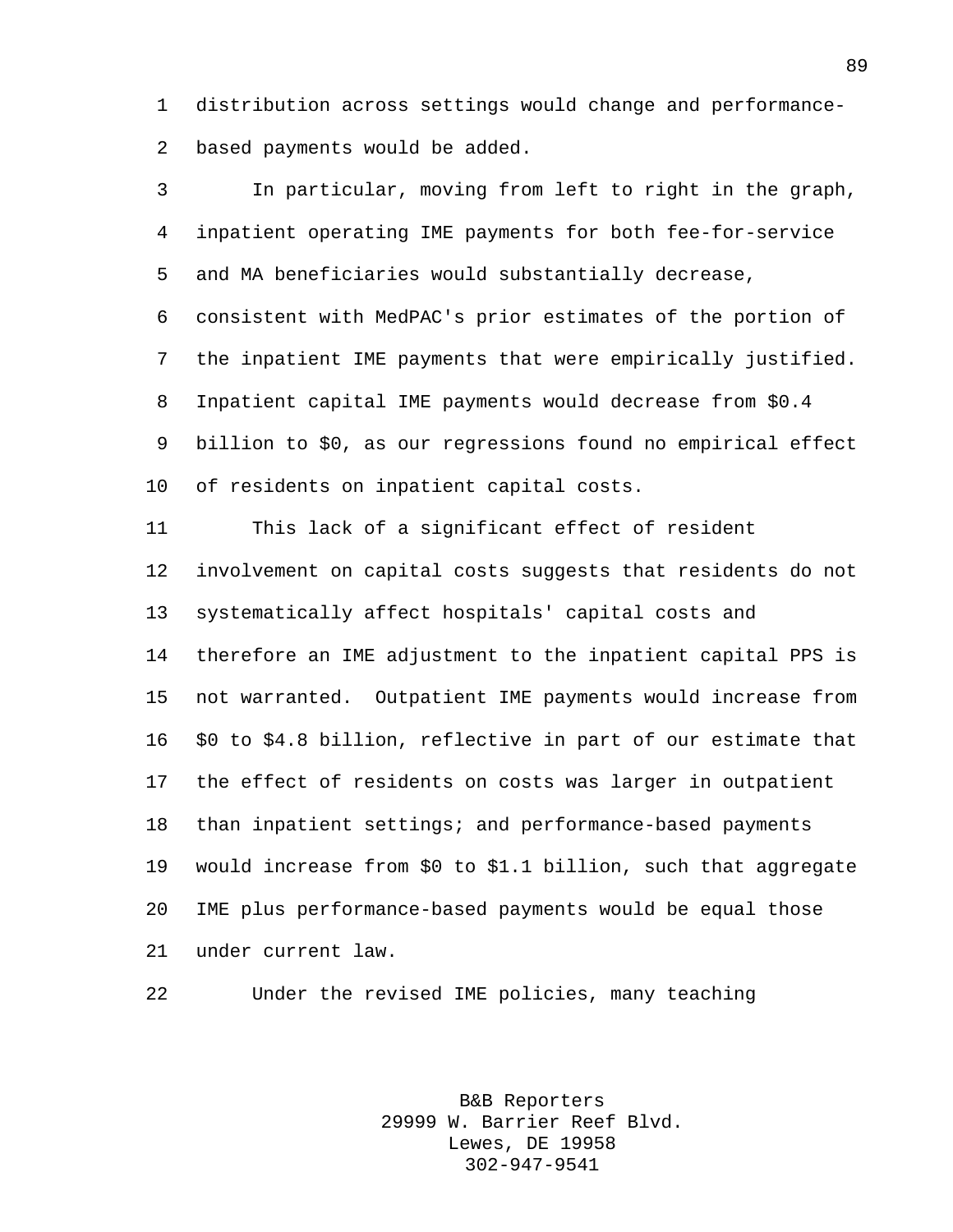hospitals would have material changes in their IME

 payments, consistent with the wide variation in hospitals' inpatient to outpatient use and the reduction in aggregate IME payments and shift to performance-based payments. More outpatient-centric teaching hospitals and those with better performance on the new standards would have the largest increases in IME payments, while more inpatient-centric and poorer performing teaching hospitals would have the largest decreases.

 However, despite this substantial redistribution of IME payments, most teaching hospitals' overall Medicare payments would change by less than 2 percent. Furthermore, financial impacts resulting from these new policies could be mitigated through transition policies, such as phasing in the revisions over multiple years and adding transition corridors limiting the change in payments teaching hospitals could experience in any given year.

 That concludes our presentation. In summary, current IME policy does not reflect the increasing shift towards hospital outpatient care nor the empirically-justified effect of residents on patient care costs. During the upcoming discussion session, we look forward to answering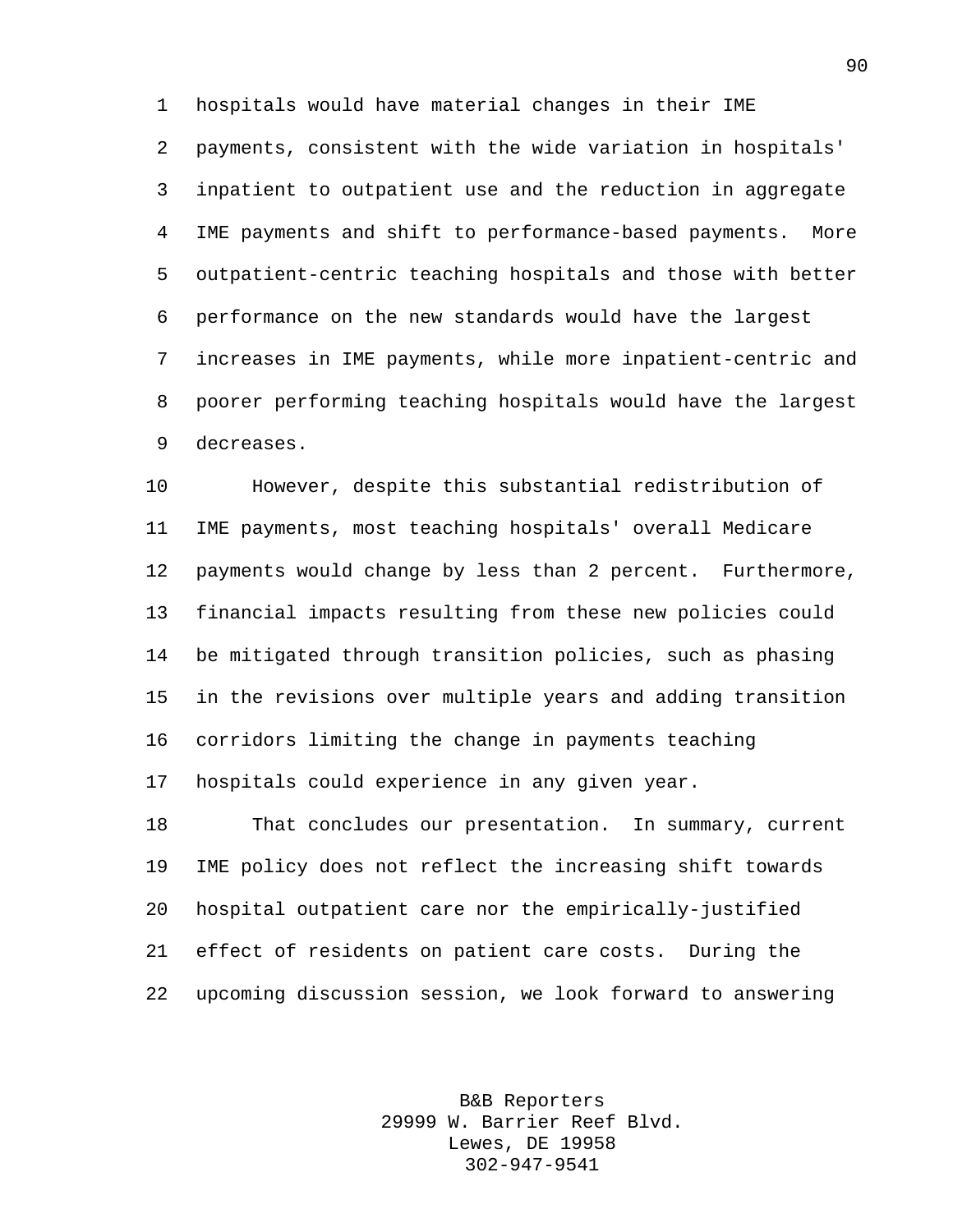any clarifying questions Commissioners may have.

 In addition, we would like the Commission's feedback on the concerns with current IME policy and potential revisions outlined in this presentation. We would also be interested what next steps the Commission would like staff to take regarding exploring potential IME reform.

 With that, I turn it back to Jay and look forward to the discussion.

 DR. CROSSON: Thank you, Alison and Jeff. We will now take clarifying questions. I see Brian. I see Paul and Jaewon.

 DR. DeBUSK: First of all thank you for the great chapter, but I'm going to save a lot of my comments for round two.

 I did have two questions, the first one being have we looked at the economics of a residency slot? I mean, let's say that DGME is \$90,000 per slot, the IME is probably \$120,000, \$150,000. You know, I'm just kind of giving round numbers here. But those two spots can generate dramatically different amounts of revenue, say a third-year primary care resident versus a fifth-year orthopedic surgery resident. Could we enter analysis -- or, I mean,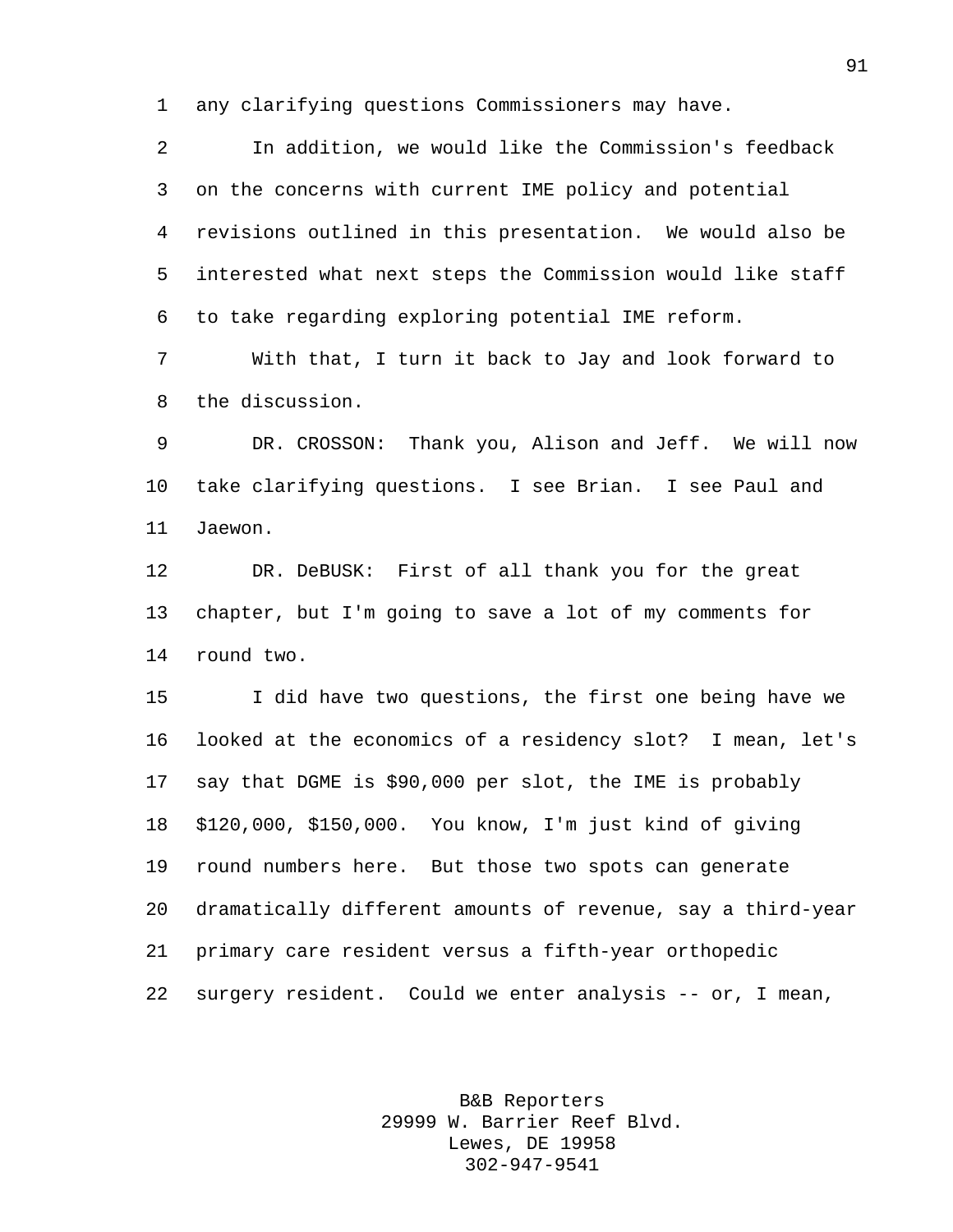you may have already done this already -- looked at the economics of a residency spot? Because even though we, Medicare, pay consistently the same amount regardless of specialty, I think the revenue generated would be dramatically different. Has there been any research or have you guys done any work in this area?

 MS. BINKOWSKI: It's a great question and the short answer is no, that there's not great data to use at this point to do so. In our June 2010 report we did note how there are both financial costs associated with residents as well as financial benefits, and how those can vary by specialty as well as year, and we recommended that the Secretary collect data on that and report it. It's something that we could consider trying to explore more with available data, but there are challenges. I'd be happy to discuss more later.

 DR. DeBUSK: Okay. Well, it opens up an interesting avenue and I wondered if there had been any research. The second question was, you know, you speak in the

 chapter and in the presentation of this performance-based concept, and again, I love the concept of performance based. But could you elaborate just a little bit? I mean,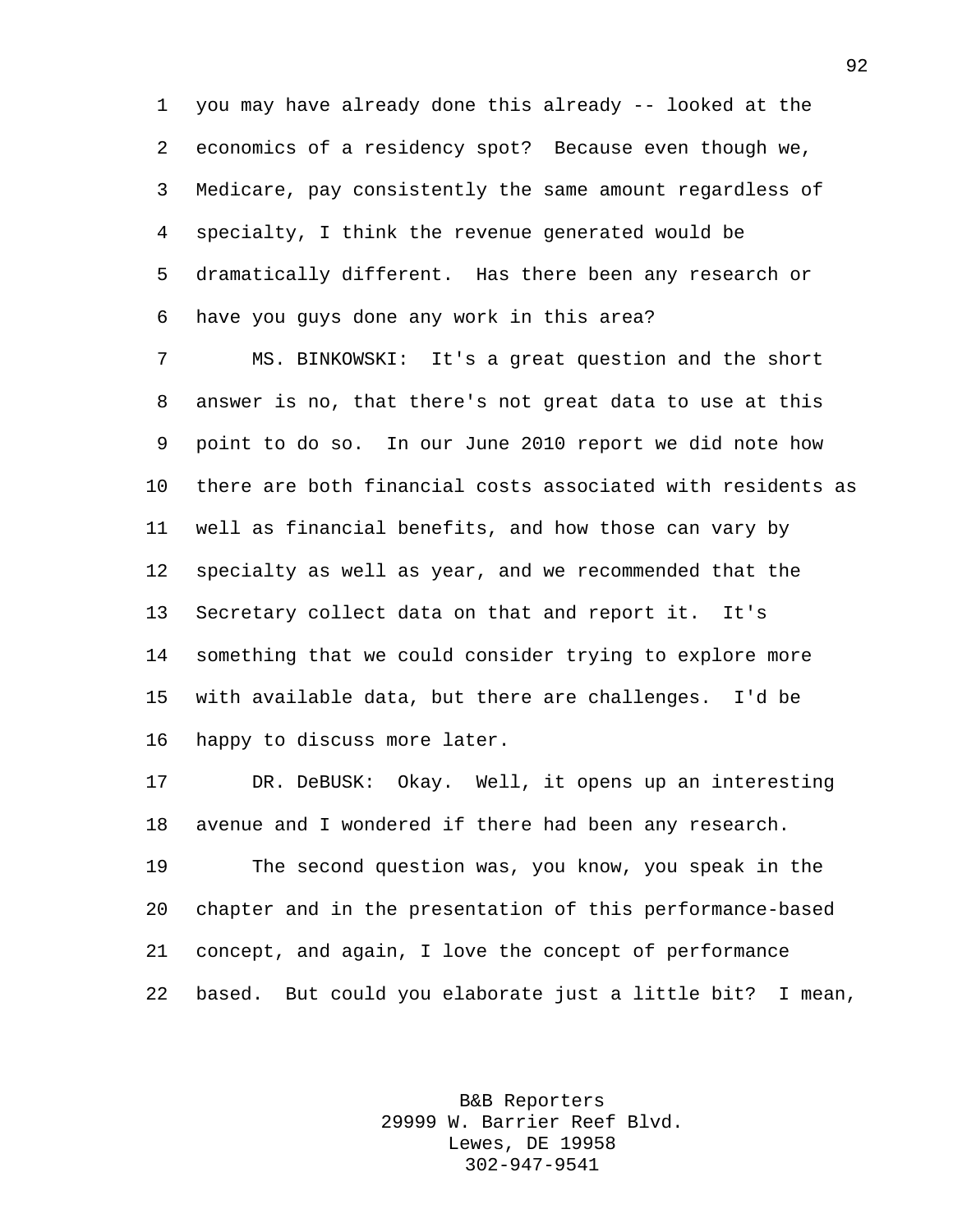what would be good performance versus bad performance in a residency program?

 MS. BINKOWSKI: I think that's a ripe area for future Commissioner discussion.

[Laughter.]

DR. DeBUSK: Well played. Very well played.

 DR. CROSSON: I'm going to jump in there, because I was going to make this point a little later. But having been here during our discussions and recommendations in 2010, we had, you know, a fairly simple concept here and that was, as I said before, that the Medicare program is making a tremendous investment on the part of its beneficiaries and the public in residency training. And it's not unreasonable to think that the program has an interest in having some level of accountability for the use of those dollars.

 It's become clear, I think, to the Commission, that issues such as the balance of the physician workforce that's coming out of training, for example, the ratio between primary care and specialty care, is of interest to this Commission. It has been in a number of other discussions.

> B&B Reporters 29999 W. Barrier Reef Blvd. Lewes, DE 19958 302-947-9541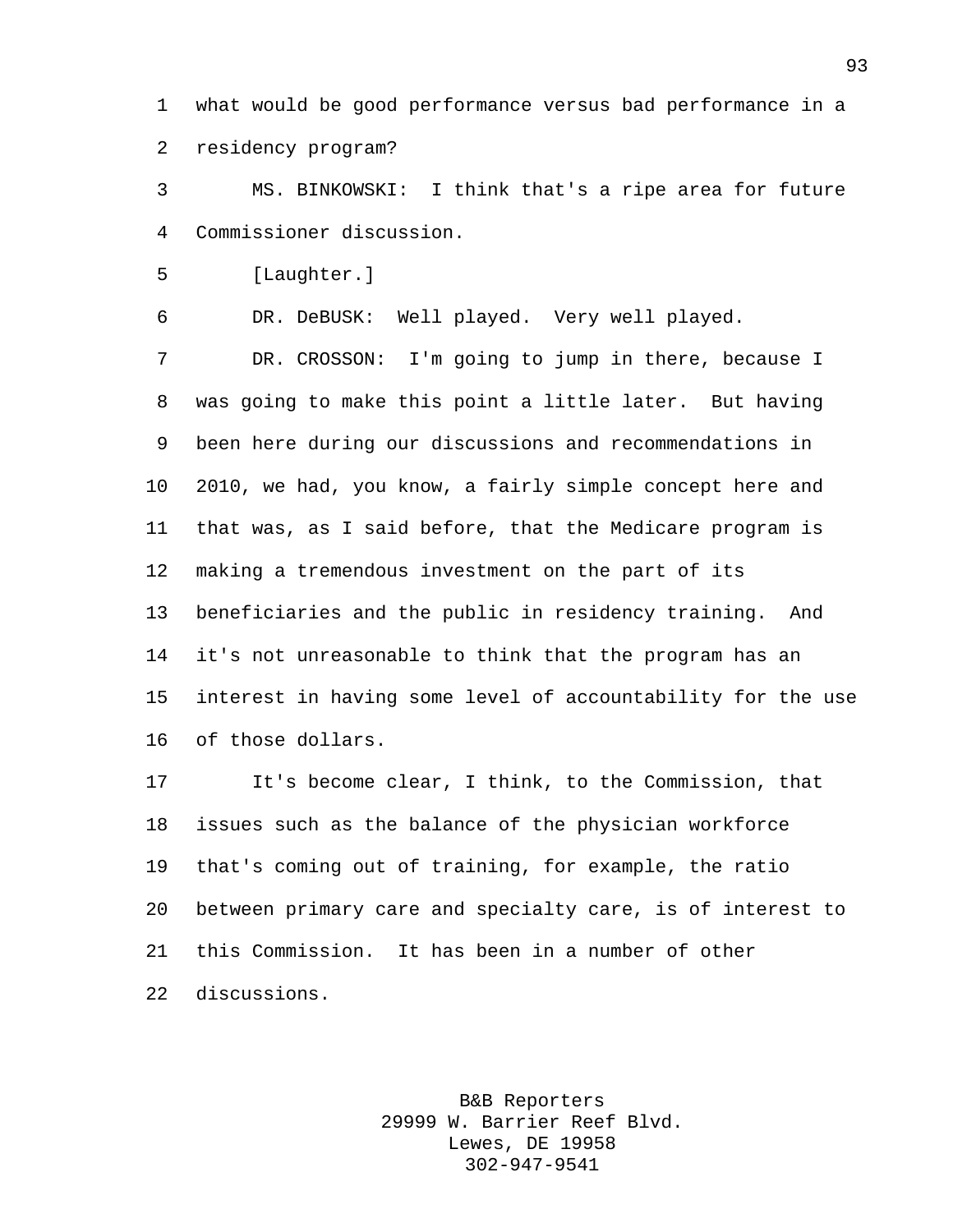In addition, I think the readiness of residents coming out of program to deal with the reality of health care as it's delivered today is important. Issues like the understanding and readiness of physicians to participate in collective quality improvement efforts, the sensitivity of residents coming out of training to the problem of inappropriate care and overuse of services and resource stewardship.

 So our proposal in 2010, which was fundamentally based on this set of physicians, was that we would request the industry to take this accountability to heart and to make recommendations to the Secretary for what that performance measurement process would be. That has not been forthcoming.

 And so this proposal that we have today is a little bit stronger than that and suggests that, in fact, in the absence of the industry coming forward with its own proposal for accountability, both in terms of the nature of the specialties that are being produced -- and this is in keeping with Brian's point here that there may, in fact, be economic incentives we are not aware of, which is adding to the disparity of availability of physicians for Medicare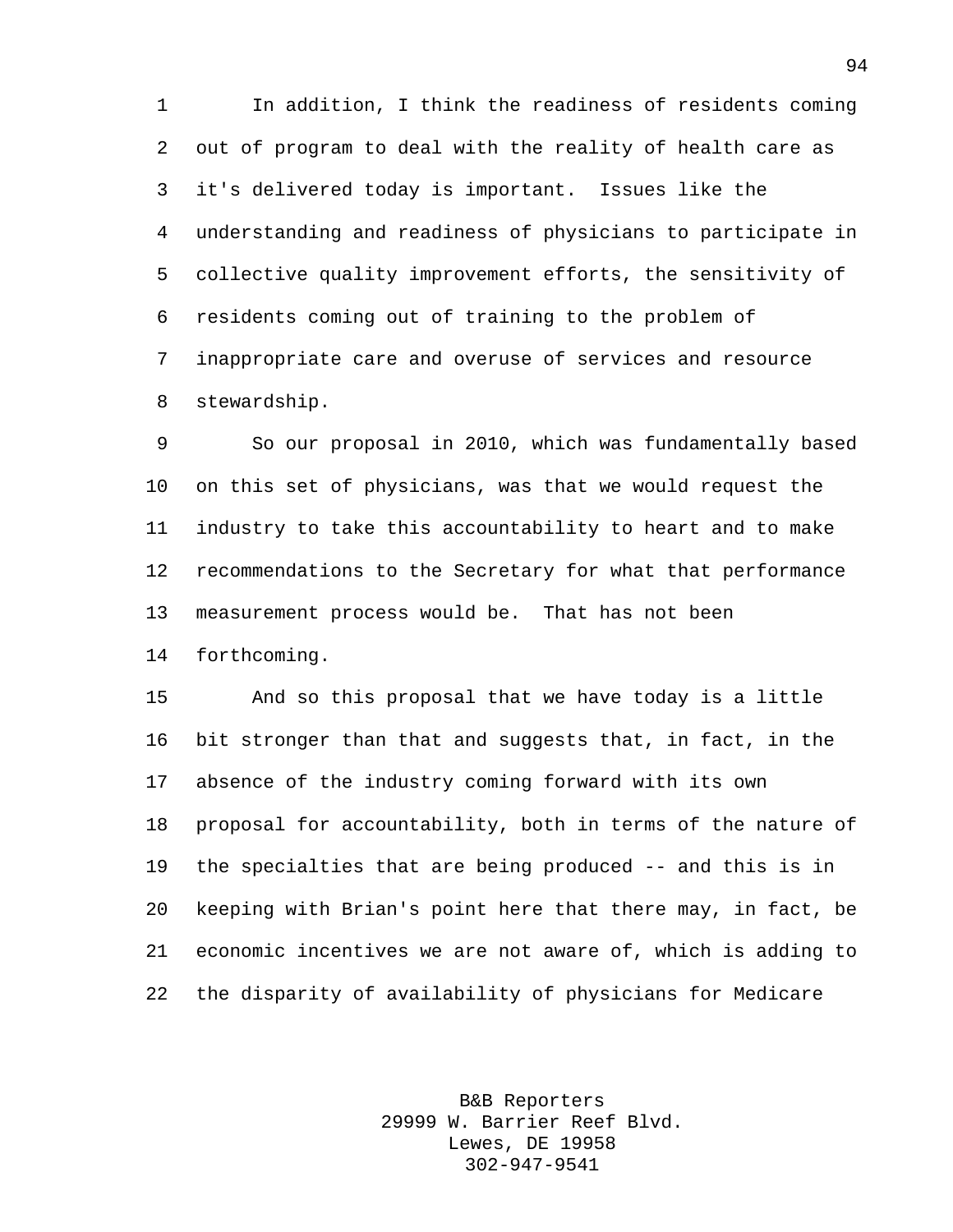beneficiaries -- as well as the nature of what's taught in training programs relative to the reality of the world that physicians in training are going to face.

 In the absence of that, the proposal on the table here could be that the Secretary could, in fact, with consultation, determine the nature of those performance parameters and incentives.

Sorry. Go ahead.

 DR. PAUL GINSBURG: Yeah, and that's what I was going to ask, about performance. I think it would be -- I don't want to stray too much into round two, but I think the idea of looking to the industry to come up with ideas is very valuable.

 This seems to be something beyond the specialty mix, which, you know, people have talked about for years. I've never seen anything getting concrete about other aspects of performance of a teaching program. And, certainly, I don't think we're set up to explore it very well, although I think that if we write a chapter on this we really should have some ideas, if only at the level of what Jay was sketching out a minute ago, as to some of the directions it could go.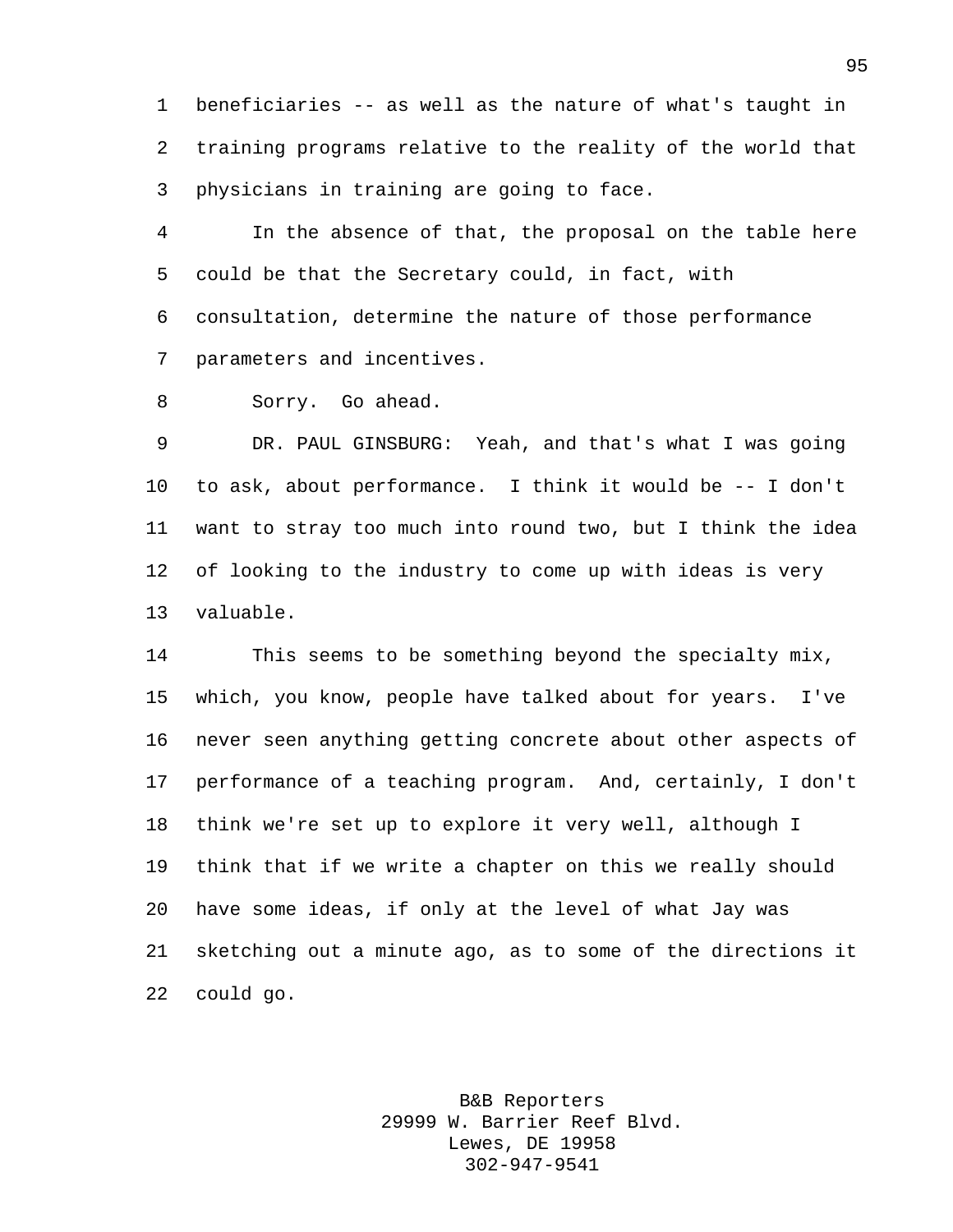But I'll hold off until round two with the rest.

DR. CROSSON: Okay. Karen.

 DR. DeSALVO: I'm really excited that we're taking up this work and I hope this is the beginning of more than we can do, because there are many component parts. We've got to build a workforce ready to meet the challenges we talked about yesterday.

 I had a question for you all, because I don't know the answer, which is about the context in which Medicare payments are supporting residents in training, and what the scale is, for example, compared to VA support for residency training, and I'm pretty sure that HRSA funding is quite small relative to the CMS investment.

 I'm interested in whether or not that context, first of all the numbers, but also if we could start to think about how all of those various resources could be more strategically aligned to develop a workforce of the future. So as we're thinking of the opportunity here it may be helpful to start thinking about how this nests in the broader view. But I wonder if you all have looked at the VA and the way that they fund GME and what they're spending.

> B&B Reporters 29999 W. Barrier Reef Blvd. Lewes, DE 19958 302-947-9541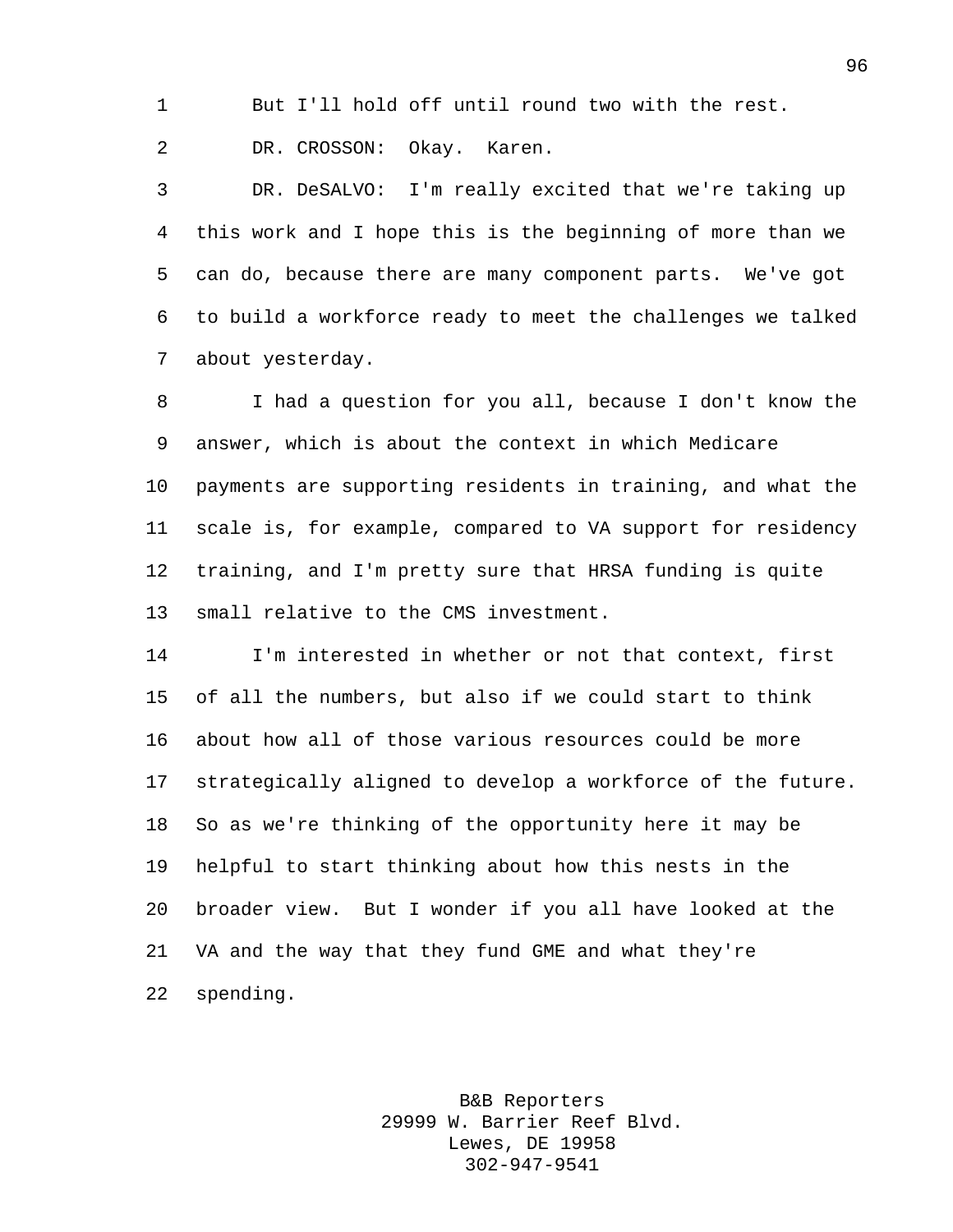MS. BINKOWSKI: So partially, I'm actually going to give a shout-out to a recent GAO report that looked at GME funding across payers. Medicare is by far the largest. I don't want to cite the number offhand, but it is over 75 percent. I can get back to you on the exact statistic of funding, but yes, VA and HRSA are the two other major players and there are some smaller ones.

 The short version is Medicare is the largest payer but VA and HRSA are the next two largest funders of GME. There's also Medicaid programs. The IOM, in its report, did talk about possibly trying to harmonize all of those different payers and should even move to a new entity that does GME across all. I think that's beyond the scope of MedPAC, but it's something the Commissioners could discuss. DR. DeSALVO: Thank you. I think the Medicaid component of this may be on the edge of MedPAC's role, but given that a lot of states have been thinking about innovation for performance-based residency payments it would be so helpful to have some of that as aligned as possible, and at least be aware of what the VA is thinking. There may be some good ideas growing from their work. I have a second question, which is about this

> B&B Reporters 29999 W. Barrier Reef Blvd. Lewes, DE 19958 302-947-9541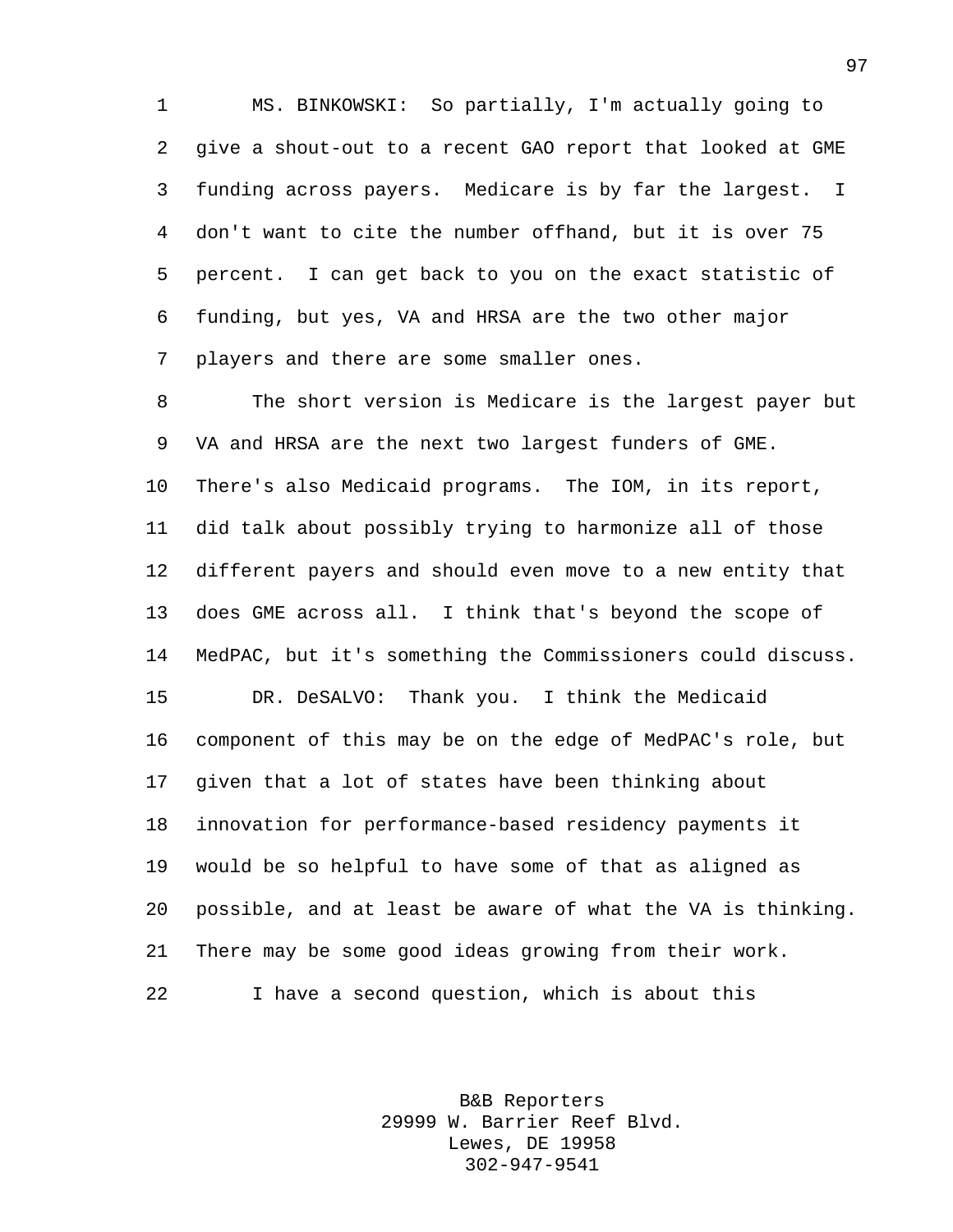startling fact that 10 percent of the hospitals in the country have about half of the residents and resources, and whether that's been sort of a fixed number over time or if that's been a trend of concentration of training, and if anyone has looked at whether that is related to later geographic distribution of physicians as they go out into practice, or diversity of physicians, or even experience of them. I just wondered about if there's a sort of -- if you'll pardon me for saying it -- the rich getting richer, and as concentrating training at some geographic areas that some experiences, when, in fact, beneficiaries live all across the country.

 MS. BINKOWSKI: I don't know the exact numbers. I can look into the trends over time. But it definitely has been highly concentrated from the beginning of the program. But it's something I can look into more.

 DR. PAUL GINSBURG: I can comment on this. I think whatever the trends might have been, to concentrate or not, the fact that the DME payment is tied to, historically, each hospital, how many residents did you have at a certain point in time in the 1980s, probably works against movement in that distribution.

> B&B Reporters 29999 W. Barrier Reef Blvd. Lewes, DE 19958 302-947-9541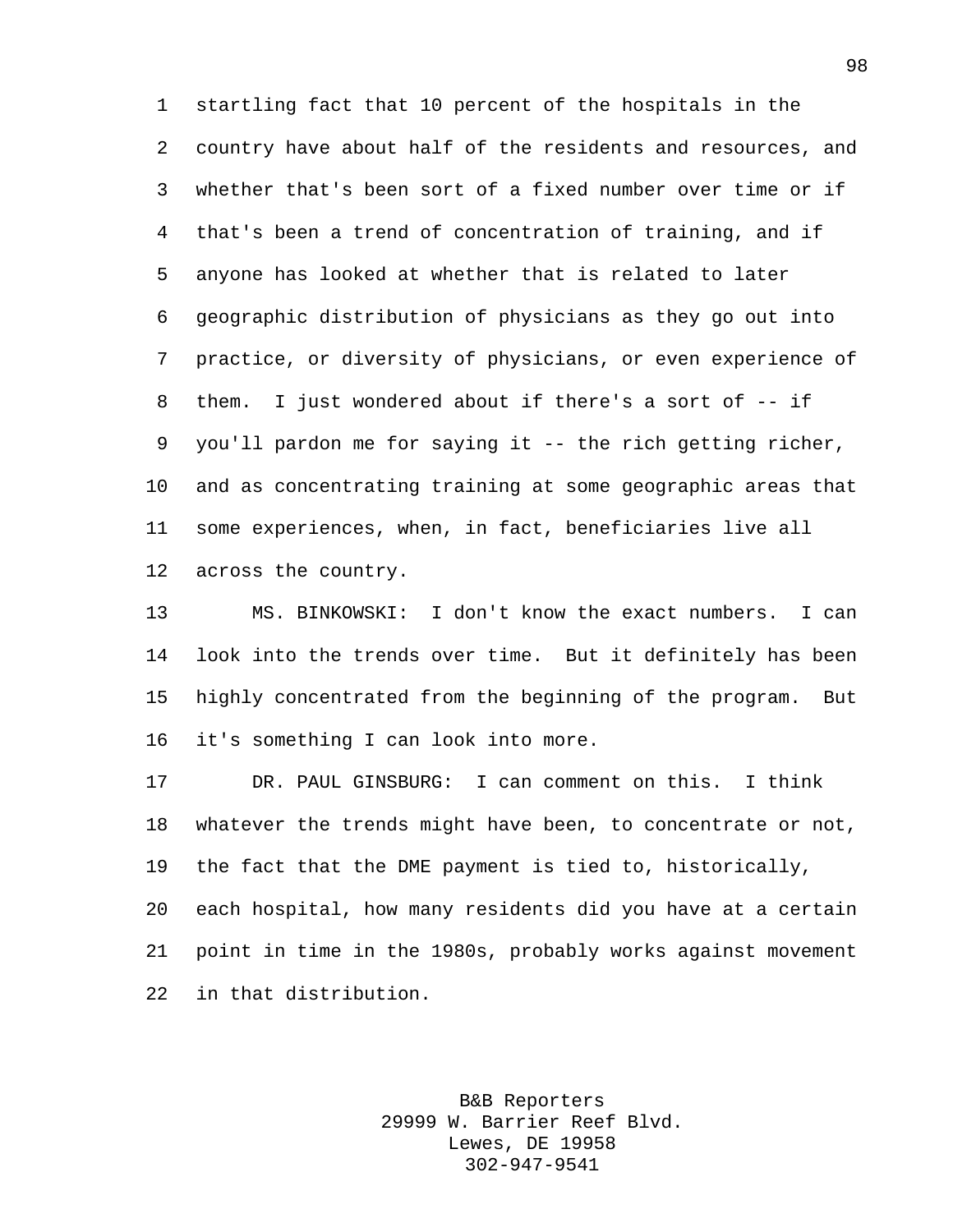DR. CROSSON: Okay. I have Jaewon next.

 DR. RYU: Yeah. I had a question around distribution as well. It seems like there's a comment on Slide 17 where you say that most teaching hospitals overall, Medicare payments will change very little. And so it just strikes me that if we're trying to redistribution, in some way, to be more accurately representative of where teaching activities take place today, whether an inpatient versus outpatient or geographically too much concentration, or maybe it's even by specialty, too much concentration in specialized areas versus primary care, as an example, I just wonder if this approach fundamentally moves enough money. And I don't know if you've done any modeling around how much money would actually move, because a lot of these organizations, they're doing inpatient but they're also doing a lot of outpatient.

 And so if this is the new approach it seems like they would still get roughly the same amount and maybe this wouldn't achieve sort of the redistribution or the reallocation that we might be shooting for. So I was just wondering if you had any sense of what is that amount. MS. BINKOWSKI: Yes, I do have some things to say on

> B&B Reporters 29999 W. Barrier Reef Blvd. Lewes, DE 19958 302-947-9541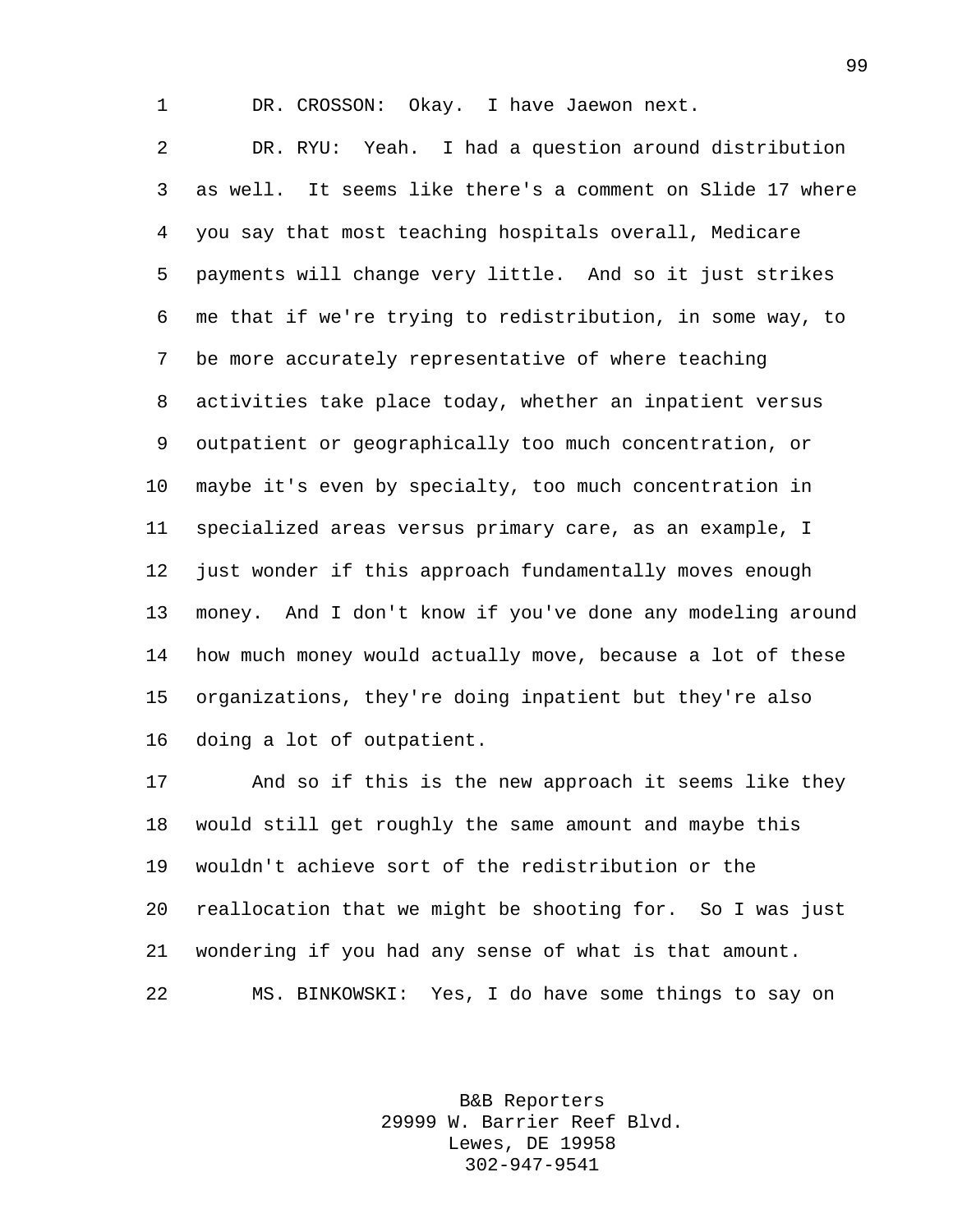that. Two points to make on the slide is there would be wide distribution in IME payments, which is the first bullet on this slide. It's then just putting it in the context of most hospitals are large and have many lines of business and IME is a smaller share of their overall Medicare payment.

DR. RYU: I see.

 MS. BINKOWSKI: Within the IME payments itself, as I said, the distribution would be wide. To give you a flavor of that, about a fifth of teaching hospitals would have more than a 25 percent decrease, and a sixth would have more than a 25 percent increase in IME payments. When you add performance based on top of that it would obviously shift, depending on performance, and there is large variation in the degree of outpatient centricity, to coin the term.

DR. CROSSON: Yeah, on this point.

 DR. CASALINO: So I think this is related. I just want to try and understand the difference between two numbers, the one that Jaewon is referring to in the next to the last slide, Slide 17, that most hospitals, their payments would change by less than 2 percent. And then on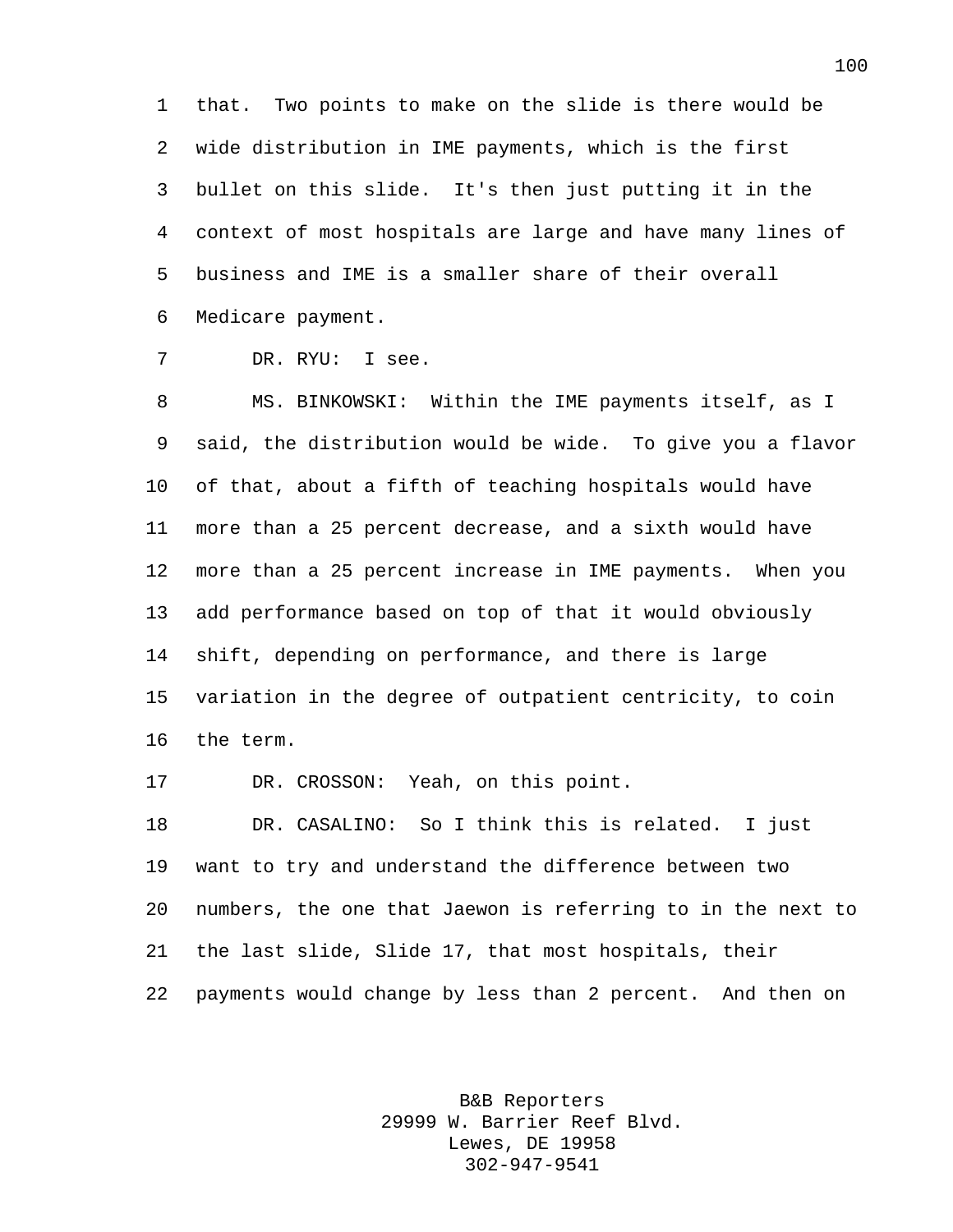the previous slide, Slide 16, where, if I'm understanding correctly, the estimate that there would be \$1.1 billion in performance-based payments, which, if you kind of want to look at that as a withhold, in the language of our previous discussion, that would be \$1.1, if I understand correctly, of the \$9.3 total in IME payments, which would be more like kind of an 11 percent withhold, or 12 percent, whatever. So if I'm understanding that correctly we have a 12 percent withhold, which is much bigger than we were talking about in the previous discussion, but yet we'd only expect the hospitals' aggregate IME payments to change by 2 percent. MS. BINKOWSKI: So again, I think maybe to clarify, it's that they're overall Medicare payments across all lines of business, not their IME payments. DR. CASALINO: I see. They're overall, because IME payments could change quite a lot -- MS. BINKOWSKI: Dramatically --

DR. CASALINO: -- according to this slide.

MS. BINKOWSKI: -- as well could their performance-

based payments.

DR. CASALINO: Okay. Thanks.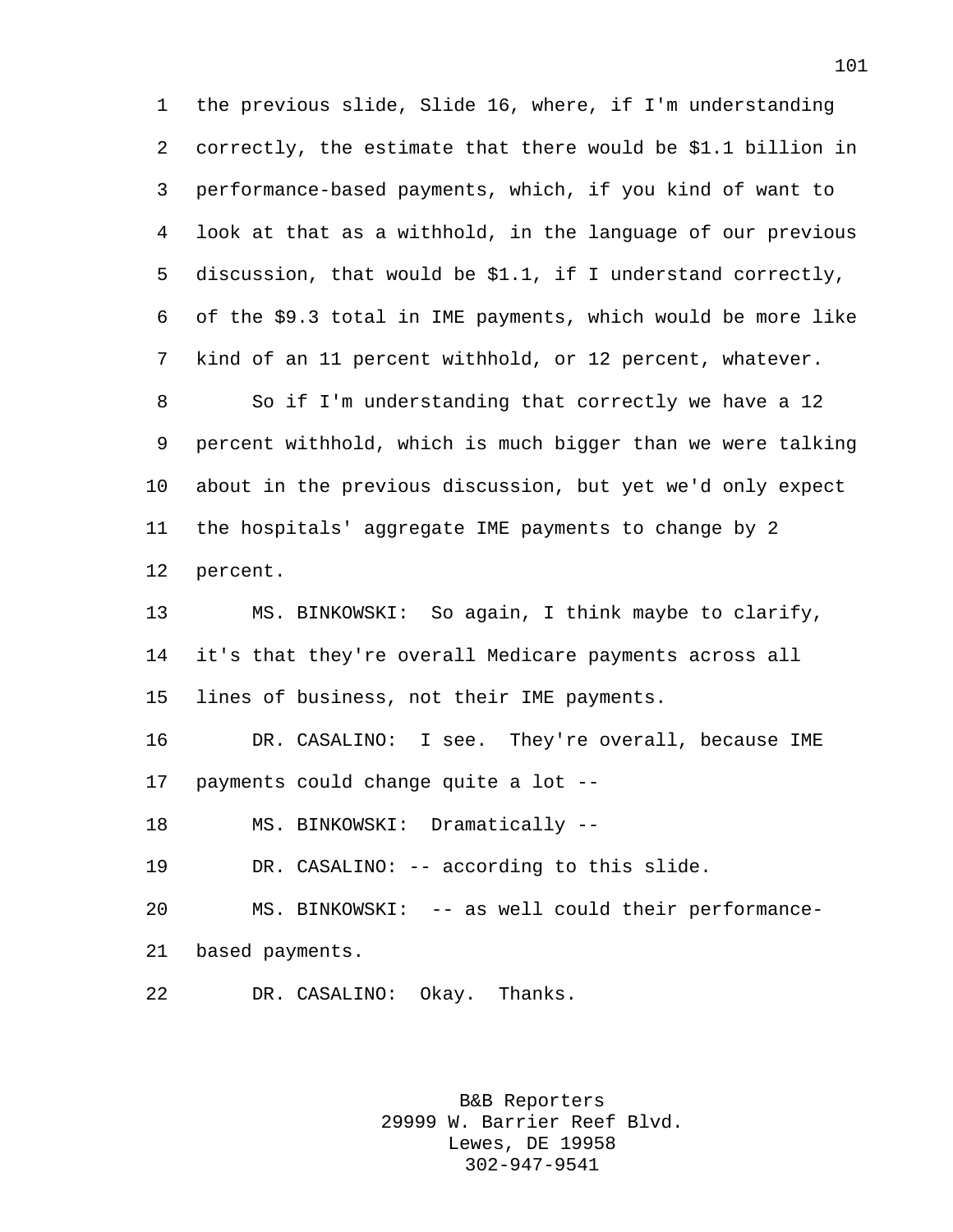DR. CROSSON: Okay. Larry, you're also up next.

DR. CASALINO: No. That was it.

DR. CROSSON: That was it. Okay. Warner.

 MR. THOMAS: So this was a great analysis. Thanks for the information. Just a couple of questions.

 Did we look at -- and I know there's questions about like MA pays, you know, some of this but doesn't pay on others. Did you look at what the impact would be if MA paid consistent with fee-for-service Medicare, because I know right now it's inconsistent.

 MS. BINKOWSKI: so we haven't done any analysis on it to clarify if it's currently consistent on the inpatient operating side. Where it's inconsistent is for inpatient capital IME. We do know, anecdotally, that some MA plans do build that into their contracts.

MR. THOMAS: Okay.

 MS. BINKOWSKI: But we don't have data on the extent to which that is done.

 MR. THOMAS: Okay. Do you know -- and I don't know if this is even knowable. I know there are many organizations that have unfunded slots. Do we have any idea of the magnitude of that, you know, kind of nationally? Is that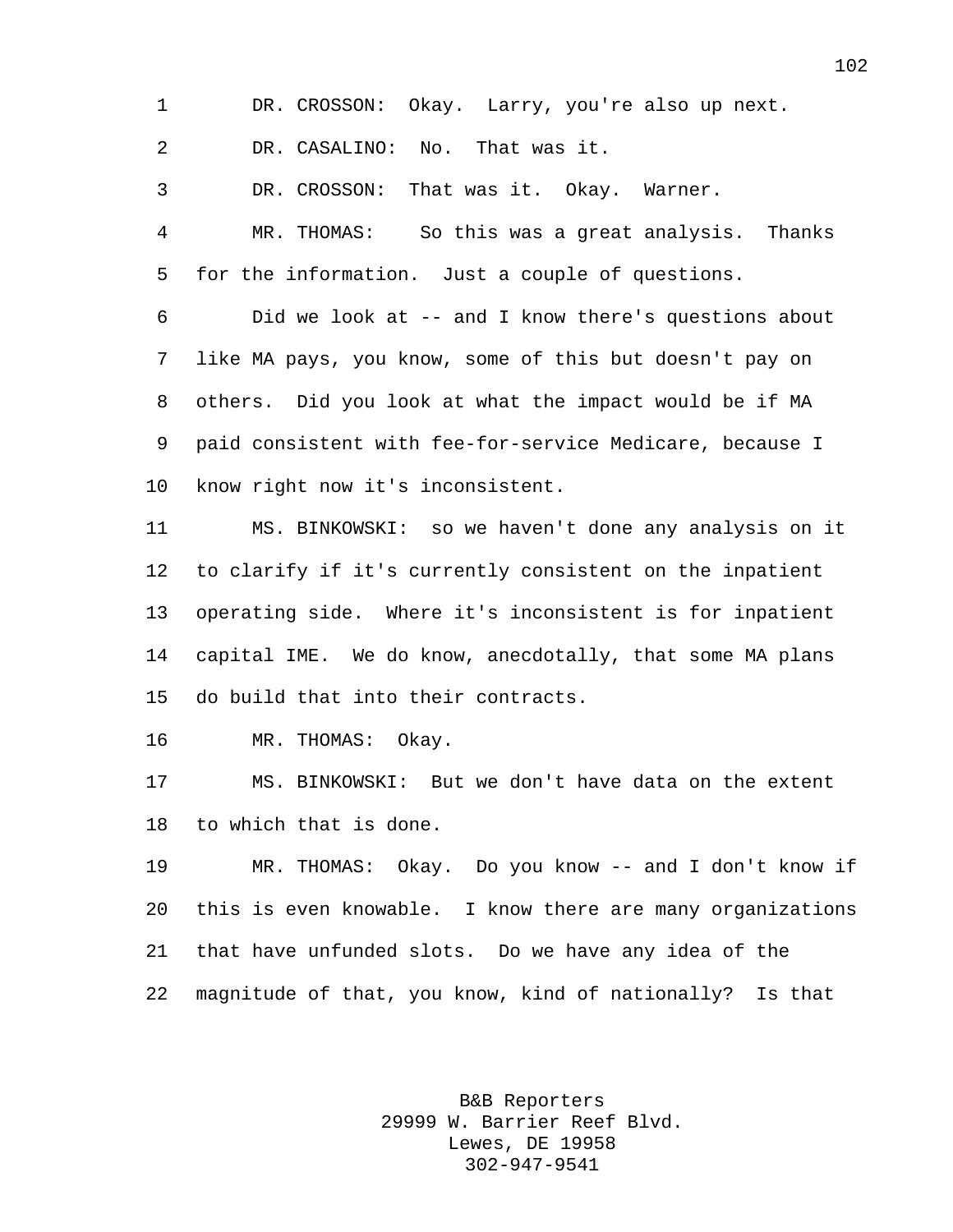something that we should have as part of our analysis and kind of know how unfunded slots kind of line up with these funding mechanisms?

 MS. BINKOWSKI: So, yeah, some of that is buried in a footnote in the paper, but there are roughly 84,000 funded residents and roughly 100,000 total residents. There are several reasons for that spread. I think we defer it to the Commission on what the right sequencing is of looking at residency slots.

10 DR. DeSALVO: Sorry, but do you know of -- so that's about a fifth -- do you know if they are in the same markets where most residency slots are concentrated, or if they're filling the gaps across the country where there are unfunded slots?

 MS. BINKOWSKI: I don't have that off the top of my head. I can look into it.

 MR. THOMAS: What's that again? I didn't hear. MS. BINKOWSKI: There are slightly different counts of residents for IME purposes and DGME purposes, and so the exact numbers that we're talking about vary, but those are rough ball parks across the two.

MR. THOMAS: And then, you know, going back, you had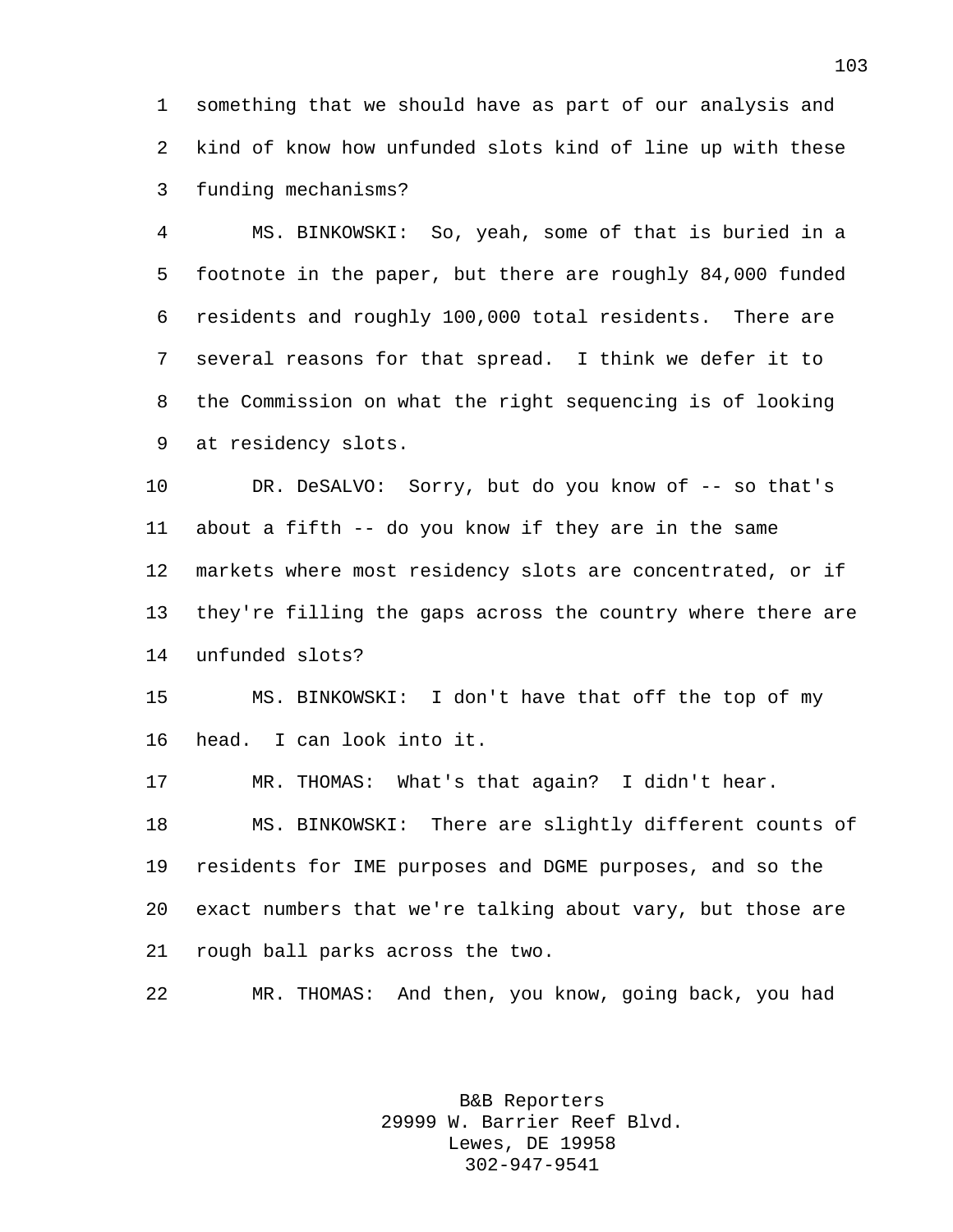mentioned that there's a pretty wide swing in the impact of payments if we're going to make these changes. Is it knowable to then know the impact on -- because I know we look at Medicare margins, you know, we kind of look at Medicare rates. Is it knowable to know the impact on Medicare margins as you relate to different groups of facilities? Or have we run any of that information? DR. STENSLAND: We could do that once we know exactly how the performance-based payments would be distributed and somehow model that. Until you know that, you'd have to make some sort of broad assumption, assuming everybody just gets their share of it or something like this. And then, of course, since this is budget neutral, on average everybody's margins are going to be the same, because, you know, we're spending \$9.3 billion now. We're still going to spend \$9.3 billion. So, in aggregate, it's not going to change the margins for teaching hospitals. But who gets that money might move a little bit. But in terms of their overall Medicare margin, it really shouldn't move, as Alison said, by more than 2 percent for very many of these because this is going to be less than 2 percent of their revenue in almost all the cases.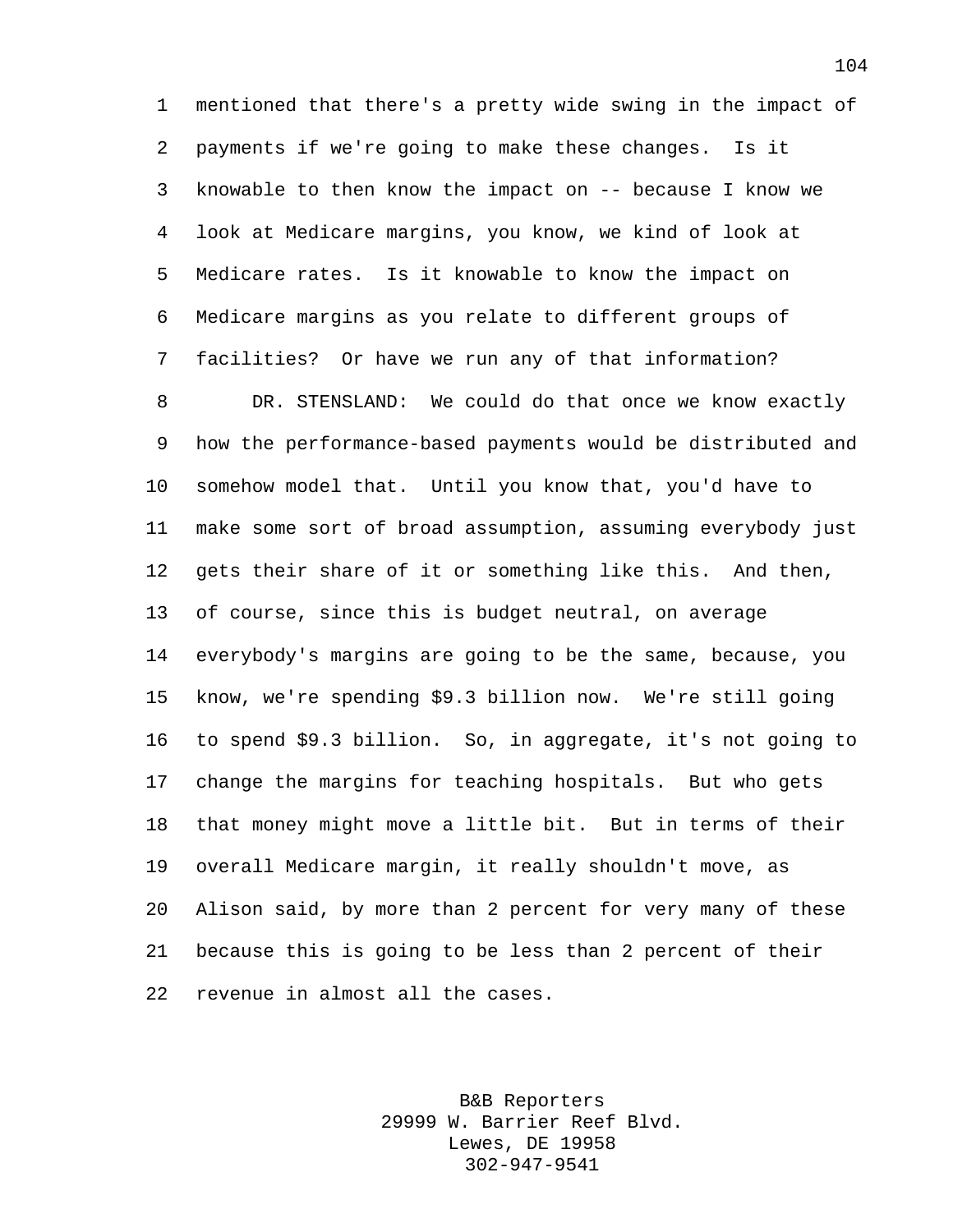MR. THOMAS: 2 percent of total revenue, okay.

 DR. STENSLAND: Not the total all-payer but just from their Medicare --

MR. THOMAS: Total Medicare revenue.

DR. STENSLAND: Yeah.

MR. THOMAS: Okay, great. Thank you.

7 DR. CROSSON: Thank you, Warner. Pat -- on this point, Amol.

 DR. NAVATHE: So just to get a sense of data, do you have a sense of how the distribution of payments right now relate to margin? So, in other words, those hospitals that are disproportionately getting the payments right now, are they higher margin relative to other teaching hospitals? I think that might be helpful just as a starting point to understand what the downstream impact would look like, and the equity in some sense of where the -- what the economics -- trying to tie kind of Warner and Brian's pieces together.

 DR. STENSLAND: When you say margin, do you mean Medicare margin or all-payer margin?

 DR. NAVATHE: I actually mean both. I think we'd be curious in Medicare margin, but also just overall operating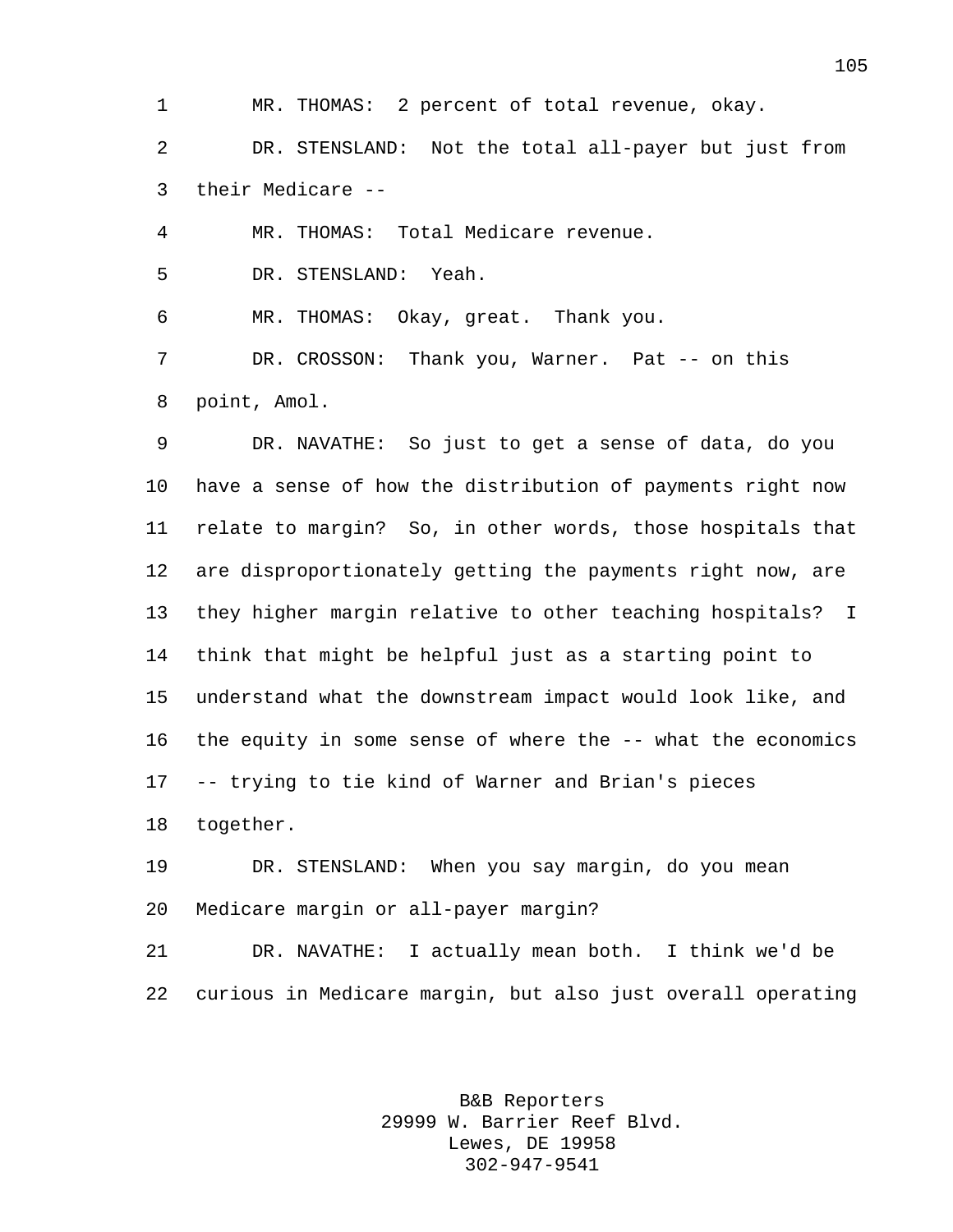margin.

## DR. CROSSON: Pat.

 MS. WANG: I was wondering if you could say more about the origin of the capital IME adjustment. If it's not empirically justified today, was it when CMS elected to add it to capital? Has something changed? Or was there something -- does it have implications for the adequacy of the capital PPS that it's missing some things that somebody -- I'm putting it crudely -- decided to do a little bit of a plug. Teaching hospitals with the highest intensity would tend to have more elaborate capital infrastructure, and I'm just wondering if there's no empirical justification today whether that has other implications for the accuracy or adequacy of the capital PPS. MS. BINKOWSKI: So I have not been able to look at the data that far back to test if we would have found an empirical relationship then. The Secretary did -- I would -- there have been several changes since that point, including the addition of DSH payments, which I think could have affected the relationship between costs and maybe some of it was loaded onto the IME before. But I don't know for sure.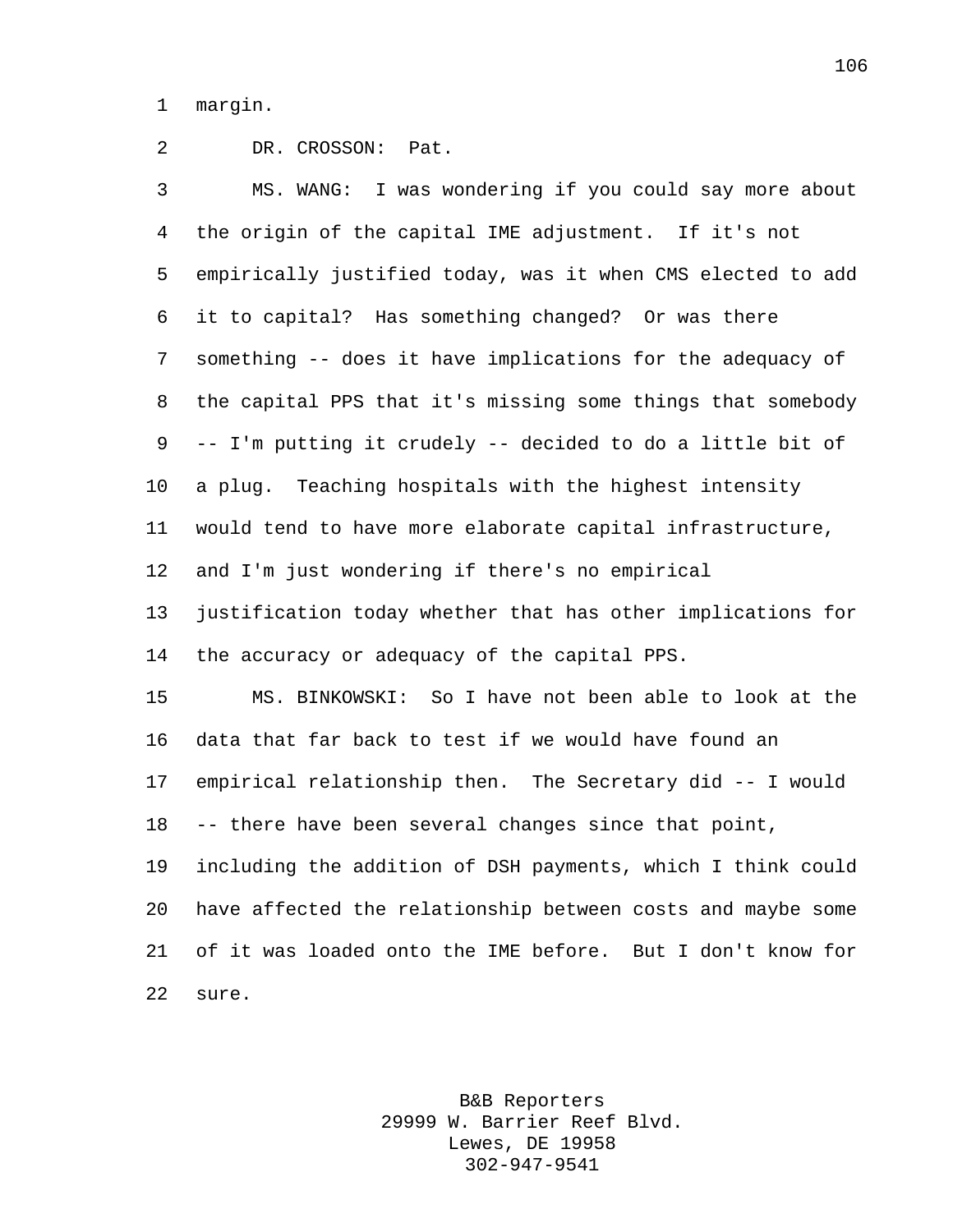MS. WANG: A DSH adjustment to capital? Oh, okay. DR. STENSLAND: In the DSH adjustment to Medicare payments in general. I think the other thing that's happened over time is there's a lot better risk adjustment now than there was when the system first started. So I wouldn't be surprised if when the system first started you looked at the empirical relationship and you said, oh, it does look like these teaching hospitals have higher costs than can be explained by whatever, how we're paying them then for their inpatient DRGs. But part of that might have been that they were dealing with some of the more difficult cases. But over time we have more risk adjustment. When we started -- now we even have adjustment for CCs and major CCs get you different payments that didn't before. So to the extent that teaching hospitals historically have had more difficult cases and were better at measuring how much more difficult those are and adjusting the DRG payments accordingly, there may be even less of a need for some of the IME payments, which in the past may have served as kind of a real crude risk adjuster.

 MS. WANG: But you're referring to the IPPS. What about capital? I'm really not familiar with how the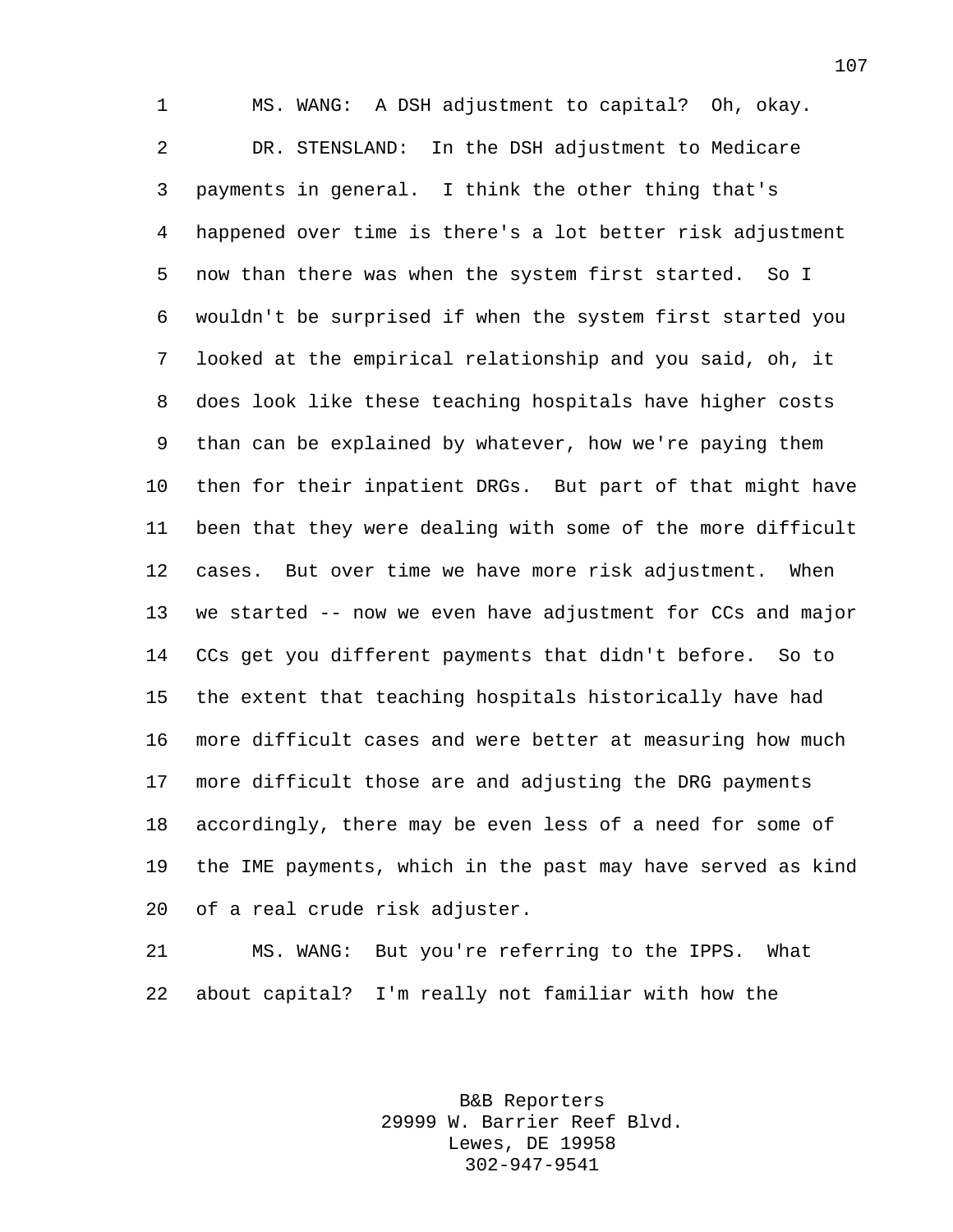capital is reimbursed. Is that risk-adjusted, too?

 MS. BINKOWSKI: There is the same DRG weight to the base capital payment.

MS. WANG: I see. Okay.

 The second question I had was: Would you mind going through again how you would -- what kind of formula you would put for outpatient activity? Which I assume would include anything that is paid under OPPS? Okay. Can you go through that again?

 MS. BINKOWSKI: So it would follow the same broad formula. So teaching intensity would be the same across the three settings, this measure of potentially resident to average daily total equivalent census. The IME percentage add-on would come from our setting-specific model, and it would retain the same kind of log-log relationship that is under the current model. So I could go into more details, but essentially one plus this measure of teaching intensity to a power.

MS. WANG: Okay.

 MS. BINKOWSKI: And it would be multiplied by the base rate for APC. Maybe this is too easy.

MS. WANG: No, it's okay. But just, you know, forgive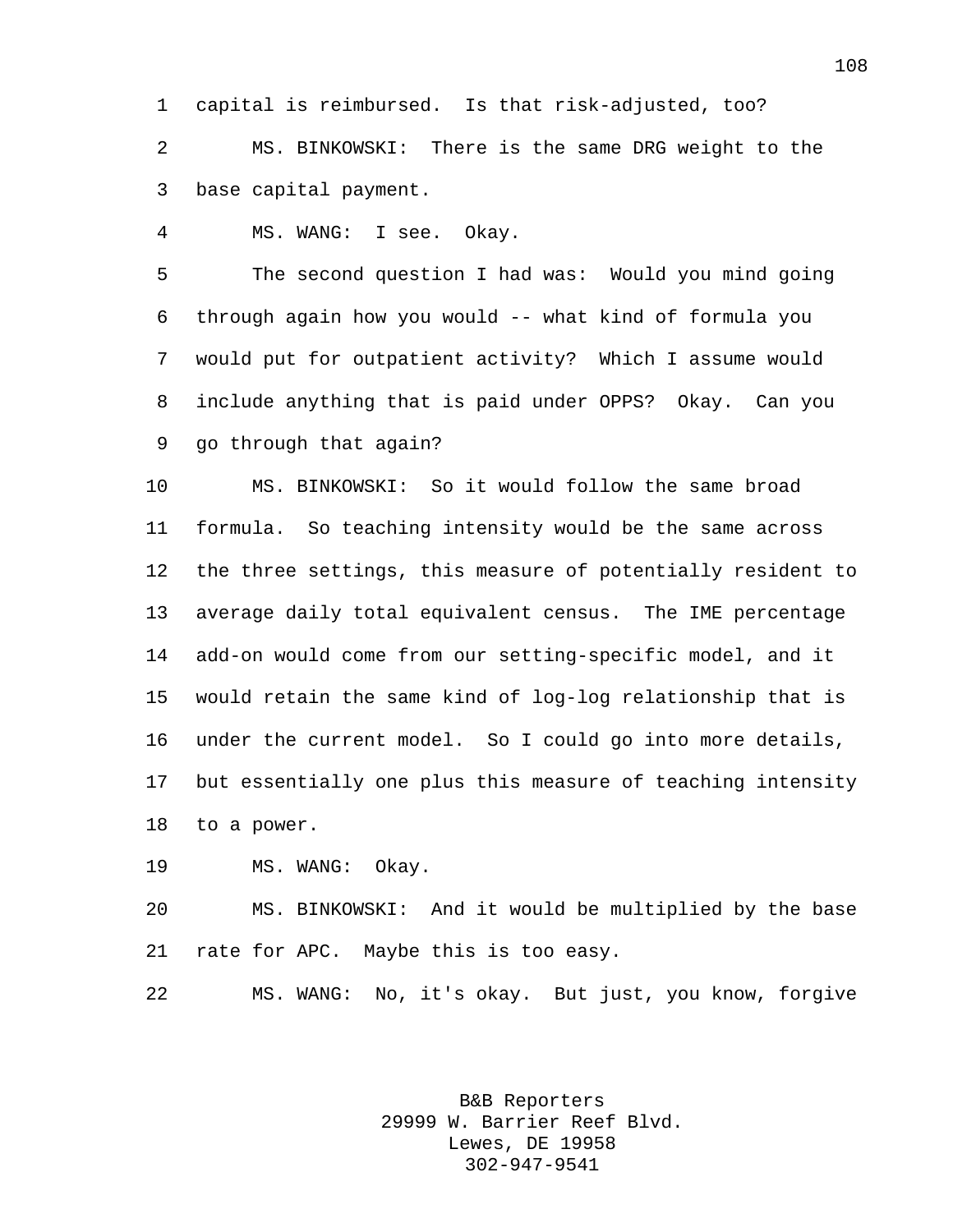me, to me "log-log" is like what you put in the fireplace. [Laughter.]

 MS. WANG: But to start, you wouldn't use a resident- to-bed ratio. You would use average daily census to -- MS. BINKOWSKI: Right. So it's saying that the measure of teaching intensity is something that the Commission could discuss, but we think we'd need to move away from an inpatient-centric measure of teaching intensity, such as residents to inpatient beds, and we proposed one, and then it would follow the same kind of broad formula as under the inpatient operating, but it would be a different exponent.

DR. STENSLAND: [off microphone].

DR. CROSSON: Jeff, mic.

 DR. STENSLAND: It's roughly the volume of outpatient services you're doing measured by how much you're getting paid for those outpatient services. So, you know, if you're getting paid X for a CT scan and you're getting paid one-half of X for an office visit, then that would be kind of the magnitude of those things. And so calibrating it to the inpatient would be based also on the relative prices that you're getting for those two things. That's how that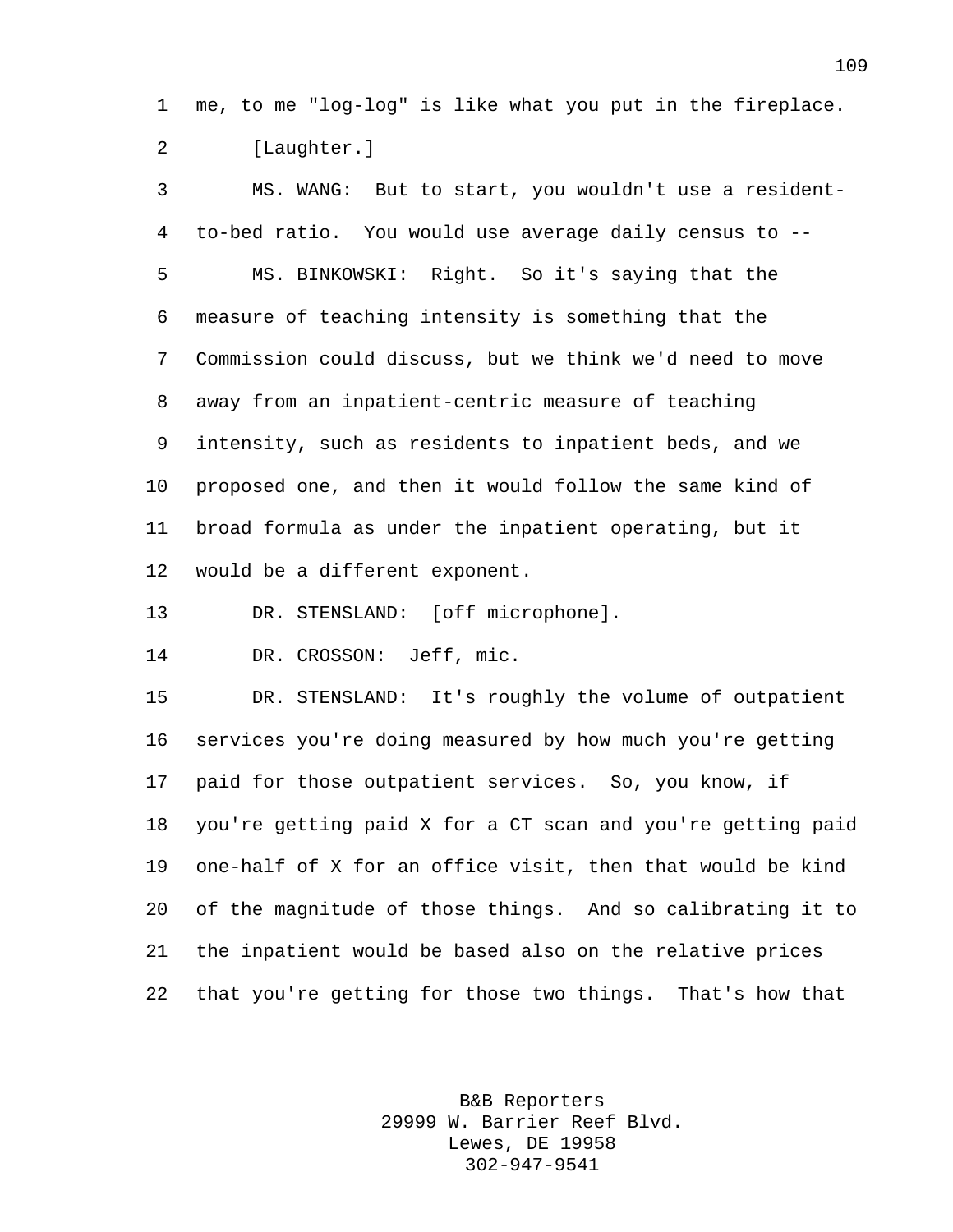could be done, and that's the broad general idea of how it would be computed.

 Now, there's details inside there, which I think is a level for way beyond this meeting. But I don't want people to go away and think, oh, everybody's dead set on saying it's going to be all outpatient. For example, you might say we think that having residents running around can affect your costs for lots of your outpatient services, so we're going to have that adjustment for your therapy services and your visits and all this. But we're not going to make an adjustment on your Part B chemo drugs because we don't think just because you have a resident there means it's going to cost you a lot more to buy the Part B chemo drug.

 So there's some details which could go into it later which I think are, you know, for a later meeting.

 DR. CROSSON: Okay. Now, Jim, did you want to jump in on this?

DR. MATHEWS: No.

 DR. CROSSON: No. Okay. All right. So then we've got Marge and then Bruce and Amol. Is that it? MS. MARJORIE GINSBURG: Based on something that Jaewon

> B&B Reporters 29999 W. Barrier Reef Blvd. Lewes, DE 19958 302-947-9541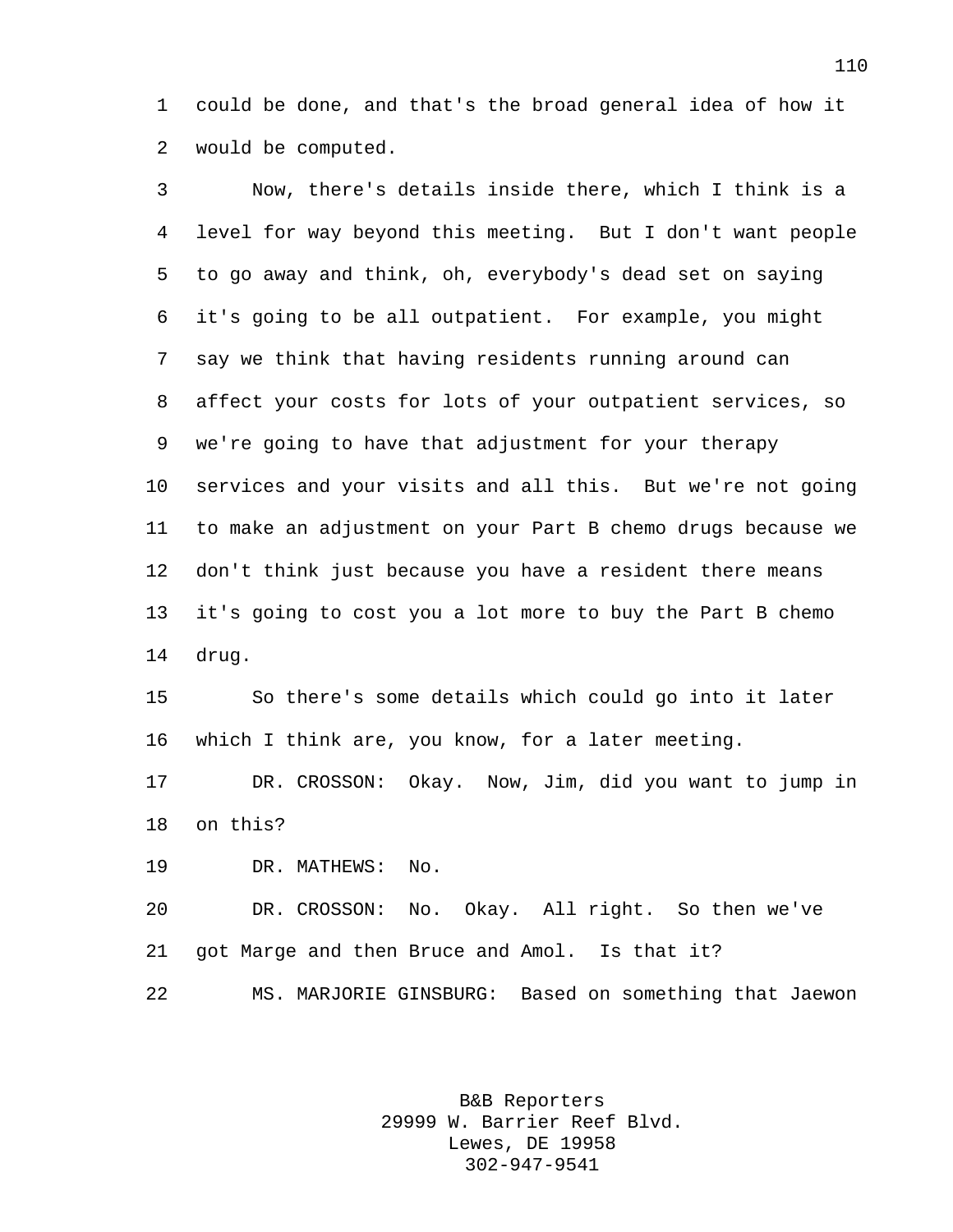referenced about specialty had me thinking. You haven't today or the current system doesn't look at compensation based on the specialty level, I assume? A resident is a resident. It would occur to me -- and maybe this goes into the second part of the session -- that in our interest to encourage more primary care physicians, would it make sense to try to orient payment according to the specialty with regard to the need of certain specialty areas more than others? So, anyway, that may be part of the next discussion, but mainly I wanted to know whether this ever looked at the differences between the intensity of the specialty.

 MS. BINKOWSKI: These analyses did not. As we noted before, there's not the great data that we would like to be able to look at the level of how costs vary by specialty, but that's something we'll continue to look into.

 MS. MARJORIE GINSBURG: Certainly not -- I mean, learning what the teaching hospitals now focus on and the number of residents that focus on orthopedic surgery versus oncology, those data are there, right? They just haven't been accumulated?

MS. BINKOWSKI: There's data on the number of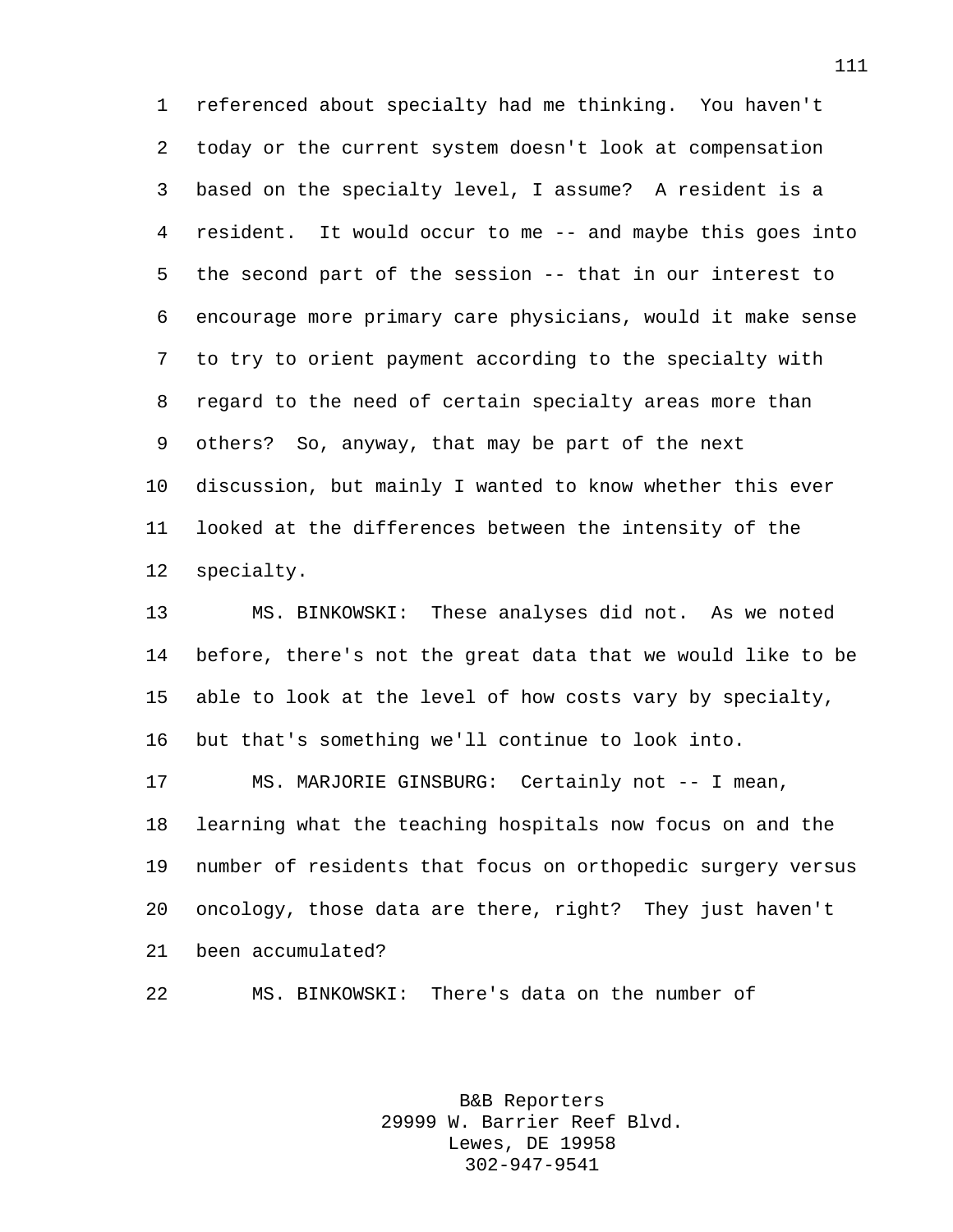residents and their distribution by specialty. Trying to tie that to their effect on costs is where it's more lacking.

 DR. STENSLAND: A two-part decision to be made. The one part is: Do we think maybe we should make some adjustment, depending on what kind of resident it is? And then there's a question of where do we do that. Do we do it in this indirect medical education portion which is supposed to account for the extra costs the hospital has because the residents are running around? Or do you do it in the direct payment where you're having some direct payment for their salaries and this kind of thing? I think it's a two-part question.

 MS. BINKOWSKI: Or is it part of the performance program?

DR. STENSLAND: Yes.

 DR. MATHEWS: And, Marge, just to add a little bit of clarification to that, I agree with Jeff that there are two ways you could do it, but this conversation is focused purely on IME and having a direct GME conversation is going to be for another time. But if you wanted to contemplate a policy that would favor programs that produce, you know, a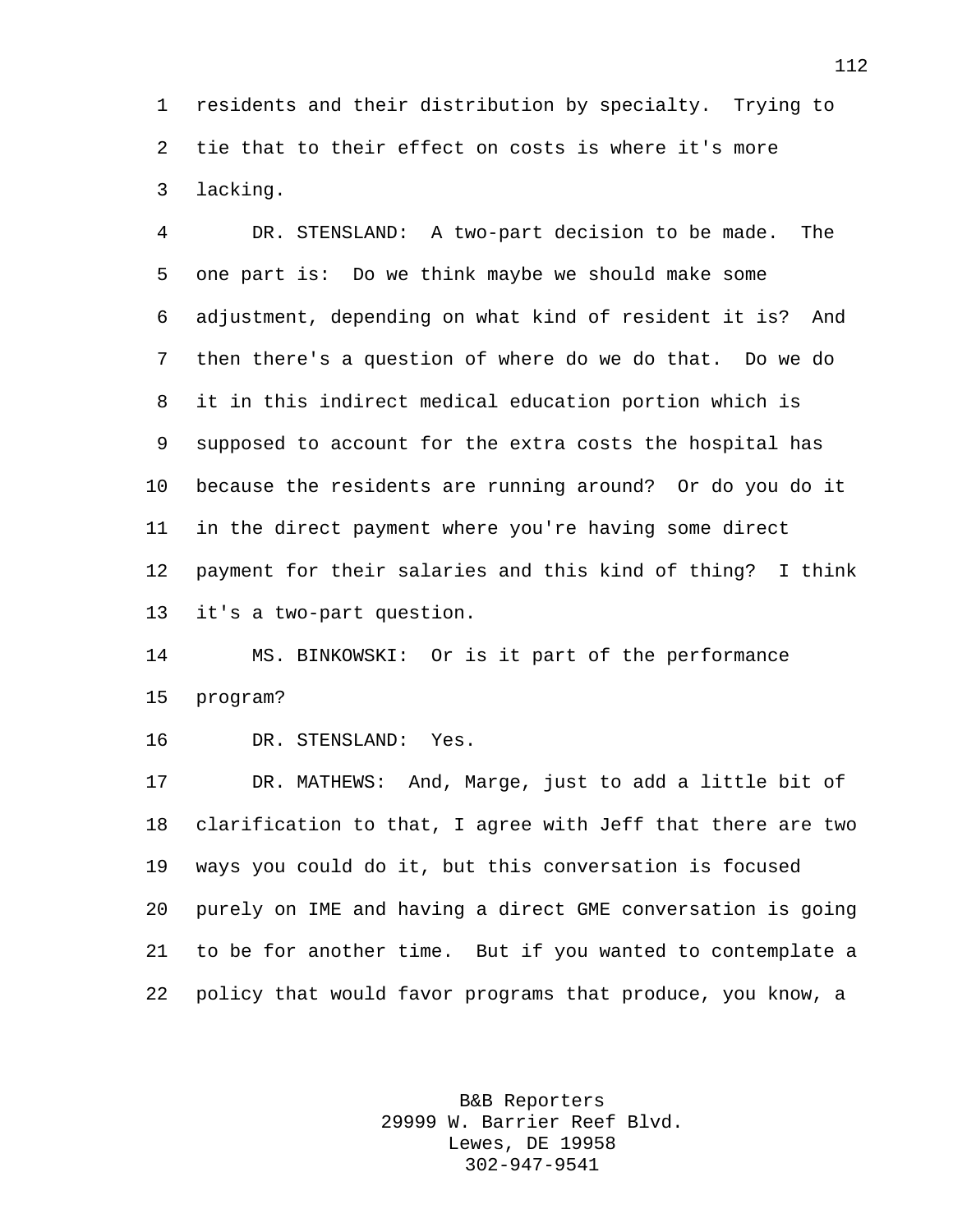certain type of resident, you know, more primary care focused, we're coming back to the pipeline issue later this cycle, so you'll have an opportunity to hear a couple of other different ways to do that.

 But the second thing is that, to the extent we are going to be talking about a performance-based component to redistributing some IME dollars now, you know, a consideration of the level of production of primary care type residents might be a factor in the development of that performance-based idea.

DR. CROSSON: Okay. Bruce.

 MR. PYENSON: I've got a question on the recent news that Hahnemann Hospital's residency program is apparently being purchased by a consortium of other entities, and I don't know if this is an appropriate question for you because it's such recent news. But it's interesting that the bankruptcy of Hahnemann, apparently the residency program is one of the assets of the bankrupt institution, and a consortium of organizations has seen value and the bankruptcy court has apparently made some decision on the appropriateness of the value. I understand, just from not much more than the headlines, that CMS has some concerns

> B&B Reporters 29999 W. Barrier Reef Blvd. Lewes, DE 19958 302-947-9541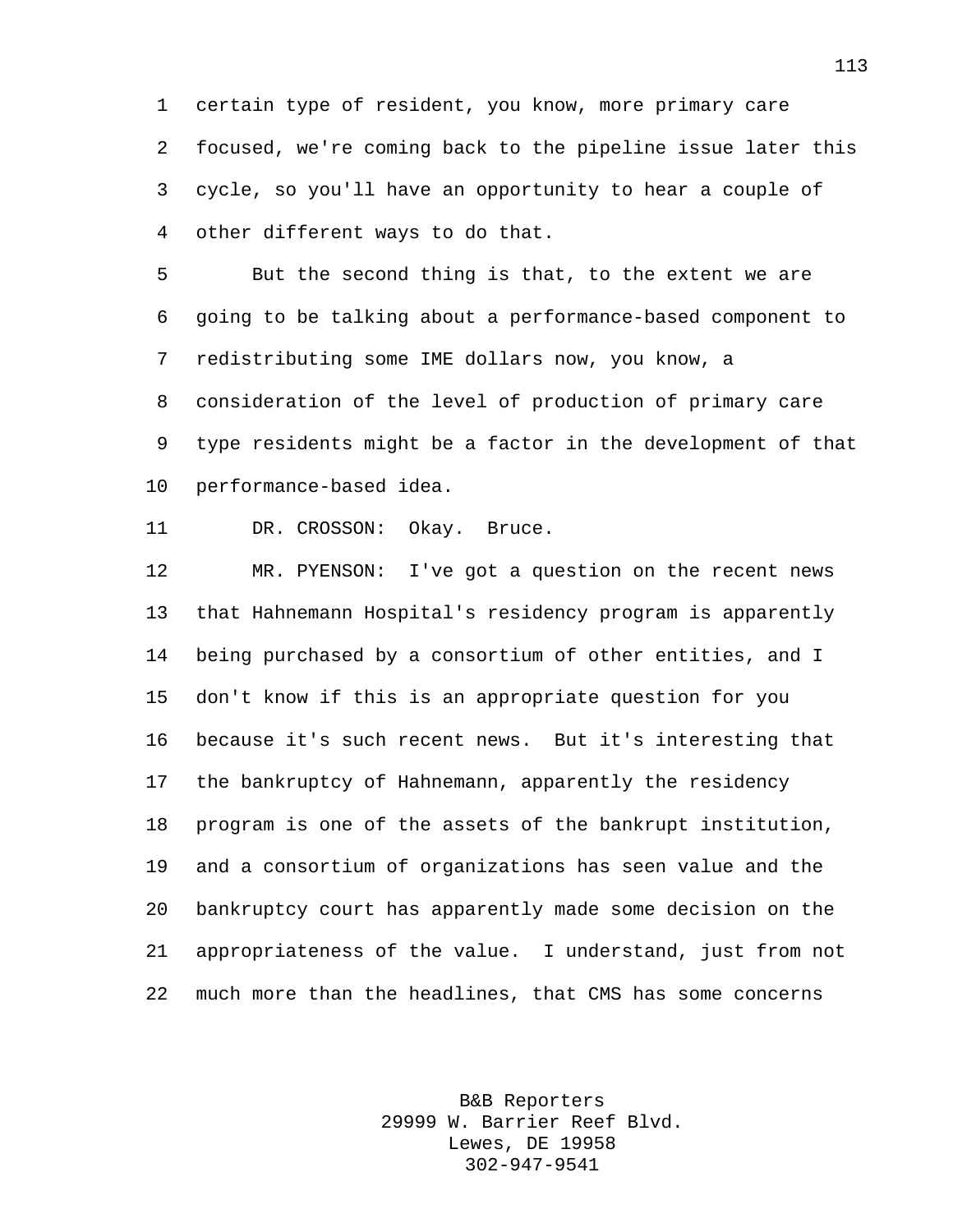over that. That strikes me that you then surround that and maybe even the numbers might be relevant to this discussion, and I wonder if you have any thoughts or comments on that.

 MS. BINKOWSKI: I don't have any comments on the specific numbers as they are, you know, a moving target and have just come out. But, yes, the cap on residents has made residency slots valuable, and one of the changes in the ACA was to allow slots of closed hospitals to be redistributed as opposed to lost, and the sale of Hahnemann's slots is a result of that change. We can talk more afterwards.

DR. CROSSON: Okay. Amol.

 DR. NAVATHE: So I just had a question and then perhaps a suggestion going forward. One of the other big changes that's happened over the last several years is duty hour reform and its impact on sort of the economics of these slots may actually be something that's evolving. And so I was curious, if we haven't already looked at, perhaps we should look at how duty hour reform has impacted the economics of those slots in some sense and on the downstream financial health of hospitals. And then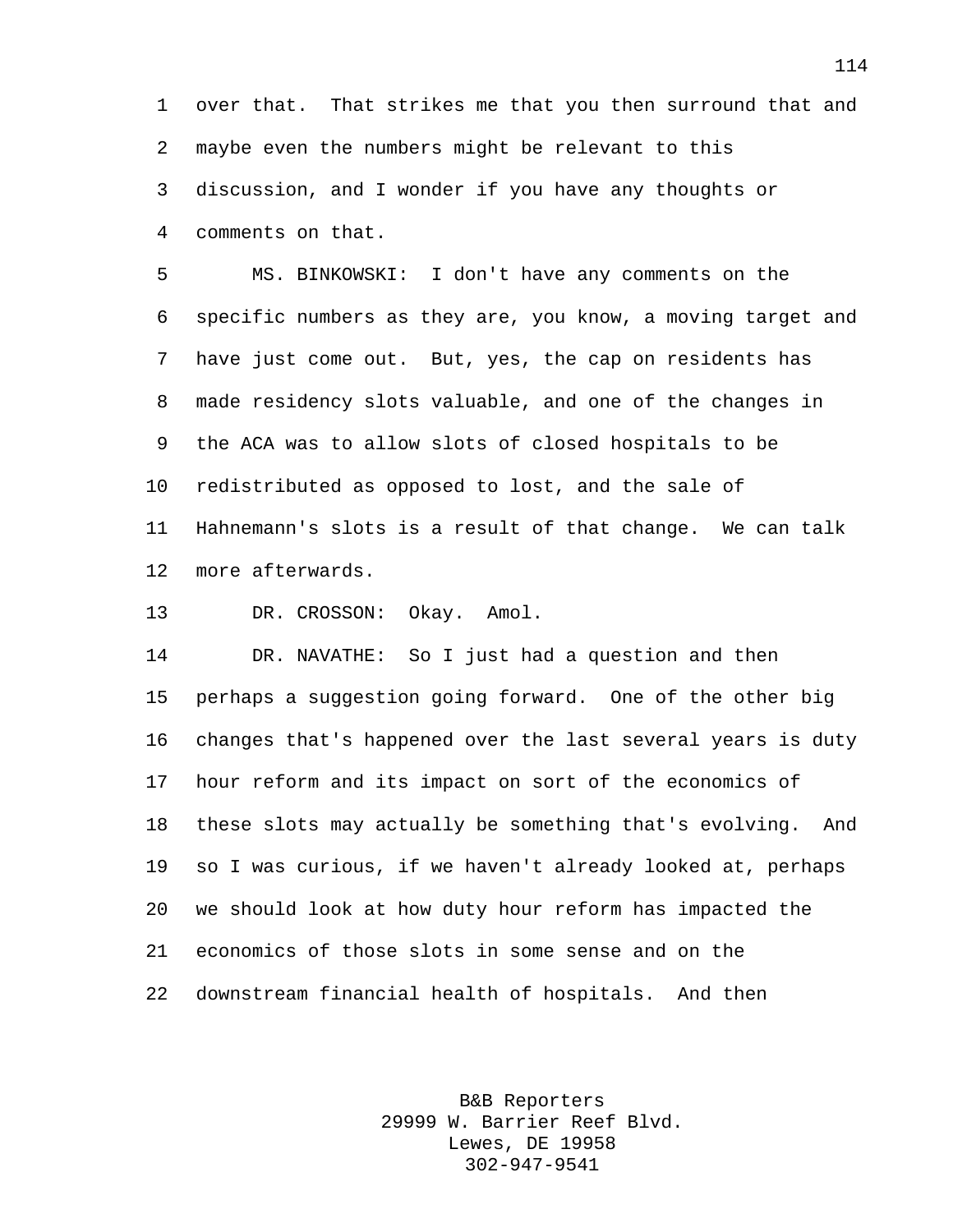secondly would be in an ongoing fashion, as duty hour reform continues or likely continues to evolve, that might be another factor for us to just keep in mind to ensure that we're not --

 MS. BUTO: What kind of reform, Amol? Sorry. DR. NAVATHE: The reform that we're talking about there is just the number of hours that residents can work, so 80 hours per week. My sense is that would disproportionately be impacting the inpatient care; therefore, the institutions that are heavily focused on inpatient care would be more impacted. The general sense is that has caused the variable cost structure of these hospitals to go up because as residents have been capped, they've been hiring PAs and other hospital physicians and whoever else to fill those hours, because obviously those hours were needed for patient care. So just another variable here that we might want to make sure we keep in this discussion.

DR. CROSSON: Okay. Thank you.

 Seeing no further clarifying questions, we'll move on to the discussion period, and Paul I think is going to begin.

> B&B Reporters 29999 W. Barrier Reef Blvd. Lewes, DE 19958 302-947-9541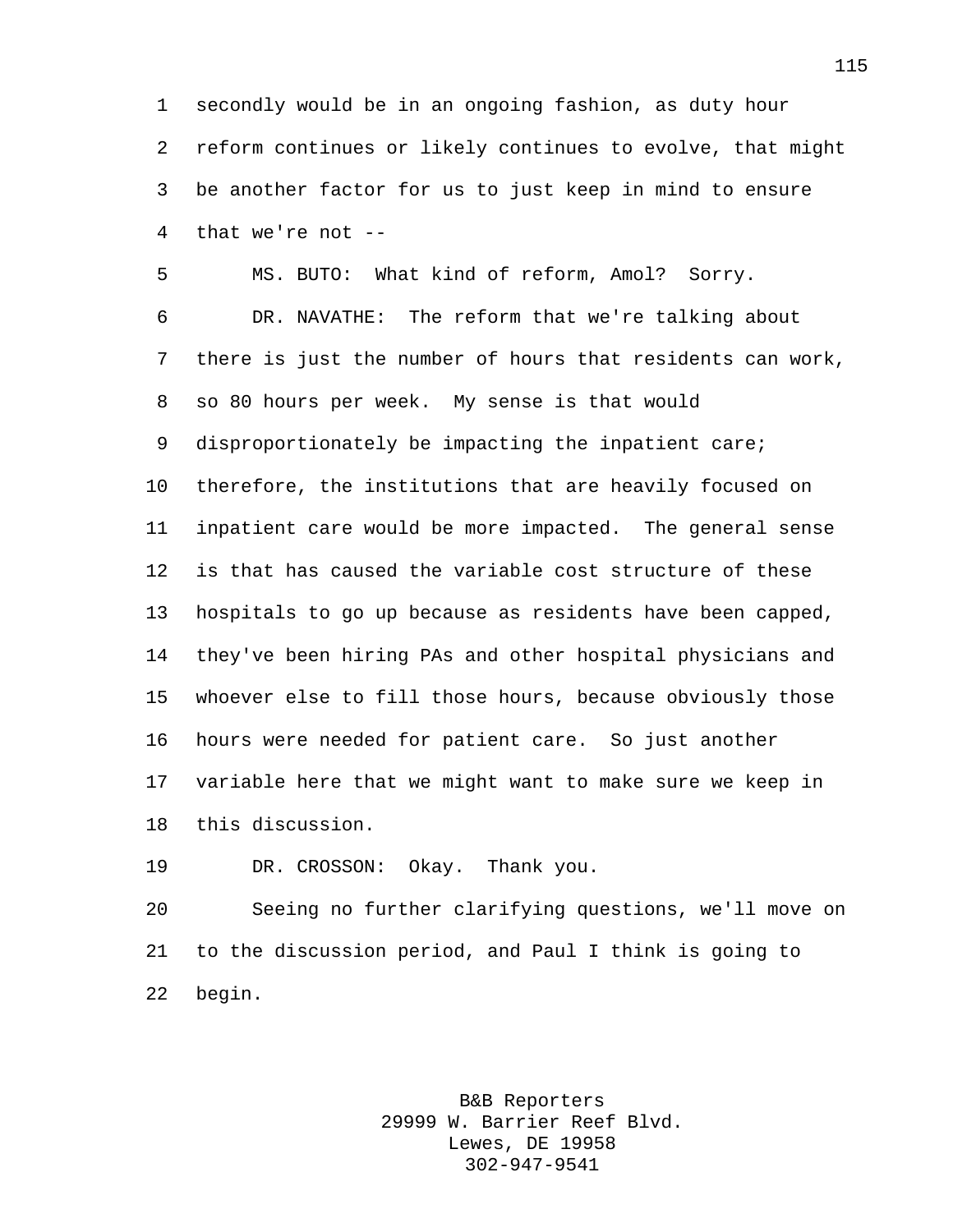DR. PAUL GINSBURG: Yes. Well, first, thank you for a really good job on the presentation, and I think the issue was a very important one. You know, in context, in payment for IME, the policy was created in 1983 in conjunction with the Inpatient Prospective Payment System. It has not really been revisited much since then, and the context has changed so much because outpatient care is so much larger a portion of the activities of teaching hospitals, and that's where a lot of the teaching is done. It's not just the primary care residencies, but there are lots of specialty residencies where that specialty rarely sees an inpatient, so much of the training for those specialties does take place in teaching hospitals, but in their outpatient departments.

 So one other aspect of the history is that, of course, MedPAC and its predecessor, ProPAC, has been concerned about the excess payments for IME for a long time, and that was not a failure of policy analysts in setting because HCFA and CBO came up with the right number, and Congress deliberately decided to go for a much higher IME add-on because it wanted to make sure that the AAMC supported the Inpatient Prospective Payment System. And they succeeded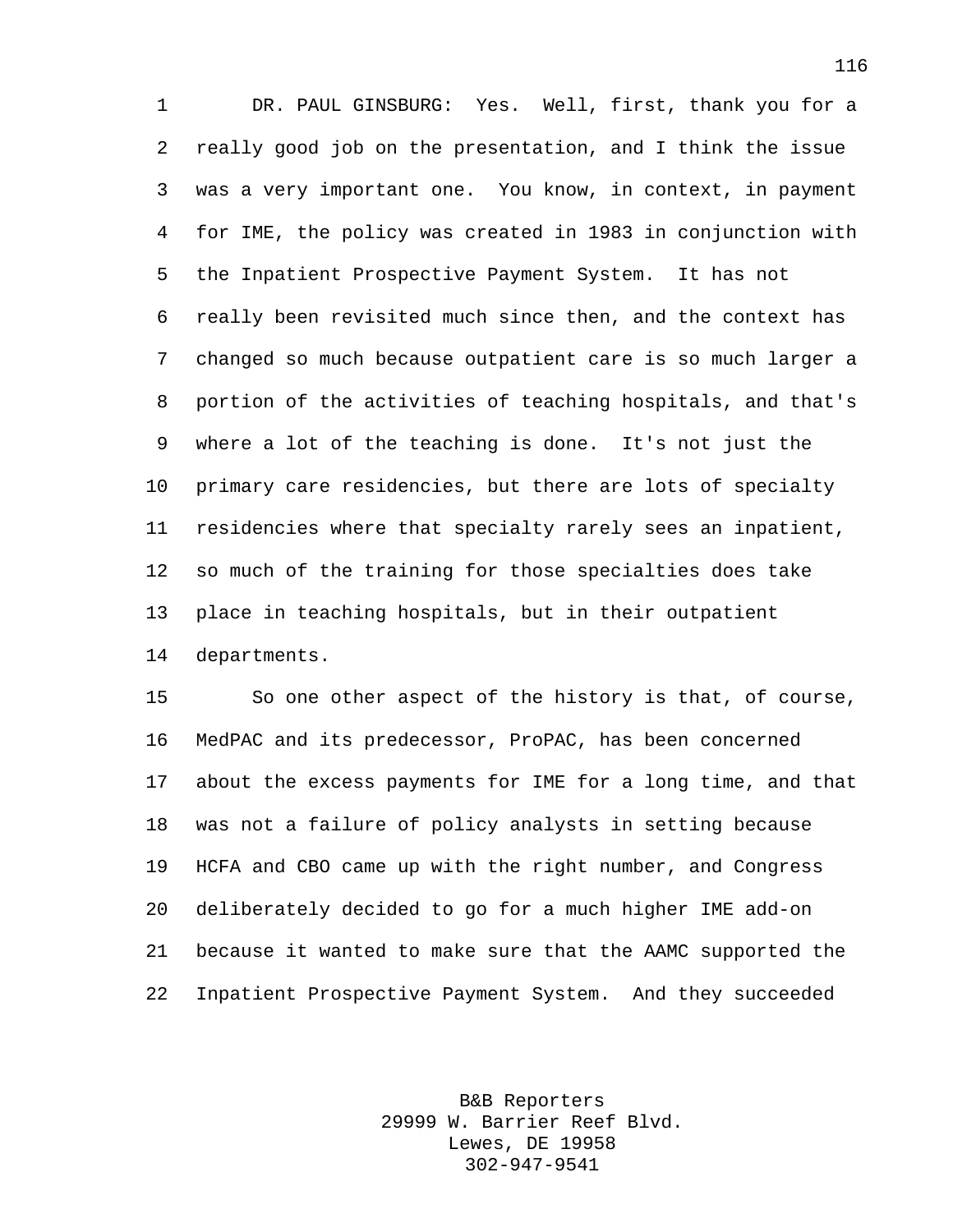at that, and then they have been stuck with it ever since. But, you know, it was very compelling, the point you made, about how to train residents in outpatient departments is expensive, and I gather you're saying it's actually more expensive on a percentage basis than training them in inpatient settings. So the result is that, you know, we have a situation where, for not only primary care but for many specialties, you know, it becomes a losing proposition to train -- to have these residencies because they're not getting any of the IME type support. It's all going to the inpatient residencies.

 So I don't know the degree to which this has been decisive in having hospitals change the mix. You know, the fact that so much of it is tied to numbers back in the 1980s with the DME probably prevents that from happening. But I think unfunded residencies have been growing, and so it could be a factor.

 So, you know, I think this would make the system fairer. It certainly would improve the incentives although I'm not ready to say that it will make a big difference because I think the DME and IME payment is perhaps overwhelmed by other factors, you know, some of the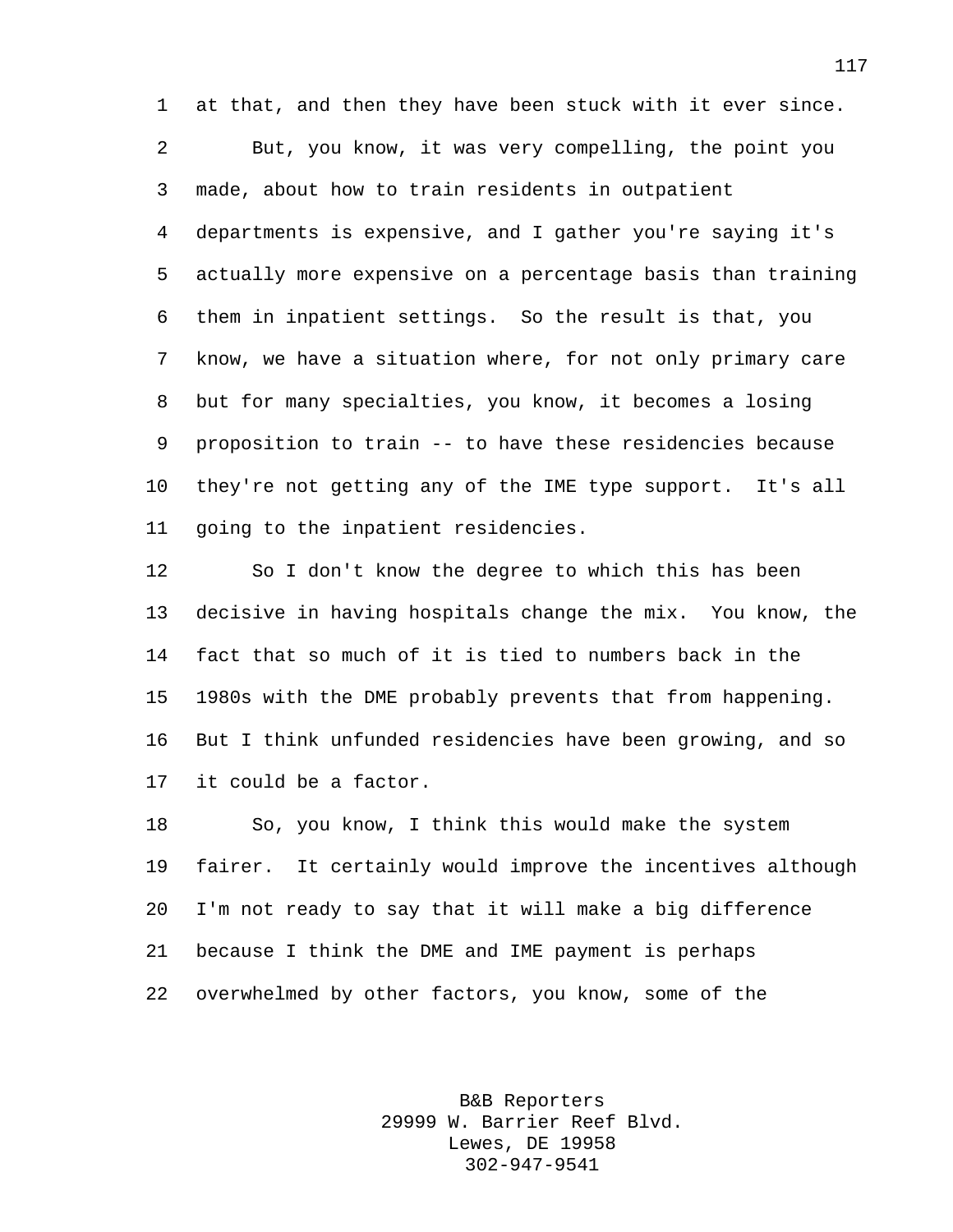attractiveness of providing residents in some specialties that are very profitable for the hospitals. And even when it comes to primary care, the need to have the primary care resident often overwhelms the fact that they might not be profitable.

 I think it's intriguing to devote some of the resources to performance-based, although I worry a little bit that unless we can fairly quickly make a compelling argument that, you know, these things that we can measure are really important and really -- you know, it could undermine the bigger part of the proposal to me, which is to shift the payment toward the outpatient departments. DR. CROSSON: Okay. Let's focus on the last slide, the discussion points, the questions the staff has. I see Brian, Warner, Jonathan, Kathy, Pat.

Brian.

 DR. DeBUSK: Well, first of all, again, thank you for a great chapter. I really, really support the work. I think re allocating the funding is an outstanding idea. So I think you guys are off to a great start. Shifting it to the outpatient setting, I'm completely on board with.

Also, introducing a performance-based component, I

B&B Reporters 29999 W. Barrier Reef Blvd. Lewes, DE 19958 302-947-9541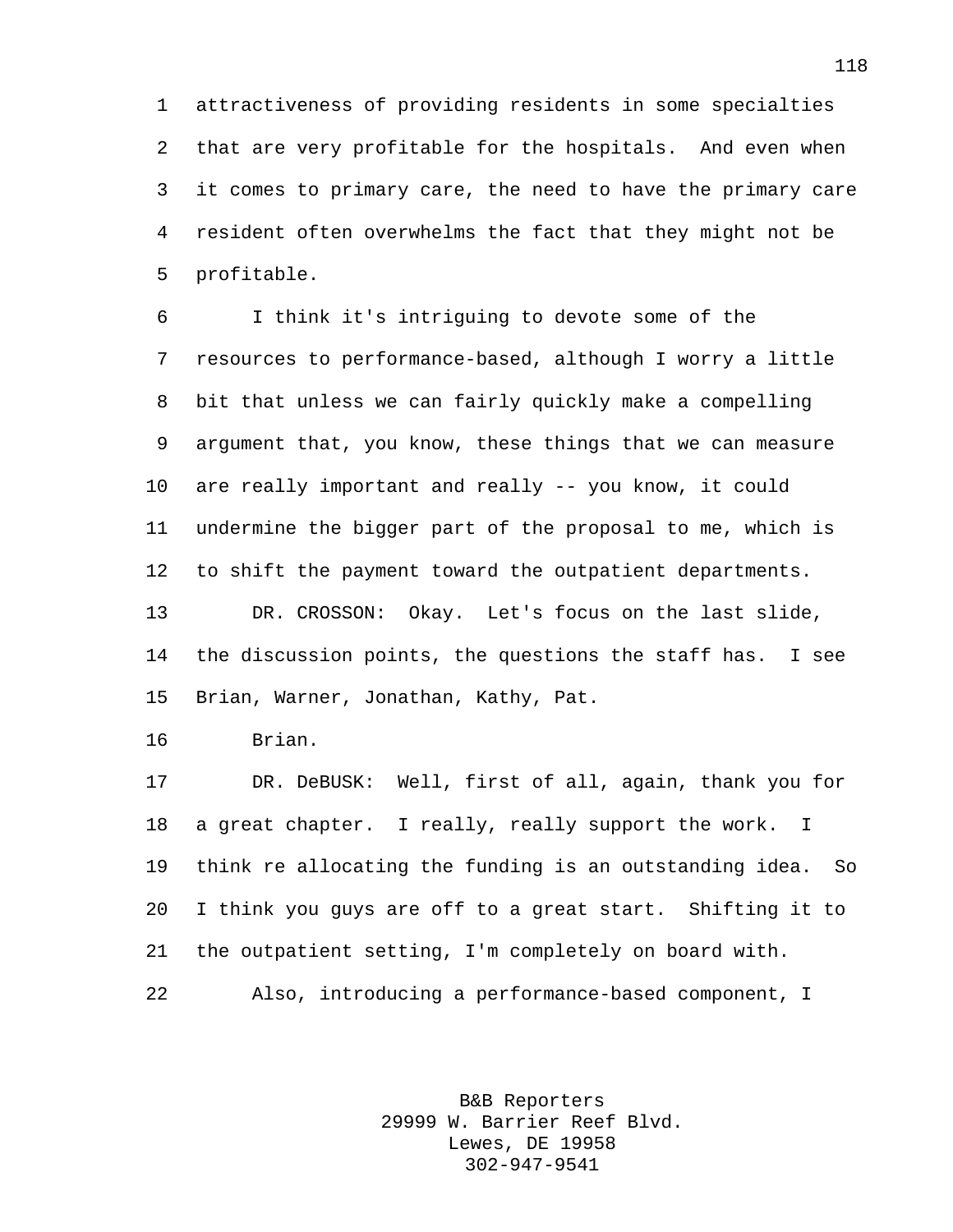think that's an excellent, excellent idea.

 I guess, in summary, I'm wildly supportive of what I see in this chapter and really look forward to the next iteration of this work. I hope it comes sooner rather than later.

 The one passing comment I would like to make, I'd like us to look at performance a little bit holistically because it's not -- I realize there are some performance standards on the quality of the teaching and what's being done, but it would also be nice to look at performance within the context of what do we need in the workforce. What skills sets, what specialties do we need?

 The other thing I do hope we can take into consideration is the relative profitability of the different specialties, because I think that's an element of performance too. I think one teaching center that's producing a lot of primary care physicians and a lot of psychiatrists and things that Medicare really needs versus a -- and, obviously, we need all specialties, but versus something that's, say, in relatively greater supply, a specialty that's in relatively greater supply that has a better revenue stream attached to it, say, to those fourth-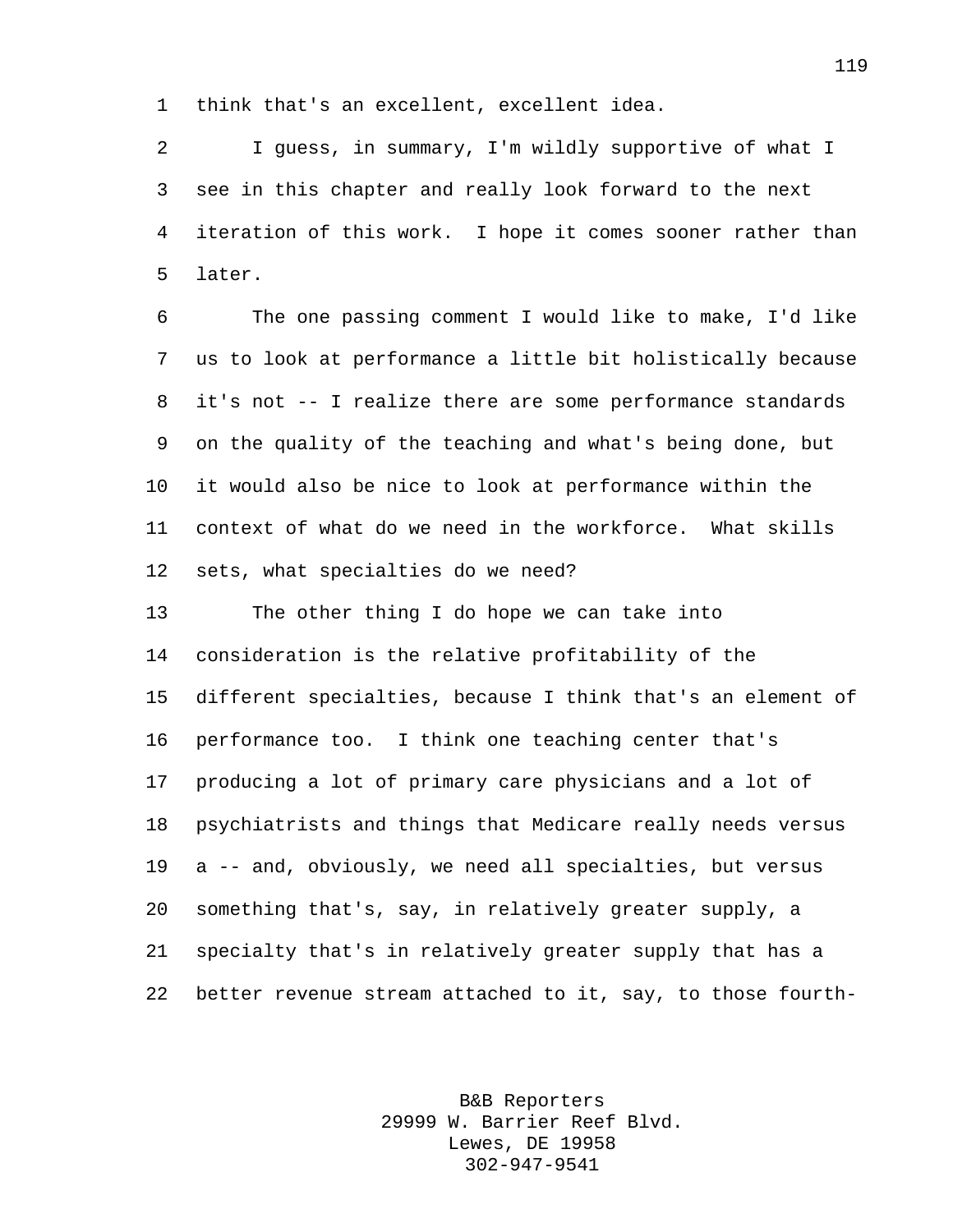and fifth-year residents, I think those are fundamentally different needs.

 I guess my whole point was I love the work. I think this is a material amount of spending, but I think more importantly, it's a material amount of spending that's shaping our entire work force. So I think there's some leverage here in this area. So I hope the work continues. But performance to me means so much more than did they make it through the program. Performance to me is how effectively is this money shaping our workforce into training physicians that Medicare and their beneficiaries need.

DR. CROSSON: Okay. Warner.

 MR. THOMAS: So I think this has obviously gone a long time without being looked at and needs to be looked at and evaluated.

 I would say, at the same time, I think we've got to be mindful of the magnitude of change we have because, once again, I think more shifts should be to outpatient. I think that makes a lot of sense. I mean, care has changed a lot in the last three decades, so we get that. But, at the same time, a lot of care done in large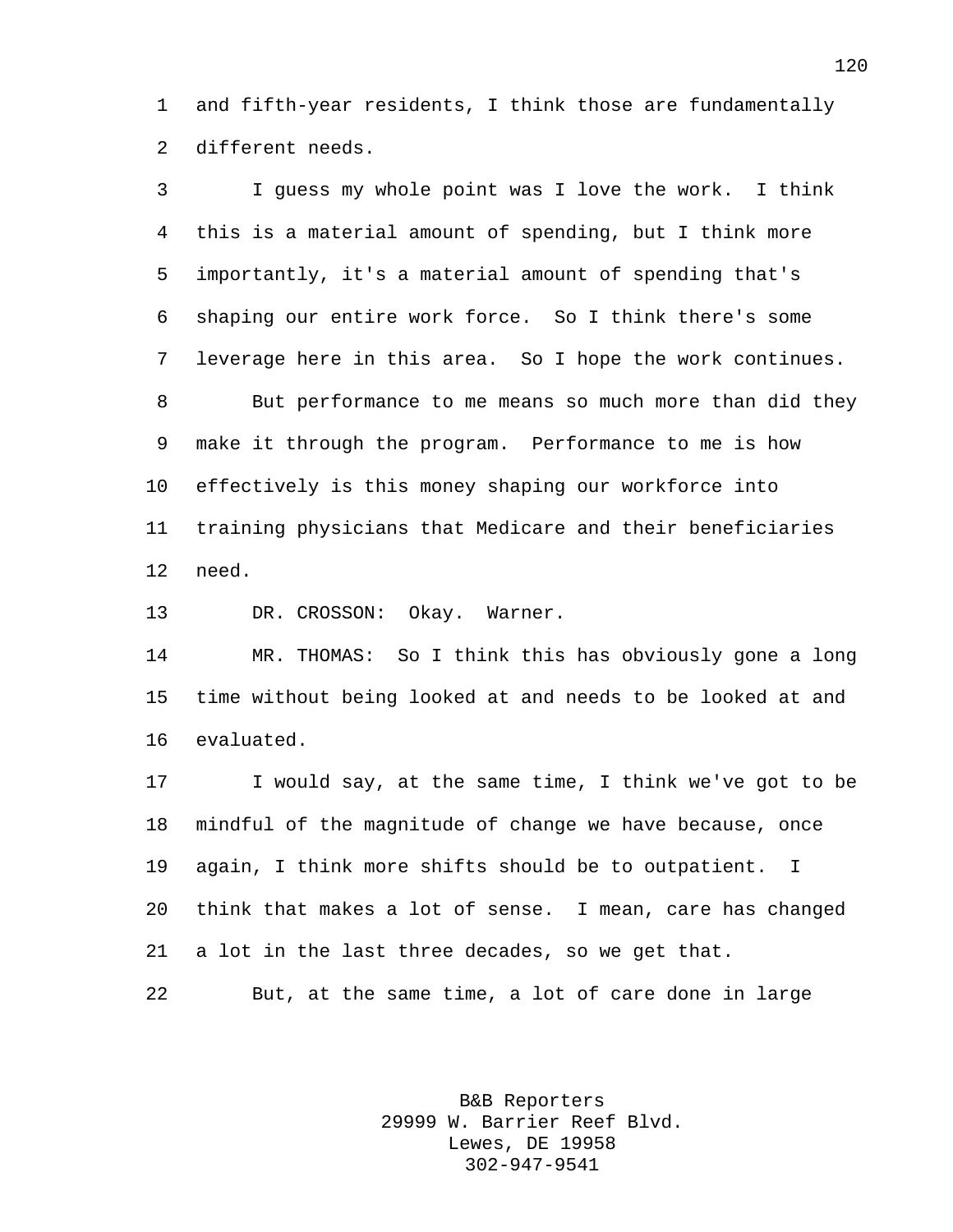academic medical centers is inpatient, and if you look at outcomes, it's in the Health Affairs articles. We've seen it over and over. Outcomes in large academic medical centers for high-acuity patients especially is better than what you see in other organizations. So I think we have to be mindful of that and just kind of balance that look.

 I agree that more should be shifted to the outpatient area, and I think that that makes a lot of sense.

 On the Figure 4, where you kind of did the chart looking at the analysis by entity, kind of the percentage change, I'd actually like to see that broken into kind of dollars as percent because I think it's important to know and the magnitude of dollars that would move around. These could have material impacts on major programs. So it would be helpful to understand that piece.

 On the performance, I agree. I always think all of our patients should be tied to performance. I think the question is, What is that performance going to be?

 I do think looking at unfunded positions, especially if they're in areas that we need to train more folks, like primary care, psychiatry, other places where we have a shortage, medical subspecialties that are more in the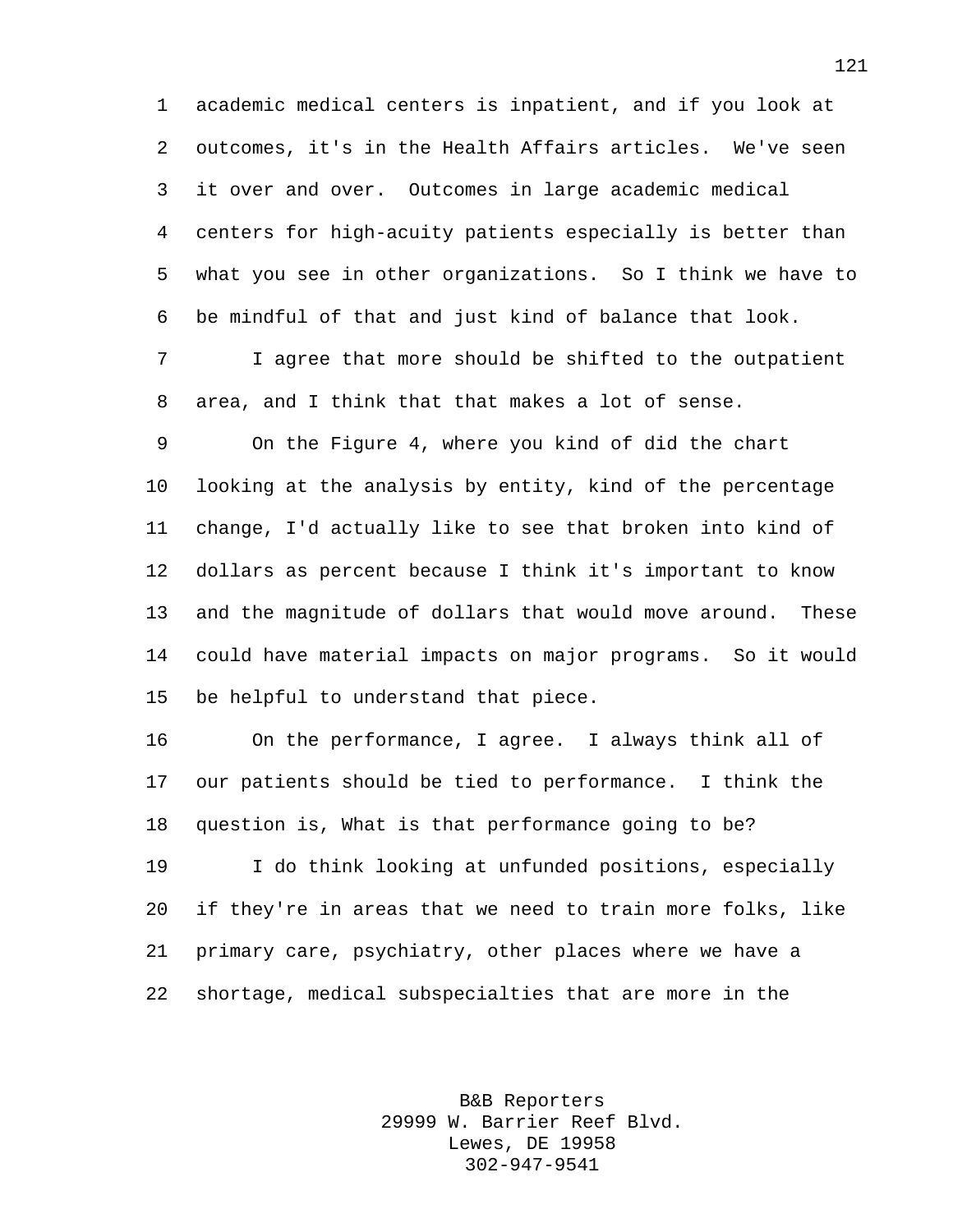cognitive nature, I mean, there's just a tremendous shortage of these folks. I think we ought to be looking at perhaps more of those dollars ought to be redistributed in that way, and maybe there should be higher payments for these types of specialties that we want to train more people in going forward.

 I'm concerned about how are we going to actually develop the performance metric. What are they going to look like?

 I think Jay's point about are we putting out people that are trained in quality, that are trained in value- based payments is great, but I'm kind of going back to how are we going to evaluate that. I think that's the thing I'm challenged with.

 I like the idea of modification. I think we need to be mindful, and I think we also should think about, if we're going down this road, some sort of transition to give people time to adjust to these types of things.

 I wouldn't totally discount the importance of funding this through proportion of inpatient care and looking at that carefully because, I mean, we want to make sure these centers are good at inpatient care and they are taking all

> B&B Reporters 29999 W. Barrier Reef Blvd. Lewes, DE 19958 302-947-9541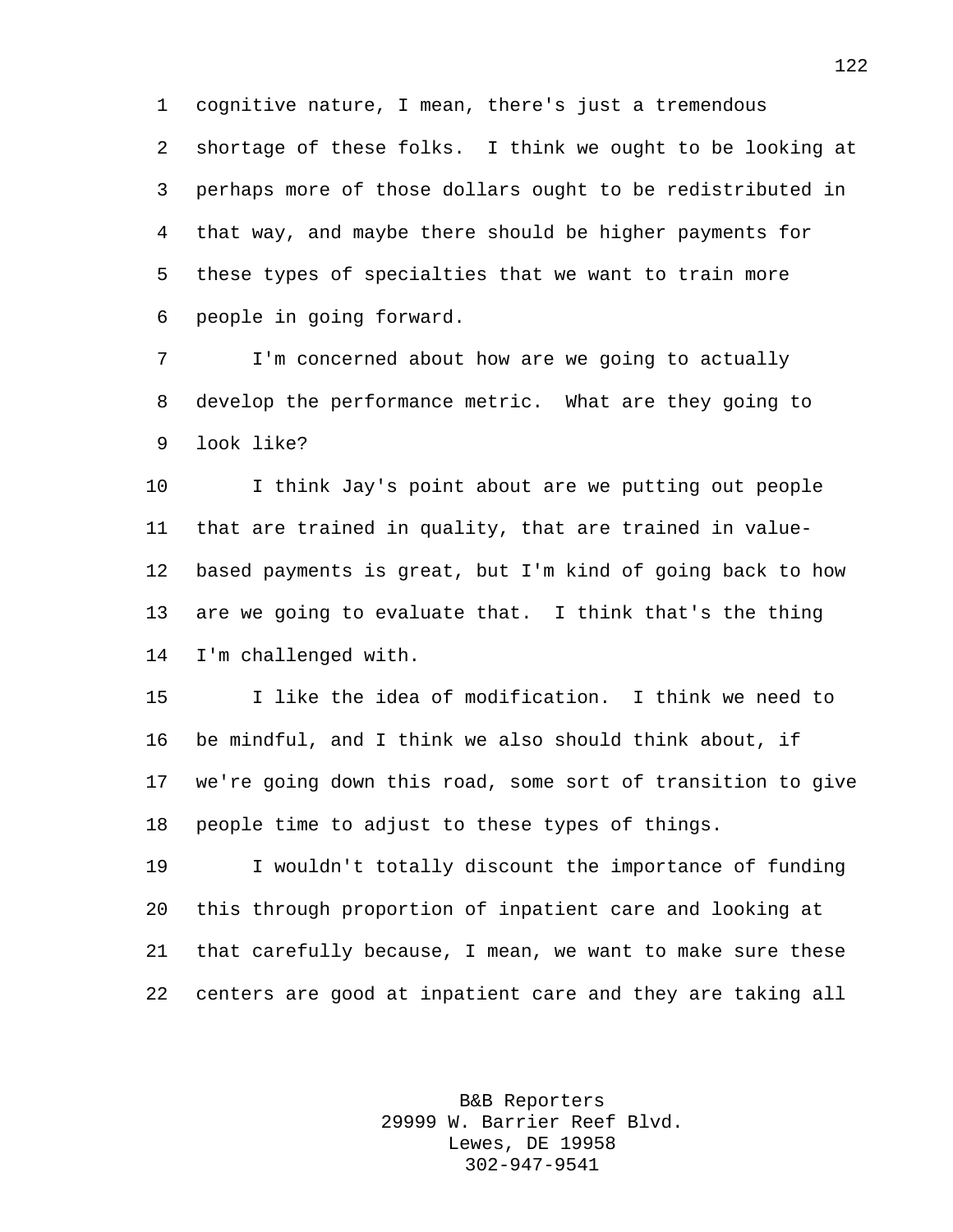the high-acuity transfers. More and more, they are coming from places that can't take care of folks because they don't have the medical staff in more rural areas. People are getting transferred to places like this. We need to make sure they can do it.

 So I just would kind of use that as a caution as we look at it.

 DR. CROSSON: Just on Warner's point, I want to emphasize that you gave those two examples as just examples.

MR. THOMAS: Yeah.

 DR. CROSSON: I think the commission's position at the time was that we were not equipped, and we were not at all certain that CMS was equipped to be able to design the right way to measure performance, outside of the question of the specialty issue, but that the industry itself should do that  $-$ 

MR. THOMAS: Yeah.

 DR. CROSSON: -- because I think it's kind of hard to imagine that we would accept the position that there is no way to measure the success of training programs, that we ought to just accept the fact that as long as someone, a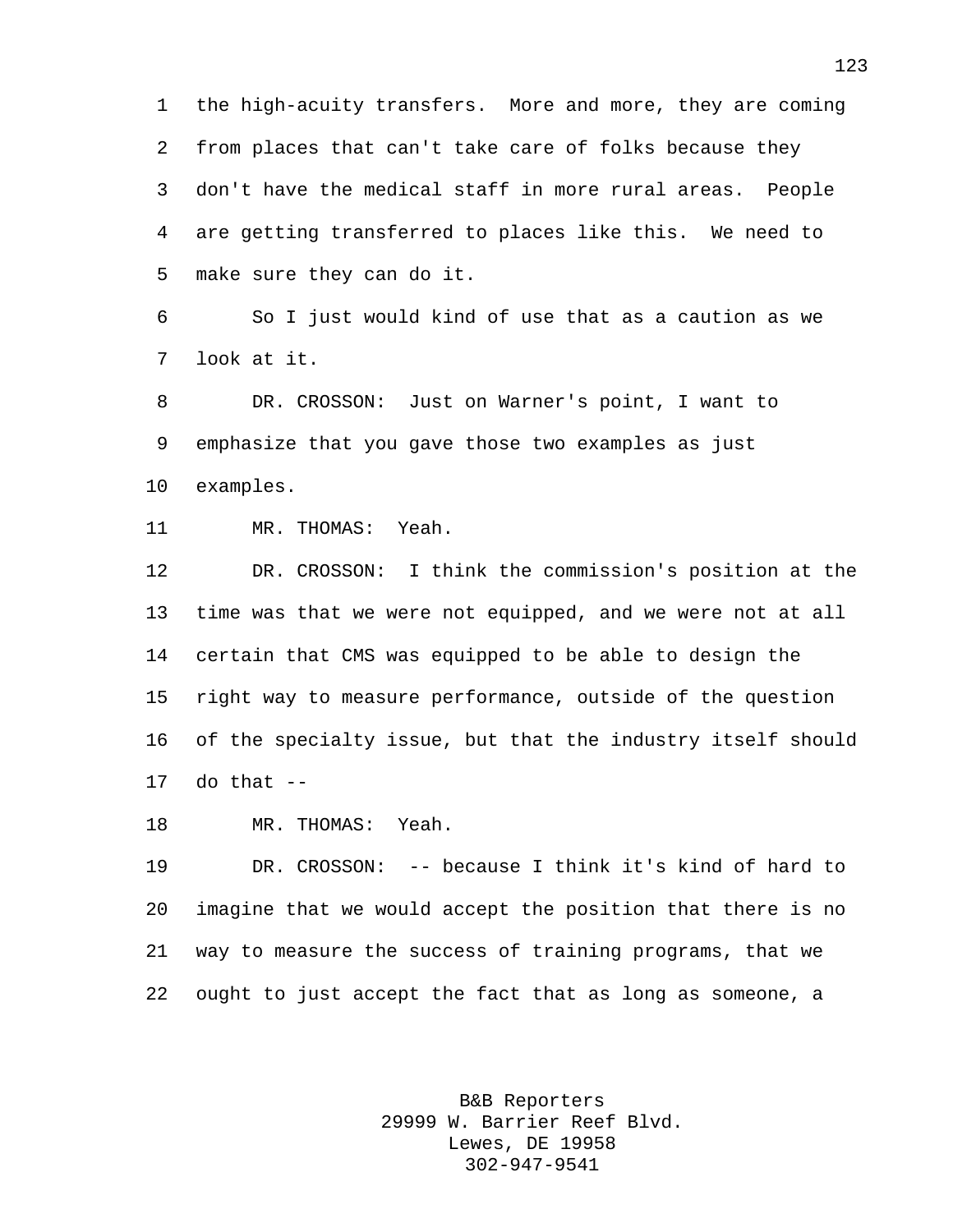resident, is put out of a training program, then they're all the same in terms of their capabilities to meet the needs, in this case, the Medicare beneficiaries going forward. It would be, I think -- I still think it would be incumbent on the industry to address that question.

 MR. THOMAS: Jay, I think that's a great point, and I think there's good training programs and ones that are not as excellent. So I think that's a great point.

 I have no issue with that. I think the question is it would be a good challenge to the industry to think about how they come back and provide new feedback around that. So I think that would be great to hear ideas about that.

DR. CROSSON: Okay. Jonathan.

DR. JAFFERY: Yeah. Thanks, Jay.

 So, first of all, thanks, Alison. It was a great, clear presentation. Jeff, it's good to see you finally doing some work around here.

DR. STENSLAND: [Speaking off microphone.]

[Laughter.]

 DR. JAFFERY: So echoing a lot of the support that others have already given, I think some of the concerns about how this would impact individual teaching hospitals,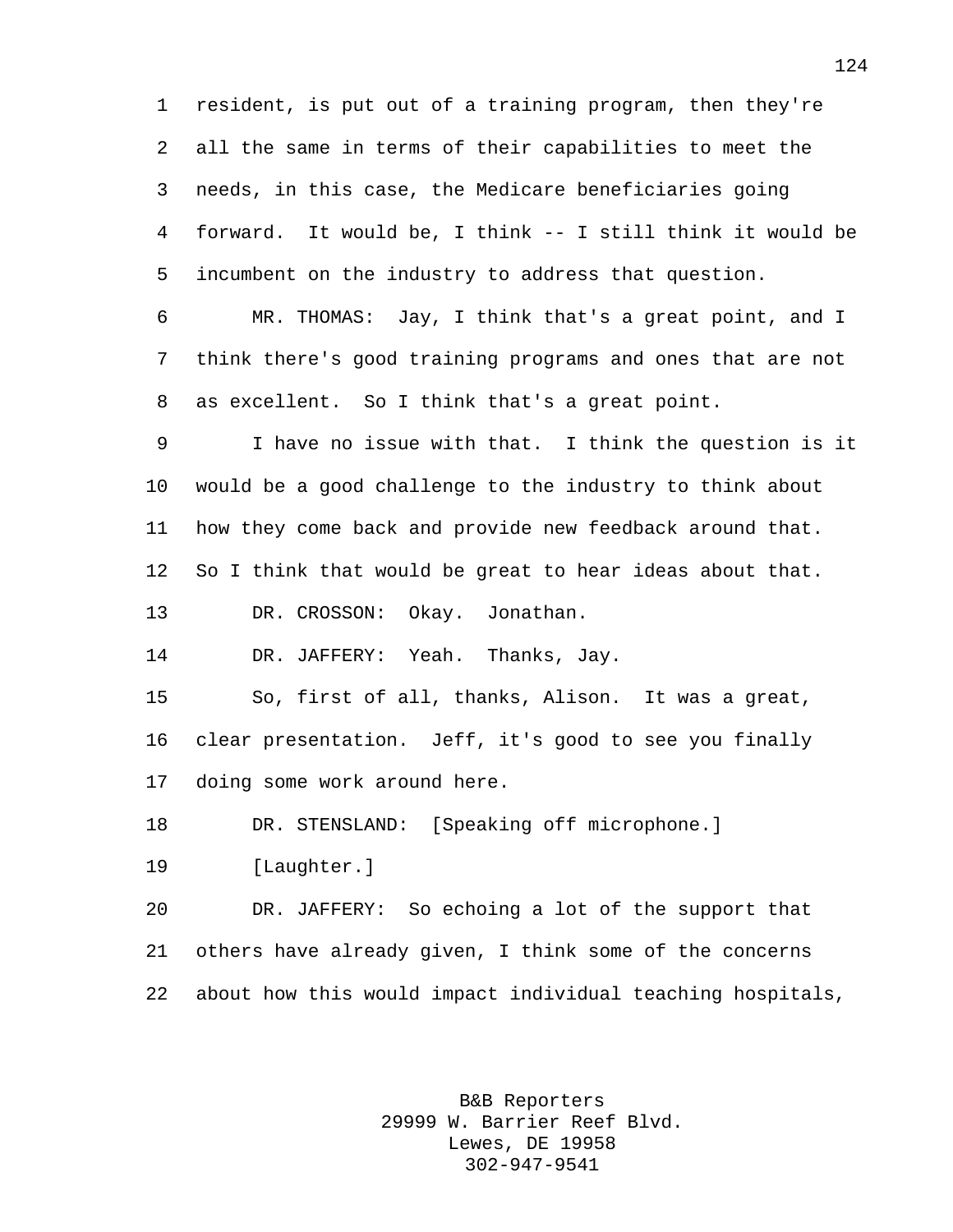I think there's an opportunity to do some modeling. I think somewhere you talked about how 18 different hospitals would have greater than 5 percent of their payments, and you could just imagine that every single teaching hospital is assuming they're one of those 18, and that grade of 5 is going to be significantly greater than 5. So that could just be important going forward.

 I think Amol's comments, suggestion about looking at Medicare margins and overall margins is actually a really interesting idea. If you think about the initial purpose of IME to sort of cove some of the inefficiencies that we might get from having resident care and then you combine that with what we've seen and observed around how more efficient hospitals and organizations may have -- less efficient ones may lead to lower Medicare margins, and maybe because they're getting higher overall payments, and how that all connects, I think we want to make sure that those payments are rewarding the right things.

 I wonder if we can -- on page 17 of the report, you talk about how IME policy doesn't reflect the contemporary spectrum of settings in which hospital care occurs, and I just wonder if there's any reason or ability to consider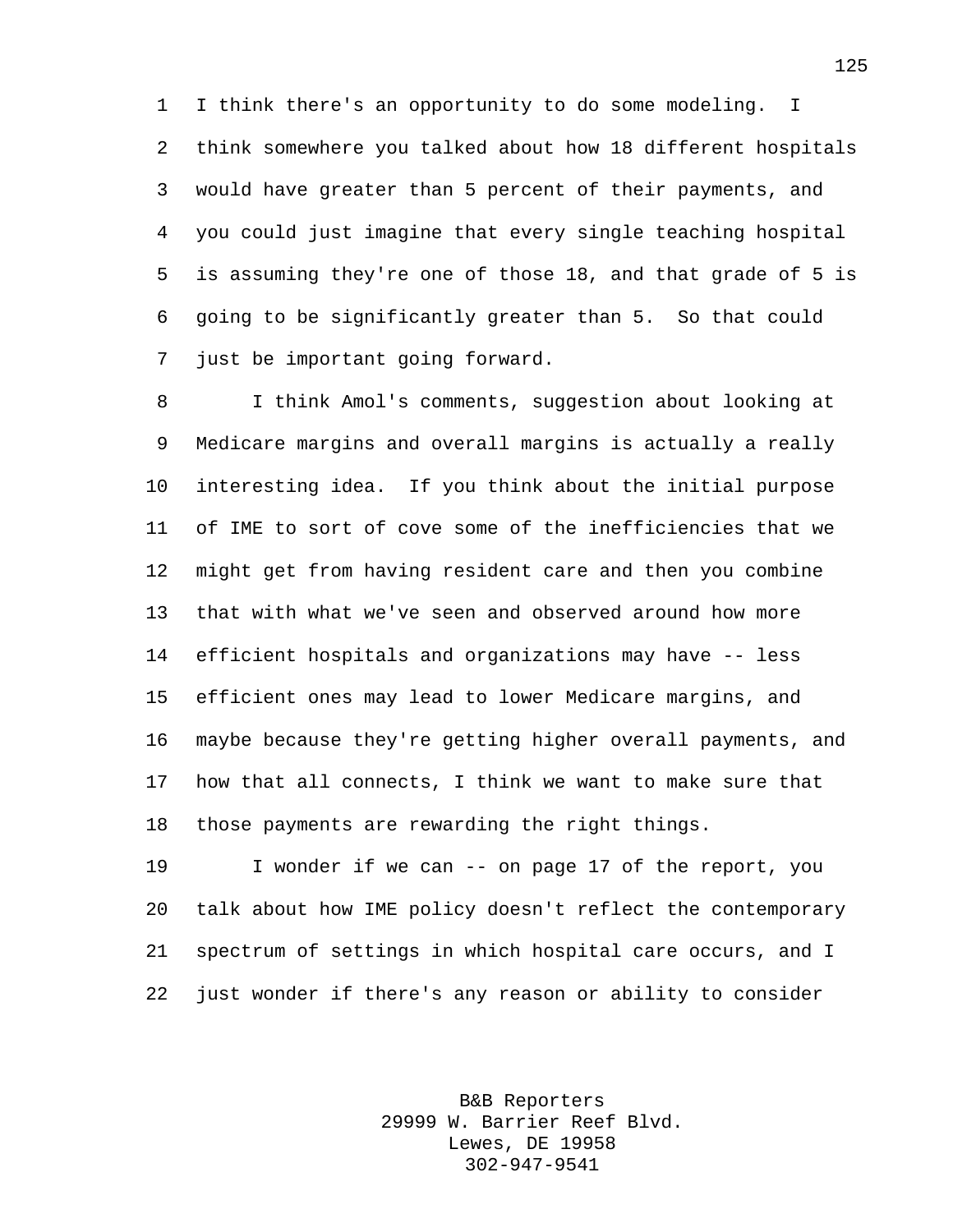even more broadly where all care occurs. We're making all these shifts to value-based care, and if we're interested in training more of a workforce, including maybe a focus on primary care that's going to spend time in nursing homes or -- we're launching a home-based primary care program this fall. So we'll actually have people, hopefully, at some point helping care for people in their own home. How do we measure that exactly, and how is that accounted for?

 I think in terms of the performance-based payments, I really appreciated Jay's context about the 2010 report. I worked for Senate Finance shortly after that report came out. I remember it coming out, and we talked about it a lot and thinking about how maybe this would create opportunities to shift more slots towards primary care then and just reflecting on the fact that now it's basically a decade later and we're still having the same conversation.

 And I appreciate the idea that maybe the industry is best positioned to come up with some metrics that would make sense, but maybe there is an opportunity for us -- and this is maybe a later conversation, but to frame, even in broad strokes, what that might look like, to try and align with the commission's principles and goals around improving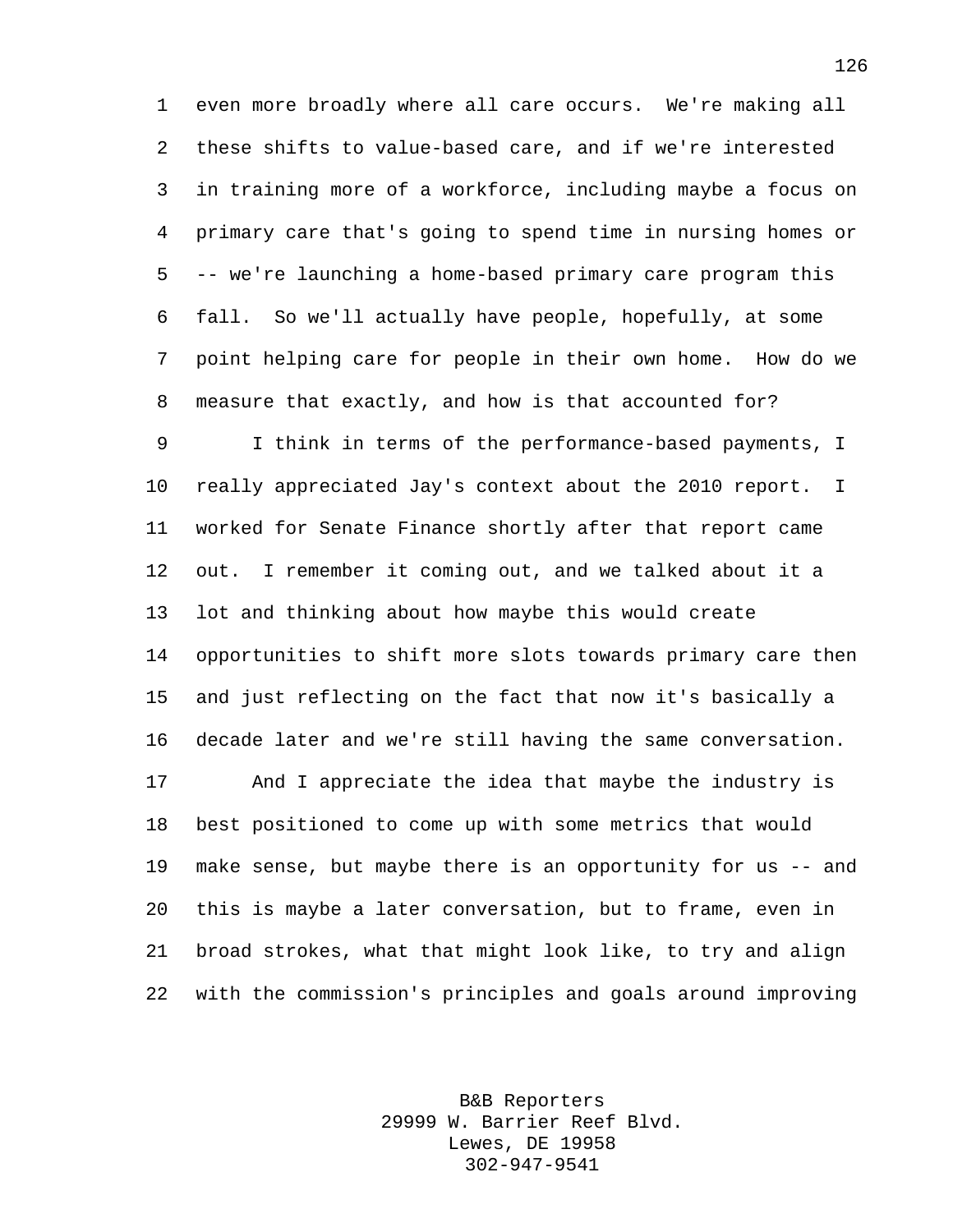care for Medicare beneficiaries and creating a good stewardship of taxpayer dollars.

 Resource utilization, for example, and affordability was not something that was nearly in the front of the conversation as it is now, I think. I think there may be some opportunities to push the industry to think about other things. What about workforce diversity and matching that to populations, the populations served by a particular teaching hospital? Again, I'm not sure that I would know right now how to measure that exactly or that we would be equipped as a commission, but we could put that out there as something we'd like to see. Thanks. DR. CROSSON: Thank you, Jonathan. Kathy. MS. BUTO: So, first of all, I support the recommendations that you have laid out wholeheartedly. I think it's definitely an improvement. I would ask -- I think others have brought this up -- that we actually do an impact analysis by large teaching

hospitals, by geography, by other things that we think are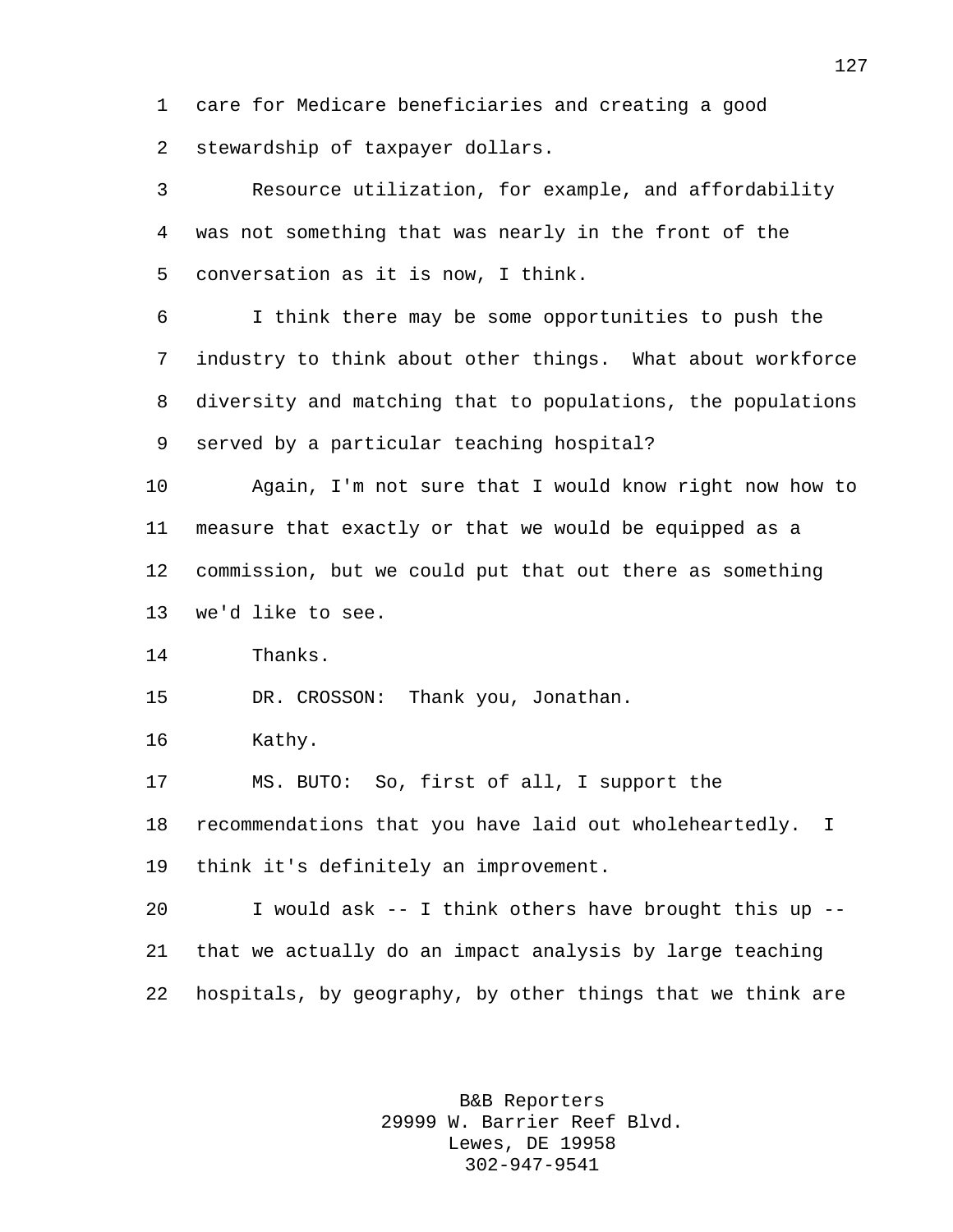important, so we can see where the impact actually is.

 For some hospitals, even though the impact overall in terms of Medicare payment is relatively small, for some hospitals, it could be significant. So I think we really want to understand where that's happening, and it could have to do with distribution of low-income beneficiaries versus not, et cetera.

 So one thing -- I think Marge brought this up -- I really think it's important for us to separate and yet bring together both the GME direct medical education and this IME component, which is more -- it was always envisioned as the extra intensity related to teaching programs and recognizing where that intensity adds cost and so on.

 The ability to actually influence sort of these specialties that are being trained, I think, really resides more directly in direct medical education. If we could tie, somehow, this performance-based payment element back to payment direct costs for those interns and residents, I think that would be important or at least to acknowledge that we want to have some connection there.

The performance-based payment looked to me like trying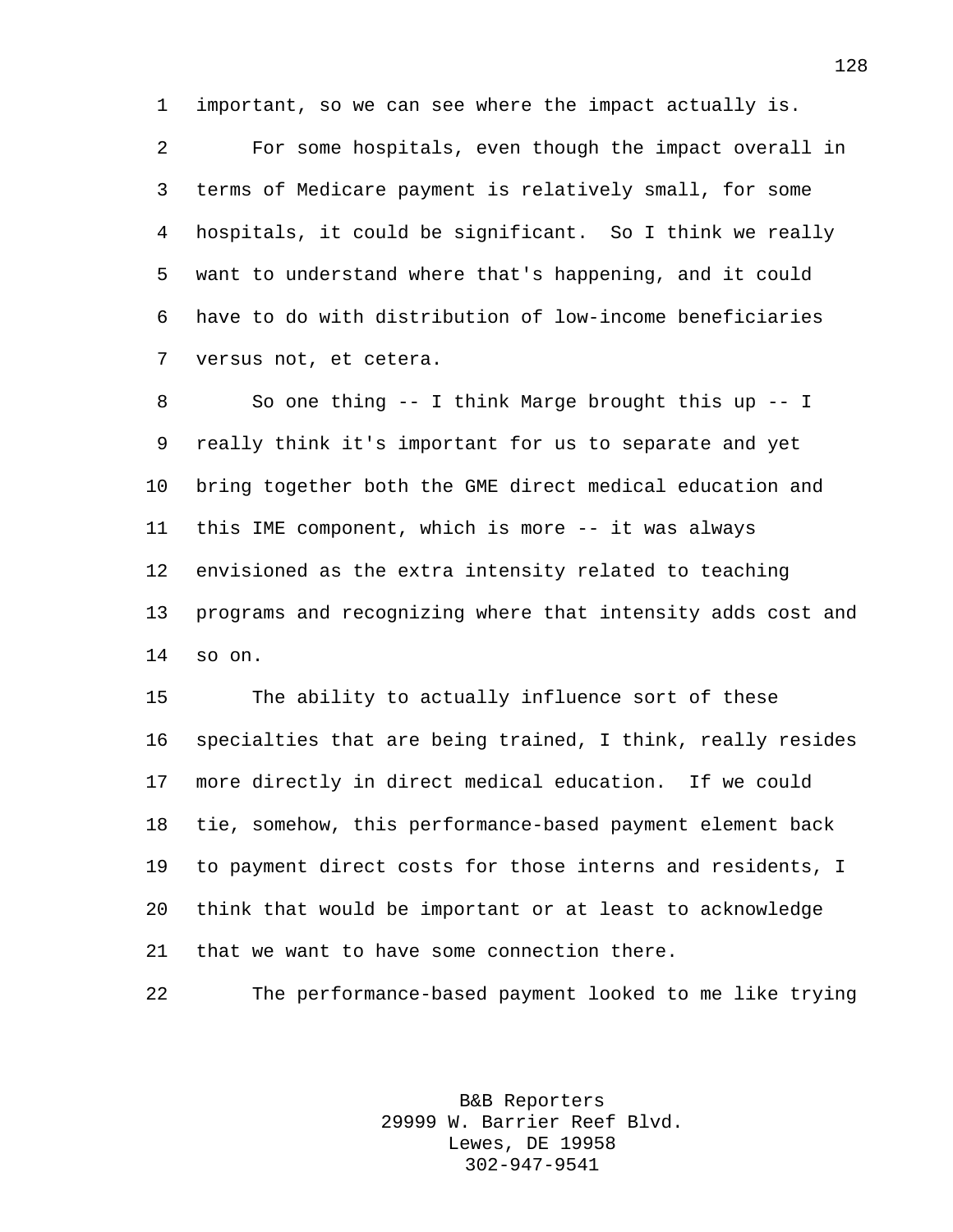to do that light, sort of the light version of can we make policy preferences and influence decision-making at the hospital level by having this pot of money, which isn't very big.

 So the other thought I had was maybe it needs to be bigger if we really want that to be significant, but I actually think it has to be tied more to the actual slots. Then I started thinking about performance-based payment in a teaching program, where the time frames are very long, I think we have to think about that. How would you do performance-based payment? You would probably not want to change the performance metrics or things you're measuring year to year.

 Let's say it was something like directly providing more opportunities or training around treatment disparities by race and ethnicity, something like that. You're not going to do that one year and not do it the next year. So I just really think we need to think about that element with a little more granularity and see how much we can tie these performance metrics back to direct medical education.

Then, last, I thought when we do get around to doing

B&B Reporters 29999 W. Barrier Reef Blvd. Lewes, DE 19958 302-947-9541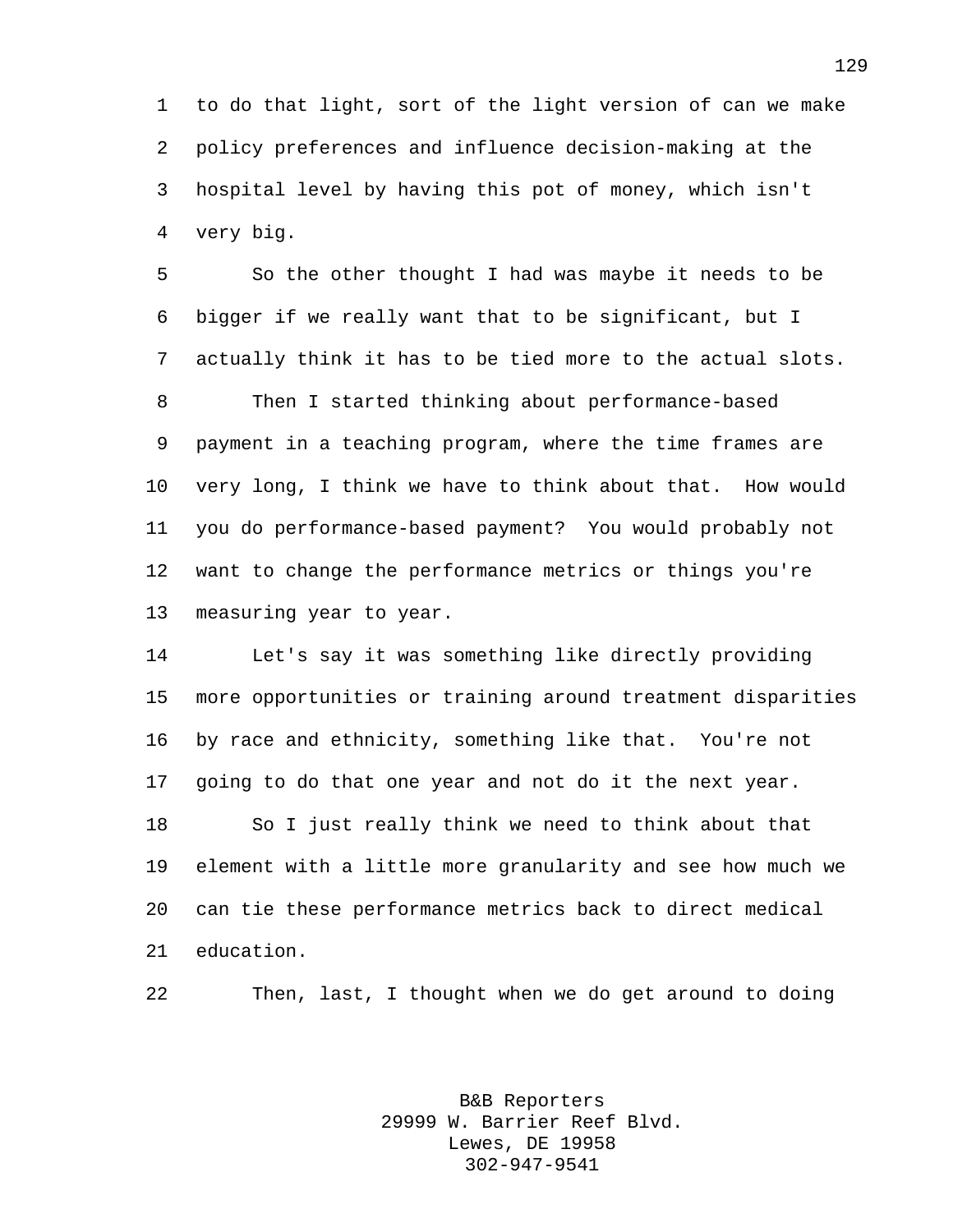our chapter, our analysis on direct medical education or maybe even in the next iteration of this one, I think it would be really helpful for us to have a refresher or an update on sort of the supply of physicians by specialty. What are we seeing? What's the trend? I know we've done this before, but I just think it would be helpful as we think about where we think there are shortages, we all say primary care. I'm now concerned there are specialty care shortages that we tend to not focus on, especially in the area of Medicare beneficiary treatment.

 So I'd like to see us update that analysis of impact or, rather, what the pipeline looks like, even though it's not directly related to IME, per se.

Thank you, Kathy.

Pat?

 MS. WANG: So I echo what others have said. I think this is a very important paper, and that the concept is very, very attractive. It's time to have this

conversation.

 I agree with what others said about the need for sort of much more information disclosure, I guess, and transparency. When we were right at the start of this, I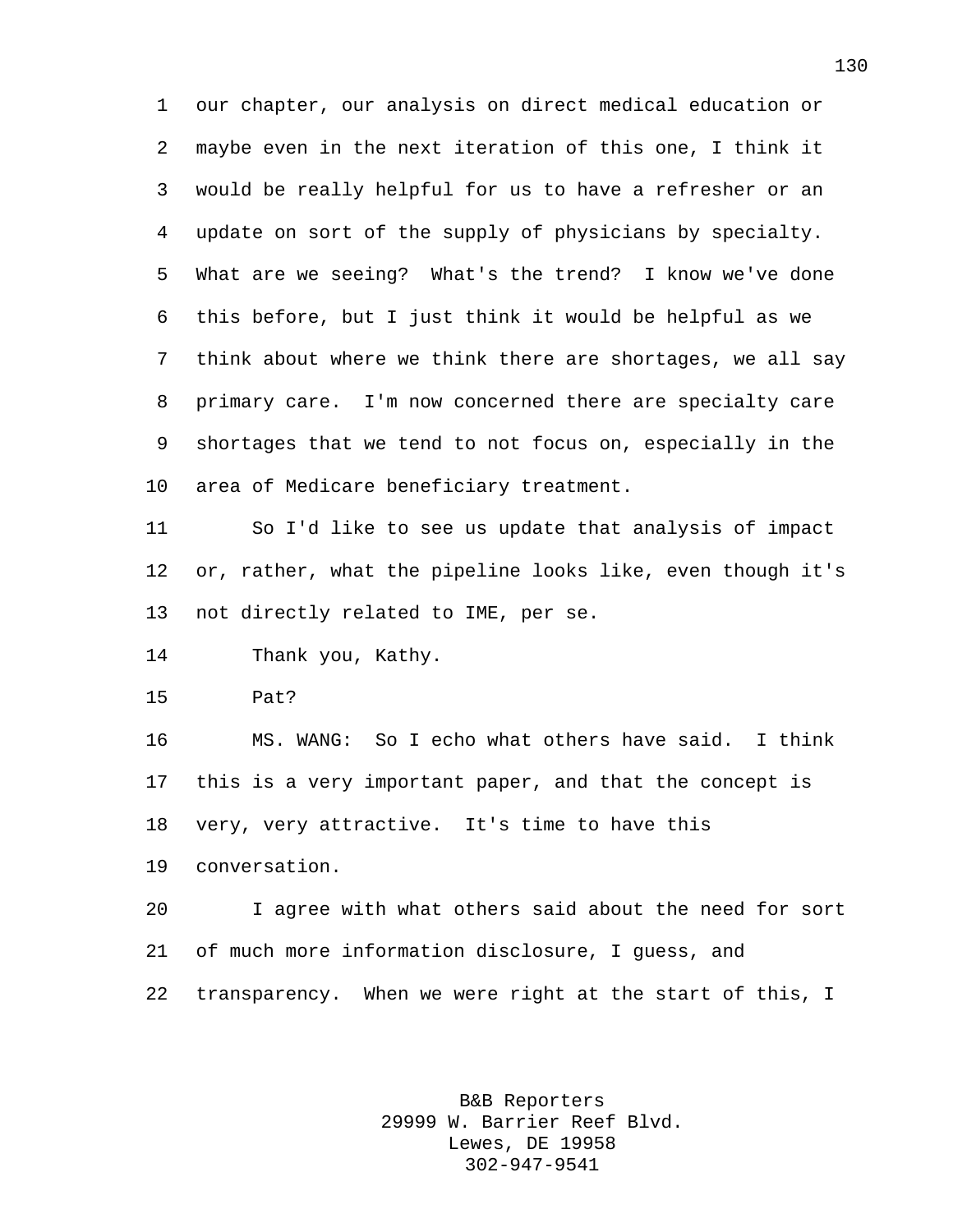understand about what the impacts are and where they fall.

 To Amol's suggestion about looking at impacts on margins, my recollection is that teaching hospitals in general have higher Medicare margins but lower all-payer margins, and I think that we have to be very sensitive about any impact on both of those and the viability of access to Medicare beneficiaries to excellent teaching hospitals. I think that's been part of the historical concern around calibrating these teaching programs.

 You kind of touched on it. I just don't know, but in the next round of this, what the operational issues would be about extending to the OPPS settings. That's a lot of claims. That's a lot of shadow bills. I don't know whether there's some complexity there that would need to be addressed and operationalizing anything.

 I do want to say that even if not to Jaewon's point earlier, even if not a dollar shifted from hospital to hospital, I still think the value of the concept here is to sort of unshackle or equalize the value of all settings in a hospital to get paid for what is owed for IME, so that it's not such a heavy burden, like you got to put the head in the bed in order to get the IME payment, whatever the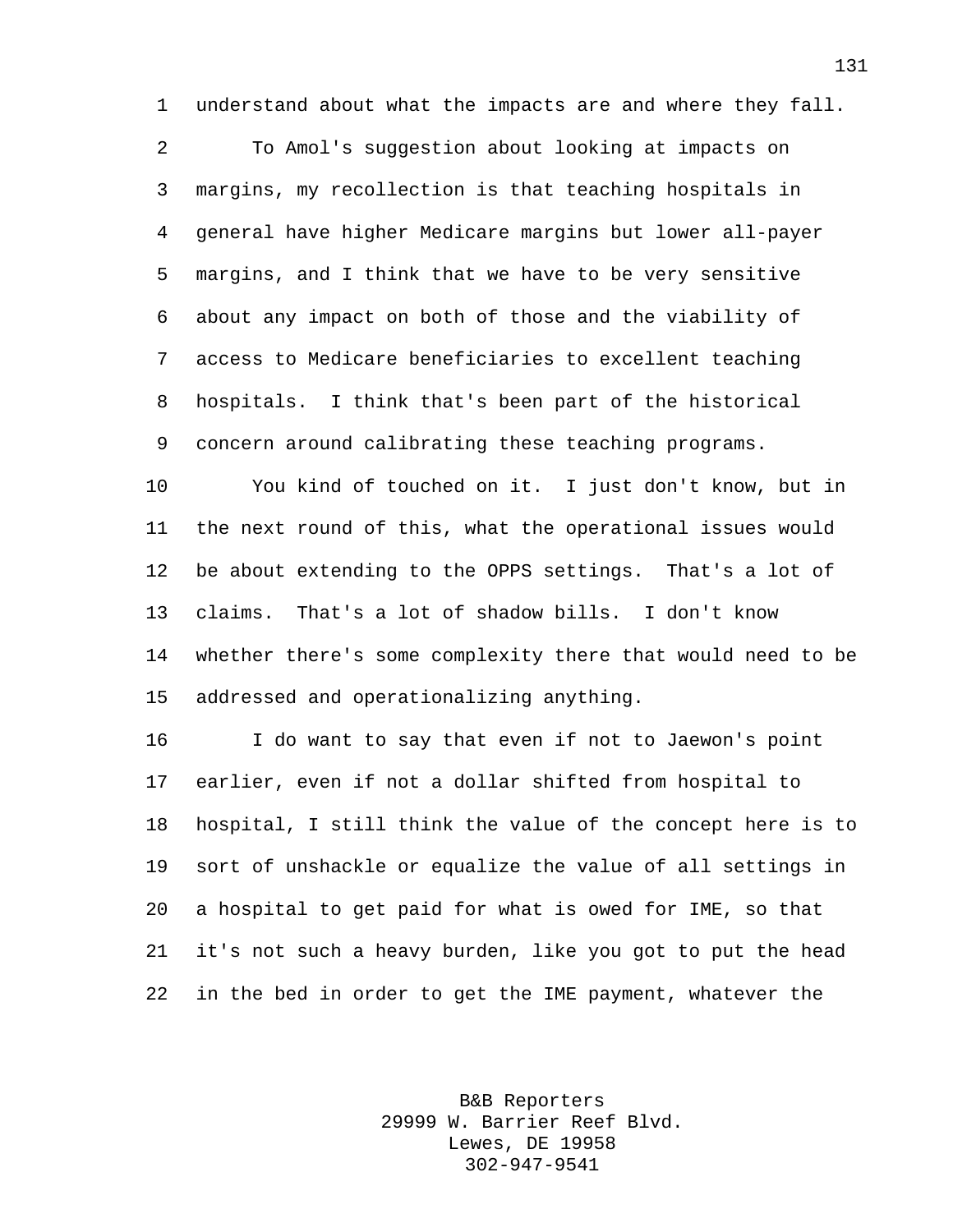level of payment is, and that you can still get what you are supposed to get by treating people irrespective of the setting and find the most appropriate.

 I'm not saying the teaching hospitals unnecessarily admit, but there is a handcuff to the bed in some ways in order to get your full IME budget.

 So I think that even if dollars don't move, just equalizing the value of the settings to get paid for IME is a good thing.

 For capital, honestly, I didn't even know that there was an IME adjustment on capital. It's a relatively small amount. I guess I'm a little concerned about whether there's a reason that it's there, and if you take it away, whether you're busting a hole in the adequacy of capital payments. So I wouldn't start with taking IME off of the capital PPS. I probably would just leave it alone.

 As far as the performance pool is concerned, I really understand the impulse here, but I think that some of the things that people have mentioned as performance goals, which have to do with competencies of the physician workforce are more effectively done through the accreditation bodies. I think program directors will be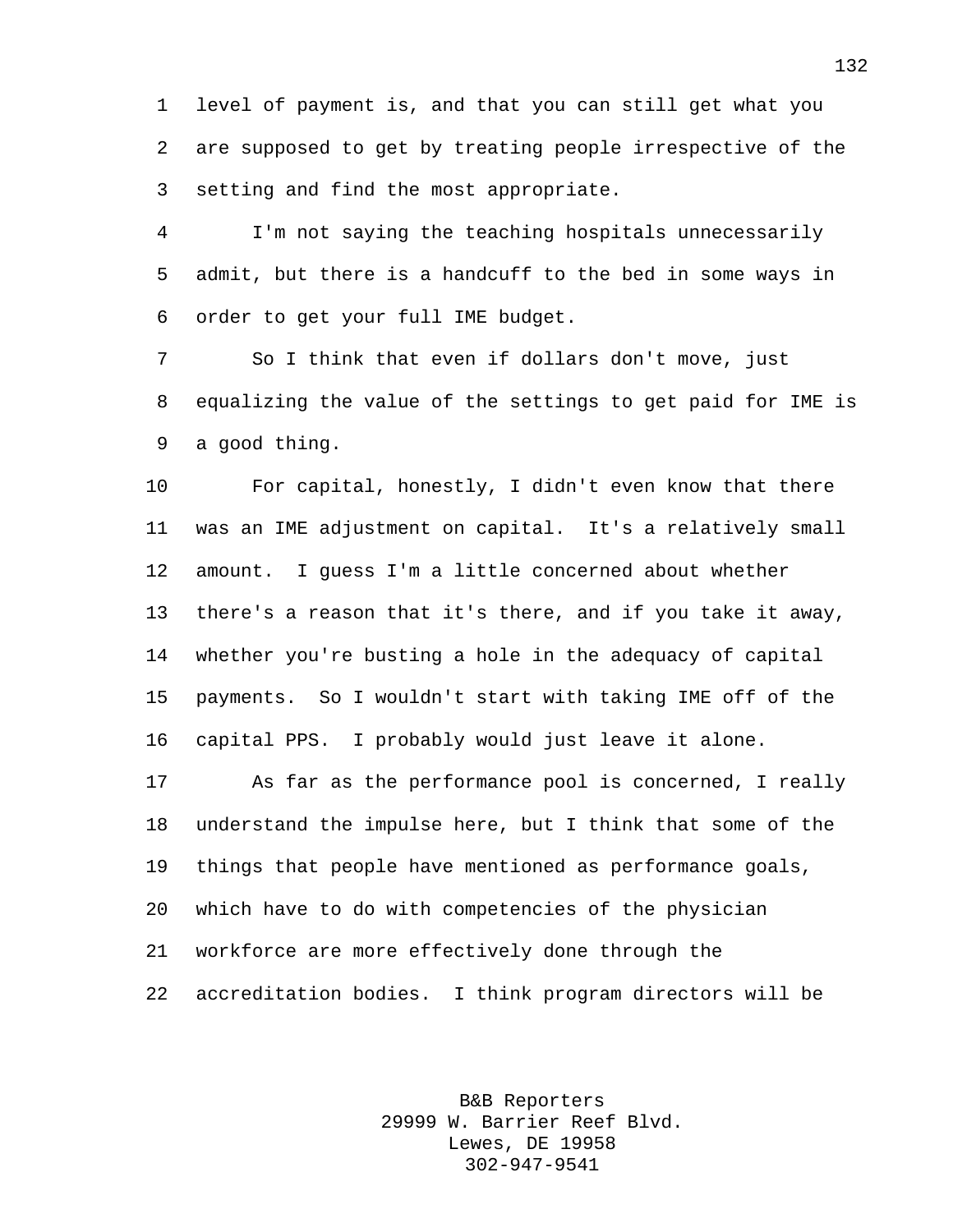much more sensitive to accreditation standards of how the skills that physicians -- that residents need to have when they emerge from a residency program, I'm not sure that IME, which was supposed to be part of the operating payment structure, is the way to do that.

 Others have pointed out -- so I feel like payment policy from Medicare is more appropriately -- if we were going to target money, it's really around workforce supply, and as far as that's concerned, I do think that DGME is an important component there, and that even if you were -- it's less about IME, and it's more about DGME.

 Just a very crude example would be we need more geriatricians. We're going to weight the DGME payment for a geriatric resident at 1.2, and then you have to down- weight some. You know, it's that kind of thing that I think Medicare payment policy is more equipped to handle as opposed to some of the important nuances that Jay was describing.

 I think Jon raises a good point. As care even moves out of the OPPS setting, hospital at home, all these innovative things, at some point, IME will have to catch up with that. But I think even just starting with outpatient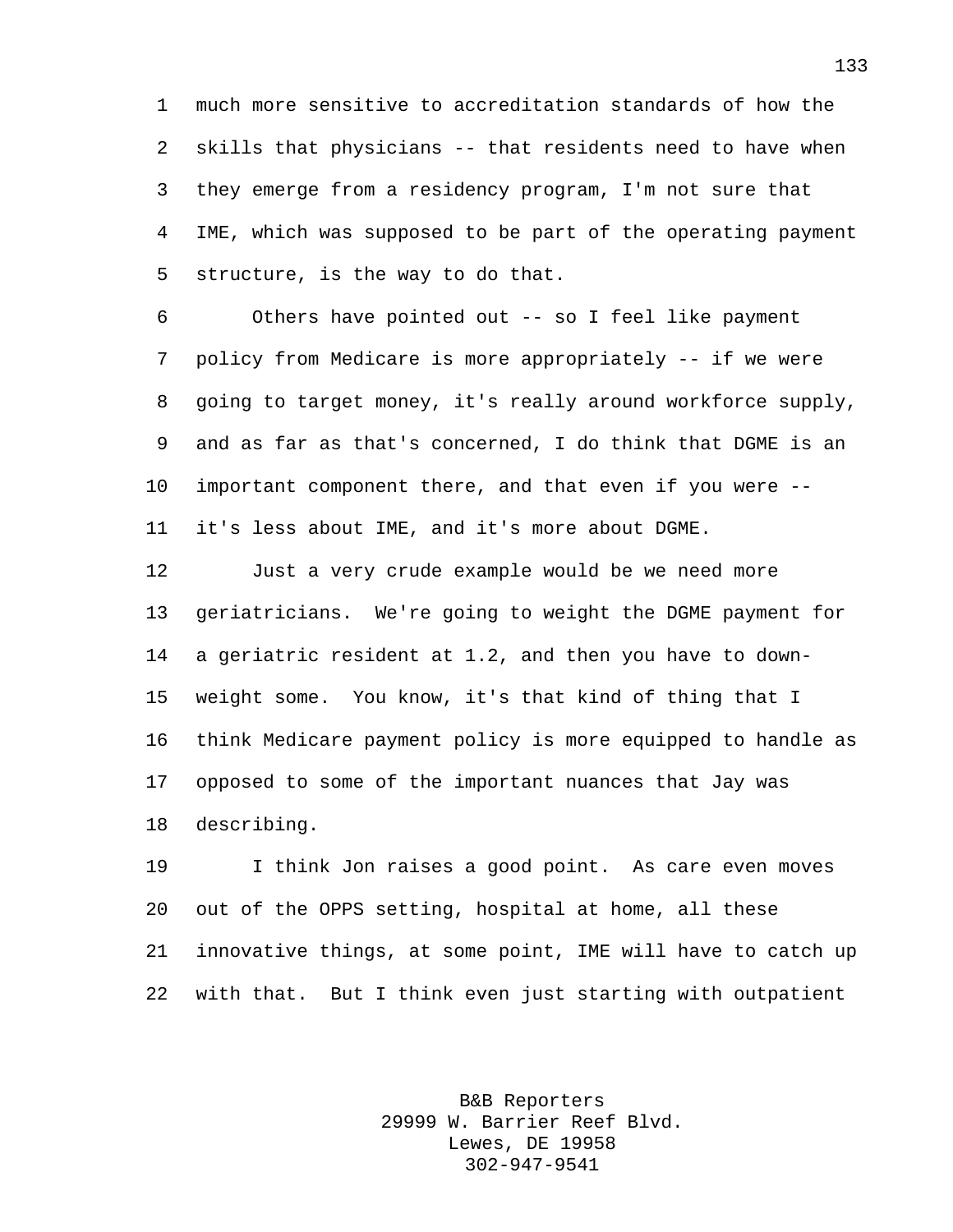is a positive thing.

| 2              | Then, finally, because of what I just said about the        |
|----------------|-------------------------------------------------------------|
| 3              | performance pool, if you leave capital alone, there's less  |
| $\overline{4}$ | kind of access. I would just use it for transition, and I   |
| 5              | would use it to prevent untoward gaps and impacts on        |
| 6              | teaching hospital programs.                                 |
| 7              | DR. CROSSON: Paul, on that point?                           |
| 8              | DR. PAUL GINSBURG: Pat, on this, the capital,               |
| 9              | initially, under prospective payment, capital was paid on a |
| 10             | cost basis. I think it's because they weren't sure how to   |
| 11             | do it. I guess then when they went to prospective payment,  |
| 12             | they had to do one for capital. I mean, once they put       |
| 13             | capital on prospective payment, they did an IME,            |
| 14             | presumably, because of an argument that having residents    |
| 15             | means more capital cost.                                    |
| 16             | That's probably valid. I could see looking into it,         |
| 17             | but I wouldn't just blow it away, which I think you're      |
| 18             | suggesting and kind of make it a slush fund for other       |
| 19             | things.                                                     |
| 20             | So I'd be very cautious on doing anything other than        |
| 21             | to make it consistent with operating cost IME in the        |
| 22             | capital area.                                               |
|                |                                                             |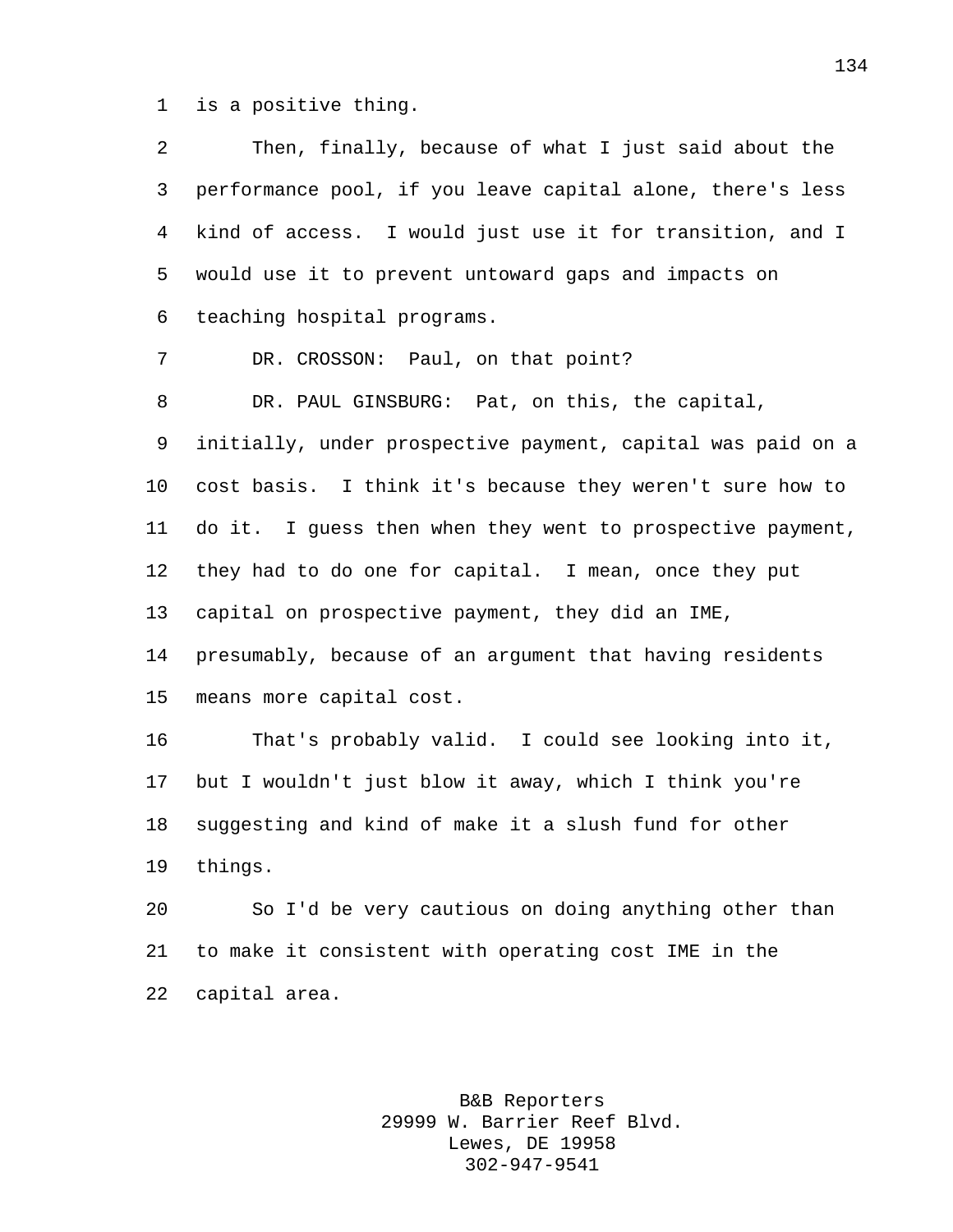DR. CROSSON: Karen.

 DR. DeSALVO: Actually, a quick point about that. I suspect that the utility of it on the ground, the capital, is call rooms and conference rooms and IT necessary to webcast grand rounds, all those things that probably aren't part of a normal hospital's infrastructure. So there's probably some real use to the resource.

 Let's see. I think this is a really great step to move in from a sickness model to going upstream, to thinking about how to create a workforce that can understand how to care for patients and populations in a variety of settings and not just in the hospital.

 My own experience in training was pretty sickness hospital-based and that we've tried to evolve that over the course of the last 100 years, that it's still really difficult on the front lines to get agreement on having training opportunities in the clinic environment. There are residents running around and it creates a mess. So I really appreciate the idea of giving the hospitals the flexibility, even if it's just a message rather than any major financial shift.

But I want to agree also, though, with Jonathan's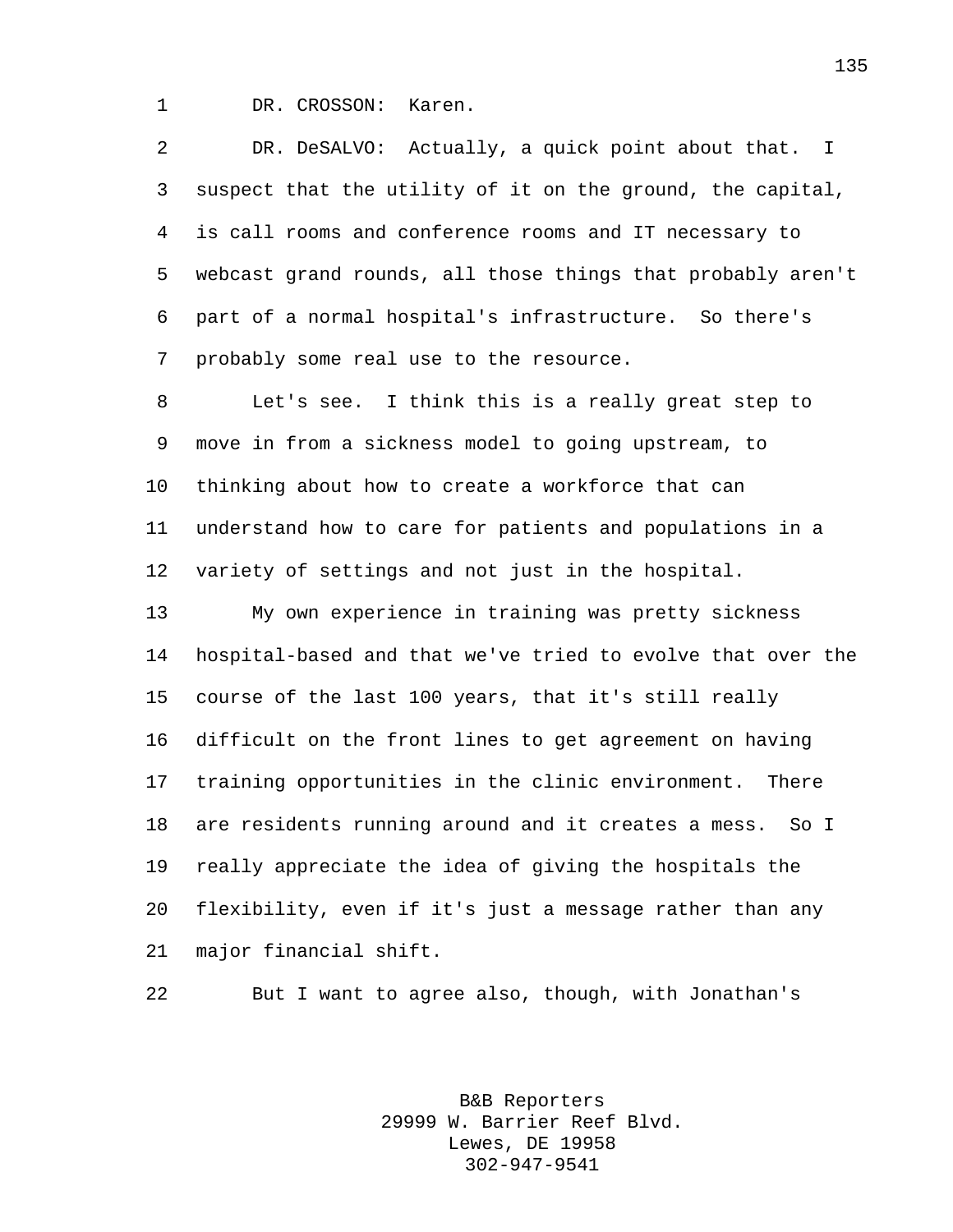point, which is that what this does is it kind of moves money around in a very hospital-centric model, and there are other places that we want to train residents. He mentioned some of the settings. It might be post-acute care settings. It might be models that are primary care at home. It might be telehealth. It might even be in federally qualified health centers or in non-hospital-affiliated community environments, rural clinics.

 And these are real impediments every day to making sure that there is a way to support our partners that want to train residents and they don't fall under our tax ID, so it doesn't necessarily allow that this kind of a shift to support new sites of training. It just may be worth thinking about are there ways to -- instead of a performance-based pool, is there a way to do some piloting of a different model of payment? It was kind of mentioned here, it's definitely mentioned by NAM, but thinking of bringing together DME and IME, as an example, rather than having separate payments. Is there a way to more directly drive the development of certain skills and categories of doctors, based upon leveraging both pools of money but thinking of new ways to combine them, and trying to free

> B&B Reporters 29999 W. Barrier Reef Blvd. Lewes, DE 19958 302-947-9541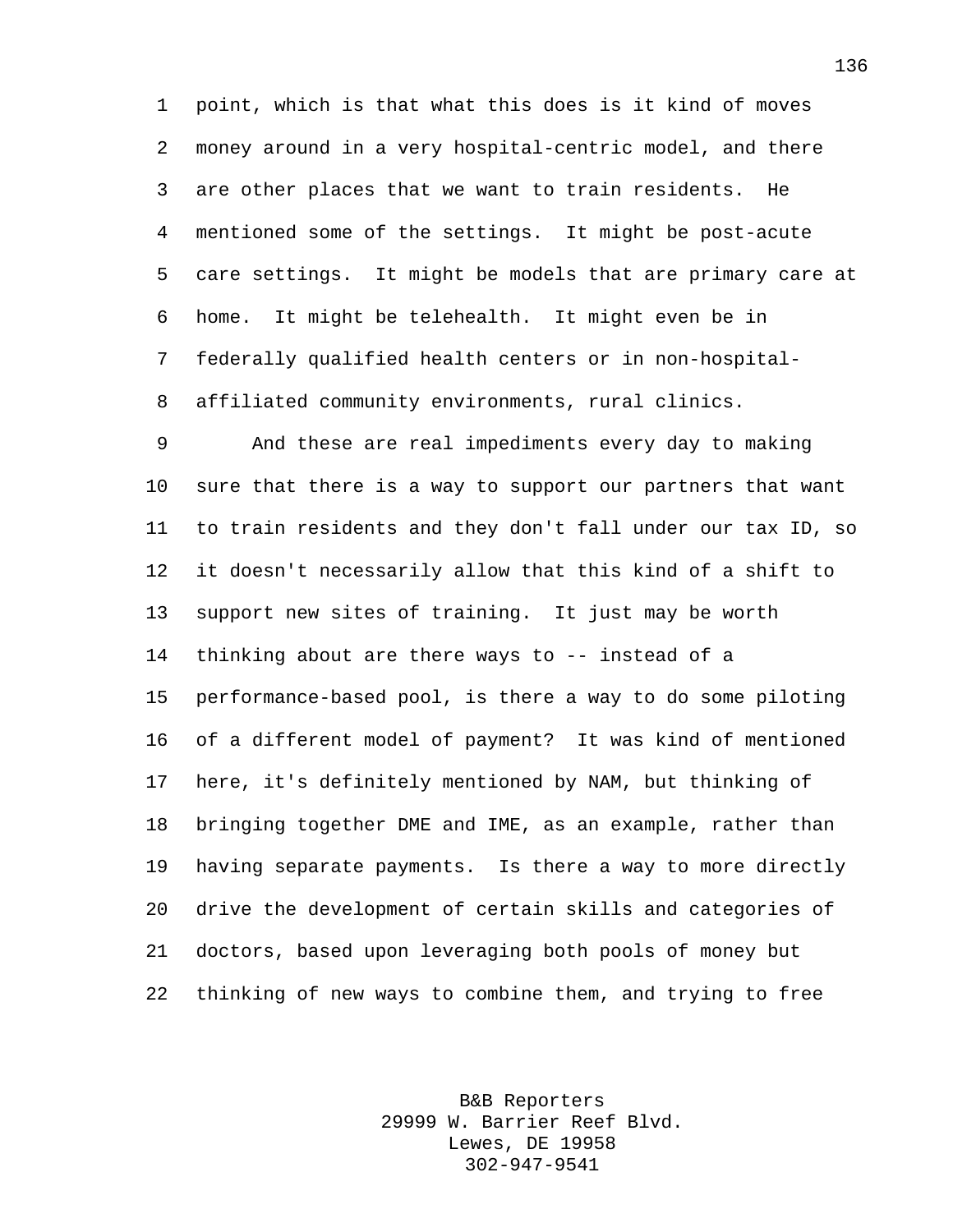ourselves from this -- sorry, this hospital-centric model, the way that we've been paying for resident training.

 And the last point does also relate back to the question I asked earlier and the strategy that was mentioned in the NAM report, which is they are a set of medical education experts and they need to be a part of this development of new workforce that they're going to be responsible for on the front lines. On the other hand, people have equities, other entities like the VA. There are experts at places like HRSA. And so this idea of a council, a DME council.

 Again, I know that's beyond the scope, potentially, of MedPAC, but I think as we're considering this I would like for us to just make sure that we're not -- we're asking the Secretary to really think about how to put Medicare IME, DME, any other pilots, demonstrations, performance standards in alignment with other programs. And they could do that in a structured way with some sort of a council, because I wouldn't want us to only use the -- I'd like for our levers to be more strategically aligned with other folks' levers, because the stakes are high.

I do have one more small thing, which is just to say I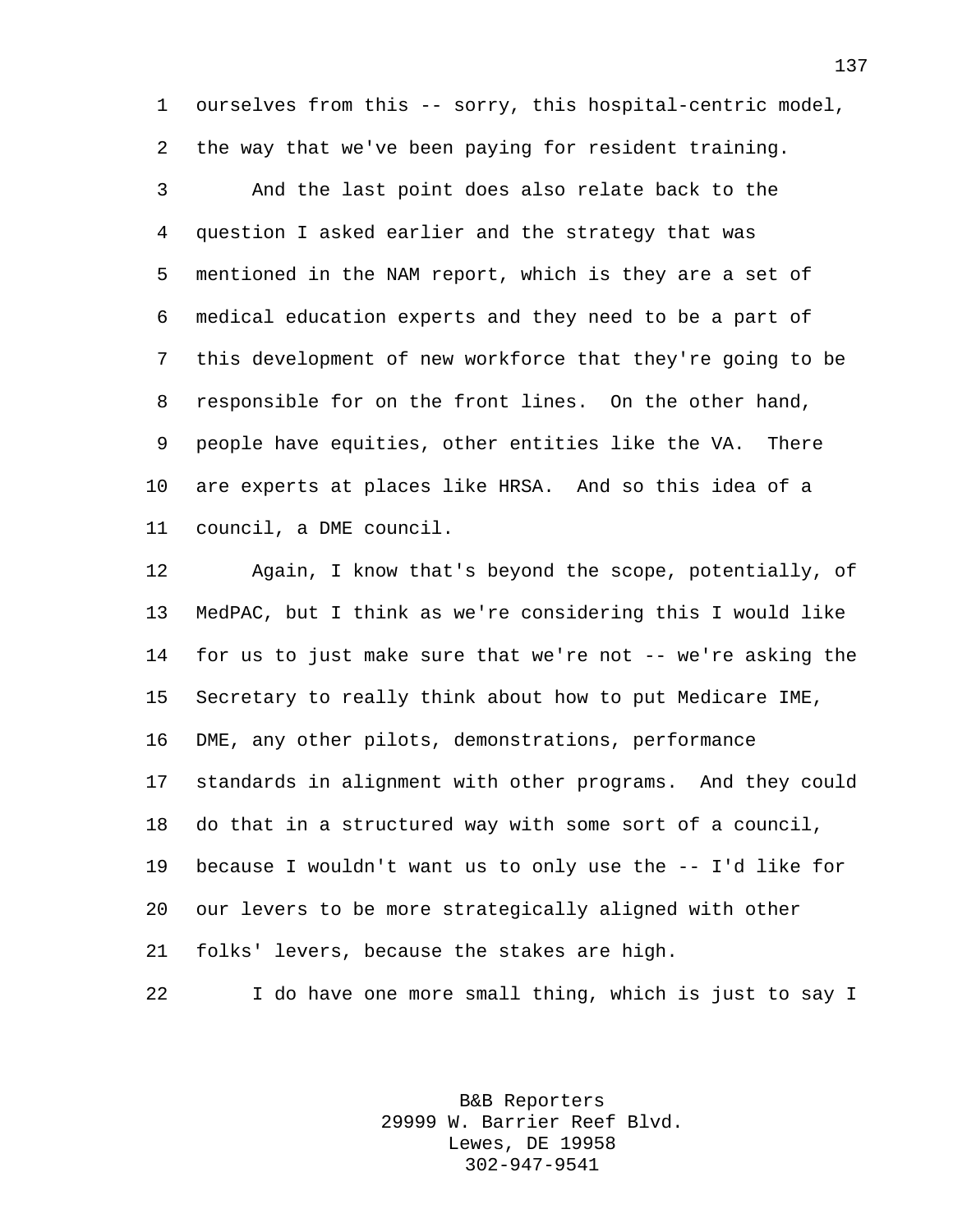do think that Jay -- I don't want to speak ill about medical education. We're all right now, too, being a part of it. But there's a lot that we know in med ed, but there's a lot that we don't know. And I think where Jay is going with some of his value-based care and thinking about quality improvement and other skills that you need on the other side, sometimes there are things around technology, team-based care, social determinants of health, that horizontal view of what we need to train physicians for that probably there would be some benefit add to having stakeholders help define the new workforce skill sets beyond just the current medical education community. Does that make sense?

DR. CROSSON: It does to me.

 DR. DeSALVO: Or we can just pitch it all over to med ed. I think that there needs to be a broader array of folks thinking about how to build a future workforce, because it goes beyond, I think, what even the med ed community has currently got in their portfolio of things they're trying to think about. I'm being ginger about this, but I could be a little more direct afterwards if you want.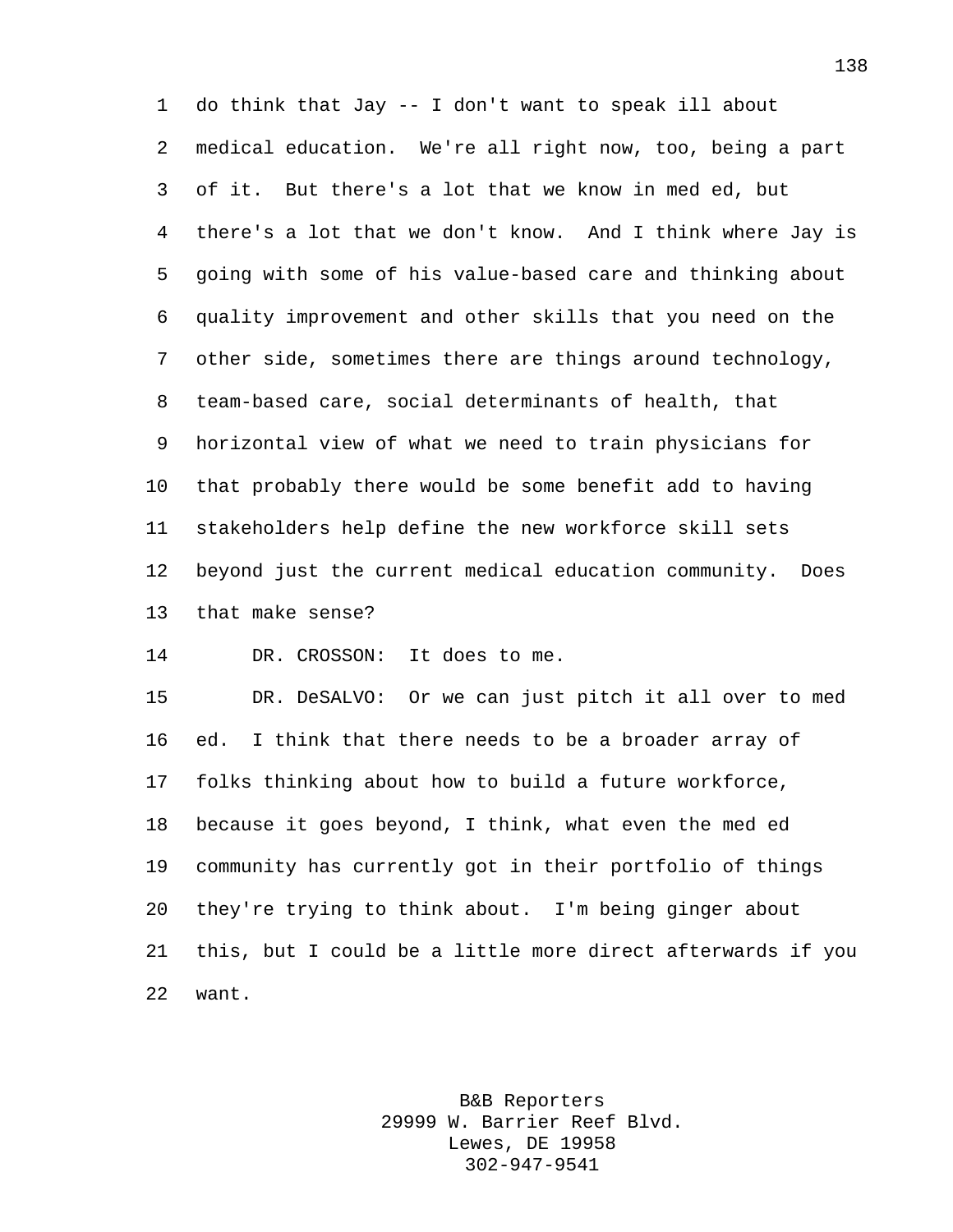DR. CROSSON: Karen, just on your first point. When we looked at this in 2010, we did, as part of our proposal, consider more than the hospital outpatient department in terms of training sites should be included in that. In this particular proposal we're sort of going back and starting with the first part, and then I think, Pat, you mentioned, or someone, that at some point later that could be extended. But the concept that you have in mind was, in fact, part of our initial thinking.

 MS. BUTO: Does this require legislation? I think it does, doesn't it?

DR. CROSSON: I would imagine so.

 MS. BUTO: I think that's another reason to think about eventually linking it up to DGME rather than a standalone, because it really doesn't make sense not to have the two together at some point.

DR. CROSSON: Okay. Bruce.

 DR. PYENSON: I think we have a terrific opportunity here because of the data analytics that we've done, and it's interesting for me to hear the history of IME and to read about it, and the history of medical education. I think not only are the formulas we're using old but I think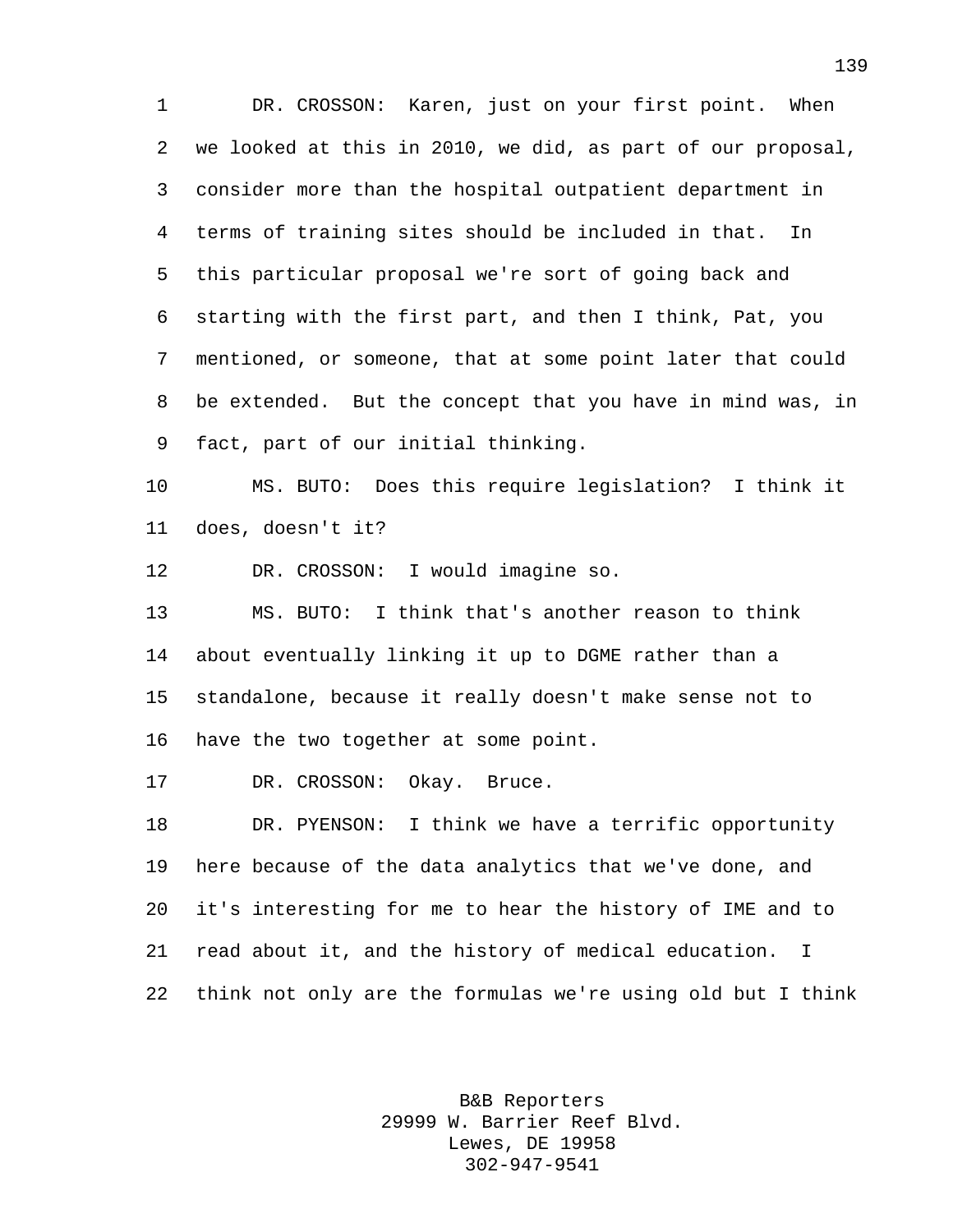the narrative probably needs updating. You know, when the narrative that says, well, residents do more procedures and order more labs, that's been around for a while and it sort of sounds kind of counter to what we'd expect of evidence- based medicine and all the investments in electronic medical records and other kinds of things.

 But I think through the data that we have we could actually parse out better what those extra costs are, where they're coming from, which cost centers and maybe which revenue centers, maybe also look at the connection to the inpatient Part B side perhaps, to get some insight into that. So I think that one of the benefits of this is it would update the narrative that we have.

DR. CROSSON: Thank you, Bruce. Jaewon.

 DR. RYU: Yeah. I'll be brief. I think a lot has been said. I think this makes sense to revisit. It's shocking to me that it hasn't been revisited really meaningfully in quite some time.

 I like the concepts of what this is setting out to do. I think the place where I struggle a little bit is it's tough for me to decouple this form the payment adequacy conversation. And I get that, you know, when we have the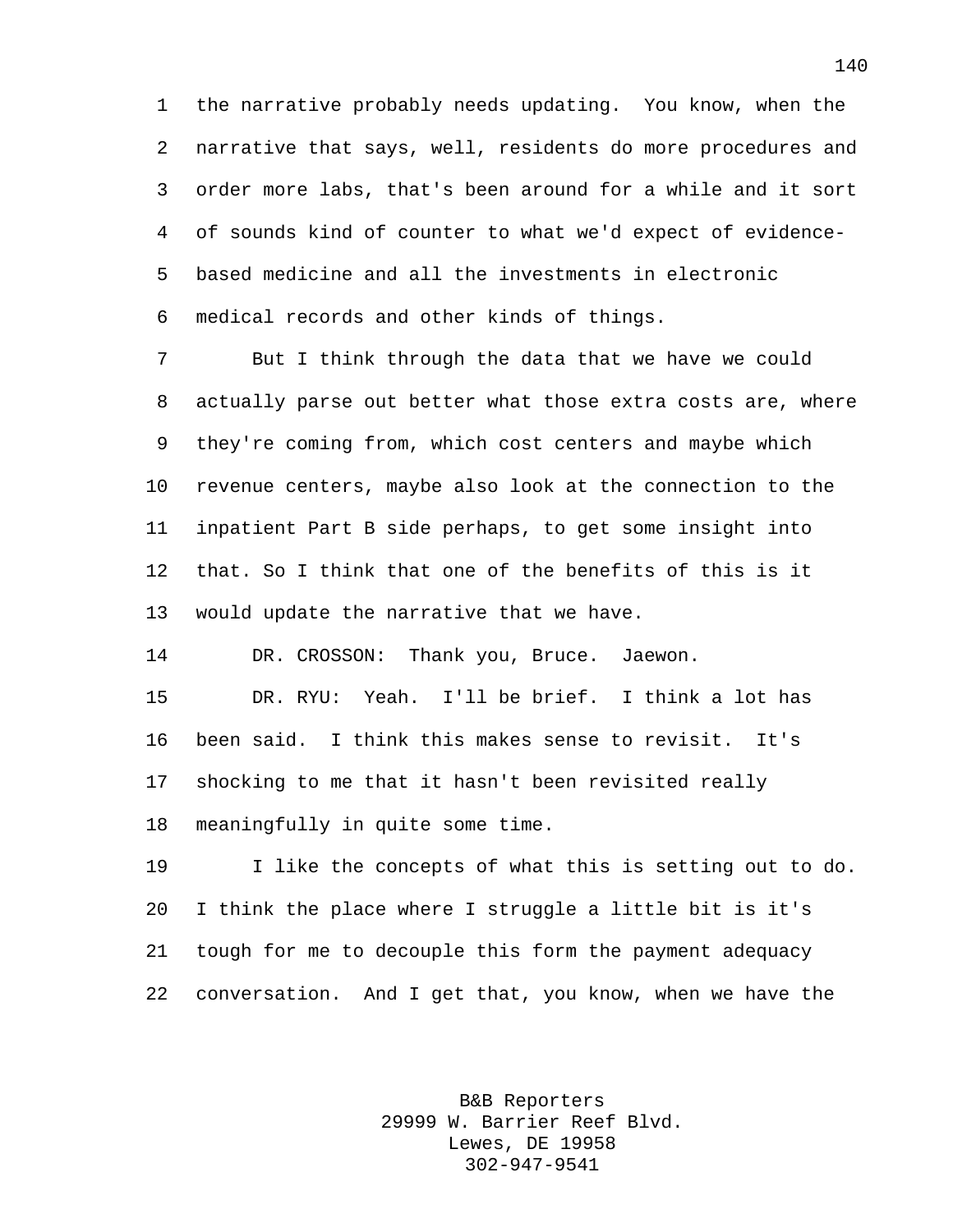annual payment adequacy session we do it in an all-in, all- hospital way. And maybe the impact analysis that Kathy referenced, or the margin question that Amol referenced, I think that will help inform this a little bit.

 But it feels like those two lanes converge, for me at least, as far as, you know, this particular proposal and then the payment adequacy discussion that we have. So to the extent that we can tease that out a little bit, through that impact analysis, and just understanding what the implications are I think that would be helpful.

 And then to Karen and Jonathan's point, what I like about this is that it does get us out of the inpatient environment and incenting through the actual formulas -- not even incenting but properly reflecting where the cost of education may be, but it still doesn't get us to untethering from, or distethering, whatever the word is -- [Laughter.]

 DR. RYU: -- disconnecting from the hospital institution-associated programs. I mean -- and that's why it still feels a little bit like squeezing toothpaste, because the dollars, I think, still land in fundamentally the same kinds of organizations, and it feels like there's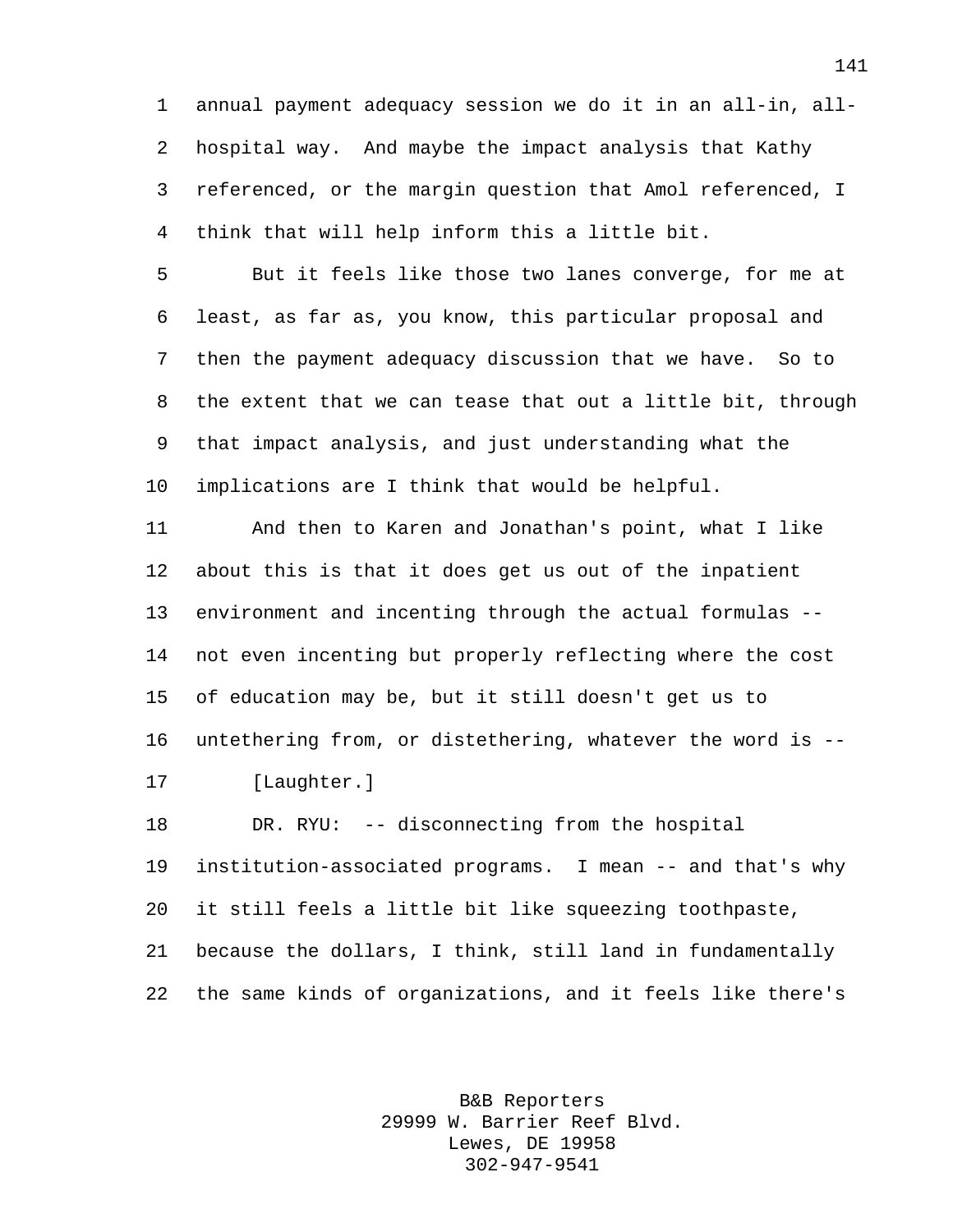more we might be able to do to actually get into those other sites and other organizations.

 DR. CROSSON: Thank you, and Dana, once again you have the last word.

 DR. SAFRAN: Okay. I'll be brief. I like the direction that you're going. I like the concepts so would echo a lot of what's been said.

 The only two incremental adds I have are, one, as we think about the beginning of including outpatient care, I wonder if we are not going far enough in terms of some of the shifts that others have pointed to in health care since this formula was developed and whether we should be looking at payments related to at least certain specialties for community-based work in order to encourage that work.

 So I think the point I want to make there is both let's think broadly but let's also think about where do we want the emphasis to be, in terms of residency training, and how do we use these payments to help get it there. And then on the performance question, I don't have an easy, good answer to that. I just wanted to suggest that maybe it's helpful to think about what are the areas of performance, both inpatient hospital, outpatient hospital,

> B&B Reporters 29999 W. Barrier Reef Blvd. Lewes, DE 19958 302-947-9541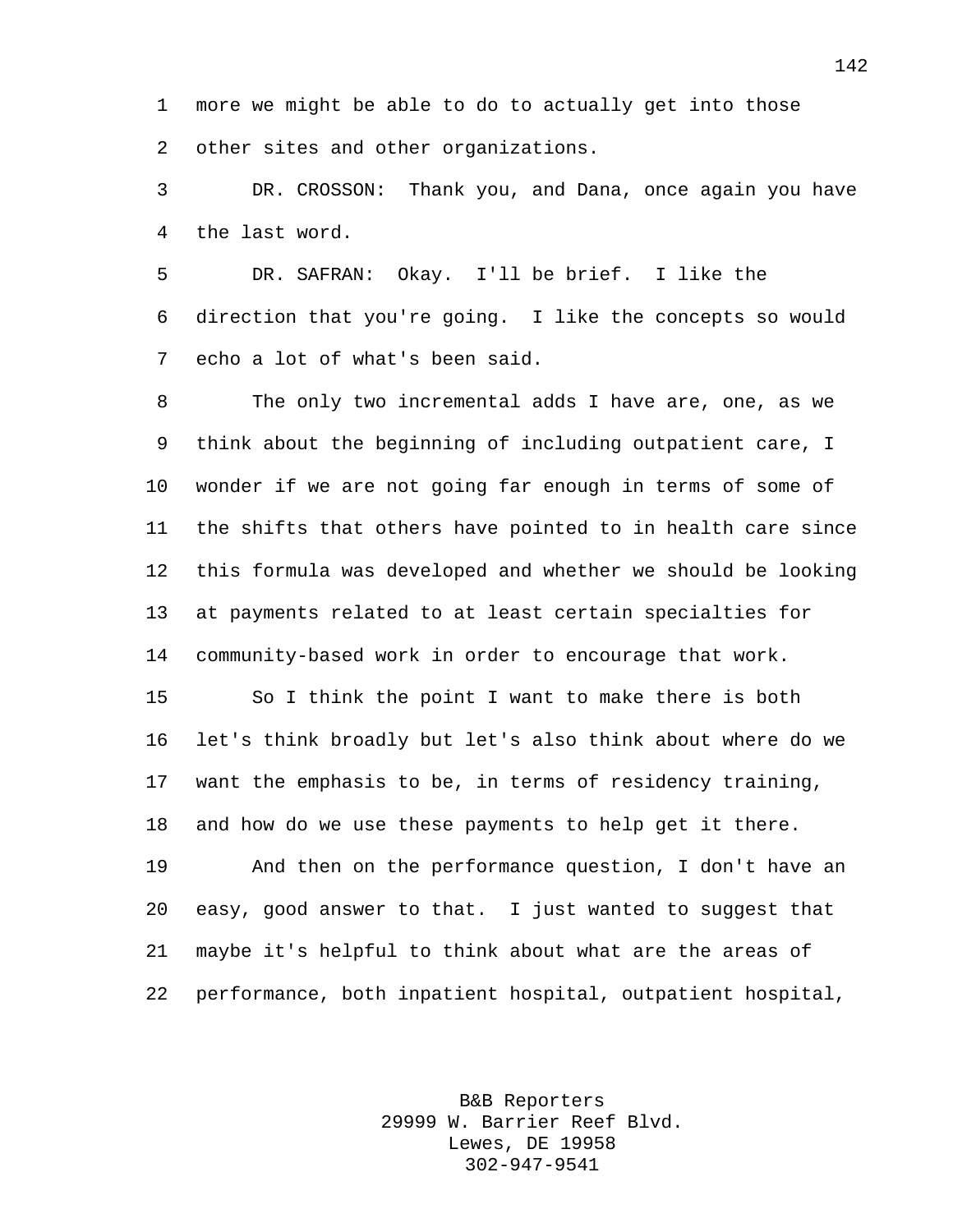and community, that we think are supported by having residents, and then create accountability for those things. In other words, by paying for performance on the things where residents really can be a value-add, do we start to create the right emphasis on the use of residents in the settings where we want to see them?

 So that's just a thought that's a different way to think about the performance-based component of this, from what I've heard so far, where it was more like what are the skills we're trying to teach, and are we teaching them, and so forth. You may have already thought of this, probably have, but I wonder whether also conferring with the boards could be helpful here on how they would think about it.

So that's all I have.

 DR. CROSSON: Thank you very much, Dana. Yeah, I'm sorry. Marge, I didn't see you.

 MS. MARJORIE GINSBURG: Several people have looked at the performance-based issue and are sort of questioning it, and I wanted to actually come right out and say I think we should dump it. I think this whole plan is a really major change, and I think everything we can do to make it as easy as possible for this to get incorporated means that maybe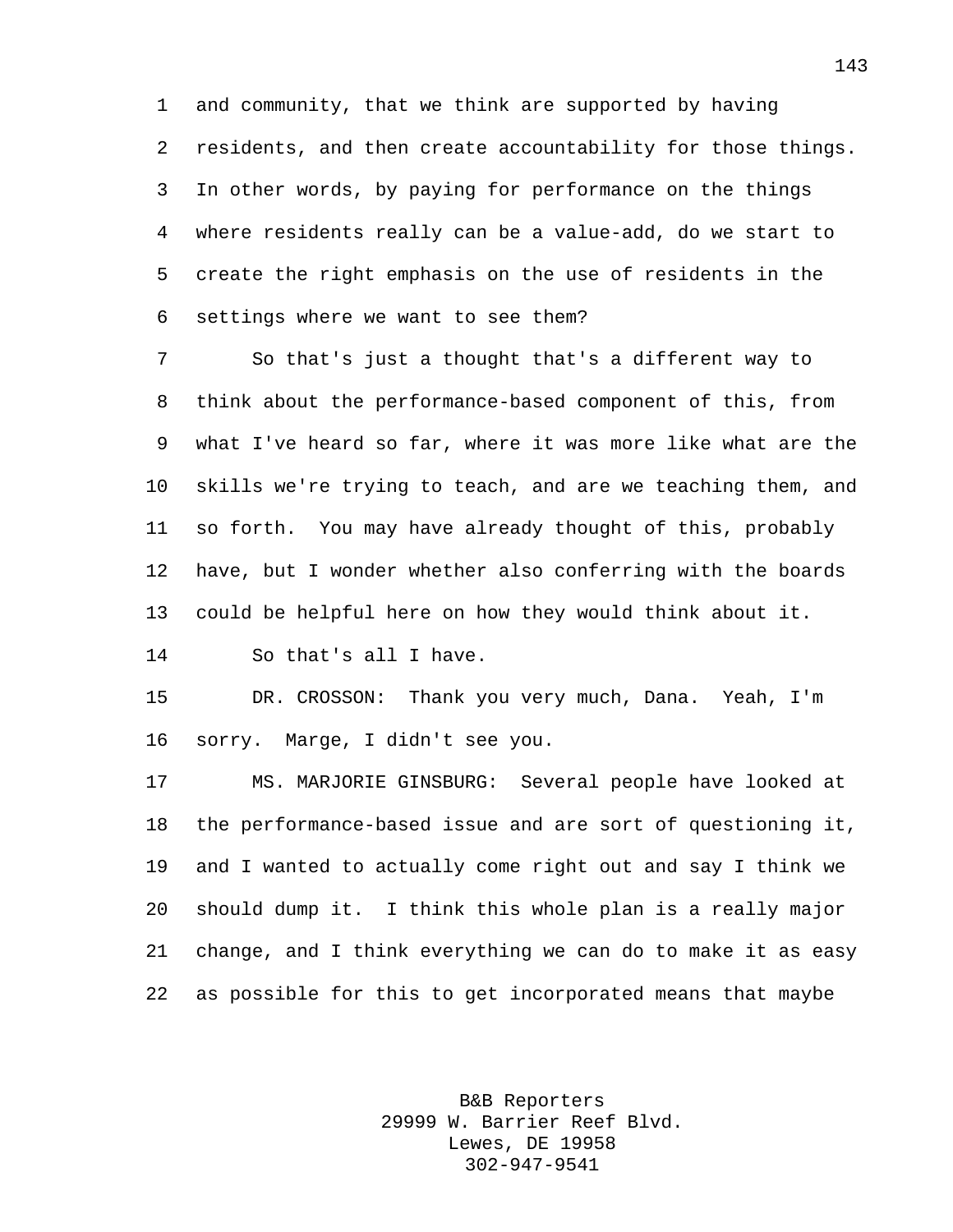we ought to try to simplify it somewhat. And I think we can always come back in five years, after this is all in place, everything is perfect, and then add the performance- based measure then. But I think it complicates something that's already pretty big as it is, and I'm just not sure the benefit is worth the risk of adding it.

 DR. CROSSON: Okay. I think then we're done. Again, Alison and Jeff, thanks for the presentation. This is work that we're going to be doing over some time, and I think you've given us a great start here.

 So we now have time for a public comment session. If there are any of our guests who would like to make a comment please come to the microphone. I will ask you, in a minute, to begin. Please identify who you are and what organization you're affiliated with, although I have a good sense of that already.

[Laughter.]

 DR. CROSSON: And I would ask you to keep your remarks to two minutes, and when this light comes back on the two minutes will have expired.

Please proceed.

DR. ORLOWSKI: Thank you and good morning. I'm Dr.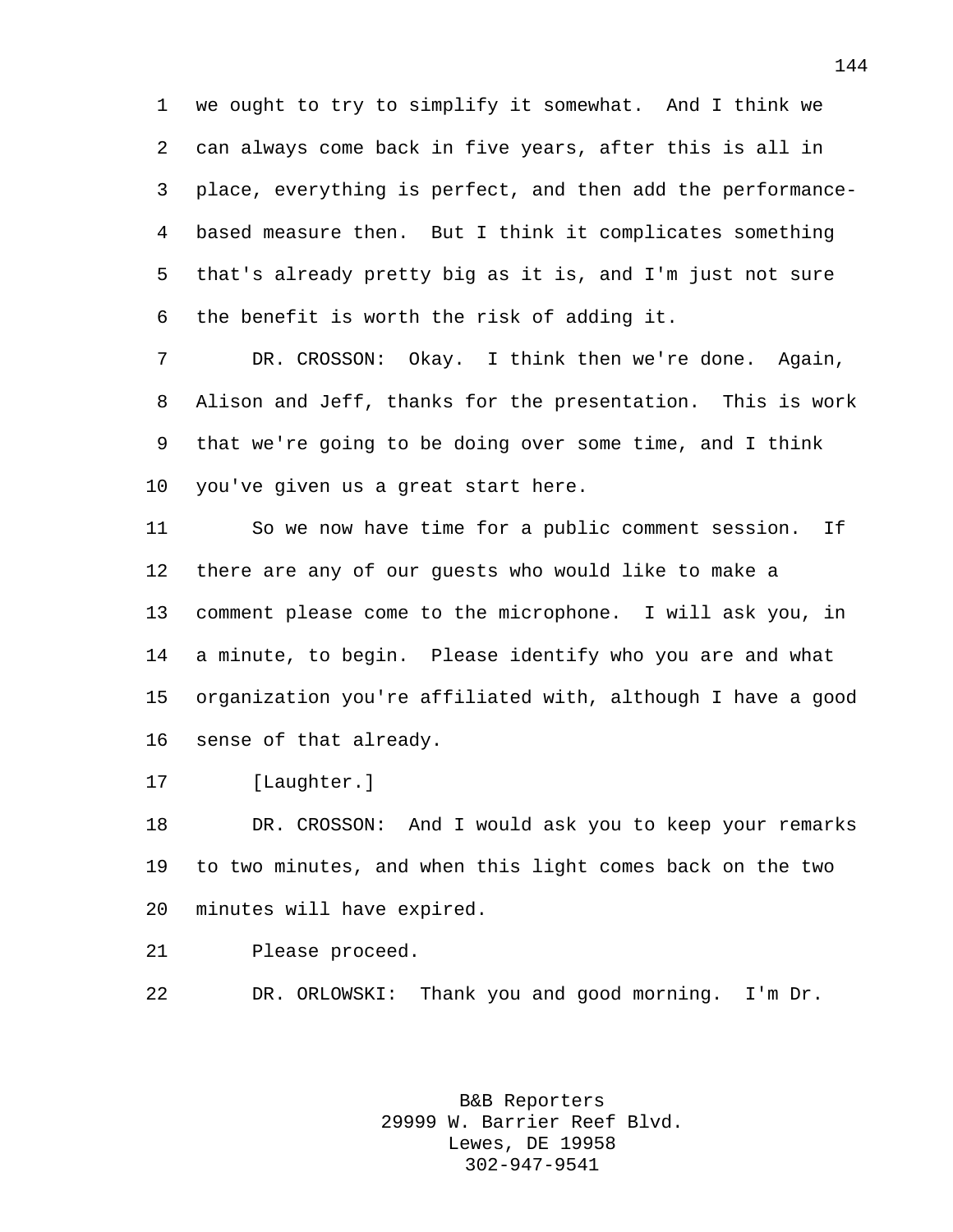Janice Orlowski. I'm the Chief Health Care Officer at the Association of American Medical Colleges. The AAMC represents medical colleges and teaching hospitals.

 Four quick comments. One, we truly appreciate the work and the proposal by the MedPAC staff to keep total IME dollars intact. Number two, we agree that an outpatient IME payment should be studied as more care moves to the ambulatory setting and the complexity in the teaching environment rises, and so we support this.

 Number three, we question the statement that Medicare overpays, as both inpatient and outpatient Medicare margins are negative. And we need to keep in mind, as a number of folks have said, that recent studies continue to demonstrate that Medicare patients enjoy a significant mortality benefit when treated at a teaching institute. Any proposal change in the resources need to be carefully studied.

 And four, finally, we respectfully ask the MedPAC staff to not only study the IME, but we need to also study the continued issue with the 22-year freeze on the GME slots, so that we look at payment in a holistic manner. And with that I appreciate very much the opportunity.